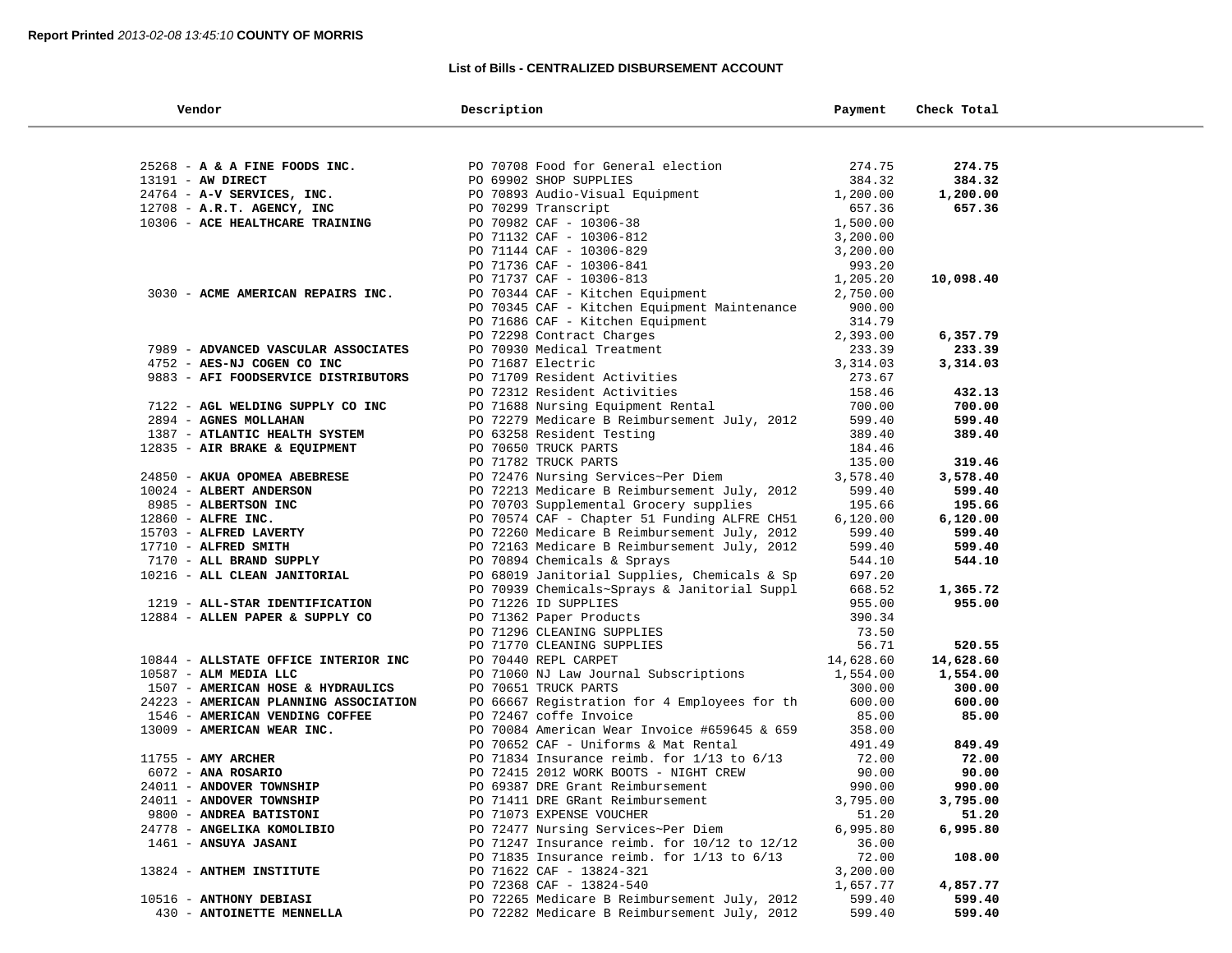|                |                                                                                                     |                                         | 13079 - ARAMARK CORRECTIONAL SERVICES PO 68362 CAF - Food Services and Food Manage                                                                                                                                                               | 15,621.80                                |                     |
|----------------|-----------------------------------------------------------------------------------------------------|-----------------------------------------|--------------------------------------------------------------------------------------------------------------------------------------------------------------------------------------------------------------------------------------------------|------------------------------------------|---------------------|
|                |                                                                                                     |                                         | PO 68382 SOUP WARMER                                                                                                                                                                                                                             | 295.86                                   | 15,917.66           |
|                | 13081 - ARC MORRIS CTY CHAPTER NJ                                                                   |                                         | PO 71896 CAF - 2012 Peer Grouping Initiative 6,901.00<br>PO 72236 Medicare B Reimbursement July, 2012 599.40<br>PO 69279 Confirm CD's 29.58                                                                                                      |                                          | 6,901.00            |
|                | 8181 - ARINTHIA CORBIN                                                                              |                                         |                                                                                                                                                                                                                                                  |                                          | 599.40              |
|                | 10633 - ARKIV MUSIC LLC                                                                             |                                         |                                                                                                                                                                                                                                                  |                                          | 29.58               |
|                | 6111 - ARLENE STOLLER<br>24211 - ARLENE WILLIAMS<br>24781 - ARNEL P GARCIA<br>6111 - ARLENE STOLLER |                                         | PO 70857 air fare reimbursement                                                                                                                                                                                                                  | 463.79                                   | 463.79              |
|                |                                                                                                     |                                         | 24211 - ARLENE WILLIAMS<br>24781 - ARLENE WILLIAMS<br>24781 - ARNEL P GARCIA<br>24781 - ARNEL P GARCIA<br>24781 - ARNEL P GARCIA<br>24781 - ARNEL P GARCIA<br>24781 - ARNEL P GARCIA<br>24781 - ARNEL P GARCIA<br>24781 - ARNEL P GARCIA<br>2478 |                                          | 599.40              |
|                |                                                                                                     |                                         |                                                                                                                                                                                                                                                  |                                          | 1,568.00            |
|                |                                                                                                     |                                         |                                                                                                                                                                                                                                                  |                                          | 7,550.00            |
|                | 24763 - ASHOKKUMAR SHAH                                                                             |                                         | PO 72286 Medicare B Reimbursement July, 2012 1,198.80                                                                                                                                                                                            |                                          | 1,198.80            |
|                | 12880 - ASSOCIATED SALES AND BAG CO.                                                                |                                         |                                                                                                                                                                                                                                                  | 712.80                                   | 712.80              |
| $13142 - AT&T$ |                                                                                                     |                                         | PO 70890 Storeroom~Nursing Supplies<br>PO 62406 LONG DISTANCE                                                                                                                                                                                    |                                          |                     |
|                |                                                                                                     |                                         |                                                                                                                                                                                                                                                  | 34.97<br>35.47                           |                     |
|                |                                                                                                     |                                         |                                                                                                                                                                                                                                                  |                                          | 105.91              |
|                |                                                                                                     |                                         |                                                                                                                                                                                                                                                  |                                          |                     |
|                |                                                                                                     |                                         |                                                                                                                                                                                                                                                  |                                          | 87.59               |
|                |                                                                                                     | PO 72360 Telephone<br>PO 70198 Sim Card | PO 62406 LONG Distance<br>PO 67618 Long Distance<br>PO 69138 Long Distance<br>PO 70988 Nov. bill for Newton/Sussex<br>PO 72360 Telephone service<br>DO 70198 Sim Card                                                                            | $35.47$<br>$42.89$<br>$44.70$<br>$36.44$ |                     |
|                | 7658 - <b>AT&amp;T MOBILITY</b><br>3152 - <u>Amrici</u>                                             |                                         | PO 70198 Sim Cara<br>PO 71925 Wireless Service<br>PO 71925 Wireless Service                                                                                                                                                                      | 47.06                                    | 83.50               |
|                | 13152 - ATLANTIC DETROIT DIESEL                                                                     |                                         | PO 69901 TRUCK PARTS                                                                                                                                                                                                                             | 323.20                                   | 323.20              |
|                | 13153 - ATLANTIC HEALTH SERVICES/MMH                                                                |                                         | PO 71105 CAF - Grant in Aid funding for 2012 20,398.00                                                                                                                                                                                           |                                          |                     |
|                |                                                                                                     |                                         | PO 71771 CAF - Child Health Care Services Pr 22,295.00                                                                                                                                                                                           |                                          | 42,693.00           |
|                | 7584 - ATLANTIC HEALTH SYSTEM                                                                       |                                         | PO 68713 INMATE MEDICAL CARE                                                                                                                                                                                                                     | 15,804.20                                | 15,804.20           |
|                | 10650 - ATLANTIC TACTICAL OF NJ, INC.                                                               |                                         | PO 69215 OC Spray                                                                                                                                                                                                                                | 280.76                                   |                     |
|                |                                                                                                     |                                         | PO 70072 VEST / Jail                                                                                                                                                                                                                             | 4,111.25                                 |                     |
|                |                                                                                                     |                                         | PO 70366 FIREARM AMMUNITION AND TARGETS                                                                                                                                                                                                          | 5,672.97                                 |                     |
|                | 20872 - ATLANTIC TOMORROWS OFFICE                                                                   |                                         | PO 69934 Color Copies                                                                                                                                                                                                                            | 320.32                                   | 10,064.98<br>320.32 |
|                | 20872 - ATLANTIC TOMORROWS OFFICE                                                                   |                                         | PO 70066 color copies                                                                                                                                                                                                                            | 31.90                                    | 31.90               |
|                | 20872 - ATLANTIC TOMORROWS OFFICE                                                                   |                                         | PO 70573 ATLANTIC TOMMORROWS OFFICE COPIER 2                                                                                                                                                                                                     | 177.99                                   | 177.99              |
|                | 20872 - ATLANTIC TOMORROWS OFFICE                                                                   |                                         | PO 70588 4th Qtr 2012 - Color Copies                                                                                                                                                                                                             | 9.20                                     | 9.20                |
|                | 20872 - ATLANTIC TOMORROWS OFFICE                                                                   |                                         | PO 71135 MAINTENANCE CONTRACT No.64675 TASKA                                                                                                                                                                                                     | 221.55                                   | 221.55              |
|                | 20872 - ATLANTIC TOMORROWS OFFICE                                                                   |                                         | PO 71392 Color print charges for two machine                                                                                                                                                                                                     | 334.11                                   | 334.11              |
|                | 20872 - ATLANTIC TOMORROWS OFFICE                                                                   |                                         | PO 71689 Office Equipment Rental                                                                                                                                                                                                                 | 814.10                                   | 814.10              |
|                | 11713 - ATLANTIC TRAINING CENTER                                                                    |                                         | PO 71214 CPR CARD                                                                                                                                                                                                                                | 10.00                                    | 10.00               |
|                | 13835 - AVIS MCINTOSH                                                                               |                                         | PO 72192 Medicare B Reimbursement July, 2012                                                                                                                                                                                                     | 599.40                                   | 599.40              |
|                | 3899 - AVTECH INSTITUTE                                                                             |                                         | PO 71037 CAF - 3899-707                                                                                                                                                                                                                          | 800.00                                   |                     |
|                |                                                                                                     |                                         | PO 71037 CAF - 3899-707<br>PO 71150 CAF - 3899-147<br>PO 71152 CAF - 3899-172<br>PO 71153 CAF - 3899-197<br>PO 71155 CAF - 3899-169<br>PO 71365 CAF - 3899-269<br>PO 71365 CAF - 3899-241<br>PO 71360 CAF - 3899-241<br>PO 71348 CAF - 3899-82   | 1,072.00                                 |                     |
|                |                                                                                                     |                                         |                                                                                                                                                                                                                                                  | 1,418.66                                 |                     |
|                |                                                                                                     |                                         |                                                                                                                                                                                                                                                  | 2,325.33                                 |                     |
|                |                                                                                                     |                                         |                                                                                                                                                                                                                                                  | 2,240.00                                 |                     |
|                |                                                                                                     |                                         |                                                                                                                                                                                                                                                  | 1,728.00                                 |                     |
|                |                                                                                                     |                                         |                                                                                                                                                                                                                                                  |                                          |                     |
|                |                                                                                                     |                                         |                                                                                                                                                                                                                                                  | 2,208.00<br>1,260.00                     | 13,051.99           |
|                | 3899 - AVTECH INSTITUTE                                                                             |                                         |                                                                                                                                                                                                                                                  |                                          |                     |
|                |                                                                                                     |                                         |                                                                                                                                                                                                                                                  | 904.00<br>768.01                         |                     |
|                |                                                                                                     |                                         |                                                                                                                                                                                                                                                  | 1,617.77                                 |                     |
|                |                                                                                                     |                                         |                                                                                                                                                                                                                                                  |                                          |                     |
|                |                                                                                                     |                                         |                                                                                                                                                                                                                                                  | 1,418.66                                 |                     |
|                |                                                                                                     |                                         |                                                                                                                                                                                                                                                  | 1,557.33                                 |                     |
|                |                                                                                                     |                                         |                                                                                                                                                                                                                                                  | 2,555.55                                 |                     |
|                |                                                                                                     |                                         |                                                                                                                                                                                                                                                  | 1,344.00                                 |                     |
|                | 3899 - AVTECH INSTITUTE                                                                             |                                         | PO 71747 CAF - 3899-191<br>PO 71748 CAF - 3899-165                                                                                                                                                                                               | 1,182.22<br>1,429.33                     | 11,347.54           |
|                |                                                                                                     |                                         | PO 71749 CAF - 3899-113                                                                                                                                                                                                                          | 1,050.66                                 |                     |
|                |                                                                                                     |                                         | PO 71750 CAF - 3899-332                                                                                                                                                                                                                          | 1,418.66                                 |                     |
|                |                                                                                                     |                                         | PO 71751 CAF - 3899-358                                                                                                                                                                                                                          | 1,173.33                                 |                     |
|                |                                                                                                     |                                         | PO 71752 CAF - 3899-299                                                                                                                                                                                                                          | 1,448.88                                 |                     |
|                |                                                                                                     |                                         | PO 71584 CAF - 3899-127                                                                                                                                                                                                                          | 1,088.00                                 |                     |
|                |                                                                                                     |                                         | PO 71561 CAF - 3899-628                                                                                                                                                                                                                          | 2,293.33                                 |                     |
|                |                                                                                                     |                                         | PO 71612 CAF - 3899-4                                                                                                                                                                                                                            | 800.00                                   | 10,702.19           |
|                | 3899 - AVTECH INSTITUTE                                                                             |                                         | PO 72389 CAF - 3899-330                                                                                                                                                                                                                          | 1,677.08                                 |                     |
|                |                                                                                                     |                                         | PO 72391 CAF - 3899-127                                                                                                                                                                                                                          |                                          |                     |
|                |                                                                                                     |                                         | PO 72392 CAF - 3899-309                                                                                                                                                                                                                          | 1,301.33                                 |                     |
|                |                                                                                                     |                                         |                                                                                                                                                                                                                                                  | 1,696.00                                 |                     |
|                |                                                                                                     |                                         | PO 72393 CAF - 3899-333                                                                                                                                                                                                                          | 1,283.80                                 | 5,958.21            |
|                | 3899 - AVTECH INSTITUTE                                                                             |                                         | PO 72397 CAF - 3899-241                                                                                                                                                                                                                          | 980.00                                   |                     |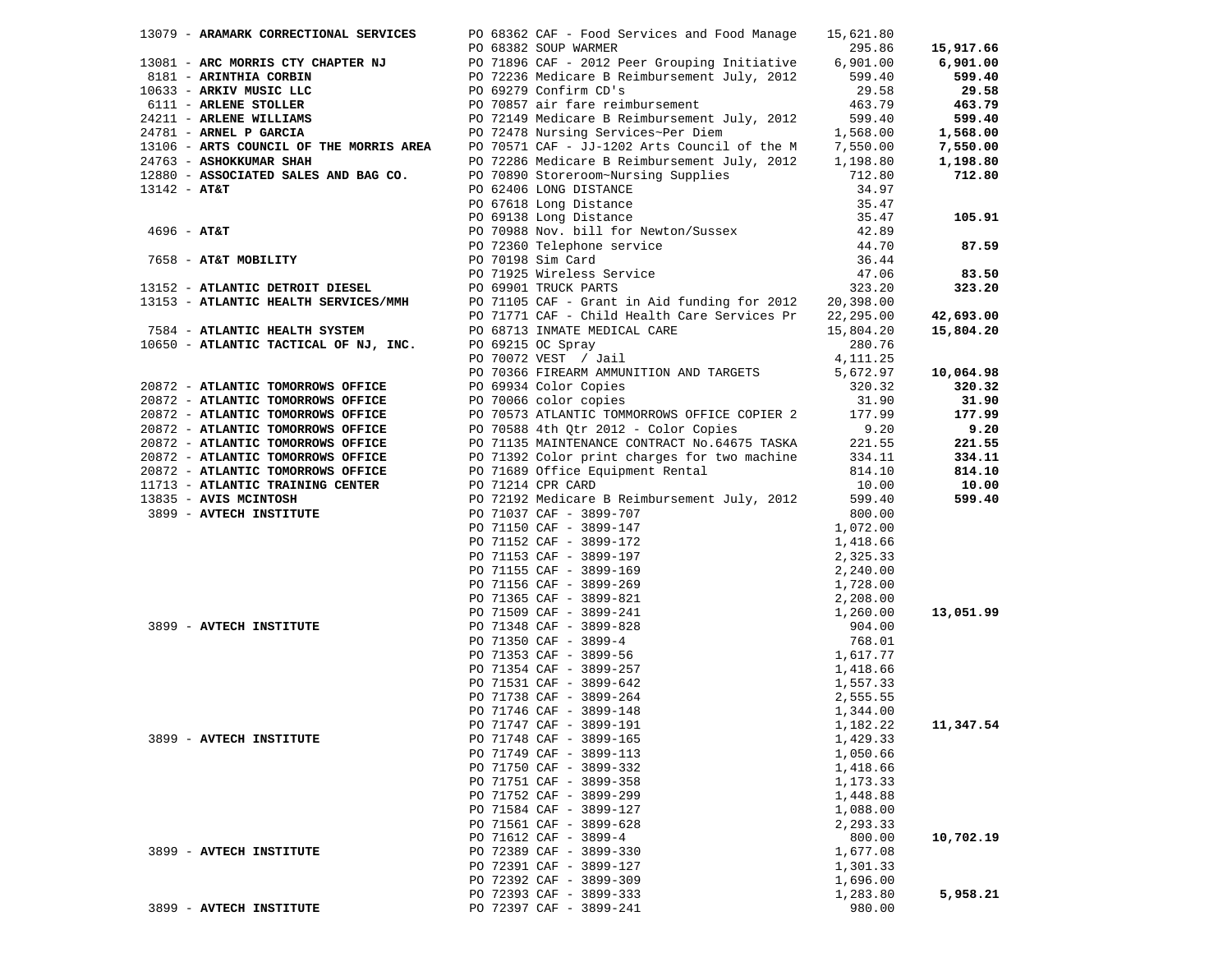|               |                                       |                  |                                                                                                                                                                                                                                                                                        |                  | 2,989.15  |
|---------------|---------------------------------------|------------------|----------------------------------------------------------------------------------------------------------------------------------------------------------------------------------------------------------------------------------------------------------------------------------------|------------------|-----------|
|               |                                       |                  |                                                                                                                                                                                                                                                                                        |                  | 749.00    |
|               |                                       |                  | 13208 - <b>BACH'S HOME HEALTH CARE SUPPLY</b><br>25224 - <b>BAILEY'S TEST STRIPS &amp;</b><br>1568.00<br>25224 - <b>BAILEY'S TEST STRIPS &amp;</b><br>25224 - <b>BAILEY'S TEST STRIPS &amp;</b><br>27.00<br>27.00<br>27.00<br>27.00<br>27.00<br>27.00<br>27.00<br>29.00 CHE PO 71838 I |                  |           |
|               |                                       |                  |                                                                                                                                                                                                                                                                                        |                  | 57.00     |
|               |                                       |                  |                                                                                                                                                                                                                                                                                        |                  |           |
|               |                                       |                  |                                                                                                                                                                                                                                                                                        |                  | 1,848.41  |
|               |                                       |                  |                                                                                                                                                                                                                                                                                        |                  | 72.00     |
|               |                                       |                  |                                                                                                                                                                                                                                                                                        |                  | 2,936.92  |
|               |                                       |                  |                                                                                                                                                                                                                                                                                        |                  |           |
|               |                                       |                  |                                                                                                                                                                                                                                                                                        |                  |           |
|               |                                       |                  |                                                                                                                                                                                                                                                                                        |                  | 38,379.68 |
|               |                                       |                  |                                                                                                                                                                                                                                                                                        |                  | 599.40    |
|               |                                       |                  |                                                                                                                                                                                                                                                                                        |                  | 72.00     |
|               |                                       |                  |                                                                                                                                                                                                                                                                                        |                  | 107.00    |
|               |                                       |                  |                                                                                                                                                                                                                                                                                        |                  | 184.30    |
|               |                                       |                  |                                                                                                                                                                                                                                                                                        |                  |           |
|               |                                       |                  |                                                                                                                                                                                                                                                                                        |                  | 599.40    |
|               |                                       |                  |                                                                                                                                                                                                                                                                                        |                  | 599.40    |
|               |                                       |                  |                                                                                                                                                                                                                                                                                        |                  | 30.00     |
|               |                                       |                  |                                                                                                                                                                                                                                                                                        |                  | 1,039.49  |
|               |                                       |                  |                                                                                                                                                                                                                                                                                        |                  | 458.16    |
|               |                                       |                  |                                                                                                                                                                                                                                                                                        |                  | 74.98     |
|               |                                       |                  | 5260 - BIG BROTHERS BIG SISTERS OF PO 72040 CAF - JJ-1207 Big Brothers Big Sist 4,062.00                                                                                                                                                                                               |                  | 4,062.00  |
|               | 4734 - BILL'S SERVICE CENTER          |                  | PO 69905 AUTO PARTS                                                                                                                                                                                                                                                                    | 503.00           | 503.00    |
|               | 9476 - BINSKY & SNYDER SERVICES LLC   |                  | PO 71283 CAF - Labor Rates HVAC Repair and S                                                                                                                                                                                                                                           | 10,653.33        |           |
|               |                                       |                  |                                                                                                                                                                                                                                                                                        |                  |           |
|               |                                       |                  | PO 71284 CAF - Labor Rates HVAC Repair and S                                                                                                                                                                                                                                           | 125.19<br>150.81 |           |
|               |                                       |                  | PO 71284 CAF - Labor Rates HVAC Repair and S                                                                                                                                                                                                                                           |                  |           |
|               |                                       |                  | PO 71573 CAF - Boiler Services                                                                                                                                                                                                                                                         | 1,564.00         | 12,493.33 |
|               | 6725 - BIO- REFERENCE LABORATORIES    |                  | PO 70926 Resident Testing                                                                                                                                                                                                                                                              | 1,610.42         | 1,610.42  |
|               | 21042 - BIRDSALL SERVICES GROUP, INC. |                  |                                                                                                                                                                                                                                                                                        | 1,738.66         | 1,738.66  |
|               | 24192 - BOBBIE CLARY                  |                  | PO 72416 CAF - Milling and Resurfacing of CR 1,738.66<br>PO 72152 Medicare B Reimbursement July, 2012 599.40                                                                                                                                                                           |                  | 599.40    |
|               | 3647 - <b>BOOK PAGE</b>               |                  | PO 70590 Renewal America's Book Review 456.00                                                                                                                                                                                                                                          |                  | 456.00    |
|               | 13413 - BOONTON AUTO PARTS            |                  | PO 70654 AUTO BODY SUPPLIES                                                                                                                                                                                                                                                            | 500.34           | 500.34    |
|               | 2485 - BOROUGH OF BUTLER              |                  |                                                                                                                                                                                                                                                                                        |                  |           |
|               |                                       |                  | PO 71494 Electric (Butler) 705.08<br>PO 71036 CAF - 2012 Municipal Alliance Funds 4,429.88                                                                                                                                                                                             |                  | 5,134.96  |
|               |                                       |                  | 18454 - BOROUGH OF WHARTON<br>25220 - BOTACH TACTICAL PO 71278 SEWER - WHARTON<br>25332 - BRIAN DAVIS<br>25332 - BRIAN NAVIS PO 69256 Please Order - Lt. G.Pennino/Protec 875.00<br>24592 - BRIAN WALSH PO 71876 Extradition<br>25351 -                                                |                  | 195.30    |
|               |                                       |                  |                                                                                                                                                                                                                                                                                        |                  |           |
|               |                                       |                  |                                                                                                                                                                                                                                                                                        |                  | 875.00    |
|               |                                       |                  |                                                                                                                                                                                                                                                                                        |                  | 90.00     |
|               |                                       |                  |                                                                                                                                                                                                                                                                                        |                  | 112.10    |
|               |                                       |                  |                                                                                                                                                                                                                                                                                        |                  | 455.50    |
|               |                                       |                  |                                                                                                                                                                                                                                                                                        |                  | 161.00    |
|               |                                       |                  |                                                                                                                                                                                                                                                                                        |                  | 135.00    |
|               |                                       |                  |                                                                                                                                                                                                                                                                                        |                  | 126.50    |
|               |                                       |                  |                                                                                                                                                                                                                                                                                        |                  | 1,000.00  |
|               |                                       |                  | PO 69114 Remaining Balance for Cable Service                                                                                                                                                                                                                                           | 16.51            | 16.51     |
|               |                                       |                  |                                                                                                                                                                                                                                                                                        | 59.40            | 59.40     |
|               |                                       |                  | 20526 - CABLEVISION<br>20526 - CABLEVISION<br>219 - CABLEVISION<br>219 - CABLEVISION<br>219 - CABLEVISION<br>219 - CABLEVISION<br>219 - CABLEVISION<br>219 - CABLEVISION<br>219 - CABLEVISION<br>219 - CABLEVISION<br>219 - CABLEVISION<br>219 - CAB                                   | 309.80           | 309.80    |
|               |                                       |                  |                                                                                                                                                                                                                                                                                        | 681.30           | 681.30    |
|               |                                       |                  |                                                                                                                                                                                                                                                                                        | 153.99           | 153.99    |
|               |                                       |                  | PO 72302 CAF - Digital Broadcast Cable                                                                                                                                                                                                                                                 | 4,202.50         | 4,202.50  |
|               |                                       |                  |                                                                                                                                                                                                                                                                                        |                  |           |
| 13609 - CALEA |                                       |                  | PO 69871 Nameplates                                                                                                                                                                                                                                                                    | 164.00           | 164.00    |
|               | 8777 - CALVIN CHAMBERS                |                  | PO 72237 Medicare B Reimbursement July, 2012                                                                                                                                                                                                                                           | 599.40           | 599.40    |
|               | 25206 - CAMBRIA/ANCHORAUDIOSTORE.COM  |                  | PO 69070 audio equipment & rolling case                                                                                                                                                                                                                                                | 2,060.00         | 2,060.00  |
|               | 24595 - CAPOZZI OVERHEAD DOORS, INC.  |                  | PO 70441 CAF - Garage Door Repair                                                                                                                                                                                                                                                      | 1,073.40         | 1,073.40  |
|               | 4493 - CARLOTA MANJARRES              |                  | PO 71196 Insurance reimb. for 10/12 to 12/12                                                                                                                                                                                                                                           | 36.00            | 36.00     |
|               | 13194 - CARMEN N. AYALA               |                  | PO 70385 EXPENSE VOUCHER                                                                                                                                                                                                                                                               | 78.60            | 78.60     |
|               | 20316 - CAROL ALCOCK                  |                  | PO 72168 Medicare B Reimbursement July, 2012                                                                                                                                                                                                                                           | 1,198.80         | 1,198.80  |
|               | 6691 - CAROL UBERTACCIO               |                  | PO 71838 Insurance reimb. for $1/13$ to $6/13$                                                                                                                                                                                                                                         | 72.00            | 72.00     |
|               | 21497 - CAROLE BOUTILIER              | PO 70811 MILEAGE |                                                                                                                                                                                                                                                                                        | 7.00             | 7.00      |
|               | 24193 - CAROLYN JOY                   |                  | PO 72262 Medicare B Reimbursement July, 2012                                                                                                                                                                                                                                           | 599.40           | 599.40    |
|               | 21725 - CARTRIDGE WORLD OF PARSIPPANY |                  | PO 70591 Toner Cartridges Received                                                                                                                                                                                                                                                     | 599.85           | 599.85    |
|               |                                       |                  | PO 70378 DEEP CYCLE BATTERY                                                                                                                                                                                                                                                            | 394.39           |           |
|               | $21682$ - CARTSPRO, INC.              |                  |                                                                                                                                                                                                                                                                                        |                  | 394.39    |
|               | 793 - CENTENNIAL PRODUCTS INC.        |                  | PO 72001 MORGUE SUPPLIES                                                                                                                                                                                                                                                               | 983.91           | 983.91    |
|               | 10275 - CENTER FOR EDUCATION &        |                  | PO 70539 LAW BOOK                                                                                                                                                                                                                                                                      | 254.95           | 254.95    |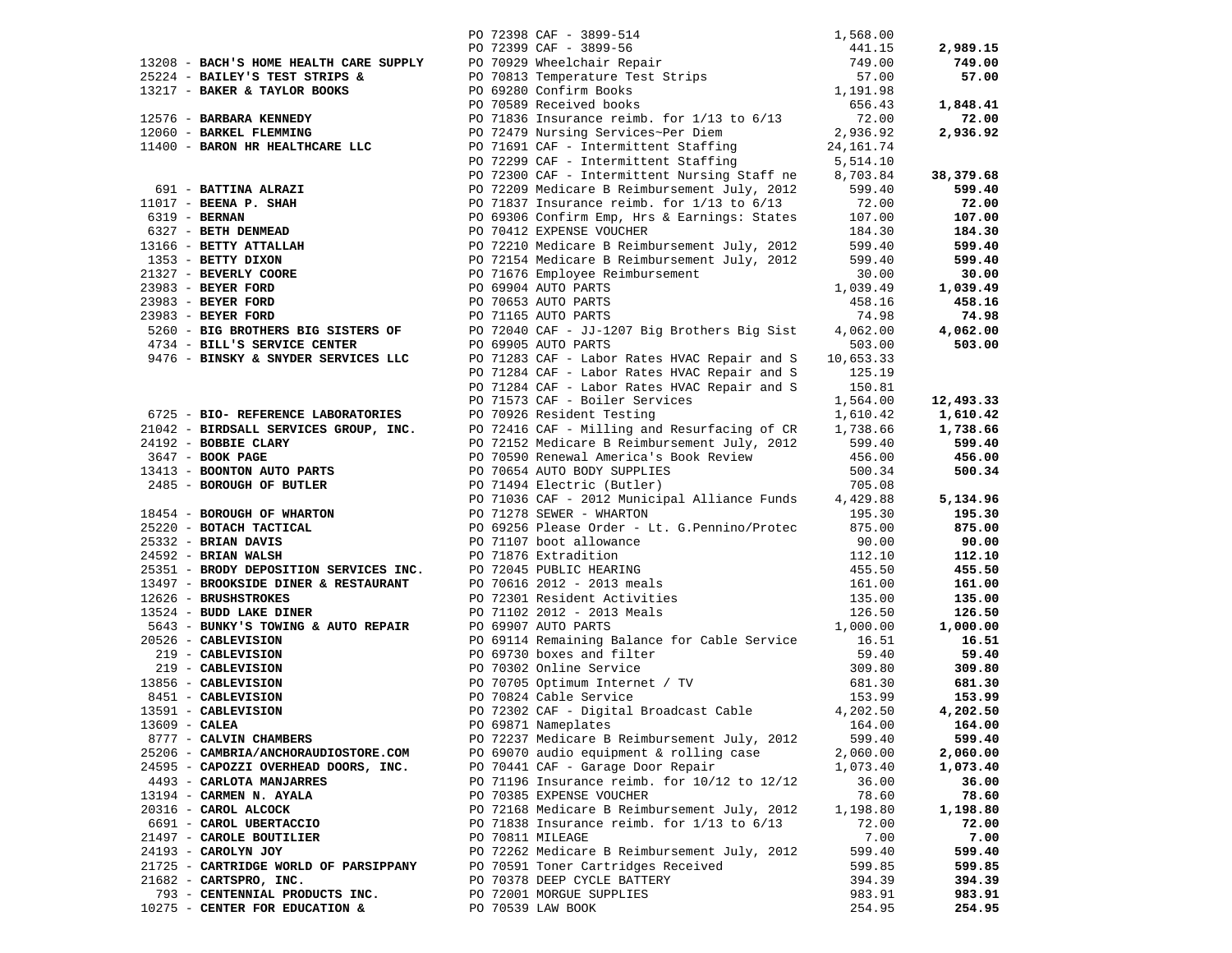|                 | 3638 - CENTER POINT PUBLISHING                                    |  | PO 70592 Confirm Large Print                                                                                                                                                                                                             | 191.37             | 191.37                |
|-----------------|-------------------------------------------------------------------|--|------------------------------------------------------------------------------------------------------------------------------------------------------------------------------------------------------------------------------------------|--------------------|-----------------------|
|                 | 13726 - CENTRAL JERSEY TITLE CO INC                               |  | PO 70736 OSTF Title for Premises<br>PO 70923 Janitorial Supplies<br>PO 71366 CAF - Can Liners<br>PO 71366 CAF - Can Liners<br>PO 69221 Jone Ville Can Liners<br>2006 221 Jone Cap - 11 Jone Cap - 12 Jone Cap - 12 Jone Cap - 12 Jone Ca |                    | 3,788.00              |
|                 | 13731 - CENTRAL POLY CORP                                         |  |                                                                                                                                                                                                                                          |                    |                       |
|                 |                                                                   |  |                                                                                                                                                                                                                                          |                    | 2,939.08              |
|                 | 20487 - CENTURYLINK                                               |  | PO 69821 Long Valley Garage Fax                                                                                                                                                                                                          | 153.92             |                       |
|                 |                                                                   |  | PO 71513 phone services for Dec. 2012                                                                                                                                                                                                    | 157.01             | 310.93                |
|                 | 4735 - CERBO LUMBER & HARDWARE                                    |  | PO 71006 lumber supply                                                                                                                                                                                                                   | 342.22             | 342.22                |
|                 | 24625 - CFCS - HOPE HOUSE                                         |  | PO 66253 CAF - 2012 Funding through the Olde                                                                                                                                                                                             | 3,117.00           | 3,117.00              |
|                 | 24625 - CFCS - HOPE HOUSE                                         |  | PO 66254 CAF - Grant in Aid funding for 2012                                                                                                                                                                                             | 4,054.00           | 4,054.00              |
|                 | 24625 - CFCS - HOPE HOUSE                                         |  | PO 66255 CAF - 2012 Funding through the Olde                                                                                                                                                                                             | 672.00             | 672.00                |
|                 | $24625$ - CFCS - HOPE HOUSE                                       |  | PO 66784 CAF - 2012 Peer Grouping Initiative                                                                                                                                                                                             | 5,962.00           | 5,962.00              |
|                 | 24625 - CFCS - HOPE HOUSE                                         |  | PO 71023 CAF - 2012 Funding through the Olde                                                                                                                                                                                             | 920.00             | 920.00                |
|                 | 24625 - CFCS - HOPE HOUSE                                         |  | PO 71025 CAF - Grant in Aid funding for 2012                                                                                                                                                                                             | 106.00             | 106.00                |
|                 | $24625$ - CFCS - HOPE HOUSE                                       |  | PO 71026 CAF - 2012 Peer Grouping Initiative                                                                                                                                                                                             | 5,587.00           | 5,587.00              |
|                 | $24625$ - CFCS - HOPE HOUSE                                       |  | PO 71027 CAF - Grant in Aid funding for 2012                                                                                                                                                                                             | 1,363.00           | 1,363.00              |
|                 | $24625$ - CFCS - HOPE HOUSE                                       |  | PO 71117 CAF - Grant in Aid funding for 201                                                                                                                                                                                              | 8,301.00           | 8,301.00              |
|                 | $24625$ - CFCS - HOPE HOUSE                                       |  | PO 71537 CAF - 2012 Funding through the Olde                                                                                                                                                                                             | 3,638.00           | 3,638.00              |
|                 | 5863 - CHARLES BRADY                                              |  | PO 71415 Witness Airfare Reimbursement                                                                                                                                                                                                   | 1,081.80           | 1,081.80              |
|                 | 1465 - CHARLES F. ROUFAEAL                                        |  | PO 71839 Insurance reimb. for $1/13$ to $6/13$                                                                                                                                                                                           | 72.00              | 72.00                 |
|                 | 17594 - CHARLES J. SELLINGER                                      |  | PO 70535 RMB travel Sept 12, 2012 through De                                                                                                                                                                                             | 31.07              |                       |
|                 |                                                                   |  | PO 72295 RMB December 2012                                                                                                                                                                                                               | 11.90              | 42.97                 |
|                 | 7253 - CHARLES JURGENSEN                                          |  | PO 70384 EXPENSE VOUCHER                                                                                                                                                                                                                 | 61.80              | 61.80                 |
|                 | 7940 - CHARLES NADARAJAH                                          |  | PO 72480 Nursing Services~Per Diem                                                                                                                                                                                                       | 1,680.00           | 1,680.00              |
|                 | 13777 - CHATHAM TOWNSHIP                                          |  | PO 71114 CAF - 2012 Supplemental Municipal A                                                                                                                                                                                             | 5,000.00           | 5,000.00              |
|                 | 13787 - CHERRY VALLEY TRACTOR                                     |  | PO 69909 TRUCK PARTS                                                                                                                                                                                                                     | 10.19              | 10.19                 |
|                 | 13788 - CHERRY WEBER & ASSOC. PC                                  |  | PO 71187 CAF - Construction Inspection for R                                                                                                                                                                                             | 19,597.20          | 19,597.20             |
|                 | 13803 - CHILD AND FAMILY RESOURCES                                |  | PO 71116 CAF - Grant in Aid funding for 2012                                                                                                                                                                                             | 10,806.00          | 10,806.00             |
|                 | 5868 - CHRISTINA DORR                                             |  | PO 72153 Medicare B Reimbursement July, 2012                                                                                                                                                                                             | 599.40             | 599.40                |
|                 | 12545 - CHRISTINE HELLYER                                         |  | PO 71519 Insurance reimb. for 11/12 & 12/12                                                                                                                                                                                              | 30.00              | 30.00                 |
|                 | 25297 - CITY DIRECTORIES INC.                                     |  | PO 70278 RENEWAL of Subscription for Morris                                                                                                                                                                                              | 370.00             | 370.00                |
|                 | 12595 - CITY LIMO AND TAXI, INC.                                  |  | PO 71208 Transportation                                                                                                                                                                                                                  | 45.93              | 45.93                 |
|                 | 21857 - CITYSIDE ARCHIVES, LTD                                    |  | PO 71161 SHREDDING SERVICES FOR DECEMBER 1-3                                                                                                                                                                                             | 1,074.00           | 1,074.00              |
|                 | 21857 - CITYSIDE ARCHIVES, LTD                                    |  | PO 71162 SHREDDING SERVICES FOR NOVEMBER 1-3                                                                                                                                                                                             | 1,465.28           | 1,465.28              |
|                 | 21857 - CITYSIDE ARCHIVES, LTD                                    |  | PO 71195 Storage Services for the Month of D                                                                                                                                                                                             | 2,843.46           | 2,843.46              |
|                 | 21857 - CITYSIDE ARCHIVES, LTD                                    |  | PO 71274 CAF - Record Storage Services for N                                                                                                                                                                                             | 4,368.23           | 4,368.23              |
|                 | 21857 - CITYSIDE ARCHIVES, LTD                                    |  | PO 71275 CAF - Record Storage Services for D                                                                                                                                                                                             | 571.42             | 571.42                |
|                 | 308 - CIVIC RESEARCH INSTITUTE INC                                |  | PO 70352 SUBSCRIPTION RENEWAL                                                                                                                                                                                                            | 149.95             | 149.95                |
|                 | 13478 - CLARENCE BRICKMAN                                         |  | PO 72211 Medicare B Reimbursement July, 2012                                                                                                                                                                                             | 599.40             | 599.40                |
|                 | 12000 - CLARIS BERNARD                                            |  | PO 72215 Medicare B Reimbursement July, 2012                                                                                                                                                                                             | 599.40             | 599.40                |
|                 | 20928 - CLINICAL RESEARCH ACADEMY                                 |  | PO 70977 CAF - 20928-583                                                                                                                                                                                                                 | 3,200.00           |                       |
|                 |                                                                   |  | PO 71108 CAF - 20928-583                                                                                                                                                                                                                 | 800.00             |                       |
|                 |                                                                   |  | PO 71578 CAF - 20928-189                                                                                                                                                                                                                 | 3,200.00           | 7,200.00              |
|                 | 4605 - COACH & EQUIPMENT MANUFACTURING CO. PO 69910 TRUCK PARTS   |  |                                                                                                                                                                                                                                          | 33.60              | 33.60                 |
|                 | 13895 - COLONNELLI BROTHERS INC                                   |  | PO 71188 Emergency Arch Repairs to Cozy Lane                                                                                                                                                                                             | 44,400.00          | 44,400.00             |
|                 | 15556 - CONNIE KATSAKOS                                           |  | PO 72273 Medicare B Reimbursement July, 2012                                                                                                                                                                                             | 599.40             | 599.40                |
|                 | 8043 - CONTRACT PHARMACY SERVICES INC<br>25317 - CORBY HALL, INC. |  | PO 70340 CAF - Pharmaceutical Services                                                                                                                                                                                                   | 10,907.13          | 10,907.13             |
|                 | $25317$ - CORBY HALL, INC.                                        |  | PO 71635 CAF - OJT-13S-11-WIA/DW                                                                                                                                                                                                         | 4,000.00           | 4,000.00              |
|                 | 20592 - CORRESTINE TROWERS                                        |  | PO 72201 Medicare B Reimbursement July, 2012                                                                                                                                                                                             | 1,198.80           | 1,198.80              |
|                 | 14029 - COUNTY COLLEGE OF MORRIS                                  |  | PO 70830 CAF - 14029-421                                                                                                                                                                                                                 | 3,200.00           |                       |
|                 |                                                                   |  | PO 72693 CAF - 2013 Printing Services for Ja                                                                                                                                                                                             | 15, 333.33         | 18,533.33             |
|                 | 14022 - COUNTY COLLEGE OF MORRIS                                  |  | PO 71931 1ST HALF 2/13 - OPERATING BUDGET                                                                                                                                                                                                | 568,256.75         | 568,256.75            |
|                 | 13 - COUNTY OF MORRIS                                             |  | PO 69814 OT Reimbursement of CEHA HazMat                                                                                                                                                                                                 | 4,431.18           | 4,431.18              |
|                 | 13 - COUNTY OF MORRIS                                             |  | PO 70640 Salary Reimbursement of CEHA Activi                                                                                                                                                                                             | 7,463.60           | 7,463.60              |
|                 | 13 - COUNTY OF MORRIS<br>13 - COUNTY OF MORRIS                    |  | PO 71032 County of Morris SSH-1203 TANF HOME<br>PO 71033 County of Morris SSH-1203 STATE HOM                                                                                                                                             | 9,043.66           | 9,043.66              |
|                 |                                                                   |  |                                                                                                                                                                                                                                          | 23,564.53          | 23,564.53             |
|                 | 13 - COUNTY OF MORRIS                                             |  | PO 72532 METERED MAIL 2ND 1/2 JANUARY 2013<br>PO 72814 2ND HALF 1.13 MM                                                                                                                                                                  | 10,331.12          | 10,331.12             |
|                 | 13 - COUNTY OF MORRIS                                             |  |                                                                                                                                                                                                                                          | 289.93             | 289.93                |
| $20306$ - CPANJ | 14053 - COX STATIONERS & PRINTERS                                 |  | PO 70279 Case Jackets                                                                                                                                                                                                                    | 3,010.65<br>300.00 | 3,010.65<br>300.00    |
|                 | 24993 - CRAFCO, INC.                                              |  | PO 70326 PROSECUTOR'S DUES                                                                                                                                                                                                               | 39,843.00          |                       |
|                 |                                                                   |  | PO 69826 CAF - 2013 CRAFCO Supershot 123DC S<br>PO 69827 polyflex type 2/melt                                                                                                                                                            | 3,657.00           | 39,843.00<br>3,657.00 |
|                 | 24993 - CRAFCO, INC.<br>24993 - CRAFCO, INC.                      |  |                                                                                                                                                                                                                                          |                    |                       |
|                 | 25188 - CRASH DATA GROUP                                          |  | PO 69831 polyflex type 2 plexi melt<br>PO 70257 Cables for Crash Data Retrieval Kit                                                                                                                                                      | 1,240.00<br>405.00 | 1,240.00<br>405.00    |
|                 |                                                                   |  |                                                                                                                                                                                                                                          |                    |                       |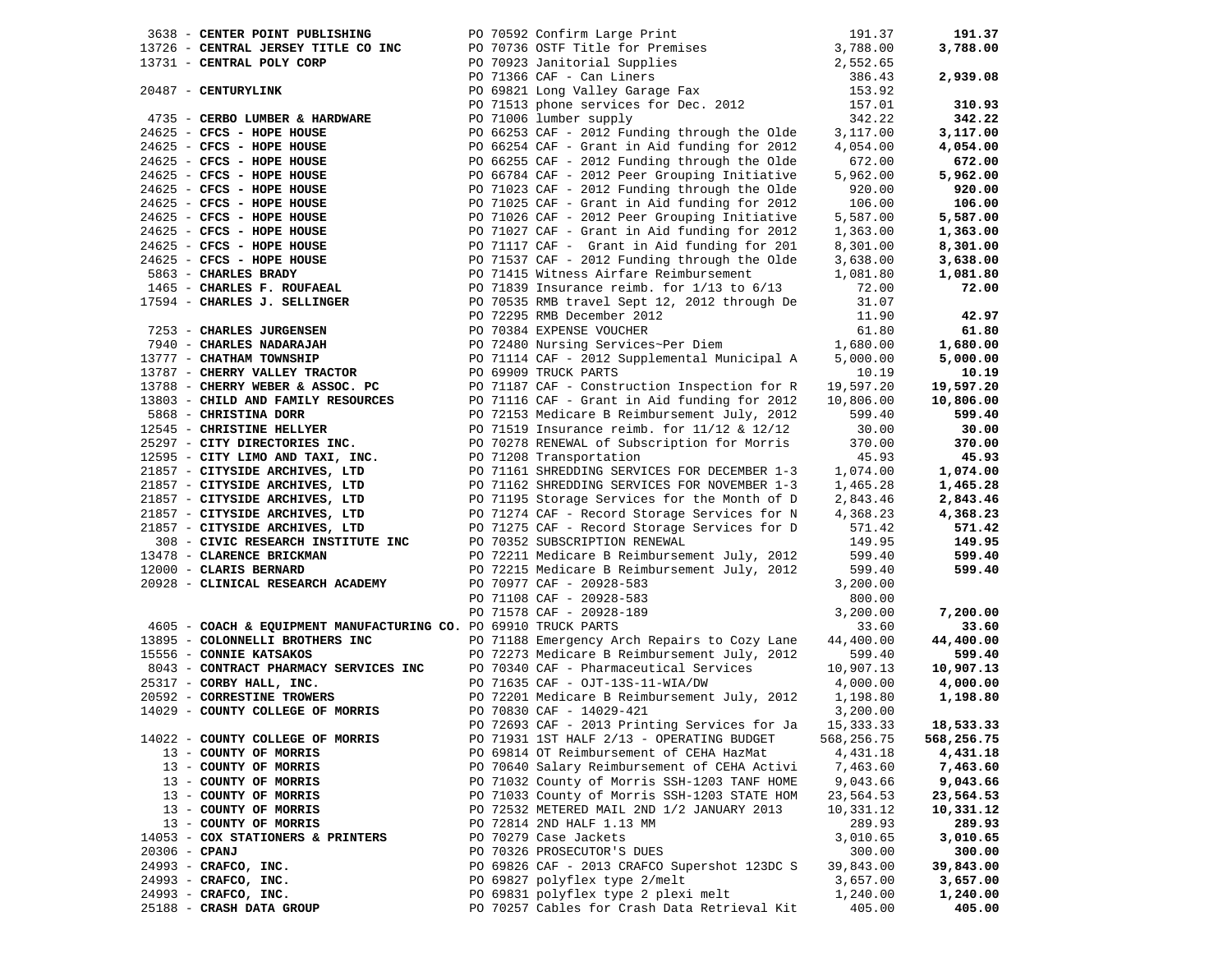|               |                                                                                                                                                                                                                                                   | PO 70566 CAF - Grant in Aid funding for 2012 11,700.00                                                                                                                                                                                     |           | 11,700.00        |
|---------------|---------------------------------------------------------------------------------------------------------------------------------------------------------------------------------------------------------------------------------------------------|--------------------------------------------------------------------------------------------------------------------------------------------------------------------------------------------------------------------------------------------|-----------|------------------|
|               |                                                                                                                                                                                                                                                   |                                                                                                                                                                                                                                            | 480.60    | 480.60           |
|               |                                                                                                                                                                                                                                                   | 922 - CKEATIVE HERNATIVE.<br>24867 - CUTTING EDGE ACADEMY<br>14102 - CY DRAKE LOCKSMITHS, INC.<br>25323 - D& H ALTERNATIVE RISK PO 71009 CAF - OJT-13S-10-WIA/DW<br>2523 - D&B AUTO SUPPLY PO 71666 AUTO PARTS<br>PO 71166 AUTO PARTS<br>P | 193.92    | 193.92           |
|               |                                                                                                                                                                                                                                                   |                                                                                                                                                                                                                                            | 3,996.30  | 3,996.30         |
|               |                                                                                                                                                                                                                                                   |                                                                                                                                                                                                                                            | 1,438.40  |                  |
|               |                                                                                                                                                                                                                                                   |                                                                                                                                                                                                                                            | 2,133.64  |                  |
|               | 11783 - D.R. JOHNSON & ASSOCIATES, LLC                                                                                                                                                                                                            |                                                                                                                                                                                                                                            | 1,782.42  | 5,354.46         |
|               |                                                                                                                                                                                                                                                   | PO 70928 CAF - Reviewing of Land Development                                                                                                                                                                                               | 1,731.19  |                  |
|               |                                                                                                                                                                                                                                                   | PO 72417 CAF - Reviewing of Land Development 2,429.61                                                                                                                                                                                      |           | 4,160.80         |
|               | 14123 - DAILY RECORD<br>14123 - DAILY RECORD<br>14123 - DAILY RECORD<br>14123 - DAILY RECORD<br>14123 - DAILY RECORD<br>14123 - DAILY RECORD<br>14123 - DAILY RECORD<br>14123 - DAILY RECORD<br>14123 - DAILY RECORD<br>14123 - DAILY RECORD<br>1 | PO 71040 Notices for Contract Awards - 1/4/                                                                                                                                                                                                | 320.24    | 320.24           |
|               |                                                                                                                                                                                                                                                   |                                                                                                                                                                                                                                            | 108.84    | 108.84           |
|               |                                                                                                                                                                                                                                                   |                                                                                                                                                                                                                                            |           |                  |
|               |                                                                                                                                                                                                                                                   | PO 71398 Legal Notice - Voter's Reminder to 58.92<br>PO 71733 Contract Awards 1/9/13 Mtg. 100.16                                                                                                                                           |           | 58.92            |
|               |                                                                                                                                                                                                                                                   |                                                                                                                                                                                                                                            |           | 100.16           |
|               |                                                                                                                                                                                                                                                   |                                                                                                                                                                                                                                            | 54.76     | 54.76            |
|               |                                                                                                                                                                                                                                                   |                                                                                                                                                                                                                                            | 70.88     | 70.88            |
|               |                                                                                                                                                                                                                                                   | PO 72466 Amendment to Solid Waste Plan Heari                                                                                                                                                                                               | 94.28     | 94.28            |
|               |                                                                                                                                                                                                                                                   | PO 71840 Insurance reimb. for $1/13$ to $6/13$                                                                                                                                                                                             | 72.00     | 72.00            |
|               |                                                                                                                                                                                                                                                   | PO 72240 Medicare B Reimbursement July, 2012<br>PO 72481 Nursing Services Ber July, 2012                                                                                                                                                   | 55.76     | 55.76            |
|               |                                                                                                                                                                                                                                                   |                                                                                                                                                                                                                                            | 599.40    | 599.40           |
|               |                                                                                                                                                                                                                                                   | PO 72481 Nursing Services~Per Diem                                                                                                                                                                                                         | 2,229.85  | 2,229.85         |
|               |                                                                                                                                                                                                                                                   |                                                                                                                                                                                                                                            | 30.00     | 30.00            |
|               |                                                                                                                                                                                                                                                   | PO 72278 Medicare B Reimbursement July, 2012                                                                                                                                                                                               | 599.40    | 599.40           |
|               |                                                                                                                                                                                                                                                   | PO 71231 Insurance reimb. for $10/12$ to $12/12$                                                                                                                                                                                           | 36.00     |                  |
|               |                                                                                                                                                                                                                                                   |                                                                                                                                                                                                                                            |           | 108.00           |
|               | 11434 - DAWN CENTER FOR INDEPENDENT                                                                                                                                                                                                               | PO 71841 Insurance reimb. for 1/13 to 6/13 72.00<br>PO 71019 CAF - Grant in Aid funding for 2012 4,632.00                                                                                                                                  |           |                  |
|               |                                                                                                                                                                                                                                                   |                                                                                                                                                                                                                                            |           | 16,389.00        |
|               |                                                                                                                                                                                                                                                   |                                                                                                                                                                                                                                            |           |                  |
|               |                                                                                                                                                                                                                                                   |                                                                                                                                                                                                                                            |           | 24.60            |
|               |                                                                                                                                                                                                                                                   |                                                                                                                                                                                                                                            |           | 29.42            |
|               |                                                                                                                                                                                                                                                   |                                                                                                                                                                                                                                            |           | 121.22           |
|               |                                                                                                                                                                                                                                                   |                                                                                                                                                                                                                                            |           | 25.08            |
|               |                                                                                                                                                                                                                                                   |                                                                                                                                                                                                                                            |           | 16.03            |
|               |                                                                                                                                                                                                                                                   |                                                                                                                                                                                                                                            |           | 6.27             |
|               |                                                                                                                                                                                                                                                   |                                                                                                                                                                                                                                            |           | 18.97            |
|               |                                                                                                                                                                                                                                                   |                                                                                                                                                                                                                                            |           | 8.36             |
|               |                                                                                                                                                                                                                                                   |                                                                                                                                                                                                                                            |           | 8.36             |
|               |                                                                                                                                                                                                                                                   |                                                                                                                                                                                                                                            |           | 8.36             |
|               |                                                                                                                                                                                                                                                   |                                                                                                                                                                                                                                            |           | 18.81            |
|               |                                                                                                                                                                                                                                                   |                                                                                                                                                                                                                                            |           | 64.79            |
|               |                                                                                                                                                                                                                                                   |                                                                                                                                                                                                                                            |           | 6.27             |
|               |                                                                                                                                                                                                                                                   |                                                                                                                                                                                                                                            |           | 33.44            |
|               |                                                                                                                                                                                                                                                   |                                                                                                                                                                                                                                            |           | 18.22            |
|               |                                                                                                                                                                                                                                                   |                                                                                                                                                                                                                                            |           | 206.74           |
|               |                                                                                                                                                                                                                                                   |                                                                                                                                                                                                                                            |           | 23.90            |
|               |                                                                                                                                                                                                                                                   |                                                                                                                                                                                                                                            |           | 31.91            |
|               |                                                                                                                                                                                                                                                   | 2131 - DAWN CENTER PORT (2002) CAP - Grant in Aid funding for 2012 4,622.00<br>274 - DEER PARK (2002) CAP - 2012 CAP - 2012 Peer Grouping Initiative 11,752 - DAMN CENTER (2002)<br>274 - DEER PARK (2002) CAP - 2022 OCTION (CAP          |           | 39.12            |
|               |                                                                                                                                                                                                                                                   |                                                                                                                                                                                                                                            |           |                  |
|               |                                                                                                                                                                                                                                                   |                                                                                                                                                                                                                                            |           | 295.90<br>188.42 |
|               |                                                                                                                                                                                                                                                   |                                                                                                                                                                                                                                            |           |                  |
|               |                                                                                                                                                                                                                                                   |                                                                                                                                                                                                                                            |           | 16.13            |
|               |                                                                                                                                                                                                                                                   |                                                                                                                                                                                                                                            |           | 6.27             |
|               | 14214 - DEIRDRE O'BRIEN CHILD ADVOCACY                                                                                                                                                                                                            | PO 71240 Missing and Exploited Childrens Fun                                                                                                                                                                                               | 2,982.00  | 2,982.00         |
|               | 1167 - DELILAH SMITH                                                                                                                                                                                                                              | PO 72202 Medicare B Reimbursement July, 2012                                                                                                                                                                                               | 1,198.80  | 1,198.80         |
|               | 14228 - DELL MARKETING L.P.                                                                                                                                                                                                                       | PO 70283 Computer                                                                                                                                                                                                                          | 1,230.69  | 1,230.69         |
| 13038 - DEMCO |                                                                                                                                                                                                                                                   | PO 70593 Confirm Processing Materials                                                                                                                                                                                                      | 332.31    | 332.31           |
|               | 1511 - DENES HEIDINGER                                                                                                                                                                                                                            | PO 71232 Insurance reimb. for 10/12 to 12/12                                                                                                                                                                                               | 45.00     | 45.00            |
|               | 21638 - DENNIS GRAU                                                                                                                                                                                                                               | PO 71690 Resident Entertainment                                                                                                                                                                                                            | 150.00    | 150.00           |
|               | 14265 - DENTRUST DENTAL INC.                                                                                                                                                                                                                      | PO 69867 CAF - Dental Services                                                                                                                                                                                                             | 4,884.00  | 4,884.00         |
|               | 2551 - DERMA RITE INDUSTRIES LLC                                                                                                                                                                                                                  | PO 70889 Storeroom~Nursing Supplies                                                                                                                                                                                                        | 900.00    | 900.00           |
|               | 6503 - DIANA BICZAK                                                                                                                                                                                                                               | PO 71842 Insurance reimb. for $1/13$ to $6/13$                                                                                                                                                                                             | 72.00     | 72.00            |
|               |                                                                                                                                                                                                                                                   | 5396 - DIFRANCESCO, BATEMAN, COLEY, YOSPIN PO 71865 North Main Street Extension project                                                                                                                                                    | 372.00    | 372.00           |
|               | 5793 - DIPALI PATEL                                                                                                                                                                                                                               | PO 71843 Insurance reimb. for $1/13$ to $6/13$                                                                                                                                                                                             | 72.00     | 72.00            |
|               | 14312 - DIRECT SUPPLY INC                                                                                                                                                                                                                         | PO 71692 Maintenance Equipment for Nursing                                                                                                                                                                                                 | 295.37    |                  |
|               |                                                                                                                                                                                                                                                   | PO 72303 Equipment for Morris View                                                                                                                                                                                                         | 212.99    | 508.36           |
|               | 11207 - DISCOVER RX                                                                                                                                                                                                                               | PO 71693 CAF - Pharmaceutical and Related Se                                                                                                                                                                                               | 33,073.91 | 33,073.91        |
|               |                                                                                                                                                                                                                                                   |                                                                                                                                                                                                                                            |           |                  |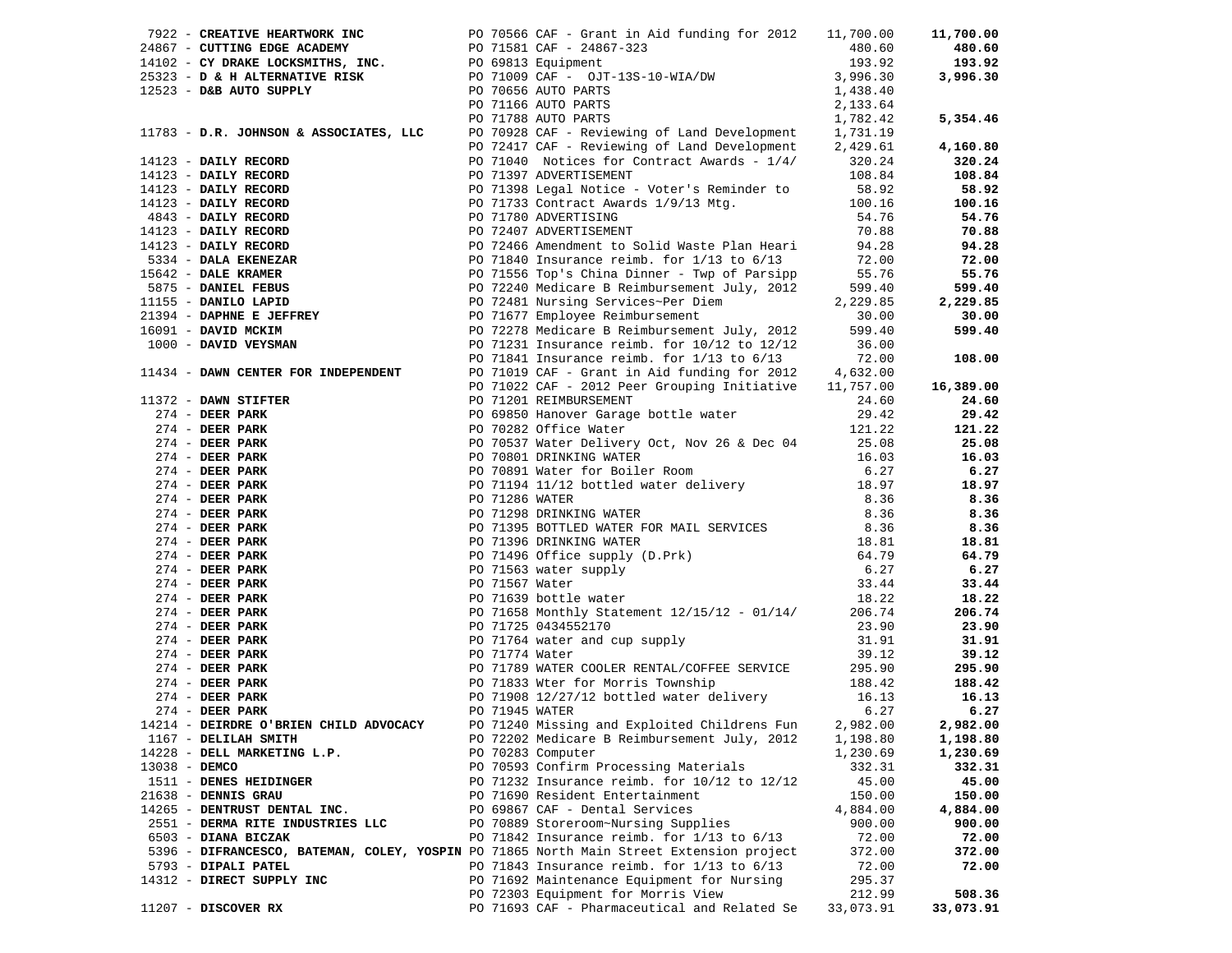| 24394 - DM FERNANDES LLC            | PO 71055 CAF - ADA Handicap Ramp Improvement                                                | 6,416.38  | 6,416.38  |
|-------------------------------------|---------------------------------------------------------------------------------------------|-----------|-----------|
| 2032 - DOLORES VICENTE              | PO 72205 Medicare B Reimbursement July, 2012                                                | 1,198.80  | 1,198.80  |
| 21123 - DOMINION VOTING SYSTEMS INC | PO 69926 General Election                                                                   | 5,673.62  | 5,673.62  |
| 21123 - DOMINION VOTING SYSTEMS INC | PO 70085 Dominion Voting Inv. DVS107004 & DV                                                | 11,133.48 | 11,133.48 |
| 21123 - DOMINION VOTING SYSTEMS INC | PO 71393 Dominion Voting Invoice DVS107081                                                  | 320.81    | 320.81    |
| 1175 - DONALD BERLIN                | PO 72171 Medicare B Reimbursement July, 2012                                                | 1,198.80  | 1,198.80  |
| 6031 - DONALD KOSTKA                | PO 72185 Medicare B Reimbursement July, 2012                                                | 1,198.80  | 1,198.80  |
| 22889 - DONALD ROBINSON             | PO 69942 Post Election Work                                                                 | 75.00     | 75.00     |
| 15092 - DONNA HARDEN                | PO 72253 Medicare B Reimbursement July, 2012                                                | 599.40    | 599.40    |
| 12369 - DOROTHY COLQUHOUN           | PO 72232 Medicare B Reimbursement July, 2012                                                | 599.40    | 599.40    |
| 8178 - DOROTHY STEPHENS             | PO 72139 Medicare B Reimbursement July, 2012                                                | 599.40    | 599.40    |
| 9517 - DOROTHY VALLEAU              | PO 72167 Medicare B Reimbursement July, 2012                                                | 599.40    | 599.40    |
| 14379 - DOVER BRAKE & CLUTCH CO INC | PO 71167 TRUCK PARTS                                                                        | 194.91    | 194.91    |
| 14380 - DOVER BUSINESS COLLEGE      | PO 72008 CAF - 14380-5                                                                      | 438.00    |           |
|                                     | PO 72009 CAF - 14380-2                                                                      | 560.00    |           |
|                                     | PO 72013 CAF - 14380-3                                                                      | 606.00    |           |
|                                     | PO 72014 CAF - 14380-212                                                                    | 492.00    |           |
|                                     | PO 72015 CAF - 14380-1                                                                      | 556.00    |           |
|                                     | PO 72017 CAF - 14380-116                                                                    | 401.00    |           |
|                                     | PO 72018 CAF - 14380-413                                                                    | 605.00    |           |
|                                     | PO 72019 CAF - 14380-322                                                                    | 669.49    | 4,327.49  |
| 14380 - DOVER BUSINESS COLLEGE      | PO 72020 CAF - 14380-577                                                                    | 370.00    | 370.00    |
| 14384 - DOVER HOUSING AUTHORITY     | PO 71256 CAF - Grant in Aid funding for 2012                                                | 958.75    | 958.75    |
| 2317 - DRINKER, BIDDLE & REATH, LLP | PO 72529 PROFESSIONAL FEES 2012 BONDS                                                       | 2,526.76  | 2,526.76  |
| 12107 - DUECO INC.                  | PO 69823 cover, basket, pad                                                                 | 406.95    | 406.95    |
| $16354$ - E A MORSE & CO INC.       | PO 72429 Machinery Repairs & Parts                                                          | 194.52    | 194.52    |
| 942 - E P M COMMUICATIONS           | PO 69283 Confirm Letter Sourcebook                                                          | 399.00    | 399.00    |
| $14438$ - E.A. MORSE & CO. INC.     | PO 69868 CAF - Black Lightning Powder Free N                                                | 3,545.00  |           |
|                                     | PO 70055 LAUNDRY SUPPLES                                                                    | 1,088.00  | 4,633.00  |
| 2455 - EAGLE ENTERPRISES            | PO 69594 VOCA-VINE Forms                                                                    | 3,820.00  | 3,820.00  |
| 12467 - EDITHA MARQUEZ              | PO 72482 Nursing Services~Per Diem                                                          | 280.00    | 280.00    |
| 14806 - EDWARD FRONZUTO             | PO 72156 Medicare B Reimbursement July, 2012                                                | 599.40    | 599.40    |
| 20153 - EDWARD KLINGENER            | PO 72274 Medicare B Reimbursement July, 2012                                                | 599.40    | 599.40    |
| 9238 - EDWARD MITREUTER             | PO 71067 Seminar Expenses                                                                   | 472.07    | 472.07    |
| 17367 - EDWARD V. ROCHFORD          | PO 72047 REIMBURSEMENT                                                                      | 652.71    | 652.71    |
| 24194 - EILEEN TORMEY               | PO 72141 Medicare B Reimbursement July, 2012                                                | 599.40    | 599.40    |
| 20917 - EILEEN TRONCONE             | PO 72200 Medicare B Reimbursement July, 2012                                                | 1,198.80  | 1,198.80  |
| 14491 - EL PRIMER PASO              | PO 70578 CAF - Grant in Aid funding for 2012                                                | 7,367.00  | 7,367.00  |
| 14779 - ELAINE FRANCHI              | PO 72246 Medicare B Reimbursement July, 2012                                                | 599.40    | 599.40    |
| 336 - ELECTION GRAPHICS, INC.       | PO 70321 CAF - Election Ballot Deisgn & Prin                                                | 17,339.40 | 17,339.40 |
| 23996 - ELECTRONIC OFFICE SYSTEMS   | PO 70827 color copies                                                                       | 219.10    | 219.10    |
| 23996 - ELECTRONIC OFFICE SYSTEMS   | PO 71380 additional copies machine in Regist                                                | 456.61    | 456.61    |
| 14501 - ELEVATOR MAINTENANCE CORP   | PO 69344 CAF - Elevator Maintenance & Inspec                                                | 3,200.00  |           |
|                                     | PO 71225 CAF - Elevator Maintenance and Insp                                                | 683.33    |           |
|                                     | PO 71608 CAF - Elevator Maintenance and Insp                                                | 3,200.00  | 7,083.33  |
| 14501 - ELEVATOR MAINTENANCE CORP   | PO 71609 CAF - Elevator Maintenance and Insp                                                | 3,200.00  | 3,200.00  |
| 13584 - ELI HEALTHCARE              | PO 56266 Patient Accounts MDS Subscription                                                  | 249.00    | 249.00    |
| 1462 - ELIZABETH A. JACOBSON        | PO 72043 TRAVEL REIMBURSEMENT FOR 2012 YEAR                                                 | 163.90    | 163.90    |
| 10982 - ELIZABETH KING              | PO 72186 Medicare B Reimbursement July, 2012                                                | 1,198.80  | 1,198.80  |
| 13263 - ELIZABETH LASSITER          | PO 72263 Medicare B Reimbursement July, 2012                                                | 599.40    | 599.40    |
| 24768 - ELIZABETH LEHMAN            | PO 72264 Medicare B Reimbursement July, 2012                                                | 599.40    | 599.40    |
| 14505 - ELIZABETHTOWN GAS           | PO 71954 NATURAL GAS - LONG VALLEY                                                          | 316.24    | 316.24    |
| 24205 - ELMER S. GILO, MD           | PO 72288 REIMBURSEMENT                                                                      | 1,646.20  | 1,646.20  |
| 2054 - ELSIE BOWEN                  | PO 72170 Medicare B Reimbursement July, 2012                                                | 1,198.80  | 1,198.80  |
| 21378 - ELSIE NICAISE               | PO 72297 Employee Reimbursement                                                             | 30.00     | 30.00     |
| 11345 - EMBROIDME                   | PO 70298 Clothing                                                                           | 245.00    | 245.00    |
| 17157 - EMERALD PROFESSIONAL        | PO 71694 Storeroom~Nursing Supplies                                                         | 6,525.00  |           |
|                                     | PO 71727 Adult Briefs                                                                       | 11,614.00 | 18,139.00 |
| 2047 - EMPLOYMENT HORIZONS, INC.    | PO 70803 JANITORIAL SERVICES : DECEMBER 201                                                 | 829.00    |           |
|                                     |                                                                                             |           |           |
|                                     | PO 71644 JANITORIAL SERVICES: DECEMBER 2012<br>PO 72010 CAF - Grant in Aid funding for 2012 | 829.00    |           |
|                                     |                                                                                             | 13,807.00 |           |
|                                     | PO 72011 CAF - 2012 Peer Grouping Initiative                                                | 19,252.00 |           |
|                                     | PO 72377 CAF - Lawn Cutting and Office Clean                                                | 30,384.00 | 65,101.00 |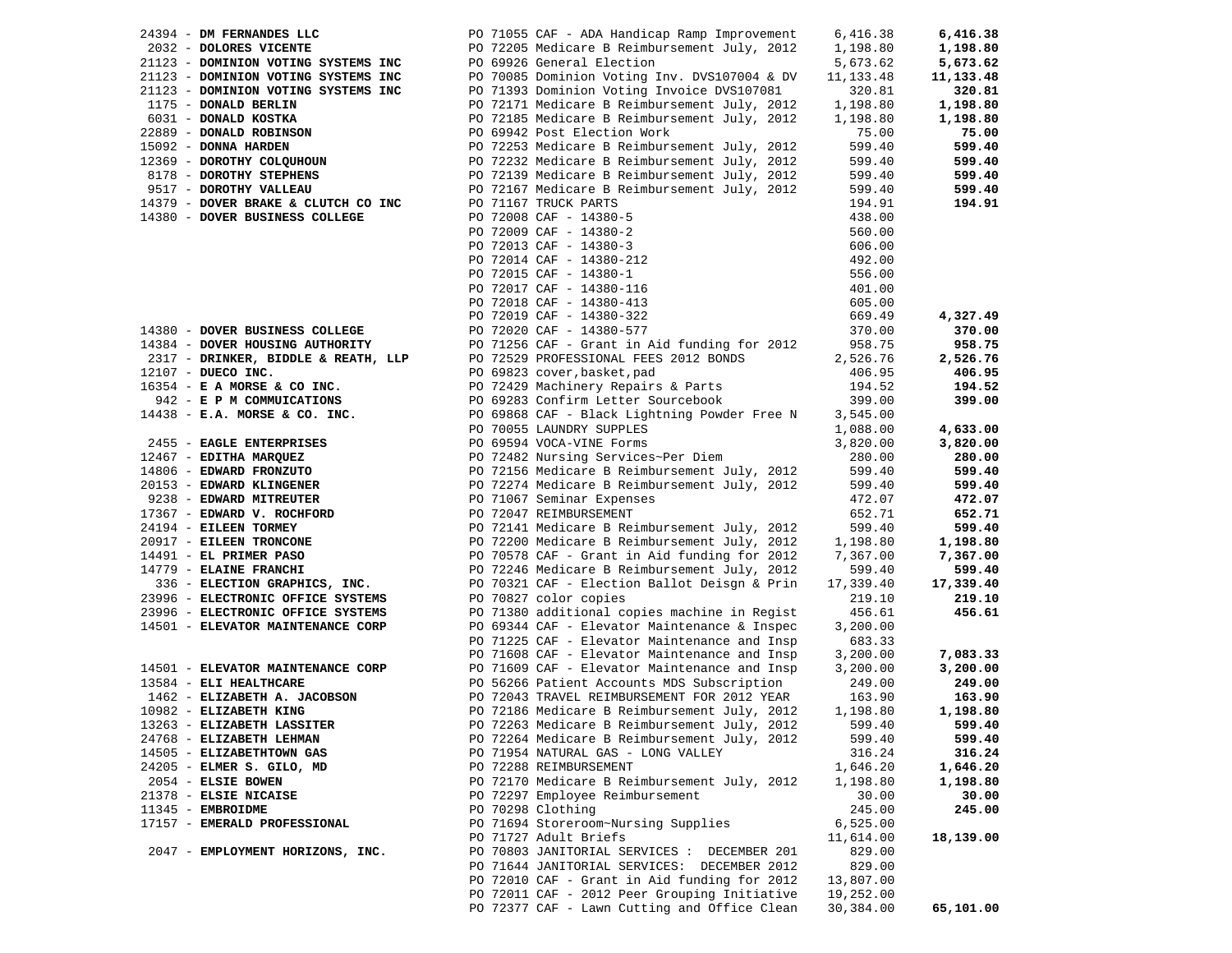|                 | 18572 - ENID YEARWOOD                            | PO 72150 Medicare B Reimbursement July, 2012                                                                                                                                                                                                                            | 599.40             | 599.40    |
|-----------------|--------------------------------------------------|-------------------------------------------------------------------------------------------------------------------------------------------------------------------------------------------------------------------------------------------------------------------------|--------------------|-----------|
|                 |                                                  |                                                                                                                                                                                                                                                                         |                    | 30.00     |
|                 |                                                  | 2534<br>2534 - <b>ERNIN E. MASON</b><br>2678 - <b>ERNIN E. MASON</b><br>2778 - <b>ERNIN E. MASON</b><br>2778 - <b>ERNIN ERNIN E. TUCKER, MD</b><br>2778 - PO 701678 - PO 70564 Crt Ordered Paymt V Hannah 6-22 - 17,264.34<br>2788 - <b>EVELYN BROWN</b><br>2789.40<br> |                    | 599.40    |
|                 |                                                  |                                                                                                                                                                                                                                                                         |                    | 17,264.34 |
|                 |                                                  |                                                                                                                                                                                                                                                                         |                    | 599.40    |
|                 |                                                  |                                                                                                                                                                                                                                                                         |                    | 952.00    |
|                 |                                                  |                                                                                                                                                                                                                                                                         |                    | 1,354.95  |
|                 | 2878 - FAIRLEIGH DICKINSON UNIVERSITY            |                                                                                                                                                                                                                                                                         |                    | 722.00    |
|                 |                                                  | PO 70823 CAF - 2878-303                                                                                                                                                                                                                                                 | 469.48             |           |
|                 |                                                  | PO 70826 CAF - 2878-324<br>PO 70828 CAF - 2878-639                                                                                                                                                                                                                      | 426.80<br>597.52   |           |
|                 |                                                  | PO 71127 CAF - 2878-211                                                                                                                                                                                                                                                 | 1,295.00           |           |
|                 |                                                  | PO 71347 CAF - 2878-639                                                                                                                                                                                                                                                 | 597.52             |           |
|                 |                                                  | PO 71349 CAF - 2878-303                                                                                                                                                                                                                                                 | 512.16             |           |
|                 |                                                  | PO 71754 CAF - 2878-796                                                                                                                                                                                                                                                 | 533.16             |           |
|                 |                                                  | PO 72003 CAF - 2878-303                                                                                                                                                                                                                                                 | 426.80             | 4,858.44  |
|                 | 2878 - FAIRLEIGH DICKINSON UNIVERSITY            | PO 72366 CAF - 2878-178                                                                                                                                                                                                                                                 | 583.25             |           |
|                 |                                                  | PO 72367 CAF - 2878-173                                                                                                                                                                                                                                                 | 583.25             | 1,166.50  |
|                 | 14641 - FAMILY INTERVENTION                      | PO 71104 CAF - FC-1214 Family Intervention 14,201.00                                                                                                                                                                                                                    |                    |           |
|                 |                                                  | PO 71138 CAF - Grant in Aid funding for 2012 10,292.00                                                                                                                                                                                                                  |                    | 24,493.00 |
|                 | 15382 - FAMILY PROMISE OF                        | PO 71143 CAF - Grant in Aid funding for 2012                                                                                                                                                                                                                            | 2,844.00           | 2,844.00  |
|                 | 14644 - FAMILY SERVICE OF MORRIS COUNTY          | PO 70695 CAF - 2012 Funding through the Olde                                                                                                                                                                                                                            | 3,165.00           |           |
|                 |                                                  | PO 70696 CAF - 2012 Funding through the Olde                                                                                                                                                                                                                            | 12,058.00          |           |
|                 |                                                  | PO 70697 CAF - 2012 Peer Grouping Initiative                                                                                                                                                                                                                            | 34,985.00          |           |
|                 |                                                  | PO 70698 CAF - 2012 Funding through the Olde                                                                                                                                                                                                                            | 8,041.00           |           |
|                 |                                                  | PO 70699 CAF - 2012 Funding through the Olde                                                                                                                                                                                                                            | 4,820.00           |           |
|                 |                                                  | PO 70945 CAF - 2012 Funding through the Olde                                                                                                                                                                                                                            | 5,064.00           |           |
|                 |                                                  | PO 70685 No Caf #                                                                                                                                                                                                                                                       | 5,435.00           |           |
|                 |                                                  | PO 70577 CAF - Grant in Aid funding for 2012                                                                                                                                                                                                                            | 10,904.00          | 84,472.00 |
|                 | 14644 - FAMILY SERVICE OF MORRIS COUNTY          | PO 71021 CAF- Operation of Adult Day Care                                                                                                                                                                                                                               | 19,990.76          |           |
|                 |                                                  | PO 71695 CAF - Social Work Services                                                                                                                                                                                                                                     | 21,000.00          | 40,990.76 |
|                 | 24219 - FAY TEIXEIRA                             | PO 72165 Medicare B Reimbursement July, 2012                                                                                                                                                                                                                            | 599.40             | 599.40    |
|                 | $10515$ - FAYE STEELE                            | PO 72162 Medicare B Reimbursement July, 2012                                                                                                                                                                                                                            | 599.40             | 599.40    |
| $14668$ - FEDEX |                                                  | PO 71880 Express Mail                                                                                                                                                                                                                                                   | 478.17             |           |
|                 |                                                  | PO 72002 SHIPPING<br>PO 72439 Express Mail                                                                                                                                                                                                                              | 34.41<br>373.09    | 885.67    |
|                 | 11086 - FIBER-LITE CUSTOM AWNINGS                | PO 69958 AWNING                                                                                                                                                                                                                                                         | 445.00             | 445.00    |
|                 | 14702 - FIRE FIGHTERS EQUIPMENT CO INC           | PO 70057 OXYGEN FOR FIRE SAFETY EQUIPMENT                                                                                                                                                                                                                               | 80.00              |           |
|                 |                                                  | PO 70608 OXYGEN                                                                                                                                                                                                                                                         | 103.50             | 183.50    |
|                 | 2795 - FLEET SERVICES                            |                                                                                                                                                                                                                                                                         |                    | 339.43    |
|                 | 12151 - FLEMINGTON BUICK CHEVROLET               |                                                                                                                                                                                                                                                                         |                    |           |
|                 |                                                  |                                                                                                                                                                                                                                                                         |                    |           |
|                 |                                                  |                                                                                                                                                                                                                                                                         |                    |           |
|                 |                                                  |                                                                                                                                                                                                                                                                         |                    | 2,077.54  |
|                 | 24873 - FOCUSED TECHNOLOGY                       |                                                                                                                                                                                                                                                                         |                    | 882.00    |
|                 | 13313 - FORTIS INSTITUTE                         | PO 70406 OATGEN<br>PO 71416 GAS PURCHASES<br>PO 69915 AUTO PARTS<br>PO 70657 AUTO PARTS<br>PO 70657 AUTO PARTS<br>PO 71792 AUTO PARTS<br>PO 7112 CAF - 13313-429<br>PO 71112 CAF - 13313-429<br>PO 71112 CAF - 13313-429<br>PO 7112 CAF - 13313-                        |                    |           |
|                 |                                                  | PO 71526 CAF - 13313-504<br>PO 71526 CAF - 13313-504<br>PO 71562 CAF - 13313-504                                                                                                                                                                                        | 1,198.56           |           |
|                 |                                                  |                                                                                                                                                                                                                                                                         | 171.04             |           |
|                 |                                                  |                                                                                                                                                                                                                                                                         | 467.25             | 2,887.45  |
|                 | 24897 - FOUR STAR COLOR                          | PO 70979 CAF - OJT-13S-07-WIA/DW                                                                                                                                                                                                                                        | 2,268.00           | 2,268.00  |
|                 | 14772 - FOWLER EQUIP CO INC.                     | PO 70054 WASHER MACHINE PARTS                                                                                                                                                                                                                                           | 1,365.61           | 1,365.61  |
|                 | 9393 - FRANK DEL NEGRO                           | PO 72177 Medicare B Reimbursement July, 2012                                                                                                                                                                                                                            | 1,198.80           | 1,198.80  |
|                 | 745 - FRANK JANKOWSKI                            | PO 71242 Mi. & Insurance reimb. for 10/12 to<br>PO 70575 REIMBURSEMENT FOR TRAVEL                                                                                                                                                                                       | 67.40              | 67.40     |
|                 | 17050 - FRANK PINTO JR.<br>20596 - FRANK SORIANO | PO 72138 Medicare B Reimbursement July, 2012                                                                                                                                                                                                                            | 31.25              | 31.25     |
|                 | 24212 - FRANKIE SATCHER                          | PO 72199 Medicare B Reimbursement July, 2012                                                                                                                                                                                                                            | 599.40             | 599.40    |
| $14839 - GALE$  |                                                  | PO 69284 Received Books                                                                                                                                                                                                                                                 | 1,198.80<br>491.37 | 1,198.80  |
|                 |                                                  | PO 70594 Confirm Books                                                                                                                                                                                                                                                  | 801.90             | 1,293.27  |
|                 | $714$ - GALLS, LLC                               | PO 69003 Please Order - Equipment -/Lt. G. P                                                                                                                                                                                                                            | 640.00             |           |
|                 |                                                  | PO 69354 CLOTHING                                                                                                                                                                                                                                                       | 134.00             | 774.00    |
|                 | $14852$ - GANN LAW BOOKS                         | PO 67838 SUBSCRIPTION RENEWAL 2013 EDITION                                                                                                                                                                                                                              | 442.00             | 442.00    |
|                 | 25315 - GARDEN STATE ENGINE &                    | PO 70674 VEHICLE REPAIRS                                                                                                                                                                                                                                                | 5,427.69           | 5,427.69  |
|                 | 14857 - GARDEN STATE HIGHWAY                     | PO 69310 various signage - PLEASE ORDER                                                                                                                                                                                                                                 | 11,700.45          | 11,700.45 |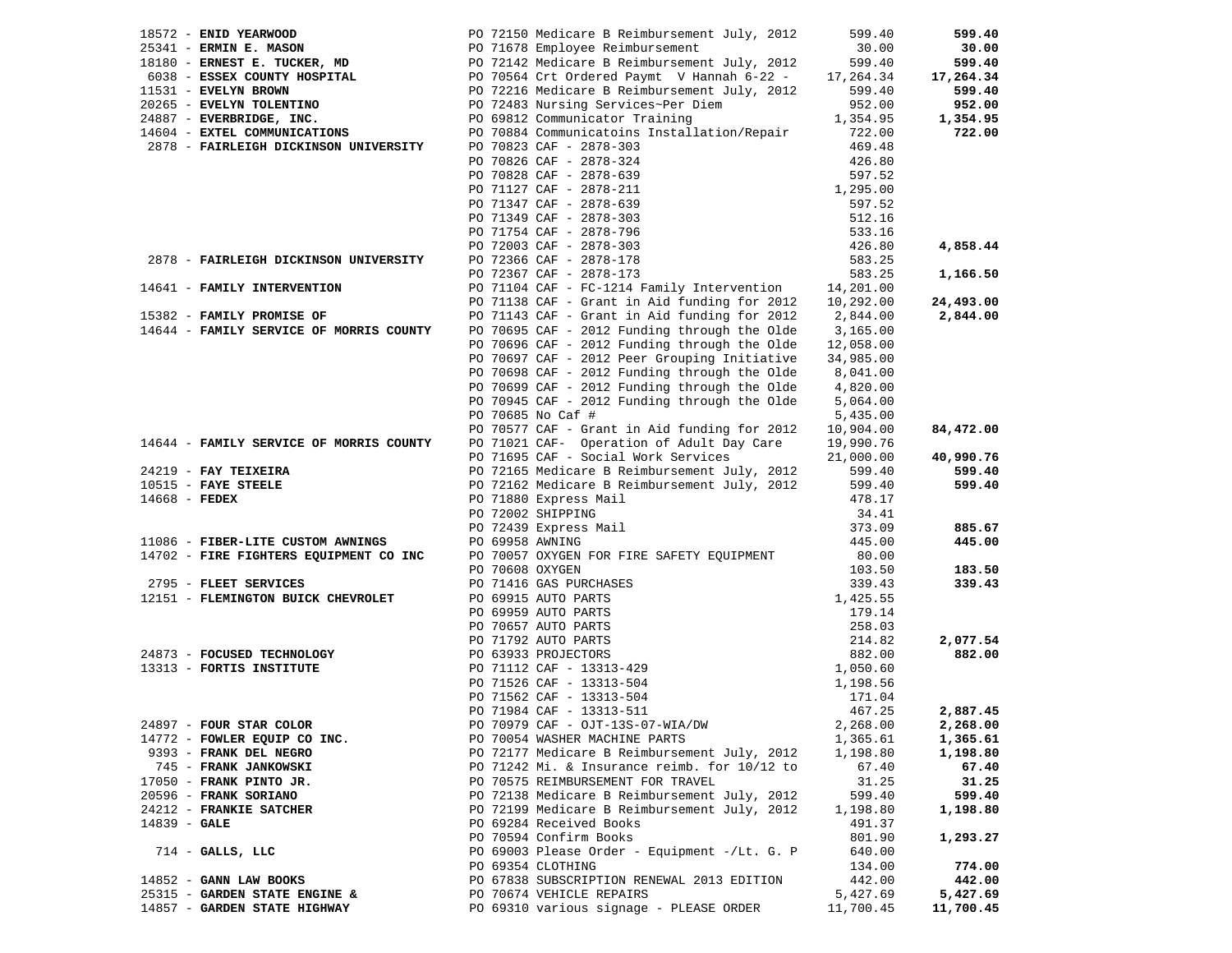| 24185 - GARY COLBURN                                                                                                                                                                                                                                                               |  | PO 72227 Medicare B Reimbursement July, 2012                           | 599.40      | 599.40     |
|------------------------------------------------------------------------------------------------------------------------------------------------------------------------------------------------------------------------------------------------------------------------------------|--|------------------------------------------------------------------------|-------------|------------|
|                                                                                                                                                                                                                                                                                    |  |                                                                        |             | 689.50     |
|                                                                                                                                                                                                                                                                                    |  |                                                                        |             | 227.09     |
|                                                                                                                                                                                                                                                                                    |  |                                                                        |             |            |
|                                                                                                                                                                                                                                                                                    |  |                                                                        |             |            |
|                                                                                                                                                                                                                                                                                    |  |                                                                        |             | 5,676.35   |
|                                                                                                                                                                                                                                                                                    |  |                                                                        |             | 1,198.80   |
|                                                                                                                                                                                                                                                                                    |  |                                                                        |             |            |
|                                                                                                                                                                                                                                                                                    |  |                                                                        |             | 599.40     |
|                                                                                                                                                                                                                                                                                    |  |                                                                        |             | 35.03      |
|                                                                                                                                                                                                                                                                                    |  |                                                                        |             | 2,016.00   |
|                                                                                                                                                                                                                                                                                    |  |                                                                        |             | 800.00     |
|                                                                                                                                                                                                                                                                                    |  |                                                                        |             | 20.30      |
|                                                                                                                                                                                                                                                                                    |  |                                                                        |             | 599.40     |
| 24185 <b>- GARY COLBURN</b><br>19081 <b>- GATES FLAG &amp; BANNER, CO. INC.</b><br>19083 <b>- GATES FLAG &amp; BANNER, CO. INC.</b><br>19083 <b>- GEN-EL SAFETY &amp; INDUSTRIAL</b><br>19083 <b>- GEN-EL SAFETY &amp; INDUSTRIAL</b><br>27.09<br>19070793 SCHILD PROCESSING & PES |  |                                                                        |             | 36.26      |
|                                                                                                                                                                                                                                                                                    |  |                                                                        |             |            |
|                                                                                                                                                                                                                                                                                    |  |                                                                        |             | 1,009.77   |
|                                                                                                                                                                                                                                                                                    |  |                                                                        |             |            |
|                                                                                                                                                                                                                                                                                    |  |                                                                        |             | 1,319.16   |
|                                                                                                                                                                                                                                                                                    |  |                                                                        |             | 1,728.00   |
|                                                                                                                                                                                                                                                                                    |  |                                                                        |             |            |
|                                                                                                                                                                                                                                                                                    |  |                                                                        |             |            |
|                                                                                                                                                                                                                                                                                    |  |                                                                        |             |            |
|                                                                                                                                                                                                                                                                                    |  |                                                                        |             |            |
|                                                                                                                                                                                                                                                                                    |  |                                                                        |             |            |
| 17378 - <b>CLERN BEXMAN PROPARAM DEVICE BREAD AND 17381 - CLERN ROBE<br/> 17381 - CLERN ROBE<br/> 17381 - CLERN ROBE<br/> 17395 - GOODILE PHARMACY &amp; SURGICAL SUPPLY PO 71209 Prescriptions<br/> 17955 - GOODYEAR AUTO SERVICE<br/> 17956 - GOODYEA</b>                        |  |                                                                        |             | 1,248.85   |
|                                                                                                                                                                                                                                                                                    |  |                                                                        |             | 1,103.66   |
|                                                                                                                                                                                                                                                                                    |  |                                                                        |             | 12,240.00  |
|                                                                                                                                                                                                                                                                                    |  |                                                                        |             | 155.75     |
|                                                                                                                                                                                                                                                                                    |  |                                                                        |             | 886.62     |
|                                                                                                                                                                                                                                                                                    |  |                                                                        |             | 51.74      |
| 15490 - <b>GUARANTEED REBUILDERS INC</b><br>15490 - <b>GUARANTEED REBUILDERS INC</b><br>15105 - <b>GUERNOLINE HARRIS</b><br>25324 - <b>HACKETTOWN HONDA</b><br>25324 - <b>HACKETTOWN HONDA</b><br>25324 - <b>HACKET CORPORATION</b><br>25525 - <b>HAIG SERVICE CORPORATION</b>     |  |                                                                        |             | 545.00     |
|                                                                                                                                                                                                                                                                                    |  |                                                                        |             | 599.40     |
|                                                                                                                                                                                                                                                                                    |  |                                                                        |             | 3,997.50   |
|                                                                                                                                                                                                                                                                                    |  |                                                                        |             | 1,075.00   |
|                                                                                                                                                                                                                                                                                    |  | PO 72247 Medicare B Reimbursement July, 2012 599.40                    |             | 599.40     |
| 20919 - HANNAH GILBERT<br>15082 - HANOVER TWP MUNICIPAL ALLIANCE                                                                                                                                                                                                                   |  | PO 71975 CAF - 2012 Municipal Alliance Funds 4,626.53                  |             |            |
|                                                                                                                                                                                                                                                                                    |  | PO 72033 CAF - 2012 Supplemental Municipal A $2,494.64$                |             | 7,121.17   |
| 20574 - HAROLD E PELLOW & ASSOC INC                                                                                                                                                                                                                                                |  | PO 72412 old Ref# CF20100528000                                        | 12,600.00   | 12,600.00  |
|                                                                                                                                                                                                                                                                                    |  |                                                                        |             |            |
|                                                                                                                                                                                                                                                                                    |  |                                                                        |             |            |
|                                                                                                                                                                                                                                                                                    |  |                                                                        |             |            |
|                                                                                                                                                                                                                                                                                    |  |                                                                        |             |            |
|                                                                                                                                                                                                                                                                                    |  |                                                                        |             |            |
|                                                                                                                                                                                                                                                                                    |  |                                                                        |             |            |
|                                                                                                                                                                                                                                                                                    |  |                                                                        |             |            |
| 20574 <b>- HAROLD E PELLOW &amp; ASSOCINC</b><br>20574 <b>- HAROLD E PELLOW &amp; ASSOCINC</b><br>20574 <b>- HAROLD E PELLOW &amp; ASSOCINC</b><br>20574 <b>- HARNEY M. HAMMER, MD, PA</b><br>20575 <b>- HARNEY M. HAMMER, MD, PA</b><br>2013 <b>E ARNEY M. HAMMER, MD, PA</b><br> |  |                                                                        |             |            |
|                                                                                                                                                                                                                                                                                    |  |                                                                        |             |            |
|                                                                                                                                                                                                                                                                                    |  |                                                                        |             |            |
|                                                                                                                                                                                                                                                                                    |  |                                                                        |             |            |
|                                                                                                                                                                                                                                                                                    |  |                                                                        |             |            |
|                                                                                                                                                                                                                                                                                    |  |                                                                        |             |            |
|                                                                                                                                                                                                                                                                                    |  |                                                                        |             |            |
|                                                                                                                                                                                                                                                                                    |  | PO 69337 Printer for Sophie Westfield, ETS D                           | 247.41      |            |
|                                                                                                                                                                                                                                                                                    |  | PO 70659 OFFICE SUPPLIES                                               | 109.28      | 1,163.09   |
| 8560 - HIGH GRADE CONTRACTING                                                                                                                                                                                                                                                      |  | PO 71950 ROOF REPL                                                     | 500.00      | 500.00     |
| 2891 - HILDE KLINE                                                                                                                                                                                                                                                                 |  | PO 72272 Medicare B Reimbursement July, 2012                           | 599.40      | 599.40     |
| 3160 - HOHOKUS HACKENSACK SCHOOL                                                                                                                                                                                                                                                   |  | PO 70957 CAF - 3160-53                                                 | 800.00      | 800.00     |
| 16302 - HOMELESS SOLUTIONS, INC.                                                                                                                                                                                                                                                   |  | PO 71254 CAF- Grant in Aid funding for 2012                            | 1,354.00    | 1,354.00   |
| 20737 - HOOVER TRUCK CENTERS INC                                                                                                                                                                                                                                                   |  | PO 69918 TRUCK PARTS                                                   | 35.30       | 35.30      |
| 20737 - HOOVER TRUCK CENTERS INC                                                                                                                                                                                                                                                   |  | PO 70661 TRUCK PARTS                                                   | 1,104.87    | 1,104.87   |
| 15241 - HORIZON BLUE CROSS BLUE SHIELD                                                                                                                                                                                                                                             |  | PO 70896 Dental coverage for the month of Ja                           | 43, 249. 38 | 43,249.38  |
| 15241 - HORIZON BLUE CROSS BLUE SHIELD                                                                                                                                                                                                                                             |  | PO 71237 Invoice for 1/13                                              | 146,526.17  | 146,526.17 |
| 15241 - HORIZON BLUE CROSS BLUE SHIELD                                                                                                                                                                                                                                             |  | PO 71557 January 2013 HMO - Main County and 1,315,936.67 1,315,936.67  |             |            |
| 15241 - HORIZON BLUE CROSS BLUE SHIELD                                                                                                                                                                                                                                             |  | PO 72052 Dental coverage for the month of Fe                           | 42,894.28   | 42,894.28  |
| 15241 - HORIZON BLUE CROSS BLUE SHIELD                                                                                                                                                                                                                                             |  | PO 72054 February 2013 HMO Main Cty. and Mor 1,296,145.09 1,296,145.09 |             |            |
|                                                                                                                                                                                                                                                                                    |  |                                                                        |             |            |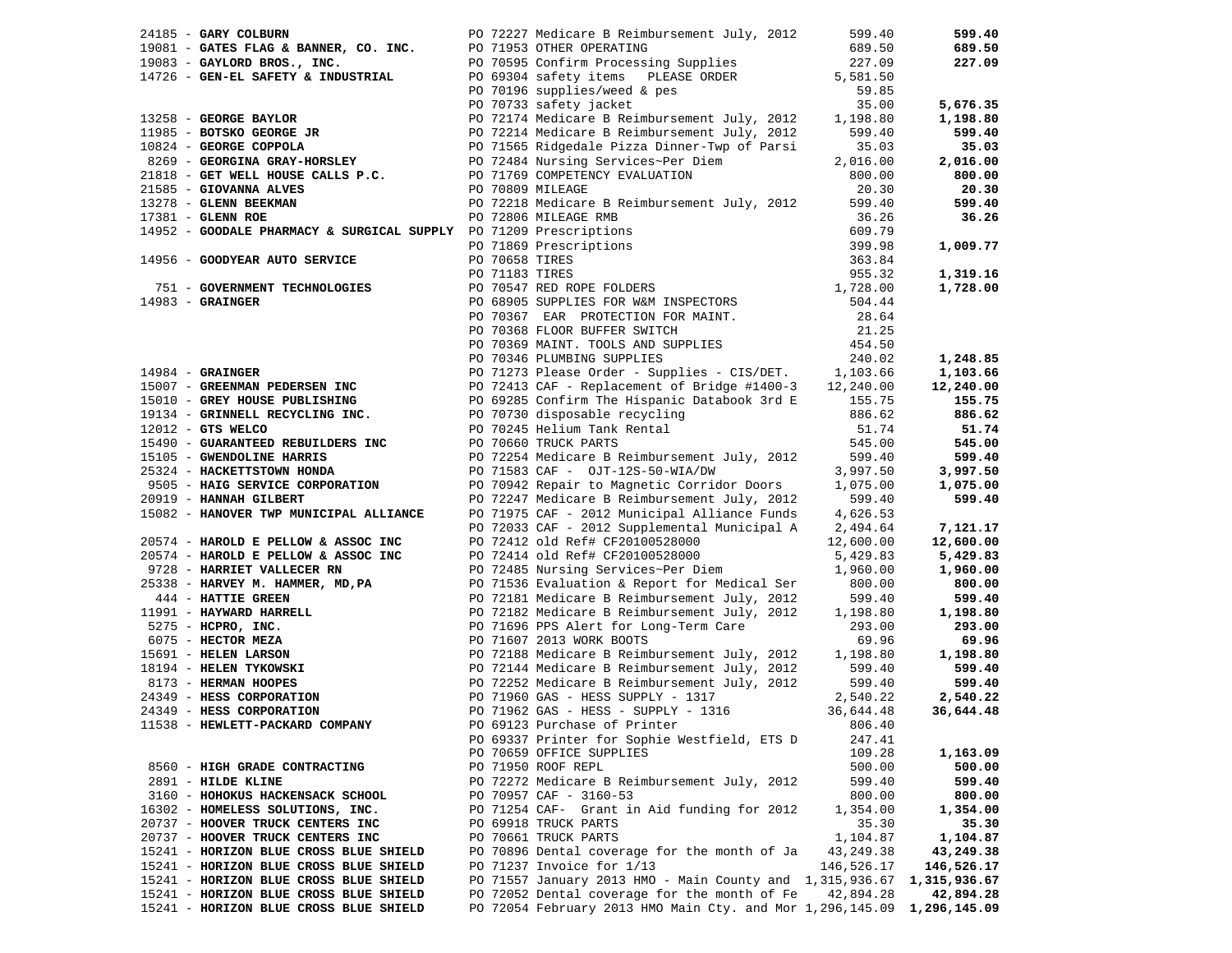| 10847 - HUBER & ASSOCIATES                                      | PO 70392 COMPETENCY EVALUATION                                                                                                                                                                                                             | 800.00               | 800.00                |
|-----------------------------------------------------------------|--------------------------------------------------------------------------------------------------------------------------------------------------------------------------------------------------------------------------------------------|----------------------|-----------------------|
|                                                                 |                                                                                                                                                                                                                                            |                      |                       |
| 10636 - HUNAN WOK                                               |                                                                                                                                                                                                                                            |                      | 276.00                |
| 1079 - HUONG LU                                                 |                                                                                                                                                                                                                                            |                      | 36.00                 |
| $8808$ - ILA TALWAR                                             |                                                                                                                                                                                                                                            |                      | 90.00                 |
| 10767 - ILLIENE CHARLES, RN                                     | PO 70617 2012 - 2013 meals<br>PO 70617 2012 - 2013 meals<br>PO 71197 Insurance reimb. for 10/12 to 12/12<br>PO 71844 Insurance reimb. for 1/13 to 6/13<br>PO 72486 Nursing Services~Per Diem<br>PO 69423 Toner<br>PO 70560 TONER<br>299.00 |                      | 2,529.45              |
| 15309 - IMAGE ACCESS CORP                                       |                                                                                                                                                                                                                                            |                      |                       |
|                                                                 |                                                                                                                                                                                                                                            |                      | 695.00                |
|                                                                 | 10480 - IMX MEDICAL MANANGEMENT PO 71024 Fit for Duty Eval - December 2012 1,175.00                                                                                                                                                        |                      | 1,175.00              |
| 4592 - INFORMATION & TECHNOLOGY                                 | PO 70835 CAF - 4592-285                                                                                                                                                                                                                    | 840.00               |                       |
|                                                                 |                                                                                                                                                                                                                                            |                      |                       |
|                                                                 | PO 70836 CAF - 4592-283                                                                                                                                                                                                                    | 810.00               |                       |
|                                                                 | PO 70837 CAF - 4592-803                                                                                                                                                                                                                    | 1,439.12             |                       |
|                                                                 |                                                                                                                                                                                                                                            |                      |                       |
|                                                                 |                                                                                                                                                                                                                                            |                      |                       |
|                                                                 |                                                                                                                                                                                                                                            |                      |                       |
|                                                                 |                                                                                                                                                                                                                                            |                      |                       |
|                                                                 |                                                                                                                                                                                                                                            |                      | 7,109.12              |
| 4592 - INFORMATION & TECHNOLOGY                                 |                                                                                                                                                                                                                                            |                      |                       |
|                                                                 |                                                                                                                                                                                                                                            |                      |                       |
|                                                                 |                                                                                                                                                                                                                                            |                      |                       |
|                                                                 |                                                                                                                                                                                                                                            |                      |                       |
|                                                                 |                                                                                                                                                                                                                                            |                      |                       |
|                                                                 |                                                                                                                                                                                                                                            |                      |                       |
|                                                                 |                                                                                                                                                                                                                                            |                      |                       |
|                                                                 |                                                                                                                                                                                                                                            |                      |                       |
|                                                                 |                                                                                                                                                                                                                                            |                      | 9,979.88              |
| 4592 - INFORMATION & TECHNOLOGY                                 | PO 71335 CAF - 4592-289                                                                                                                                                                                                                    |                      |                       |
|                                                                 |                                                                                                                                                                                                                                            |                      |                       |
|                                                                 |                                                                                                                                                                                                                                            |                      |                       |
|                                                                 |                                                                                                                                                                                                                                            |                      | 3,693.92              |
|                                                                 |                                                                                                                                                                                                                                            |                      |                       |
| 4592 - INFORMATION & TECHNOLOGY                                 | PO 71358 CAF - 4592-277                                                                                                                                                                                                                    | 1,536.48             |                       |
|                                                                 | PO 71359 CAF - 4592-261                                                                                                                                                                                                                    | 1,536.48             |                       |
|                                                                 | PO 71368 CAF - 4592-291<br>PO 71369 CAF - 4592-279<br>PO 71370 CAF - 4592-284<br>PO 71371 CAF - 4592-275                                                                                                                                   | 750.00               |                       |
|                                                                 |                                                                                                                                                                                                                                            | 640.32               |                       |
|                                                                 |                                                                                                                                                                                                                                            | 1,536.48<br>1,536.48 |                       |
|                                                                 |                                                                                                                                                                                                                                            |                      |                       |
|                                                                 | PO 71372 CAF - 4592-833<br>PO 71373 CAF - 4592-831                                                                                                                                                                                         |                      |                       |
|                                                                 |                                                                                                                                                                                                                                            | 2,047.64<br>1,705.92 | 11,289.80             |
| 4592 - INFORMATION & TECHNOLOGY                                 | PO 71374 CAF - 4592-854                                                                                                                                                                                                                    | 426.80               |                       |
|                                                                 | PO 71376 CAF - 4592-292                                                                                                                                                                                                                    | 840.00               |                       |
|                                                                 |                                                                                                                                                                                                                                            |                      |                       |
|                                                                 | PO 71332 CAF - 4592-297                                                                                                                                                                                                                    | 840.00               |                       |
|                                                                 | PO 71333 CAF - 4592-293                                                                                                                                                                                                                    | 810.00               | 2,916.80              |
| 15337 - INFORMATION TODAY INC<br>1664 - INGRAM LIBRARY SERVICES | 90 69286 Confirm Literary Market Place 366.05<br>PO 71999 Recieved Books 3,305.99                                                                                                                                                          |                      | 366.05                |
|                                                                 |                                                                                                                                                                                                                                            |                      | 3,305.99              |
| 6100 - INTER CITY TIRE                                          | PO 69919 TIRES                                                                                                                                                                                                                             | 5,210.24             |                       |
|                                                                 | PO 70662 TIRES                                                                                                                                                                                                                             | 2,986.35             |                       |
|                                                                 |                                                                                                                                                                                                                                            |                      | 8,576.20              |
|                                                                 | 2,986.35<br>20652 - <b>INTERFAITH FOOD PANTRY INC.</b><br>279.61 PO 71765 CAF - Grant in Aid funding for 2012<br>2,360.00 PO 70319 CAF - Rock Salt<br>2,177.51 PO 70319 CAF - Rock Salt                                                    |                      | 2,360.00              |
|                                                                 |                                                                                                                                                                                                                                            |                      |                       |
|                                                                 | PO 71017 CAF - Rock Salt                                                                                                                                                                                                                   |                      | 208,456.10 294,633.61 |
|                                                                 |                                                                                                                                                                                                                                            |                      |                       |
| $2881$ - IRIS BLAKE                                             | PO 72222 Medicare B Reimbursement July, 2012                                                                                                                                                                                               | 599.40               | 599.40                |
| 10483 - IZENBERG APPRAISAL ASSOCIATES                           | PO 71038 Appraisal services - Sussex Turnpik 5,940.00 5,940.00                                                                                                                                                                             |                      |                       |
| 15433 - J & D SALES & SERVICE LLC                               | PO 69920 SERVICE WATER RECYCLER                                                                                                                                                                                                            | 575.00               |                       |
|                                                                 | PO 71164 SERVICE WATER RECYCLER                                                                                                                                                                                                            | 824.62               | 1,399.62              |
| $17605 - J.A.$ SEXAUER                                          | PO 71698 Maintenance Parts                                                                                                                                                                                                                 | 1,229.90             | 1,229.90              |
| 15720 - JACQUELINE LEACH                                        | PO 72032 ANNUAL INITIAL ASSESSMENT                                                                                                                                                                                                         | 100.00               | 100.00                |
| 21345 - JACQUELINE LIVERPOOL                                    | PO 71679 Employee Reimbursement                                                                                                                                                                                                            | 30.00                | 30.00                 |
| 8482 - JAGDISH DANG                                             | PO 71697 CAF - Psychiatric Consulting Servic                                                                                                                                                                                               | 2,200.00             | 2,200.00              |
| 12368 - JAMES COLOUHOUN                                         | PO 72231 Medicare B Reimbursement July, 2012                                                                                                                                                                                               | 599.40               | 599.40                |
| 12197 - JAMES H WOLF                                            | PO 72304 CAF - Qualified Licenced Physician                                                                                                                                                                                                | 2,105.00             | 2,105.00              |
| 1479 - JAMES MCDANIEL                                           |                                                                                                                                                                                                                                            |                      |                       |
|                                                                 | PO 71845 Insurance reimb. for $1/13$ to $6/13$                                                                                                                                                                                             | 90.00                | 90.00                 |
| 9489 - JAMES MURRAY                                             | PO 72189 Medicare B Reimbursement July, 2012                                                                                                                                                                                               | 1,198.80             | 1,198.80              |
| 22168 - JAMES SCHONER                                           | PO 69941 Post Election Work                                                                                                                                                                                                                | 100.00               | 100.00                |
| 7382 - JAMES WOODRUFF                                           | PO 72207 Medicare B Reimbursement July, 2012                                                                                                                                                                                               | 1,198.80             | 1,198.80              |
| 4885 - JAN-MICHAEL MONRAD                                       | PO 71891 Membership                                                                                                                                                                                                                        | 25.00                | 25.00                 |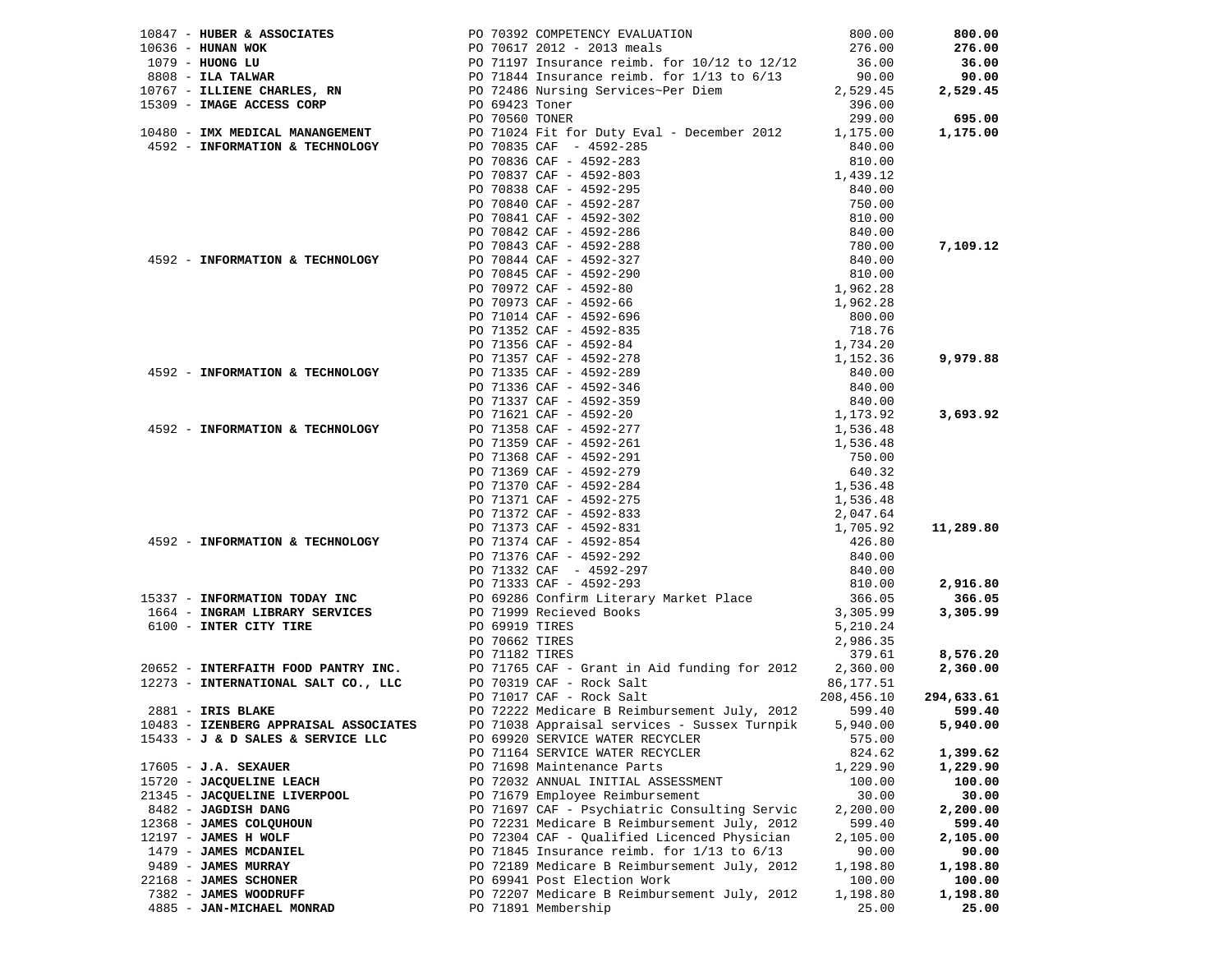|                                                             |                | $21645$ - JANET GRAHAM-BEALE $PQ$ 72157 Medicare B Reimbursement July, 2012                                                                                                                                                                                                                                                           | 599.40    | 599.40    |
|-------------------------------------------------------------|----------------|---------------------------------------------------------------------------------------------------------------------------------------------------------------------------------------------------------------------------------------------------------------------------------------------------------------------------------------|-----------|-----------|
|                                                             |                |                                                                                                                                                                                                                                                                                                                                       |           | 599.40    |
|                                                             |                |                                                                                                                                                                                                                                                                                                                                       |           | 40.00     |
|                                                             |                |                                                                                                                                                                                                                                                                                                                                       |           | 1,198.80  |
|                                                             |                |                                                                                                                                                                                                                                                                                                                                       |           | 1,198.80  |
|                                                             |                |                                                                                                                                                                                                                                                                                                                                       |           | 599.40    |
| 20591 - JEFFREY PAUL                                        |                | 21645 - <b>JANET GRAHAM-BEALE</b><br>2442 - <b>JANET TRIGGS</b><br>25127 - <b>JEAN SHAW</b><br>26127 - <b>JEAN SHAW</b><br>26 - <b>JEAN SHAW</b><br>26 - <b>JEAN SHAW</b><br>26 - <b>JEAN SHAW</b><br>26 - <b>JEAN SHAW</b><br>26 - <b>JEAN SHAW</b><br>26 - <b>JEAN SHAWE ARTICK</b><br>26 - <b>PO 72</b><br>PO 69719 EOC Activation | 30.00     | 30.00     |
| 20591 - JEFFREY PAUL                                        |                | PO 71911 Supplies<br>PO 71846 Insurance reimb. for 1/13 to 6/13                                                                                                                                                                                                                                                                       | 35.00     | 35.00     |
| 10591 - <b>JEFFREY PAUL</b><br>5247 - <b>JENNIFER CARRO</b> |                |                                                                                                                                                                                                                                                                                                                                       | 72.00     | 72.00     |
|                                                             |                | 1585 - JERSEY BATTERED WOMEN'S PO 71142 CAF - Grant in Aid funding for 2012                                                                                                                                                                                                                                                           | 20,123.00 |           |
|                                                             |                | PO 72041 CAF - JJ-1206 JBWS JJ 1206 4TH Q 1,160.00                                                                                                                                                                                                                                                                                    |           | 21,283.00 |
| 960 - JERSEY CENTRAL POWER & LIGHT                          | PO 71096 JCP&L |                                                                                                                                                                                                                                                                                                                                       | 15.35     | 15.35     |
| 960 - JERSEY CENTRAL POWER & LIGHT                          |                |                                                                                                                                                                                                                                                                                                                                       | 23.65     | 23.65     |
| 960 - JERSEY CENTRAL POWER & LIGHT                          |                |                                                                                                                                                                                                                                                                                                                                       | 23.65     | 23.65     |
| 960 - JERSEY CENTRAL POWER & LIGHT                          |                |                                                                                                                                                                                                                                                                                                                                       | 423.70    | 423.70    |
| 960 - JERSEY CENTRAL POWER & LIGHT                          |                | PO 71097 JCP&L<br>PO 71098 JCP&L<br>PO 71490 Utility - Electric JCPL<br>PO 71514 Utility - Electric JCPL<br>TO 71514 Utility - Electric JCPL                                                                                                                                                                                          | 502.85    | 502.85    |
| 960 - JERSEY CENTRAL POWER & LIGHT                          | PO 71637 JCP&L |                                                                                                                                                                                                                                                                                                                                       | 729.17    | 729.17    |
| 960 - JERSEY CENTRAL POWER & LIGHT                          |                | PO 71637 JCP&L<br>PO 71638 JCP&L<br>PO 71643 JCP&L<br>PO 71700 Electric<br>PO 72358 JCP&L<br>PO 72359 JCP&L<br>PO 72424 ELECTRIC - CAC COMPLEX<br>PO 72424 ELECTRIC - CAC COMPLEX<br>PO 72424 ELECTRIC - CAC COMPLEX<br>PO 72424 ELECTRIC - CAC                                                                                       |           | 89.33     |
| 960 - JERSEY CENTRAL POWER & LIGHT                          |                |                                                                                                                                                                                                                                                                                                                                       |           | 380.20    |
| 960 - JERSEY CENTRAL POWER & LIGHT                          |                |                                                                                                                                                                                                                                                                                                                                       |           | 48,446.42 |
| 960 - JERSEY CENTRAL POWER & LIGHT                          |                |                                                                                                                                                                                                                                                                                                                                       |           | 39.57     |
| 960 - JERSEY CENTRAL POWER & LIGHT                          |                |                                                                                                                                                                                                                                                                                                                                       |           | 71.94     |
| 960 - JERSEY CENTRAL POWER & LIGHT                          |                |                                                                                                                                                                                                                                                                                                                                       |           | 7,306.17  |
| 960 - JERSEY CENTRAL POWER & LIGHT                          |                | PO 72428 ELECTRIC - RUTH DAVIS DR / CAC                                                                                                                                                                                                                                                                                               | 470.54    | 470.54    |
| 16888 - JERSEY PAPER PLUS INC                               |                | PO 70692 CAF - Coarse Paper & Household Prod                                                                                                                                                                                                                                                                                          | 734.99    | 734.99    |
| 1622 - JERSEY TRACTOR-TRAILER                               |                | PO 70976 CAF - 1622-307                                                                                                                                                                                                                                                                                                               | 3,200.00  |           |
|                                                             |                |                                                                                                                                                                                                                                                                                                                                       |           |           |
|                                                             |                |                                                                                                                                                                                                                                                                                                                                       |           |           |
|                                                             |                |                                                                                                                                                                                                                                                                                                                                       |           |           |
|                                                             |                |                                                                                                                                                                                                                                                                                                                                       |           |           |
|                                                             |                |                                                                                                                                                                                                                                                                                                                                       |           |           |
|                                                             |                |                                                                                                                                                                                                                                                                                                                                       |           |           |
|                                                             |                |                                                                                                                                                                                                                                                                                                                                       |           | 23,200.00 |
| 1622 - JERSEY TRACTOR-TRAILER                               |                |                                                                                                                                                                                                                                                                                                                                       |           |           |
|                                                             |                |                                                                                                                                                                                                                                                                                                                                       |           |           |
|                                                             |                |                                                                                                                                                                                                                                                                                                                                       |           | 9,600.00  |
|                                                             |                | 90 70976 CAF - 1622-30<br>90 71346 CAF - 1622-91<br>90 71594 CAF - 1622-368<br>90 71601 CAF - 1622-388<br>90 71601 CAF - 1622-389<br>90 71755 CAF - 1622-392<br>90 72383 CAF - 1622-413<br>90 72384 CAF - 6122-411<br>90 72386 CAF - 1622-414<br>                                                                                     | 258.64    | 258.64    |
|                                                             |                |                                                                                                                                                                                                                                                                                                                                       | 72.00     | 72.00     |
|                                                             |                |                                                                                                                                                                                                                                                                                                                                       | 36.00     | 36.00     |
|                                                             |                |                                                                                                                                                                                                                                                                                                                                       | 72.00     | 72.00     |
|                                                             |                |                                                                                                                                                                                                                                                                                                                                       | 560.00    | 560.00    |
|                                                             |                |                                                                                                                                                                                                                                                                                                                                       | 36.00     | 36.00     |
|                                                             |                |                                                                                                                                                                                                                                                                                                                                       | 500.00    | 500.00    |
|                                                             |                |                                                                                                                                                                                                                                                                                                                                       | 66,979.83 | 66,979.83 |
|                                                             |                | PO 71558 Reimbursement of N.A.S.W Test Prepa                                                                                                                                                                                                                                                                                          | 130.00    | 130.00    |
|                                                             |                | 1815 - <b>JESCO INC.</b><br>1923 - <b>JESCO INC.</b><br>1925 - <b>JESSICA REYMUNDO</b><br>25279 - <b>JESSICA RIVERA</b><br>25279 - <b>JESSICA RIVERA</b><br>26279 - <b>JESSICA RIVERA</b><br>279 - <b>JESSICA RIVERA</b><br>279 - <b>JESSICA RIVERA</b><br>279 - <b>JESSICA RIVERA</b><br>27                                          | 5,807.23  |           |
|                                                             |                |                                                                                                                                                                                                                                                                                                                                       |           |           |
|                                                             |                |                                                                                                                                                                                                                                                                                                                                       |           | 21,394.48 |
| 21270 - JOAN HIGGINS                                        |                | PO 71701 CAF - Medical Supplies 11,402.59<br>PO 71702 CAF - Medical Supplies 4,184.66<br>PO 71680 Employee Reimbursement 30.00                                                                                                                                                                                                        |           | 30.00     |
| 21701 - JOAN LEFFERTS                                       |                | PO 72268 Medicare B Reimbursement July, 2012 599.40                                                                                                                                                                                                                                                                                   |           | 599.40    |
| $16017 - JOAN$ <b>MARTIN</b>                                |                | PO 72276 Medicare B Reimbursement July, 2012                                                                                                                                                                                                                                                                                          | 599.40    | 599.40    |
| $10061$ - JOAN WULFF                                        |                | PO 72206 Medicare B Reimbursement July, 2012                                                                                                                                                                                                                                                                                          | 1,198.80  | 1,198.80  |
| 21183 - JOANNE YOUNG                                        |                | PO 71849 Insurance reimb. for $1/13$ to $6/13$                                                                                                                                                                                                                                                                                        | 72.00     | 72.00     |
| 21318 - JOCELYNE VOLCY                                      |                | PO 71681 Employee Reimbursement                                                                                                                                                                                                                                                                                                       | 30.00     | 30.00     |
| 779 - JOE CIFELLI                                           |                | PO 72441 work boots                                                                                                                                                                                                                                                                                                                   | 90.00     | 90.00     |
| 15511 - JOE'S PIZZERIA                                      |                | PO 70619 2012-2013 meals                                                                                                                                                                                                                                                                                                              | 161.00    | 161.00    |
| $5928 - JOHN ALL$                                           |                | PO 72226 Medicare B Reimbursement July, 2012                                                                                                                                                                                                                                                                                          | 599.40    | 599.40    |
| 20914 - JOHN BERNI JR                                       |                | PO 72220 Medicare B Reimbursement July, 2012                                                                                                                                                                                                                                                                                          | 599.40    | 599.40    |
| 14351 - JOHN DOODY                                          |                | PO 72176 Medicare B Reimbursement July, 2012                                                                                                                                                                                                                                                                                          | 1,198.80  | 1,198.80  |
| 14425 - JOHN DUNNE                                          |                | PO 72175 Medicare B Reimbursement July, 2012                                                                                                                                                                                                                                                                                          | 1,198.80  | 1,198.80  |
| 11982 - JOHN GIORDANO                                       |                | PO 72180 Medicare B Reimbursement July, 2012                                                                                                                                                                                                                                                                                          | 1,198.80  | 1,198.80  |
| 5780 - JOHN KOWALSKI                                        |                | PO 72007 REIMBURSEMENT                                                                                                                                                                                                                                                                                                                | 507.49    | 507.49    |
| 4373 - JOHN MCNAMARA                                        |                | PO 71886 Annual Fee                                                                                                                                                                                                                                                                                                                   | 125.00    | 125.00    |
|                                                             |                |                                                                                                                                                                                                                                                                                                                                       |           |           |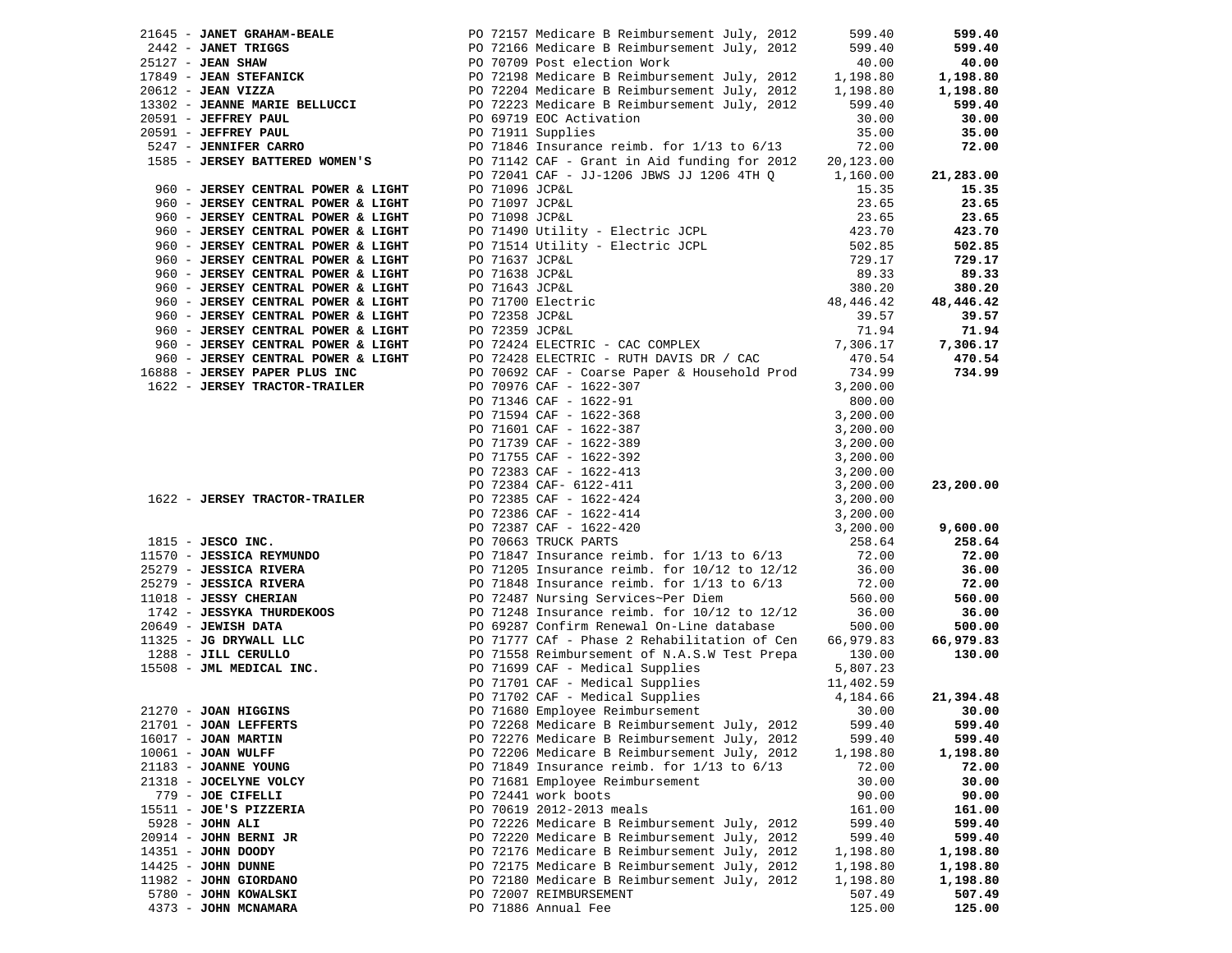| $10043$ - JOHN MIRTICH                                                                                                                           |              | PO 72281 Medicare B Reimbursement July, 2012                                                 | 599.40    | 599.40    |
|--------------------------------------------------------------------------------------------------------------------------------------------------|--------------|----------------------------------------------------------------------------------------------|-----------|-----------|
| 1930 - JOHN PATTEN<br>16956 - JOHN PECORARO PO 71720 Reimbursement<br>12452 - JOHNSON & JOHNSON, ESQS PO 71542 Legal services rendered for 12/12 |              |                                                                                              | 234.00    | 234.00    |
|                                                                                                                                                  |              |                                                                                              | 83.40     | 83.40     |
|                                                                                                                                                  |              |                                                                                              | 3,756.00  |           |
|                                                                                                                                                  |              | PO 71543 Legal services for 12/12                                                            | 1,179.50  | 4,935.50  |
| 2998 - JOHNSTON COMMUNICATIONS                                                                                                                   |              | PO 70343 TELEPHONE SERVICE                                                                   | 437.50    | 437.50    |
| 9550 - JOSEPH COSTELLO                                                                                                                           |              | PO 71892 Investigative expenses                                                              | 195.44    | 195.44    |
| 12395 - JOSEPH ELLIOTT<br>1172 - JOSEPH LOSAPIO<br>24249 - JOTTAN, INC.<br>24249 - JOTTAN, INC.<br>8962 - JOY SULLIVAN<br>11770 - JOYCE REED     |              | PO 72239 Medicare B Reimbursement July, 2012                                                 | 599.40    | 599.40    |
|                                                                                                                                                  |              | PO 72159 Medicare B Reimbursement July, 2012                                                 | 599.40    | 599.40    |
|                                                                                                                                                  |              | PO 71279 CAF - Practice Range Roof Replaceme                                                 | 6,792.50  | 6,792.50  |
|                                                                                                                                                  |              | PO 71927 CAF - Practice Range Roof Replaceme                                                 | 22,685.55 | 22,685.55 |
|                                                                                                                                                  |              | PO 70822 August-through Dec. 2012 travel                                                     | 20.13     | 20.13     |
|                                                                                                                                                  |              | PO 72488 Nursing Services~Per Diem                                                           | 2,828.84  | 2,828.84  |
| 9396 - JULENE NORTHAN<br>677 - JULIO PORRAO                                                                                                      |              | PO 72193 Medicare B Reimbursement July, 2012                                                 | 1,198.80  | 1,198.80  |
| 677 - JULIO PORRAO                                                                                                                               |              | PO 71850 Insurance reimb. for $1/13$ to $6/13$                                               | 72.00     | 72.00     |
| 15539 - JUST JIM CLEANING SERVICE                                                                                                                |              | PO 71071 CLEANING SERVICE                                                                    | 250.00    | 250.00    |
| 20384 - KAITLYN HELLYER                                                                                                                          |              | PO 71524 Insurance reimb. for 10/12 to 12/12                                                 | 36.00     |           |
|                                                                                                                                                  |              | PO 71851 Insurance reimb. for $1/13$ to $6/13$                                               | 72.00     | 108.00    |
| 703 - KAREN REMUS                                                                                                                                |              | PO 71852 Insurance reimb. for $1/13$ to $6/13$                                               | 72.00     | 72.00     |
| 11239 - KAREN WEBSTER                                                                                                                            |              | PO 70394 EXPENSE VOUCHER                                                                     | 52.60     | 52.60     |
| 9982 - KATHLIN FACEY                                                                                                                             |              | PO 72244 Medicare B Reimbursement July, 2012                                                 | 599.40    | 599.40    |
| 11970 - KATTY STAGNITTO                                                                                                                          |              | PO 71875 Insurance reimb. for 10/12 to 12/12<br>PO 71052 CAF - Realignment of Boonton Avenue | 36.00     | 36.00     |
| 15565 - KELLER & KIRKPATRICK                                                                                                                     |              | PO 71052 CAF - Realignment of Boonton Avenue                                                 | 6,570.00  | 6,570.00  |
| 23936 - KELLY'S DELI                                                                                                                             |              | PO 70620 2012 meals                                                                          | 69.00     | 69.00     |
| 25322 - KENNETH HILTZ JR.                                                                                                                        |              | PO 71004 EXPENSE VOUCHER                                                                     | 90.00     | 90.00     |
| 24100 - KENNETH PLATT                                                                                                                            |              | PO 71018 work boots per contract                                                             | 90.00     | 90.00     |
| 15574 - KENVIL POWER EQUIPMENT, INC.                                                                                                             |              | PO 69921 TRUCK PARTS                                                                         | 21.45     |           |
|                                                                                                                                                  | PO 70734 oil |                                                                                              | 104.23    | 125.68    |
| 5851 - KERSEY WILLIAM                                                                                                                            |              | PO 66595 NJCTBA Annual Educational Conferen                                                  | 141.90    | 141.90    |
| $12535 - K$ EY-TECH                                                                                                                              |              | PO 71776 CAF - Materials Testing of County -                                                 | 1,100.00  | 1,100.00  |
| 15634 - KORNER STORE INC                                                                                                                         |              | PO 70622 2012-2013 meals                                                                     | 161.00    | 161.00    |
| 801 - KRISTINE A. BEIRNE                                                                                                                         |              | PO 70386 EXPENSE VOUCHER                                                                     | 94.00     | 94.00     |
| 15657 - KURT'S LOCKSMITH SERVICE, LLC                                                                                                            |              | PO 72305 Lock and Key Service                                                                | 2,049.00  | 2,049.00  |
| 20866 - KYOCERA MITA AMERICA INC                                                                                                                 |              | PO 70556 90134999546                                                                         | 842.91    | 842.91    |
| 12650 - KYOCERA MITA AMERICA, INC.                                                                                                               |              | PO 65933 QTRLY COPIER RENTAL                                                                 | 634.32    |           |
|                                                                                                                                                  |              | PO 69288 4th Qtr 2012 Copier Lease                                                           | 919.89    |           |
|                                                                                                                                                  |              | PO 69781 Quarterly lease payments for two ma                                                 | 2,763.12  |           |
|                                                                                                                                                  |              | PO 70162 Treasurer Copier 4th Q 2012 Oct., N                                                 | 790.05    |           |
|                                                                                                                                                  |              | PO 70665 COPIER LEASE                                                                        | 764.25    |           |
|                                                                                                                                                  |              | PO 71703 Office Machine Rental                                                               | 2,690.94  | 8,562.57  |
| 3035 - L-3 COMMUNICATIONS                                                                                                                        |              | PO 71262 Installation on Vehicles - Tahoes &                                                 | 18,407.85 | 18,407.85 |
| 992 - LABEL TAPE SYSTEMS                                                                                                                         |              | PO 71704 Laundry Supplies                                                                    | 648.65    | 648.65    |
| 12726 - LANGUAGE LINE SERVICES                                                                                                                   |              | PO 71504 Interpreter fees                                                                    | 972.40    | 972.40    |
| 15688 - LANIGAN ASSOCIATES INC                                                                                                                   |              | PO 70071 RETIRED BADGES                                                                      | 345.00    | 345.00    |
| 79 - LARISSA PENCAK                                                                                                                              |              | PO 72195 Medicare B Reimbursement July, 2012                                                 | 1,198.80  | 1,198.80  |
| 5932 - LARRY PETERS                                                                                                                              |              | PO 70396 Volunteer Appreciation                                                              | 404.80    | 404.80    |
| 15694 - LASHEN ELECTRONICS INC                                                                                                                   |              | PO 71515 Small tools                                                                         | 18.69     | 18.69     |
| 689 - LAURA GARUBO                                                                                                                               |              | PO 72248 Medicare B Reimbursement July, 2012                                                 | 599.40    | 599.40    |
| 20594 - LAURA TSENG                                                                                                                              |              | PO 72285 Medicare B Reimbursement July, 2012                                                 | 1,198.80  | 1,198.80  |
| 8850 - LAUREN BURD                                                                                                                               |              | PO 71853 Insurance reimb. for $1/13$ to $6/13$                                               | 90.00     | 90.00     |
| 9454 - LAURIE PALMA                                                                                                                              |              | PO 71233 Mi. & Insurance reimb. for 10/12 to                                                 | 64.70     | 64.70     |
| 16637 - LAWYERS DIARY AND MANUAL LLC                                                                                                             |              | PO 65814 NJ LAWYERS DIARY AND MANUAL                                                         | 295.50    |           |
|                                                                                                                                                  |              | PO 70214 Lawyers' Diaries - 2013                                                             | 368.00    | 663.50    |
| 9379 - LEONA GAMINO                                                                                                                              |              | PO 72251 Medicare B Reimbursement July, 2012                                                 | 599.40    | 599.40    |
| 10789 - LEOPOLD TURNER                                                                                                                           |              | PO 72143 Medicare B Reimbursement July, 2012                                                 | 599.40    | 599.40    |
| 857 - LEVITT'S LLC                                                                                                                               |              | PO 70735 shovels                                                                             | 87.90     | 87.90     |
| 5855 - LEXIS NEXIS                                                                                                                               |              | PO 56097 On-line Service for March 2012                                                      | 174.00    |           |
|                                                                                                                                                  |              | PO 63063 Confirm On-Line Service July 01 - J                                                 | 174.00    |           |
|                                                                                                                                                  |              | PO 64527 Confirm On-Line Service for Aug 01                                                  | 174.00    |           |
|                                                                                                                                                  |              | PO 68176 Confirm On-Line Svc Billing Period                                                  | 174.00    |           |
|                                                                                                                                                  |              | PO 68163 On-Line Svc Billing Period Nov 01 -                                                 | 174.00    |           |
|                                                                                                                                                  |              | PO 68180 On-Line Svc Billing Period Dec 01 -                                                 | 174.00    | 1,044.00  |
| 11936 - LEXIS NEXIS ACCURINT                                                                                                                     |              | PO 69312 Monthly Statement 11/1/12 -11/30/12                                                 | 155.00    | 155.00    |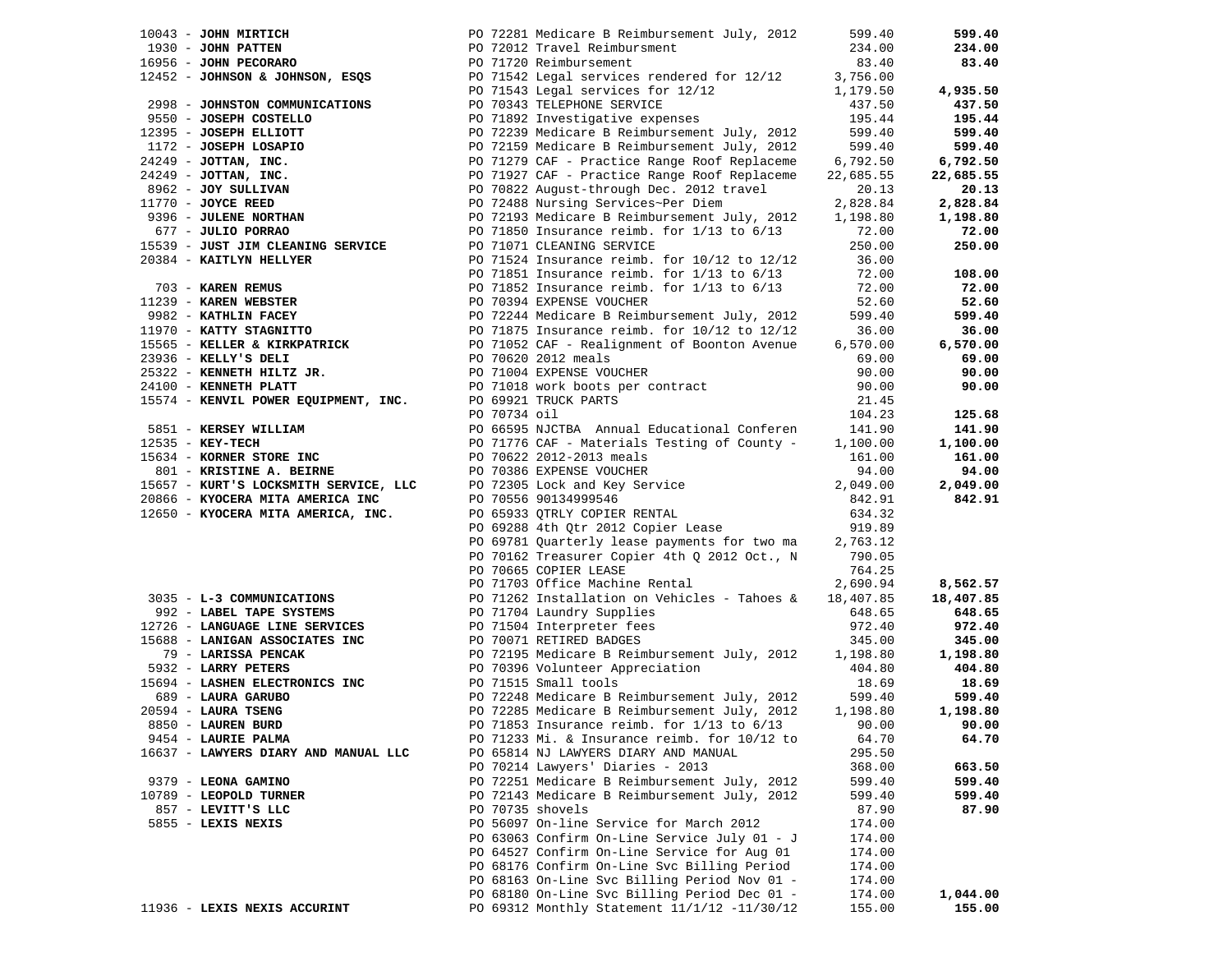|                       | 5068 - LEXIS NEXIS/MATTHEW BENDER      |                | PO 69072 NJ Register Yearly Subscription                                                                                                 | 208.89               |           |
|-----------------------|----------------------------------------|----------------|------------------------------------------------------------------------------------------------------------------------------------------|----------------------|-----------|
|                       |                                        |                | PO 70558 122TQC                                                                                                                          | 83.00                | 291.89    |
|                       |                                        |                | 21896 - LIBERTY MECHANICAL CONTRACTORS, INC PO 71192 CAF - Chiller Plant Replacement                                                     | 61,612.60            | 61,612.60 |
|                       |                                        |                | 21896 - LIBERTY MECHANICAL CONTRACTORS, INC PO 71611 CAF - Chiller Plant Replacement                                                     | 9,875.00             | 9,875.00  |
|                       | 24886 - LIBERTY NEWS DISTRIBUTION INC. |                | PO 72306 Newspapers for the Bistro                                                                                                       | 311.88               | 311.88    |
|                       | 15775 - LIFESAVERS INC                 |                | PO 71497 Training                                                                                                                        | 25.00                | 25.00     |
|                       | 10983 - LILLIAN MUELLER                |                | PO 72190 Medicare B Reimbursement July, 2012                                                                                             | 1,198.80             | 1,198.80  |
|                       | 4928 - LINCOLN TECHNICAL INSTITUTE     |                | PO 70980 CAF - 15783-280                                                                                                                 | 3,196.80             | 3,196.80  |
|                       | 5989 - LINCOLN TECHNICAL INSTITUTE     |                | PO 71154 CAF- 5989-214                                                                                                                   | 1,598.00             | 1,598.00  |
|                       | 15783 - LINCOLN TECHNICAL INSTITUTE    |                | PO 71495 CAF - 15783-581                                                                                                                 | 381.28               |           |
|                       |                                        |                | PO 71126 CAF - 15783-190                                                                                                                 | 276.90               |           |
|                       |                                        |                | PO 71634 CAF - 15783-190                                                                                                                 | 383.40               |           |
|                       |                                        |                | PO 71620 CAF - 15783-581                                                                                                                 | 432.90               | 1,474.48  |
|                       | 412 - LINDA CSENGETO                   |                | PO 71525 Mi. & Insurance reimb. for 10/12 to                                                                                             | 65.70                |           |
|                       |                                        |                | PO 71854 Insurance reimb. for $1/13$ to $6/13$                                                                                           | 72.00                | 137.70    |
| $20601$ - LINDA FLATT |                                        |                |                                                                                                                                          | 599.40               | 599.40    |
|                       |                                        |                | PO 72241 Medicare B Reimbursement July, 2012                                                                                             |                      |           |
| $11387 - LINDA NOLL$  |                                        |                | PO 70536 RMB Travel Feb 15, 2012 through Oct                                                                                             | 19.60                | 19.60     |
|                       | 6110 - LINDA ZEGLIN                    |                | PO 72266 Medicare B Reimbursement July, 2012                                                                                             | 1,198.80             | 1,198.80  |
|                       | 7994 - LOMBARDO LETTERING INC.         |                | PO 66797 Supplies                                                                                                                        | 410.00               | 410.00    |
|                       | 5134 - LONG VALLEY PIZZA               | PO 69838 meals |                                                                                                                                          | 34.50                | 34.50     |
|                       | 15816 - LONGFELLOWS SANDWICH DELI      |                | PO 70804 STAFF MEETING                                                                                                                   | 144.00               | 144.00    |
|                       | 15816 - LONGFELLOWS SANDWICH DELI      |                | PO 71718 CBA January 24, 2013 Meeting refres                                                                                             | 84.00                | 84.00     |
|                       | 15816 - LONGFELLOWS SANDWICH DELI      |                | PO 72307 Resident Activities                                                                                                             | 132.50               | 132.50    |
|                       | 15816 - LONGFELLOWS SANDWICH DELI      |                | PO 72406 CIO Interviews Breakfast/Lunch                                                                                                  | 195.00               | 195.00    |
|                       | 8307 - LOREEN RAFISURA                 |                | PO 72489 Nursing Services~Per Diem                                                                                                       | 1,916.60             | 1,916.60  |
|                       | 1927 - LORETTA HENDRICKSON             |                | PO 72158 Medicare B Reimbursement July, 2012                                                                                             | 599.40               | 599.40    |
|                       | 15609 - LORI L. KINTNER                |                | PO 70825 December 2012 travel                                                                                                            | 25.83                |           |
|                       |                                        |                | PO 71508 Nov. 2012 Travel Reimbursement                                                                                                  | 5.74                 | 31.57     |
|                       | 21688 - LOUIS MASTERBONE               |                | PO 72280 Medicare B Reimbursement July, 2012                                                                                             | 599.40               | 599.40    |
|                       | 21100 - LOUISE R. MACCHIA              |                | PO 72490 Nursing Services~Per Diem                                                                                                       | 3,808.70             | 3,808.70  |
| 18090 - LOUISE TOSI   |                                        |                | PO 72203 Medicare B Reimbursement July, 2012                                                                                             | 1,198.80             | 1,198.80  |
|                       | 6525 - LOURDES DEGUZMAN                |                | PO 71206 Insurance reimb. for 10/12 & 11/12                                                                                              | 24.00                |           |
|                       |                                        |                | PO 71855 Insurance reimb. for $1/13$ to $6/13$                                                                                           | 72.00                | 96.00     |
|                       | 53 - LOVEYS PIZZA & GRILL              | PO 68965 meals |                                                                                                                                          | 253.00               | 253.00    |
| $9984 - LUBA ROSE$    |                                        |                | PO 72208 Medicare B Reimbursement July, 2012                                                                                             | 1,198.80             | 1,198.80  |
|                       | 15711 - LUCILLE LAWRENCE               |                | PO 72269 Medicare B Reimbursement July, 2012                                                                                             | 599.40               | 599.40    |
|                       | 666 - LUCY CANNIZZO                    |                | PO 70387 EXPENSE VOUCHER                                                                                                                 | 44.20                | 44.20     |
|                       | 2030 - LUCY CHARLES                    |                | PO 72230 Medicare B Reimbursement July, 2012                                                                                             | 599.40               | 599.40    |
|                       | 20719 - LUIGI'S ROXBURY PIZZERIA LLC   |                | PO 70624 2012-2013 meals                                                                                                                 | 103.50               | 103.50    |
|                       | 20534 - LUZ ELENA URREGO               |                | PO 71207 Insurance reimb. for 10/12 to 12/12                                                                                             | 36.00                | 36.00     |
|                       | 15899 - M.C. ORGANIZATION FOR          |                | PO 71291 CAF - 2012 Funding through the Olde                                                                                             | 559.28               | 559.28    |
|                       | 15919 - M.C. PROSECUTOR'S EMERGENT     |                | PO 71062 December 2012 Reimbursement                                                                                                     | 2,204.98             | 2,204.98  |
|                       | 15926 - M.C. SCHOOL OF TECHNOLOGY      |                | PO 70832 CAF - 15926-137                                                                                                                 | 758.18               |           |
|                       |                                        |                | PO 70833 CAF - 15926-76                                                                                                                  | 789.96               |           |
|                       |                                        |                | PO 70834 CAF - 15926-107                                                                                                                 | 762.72               |           |
|                       |                                        |                | PO 70913 CAF - 15926-112<br>PO 70914 CAF - 15926-136<br>PO 70915 CAF - 15926-133<br>PO 70975 CAF - 15926-138<br>PO 70975 CAF - 15926-138 | 789.96               |           |
|                       |                                        |                |                                                                                                                                          | 782.02               |           |
|                       |                                        |                |                                                                                                                                          | 1,030.08             |           |
|                       |                                        |                |                                                                                                                                          | 1,012.32             | 5,925.24  |
|                       | 20783 - <b>MA. LIZA IMPERIAL</b>       |                | PO 72492 Nursing Services~Per Diem                                                                                                       | 4,495.05             | 4,495.05  |
|                       | 15951 - MADISON PLUMBING SUPPLY CO     |                | PO 70609 PLUMBING GUAGE                                                                                                                  | 134.40               | 134.40    |
|                       | 7568 - MADUKWE IMO IBOKO, RN           |                | PO 72491 Nursing Services~Per Diem                                                                                                       | 3,360.00             | 3,360.00  |
|                       | 21026 - MAGGIE CALDERWOOD              |                | PO 71884 Annual Fee                                                                                                                      | 125.00               | 125.00    |
|                       | 6514 - MAJOR POLICE SUPPLY             |                |                                                                                                                                          |                      |           |
| 3210 - MANPOWER       |                                        |                | PO 70553 Vehicle Equipment<br>PO 70854 Temporary staffing                                                                                | 3,399.26<br>1,028.42 | 3,399.26  |
|                       |                                        |                |                                                                                                                                          |                      |           |
|                       |                                        |                | PO 70998 temporary staffing                                                                                                              | 1,974.10             |           |
|                       |                                        |                | PO 70999 Temporary staffing                                                                                                              | 7,157.12             |           |
|                       |                                        |                | PO 71123 CAF - Subgrant Agreement # MANPOWER                                                                                             | 4,376.56             |           |
|                       |                                        |                | PO 71541 Temporary staffing                                                                                                              | 1,534.13             |           |
|                       |                                        |                | PO 71595 CAF - Subgrant Agreement # MANPOWER                                                                                             | 4,976.56             |           |
|                       |                                        |                | PO 71596 CAF - Subgrant Agreement # MANPOWER                                                                                             | 4,776.56             |           |
|                       |                                        |                | PO 71597 CAF - Subgrant Agreement # MANPOWER                                                                                             | 5,176.56             | 31,000.01 |
| 3210 - MANPOWER       |                                        |                | PO 71582 CAF - Subgrant Agreement # MANPOWER                                                                                             | 1,055.00             |           |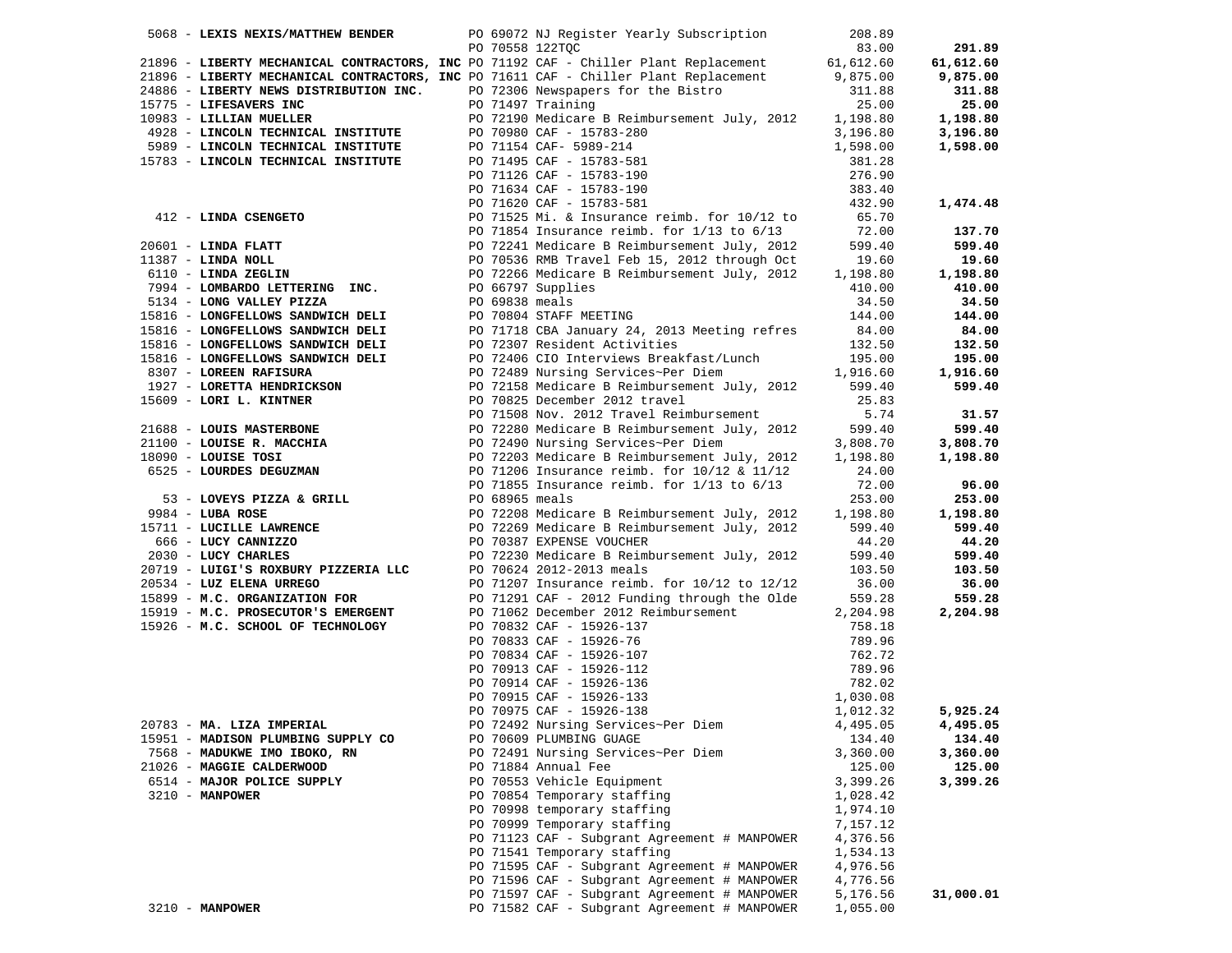|                                                                                                                             |                 | PO 71753 Temporary staffing                                                                                            | 1,159.04   | 2,214.04   |
|-----------------------------------------------------------------------------------------------------------------------------|-----------------|------------------------------------------------------------------------------------------------------------------------|------------|------------|
|                                                                                                                             |                 | 1234 - MARGARET MATRISCIANO PO 72284 Medicare B Reimbursement July, 2012                                               | 599.40     | 599.40     |
| 11653 - MARIA CAMPOS                                                                                                        |                 | PO 72493 Nursing Services~Per Diem                                                                                     | 1,120.00   | 1,120.00   |
|                                                                                                                             |                 |                                                                                                                        | 675.22     | 675.22     |
| 443 - MARIA FONSECA                                                                                                         |                 |                                                                                                                        | 599.40     | 599.40     |
|                                                                                                                             |                 | PO 72242 Medicare B Reimbursement July, 2012                                                                           |            |            |
| 6404 - MARIA XOCOY                                                                                                          |                 | PO 71682 Employee Reimbursement                                                                                        | 1,137.00   | 1,137.00   |
| 8222 - MARIE ALBERT<br>14256 - MARIE DEMATTEO                                                                               |                 | PO 72212 Medicare B Reimbursement July, 2012                                                                           | 599.40     | 599.40     |
|                                                                                                                             |                 | PO 72155 Medicare B Reimbursement July, 2012                                                                           | 599.40     | 599.40     |
| 8389 - MARIN CONSULTING ASSOCIATES                                                                                          |                 | PO 70351 TRAINING                                                                                                      | 240.00     | 240.00     |
| 496 - MARQUIS WHO'S WHO LLC                                                                                                 |                 | PO 70596 Confirm Renewal American Art                                                                                  | 148.50     | 148.50     |
| $11023$ - MARTHA YAGHI                                                                                                      |                 | PO 72495 Nursing Services~Per Diem                                                                                     | 1,132.60   | 1,132.60   |
| 3769 - MARTIN LUTHER KING                                                                                                   |                 | PO 71390 Martin Luther King Breakfast                                                                                  | 80.00      | 80.00      |
|                                                                                                                             |                 |                                                                                                                        |            |            |
| 10981 - MARY CONKLIN                                                                                                        |                 | PO 72228 Medicare B Reimbursement July, 2012                                                                           | 599.40     | 599.40     |
| 20781 - MARY JANE M. ARCINAS                                                                                                |                 | PO 72496 Nursing Services~Per Diem                                                                                     | 550.20     | 550.20     |
|                                                                                                                             |                 | PO 71185 RE-GRANT FEE                                                                                                  | 400.00     | 400.00     |
| 25334 - MARY JO MATHIS<br>21323 - MARY NORA KOLLER<br>24201 - MARY SNYDER<br>25280 - MATTHEW BRADY<br>21298 - MAUREEN JONAH |                 | PO 72258 Medicare B Reimbursement July, 2012                                                                           | 599.40     | 599.40     |
|                                                                                                                             |                 | PO 72161 Medicare B Reimbursement July, 2012                                                                           | 599.40     | 599.40     |
|                                                                                                                             |                 | PO 71199 Mi. & Insurance reimb. for $11/12$ &                                                                          | 72.65      | 72.65      |
|                                                                                                                             |                 |                                                                                                                        |            |            |
|                                                                                                                             |                 | PO 71683 Employee Reimbursement                                                                                        | 30.00      | 30.00      |
| 2203 - MC LEAGUE OF MUNICIPALITIES                                                                                          |                 | PO 70920 Register Deena Leary to attend 2-20                                                                           | 35.00      |            |
|                                                                                                                             |                 | PO 70921 Event registration CM 2-20-13 MC Le                                                                           | 35.00      | 70.00      |
| 24973 - MC MANAGEMENT, INC.                                                                                                 |                 | PO 71587 CAF - OJT-13S-09-WIA/DW                                                                                       | 3,997.13   | 3,997.13   |
| 16065 - MC VOCATIONAL SCHOOL DISTRICT                                                                                       |                 | PO 71826 Various Capital Projects 45,342.68                                                                            |            |            |
|                                                                                                                             |                 | PO 71930 2/13 - DISTRICT TAXES TO BE RAISED                                                                            | 800,000.00 | 845,342.68 |
| 16095 - MCMASTER-CARR SUPPLY CO                                                                                             |                 |                                                                                                                        |            | 376.51     |
|                                                                                                                             |                 | PO 70373 STEEL GASOLINE CANS<br>PO 71705 Storeroom~Nursing Supplies                                                    | 376.51     |            |
| 20839 - MEDLINE INDUSTRIES INC                                                                                              |                 |                                                                                                                        | 247.15     | 247.15     |
| 11905 - MEG RODRIGUEZ                                                                                                       |                 | PO 71887 Annual Fee                                                                                                    | 125.00     | 125.00     |
| 8443 - MELOJANE CELESTINO                                                                                                   |                 | PO 72497 Nursing Services~Per Diem                                                                                     | 1,734.60   | 1,734.60   |
| 24004 - MENDHAM BOROUGH                                                                                                     |                 | PO 69383 DRE Reimubursement                                                                                            | 220.00     | 220.00     |
| 16129 - MENTAL HEALTH ASSOCIATION OF                                                                                        |                 | PO 71121 CAF - Grant in Aid funding for 2012 15,746.00                                                                 |            |            |
|                                                                                                                             |                 | PO 71136 CAF - Grant in Aid funding for 2012 1,025.00                                                                  |            |            |
|                                                                                                                             |                 | PO 71141 CAF - Grant in Aid funding for 2012                                                                           | 2,007.00   |            |
|                                                                                                                             |                 |                                                                                                                        |            |            |
|                                                                                                                             |                 | PO 71241 CAF - Grant in Aid funding for 2012                                                                           | 4,758.00   | 23,536.00  |
| 21365 - MERITSUM WHITE                                                                                                      |                 | PO 72148 Medicare B Reimbursement July, 2012                                                                           | 599.40     | 599.40     |
| 6518 - METALS USA PLATES &                                                                                                  | PO 69922 STEEL  |                                                                                                                        | 1,434.00   | 1,434.00   |
|                                                                                                                             |                 |                                                                                                                        | 1,271.80   | 1,271.80   |
| 16147 - METRO FLAG INC<br>11509 - MICHAEL BLASKO<br>11509 - MICHAEL BLASKO                                                  |                 |                                                                                                                        | 100.00     | 100.00     |
| 5243 - MICHAEL RIPATRAZONE<br>24951 - MICHRLLR CAPILI                                                                       |                 | PO 69302 Please Order - Flags for Honor Guar<br>PO 71200 REIMBURSEMENT<br>PO 72196 Medicare B Reimbursement July, 2012 | 1,198.80   | 1,198.80   |
| 24951 - MICHELLE CAPILI                                                                                                     |                 | PO 72498 Nursing Services~Per Diem                                                                                     | 1,437.45   | 1,437.45   |
|                                                                                                                             |                 |                                                                                                                        |            |            |
| 295 - MID-ATLANTIC TRUCK CENTRE INC                                                                                         |                 | PO 71169 TRUCK PARTS                                                                                                   | 999.87     |            |
|                                                                                                                             |                 | PO 71797 TRUCK PARTS                                                                                                   | 405.27     | 1,405.14   |
| 11453 - MIDWEST TAPE LLC                                                                                                    |                 | PO 69289 Received DVD's & CD's<br>PO 70597 Confirm CD's & DVD's<br>PO 71664 Staff Training 1/30/13                     | 1,192.79   |            |
|                                                                                                                             |                 |                                                                                                                        | 330.80     | 1,523.59   |
| 25336 - MINDFUL EXPERIENCES                                                                                                 |                 |                                                                                                                        | 350.00     | 350.00     |
| 1209 - MIRIAM ACEVEDO                                                                                                       |                 | PO 71856 Insurance reimb. for $1/13$ to $6/13$                                                                         | 90.00      | 90.00      |
|                                                                                                                             | PO 69879 Film   |                                                                                                                        | 365.19     | 365.19     |
| 6408 - MIRION TECHNOLOGIES (GDS) INC<br>6953 - MOBILEX USA                                                                  |                 |                                                                                                                        | 2,359.00   | 2,359.00   |
| 6953 - MOBILEX USA<br>7913 - MOLNAR PHARMACY                                                                                |                 | PO 71706 Resident Testing<br>PO 71210 Prescriptions<br>PO 71870 Prescriptions                                          |            |            |
|                                                                                                                             |                 |                                                                                                                        | 577.15     |            |
|                                                                                                                             |                 |                                                                                                                        | 545.26     | 1,122.41   |
| 5140 - MONOGRAM MADNESS                                                                                                     |                 | PO 69732 Design setup                                                                                                  | 1,040.00   |            |
|                                                                                                                             | PO 71100 SHIRTS |                                                                                                                        | 309.00     | 1,349.00   |
| 8900 - MONTVILLE TWP WATER & SEWER                                                                                          |                 | PO 71282 WATER / SEWER - MONTVILLE                                                                                     | 144.80     | 144.80     |
| 16268 - MOODY'S INVESTORS SERVICE                                                                                           |                 | PO 71928 PROFESSIONAL FEES 2012 BONDS & NOTE                                                                           | 10,850.00  | 10,850.00  |
| 16273 - MOORE MEDICAL LLC                                                                                                   |                 | PO 70610 MEDICAL SUPPLIES                                                                                              | 632.78     | 632.78     |
| 7587 - MORRIS COUNTY ASSESSOR'S ASSOC.                                                                                      |                 | PO 70712 Assessor's Association Holiday Lunc                                                                           | 320.00     | 320.00     |
|                                                                                                                             |                 |                                                                                                                        |            |            |
| 19478 - MORRIS COUNTY CHAMBER OF                                                                                            |                 | PO 71250 Leadership Morris Class for LB Div                                                                            | 1,700.00   |            |
|                                                                                                                             |                 | PO 71251 Membership Registration - Leadershi                                                                           | 1,700.00   |            |
|                                                                                                                             |                 | PO 71731 Morris County Chamber of Commerce A                                                                           | 285.00     | 3,685.00   |
| 5526 - MORRIS COUNTY HEALTH OFFICER                                                                                         |                 | PO 70808 2013 membership MCHOA                                                                                         | 50.00      | 50.00      |
| 5018 - MORRIS COUNTY IMPROVEMENT                                                                                            |                 | PO 72685 PROFESSIONAL FEES 2012 BONDS & NOTE                                                                           | 5,112.79   | 5,112.79   |
| 3883 - MORRIS COUNTY MOSQUITO                                                                                               |                 | PO 71932 2013 TEMPORARY APPROPRIATION 2ND PA                                                                           | 70,000.00  | 70,000.00  |
|                                                                                                                             |                 |                                                                                                                        |            |            |
| 15472 - MORRIS COUNTY PARK COMMISSION                                                                                       |                 | PO 70693 Resident Activity                                                                                             | 21.00      | 21.00      |
| 1800 - MORRIS COUNTY PARK COMMISSION                                                                                        |                 | PO 71822 OSTF MCPC Expenses Reimbursement                                                                              | 3,272.59   | 3,272.59   |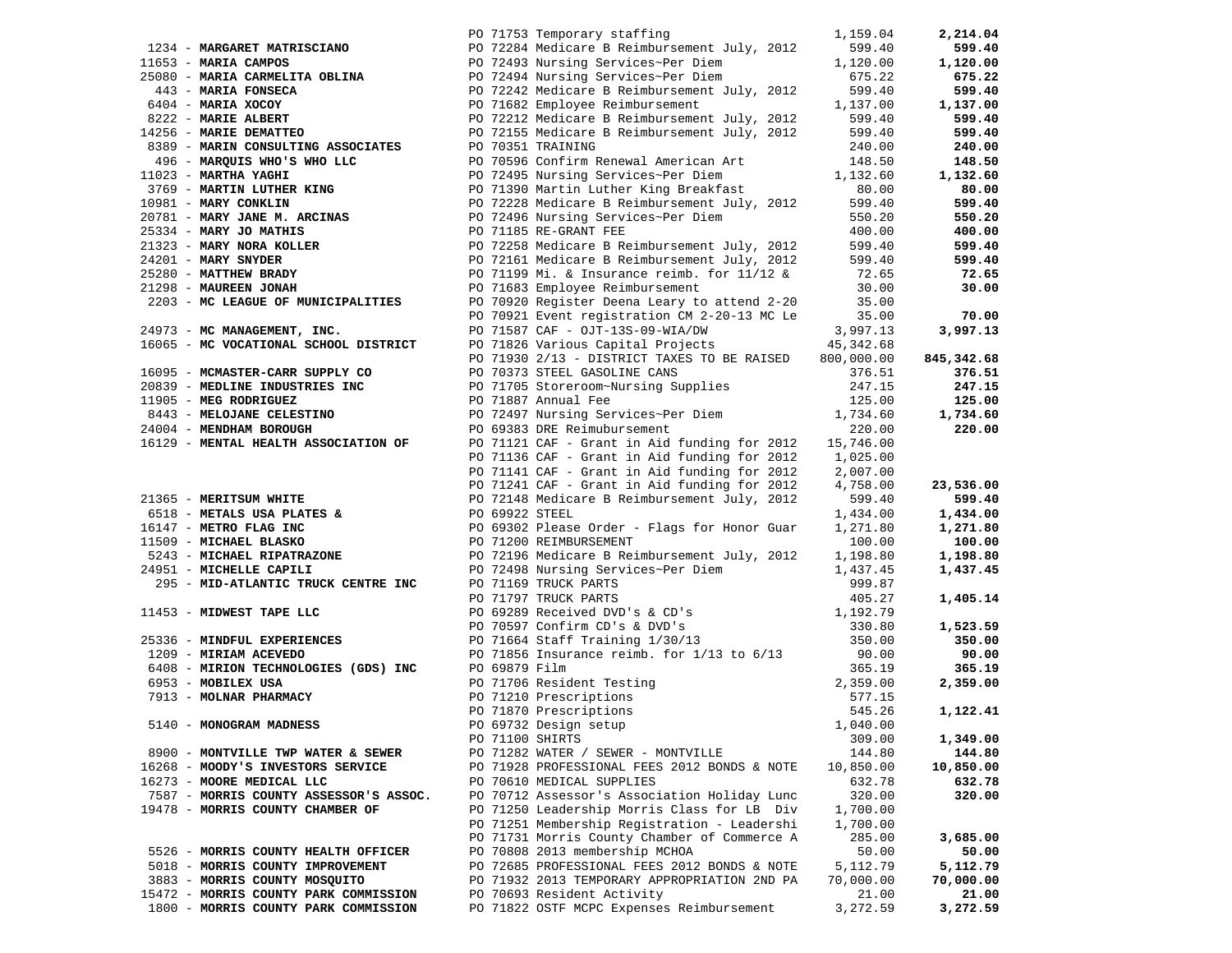| 4812 - MORRIS COUNTY PREVENTION                                                |                 | PO 70187 Countywide Training 2012                                                                            | 6,746.00           | 6,746.00           |
|--------------------------------------------------------------------------------|-----------------|--------------------------------------------------------------------------------------------------------------|--------------------|--------------------|
| 10666 - MORRIS COUNTY SHERIFF'S OFFICE                                         |                 | PO 70191 Traffic control for ADA Ramps                                                                       | 304.00             | 304.00             |
| 16293 - MORRIS IMAGING ASSOC II PA                                             |                 | PO 70052 INMATE MEDICAL CARE                                                                                 | 320.00             | 320.00             |
| 21894 - MORRISTOWN & ERIE RAILWAY INC<br>21894 - MORRISTOWN & ERIE RAILWAY INC |                 |                                                                                                              |                    | 9,763.60           |
|                                                                                |                 | PO 70943 CAF - Management Agreement for the 9,763.60<br>PO 71624 CAF - Management Agreement for the 9,070.13 | 9,070.13           | 9,070.13           |
| 16315 - MORRISTOWN AGWAY                                                       | PO 69897 PLANTS |                                                                                                              | 74.95              | 74.95              |
| 16321 - MORRISTOWN LUMBER &                                                    |                 | PO 70349 MISC. MAINT. SUPPLIES                                                                               | 184.21             |                    |
|                                                                                |                 | PO 70529 mailboxes/post                                                                                      | 455.76             |                    |
|                                                                                |                 | PO 71170 SHOP SUPPLIES                                                                                       | 19.66              |                    |
|                                                                                |                 | PO 71641 const., adhesive, spray paint                                                                       | 21.89              | 681.52             |
| 16338 - MORRISTOWN NEIGHBORHOOD HOUSE                                          |                 | PO 72026 CAF - Grant in Aid funding for 2012                                                                 | 1,629.00           |                    |
|                                                                                |                 | PO 72036 CAF - Grant in Aid funding for 2012                                                                 | 6,631.00           |                    |
|                                                                                |                 | PO 72037 CAF - Grant in Aid funding for 2012                                                                 | 6,550.00           | 14,810.00          |
| 16340 - MORRISTOWN PARKING AUTHORITY                                           |                 | PO 72425 INCREMENTAL BOND                                                                                    | 1,713.95           |                    |
|                                                                                |                 | PO 72426 PARKING MAINTENANCE FEE                                                                             | 5,216.00           | 6,929.95           |
| 18097 - MORRISTOWN, BUREAU OF POLICE                                           |                 | PO 72053 Traffic Control for ADA Ramp Instal                                                                 | 9,942.28           | 9,942.28           |
| 19501 - MSC INDUSTRIAL SUPPLY CO.                                              |                 | PO 70642 SHOP SUPPLIES                                                                                       | 858.62             |                    |
|                                                                                |                 | PO 71171 SHOP SUPPLIES                                                                                       | 269.56             | 1,128.18           |
| 21858 - MUNICIPAL CAPITAL CORP                                                 |                 | PO 68504 Three Year Lease on Copier Model #M                                                                 | 1,029.09           | 1,029.09           |
| 21858 - MUNICIPAL CAPITAL CORP                                                 |                 | PO 70213 FIRST QUARTER COPIER LEASE                                                                          | 9,816.15           | 9,816.15           |
| 21858 - MUNICIPAL CAPITAL CORP                                                 |                 | PO 70541 QUARTERLY COPIER RENT PAYMENT                                                                       | 1,427.11           | 1,427.11           |
| 21858 - MUNICIPAL CAPITAL CORP                                                 |                 | PO 72308 Office Machine Rental                                                                               | 216.48             | 216.48             |
| 5615 - MUNICIPAL CLERK ASSOCIATION OF                                          |                 | PO 71128 Membership Dues<br>PO 71955 NATURAL GAS - WHARTON ROADS                                             | 50.00              | 50.00              |
| 19523 - N.J. NATURAL GAS COMPANY                                               |                 |                                                                                                              | 545.79             |                    |
|                                                                                |                 | PO 71956 NATURAL GAS - WHARTON BRIDGE GEN                                                                    | 34.05              |                    |
|                                                                                |                 | PO 71957 NATURAL GAS - WHARTON BRIDGES 1,234.88                                                              |                    |                    |
|                                                                                |                 |                                                                                                              | 138.61             |                    |
|                                                                                |                 | PO 71959 NATURAL GAS - WHARTON OFF -<br>PO 72422 NATURAL GAS - MONTVILLE<br>PO 69932 MEMBERSHIP RENEWAL      | 906.36             | 2,859.69           |
| 16454 - NATIONAL ASSOCIATION OF                                                |                 |                                                                                                              | 475.00             | 475.00             |
| 21122 - NATIONAL FUEL OIL INC.                                                 |                 | PO 69933 CAF - Ultra Low Sulfur Diesel 17,895.30                                                             |                    | 17,895.30          |
| 21122 - NATIONAL FUEL OIL INC.                                                 |                 | PO 69936 DIESEL FUEL                                                                                         | 44,629.12          | 44,629.12          |
| 16480 - NATIONAL INDUSTRIES                                                    |                 | PO 70887 Machinery Repairs & Parts                                                                           | 2,591.15           | 2,591.15           |
| 11836 - NETCONG DIAL-A-RIDE                                                    |                 | PO 71099 CAF - SCADRTAP Subgrant #SC004                                                                      | 3,183.73           | 3,183.73           |
| 16533 - NEW HOPE FOUNDATION INC.                                               |                 | PO 72021 New Hope Foundation Unencumbered Co                                                                 | 1,755.00           |                    |
|                                                                                |                 | PO 72022 NEW HOPE FOUNDATION JJC DEC 2012 AD                                                                 | 2,970.00           | 4,725.00           |
| 14560 - NEW JERSEY AIDS SERVICES                                               |                 | PO 71258 CAF - Grant in Aid funding for 2012                                                                 | 3,263.35           | 3,263.35           |
| 16635 - NEW JERSEY LAW JOURNAL                                                 |                 | PO 70598 Confirm Annual NJ Tax Hndbk & Emplo                                                                 | 245.90             | 245.90             |
| 16552 - NEWBRIDGE SERVICES INC                                                 |                 | PO 71293 CAF - 2012 Peer Grouping Initiative                                                                 | 523.00             |                    |
|                                                                                |                 | PO 71109 CAF - Grant in Aid funding for 2012                                                                 | 82,786.00          |                    |
|                                                                                |                 | PO 71139 CAF - Grant in Aid funding for 2012                                                                 | 855.00             |                    |
|                                                                                |                 | PO 71118 CAF - JJ-1203 Newbridge Services JJ                                                                 | 11,501.97          |                    |
|                                                                                |                 | PO 71942 CAF - Subgrant Agreement # NEWSER-1                                                                 | 740.00             |                    |
|                                                                                |                 | PO 71593 CAF - Subgrant Agreement # NEWSER-1                                                                 | 3,101.00           |                    |
|                                                                                |                 | PO 71598 CAF - NEWSER-12M-WIA                                                                                | 257.00             |                    |
|                                                                                |                 | PO 71599 CAF - NEWSER-12M-WIA                                                                                | 718.00             | 100,481.97         |
| 16552 - NEWBRIDGE SERVICES INC                                                 |                 | PO 71600 CAF - NEWSER-12M-WIA                                                                                | 420.00             |                    |
|                                                                                |                 | PO 71589 CAF - Subgrant Agreement # NEWSER-1                                                                 | 3,101.00           |                    |
|                                                                                |                 | PO 71576 CAF - Subgrant Agreement # NEWSER-1                                                                 | 3,101.00           |                    |
|                                                                                |                 | PO 71577 CAF - Subgrant Agreement # NEWSER-1                                                                 | 475.00             |                    |
|                                                                                |                 | PO 71579 CAF - Subgrant Agreement # NEWSER-1                                                                 | 475.00             |                    |
|                                                                                |                 | PO 71921 No Caf #                                                                                            | 950.00<br>3,820.00 |                    |
| 24712 - NICHOLAS L. ROCCAFORTE                                                 |                 | PO 71922 No Caf #<br>PO 72309 Resident Acitivites                                                            | 75.00              | 12,342.00<br>75.00 |
| 23981 - NIELSEN DODGE - C-J-R                                                  |                 | PO 69892 AUTO PARTS                                                                                          | 234.16             | 234.16             |
| 23981 - NIELSEN DODGE - C-J-R                                                  |                 | PO 69943 AUTO PARTS                                                                                          | 1,458.16           | 1,458.16           |
| 23981 - NIELSEN DODGE - C-J-R                                                  |                 | PO 70667 AUTO PARTS                                                                                          | 391.84             | 391.84             |
| 16570 - NISIVOCCIA LLP                                                         |                 | PO 72290 2012 GENERAL OBLIGATION DEBT SALE                                                                   | 7,700.00           | 7,700.00           |
| 16583 - NJ ASSOC OF CTY PURCHASING                                             |                 | PO 70086 DUES RENEWAL 2013                                                                                   | 150.00             | 150.00             |
| 21704 - NJ DEPARTMENT OF TREASURY                                              |                 | PO 71281 SEWER - CAC RE: CENTRAL AVENUE / TW                                                                 | 150.50             | 150.50             |
| 24929 - NJ DOG GROOMING ACADEMY                                                |                 | PO 72382 CAF - 24929-224                                                                                     | 3,200.00           | 3,200.00           |
| $20674 - NJ$ SACE                                                              |                 | PO 71186 2013 NJSACE Dues                                                                                    | 475.00             | 475.00             |
| 20398 - NJ TAXI & BLACK CAR SERVICES LLC                                       |                 | PO 71211 tRANSPORTATION                                                                                      | 84.97              |                    |
|                                                                                |                 | PO 71228 Transportation                                                                                      | 127.80             |                    |
|                                                                                |                 |                                                                                                              |                    |                    |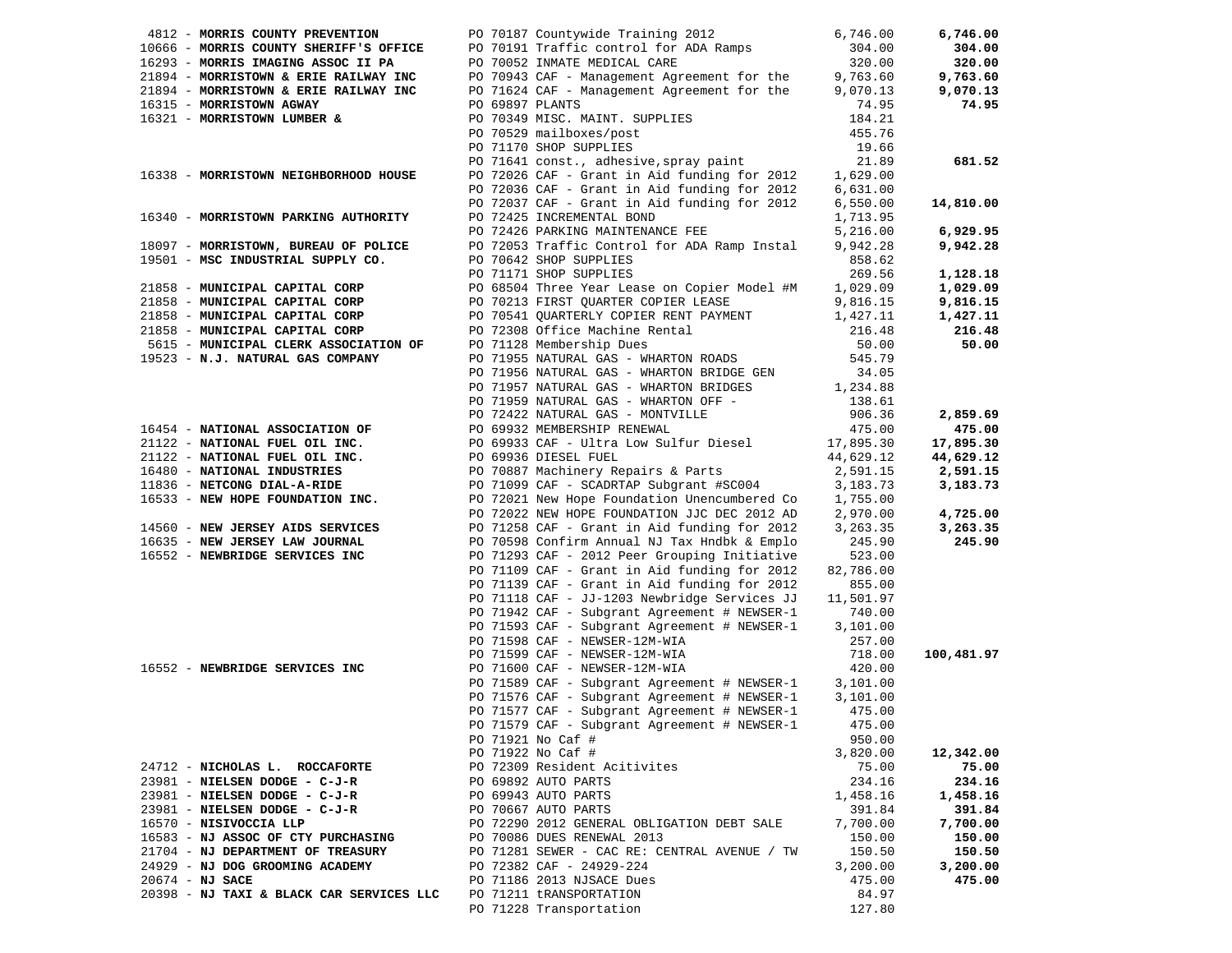|                                                                                                                         |  | PO 71871 Transportation                                              | 104.96    | 317.73    |
|-------------------------------------------------------------------------------------------------------------------------|--|----------------------------------------------------------------------|-----------|-----------|
|                                                                                                                         |  | PO 71041 International association of Arson                          | 100.00    | 100.00    |
|                                                                                                                         |  | PO 70090 2013 Membership Dues                                        | 1,900.00  | 1,900.00  |
|                                                                                                                         |  | PO 70548 NJAEO Regular Membership Dues for 2                         | 900.00    | 900.00    |
|                                                                                                                         |  | PO 71086 CAF - Toxicological Testing Service                         | 5,622.00  | 5,622.00  |
| 10350 - NJ-IAAI<br>16586 - NJACTB, INC<br>6458 - NJAEO<br>1062 - NMS LABS<br>21271 - NOLA CHATTIT<br>21271 - NOLA SMITH |  |                                                                      |           |           |
|                                                                                                                         |  | PO 71684 Employee Reimbursement                                      | 30.00     | 30.00     |
| 5954 - NORTH JERSEY LANDSCAPE                                                                                           |  | PO 70348 SLAP EQUIPMENT MAINT/PARTS                                  | 288.23    | 288.23    |
| 2244 - NORTHAMPTON COMMUNITY COLLEGE                                                                                    |  | PO 72372 CAF - 2244-86                                               | 1,817.60  | 1,817.60  |
| 16752 - NORWESCAP INC                                                                                                   |  | PO 71255 CAF - Grant in Aid funding for 2012                         | 3,172.00  |           |
|                                                                                                                         |  | PO 71538 No Caf #                                                    | 1,362.00  | 4,534.00  |
| 10246 - OFFICE OF TEMPORARY ASSISTANCE                                                                                  |  | PO 71203 Estimated County Share for TANF Rec                         | 9,800.00  | 9,800.00  |
| 10246 - OFFICE OF TEMPORARY ASSISTANCE                                                                                  |  | PO 71204 Estimated County Share of Assist. t                         | 37,000.00 | 37,000.00 |
| 4654 - OFFICE TEAM                                                                                                      |  | PO 68358 Melissa R. Steb- Temporary Employee                         | 506.52    |           |
|                                                                                                                         |  | PO 69712 Temporary employee-Melissa R. Steb                          | 2,550.69  | 3,057.21  |
| 10846 - OLD DOMINION BRUSH COMPANY                                                                                      |  | PO 70666 TRUCK PARTS                                                 | 170.00    |           |
|                                                                                                                         |  | PO 71173 TRUCK PARTS                                                 | 180.00    | 350.00    |
|                                                                                                                         |  |                                                                      |           |           |
| 12760 - <b>OLGA ABRAMIDES</b>                                                                                           |  | PO 72169 Medicare B Reimbursement July, 2012                         | 1,198.80  | 1,198.80  |
| $1456 - OLGA$ MATOS<br>$9987 - 0$ LIVE RUSSELL                                                                          |  | PO 71857 Mi. & Insurance reimb. for 1/13 to                          | 76.20     | 76.20     |
|                                                                                                                         |  | PO 72197 Medicare B Reimbursement July, 2012                         | 1,198.80  | 1,198.80  |
| 8687 - ON TIME TRANSPORT INC.                                                                                           |  | PO 70885 Resident Transport                                          | 2,418.00  | 2,418.00  |
| 21446 - OPTIMUS EMR, INC.                                                                                               |  | PO 72310 Software Maintenance                                        | 1,336.32  | 1,336.32  |
| 25321 - ORANGE REGIONAL MEDICAL CENTER                                                                                  |  | PO 71092 CAF - OJT-13S-04-WIA/DW                                     | 1,205.13  | 1,205.13  |
| 25321 - ORANGE REGIONAL MEDICAL CENTER                                                                                  |  | PO 71506 CAF - OJT-13S-04-WIA/DW                                     | 1,228.38  | 1,228.38  |
| 25321 - ORANGE REGIONAL MEDICAL CENTER                                                                                  |  | PO 71507 CAF - OJT-13S-04-WIA/DW                                     | 1,565.50  | 1,565.50  |
| 24968 - ORCAS INTERNATIONAL INC.                                                                                        |  | PO 70978 CAF - OJT-13S-02-WIA/DW                                     | 3,998.85  | 3,998.85  |
| 15650 - ORILYN KRISA                                                                                                    |  | PO 72187 Medicare B Reimbursement July, 2012                         | 1,198.80  | 1,198.80  |
| 11433 - P.G. CHAMBERS SCHOOL                                                                                            |  | PO 71294 CAF - Grant in Aid funding for 2012                         | 8,589.00  | 8,589.00  |
| 20683 - PACE UNIVERSITY                                                                                                 |  | PO 71364 CAF - 20683-208                                             | 2,240.00  | 2,240.00  |
| 16887 - PAPER MART INC                                                                                                  |  | PO 70159 Office Supplies                                             | 1,821.50  |           |
|                                                                                                                         |  | PO 70554 Office copy paper supply                                    | 109.29    |           |
|                                                                                                                         |  |                                                                      | 218.58    |           |
|                                                                                                                         |  | PO 70618 Office Supplies<br>PO 71065 Envelopes<br>PO 71065 Envelopes | 887.50    |           |
|                                                                                                                         |  | PO 71378 paper for mis dept                                          | 859.10    |           |
|                                                                                                                         |  |                                                                      |           | 3,895.97  |
| 2749 - PARSIPPANY CHILD DAY CARE CTR.                                                                                   |  | PO 71260 CAF - Grant in Aid funding for 2012                         | 2,804.55  | 2,804.55  |
| 21551 - PARSIPPANY INN                                                                                                  |  | PO 71229 Motel Placement                                             | 620.00    | 620.00    |
| 742 - PATRICIA GEPPERT                                                                                                  |  | PO 72179 Medicare B Reimbursement July, 2012                         | 1,198.80  | 1,198.80  |
| 21367 - PATRICIA MIGLIORINO                                                                                             |  | PO 72191 Medicare B Reimbursement July, 2012                         | 1,198.80  | 1,198.80  |
| 8535 - PAULA JORDAO                                                                                                     |  | PO 71877 Travel Reimbursement                                        | 146.85    | 146.85    |
| 16966 - PENN-JERSEY PAPER CO.                                                                                           |  | PO 71707 Storeroom~Nursing Supplies                                  | 336.40    | 336.40    |
| 16966 - PENN-JERSEY PAPER CO.                                                                                           |  | PO 71708 Storeroom~Nursing Supplies                                  | 1,020.60  | 1,020.60  |
| 16966 - PENN-JERSEY PAPER CO.                                                                                           |  | PO 72311 Storeroom~Nursing Supplies & Reside                         | 2,199.00  | 2,199.00  |
| 16974 - PEQUANNOCK POLICE DEPARTMENT                                                                                    |  | PO 71412 DRE Grant Reimbursement                                     | 742.50    | 742.50    |
| 18102 - PEQUANNOCK TOWNSHIP                                                                                             |  | PO 69828 CAF - Salting, Sanding & Plowing Op                         | 4,000.00  | 4,000.00  |
| 20724 - PESI HEALTHCARE                                                                                                 |  | PO 70587 TRAINING                                                    | 399.93    | 399.93    |
| 20724 - PESI HEALTHCARE                                                                                                 |  | PO 72314 Conferences & Workshops for Nursing                         | 389.98    | 389.98    |
| $21024$ - PETER FOY                                                                                                     |  | PO 71888 Annual Fee                                                  | 125.00    | 125.00    |
| 10724 - PESI HEALTHCARE<br>11024 - PETER FOY<br>9210 - PETER LIMONE JR.                                                 |  | PO 71072 ENTERTAINMENT                                               | 175.00    |           |
|                                                                                                                         |  | PO 71300 ENTERTAINMENT                                               | 100.00    | 275.00    |
| 17005 - PHARMA CARE INC                                                                                                 |  | PO 71710 CAF - Pharmaceutical Consulting Ser                         | 3,672.68  | 3,672.68  |
| 24188 - PHILIP GALATI                                                                                                   |  | PO 72249 Medicare B Reimbursement July, 2012                         | 599.40    | 599.40    |
| 17019 - PHILLIPSBURG SCHOOL BASED                                                                                       |  | PO 70956 CAF - PHILS-12Y-WIA                                         | 294.50    |           |
|                                                                                                                         |  | PO 70959 CAF - Subgrant Agreement # PHILS-13                         | 2,746.00  |           |
|                                                                                                                         |  | PO 70960 CAF - Subgrant Agreement # PHILS-13                         | 2,112.00  |           |
|                                                                                                                         |  |                                                                      |           |           |
|                                                                                                                         |  | PO 70961 CAF - Subgrant Agreement # PHILS-13                         | 3,116.00  |           |
|                                                                                                                         |  | PO 70962 CAF - Subgrant Agreement # PHILS-13                         | 2,746.00  |           |
|                                                                                                                         |  | PO 70964 CAF - PHILS-12Y-WIA                                         | 359.00    |           |
|                                                                                                                         |  | PO 70965 CAF - PHILS-12Y-WIA                                         | 359.00    |           |
|                                                                                                                         |  | PO 70966 CAF - PHILS-12Y-WIA                                         | 205.00    | 11,937.50 |
| 17019 - PHILLIPSBURG SCHOOL BASED                                                                                       |  | PO 70967 CAF - PHILS-12Y-WIA                                         | 249.75    |           |
|                                                                                                                         |  | PO 70968 CAF - PHILS-12Y-WIA                                         | 205.00    |           |
|                                                                                                                         |  | PO 70969 CAF - PHILS-12Y-WIA                                         | 205.00    |           |
|                                                                                                                         |  | PO 70970 CAF - PHILS-12Y-WIA                                         | 294.50    |           |
|                                                                                                                         |  | PO 70971 CAF - PHILS-12Y-WIA                                         | 294.50    |           |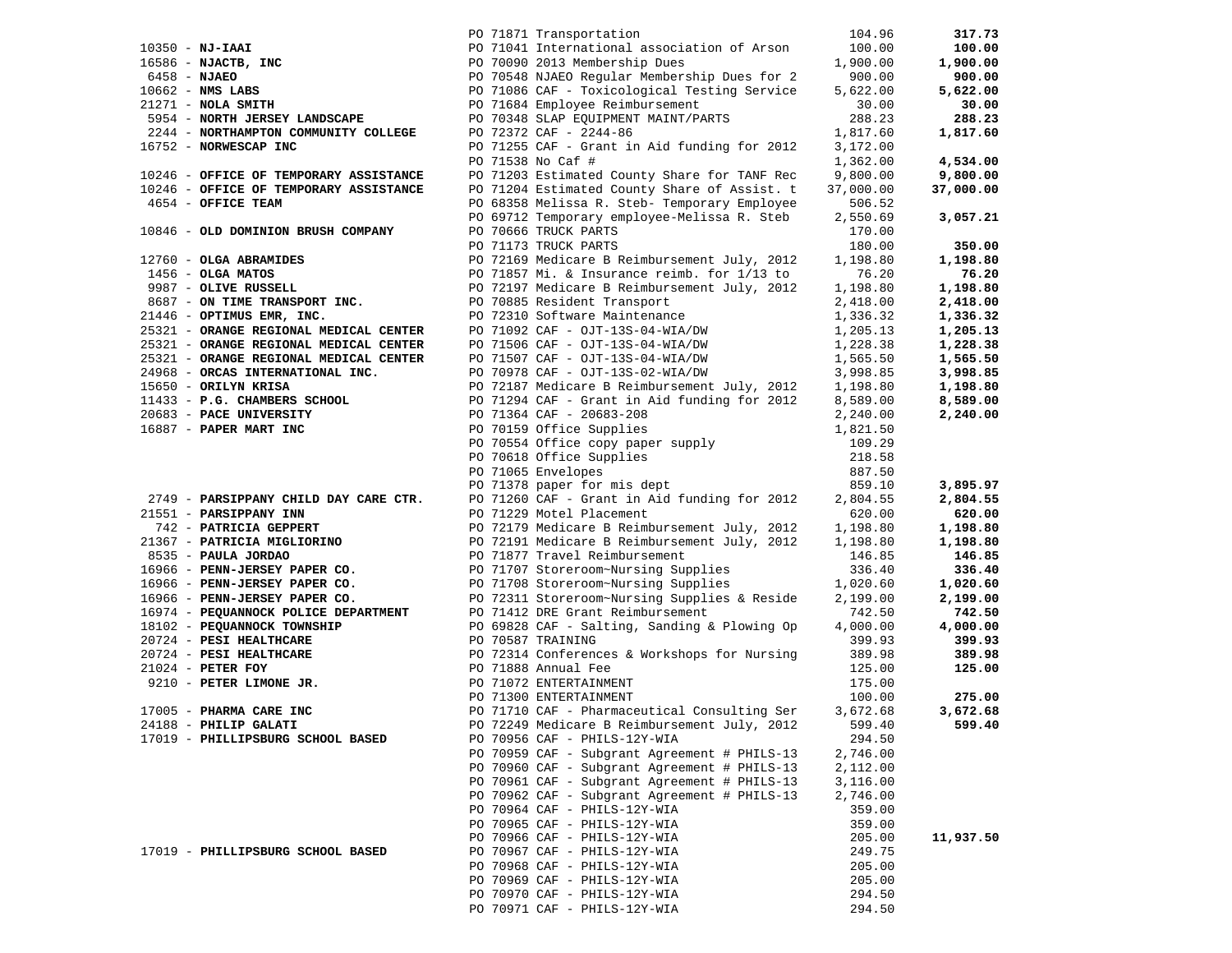|                                                                               | PO 71050 CAF - PHILS-12Y-WIA                                                                                                                                                                                                                     | 339.25             |           |
|-------------------------------------------------------------------------------|--------------------------------------------------------------------------------------------------------------------------------------------------------------------------------------------------------------------------------------------------|--------------------|-----------|
|                                                                               | PO 71051 CAF - PHILS-12Y-WIA<br>PO 71019 - <b>PHILLIPSBURG SCHOOL BASED</b><br>PO 71011 CAF - PHILS-12Y-WIA<br>PO 71012 CAF - PHILS-12Y-WIA<br>PO 72271 Medicare B Reimbursement July, 2012<br>PO 72271 Medicare B Reimbursement July, 2012<br>  |                    |           |
|                                                                               |                                                                                                                                                                                                                                                  |                    | 2,286.25  |
|                                                                               |                                                                                                                                                                                                                                                  |                    | 359.00    |
|                                                                               |                                                                                                                                                                                                                                                  |                    | 599.40    |
|                                                                               | 19681 - PITNEY BOWES CREDIT CORP PO 70161 Rental charges for Postage & Direct 2,067.00                                                                                                                                                           |                    |           |
|                                                                               | PO 70204 Pitney Bowes Quarterly Charge for M                                                                                                                                                                                                     | 618.00             | 2,685.00  |
| 17066 - PLAINSMAN AUTO SUPPLY PO 70668 AUTO PARTS                             |                                                                                                                                                                                                                                                  | 1,386.27           |           |
|                                                                               | PO 71176 AUTO PARTS                                                                                                                                                                                                                              | 1,102.35           |           |
|                                                                               | PO 71803 AUTO PARTS                                                                                                                                                                                                                              | 1,462.11           | 3,950.73  |
|                                                                               | 17084 - POLAND SPRING WATER CO.<br>12398 - POP-A-LOCK 12398 - POP-A-LOCK 12398 - POP-A-LOCK 12398 - POP-A-LOCK                                                                                                                                   | 54.30              | 54.30     |
|                                                                               |                                                                                                                                                                                                                                                  | 1,074.00           |           |
|                                                                               | PO 70202 additional keys & cores                                                                                                                                                                                                                 | 1,491.32           | 2,565.32  |
| 10531 - PRECISION HEALTH INC.                                                 | PO 69865 CAF - On-Site Radiology Services                                                                                                                                                                                                        | 850.00             | 850.00    |
|                                                                               | PO 70347 TRAINING                                                                                                                                                                                                                                | 379.98             | 379.98    |
| 7759 - CMI EDUCATION INSTITUTE INC.<br>25319 - PREMIER HEALTH ASSOCIATES, LLC | PO 71586 CAF - OJT-12S-47-WIA/DW 3,994.75                                                                                                                                                                                                        |                    | 3,994.75  |
| 17139 - PRIME TIME PERSONNEL INC                                              | 3,994.75<br>PO 70855 Temporary staffing<br>PO 71047 Temporary staffing<br>PO 71047 Temporary staffing<br>PO 71048 Temporary staffing<br>PO 71049 Temporary staffing<br>PO 71539 Temporary staffing<br>PO 71540 Temporary staffing<br>PO 72361    |                    |           |
|                                                                               |                                                                                                                                                                                                                                                  |                    |           |
|                                                                               |                                                                                                                                                                                                                                                  |                    |           |
|                                                                               |                                                                                                                                                                                                                                                  |                    |           |
|                                                                               |                                                                                                                                                                                                                                                  |                    |           |
|                                                                               |                                                                                                                                                                                                                                                  |                    |           |
|                                                                               |                                                                                                                                                                                                                                                  |                    |           |
|                                                                               |                                                                                                                                                                                                                                                  |                    | 8,493.34  |
| 24196 - PRISCILLA CONOVER                                                     | PO 72225 Medicare B Reimbursement July, 2012 599.40<br>PO 71351 CAF - Subgrant Agreement #PSS3316-J 1,305.00                                                                                                                                     |                    | 599.40    |
| 3316 - PROJECT SELF SUFFICIENCY                                               |                                                                                                                                                                                                                                                  |                    |           |
|                                                                               | PO 71628 CAF - Subgrant Agreement #PSSS3316-                                                                                                                                                                                                     | 550.00             |           |
|                                                                               | PO 71629 CAF - Subgrant Agreement #PSSS3316-                                                                                                                                                                                                     | 550.00             |           |
|                                                                               | PO 71630 CAF - Subgrant Agreement #PSSS3316-                                                                                                                                                                                                     | 550.00             |           |
|                                                                               | PO 71742 CAF - Subgrant Agreement #PSSS3316-                                                                                                                                                                                                     | 550.00             |           |
|                                                                               | PO 71756 CAF - Subgrant Agreement #PSSS3316-                                                                                                                                                                                                     | 550.00             |           |
|                                                                               | PO 71757 CAF - Subgrant Agreement #PSSS3316-                                                                                                                                                                                                     | 687.50             |           |
|                                                                               | PO 72005 CAF - Subgrant Agreement #PSS3316-J                                                                                                                                                                                                     | 400.00             | 5,142.50  |
| 3316 - PROJECT SELF SUFFICIENCY                                               | PO 72396 CAF - Subgrant Agreement #PSS3316-J 14,182.00                                                                                                                                                                                           |                    | 14,182.00 |
| 21413 - QUALITY AUTO GLASS, INC                                               | PO 70671 AUTO PARTS                                                                                                                                                                                                                              | 255.90             | 255.90    |
| 7872 - QUENCH USA                                                             | PO 64068 WATER COOLER RENT                                                                                                                                                                                                                       | 284.00             |           |
| 20642 - R.B.'S DELI<br>12473 - R.D. SALES POST                                | PO 0300 MATER COOLER RENT PAYMENT<br>PO 70338 WATER COOLER RED<br>PO 70721 2012-2013 meals                                                                                                                                                       | 284.00             | 568.00    |
|                                                                               |                                                                                                                                                                                                                                                  | 414.00             | 414.00    |
|                                                                               | 12473 - R.D. SALES DOOR & HARDWARE LLC PO 70895 Plant Operation-Automatic Door Repa 270.00                                                                                                                                                       |                    | 270.00    |
|                                                                               | 2004<br>20173 - R.D. SALES DOOR & HARDWARE LLC<br>17692 - R.P. SMITH & SON, INC.<br>17692 - R.P. SMITH & SON, INC.<br>17225 - RADIO SHACK<br>200512 cement order<br>20070322 cement order<br>20070322 cement order<br>200707232 2012 means<br>20 |                    | 425.50    |
|                                                                               |                                                                                                                                                                                                                                                  |                    | 159.40    |
|                                                                               |                                                                                                                                                                                                                                                  |                    |           |
|                                                                               |                                                                                                                                                                                                                                                  |                    | 408.86    |
|                                                                               |                                                                                                                                                                                                                                                  |                    | 2,575.00  |
|                                                                               |                                                                                                                                                                                                                                                  |                    | 149.50    |
|                                                                               |                                                                                                                                                                                                                                                  |                    |           |
|                                                                               |                                                                                                                                                                                                                                                  |                    | 5,585.40  |
|                                                                               |                                                                                                                                                                                                                                                  |                    | 396.00    |
|                                                                               |                                                                                                                                                                                                                                                  |                    | 24.00     |
| 17273 - RED BARN RESTAURANT                                                   | PO 70723 2012-2013 meals                                                                                                                                                                                                                         | 34.50              | 34.50     |
| 24639 - RED BOOK LLC                                                          | PO 62160 Confirm 1 yr Online Subscription                                                                                                                                                                                                        | 2,395.00           | 2,395.00  |
| 17277 - REDRESS OFFICE MACHINES                                               | PO 71482 order 3 typewriters                                                                                                                                                                                                                     | 1,200.00           | 1,200.00  |
| 1578 - REED SYSTEMS, LTD.                                                     | PO 69820 Envirobrine Liquid Agent                                                                                                                                                                                                                | 4,206.53           |           |
|                                                                               | PO 70670 SNOW PLOWING PARTS<br>PO 70955 Envirobrine Liquid Agent                                                                                                                                                                                 | 374.72<br>3,977.95 |           |
|                                                                               | PO 71016 Envirobrine Liquid Agent w/corrosio                                                                                                                                                                                                     | 4,562.98           | 13,122.18 |
| 15626 - RICHARD KNISS                                                         | PO 72270 Medicare B Reimbursement July, 2012                                                                                                                                                                                                     | 599.40             | 599.40    |
| 24774 - RICHARD LOOCK                                                         | PO 72259 Medicare B Reimbursement July, 2012                                                                                                                                                                                                     | 599.40             | 599.40    |
| 1184 - RICHARD VAN WINKLE                                                     | PO 72145 Medicare B Reimbursement July, 2012                                                                                                                                                                                                     | 599.40             | 599.40    |
| 2448 - RICOH AMERICAS CORPORATION                                             | PO 71263 Ricoh MPC3000 copier rental                                                                                                                                                                                                             | 678.94             | 678.94    |
| 2448 - RICOH AMERICAS CORPORATION                                             | PO 71264 Ricoh 3045 copier rental                                                                                                                                                                                                                | 974.22             | 974.22    |
| 19767 - RIDGEDALE PIZZA & PASTA                                               | PO 70724 2012 meals                                                                                                                                                                                                                              | 172.50             | 172.50    |
| 24839 - ROBERT ALVES                                                          | PO 70810 MILEAGE                                                                                                                                                                                                                                 | 40.95              | 40.95     |
|                                                                               |                                                                                                                                                                                                                                                  |                    |           |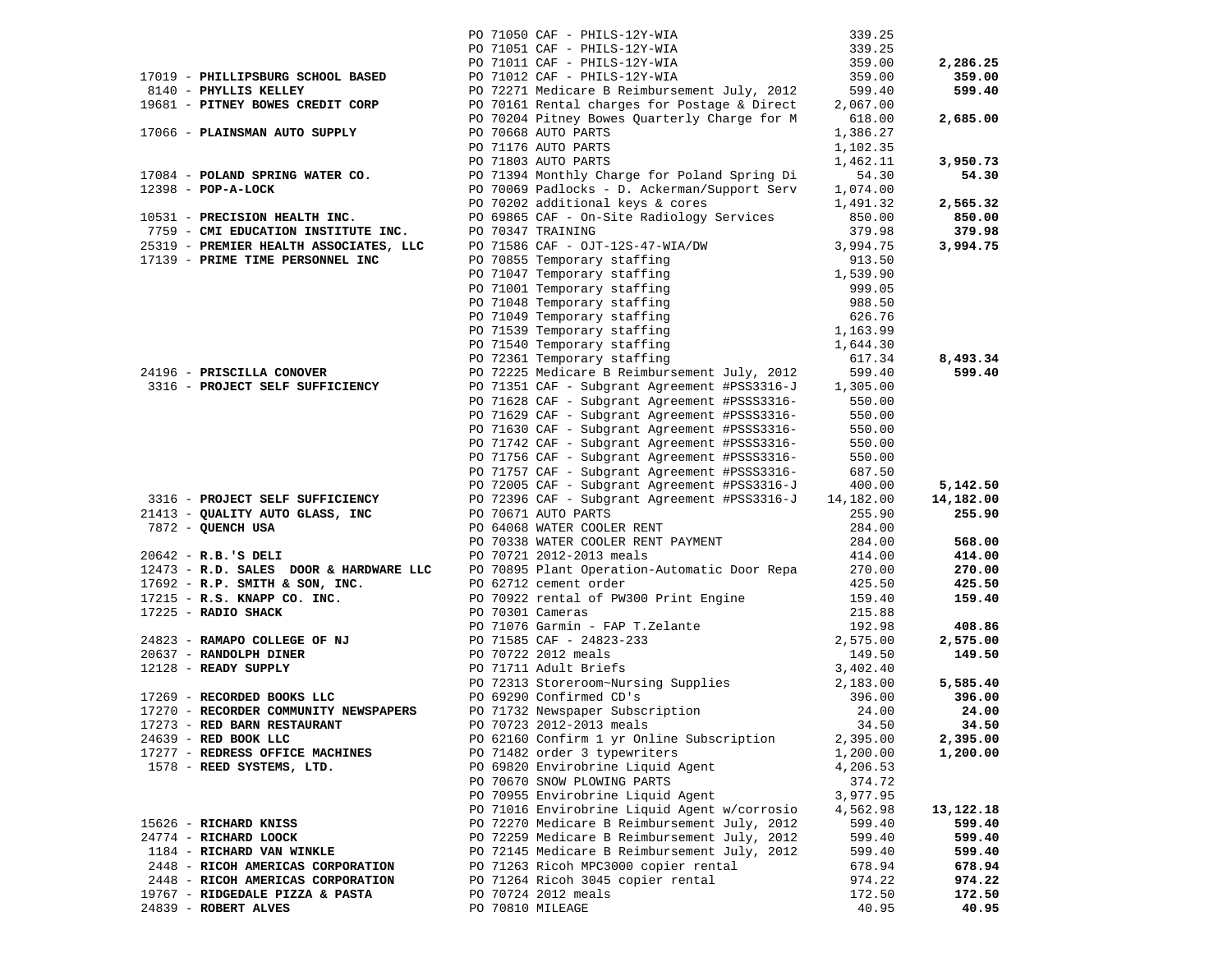| 21644 - ROBERT DURR                   |                 | PO 72238 Medicare B Reimbursement July, 2012          | 599.40     | 599.40     |
|---------------------------------------|-----------------|-------------------------------------------------------|------------|------------|
| 12365 - ROBERT JORDAN                 |                 | PO 72255 Medicare B Reimbursement July, 2012          | 599.40     | 599.40     |
| 23739 - ROBERT KENNEDY                |                 | PO 69962 Post Election Work                           | 55.00      | 55.00      |
| 21324 - ROBERT PECK                   |                 | PO 72160 Medicare B Reimbursement July, 2012          | 599.40     | 599.40     |
| 11911 - ROBERTA HERSH                 |                 | PO 69938 Post Election Work                           | 880.00     | 880.00     |
| $13458$ - ROSE BRADY                  |                 | PO 72219 Medicare B Reimbursement July, 2012          | 599.40     | 599.40     |
| 7805 - ROSE DUMAPIT                   |                 | PO 72499 Nursing Services~Per Diem                    | 2,240.00   | 2,240.00   |
| 1178 - ROSE FERRARA                   |                 | PO 72243 Medicare B Reimbursement July, 2012          | 599.40     | 599.40     |
|                                       |                 |                                                       |            |            |
| 15758 - ROSE LIVA                     |                 | PO 72261 Medicare B Reimbursement July, 2012          | 599.40     | 599.40     |
| 2561 - ROSEMARIE BURKE                |                 | PO 72172 Medicare B Reimbursement July, 2012          | 1,198.80   | 1,198.80   |
| 24397 - ROSEMARY BATANE COBCOBO       |                 | PO 72667 Nursing Services~Per Diem                    | 1,400.00   | 1,400.00   |
| 5345 - ROUTE 23 AUTO MALL LLC         |                 | PO 69949 AUTO PARTS                                   | 3,450.82   |            |
|                                       |                 | PO 70673 AUTO PARTS                                   | 323.18     | 3,774.00   |
| 5345 - ROUTE 23 AUTO MALL LLC         |                 | PO 71174 AUTO PARTS                                   | 447.08     | 447.08     |
| 696 - ROXBURY DAY CARE CENTER, INC.   |                 | PO 71259 CAF - Grant in Aid funding for 2012          | 11,175.00  | 11,175.00  |
| 17419 - ROYAL COMMUNICATIONS INC.     |                 | PO 71493 Radio installation/removal                   | 300.00     |            |
|                                       |                 | PO 71503 Radio installation/removal                   | 50.00      | 350.00     |
| $10040$ - RUBY FULLER                 |                 | PO 72245 Medicare B Reimbursement July, 2012          | 599.40     | 599.40     |
| 3234 - RUDOLPH BRIGHT                 |                 | PO 72224 Medicare B Reimbursement July, 2012          | 599.40     | 599.40     |
| 9938 - RUTGERS CENTER FOR CONTINUING  |                 | PO 69721 Commissioner Matthew Petracca requi          | 985.00     |            |
|                                       |                 | PO 70846 CAF - 9938-73                                | 1,200.00   |            |
|                                       |                 | PO 71103 CAF - 9938-272                               | 727.00     |            |
|                                       |                 | PO 71631 CAF - 9938-235                               | 1,972.00   |            |
|                                       |                 | PO 71743 CAF - 9938-162                               | 986.00     |            |
|                                       |                 | PO 72374 CAF - 9938-383                               |            |            |
|                                       |                 |                                                       | 1,038.00   |            |
|                                       |                 | PO 72375 CAF - 9938-149                               | 1,038.00   |            |
|                                       |                 | PO 72403 CAF - 9938-63<br>PO 71741 CAF - RUTGNURS-463 | 2,520.00   | 10,466.00  |
| 10254 - RUTGERS COLLEGE OF NURSING    |                 |                                                       | 327.40     | 327.40     |
| 24895 - RUTGERS OCPE                  |                 | PO 71137 CAF - 24895-306                              | 995.00     | 995.00     |
| 24895 - RUTGERS OCPE                  |                 | PO 71735 CAF - 24895-274                              | 3,200.00   | 3,200.00   |
| 9325 - RUTGERS SCHOOL OF BUSINESS     |                 | PO 72400 CAF - 9325-615                               | 790.00     |            |
|                                       |                 | PO 72402 CAF - 9325-255                               | 3,160.00   | 3,950.00   |
| 8521 - RUTGERS UNIVERSITY             |                 | PO 69079 Rutgers-Visible Emmissions Cert. &           | 195.00     |            |
|                                       |                 | PO 70806 Rutgers-Visible Emissions Recert             | 80.00      | 275.00     |
| 17452 - RUTGERS, THE STATE UNIVERSITY |                 | PO 70974 CAF - 17452-759                              | 800.00     |            |
|                                       |                 | PO 70981 CAF - 17452-28                               | 800.00     |            |
|                                       |                 | PO 70987 CAF - 17452-390                              | 3,200.00   |            |
|                                       |                 | PO 71527 CAF - 17452-131                              | 3,495.00   |            |
|                                       |                 | PO 71580 CAF - 17452-160                              | 3,808.00   |            |
|                                       |                 | PO 71744 CAF - 17452-160                              | 952.00     |            |
|                                       |                 | PO 71745 CAF - 17452-326                              | 2,796.00   | 15,851.00  |
| $14059$ - RUTH CRANE                  |                 | PO 72235 Medicare B Reimbursement July, 2012          | 599.40     | 599.40     |
| 4327 - SAINT CLARE'S HOSPITAL         |                 | PO 71106 CAF - Grant in Aid funding for 2012          | 36,145.00  |            |
|                                       |                 | PO 71119 CAF - Grant in Aid funding for 2012          | 15,994.00  |            |
|                                       |                 | PO 71111 CAF - Grant in Aid funding for 2012          | 11,445.10  |            |
|                                       |                 | PO 71113 CAF - Grant in Aid funding for 2012          | 112,665.00 | 176,249.10 |
| $17483$ - SALEM PRESS                 |                 | PO 69292 Confirm Additions, Substance Abuse           | 614.12     | 614.12     |
| 7390 - SAM MATRISCIANO                |                 | PO 72283 Medicare B Reimbursement July, 2012          | 599.40     | 599.40     |
| 14681 - SANDILLO FICO                 |                 | PO 72178 Medicare B Reimbursement July, 2012          | 1,198.80   | 1,198.80   |
| $10044$ - SANDRA BOLAN                |                 | PO 72221 Medicare B Reimbursement July, 2012          | 599.40     | 599.40     |
| 2885 - SARAH HORAN                    |                 | PO 72287 Medicare B Reimbursement July, 2012          | 1,198.80   | 1,198.80   |
| 20410 - SATCOM GLOBAL INC             |                 | PO 71926 Satellite Phone Service                      | 37.37      | 37.37      |
| 9969 - SCHAFFER DOOR INC              |                 | PO 70374 BI-FOLD DOOR MAINTENANCE                     | 2,135.00   | 2,135.00   |
| 17546 - SCHIFANO CONSTRUCTION CORP.   |                 | PO 71919 CAF - Milling and Resurfacing of 20          | 14,102.39  |            |
|                                       |                 | PO 71919 CAF - Milling and Resurfacing of 20          | 219,035.74 | 233,138.13 |
| 9657 - SEAN DALTON                    |                 | PO 71625 work boots                                   | 45.50      | 45.50      |
| 25196 - SECUREIT TACTICAL, INC        |                 | PO 69323 Please Order - Tactical Work Bench           | 3,669.28   | 3,669.28   |
| 15454 - SERVICE PLUS                  |                 | PO 71910 Sanitizer and Freezer repair                 | 1,847.52   | 1,847.52   |
| 4361 - SERVICE TIRE TRUCK CENTERS INC | PO 70678 TIRES  |                                                       | 159.22     | 159.22     |
| 25331 - SHAWNNA BAILEY                |                 | PO 71236 Insurance reimb. for December 2012           | 12.00      | 12.00      |
| 25331 - SHAWNNA BAILEY                |                 | PO 71858 Insurance reimb. for $1/13$ to $6/13$        | 72.00      | 72.00      |
| 19854 - SHEAFFER SUPPLY INC.          |                 | PO 71110 screwdriver set, hose clamps                 | 42.22      | 42.22      |
| 17621 - SHEAFFER SUPPLY, INC.         | PO 70718 clamps |                                                       | 30.62      |            |
|                                       |                 |                                                       |            |            |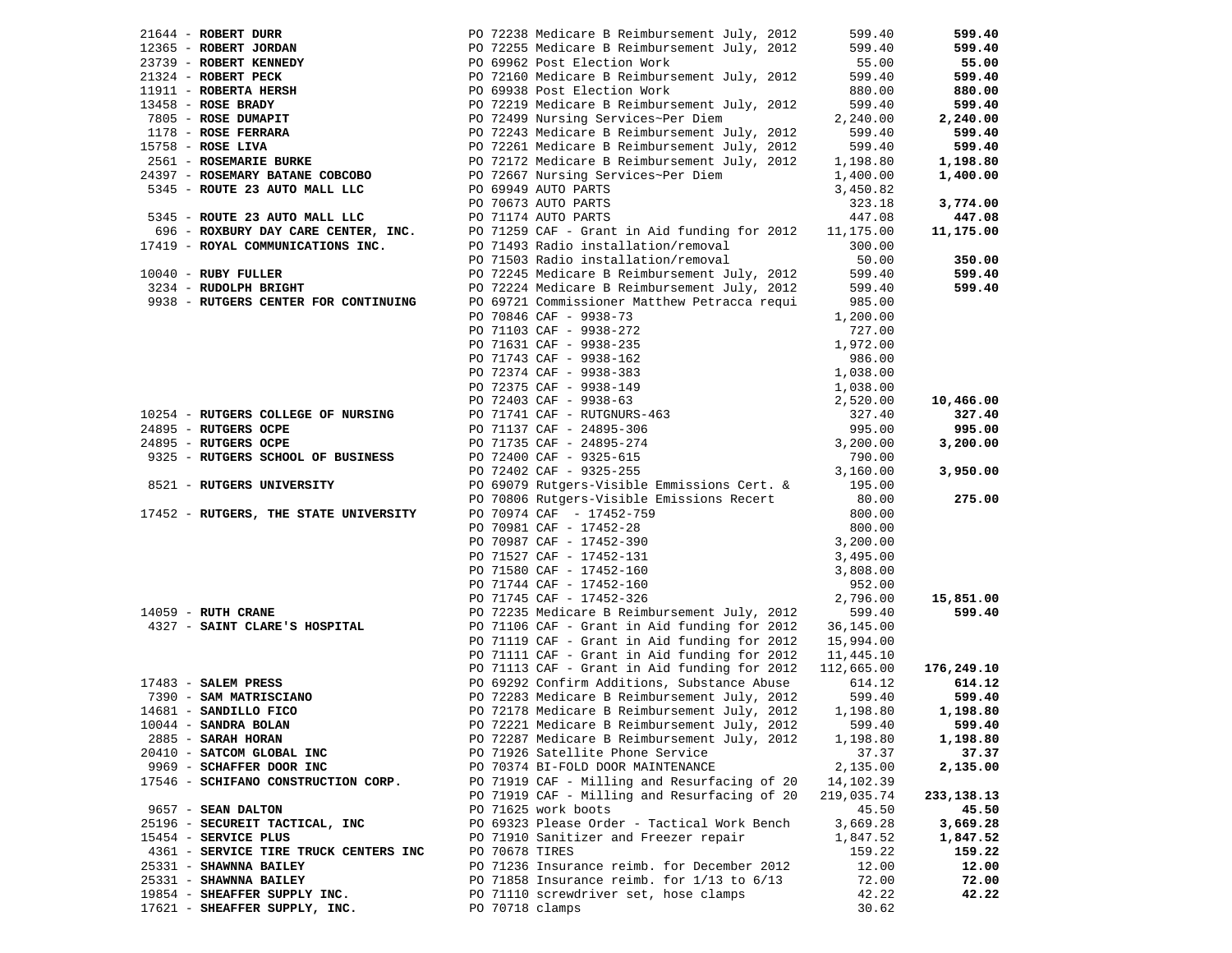|                                   |                    | PO 70672 HARDWARE                                                                                                                                                                                                                              | 12.95    | 43.57               |
|-----------------------------------|--------------------|------------------------------------------------------------------------------------------------------------------------------------------------------------------------------------------------------------------------------------------------|----------|---------------------|
|                                   |                    |                                                                                                                                                                                                                                                |          | 1,198.80            |
|                                   |                    |                                                                                                                                                                                                                                                |          | 52.82               |
|                                   |                    |                                                                                                                                                                                                                                                |          | 52.81               |
|                                   |                    |                                                                                                                                                                                                                                                |          | 36.00               |
|                                   |                    |                                                                                                                                                                                                                                                |          | 50.00               |
|                                   |                    |                                                                                                                                                                                                                                                |          |                     |
|                                   |                    |                                                                                                                                                                                                                                                |          |                     |
|                                   |                    |                                                                                                                                                                                                                                                |          |                     |
|                                   |                    |                                                                                                                                                                                                                                                |          |                     |
|                                   |                    |                                                                                                                                                                                                                                                |          |                     |
|                                   |                    |                                                                                                                                                                                                                                                |          |                     |
|                                   |                    |                                                                                                                                                                                                                                                |          |                     |
|                                   |                    |                                                                                                                                                                                                                                                |          | 19,206.80           |
|                                   |                    |                                                                                                                                                                                                                                                |          |                     |
|                                   |                    |                                                                                                                                                                                                                                                |          | 1,436.00            |
|                                   |                    | 23991 - SMITH CHRYSLER JEEP DODGE<br>17699 - SMITH MOTOR CO., INC.<br>17699 - SMITH MOTOR CO., INC.<br>17699 - SMITH MOTOR CO., INC.<br>17699 - SMITH MOTOR CO., INC.<br>17699 - SMITH MOTOR CO., INC.<br>17699 - SMITH MOTOR CO., INC.<br>    |          | 286.74              |
|                                   |                    |                                                                                                                                                                                                                                                |          |                     |
|                                   |                    |                                                                                                                                                                                                                                                |          | 3,115.60            |
|                                   |                    |                                                                                                                                                                                                                                                |          | 970.00              |
|                                   |                    |                                                                                                                                                                                                                                                |          | 41.30               |
|                                   |                    |                                                                                                                                                                                                                                                |          | 24.50               |
|                                   |                    |                                                                                                                                                                                                                                                |          |                     |
|                                   |                    |                                                                                                                                                                                                                                                |          | $49.00$<br>$240.18$ |
|                                   |                    |                                                                                                                                                                                                                                                |          | 69.75               |
|                                   |                    | 6981 - SODEXO INC & AFFILIATES<br>69.75<br>9777 - SODEXO, INC & AFFILIATES<br>9777 - SODEXO, INC & AFFILIATES<br>9777 - SODEXO, INC & AFFILIATES<br>9777 - SODEXO, INC & AFFILIATES<br>971295 CAF - Dietary Services<br>236,950.00<br>210.30.2 |          |                     |
|                                   |                    |                                                                                                                                                                                                                                                |          |                     |
|                                   |                    | PO 71367 CAF - Dietary Services 12/1/12 thru 7,030.21                                                                                                                                                                                          |          |                     |
|                                   |                    |                                                                                                                                                                                                                                                |          |                     |
|                                   |                    |                                                                                                                                                                                                                                                |          |                     |
|                                   |                    |                                                                                                                                                                                                                                                |          |                     |
|                                   |                    |                                                                                                                                                                                                                                                |          | 683,511.47          |
|                                   |                    |                                                                                                                                                                                                                                                |          | 1,200.00            |
|                                   |                    |                                                                                                                                                                                                                                                |          | 2,625.00            |
|                                   |                    |                                                                                                                                                                                                                                                |          | 270.00              |
|                                   |                    |                                                                                                                                                                                                                                                |          | 30.00               |
|                                   |                    |                                                                                                                                                                                                                                                |          | 599.40              |
|                                   |                    |                                                                                                                                                                                                                                                |          | 4,200.07            |
|                                   |                    |                                                                                                                                                                                                                                                |          | 5,871.23            |
|                                   |                    |                                                                                                                                                                                                                                                |          | 12,243.20           |
|                                   |                    |                                                                                                                                                                                                                                                |          | 212.98              |
|                                   |                    |                                                                                                                                                                                                                                                |          | 4,410.00            |
|                                   |                    |                                                                                                                                                                                                                                                |          | 1,000.00            |
|                                   |                    |                                                                                                                                                                                                                                                |          | 1,863.70            |
|                                   |                    |                                                                                                                                                                                                                                                |          | 1,106.00            |
|                                   |                    |                                                                                                                                                                                                                                                |          | 1,187.65            |
|                                   |                    |                                                                                                                                                                                                                                                |          | 119.97              |
|                                   |                    |                                                                                                                                                                                                                                                |          | 161.97              |
|                                   |                    |                                                                                                                                                                                                                                                |          | 5,900.54            |
| 5031 - SPRINT NEXTEL              | PO 71083 Air Cards |                                                                                                                                                                                                                                                | 119.97   | 119.97              |
| 10612 - SPRINT-NEXTEL             |                    | PO 71511 Nov. bill Jack's cell phone                                                                                                                                                                                                           | 25.80    |                     |
|                                   |                    | PO 71158 COUNTY WIDE NEXTEL MOBILE SERVICE F                                                                                                                                                                                                   | 1,140.76 |                     |
|                                   |                    | PO 71158 COUNTY WIDE NEXTEL MOBILE SERVICE F                                                                                                                                                                                                   | 271.68   |                     |
|                                   |                    | PO 71158 COUNTY WIDE NEXTEL MOBILE SERVICE F                                                                                                                                                                                                   | 176.04   |                     |
|                                   |                    | PO 71159 COUNTY WIDE NEXTEL MOBILE SERVICE O                                                                                                                                                                                                   | 272.88   |                     |
|                                   |                    | PO 71159 COUNTY WIDE NEXTEL MOBILE SERVICE O                                                                                                                                                                                                   | 181.84   |                     |
|                                   |                    | PO 71159 COUNTY WIDE NEXTEL MOBILE SERVICE O                                                                                                                                                                                                   | 1,002.36 | 3,071.36            |
| 4611 - STAPLES BUSINESS ADVANTAGE |                    | PO 67363 Supplies Invoice                                                                                                                                                                                                                      | 72.32    | 72.32               |
| 4611 - STAPLES BUSINESS ADVANTAGE |                    | PO 69203 OFFICE SUPPLIES                                                                                                                                                                                                                       | 84.23    | 84.23               |
| 4611 - STAPLES BUSINESS ADVANTAGE |                    | PO 69829 office supplies                                                                                                                                                                                                                       | 181.44   | 181.44              |
| 4611 - STAPLES BUSINESS ADVANTAGE |                    | PO 70165 Purchase of office supplies                                                                                                                                                                                                           | 4,059.19 | 4,059.19            |
| 4611 - STAPLES BUSINESS ADVANTAGE |                    | PO 70262 Office Supplies-Customer #NYC105418                                                                                                                                                                                                   | 510.55   | 510.55              |
| 4611 - STAPLES BUSINESS ADVANTAGE |                    | PO 70263 Office Supplies-Cust.#NYC 1054187                                                                                                                                                                                                     | 274.56   | 274.56              |
|                                   |                    |                                                                                                                                                                                                                                                |          |                     |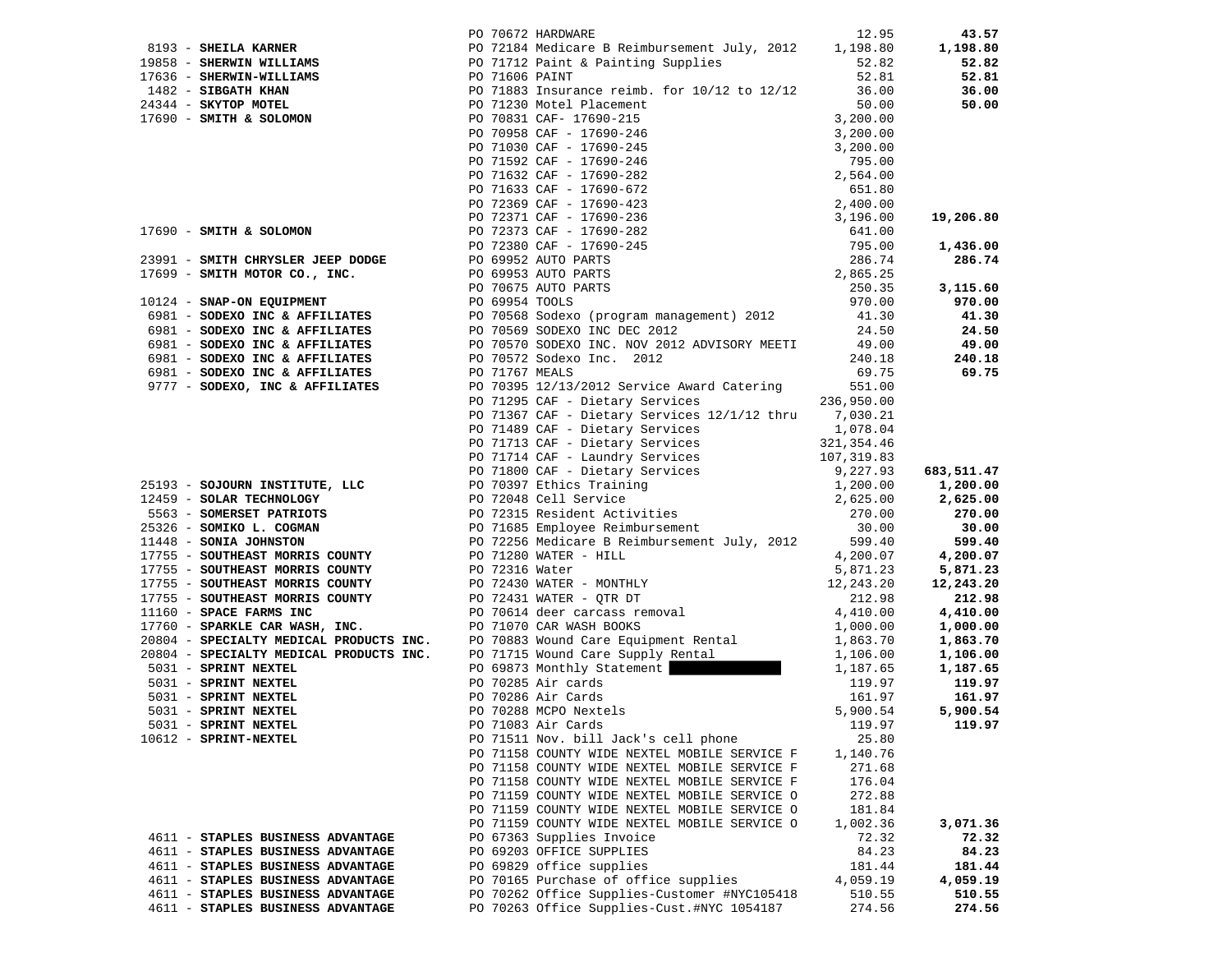| 4611 - STAPLES BUSINESS ADVANTAGE                                                                                                                                                                                                                        | PO 70276 Office Supplies Customer #NYC105418        | 2,371.79  | 2,371.79  |
|----------------------------------------------------------------------------------------------------------------------------------------------------------------------------------------------------------------------------------------------------------|-----------------------------------------------------|-----------|-----------|
| 4611 - STAPLES BUSINESS ADVANTAGE                                                                                                                                                                                                                        | PO 70371 OFFICE SUPPLIES                            | 1,833.77  | 1,833.77  |
| 4611 - STAPLES BUSINESS ADVANTAGE                                                                                                                                                                                                                        | PO 70380 Office Supplies                            | 467.80    | 467.80    |
| 4611 - STAPLES BUSINESS ADVANTAGE                                                                                                                                                                                                                        | PO 70538 Supply needed                              | 306.59    | 306.59    |
| 4611 - STAPLES BUSINESS ADVANTAGE                                                                                                                                                                                                                        | PO 70557 Invoice 3189742660 - Miscellanous 0 886.38 |           | 886.38    |
|                                                                                                                                                                                                                                                          |                                                     |           | 69.98     |
|                                                                                                                                                                                                                                                          |                                                     |           | 618.98    |
|                                                                                                                                                                                                                                                          |                                                     |           | 245.83    |
|                                                                                                                                                                                                                                                          |                                                     |           | 192.30    |
|                                                                                                                                                                                                                                                          |                                                     |           | 315.68    |
|                                                                                                                                                                                                                                                          |                                                     |           | 376.38    |
|                                                                                                                                                                                                                                                          |                                                     |           | 23.98     |
|                                                                                                                                                                                                                                                          |                                                     |           | 131.22    |
|                                                                                                                                                                                                                                                          |                                                     |           | 193.80    |
|                                                                                                                                                                                                                                                          |                                                     |           | 1,341.89  |
|                                                                                                                                                                                                                                                          |                                                     |           |           |
|                                                                                                                                                                                                                                                          |                                                     |           | 1,239.81  |
|                                                                                                                                                                                                                                                          |                                                     |           | 525.40    |
|                                                                                                                                                                                                                                                          |                                                     |           | 44.30     |
|                                                                                                                                                                                                                                                          |                                                     |           | 297.13    |
|                                                                                                                                                                                                                                                          |                                                     |           | 83.90     |
|                                                                                                                                                                                                                                                          |                                                     |           | 60.73     |
|                                                                                                                                                                                                                                                          |                                                     |           | 100.55    |
|                                                                                                                                                                                                                                                          |                                                     |           | 2,221.47  |
|                                                                                                                                                                                                                                                          |                                                     |           | 63.88     |
|                                                                                                                                                                                                                                                          |                                                     |           | 196.71    |
|                                                                                                                                                                                                                                                          |                                                     |           | 135.71    |
|                                                                                                                                                                                                                                                          |                                                     |           | 268.08    |
|                                                                                                                                                                                                                                                          |                                                     |           | 20.20     |
|                                                                                                                                                                                                                                                          |                                                     |           | 134.58    |
|                                                                                                                                                                                                                                                          |                                                     |           | 83.66     |
|                                                                                                                                                                                                                                                          |                                                     |           | 45.00     |
|                                                                                                                                                                                                                                                          |                                                     |           |           |
| 4611 <b>FTANES BOSINES ADVANTAGE 50</b> 70.33 Squark (1911) needed 1981-1881<br>1971 <b>FTANES BOSINES ADVANTAGE 50</b> 70.33 Squark (1916)<br>1971 - <b>FTANES BOSINES ADVANTAGE</b> 2012 10:33 Squark (1918)<br>1971 - <b>FTANES BOSINES ADVANTAGE</b> |                                                     |           | 6,570.36  |
|                                                                                                                                                                                                                                                          |                                                     |           | 51.99     |
|                                                                                                                                                                                                                                                          |                                                     |           | 1,260.00  |
|                                                                                                                                                                                                                                                          |                                                     |           | 975.00    |
|                                                                                                                                                                                                                                                          |                                                     |           | 270.00    |
|                                                                                                                                                                                                                                                          |                                                     |           | 435.00    |
|                                                                                                                                                                                                                                                          |                                                     |           | 599.40    |
|                                                                                                                                                                                                                                                          |                                                     |           | 72.00     |
|                                                                                                                                                                                                                                                          |                                                     |           | 543.60    |
|                                                                                                                                                                                                                                                          |                                                     |           | 604.20    |
|                                                                                                                                                                                                                                                          |                                                     |           | 72.00     |
| 24132 - STS TIRE & AUTO CENTERS<br>24132 - STS TIRE & AUTO CENTERS<br>1481 - SUBHAG KUMAR<br>2204 - SUBHAG KUMAR<br>22.50<br>22.50<br>549 - SUBSER MEHTA<br>22.50<br>549 - SUBSER MEHTA<br>22.50<br>5927 - SUSAN KLEIN<br>22.50<br>5927 - SUSER GLEATO   |                                                     |           | 122.50    |
|                                                                                                                                                                                                                                                          |                                                     |           | 72.00     |
|                                                                                                                                                                                                                                                          |                                                     |           | 72.00     |
|                                                                                                                                                                                                                                                          |                                                     |           | 599.40    |
| 17937 - SUSSEX COUNTY COMMUNITY COLLEGE                                                                                                                                                                                                                  | PO 72004 CAF - 17937-168                            | 3,200.00  |           |
|                                                                                                                                                                                                                                                          | PO 72006 CAF - 17937-145                            | 3,200.00  |           |
|                                                                                                                                                                                                                                                          | PO 72381 CAF - 17937-140                            | 2,567.00  | 8,967.00  |
| 11429 - SUSSEX COUNTY MUA                                                                                                                                                                                                                                | PO 69851 street sweeping                            | 42.90     | 42.90     |
| 25163 - SUZANNE MEYERS                                                                                                                                                                                                                                   | PO 71863 Insurance reimb. for $1/13$ to $6/13$      | 72.00     | 72.00     |
| 1459 - SUZANNE VOGLER                                                                                                                                                                                                                                    | PO 71864 Insurance reimb. for $1/13$ to $6/13$      | 90.00     | 90.00     |
| 18067 - T J'S SPORTWIDE TROPHY                                                                                                                                                                                                                           | PO 70056 PLAQUE AND ENGRAVING                       | 41.00     | 41.00     |
| 21173 - T. SLACK ENVIRONMENTAL                                                                                                                                                                                                                           | PO 71087 O/S SERV                                   | 4,095.00  | 4,095.00  |
| 25079 - TARA L. LEGATES                                                                                                                                                                                                                                  | PO 71559 N.A.S.W.                                   | 190.00    | 190.00    |
| 18096 - TAX COLLECTOR                                                                                                                                                                                                                                    | PO 72421 SEWER - MORRISTOWN                         | 54,558.22 | 54,558.22 |
| 17975 - TAYLOR & FRIEDBERG, LLC                                                                                                                                                                                                                          | PO 71039 Hanover and Horsehill Development,         | 595.00    | 595.00    |
| 20436 - TELE-COMMUNICATION, INC                                                                                                                                                                                                                          | PO 69140 Equipment                                  | 949.70    | 949.70    |
| 7574 - TELE-MEASUREMENTS, INC.                                                                                                                                                                                                                           | PO 69734 security camera                            | 175.00    | 175.00    |
| 17990 - TELESEARCH INC                                                                                                                                                                                                                                   | PO 70856 Temporary staffing                         | 530.40    |           |
|                                                                                                                                                                                                                                                          | PO 71000 Temporary staffing                         | 327.60    |           |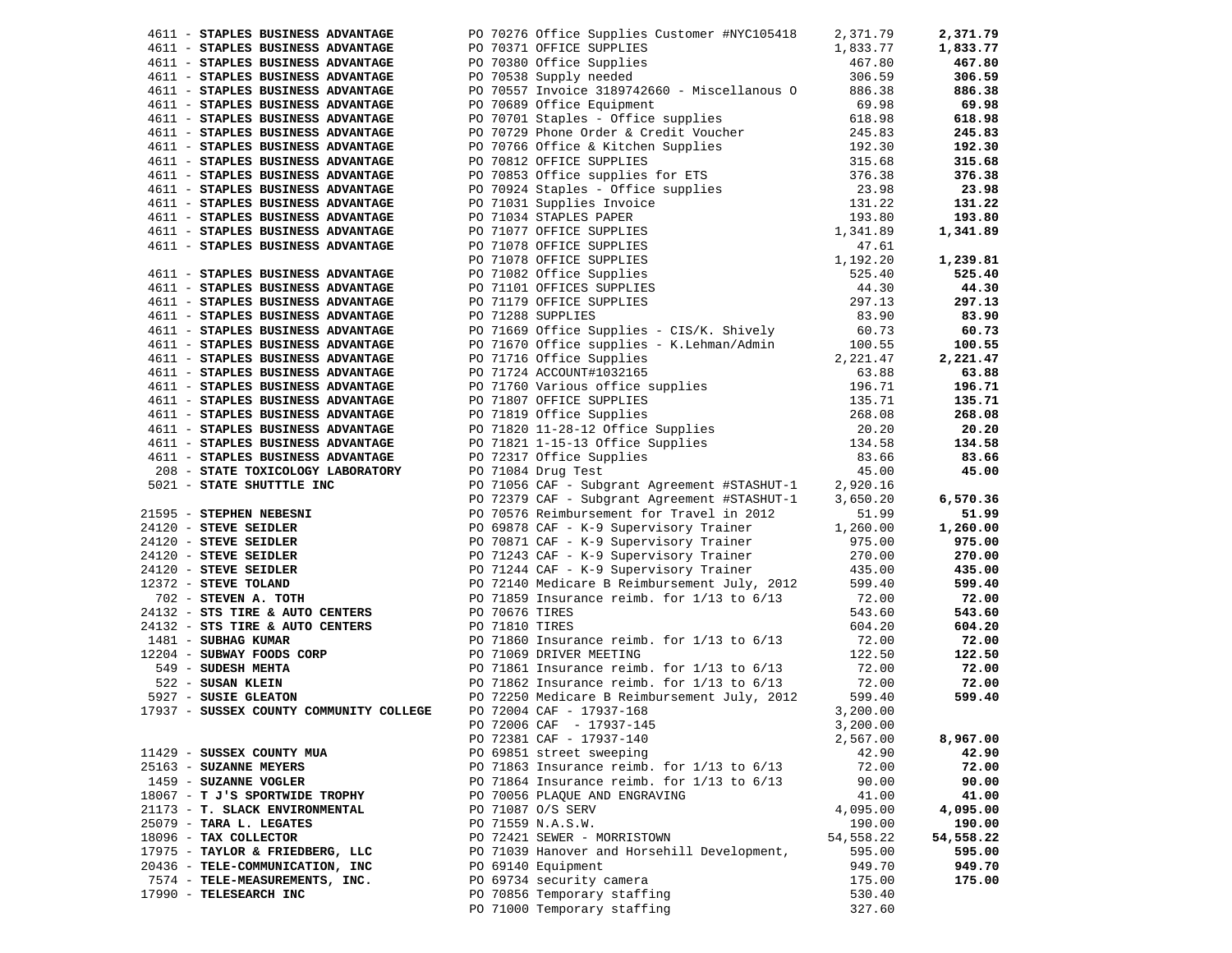|                                                                                                                                             | PO 71046 Temporary staffing<br>PO 71516 Temporary staffing<br>PO 71517 Temporary Staffing<br>PO 71717 Boiler Operators<br>PO 71998 Temporary staffing | 601.50           |           |
|---------------------------------------------------------------------------------------------------------------------------------------------|-------------------------------------------------------------------------------------------------------------------------------------------------------|------------------|-----------|
|                                                                                                                                             |                                                                                                                                                       | 511.80           |           |
|                                                                                                                                             |                                                                                                                                                       | 327.60           |           |
|                                                                                                                                             |                                                                                                                                                       | 750.36           |           |
|                                                                                                                                             |                                                                                                                                                       | 538.20           | 3,587.46  |
| 1163 - TERESA BURKE                                                                                                                         | PO 72173 Medicare B Reimbursement July, 2012                                                                                                          | 1,198.80         | 1,198.80  |
| 11987 - TERRY CRUMP                                                                                                                         | PO 72234 Medicare B Reimbursement July, 2012                                                                                                          | 599.40           | 599.40    |
| 21090 - THE ENGINE EXCHANGE                                                                                                                 | PO 71791 AUTO PARTS                                                                                                                                   | 1,550.00         | 1,550.00  |
| 20797 - THE MUSIAL GROUP PA                                                                                                                 | PO 71804 CAF - Construction Inspection Servi                                                                                                          | 9,860.00         |           |
|                                                                                                                                             | PO 71817 CAF - Final Design and Constr Docs                                                                                                           | 2,697.50         | 12,557.50 |
| 10412 - THE NEUROSCIENCE CENTER OF                                                                                                          | PO 70892 Resident Treatment                                                                                                                           | 315.24           | 315.24    |
| 16964 - THE PENNSYLVANIA STATE UNIVERSITY                                                                                                   | PO 69297 TRAINING                                                                                                                                     | 390.00           | 390.00    |
| 25278 - THE PENNSYLVANIA STATE UNIVERSITY                                                                                                   | PO 70868 Training - Sgt .R.Cook                                                                                                                       | 620.00           | 620.00    |
| 2447 - THE PORTASOFT COMPANY INC                                                                                                            | PO 70337 QUARTERLY CONTRACT PAYMENT WATER SO                                                                                                          | 364.11           | 364.11    |
| 19739 - THE RBA GROUP INC.                                                                                                                  | PO 71053 CAF - Intersection Analysis & Const 7,764.82                                                                                                 |                  |           |
|                                                                                                                                             | PO 71054 CAF - Intersection Analysis & Const                                                                                                          | 16,923.61        |           |
|                                                                                                                                             | PO 71623 old Ref# CF09001500000                                                                                                                       | 10,616.75        | 35,305.18 |
| 7638 - THE SENIORS RESUBAL JULION<br>21342 - THEODORA'S FAMILY RESTAURANT<br>CORALLY RESTAURANT                                             | PO 70932 Advertisement for Admissions                                                                                                                 | 1,350.00         | 1,350.00  |
|                                                                                                                                             | PO 69840 meals                                                                                                                                        | 57.50            | 57.50     |
|                                                                                                                                             | PO 70725 2012-2013 meals                                                                                                                              | 23.00            | 23.00     |
| 21368 - THERESA LATORE                                                                                                                      | PO 72267 Medicare B Reimbursement July, 2012                                                                                                          | 599.40           | 599.40    |
| 18003 - THERESE TERRERI                                                                                                                     | PO 72164 Medicare B Reimbursement July, 2012                                                                                                          | 599.40           | 599.40    |
|                                                                                                                                             | PO 72257 Medicare B Reimbursement July, 2012                                                                                                          | 599.40           | 599.40    |
|                                                                                                                                             | PO 72275 Medicare B Reimbursement July, 2012                                                                                                          | 599.40           | 599.40    |
| 8778 - THOMAS JANKE<br>20151 - THOMAS MCNIECE<br>122 - TILCON NEW YORK INC.                                                                 | PO 70258 bituminous concrete                                                                                                                          | 842.90           |           |
|                                                                                                                                             | PO 71015 bituminous concrete                                                                                                                          | 563.73           | 1,406.63  |
| 6572 - TILLIE CHOLLETTE                                                                                                                     | PO 72229 Medicare B Reimbursement July, 2012                                                                                                          | 599.40           | 599.40    |
| 21479 - TIOGA SOLAR MORRIS COUNTY 1 LLC                                                                                                     |                                                                                                                                                       | 2,423.72         | 2,423.72  |
| 281 - TOMAR INDUSTRIES INC                                                                                                                  | PO 66218 Electric / Solar Energy<br>PO 70677 JANITORIAL SUPPLIES<br>CO 71170 INNITORALI CUPPLIES                                                      | 195.40           |           |
|                                                                                                                                             | PO 71178 JANITORAIL SUPPLIES                                                                                                                          | 141.75           | 337.15    |
| 9099 - TONY SANCHEZ LTD                                                                                                                     |                                                                                                                                                       | 288.50           |           |
|                                                                                                                                             | PO 71178 JANITORAIL SUPPLIES<br>PO 69950 SNOW REMOVAL PARTS<br>PO 71175 TRUCK PARTS<br>PO 70058 White Tipping foil<br>PO 71413 DRE Reimbursement      | 277.20           | 565.70    |
| 7555 - TOSHIBA BUSINESS SOLUTIONS USA                                                                                                       |                                                                                                                                                       | 66.62            | 66.62     |
| 13419 - TOWN OF BOONTON                                                                                                                     |                                                                                                                                                       | 330.00           | 330.00    |
| 1227 - TOWN OF DOVER                                                                                                                        | PO 69715 2012 Conference reimbursement                                                                                                                | 435.00           | 435.00    |
| 2484 - TOWNSHIP OF BOONTON                                                                                                                  | PO 70567 CAF - 2012 Municipal Alliance Funds                                                                                                          | 2,325.00         | 2,325.00  |
| 15095 - TOWNSHIP OF HARDING                                                                                                                 | PO 70565 CAF - 2012 Supplemental Municipal A                                                                                                          | 1,434.51         | 1,434.51  |
| 18099 - TOWNSHIP OF MENDHAM                                                                                                                 | PO 71035 CAF - 2012 Municipal Alliance Funds                                                                                                          | 260.00           | 260.00    |
| 1122 - TOWNSHIP OF MORRIS                                                                                                                   | PO 69713 Conference reimbursement 2012                                                                                                                | 435.00           | 435.00    |
| 19736 - TOWNSHIP OF RANDOLPH                                                                                                                | PO 70088 MCCPC MEMBERSHIP - 2013                                                                                                                      | 1,100.00         | 1,100.00  |
| 18398 - TOWNSHIP OF WASHINGTON                                                                                                              | PO 71941 CAF - 2012 Supplemental Municipal A                                                                                                          | 2,500.00         |           |
|                                                                                                                                             | PO 71946 CAF - 2012 Municipal Alliance Funds                                                                                                          | 5,384.10         | 7,884.10  |
| 18105 - TOWNSQUARE DINER RESTAURANT                                                                                                         | PO 69841 meals                                                                                                                                        | 80.50            |           |
|                                                                                                                                             | PO 70726 2012-2013 meals                                                                                                                              | 103.50           | 184.00    |
| 25009 - TOYELLA E GIBSON                                                                                                                    | PO 72500 Nursing Services~Per Diem                                                                                                                    | 823.55           | 823.55    |
| 24227 - TRAVIS LUECHT                                                                                                                       | PO 71391 work boots                                                                                                                                   | 90.00            | 90.00     |
| 11781 - TREASURER. ST OF NJ<br>11781 - TREASURER. ST OF NJ<br>3486 - TREASURER,STATE OF NEW JERSEY<br>20000 - TREASURER-STATE OF NEW JERSEY | PO 70059 Data Processing & EBT Statements fo                                                                                                          | 29,997.92        | 29,997.92 |
|                                                                                                                                             | PO 70439 NJ - DEP                                                                                                                                     | 820.00           | 820.00    |
| 20000 - TREASURER-STATE OF NEW JERSEY                                                                                                       | PO 70197 Bridge No. 1400-086                                                                                                                          | 10.00            | 10.00     |
| 18144 - TREE KING INC                                                                                                                       | PO 70212 CAF - Snow Plowing & Ice Removal                                                                                                             | 14,850.00        | 14,850.00 |
| 12333 - TRIMBOLI & PRUSINOWSKI, LLC                                                                                                         | PO 69727 Legal services rendered- MC Prosecu                                                                                                          | 240.00           |           |
|                                                                                                                                             | PO 69728 Legal services rendered - MC Counse<br>PO 70317 Legal services - MCSO                                                                        | 2,533.50         |           |
|                                                                                                                                             |                                                                                                                                                       | 1,796.00         | 4,569.50  |
| 24804 - TRITEC OFFICE EQUIPMENT INC                                                                                                         | PO 71063 Staple Order                                                                                                                                 | 216.00           | 216.00    |
| 25209 - TURN OUT UNIFORMS, INC.                                                                                                             | PO 71216 ACADEMY UNIFORMS                                                                                                                             | 313.78           | 313.78    |
| 1739 - TURTLE & HUGHES, INC                                                                                                                 | PO 70372 BALLASTS AND LIGHT BULBS                                                                                                                     | 318.65           |           |
|                                                                                                                                             | PO 70934 Maintenance Parts                                                                                                                            | 1,155.75         | 1,474.40  |
| 4144 - U-LINE SHIPPING SUPPLY                                                                                                               | PO 68721 FILE STORAGE BOXES                                                                                                                           | 310.79           | 310.79    |
| 217 - US LIFE INSURANCE COMPANY                                                                                                             | PO 71002 Group Life insurance                                                                                                                         | 261.72           |           |
|                                                                                                                                             | PO 71591 Group life - Dec.-Jan.2013 premium<br>PO 71994 Group Life                                                                                    | 230.88<br>251.44 | 744.04    |
| 9285 - U.S. SECURITY ASSOCIATES, INC.                                                                                                       | PO 70067 CAF - Unarmed Security Guards                                                                                                                | 6,705.49         |           |
|                                                                                                                                             | PO 70886 CAF - Unarmed Security Guards                                                                                                                | 2,226.53         |           |
|                                                                                                                                             |                                                                                                                                                       |                  |           |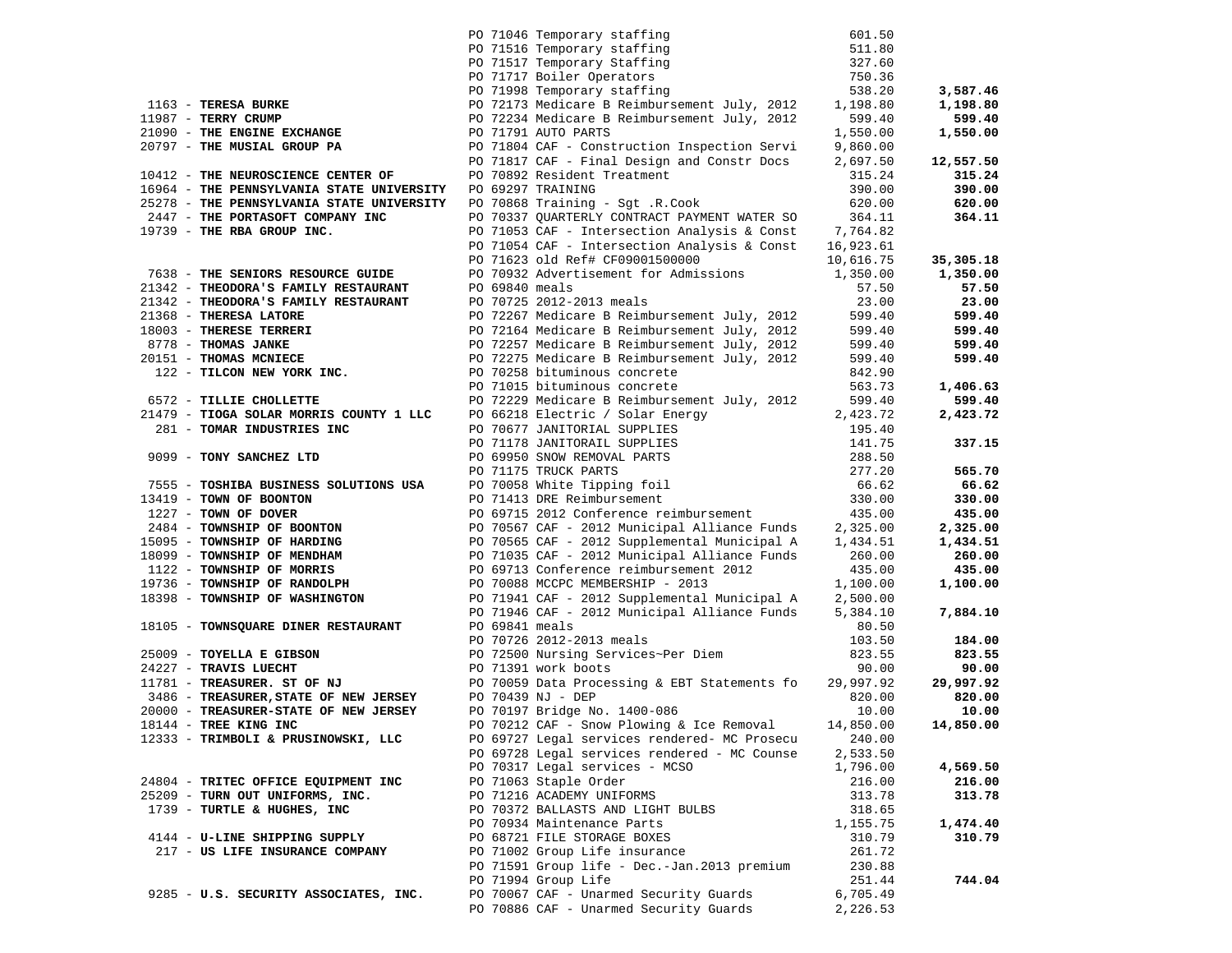|                                        |                  | PO 72318 CAF - Unarmed Security Guards                                                         | 19,788.26       |            |
|----------------------------------------|------------------|------------------------------------------------------------------------------------------------|-----------------|------------|
|                                        |                  | PO 72319 CAF - Unarmed Security Guardsf for 5,246.48                                           |                 | 33,966.76  |
| 18217 - UNION COUNTY COLLEGE           |                  | PO 72697 2012 Fall Semester Chargeback                                                         | 6,579.15        | 6,579.15   |
| 18233 - UNITED PARCEL SERVICE          |                  | PO 69293 Postage for ILL Nov 24 & Dec 01, 20 135.87                                            |                 |            |
|                                        |                  | PO 70600 ILL shipping charges to return item                                                   | 64.86           |            |
|                                        |                  | PO 71385 summary on account #6x7742                                                            | 389.24          | 589.97     |
| 14707 - UNITED REFRIGERATION INC       |                  | PO 70888 Machinery Repairs & Parts                                                             | 203.00          | 203.00     |
| 21867 - UNITED WAY OF NORTHERN         |                  | PO 71115 CAF - Grant in Aid funding for 2012                                                   | 2,500.00        | 2,500.00   |
| 20034 - UNIVERSAL SUPPLY GROUP INC.    |                  | PO 69888 TRUCK PARTS                                                                           | 3.95            | 3.95       |
| 15732 - UNIVERSAL UNIFORM SALES CO INC |                  | PO 70175 CAF - Custom Fitted Uniforms                                                          | 1,428.11        |            |
|                                        |                  | PO 70064 CAF - Custom Fitted Uniforms                                                          | 5,006.58        |            |
|                                        |                  | PO 70706 CAF - Custom Fitted Uniforms                                                          | 300.00          | 6,734.69   |
| 23944 - VANASSE HANGEN BRUSTLIN INC.   |                  | PO 71642 CAF - Consultant Support for NJ 214                                                   | 9,579.83        | 9,579.83   |
| 18325 - VELMA VIGILANTE                |                  | PO 72147 Medicare B Reimbursement July, 2012                                                   | 599.40          | 599.40     |
| 1855 - VERA BLOSSOM                    |                  | PO 70411 EXPENSE VOUCHER                                                                       | 36.85           | 36.85      |
| $1286$ - VERIZON                       |                  | PO 61478 Land Line                                                                             | 216.82          | 216.82     |
| $1286$ - VERIZON                       |                  | PO 70851 Dover office Dec. 2012 - phone bill                                                   | 96.49           | 96.49      |
| 1286 - VERIZON                         |                  | PO 70852 Phillipsburg Dec. 2012 phone bill                                                     | 187.20          | 187.20     |
| $10158 - VERIZON$                      |                  | PO 71008 Wharton Garage Phone                                                                  | 334.23          |            |
|                                        |                  | PO 71488 phone bill for the Wharton Garage                                                     | 336.20          |            |
|                                        |                  | PO 71773 PHONE BILL                                                                            | 861.07          | 1,531.50   |
| $1286 - VERIZON$                       |                  | PO 71042 Telephone - Communicator                                                              | 866.00          | 866.00     |
| $1286$ - VERIZON                       |                  | PO 71043 Telephone - Communicator System 1,297.62                                              |                 | 1,297.62   |
|                                        |                  |                                                                                                |                 | 244.39     |
| $1286 - VERIZON$                       |                  | PO 71064 Land Line                                                                             | 244.39          |            |
| $1286$ - VERIZON                       |                  | PO 71066 Land Line<br>PO 71095 Wharton Garage Phone                                            | 29.69<br>248.30 | 29.69      |
| $1286 - VERIZON$                       |                  | PO 71146 MORRIS COUNTY SHERIFF'S OFFICE                                                        |                 | 248.30     |
| $1286 - VERIZON$                       |                  |                                                                                                | 78.54<br>912.29 | 78.54      |
| $1286 - VERIZON$                       |                  | PO 71198 Phone bill for 973-631-5312                                                           |                 | 912.29     |
| $1286 - VERIZON$                       |                  | PO 71547 Dover office Jan phone bill<br>PO 71548 Jan phone bill for Phillipsburg               | 81.32           | 81.32      |
| $1286 - VERIZON$                       |                  |                                                                                                | 188.00          | 188.00     |
| $1286 - VERIZON$                       |                  | PO 71552 Phone bill for 973-889-2917 1,517.28<br>PO 71553 Phone bill for 973-889-3370 1,813.57 |                 | 1,517.28   |
| $1286$ - VERIZON                       |                  |                                                                                                |                 | 1,813.57   |
| $1286 - VERIZON$                       |                  | PO 71734 Morristown office - Fax machine - J                                                   | 30.83           | 30.83      |
| $1286 - VERIZON$                       |                  | PO 71824 MORRIS CNTY SHERRI'S OFC & INST                                                       | 65.83           | 65.83      |
| $1286 - VERIZON$                       |                  | PO 71825 MORRIS CNTY SHERIFF'S OFC & INST                                                      | 30.04           | 30.04      |
| $1286 - VERIZON$                       |                  | PO 71924 MORRIS CTY SHERIFF'S OFC & INST                                                       | 77.55           | 77.55      |
| $1286$ - VERIZON                       |                  | PO 72464 Phone/Fax Bill                                                                        | 65.20           | 65.20      |
| 1348 - VERIZON WIRELESS                |                  | PO 69863 CELL PHONES                                                                           | 376.68          |            |
|                                        |                  | PO 70166 Monthly Statement Acct#682268073-00                                                   | 711.01          |            |
|                                        |                  | PO 69877 Monthly Statement 0                                                                   | 1,320.37        |            |
|                                        |                  | PO 70339 CELL PHONES                                                                           | 352.79          |            |
|                                        |                  | PO 71160 VERIZON MOBILE PHONE SERVICE FOR DE                                                   | 260.64          |            |
|                                        |                  | PO 71160 VERIZON MOBILE PHONE SERVICE FOR DE                                                   | 6,246.91        | 9,268.40   |
| 10311 - VERNAY MOVING INC              | PO 71602 CARTAGE |                                                                                                | 650.00          | 650.00     |
| 20910 - VERONICA VASSEL                |                  | PO 72146 Medicare B Reimbursement July, 2012                                                   | 599.40          | 599.40     |
| 24183 - VICTORIA BRYANT                |                  | PO 72217 Medicare B Reimbursement July, 2012                                                   | 599.40          | 599.40     |
| 18327 - VIKING TERMITE & PEST          |                  | PO 72320 Pest Control                                                                          | 870.00          | 870.00     |
| 14173 - VIRGINIA DAVIS                 |                  | PO 72405 Travel Reimbursement                                                                  | 22.40           | 22.40      |
| 14319 - VISITING NURSE ASSOC. OF       |                  | PO 70949 CAF - 2012 Peer Grouping Initiative                                                   | 28,377.00       |            |
|                                        |                  | PO 70950 CAF - 2012 Peer Grouping Initiative 16,330.87                                         |                 |            |
|                                        |                  | PO 70951 CAF - 2012 Peer Grouping Initiative                                                   | 24,077.00       |            |
|                                        |                  | PO 70952 CAF - Grant in Aid funding for 201                                                    | 12,140.00       |            |
|                                        |                  | PO 71010 CAF - 2012 Funding through the Olde                                                   | 11,012.00       |            |
|                                        |                  | PO 71013 CAF - 2012 Funding through the Olde                                                   | 16,915.00       | 108,851.87 |
| 21185 - VIVIAN BLANDURA                |                  | PO 72501 Nursing Services~Per Diem                                                             | 1,732.50        | 1,732.50   |
| 16784 - VIVIAN O'KEEFE                 |                  | PO 72194 Medicare B Reimbursement July, 2012                                                   | 1,198.80        | 1,198.80   |
| 6146 - W.B. MASON COMPANY INC          |                  | PO 60110 office supplies                                                                       | 199.55          |            |
|                                        |                  | PO 67679 Office Supplies                                                                       | 620.43          |            |
|                                        |                  | PO 70519 Boxes n Pens                                                                          | 128.08          |            |
|                                        |                  | PO 70800 OFFICE SUPPLIES                                                                       | 90.40           |            |
|                                        |                  | PO 70060 Office Supplies                                                                       | 4,198.39        |            |
|                                        |                  | PO 70691 Office Supplies                                                                       | 329.95          |            |
|                                        |                  | PO 70542 supplies                                                                              | 733.42          |            |
|                                        |                  |                                                                                                |                 |            |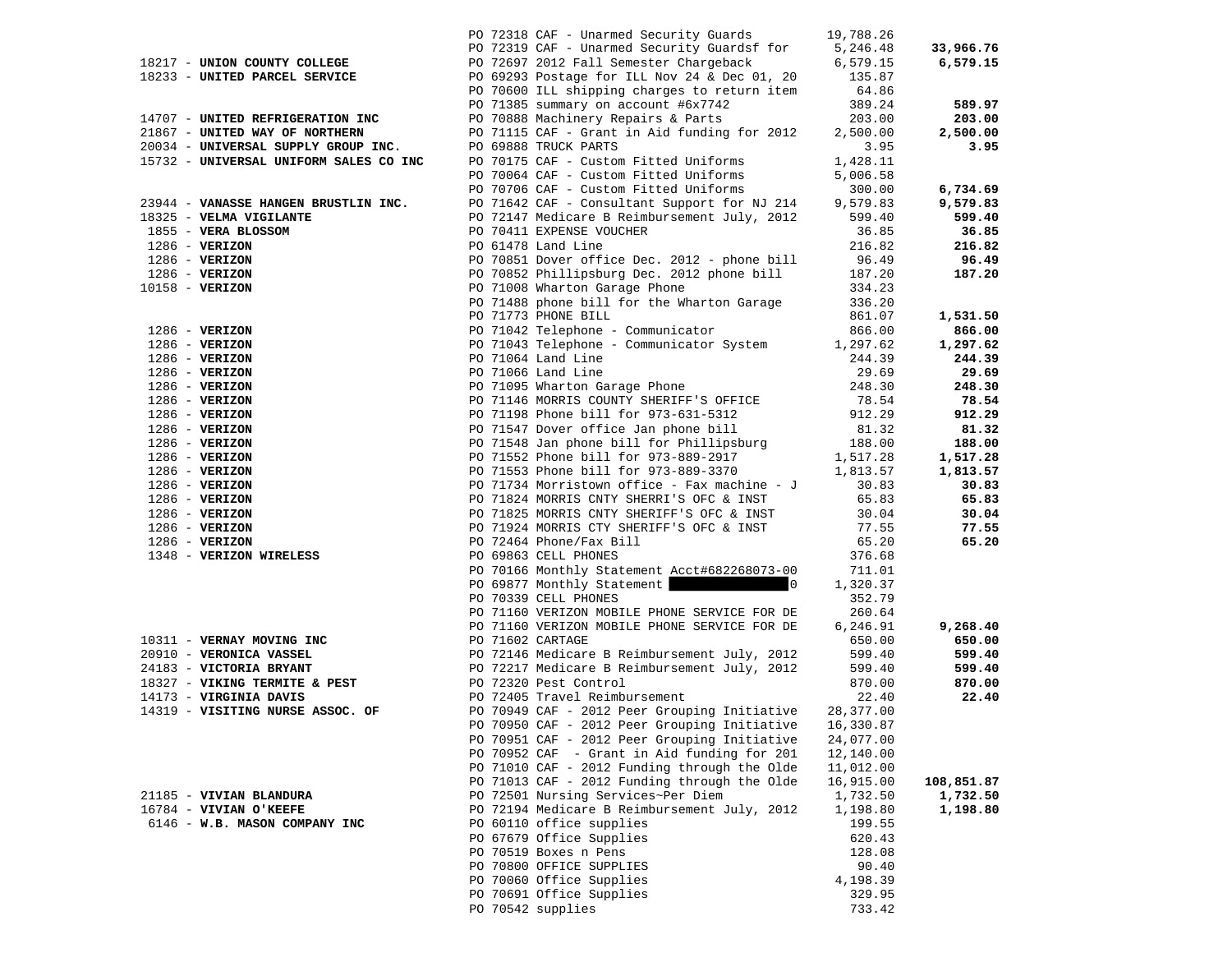|                                        | PO 70370 LOG BOOKS                                                                                                                                                                                                                              | 1,575.00             | 7,875.22  |
|----------------------------------------|-------------------------------------------------------------------------------------------------------------------------------------------------------------------------------------------------------------------------------------------------|----------------------|-----------|
|                                        | 6146 - W.B. MASON COMPANY INC PO 70601 Confirm Material for Processing 1,851.69                                                                                                                                                                 |                      |           |
|                                        | PO 70710 Desk Pad & Paper                                                                                                                                                                                                                       |                      |           |
|                                        | PO 71074 OFFICE SUPPLIES                                                                                                                                                                                                                        |                      |           |
|                                        | $307.42$<br>$479.96$<br>$1,319.89$<br>PO 71074 OFFICE SUPPLIES                                                                                                                                                                                  |                      |           |
|                                        | PO 70995 Yearly Planning Calendars for ETS D 607.33                                                                                                                                                                                             |                      |           |
|                                        | PO 70927 Copy Paper                                                                                                                                                                                                                             | 299.50               |           |
|                                        | PO 71285 SUPPLIES                                                                                                                                                                                                                               | 235.06               |           |
|                                        | PO 71383 mis supplies for office 1,359.49<br>PO 71772 OFFICE SUPPLIES 88.61<br>PO 71588 Copy paper for ETS 554.23<br>PO 71775 Dock Pods                                                                                                         |                      | 6,460.34  |
| 6146 - W.B. MASON COMPANY INC          | PO 71772 OFFICE SUPPLIES                                                                                                                                                                                                                        |                      |           |
|                                        |                                                                                                                                                                                                                                                 |                      |           |
|                                        | PO 71775 Desk Pads<br>PO 71775 Desk Pads 57.98<br>PO 71726 C1033751 17.35<br>PO 71829 Order for toners 179.05<br>PO 71830 Order for toner and paper 245.37<br>PO 71831 stationery order: toners/pencils/fo 252.12                               | 57.98                |           |
|                                        |                                                                                                                                                                                                                                                 |                      | 718.17    |
| 6146 - W.B. MASON COMPANY INC          |                                                                                                                                                                                                                                                 |                      |           |
|                                        |                                                                                                                                                                                                                                                 |                      |           |
|                                        |                                                                                                                                                                                                                                                 |                      | 676.54    |
| 10107 - WAL-MART STORE                 | PO 70704 Resident Supplemental supplies 126.96<br>PO 70983 CAF - 18388-220 1,325.00                                                                                                                                                             |                      | 126.96    |
| 18388 - WARREN COUNTY COMMUNITY COLL.  |                                                                                                                                                                                                                                                 |                      |           |
|                                        |                                                                                                                                                                                                                                                 |                      |           |
|                                        |                                                                                                                                                                                                                                                 |                      |           |
|                                        |                                                                                                                                                                                                                                                 |                      |           |
|                                        |                                                                                                                                                                                                                                                 |                      |           |
|                                        |                                                                                                                                                                                                                                                 |                      |           |
|                                        |                                                                                                                                                                                                                                                 |                      |           |
|                                        |                                                                                                                                                                                                                                                 |                      | 10,474.84 |
| 18388 - WARREN COUNTY COMMUNITY COLL.  |                                                                                                                                                                                                                                                 |                      |           |
|                                        |                                                                                                                                                                                                                                                 |                      |           |
|                                        |                                                                                                                                                                                                                                                 |                      |           |
|                                        |                                                                                                                                                                                                                                                 |                      | 12,464.00 |
| 8380 - WARREN COUNTY REGIONAL          | PO 70704 Resident Supplemental supplies<br>PO 70983 CAF - 18388-220<br>PO 70984 CAF - 18388-259<br>PO 70985 CAF - 18388-219<br>PO 70986 CAF - 18388-222<br>PO 70986 CAF - 18388-222<br>PO 71029 CAF - 18388-198<br>PO 71134 CAF - 18388-198<br> |                      | 265.50    |
| 18389 - WARREN COUNTY TECHNICAL SCHOOL | PO 71129 CAF - 18389-174<br>PO 71129 CAF - 18389-174<br>PO 71130 CAF - 18389-150<br>PO 71133 CAF - 18389-411<br>PO 71360 CAF - 18389-173<br>PO 71340 CAF - 183898-199<br>PO 71341 CAF - 183898-199<br>PO 71341 CAF - 18389-199                  | 603.84               |           |
|                                        |                                                                                                                                                                                                                                                 | 603.84               |           |
|                                        |                                                                                                                                                                                                                                                 | 603.84               |           |
|                                        |                                                                                                                                                                                                                                                 | 420.98               |           |
|                                        |                                                                                                                                                                                                                                                 | 420.98               |           |
|                                        |                                                                                                                                                                                                                                                 | 403.52               |           |
|                                        | PO 71342 CAF - 18389-184                                                                                                                                                                                                                        | 417.10               |           |
|                                        | PO 71343 CAF - 18389-166                                                                                                                                                                                                                        | 403.52               | 3,877.62  |
| 18389 - WARREN COUNTY TECHNICAL SCHOOL | PO 71344 CAF - 18389-161                                                                                                                                                                                                                        | 203.70               | 203.70    |
| 18400 - WASTE MANAGEMENT OF NEW JERSEY | PO 70802 DUMPSTER SERVICE: NOVEMBER 2012 &                                                                                                                                                                                                      | 720.56               | 720.56    |
| 10812 - WEST PAYMENT CENTER            |                                                                                                                                                                                                                                                 |                      | 83.43     |
| 10812 - WEST PAYMENT CENTER            |                                                                                                                                                                                                                                                 |                      | 513.40    |
| 5455 - WEST PAYMENT CENTER             | PO 70215 Discount Plan Charges 83.43<br>PO 70216 Information charges 513.40<br>PO 70603 On-Line Service for Nov 01, 2012 th 682.35<br>PO 70649 FUEL PUMP SUPPLY 128.90                                                                          |                      | 682.35    |
| 4677 - WHITEMARSH CORPORATION          |                                                                                                                                                                                                                                                 |                      |           |
|                                        | PO 71180 FUEL PUMP SUPPLIES 620.00<br>PO 70694 November Resident Medical Expenses 32.88<br>PO 70700 Resident medications 2,276.93                                                                                                               |                      | 748.90    |
| 10826 - WHITES HEALTHCARE              |                                                                                                                                                                                                                                                 |                      | 32.88     |
| 453 - WHITES HEALTHCARE                |                                                                                                                                                                                                                                                 |                      |           |
|                                        | PO 71212 Prescriptions                                                                                                                                                                                                                          | 324.80               | 2,601.73  |
| 13653 - WILLIAM CARHUFF, JR.           | PO 72233 Medicare B Reimbursement July, 2012                                                                                                                                                                                                    | 599.40               | 599.40    |
| 13246 - WILLIAM F. BARNISH             | PO 72423 CAF - Use of Property located at 91                                                                                                                                                                                                    | 7,087.72             | 7,087.72  |
| 21372 - WILLIAM JOHNSON                | PO 72183 Medicare B Reimbursement July, 2012                                                                                                                                                                                                    | 1,198.80             | 1,198.80  |
| 15625 - WILLIAM KNIGHT                 | PO 72277 Medicare B Reimbursement July, 2012                                                                                                                                                                                                    | 599.40               | 599.40    |
| 8335 - WILLIAM PATERSON UNIVERSITY     | PO 72000 CAF - 8335-755                                                                                                                                                                                                                         | 3,200.00             |           |
|                                        | PO 72016 CAF - 8335-732                                                                                                                                                                                                                         | 3,200.00             |           |
|                                        | PO 72023 CAF - 8335-692                                                                                                                                                                                                                         | 3,200.00             |           |
|                                        | PO 72027 CAF - 8335-103<br>PO 72029 CAF - 8335-708                                                                                                                                                                                              | 3,200.00             |           |
|                                        | PO 72390 CAF - 8335-750                                                                                                                                                                                                                         | 3,200.00<br>3,200.00 | 19,200.00 |
| 24769 - WILLIAM YANCEY                 | PO 72151 Medicare B Reimbursement July, 2012                                                                                                                                                                                                    | 599.40               | 599.40    |
| 18506 - WINFIELD UPHOLSTERING CO       | PO 70648 TRUCK PARTS                                                                                                                                                                                                                            | 189.00               | 189.00    |
| 1621 - WINSOR'S TRACTOR TRAILER        | PO 71124 CAF - 1621-83                                                                                                                                                                                                                          | 3,200.00             |           |
|                                        | PO 71363 CAF - 1621-170                                                                                                                                                                                                                         | 1,330.00             |           |
|                                        |                                                                                                                                                                                                                                                 |                      |           |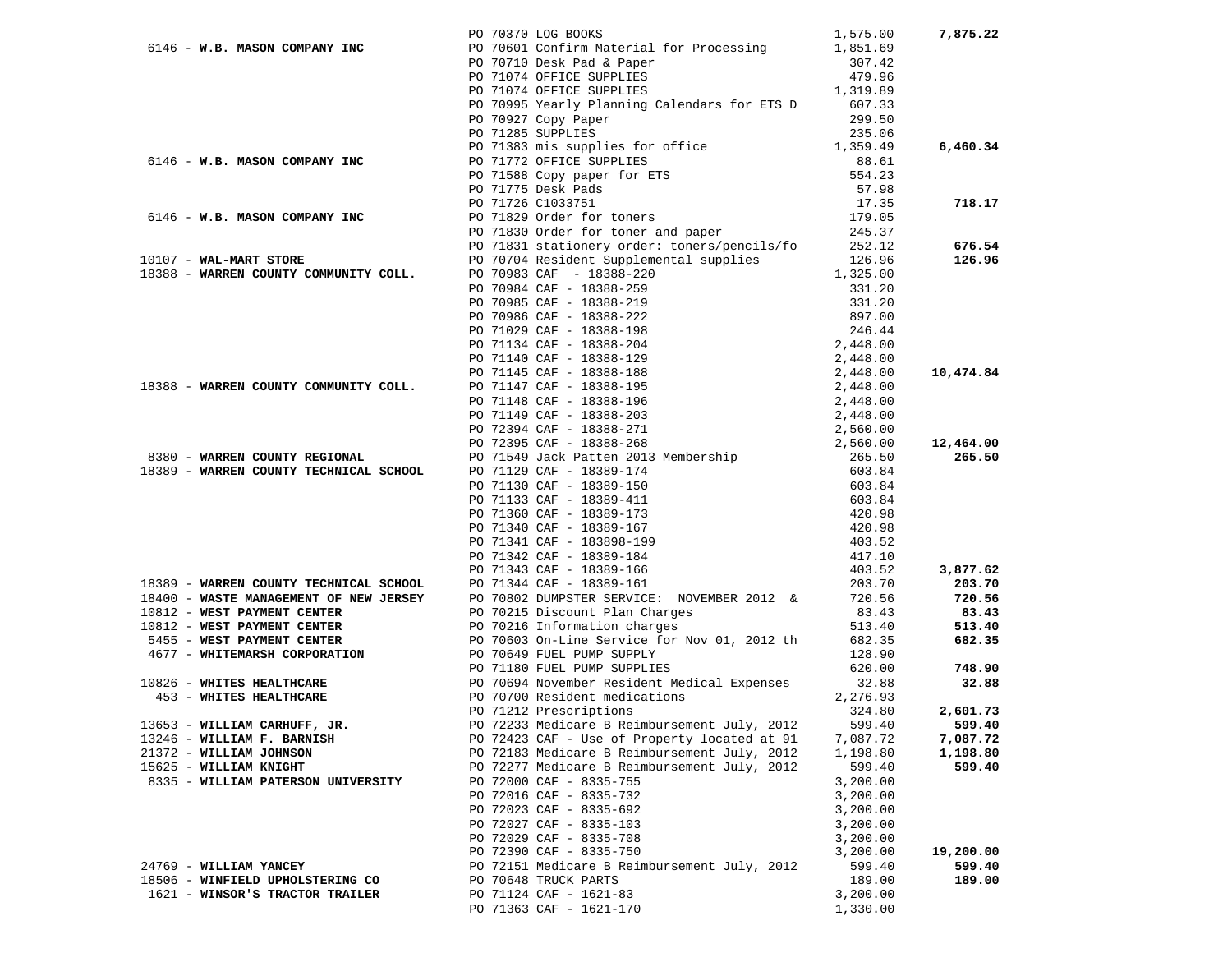| 18541 - WORLD BOOK EDUCATIONAL PROD | PO 69294 Confirm Childrens Books<br>640.00            | 640.00   |
|-------------------------------------|-------------------------------------------------------|----------|
| 8355 - X-RAY IMAGING                | 1,033.50<br>PO 70707 X-RAY BADGE SERVICE              | 1,033.50 |
| $18564$ - XEROX CORP                | PO 71388 maintenance on color copier in Admi<br>51.54 | 51.54    |
| 18568 - YBP LIBRARY SERVICE         | PO 69295 Confirm Dictionary of International<br>80.50 | 80.50    |

|  |  |  | Total to be paid from Fund 01 Current Fund    |
|--|--|--|-----------------------------------------------|
|  |  |  | Total to be paid from Fund 02 Grant Fund      |
|  |  |  | Total to be paid from Fund 04 County Capital  |
|  |  |  | Total to be paid from Fund 13 Dedicated Trust |
|  |  |  |                                               |

**7,307,985.42**  $\begin{array}{r} 0.44,462.26 \end{array}$  **Total to be paid from Fund 04 County Capital 508,303.43 Total to be paid from Fund 13 Dedicated Trust 27,134.68 ------------- 8,687,885.79**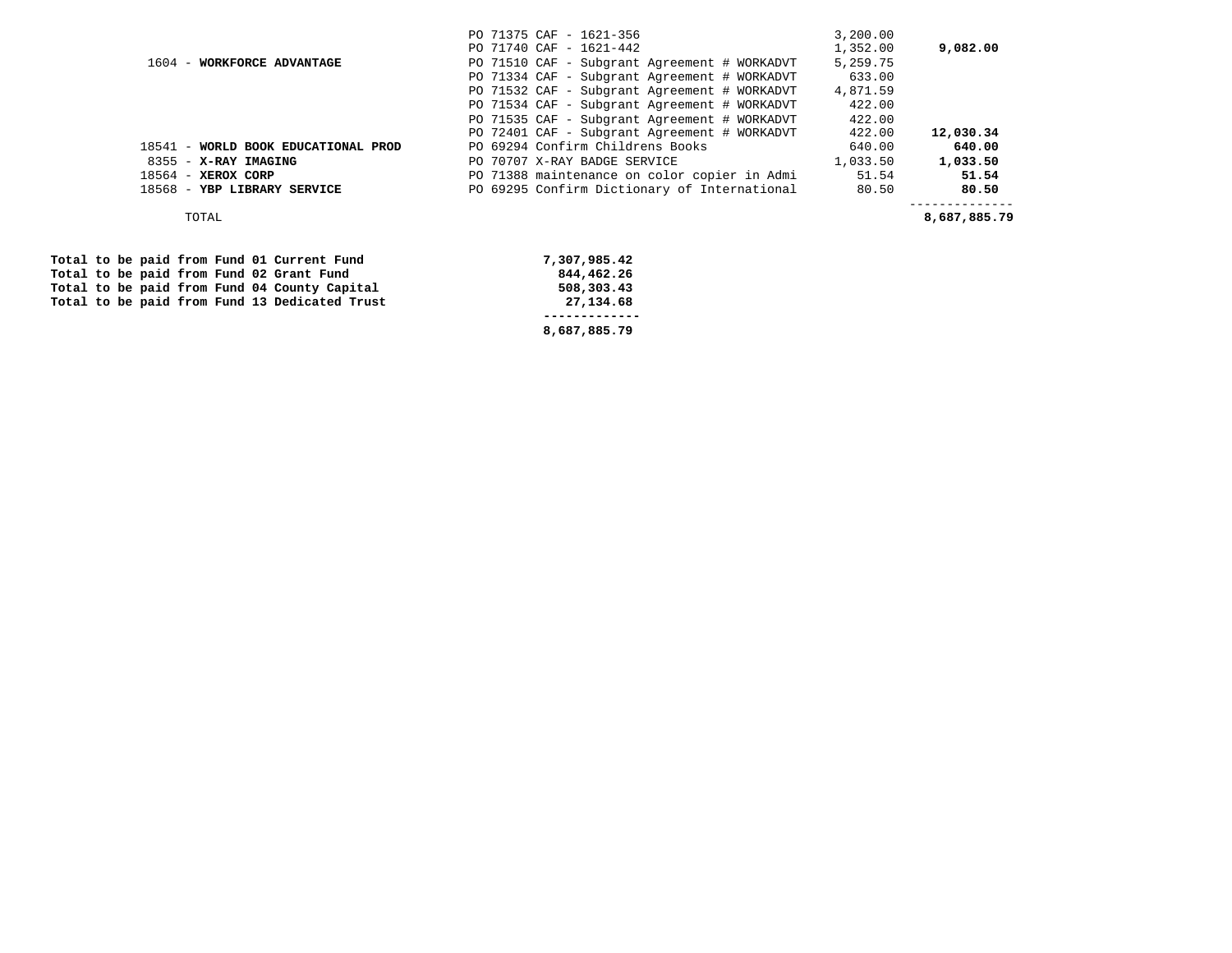## **List of Bills (Department/Account Detail) - CENTRALIZED DISBURSEMENT ACCOUNT**

| Account                                     | P0 #                               | Vendor                                                                                                                                                                                                                  | Description                                                                                                                                                                                                                   | Payment                                        | Account Total            |
|---------------------------------------------|------------------------------------|-------------------------------------------------------------------------------------------------------------------------------------------------------------------------------------------------------------------------|-------------------------------------------------------------------------------------------------------------------------------------------------------------------------------------------------------------------------------|------------------------------------------------|--------------------------|
|                                             |                                    |                                                                                                                                                                                                                         | <b>Current Fund</b>                                                                                                                                                                                                           |                                                |                          |
| <b>County Administrator</b>                 |                                    |                                                                                                                                                                                                                         |                                                                                                                                                                                                                               |                                                |                          |
| 01-201-20-100100-058                        |                                    | 71760 STAPLES BUSINESS ADVANTAGE<br>OFFICE SUPPLIES & STATIONERY                                                                                                                                                        | 10 pk esp wallet, correction tape, AA ba<br>TOTAL FOR ACCOUNT                                                                                                                                                                 | 196.71                                         | 196.71                   |
| 01-201-20-100100-068 POSTAGE & METERED MAIL |                                    | 72532 COUNTY OF MORRIS                                                                                                                                                                                                  | 2ND 1/2 1/13 METERED MAIL<br>TOTAL FOR ACCOUNT                                                                                                                                                                                | 44.21                                          | 44.21                    |
| 01-201-20-100100-079                        |                                    | 72406 LONGFELLOWS SANDWICH DELI<br>72406 LONGFELLOWS SANDWICH DELI<br>SPECIAL PROJECTS                                                                                                                                  | 1/29/13 CIO Interviews breakfast for 10<br>1/29/13 CIO Interviews lunch for 10 peop<br>TOTAL FOR ACCOUNT                                                                                                                      | 75.00<br>120.00                                | 195.00                   |
| 01-201-20-100100-082                        |                                    | 71390 MARTIN LUTHER KING<br><b>TRAVEL EXPENSE</b>                                                                                                                                                                       | Reservation for John Bonanni to attend t<br>TOTAL FOR ACCOUNT                                                                                                                                                                 | 20.00                                          | 20.00                    |
| 01-203-20-100100-058                        | 70554 PAPER MART INC               | (2012) OFFICE SUPPLIES & STATIONERY                                                                                                                                                                                     | Office copy paper<br>TOTAL FOR ACCOUNT                                                                                                                                                                                        | 109.29                                         | 109.29                   |
|                                             |                                    | 70553 MAJOR POLICE SUPPLY<br>01-203-20-100100-167 (2012) TRANSPORTATION VEHICLES                                                                                                                                        | Vehicle equipment per quote BS1138 for 2<br>TOTAL FOR ACCOUNT                                                                                                                                                                 | 3,399.26                                       | 3,399.26                 |
|                                             |                                    | TOTAL for County Administrator                                                                                                                                                                                          |                                                                                                                                                                                                                               |                                                | ============<br>3,964.47 |
| <b>Personnel</b>                            |                                    |                                                                                                                                                                                                                         |                                                                                                                                                                                                                               |                                                |                          |
| 01-201-20-105100-068                        |                                    | 72532 COUNTY OF MORRIS<br>POSTAGE & METERED MAIL                                                                                                                                                                        | 2ND 1/2 1/13 METERED MAIL<br>TOTAL FOR ACCOUNT                                                                                                                                                                                | 31.71                                          | 31.71                    |
| 01-203-20-105100-039                        |                                    | 70397 SOJOURN INSTITUTE, LLC<br>(2012) EDUCATION SCHOOLS & TRAINING                                                                                                                                                     | 12/19/2012 Government Ethics Training<br>TOTAL FOR ACCOUNT                                                                                                                                                                    | 1,200.00                                       | 1,200.00                 |
| 01-203-20-105100-042                        |                                    | 70395 SODEXO, INC & AFFILIATES<br>(2012) EMPLOYEE SERVICE AWARDS                                                                                                                                                        | 12/13/2012 Service Award Catering<br>TOTAL FOR ACCOUNT                                                                                                                                                                        | 551.00                                         | 551.00                   |
| 01-203-20-105100-058                        |                                    | 70380 STAPLES BUSINESS ADVANTAGE<br>70380 STAPLES BUSINESS ADVANTAGE<br>70380 STAPLES BUSINESS ADVANTAGE<br>70380 STAPLES BUSINESS ADVANTAGE<br>70380 STAPLES BUSINESS ADVANTAGE<br>(2012) OFFICE SUPPLIES & STATIONERY | NYC 1054187Invoice #3187968293 12/12/12<br>NYC 1054187Invoice #3188690921 12/22/12<br>NYC 1054187Invoice #3188752324<br>NYC 1054187 Invoice #3187903576 12/8<br>NYC 1054187Invoice # 31879003577 12/8/20<br>TOTAL FOR ACCOUNT | 37.68<br>276.39<br>$-15.00$<br>14.22<br>154.51 | 467.80                   |
|                                             | 70396 LARRY PETERS                 |                                                                                                                                                                                                                         | Volunteer Appreciation                                                                                                                                                                                                        | 404.80                                         |                          |
|                                             |                                    | 01-203-20-105100-077 (2012) SOCIAL SERVICE COSTS                                                                                                                                                                        | TOTAL FOR ACCOUNT                                                                                                                                                                                                             |                                                | 404.80                   |
|                                             | 71563 DEER PARK<br>71563 DEER PARK | 01-203-20-105100-095 (2012) OTHER ADMINISTRATIVE SUPPLIES                                                                                                                                                               | 0436628846 11/15-12/14/12<br>0436628846 12/15-1/14/13<br>TOTAL FOR ACCOUNT                                                                                                                                                    | 4.18<br>2.09                                   | 6.27                     |
|                                             | TOTAL for Personnel                |                                                                                                                                                                                                                         |                                                                                                                                                                                                                               |                                                | ============<br>2,661.58 |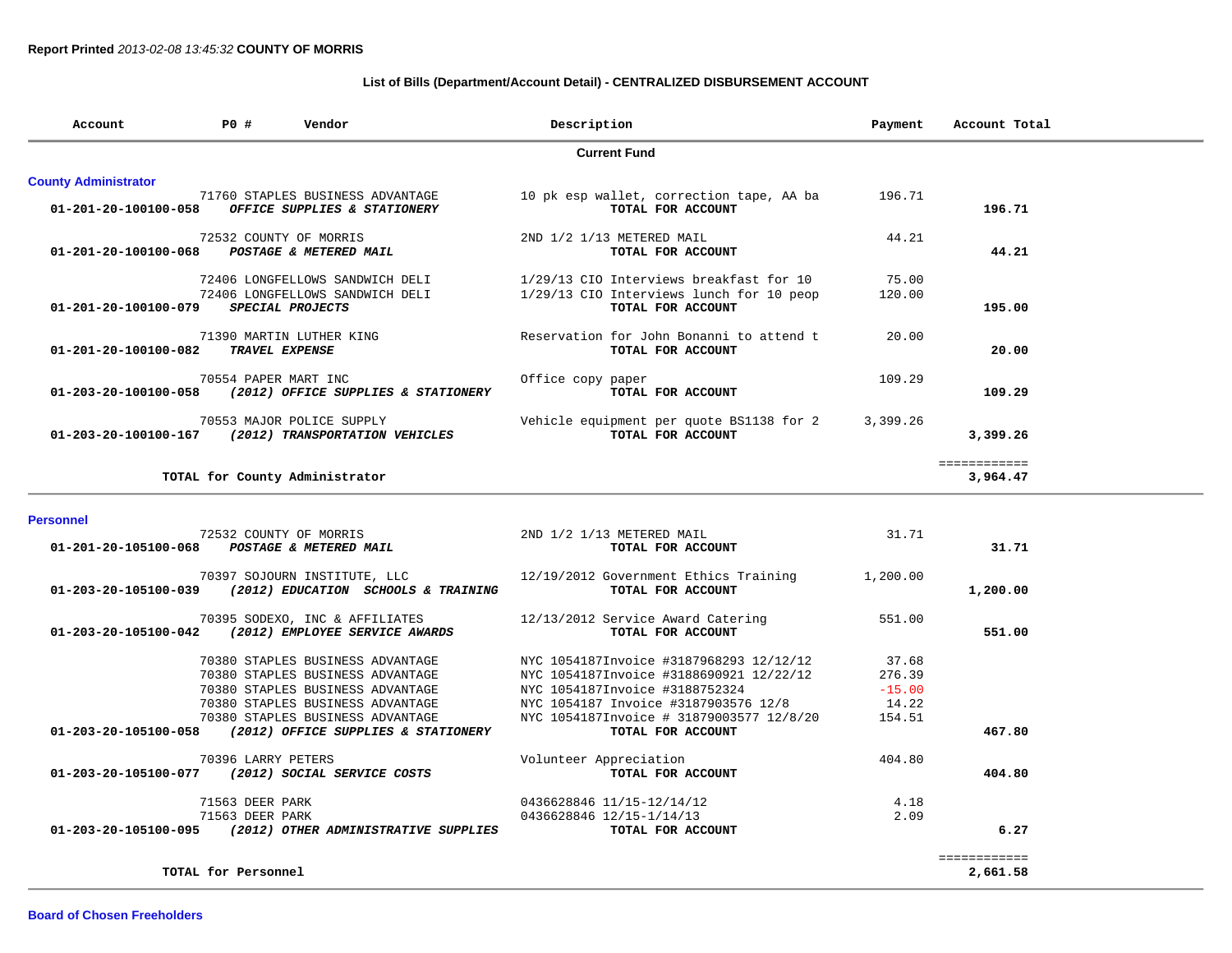| 71732 RECORDER COMMUNITY NEWSPAPERS                         | Renewal Subscription of the Mt. Olive Ch | 24.00 |              |
|-------------------------------------------------------------|------------------------------------------|-------|--------------|
| 01-201-20-110100-028<br><b>BOOKS &amp; PERIODICALS</b>      | TOTAL FOR ACCOUNT                        |       | 24.00        |
| 72532 COUNTY OF MORRIS                                      | 2ND 1/2 1/13 METERED MAIL                | 70.73 |              |
| 72532 COUNTY OF MORRIS                                      | 2ND 1/2 1/13 METERED MAIL                | 74.14 |              |
| 01-201-20-110100-068<br>POSTAGE & METERED MAIL              | TOTAL FOR ACCOUNT                        |       | 144.87       |
| 71390 MARTIN LUTHER KING                                    | Reservation for Freeholders Ann Grossi,  | 60.00 |              |
| 71731 MORRIS COUNTY CHAMBER OF                              | Reservation for Freeholders Ann Grossi t | 95.00 |              |
| 71731 MORRIS COUNTY CHAMBER OF                              | Doug Cabana                              | 95.00 |              |
| 71731 MORRIS COUNTY CHAMBER OF                              | John Krickus                             | 95.00 |              |
| 01-201-20-110100-079<br>SPECIAL PROJECTS                    | TOTAL FOR ACCOUNT                        |       | 345.00       |
| 72467 AMERICAN VENDING COFFEE                               | 2 Boxes of Regular Coffee                | 80.00 |              |
| 72467 AMERICAN VENDING COFFEE                               | Fuel Surcharge                           | 5.00  |              |
| 01-201-20-110100-084<br>OTHER OUTSIDE SERVICES              | TOTAL FOR ACCOUNT                        |       | 85.00        |
| 67363 STAPLES BUSINESS ADVANTAGE                            | Legal Size Manila Folders                | 9.42  |              |
| 67363 STAPLES BUSINESS ADVANTAGE                            | Letter Size Manila Folders               | 3.07  |              |
| 67363 STAPLES BUSINESS ADVANTAGE                            | Economy Boxes                            | 6.93  |              |
| 67363 STAPLES BUSINESS ADVANTAGE                            | Copy Paper                               | 32.30 |              |
| 67363 STAPLES BUSINESS ADVANTAGE                            | 2012 Daily Refill                        | 15.92 |              |
| 67363 STAPLES BUSINESS ADVANTAGE                            | Ble medium Point Pens                    | 4.68  |              |
| 01-203-20-110100-058<br>(2012) OFFICE SUPPLIES & STATIONERY | TOTAL FOR ACCOUNT                        |       | 72.32        |
| 70066 ATLANTIC TOMORROWS OFFICE                             | 9090 Color Copies from 9/18/2012 -12/17/ | 31.90 |              |
| 01-203-20-110100-164<br>(2012) OFFICE MACHINES - RENTAL     | TOTAL FOR ACCOUNT                        |       | 31.90        |
|                                                             |                                          |       | ============ |
| TOTAL for Board of Chosen Freeholders                       |                                          |       | 703.09       |

**Clerk of the Board** 

| 71733 DAILY RECORD                                             | Cherry, Weber & Associates ( $p/d$ 1/15) | 50.08  |              |
|----------------------------------------------------------------|------------------------------------------|--------|--------------|
| 71733 DAILY RECORD                                             | T. Y. Lin International(p/d 1/15)        | 50.08  |              |
| 72407 DAILY RECORD                                             | CONCRETE REPLACEMENT 1/25/13             | 70.88  |              |
| 71040 DAILY RECORD                                             | Mediator( $p/d$ 1/10)                    | 46.96  |              |
| 71040 DAILY RECORD                                             | Title Insurance $(p/d \ 1/10)$           | 49.04  |              |
| 71040 DAILY RECORD                                             | Professional certified shorthand reporti | 47.48  |              |
| 71040 DAILY RECORD                                             | Special Counsel $(p/d \ 1/10)$           | 64.64  |              |
| 71040 DAILY RECORD                                             | Appraisers/Right of way Negotiators (p/d | 48.52  |              |
| 71040 DAILY RECORD                                             | Special Bond Counsel (p/d 1/10)          | 63.60  |              |
| 71397 DAILY RECORD                                             | DRAINAGE BERKSHIRE VALLEY 1/14/13        | 108.84 |              |
| 72466 DAILY RECORD                                             | Hearing - Amendment to Solid Waste, Febr | 94.28  |              |
| 01-201-20-110105-022<br><i><b>ADVERTISING</b></i>              | TOTAL FOR ACCOUNT                        |        | 694.40       |
| 71128 MUNICIPAL CLERK ASSOCIATION OF                           | Membership Dues for Diane Ketchum, Clerk | 50.00  |              |
| $01 - 201 - 20 - 110105 - 023$<br>ASSOCIATIONS AND MEMBERSHIPS | TOTAL FOR ACCOUNT                        |        | 50.00        |
| 71031 STAPLES BUSINESS ADVANTAGE                               | Pendaflex File Folders                   | 19.37  |              |
| 71031 STAPLES BUSINESS ADVANTAGE                               | 8.5 x 11 Paper                           | 32.30  |              |
| 71031 STAPLES BUSINESS ADVANTAGE                               | Markers Blue                             | 21.30  |              |
| 71031 STAPLES BUSINESS ADVANTAGE                               | Bic Black Pens                           | 3.51   |              |
| 71031 STAPLES BUSINESS ADVANTAGE                               | Tab Dividers                             | 0.29   |              |
| 71031 STAPLES BUSINESS ADVANTAGE                               | 8.5x14 Paper                             | 44.90  |              |
| 71031 STAPLES BUSINESS ADVANTAGE                               | Manila File Folders                      | 9.55   |              |
| 01-201-20-110105-058<br>OFFICE SUPPLIES & STATIONERY           | TOTAL FOR ACCOUNT                        |        | 131.22       |
|                                                                |                                          |        | ============ |
| TOTAL for Clerk of the Board                                   |                                          |        | 875.62       |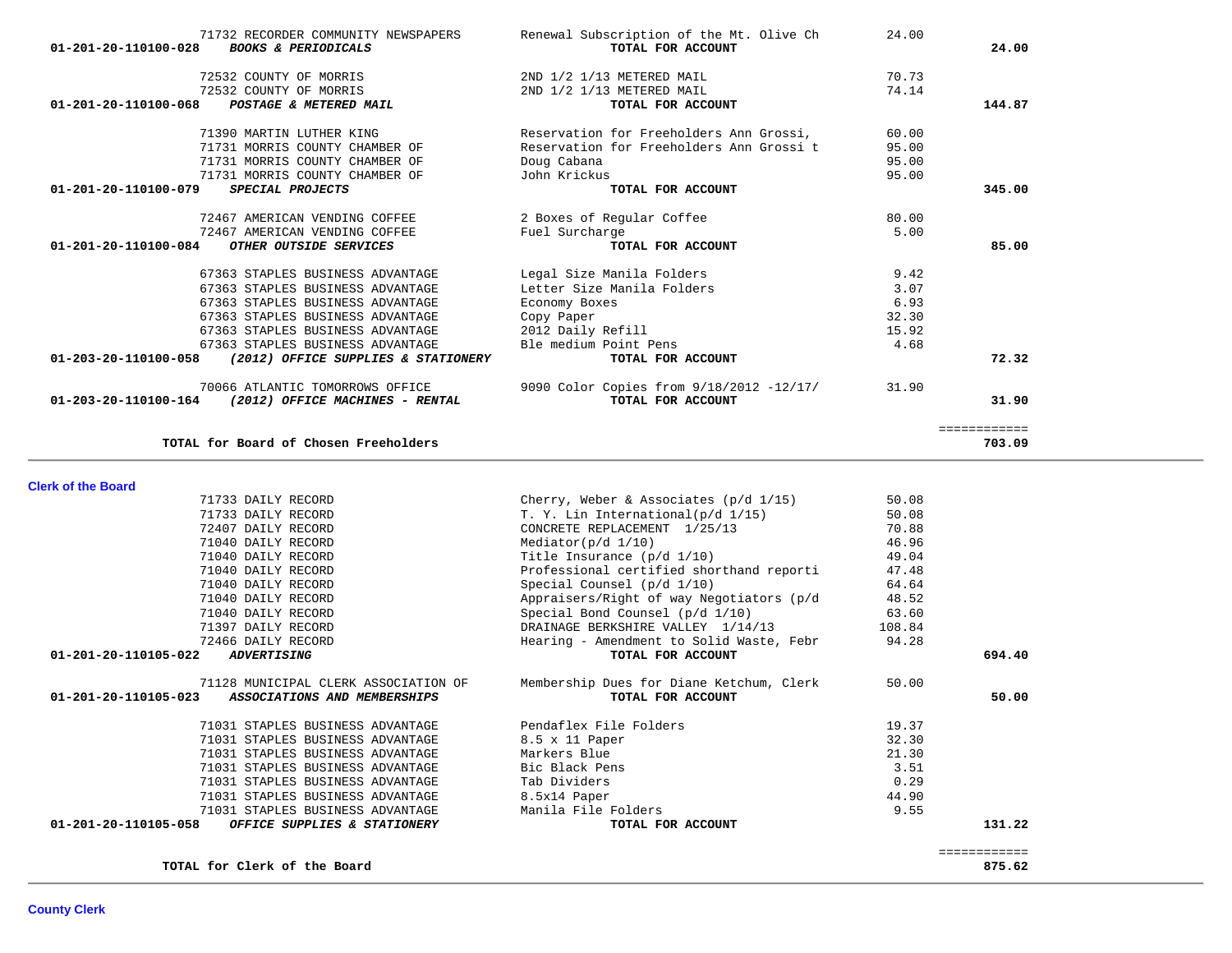| 72532 COUNTY OF MORRIS<br>POSTAGE & METERED MAIL<br>01-201-20-120100-068             | 2ND 1/2 1/13 METERED MAIL<br>TOTAL FOR ACCOUNT                                        | 2,664.87         | 2,664.87                 |  |
|--------------------------------------------------------------------------------------|---------------------------------------------------------------------------------------|------------------|--------------------------|--|
|                                                                                      |                                                                                       |                  |                          |  |
| 71380 ELECTRONIC OFFICE SYSTEMS<br>71380 ELECTRONIC OFFICE SYSTEMS                   | 15517 color copies period 9/24/12 - 12/2<br>color copies in the passport dept. ID#247 | 283.29<br>173.32 |                          |  |
| 71388 XEROX CORP                                                                     | maintenance on color copier in Admin. ar                                              | 51.54            |                          |  |
| 01-203-20-120100-044<br>(2012) EQUIPMENT SERVICE AGREEMENTS                          | TOTAL FOR ACCOUNT                                                                     |                  | 508.15                   |  |
| 71383 W.B. MASON COMPANY INC                                                         | mis office supplies                                                                   | 1,359.49         |                          |  |
| (2012) OFFICE SUPPLIES & STATIONERY<br>01-203-20-120100-058                          | TOTAL FOR ACCOUNT                                                                     |                  | 1,359.49                 |  |
| 71378 PAPER MART INC                                                                 | paper for the map room and other depts o                                              | 859.10           |                          |  |
| 01-203-20-120100-069<br>(2012) PRINTING                                              | TOTAL FOR ACCOUNT                                                                     |                  | 859.10                   |  |
| 71385 UNITED PARCEL SERVICE                                                          | summary on account #6x7742                                                            | 141.39           |                          |  |
| 71385 UNITED PARCEL SERVICE                                                          | summary on account #6x7742                                                            | 247.85           |                          |  |
| 01-203-20-120100-084 (2012) OTHER OUTSIDE SERVICES                                   | TOTAL FOR ACCOUNT                                                                     |                  | 389.24                   |  |
| TOTAL for County Clerk                                                               |                                                                                       |                  | ============<br>5,780.85 |  |
|                                                                                      |                                                                                       |                  |                          |  |
| <b>County Board of Elections</b>                                                     |                                                                                       |                  |                          |  |
| 71775 W.B. MASON COMPANY INC<br>01-201-20-121100-058<br>OFFICE SUPPLIES & STATIONERY | C1033751 DTD 1/14/13Desk Pads<br>TOTAL FOR ACCOUNT                                    | 57.98            | 57.98                    |  |
|                                                                                      |                                                                                       |                  |                          |  |
| 72532 COUNTY OF MORRIS                                                               | 2ND 1/2 1/13 METERED MAIL                                                             | 9.89             |                          |  |
| POSTAGE & METERED MAIL<br>01-201-20-121100-068                                       | TOTAL FOR ACCOUNT                                                                     |                  | 9.89                     |  |
| 70519 W.B. MASON COMPANY INC                                                         | Boxes                                                                                 | 47.04            |                          |  |
| 70519 W.B. MASON COMPANY INC                                                         | Pens                                                                                  | 81.04            |                          |  |
| 01-203-20-121100-058<br>(2012) OFFICE SUPPLIES & STATIONERY                          | TOTAL FOR ACCOUNT                                                                     |                  | 128.08                   |  |
| 69934 ATLANTIC TOMORROWS OFFICE                                                      | I014206 CLICKS USED FROM 6/3012-9/29/12                                               | 320.32           |                          |  |
| 71774 DEER PARK                                                                      | 0435067756 12/15/12-01/14/13                                                          | 39.12            |                          |  |
| 70710 W.B. MASON COMPANY INC                                                         | Desk Pad                                                                              | 11.93            |                          |  |
| 70710 W.B. MASON COMPANY INC                                                         | Paper                                                                                 | 295.49           |                          |  |
| 01-203-20-121100-059<br>(2012) OTHER GENERAL EXPENSES                                | TOTAL FOR ACCOUNT                                                                     |                  | 666.86                   |  |
| 70708 A & A FINE FOODS INC.                                                          | Food for General election 1214/12                                                     | 274.75           |                          |  |
| 69926 DOMINION VOTING SYSTEMS INC                                                    | General Election                                                                      | 5,673.62         |                          |  |
| 69942 DONALD ROBINSON                                                                | Post Election Work                                                                    | 75.00            |                          |  |
| 70709 JEAN SHAW                                                                      | Post election Work                                                                    | 40.00            |                          |  |
| 69941 JAMES SCHONER                                                                  | Post Election Work                                                                    | 100.00           |                          |  |
| 69938 ROBERTA HERSH                                                                  | Post Election Work                                                                    | 150.00           |                          |  |
| 69938 ROBERTA HERSH                                                                  | Post Election Work                                                                    | 730.00           |                          |  |
| 69962 ROBERT KENNEDY<br>01-203-20-121100-096<br>(2012) ELECTION OFFICER              | Post Election Work<br>TOTAL FOR ACCOUNT                                               | 55.00            | 7,098.37                 |  |
|                                                                                      |                                                                                       |                  |                          |  |
| TOTAL for County Board of Elections                                                  |                                                                                       |                  | 7,961.18                 |  |
|                                                                                      |                                                                                       |                  |                          |  |
| <b>Superintendent of Elections</b>                                                   |                                                                                       |                  |                          |  |
| 70548 NJAEO                                                                          | Membership Dues for Regular Members                                                   | 900.00           |                          |  |
| 01-201-20-121105-023<br>ASSOCIATIONS AND MEMBERSHIPS                                 | TOTAL FOR ACCOUNT                                                                     |                  | 900.00                   |  |
| 71556 DALE KRAMER                                                                    | Township of Parsippany-Troy Hills, Speci                                              | 55.76            |                          |  |
| 71565 GEORGE COPPOLA                                                                 | Township of Parsippany-Troy Hills, Speci                                              | 35.03            |                          |  |
| NATIONAL VOTER REGISTRATION<br>01-201-20-121105-057                                  | TOTAL FOR ACCOUNT                                                                     |                  | 90.79                    |  |

70557 STAPLES BUSINESS ADVANTAGE

70557 STAPLES BUSINESS ADVANTAGE

| HP 49A Toner                  |  | 238.48 |
|-------------------------------|--|--------|
| Multi WHT LBL 8.5 x 11 100 PK |  | 324.90 |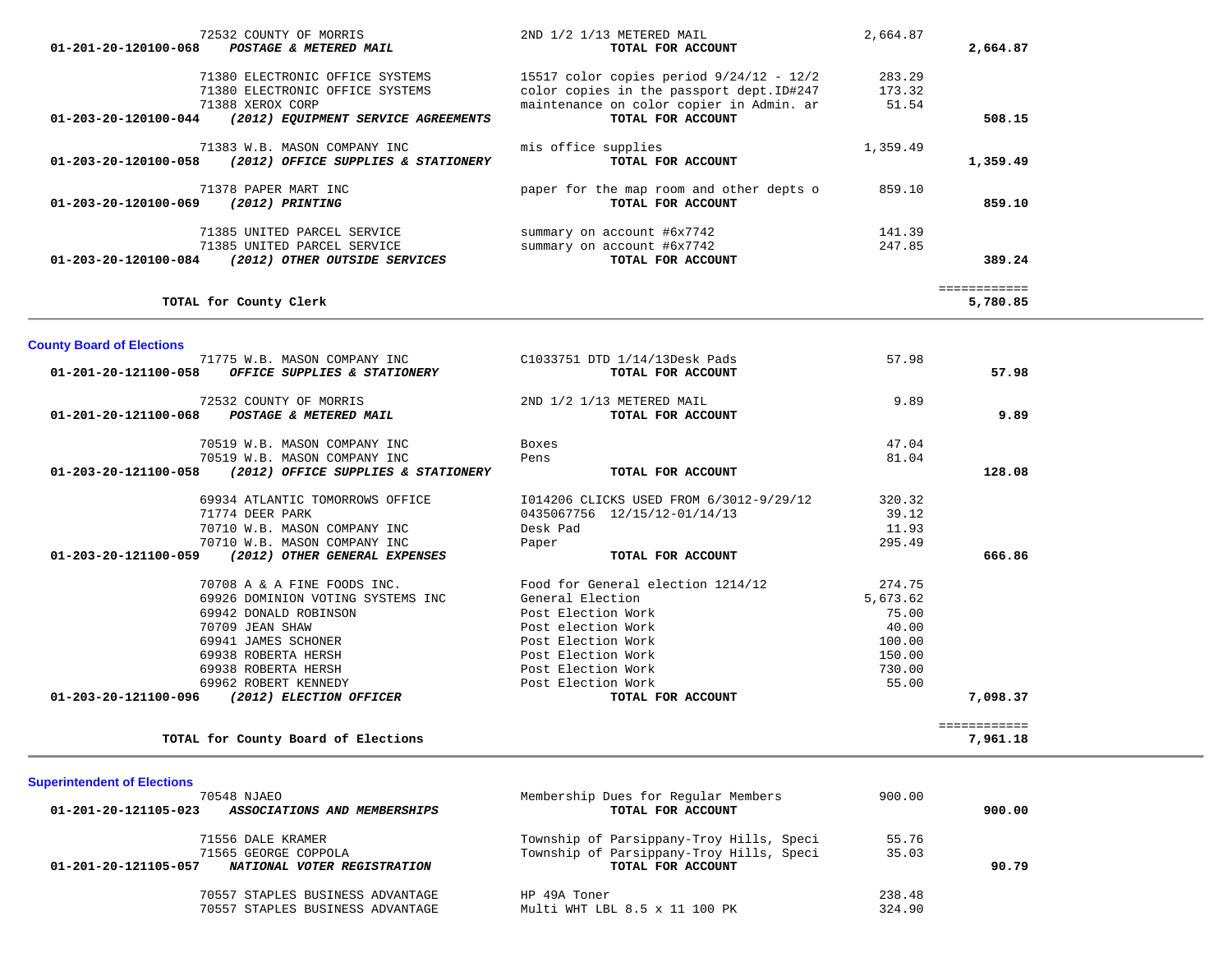|                                     | 70557 STAPLES BUSINESS ADVANTAGE       | SPLS 8.5 x 11 Copy CS                    | 323.00    |              |  |
|-------------------------------------|----------------------------------------|------------------------------------------|-----------|--------------|--|
| 01-201-20-121105-058                | OFFICE SUPPLIES & STATIONERY           | TOTAL FOR ACCOUNT                        |           | 886.38       |  |
|                                     |                                        |                                          |           |              |  |
|                                     | 72532 COUNTY OF MORRIS                 | 2ND 1/2 1/13 METERED MAIL                | 1,548.02  |              |  |
| 01-201-20-121105-068                | POSTAGE & METERED MAIL                 | TOTAL FOR ACCOUNT                        |           | 1,548.02     |  |
|                                     |                                        |                                          |           |              |  |
|                                     | 71398 DAILY RECORD                     | Run Date: 1/15/13 Legal Notice - Twp. of | 23.92     |              |  |
|                                     | 71398 DAILY RECORD                     | Affidavit of Publication Charge          | 35.00     |              |  |
| 01-201-20-121105-076                | SCHOOL BOARD ELECTIONS                 | TOTAL FOR ACCOUNT                        |           | 58.92        |  |
|                                     | 70084 AMERICAN WEAR INC.               | 4662M-NB Sweatshirts                     | 72.00     |              |  |
|                                     |                                        |                                          | 54.00     |              |  |
|                                     | 70084 AMERICAN WEAR INC.               | 436MP-Navy Polo Shirt                    |           |              |  |
|                                     | 70084 AMERICAN WEAR INC.               | PT20-TAN DC Pants                        | 128.00    |              |  |
|                                     | 70084 AMERICAN WEAR INC.               | JT38-Navy Team Jacket                    | 40.00     |              |  |
|                                     | 70084 AMERICAN WEAR INC.               | PT20-Tan Pants                           | 64.00     |              |  |
|                                     | 71393 DOMINION VOTING SYSTEMS INC      | Spacer/Tub Collar                        | 20.00     |              |  |
|                                     | 71393 DOMINION VOTING SYSTEMS INC      | Cover/Outer Pivot                        | 240.00    |              |  |
|                                     | 71393 DOMINION VOTING SYSTEMS INC      | Retaining Ring/.125                      | 54.00     |              |  |
|                                     | 71393 DOMINION VOTING SYSTEMS INC      | Freight                                  | 6.81      |              |  |
|                                     | 69114 CABLEVISION                      | End of the Year Adjustment for Cable Ser | 16.51     |              |  |
|                                     | 70278 CITY DIRECTORIES INC.            | Renewal of Subscription for Morris Count | 360.00    |              |  |
|                                     | 70278 CITY DIRECTORIES INC.            | Shipping                                 | 10.00     |              |  |
|                                     | 70204 PITNEY BOWES CREDIT CORP         | Pitney Bowes Quarterly Charge for Mailin | 618.00    |              |  |
| 01-203-20-121105-057                | (2012) NATIONAL VOTER REGISTRATION     | TOTAL FOR ACCOUNT                        |           | 1,683.32     |  |
|                                     |                                        |                                          |           |              |  |
|                                     | 70321 ELECTION GRAPHICS, INC.          | November 6, 2012 Presidential Election - | 17,339.40 |              |  |
| 01-203-20-121105-076                | (2012) SCHOOL BOARD ELECTIONS          | TOTAL FOR ACCOUNT                        |           | 17,339.40    |  |
|                                     |                                        |                                          |           |              |  |
|                                     | 71394 POLAND SPRING WATER CO.          | 0427719620 Rental and Water Charge for D | 54.30     |              |  |
| 01-203-20-121105-095                | (2012) OTHER ADMINISTRATIVE SUPPLIES   | TOTAL FOR ACCOUNT                        |           | 54.30        |  |
|                                     |                                        |                                          |           |              |  |
|                                     | 70085 DOMINION VOTING SYSTEMS INC      | Audio Vote Assy/Advan                    | 2,520.00  |              |  |
|                                     | 70085 DOMINION VOTING SYSTEMS INC      | Printer/DPU414-30BU Mod                  | 1,260.00  |              |  |
|                                     |                                        |                                          | 810.00    |              |  |
|                                     | 70085 DOMINION VOTING SYSTEMS INC      | Adapter Assy/DB9S to RJ45 Jack           |           |              |  |
|                                     | 70085 DOMINION VOTING SYSTEMS INC      | End Cap w/Inserts                        | 288.00    |              |  |
|                                     | 70085 DOMINION VOTING SYSTEMS INC      | Cartridge Assy/Results 96K               | 1,350.00  |              |  |
|                                     | 70085 DOMINION VOTING SYSTEMS INC      | WIK Assy W/Graphics-md BCD               | 1,260.00  |              |  |
|                                     | 70085 DOMINION VOTING SYSTEMS INC      | Pivot Assy-md D                          | 900.00    |              |  |
|                                     | 70085 DOMINION VOTING SYSTEMS INC      | PCB/Voter Panel Driver Coated            | 1,260.00  |              |  |
|                                     | 70085 DOMINION VOTING SYSTEMS INC      | Freight                                  | 33.81     |              |  |
|                                     | 70085 DOMINION VOTING SYSTEMS INC      | PCB/Cart RDR Slot Card                   | 1,440.00  |              |  |
|                                     | 70085 DOMINION VOTING SYSTEMS INC      | Freight                                  | 11.67     |              |  |
| 01-203-20-121105-104                | (2012) ELECTRONIC VOTING MACHINE       | TOTAL FOR ACCOUNT                        |           | 11,133.48    |  |
|                                     |                                        |                                          |           |              |  |
|                                     |                                        |                                          |           | ============ |  |
|                                     | TOTAL for Superintendent of Elections  |                                          |           | 33,694.61    |  |
|                                     |                                        |                                          |           |              |  |
|                                     |                                        |                                          |           |              |  |
| <b>County Elections (Cty Clerk)</b> |                                        |                                          |           |              |  |
|                                     | 72532 COUNTY OF MORRIS                 | 2ND 1/2 1/13 METERED MAIL                | 21.84     |              |  |
| 01-201-20-121110-068                | POSTAGE & METERED MAIL                 | TOTAL FOR ACCOUNT                        |           | 21.84        |  |
|                                     |                                        |                                          |           |              |  |
|                                     |                                        |                                          |           | ============ |  |
|                                     | TOTAL for County Elections (Cty Clerk) |                                          |           | 21.84        |  |
|                                     |                                        |                                          |           |              |  |
| <b>County Treasurer</b>             |                                        |                                          |           |              |  |
|                                     | 72532 COUNTY OF MORRIS                 | 2ND 1/2 1/13 METERED MAIL                | 540.25    |              |  |
| 01-201-20-130100-068                | <b>POSTAGE &amp; METERED MAIL</b>      | TOTAL FOR ACCOUNT                        |           | 540.25       |  |
|                                     |                                        |                                          |           |              |  |
|                                     | 72806 GLENN ROE                        | MILEAGE RMB - TRAVEL TO & FROM CTY ADJUS | 36.26     |              |  |
| 01-201-20-130100-082                | TRAVEL EXPENSE                         | TOTAL FOR ACCOUNT                        |           | 36.26        |  |
|                                     |                                        |                                          |           |              |  |
|                                     |                                        |                                          |           |              |  |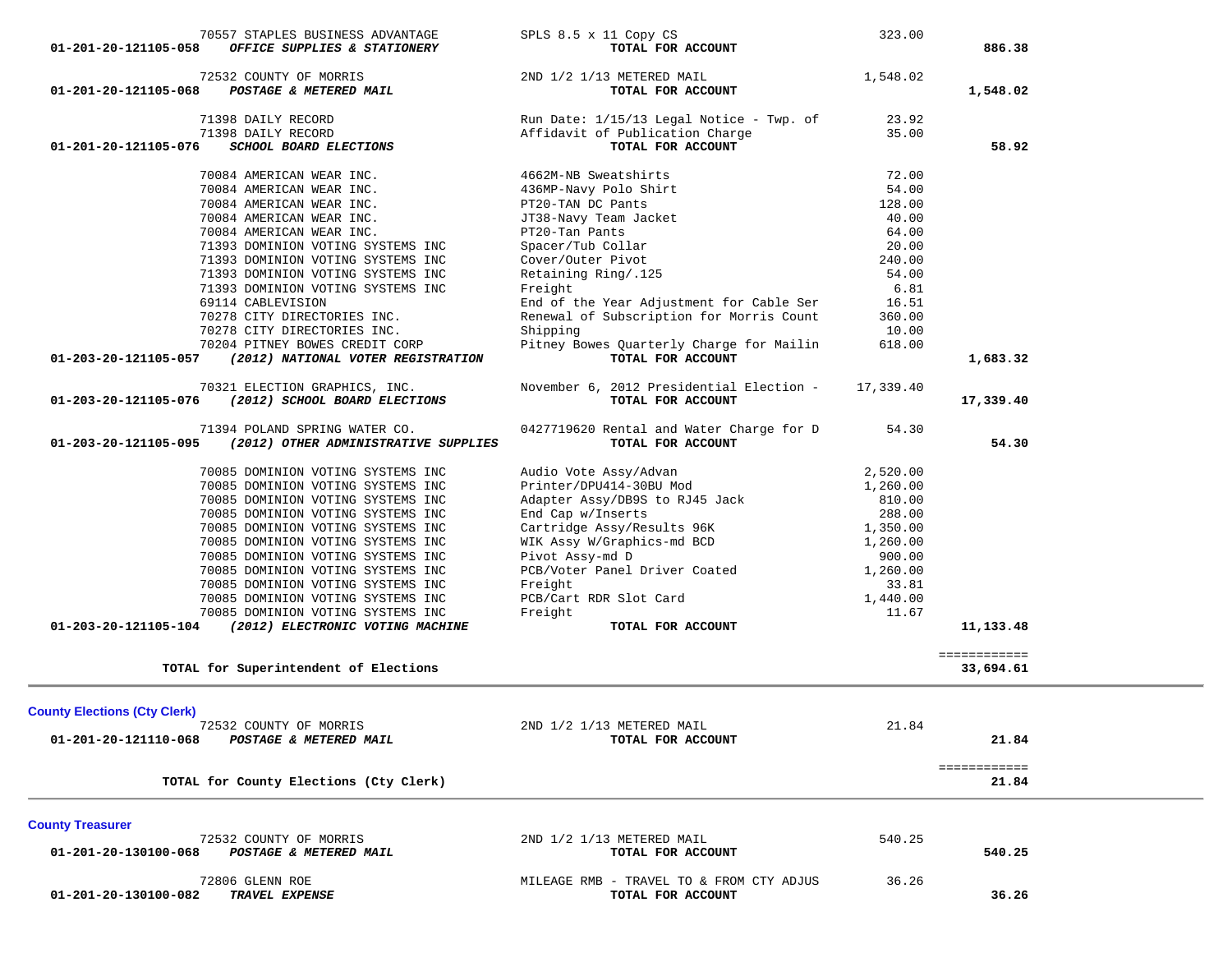| 71162 CITYSIDE ARCHIVES, LTD<br>01-203-20-130100-073 (2012) RECORDS MANAGMENT SERVICES                                    | TREASURER<br>TOTAL FOR ACCOUNT                                                                              | 33.28                | 33.28                     |  |
|---------------------------------------------------------------------------------------------------------------------------|-------------------------------------------------------------------------------------------------------------|----------------------|---------------------------|--|
| 70162 KYOCERA MITA AMERICA, INC.<br>01-203-20-130100-164 (2012) OFFICE MACHINES - RENTAL                                  | Treasury Copier 4th Q 2012 October, Nove<br>TOTAL FOR ACCOUNT                                               | 790.05               | 790.05                    |  |
| TOTAL for County Treasurer                                                                                                |                                                                                                             |                      | ============<br>1,399.84  |  |
| <b>Purchasing Division</b>                                                                                                |                                                                                                             |                      |                           |  |
| 70086 NJ ASSOC OF CTY PURCHASING<br>70088 TOWNSHIP OF RANDOLPH<br>01-201-20-130105-023 ASSOCIATIONS AND MEMBERSHIPS       | 2013 DUES FOR JAMES ABLINE, PURCHASING A<br>MC CO-OP RENEWAL FEE 2013<br>TOTAL FOR ACCOUNT                  | 150.00<br>1,100.00   | 1,250.00                  |  |
| 72532 COUNTY OF MORRIS<br>01-201-20-130105-068 POSTAGE & METERED MAIL                                                     | 2ND 1/2 1/13 METERED MAIL<br>TOTAL FOR ACCOUNT                                                              | 211.60               | 211.60                    |  |
| 71396 DEER PARK<br>(2012) OTHER ADMINISTRATIVE SUPPLIES<br>01-203-20-130105-095                                           | 0434495552 12/15/12-01/14/13<br>TOTAL FOR ACCOUNT                                                           | 18.81                | 18.81                     |  |
| 71135 ATLANTIC TOMORROWS OFFICE<br>01-203-20-130105-164 (2012) OFFICE MACHINES - RENTAL                                   | I013523 CLICKS USED FROM 9/30/12 THROUGH<br>TOTAL FOR ACCOUNT                                               | 221.55               | 221.55                    |  |
| TOTAL for Purchasing Division                                                                                             |                                                                                                             |                      | ============<br>1,701.96  |  |
| <b>Office Services</b><br>72693 COUNTY COLLEGE OF MORRIS                                                                  | Printing Services for January 2013                                                                          | 15,333.33            |                           |  |
| <b>PRINTING</b><br>01-201-20-130110-069                                                                                   | TOTAL FOR ACCOUNT                                                                                           |                      | 15,333.33                 |  |
| 71395 DEER PARK<br>(2012) POSTAGE & METERED MAIL<br>01-203-20-130110-068                                                  | 5 GALLON BOTTLES OF DRINKING WATER<br>TOTAL FOR ACCOUNT                                                     | 8.36                 | 8.36                      |  |
| TOTAL for Office Services                                                                                                 |                                                                                                             |                      | ============<br>15,341.69 |  |
| <b>Medical Services</b>                                                                                                   |                                                                                                             |                      |                           |  |
| 71536 HARVEY M. HAMMER, MD, PA<br>71024 IMX MEDICAL MANANGEMENT<br>01-203-20-130115-084 (2012) OTHER OUTSIDE SERVICES     | Evaluation & Report $7/26/12$ - John Meeha<br>Post Offer Fit for Duty - Vernon Johnson<br>TOTAL FOR ACCOUNT | 800.00<br>1,175.00   | 1,975.00                  |  |
| TOTAL for Medical Services                                                                                                |                                                                                                             |                      | ============<br>1,975.00  |  |
| <b>Information Technology Div</b>                                                                                         |                                                                                                             |                      |                           |  |
| 72532 COUNTY OF MORRIS<br>POSTAGE & METERED MAIL<br>01-201-20-140100-068                                                  | 2ND 1/2 1/13 METERED MAIL<br>TOTAL FOR ACCOUNT                                                              | 5.24                 | 5.24                      |  |
| 71274 CITYSIDE ARCHIVES, LTD<br>71195 CITYSIDE ARCHIVES, LTD<br>(2012) RECORDS MANAGMENT SERVICES<br>01-203-20-140100-073 | OFFICE SERVICES<br>Office Services<br>dated 12/05/12<br>TOTAL FOR ACCOUNT                                   | 3,829.56<br>2,843.46 | 6,673.02                  |  |
| TOTAL for Information Technology Div                                                                                      |                                                                                                             |                      | ============<br>6,678.26  |  |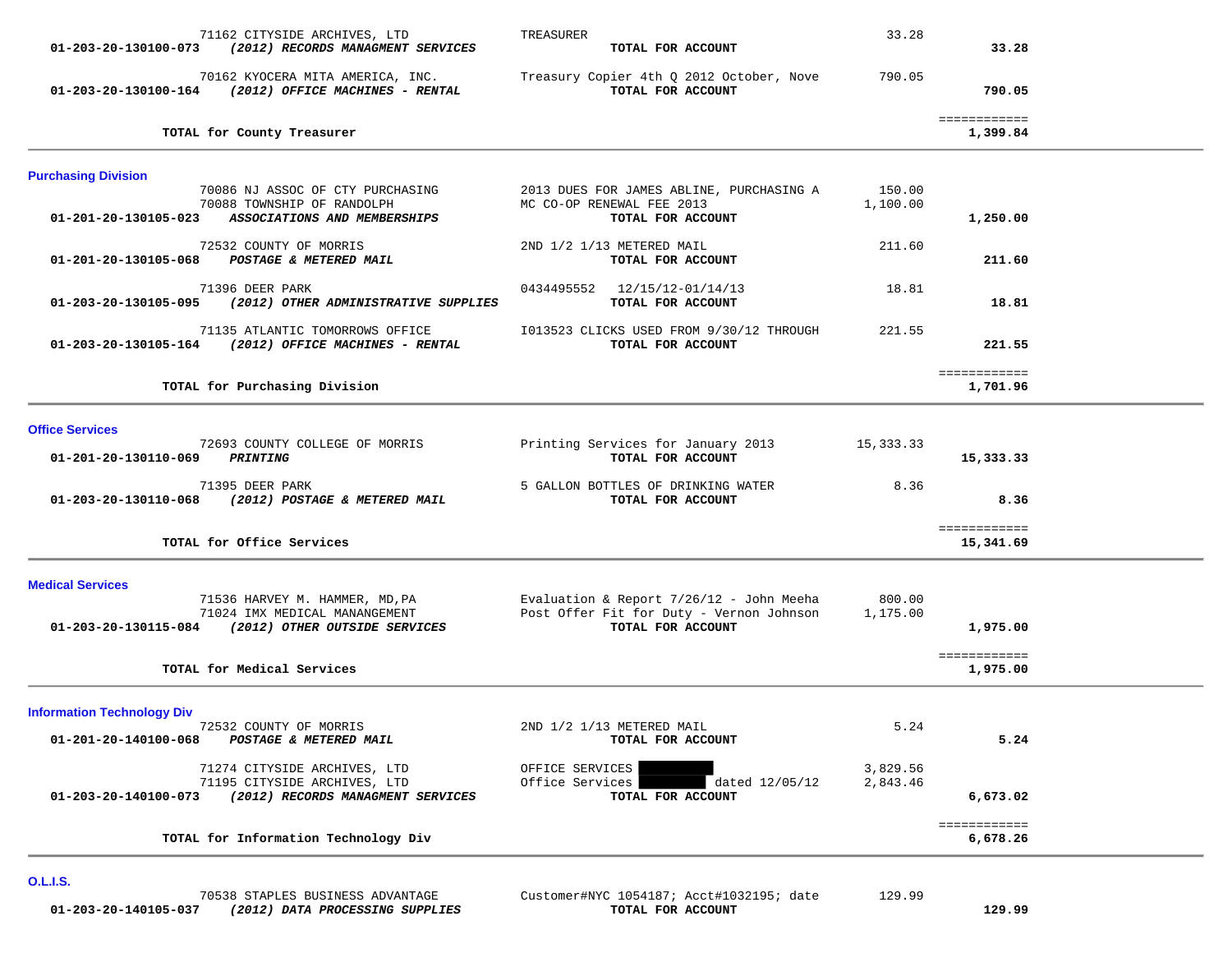|                                                                        | Customer#NYC 1054187; Acct#1032195; date                      | 176.60           |              |  |
|------------------------------------------------------------------------|---------------------------------------------------------------|------------------|--------------|--|
| (2012) OFFICE SUPPLIES & STATIONERY<br>01-203-20-140105-058            | TOTAL FOR ACCOUNT                                             |                  | 201.68       |  |
| 72295 CHARLES J. SELLINGER                                             | MCL to CHA to MCL                                             | 5.95             |              |  |
| 72295 CHARLES J. SELLINGER                                             | MCL to CHA to MCL                                             | 5.95             |              |  |
| 70535 CHARLES J. SELLINGER                                             | MCL to PFA to MCL                                             | 3.08             |              |  |
| 70535 CHARLES J. SELLINGER                                             | MCL to BO to MCL                                              | 7.11             |              |  |
| 70535 CHARLES J. SELLINGER                                             | MCL to CHA to MCL                                             | 6.06             |              |  |
| 70535 CHARLES J. SELLINGER                                             | MCL to MAD to MCL                                             | 3.89             |              |  |
| 70535 CHARLES J. SELLINGER                                             | MCL to 300 mendham Rd to MCL                                  | 3.82             |              |  |
| 70535 CHARLES J. SELLINGER                                             | MCL to BO to MCL                                              | 7.11             |              |  |
| 70536 LINDA NOLL                                                       | MCL to CHA to MCL 02/15/12                                    | 4.55             |              |  |
| 70536 LINDA NOLL                                                       | MCL to CHA to MCL 05/22/12                                    | 4.55             |              |  |
| 70536 LINDA NOLL                                                       | MCL to Admin Bldg to MCL 04/27/12                             | 1.75             |              |  |
| 70536 LINDA NOLL                                                       | MCL to Admin Bldg to MCL<br>05/01/12                          | 1.75             |              |  |
| 70536 LINDA NOLL                                                       | MCL to Schuyler Bldg to MCL 05/22/12                          | 1.75             |              |  |
| 70536 LINDA NOLL                                                       | MCL to Schuyler Bldg to MCL 07/31/12                          | 1.75             |              |  |
| 70536 LINDA NOLL                                                       | MCL to Admin Bldg to MCL 08/30/12                             | 1.75             |              |  |
| 70536 LINDA NOLL                                                       | MCL to Admin Bldg to MCL 10/05/12                             | 1.75             |              |  |
| 01-203-20-140105-082<br>(2012) TRAVEL EXPENSE                          | TOTAL FOR ACCOUNT                                             |                  | 62.57        |  |
|                                                                        |                                                               |                  | ============ |  |
| TOTAL for O.L.I.S.                                                     |                                                               |                  | 394.24       |  |
|                                                                        |                                                               |                  |              |  |
| <b>County Board of Taxation</b>                                        |                                                               |                  |              |  |
| 72532 COUNTY OF MORRIS                                                 | 2ND 1/2 1/13 METERED MAIL                                     | 247.04           |              |  |
| POSTAGE & METERED MAIL<br>01-201-20-150100-068                         | TOTAL FOR ACCOUNT                                             |                  | 247.04       |  |
|                                                                        |                                                               |                  | ============ |  |
| TOTAL for County Board of Taxation                                     |                                                               |                  | 247.04       |  |
|                                                                        |                                                               |                  |              |  |
| <b>County Counsel</b><br>71831 W.B. MASON COMPANY INC                  | stationery order: toners/ pencils/folder                      | 252.12           |              |  |
| OFFICE SUPPLIES & STATIONERY<br>01-201-20-155100-058                   | TOTAL FOR ACCOUNT                                             |                  | 252.12       |  |
|                                                                        |                                                               |                  |              |  |
|                                                                        |                                                               |                  |              |  |
| 72532 COUNTY OF MORRIS                                                 | 2ND 1/2 1/13 METERED MAIL                                     | 52.91            |              |  |
| POSTAGE & METERED MAIL<br>01-201-20-155100-068                         | TOTAL FOR ACCOUNT                                             |                  | 52.91        |  |
|                                                                        |                                                               |                  |              |  |
| 70214 LAWYERS DIARY AND MANUAL LLC                                     | 00315251-VO - NJ Lawyers' Diaries                             | 368.00           |              |  |
| 70215 WEST PAYMENT CENTER                                              | Discount plan charges: $11/5/12 - 12/4/12$                    | 83.43            |              |  |
| 70216 WEST PAYMENT CENTER<br>01-203-20-155100-050<br>(2012) LAW BOOKS  | 1003671819 Information charges: November<br>TOTAL FOR ACCOUNT | 513.40           | 964.83       |  |
|                                                                        |                                                               |                  |              |  |
| 69727 TRIMBOLI & PRUSINOWSKI, LLC                                      | PBA 327 2012 contract neg.                                    | 240.00           |              |  |
| 69728 TRIMBOLI & PRUSINOWSKI, LLC                                      | Dist.1199J                                                    | 72.00            |              |  |
| 69728 TRIMBOLI & PRUSINOWSKI, LLC                                      | Gordon, R. (OAL)                                              | 564.00           |              |  |
| 69728 TRIMBOLI & PRUSINOWSKI, LLC                                      | DelVecchio, Bryan                                             | 1,236.00         |              |  |
| 69728 TRIMBOLI & PRUSINOWSKI, LLC                                      | Regad, Robert                                                 | 24.00            |              |  |
| 69728 TRIMBOLI & PRUSINOWSKI, LLC                                      | Peoples, M.<br>Jonite, M (1199J                               | 72.00<br>192.00  |              |  |
| 69728 TRIMBOLI & PRUSINOWSKI, LLC                                      | Watson, Audrey                                                |                  |              |  |
| 69728 TRIMBOLI & PRUSINOWSKI, LLC<br>69728 TRIMBOLI & PRUSINOWSKI, LLC | General                                                       | 121.50<br>252.00 |              |  |
| 70317 TRIMBOLI & PRUSINOWSKI, LLC                                      | PBA151-2011 cont.                                             | 264.00           |              |  |
| 70317 TRIMBOLI & PRUSINOWSKI, LLC                                      | PBA151 Arbitration                                            | 60.00            |              |  |
| 70317 TRIMBOLI & PRUSINOWSKI, LLC                                      | PBA298-2011 cont.                                             | 512.00           |              |  |
| 70317 TRIMBOLI & PRUSINOWSKI, LLC                                      | ACLU Meeting                                                  | 156.00           |              |  |
| 70317 TRIMBOLI & PRUSINOWSKI, LLC                                      | Zienowicz<br>Wm. Williams                                     | 336.00           |              |  |

70317 TRIMBOLI & PRUSINOWSKI, LLC General 444.00

70537 DEER PARK Billing period 11/15/12 - 12/14/12 25.08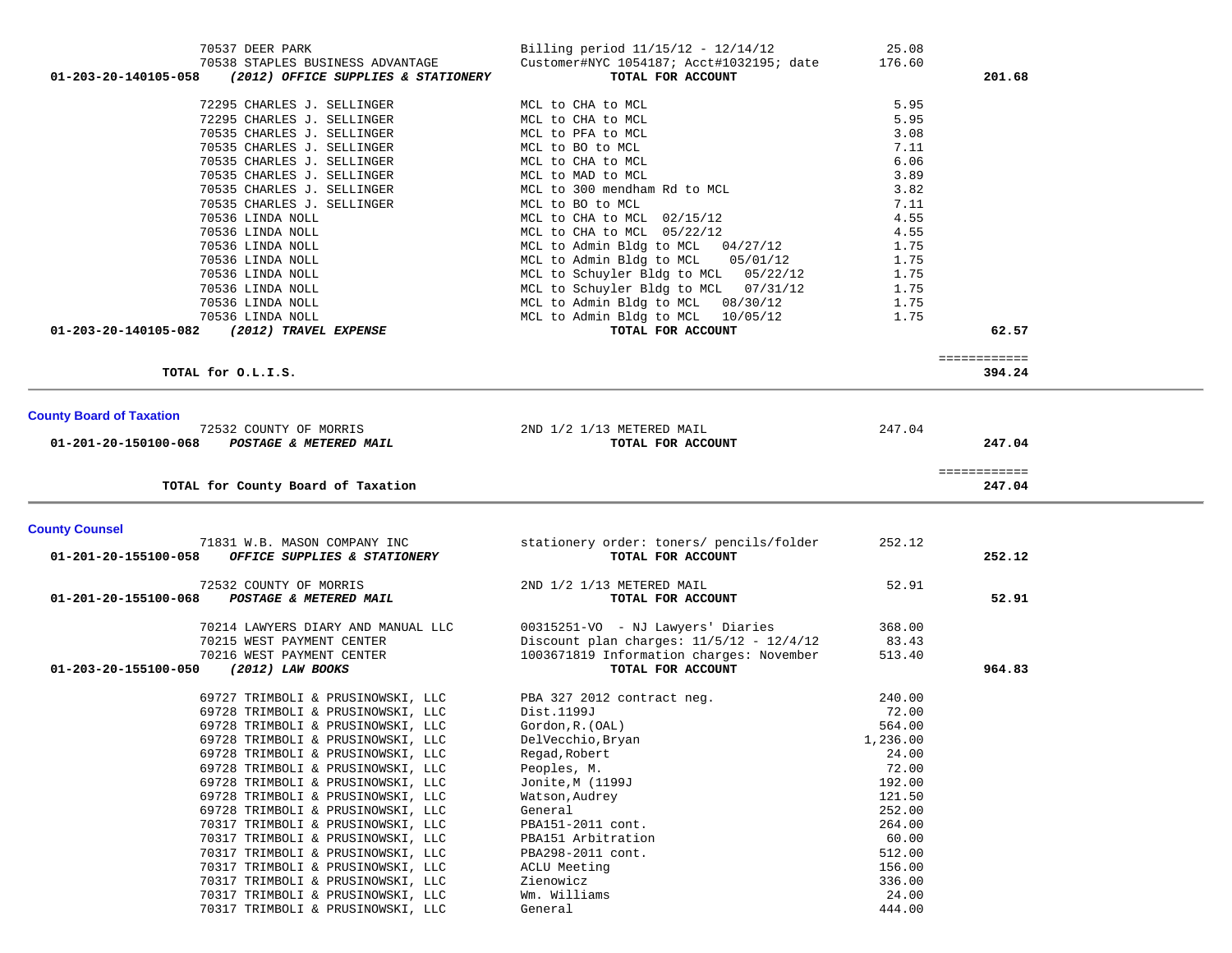| 01-203-20-155100-058                  | (2012) OFFICE SUPPLIES & STATIONERY                                                   | TOTAL FOR ACCOUNT                                                                                        |          | 424.42                   |  |
|---------------------------------------|---------------------------------------------------------------------------------------|----------------------------------------------------------------------------------------------------------|----------|--------------------------|--|
|                                       | 01-203-20-155100-059 (2012) OTHER GENERAL EXPENSES                                    | 71039 TAYLOR & FRIEDBERG, LLC <b>Attendance at hearing and transcript of</b> 595.00<br>TOTAL FOR ACCOUNT |          | 595.00                   |  |
|                                       | TOTAL for County Counsel                                                              |                                                                                                          |          | ============<br>6,858.78 |  |
| <b>County Surrogate</b>               |                                                                                       |                                                                                                          |          |                          |  |
|                                       | 71724 STAPLES BUSINESS ADVANTAGE                                                      | 1/12/13, 1032165                                                                                         | 63.88    |                          |  |
|                                       | 71726 W.B. MASON COMPANY INC                                                          | 1/14/2013,15707955                                                                                       | 17.35    |                          |  |
| 01-201-20-160100-058                  | OFFICE SUPPLIES & STATIONERY                                                          | TOTAL FOR ACCOUNT                                                                                        |          | 81.23                    |  |
|                                       | 72532 COUNTY OF MORRIS                                                                | 2ND 1/2 1/13 METERED MAIL                                                                                | 313.04   |                          |  |
|                                       | 01-201-20-160100-068 POSTAGE & METERED MAIL                                           | TOTAL FOR ACCOUNT                                                                                        |          | 313.04                   |  |
|                                       | 71720 JOHN PECORARO                                                                   |                                                                                                          | 43.40    |                          |  |
|                                       | 71720 JOHN PECORARO                                                                   | MILEAGE FOR SURROGATE JOHN PECORARO MEET<br>LUNCH FOR SURROGATE JOHN PECORARO AND DE                     | 40.00    |                          |  |
| 01-201-20-160100-082                  | <b>TRAVEL EXPENSE</b>                                                                 | TOTAL FOR ACCOUNT                                                                                        |          | 83.40                    |  |
|                                       |                                                                                       |                                                                                                          | 864.00   |                          |  |
|                                       | 70547 GOVERNMENT TECHNOLOGIES<br>01-201-20-160100-095 OTHER ADMINISTRATIVE SUPPLIES   | RED ROPE DOCKETS<br>TOTAL FOR ACCOUNT                                                                    |          | 864.00                   |  |
|                                       |                                                                                       |                                                                                                          |          |                          |  |
|                                       |                                                                                       | 70556 KYOCERA MITA AMERICA INC 7629689-004 KM-5050, 1/20-4/19/13                                         | 842.91   |                          |  |
| 01-201-20-160100-163 OFFICE MACHINES  |                                                                                       | TOTAL FOR ACCOUNT                                                                                        |          | 842.91                   |  |
|                                       | 67838 GANN LAW BOOKS                                                                  | 2013 EDITION NJ COURT RULES                                                                              | 432.00   |                          |  |
|                                       |                                                                                       | s&h                                                                                                      | 10.00    |                          |  |
|                                       | 67838 GANN LAW BOOKS<br>65814 LAWYERS DIARY AND MANUAL LLC<br>-- רביי מאון MANUAL LLC | NJ LAWYERS DIARY AND MANUAL 2013                                                                         | 276.00   |                          |  |
|                                       |                                                                                       | SHIPPING                                                                                                 | 19.50    |                          |  |
| 01-203-20-160100-050 (2012) LAW BOOKS |                                                                                       | TOTAL FOR ACCOUNT                                                                                        |          | 737.50                   |  |
|                                       | 70547 GOVERNMENT TECHNOLOGIES RED ROPE DOCKETS                                        |                                                                                                          | 864.00   |                          |  |
|                                       | 70560 IMAGE ACCESS CORP                                                               | RED ROPE DOCKETS<br>TONER FOR MINOLTA MACHINE                                                            | 299.00   |                          |  |
|                                       |                                                                                       | 70558 LEXIS NEXIS/MATTHEW BENDER CURRENT CHARGES 12-1-12-12-31-12                                        | 83.00    |                          |  |
|                                       | 71725 DEER PARK                                                                       | 0434552170 12/15-1/14/13                                                                                 | 23.90    |                          |  |
|                                       |                                                                                       | 69423 IMAGE ACCESS CORP<br>69423 IMAGE ACCESS CORP 69423 IMAGE ACCESS CORP<br>FREIGHT                    | 380.00   |                          |  |
|                                       | 01-203-20-160100-095 (2012) OTHER ADMINISTRATIVE SUPPLIES                             | TOTAL FOR ACCOUNT                                                                                        | 16.00    | 1,665.90                 |  |
|                                       |                                                                                       |                                                                                                          |          |                          |  |
|                                       | TOTAL for County Surrogate                                                            |                                                                                                          |          | ============<br>4,587.98 |  |
|                                       |                                                                                       |                                                                                                          |          |                          |  |
| <b>Engineering</b>                    |                                                                                       |                                                                                                          |          |                          |  |
|                                       | 72532 COUNTY OF MORRIS                                                                | 2ND 1/2 1/13 METERED MAIL                                                                                | 7.78     |                          |  |
|                                       | 72532 COUNTY OF MORRIS                                                                | 2ND 1/2 1/13 METERED MAIL                                                                                | 16.10    |                          |  |
|                                       | 01-201-20-165100-068 POSTAGE & METERED MAIL                                           | TOTAL FOR ACCOUNT                                                                                        |          | 23.88                    |  |
|                                       | 71186 NJ SACE                                                                         | 2013 NJSACE Dues for the County Engineer                                                                 | 475.00   |                          |  |
| 01-201-20-165100-082                  | TRAVEL EXPENSE                                                                        | TOTAL FOR ACCOUNT                                                                                        |          | 475.00                   |  |
|                                       |                                                                                       |                                                                                                          |          |                          |  |
|                                       | 72441 JOE CIFELLI                                                                     | Work Boots 2 Pairs                                                                                       | 90.00    |                          |  |
| 01-201-20-165100-207                  | UNIFORM & CLOTHING ALLOWANCE                                                          | TOTAL FOR ACCOUNT                                                                                        |          | 90.00                    |  |
|                                       | 71764 DEER PARK                                                                       | 0434495495 12-15-12-1-14-13                                                                              | 31.91    |                          |  |
|                                       | 71482 REDRESS OFFICE MACHINES                                                         | Nakajima AE-710 Typewriters with 1 year                                                                  | 1,200.00 |                          |  |
|                                       |                                                                                       |                                                                                                          |          |                          |  |
|                                       |                                                                                       |                                                                                                          |          |                          |  |
|                                       |                                                                                       |                                                                                                          |          |                          |  |

 **01-203-20-155100-051** *(2012) LEGAL* **TOTAL FOR ACCOUNT 4,569.50**

 71830 W.B. MASON COMPANY INC Order for copy paper - letter and legal 79.96 71829 W.B. MASON COMPANY INC Orders for toners (2) 179.05

71830 W.B. MASON COMPANY INC Order for toner and copy paper 165.41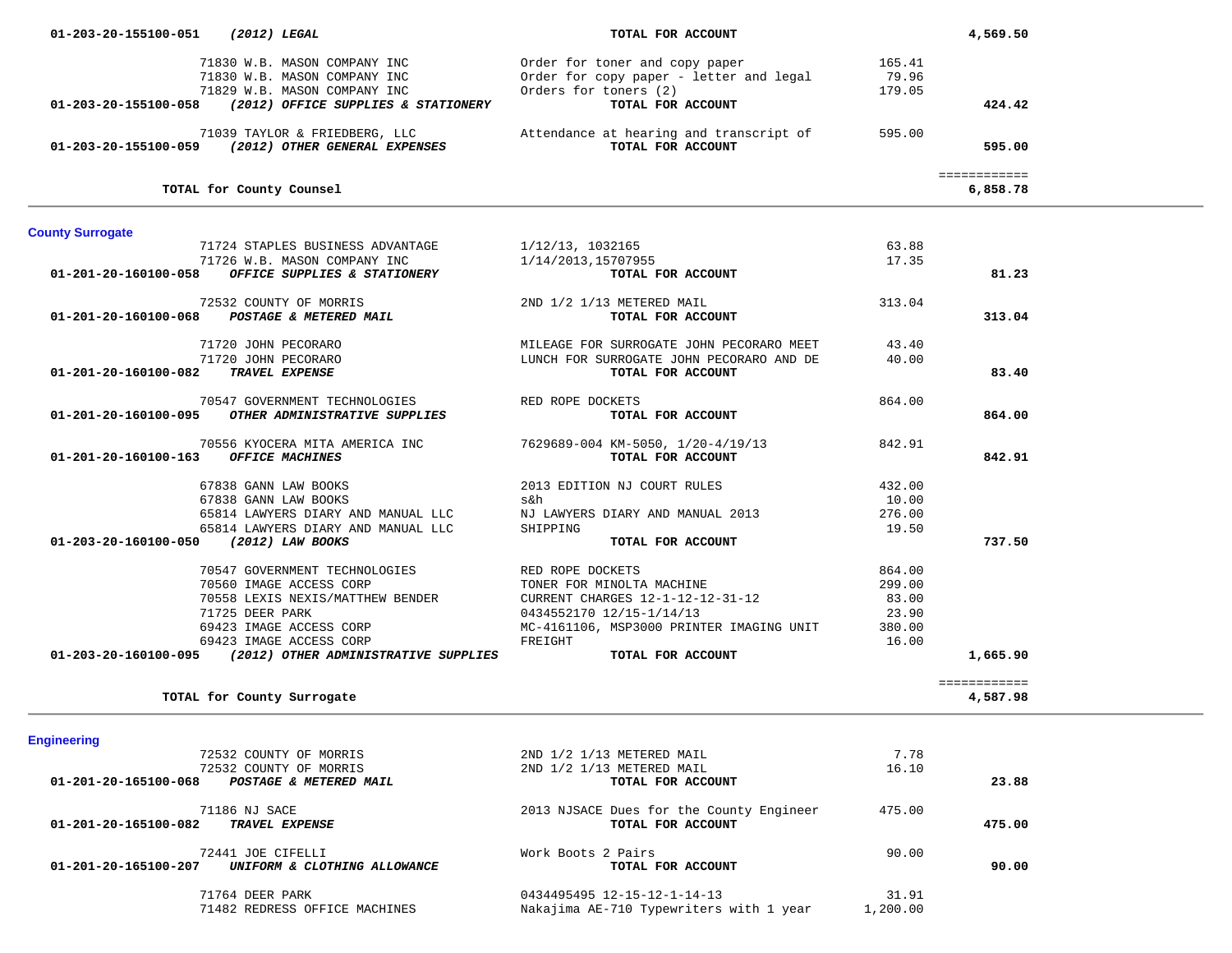| 60110 W.B. MASON COMPANY INC                                                                    | Book, Steno, Gregg, WE80SH                                    | 2.94     |              |  |
|-------------------------------------------------------------------------------------------------|---------------------------------------------------------------|----------|--------------|--|
| 60110 W.B. MASON COMPANY INC                                                                    | Staples, Heavy Duty                                           | 11.76    |              |  |
| 60110 W.B. MASON COMPANY INC                                                                    | Cleaner, DSHWSH, Joy 38oz                                     | 7.70     |              |  |
| 60110 W.B. MASON COMPANY INC                                                                    | Cleaner, DSHWSH, Dawn 38oz                                    | 7.80     |              |  |
| 60110 W.B. MASON COMPANY INC                                                                    | Inkcart, cyn#88                                               | 29.28    |              |  |
| 60110 W.B. MASON COMPANY INC                                                                    | Inkcart, Mag #88                                              | 29.28    |              |  |
| 60110 W.B. MASON COMPANY INC                                                                    | Inkcart, Yel                                                  | 29.28    |              |  |
| 60110 W.B. MASON COMPANY INC                                                                    | Inkcat, Blk                                                   | 65.85    |              |  |
| 60110 W.B. MASON COMPANY INC                                                                    | Deodorizer, Febreeze, 9.7oz                                   | 15.66    |              |  |
| 01-203-20-165100-058<br>(2012) OFFICE SUPPLIES & STATIONERY                                     | TOTAL FOR ACCOUNT                                             |          | 1,431.46     |  |
| 70922 R.S. KNAPP CO. INC.                                                                       | PW 300 Print EngineMonthly Base Chg Napp                      | 159.40   |              |  |
| (2012) OFFICE MACHINES - RENTAL<br>01-203-20-165100-164                                         | TOTAL FOR ACCOUNT                                             |          | 159.40       |  |
|                                                                                                 |                                                               |          |              |  |
| 70196 GEN-EL SAFETY & INDUSTRIAL                                                                | Adapter, PortaCount/QNFT Fit Test for X-                      | 59.85    |              |  |
| 01-203-20-165100-225<br>(2012) CHEMICALS & SPRAYS                                               | TOTAL FOR ACCOUNT                                             |          | 59.85        |  |
|                                                                                                 |                                                               |          |              |  |
| 70198 AT&T MOBILITY                                                                             | Sim Card for SurveyingBilling Cycle: 11/                      | 36.44    |              |  |
| (2012) EQUIPMENT<br>01-203-20-165100-258                                                        | TOTAL FOR ACCOUNT                                             |          | 36.44        |  |
|                                                                                                 |                                                               |          | ============ |  |
| TOTAL for Engineering                                                                           |                                                               |          | 2,276.03     |  |
|                                                                                                 |                                                               |          |              |  |
|                                                                                                 |                                                               |          |              |  |
| <b>Heritage Commission</b>                                                                      |                                                               |          |              |  |
| 72532 COUNTY OF MORRIS<br>01-201-20-175100-068<br>POSTAGE & METERED MAIL                        | 2ND 1/2 1/13 METERED MAIL<br>TOTAL FOR ACCOUNT                | 12.29    | 12.29        |  |
|                                                                                                 |                                                               |          |              |  |
|                                                                                                 |                                                               |          | ============ |  |
| TOTAL for Heritage Commission                                                                   |                                                               |          | 12.29        |  |
|                                                                                                 |                                                               |          |              |  |
|                                                                                                 |                                                               |          |              |  |
| <b>Planning Board</b><br>70921 MC LEAGUE OF MUNICIPALITIES                                      | Registration for Christine Marion, Direc                      | 35.00    |              |  |
| EDUCATION SCHOOLS & TRAINING<br>01-201-20-180100-039                                            | TOTAL FOR ACCOUNT                                             |          | 35.00        |  |
|                                                                                                 |                                                               |          |              |  |
| 66667 AMERICAN PLANNING ASSOCIATION                                                             | Registration for Anthony Soriano, Kevin                       | 600.00   |              |  |
| (2012) EDUCATION SCHOOLS & TRAINING<br>01-203-20-180100-039                                     | TOTAL FOR ACCOUNT                                             |          | 600.00       |  |
|                                                                                                 |                                                               |          |              |  |
|                                                                                                 |                                                               |          | ============ |  |
| TOTAL for Planning Board                                                                        |                                                               |          | 635.00       |  |
|                                                                                                 |                                                               |          |              |  |
| <b>Transportation Management</b>                                                                |                                                               |          |              |  |
| 71251 MORRIS COUNTY CHAMBER OF                                                                  | 2013 Leadership Morris Membership Dues (                      | 1,700.00 |              |  |
| 01-201-20-180105-286<br><b>URBAN BUS</b>                                                        | TOTAL FOR ACCOUNT                                             |          | 1,700.00     |  |
|                                                                                                 |                                                               |          |              |  |
| 70729 STAPLES BUSINESS ADVANTAGE                                                                | Phone Order - Customer #M33909 Order #7                       | 294.25   |              |  |
| 70729 STAPLES BUSINESS ADVANTAGE<br>01-203-20-180105-058<br>(2012) OFFICE SUPPLIES & STATIONERY | Credit for Inv. #3181411902 - Labels Ord<br>TOTAL FOR ACCOUNT | $-48.42$ | 245.83       |  |
|                                                                                                 |                                                               |          |              |  |
|                                                                                                 |                                                               |          | ============ |  |
| TOTAL for Transportation Management                                                             |                                                               |          | 1,945.83     |  |
|                                                                                                 |                                                               |          |              |  |
|                                                                                                 |                                                               |          |              |  |
| <b>PDT - General Admin</b><br>70920 MC LEAGUE OF MUNICIPALITIES                                 | Registration for Deena Leary, Director -                      | 35.00    |              |  |
| 01-201-20-180115-039<br>EDUCATION SCHOOLS & TRAINING                                            | TOTAL FOR ACCOUNT                                             |          | 35.00        |  |
|                                                                                                 |                                                               |          |              |  |
| 70766 STAPLES BUSINESS ADVANTAGE                                                                | Office & Kitchen Supplies Invoice Date 1                      | 4.30     |              |  |
| 70766 STAPLES BUSINESS ADVANTAGE                                                                | Invoice Dated 1/4/2013 Order #7094257007                      | 155.71   |              |  |
| 70766 STAPLES BUSINESS ADVANTAGE                                                                | Invoice Dated 1/4/2013 Order #7094257007                      | 32.29    |              |  |
|                                                                                                 |                                                               |          |              |  |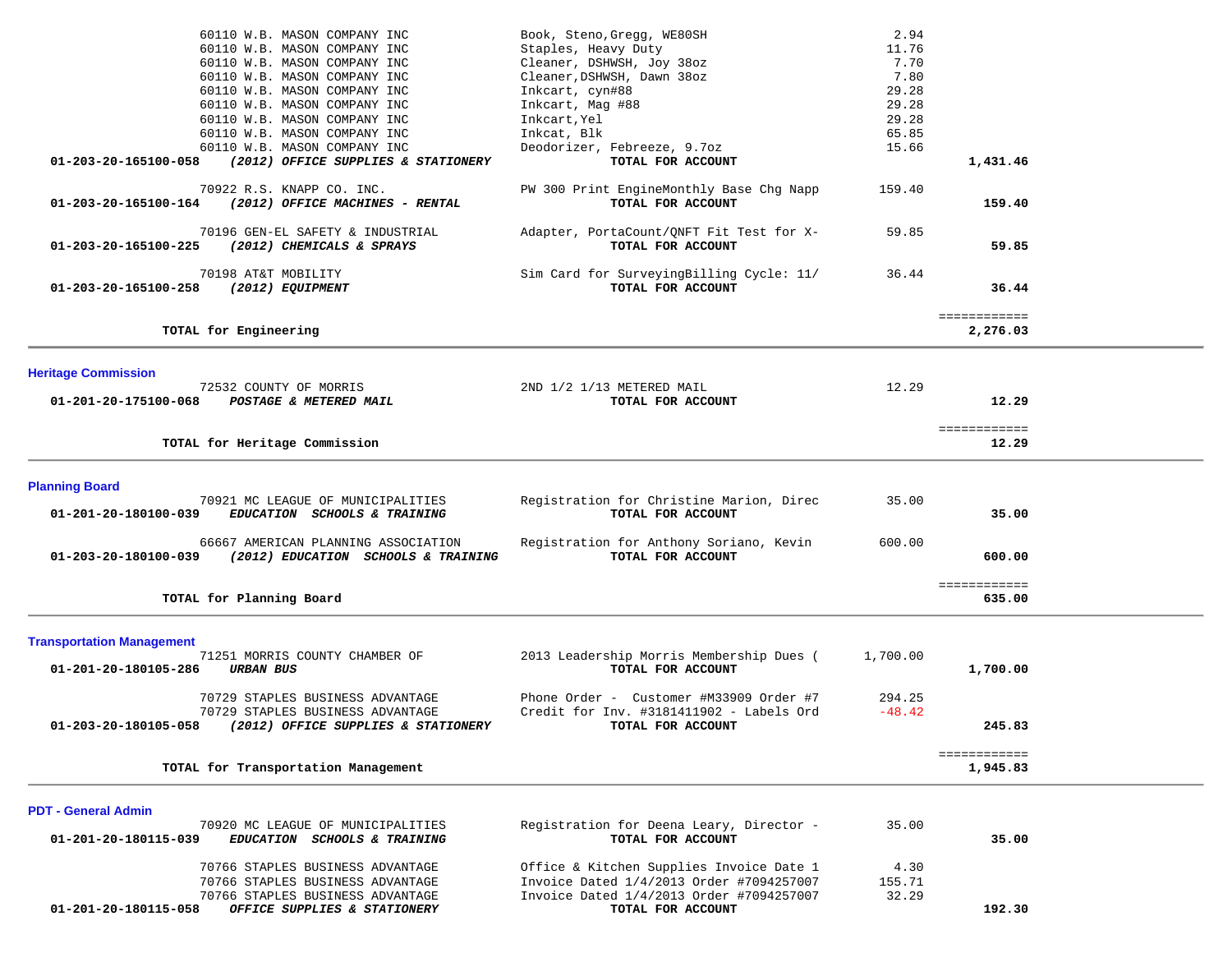| Construction Board of Appeals meeting he<br>TOTAL FOR ACCOUNT | 84.00                                                                                                                                                                                                                                                                                                    | 84.00                                                                     |                                                 |
|---------------------------------------------------------------|----------------------------------------------------------------------------------------------------------------------------------------------------------------------------------------------------------------------------------------------------------------------------------------------------------|---------------------------------------------------------------------------|-------------------------------------------------|
| 2ND 1/2 1/13 METERED MAIL<br>TOTAL FOR ACCOUNT                | 151.76                                                                                                                                                                                                                                                                                                   | 151.76                                                                    |                                                 |
| Color print charges ID#G30550 front offi                      | 319.20                                                                                                                                                                                                                                                                                                   |                                                                           |                                                 |
| Color print charges ID#G23963 back offic                      | 14.91                                                                                                                                                                                                                                                                                                    |                                                                           |                                                 |
| 7629689-030 Lease for copier machine Fro                      | 1,381.56                                                                                                                                                                                                                                                                                                 |                                                                           |                                                 |
| TOTAL FOR ACCOUNT                                             | 1,381.56                                                                                                                                                                                                                                                                                                 | 3,097.23                                                                  |                                                 |
|                                                               |                                                                                                                                                                                                                                                                                                          |                                                                           |                                                 |
|                                                               |                                                                                                                                                                                                                                                                                                          | 3,560.29                                                                  |                                                 |
|                                                               |                                                                                                                                                                                                                                                                                                          |                                                                           |                                                 |
| 2ND 1/2 1/13 METERED MAIL                                     | 28.56                                                                                                                                                                                                                                                                                                    |                                                                           |                                                 |
| TOTAL FOR ACCOUNT                                             |                                                                                                                                                                                                                                                                                                          | 28.56                                                                     |                                                 |
| UNV79000 STANDARD STAPLES                                     | 23.28                                                                                                                                                                                                                                                                                                    |                                                                           |                                                 |
|                                                               |                                                                                                                                                                                                                                                                                                          |                                                                           |                                                 |
|                                                               |                                                                                                                                                                                                                                                                                                          |                                                                           |                                                 |
|                                                               |                                                                                                                                                                                                                                                                                                          |                                                                           |                                                 |
| DECEMBER 2012                                                 | 829.00                                                                                                                                                                                                                                                                                                   |                                                                           |                                                 |
|                                                               |                                                                                                                                                                                                                                                                                                          |                                                                           |                                                 |
|                                                               |                                                                                                                                                                                                                                                                                                          |                                                                           |                                                 |
|                                                               |                                                                                                                                                                                                                                                                                                          |                                                                           |                                                 |
|                                                               |                                                                                                                                                                                                                                                                                                          |                                                                           |                                                 |
| TOTAL FOR ACCOUNT                                             |                                                                                                                                                                                                                                                                                                          | 2,538.59                                                                  |                                                 |
|                                                               |                                                                                                                                                                                                                                                                                                          |                                                                           |                                                 |
| TOTAL FOR ACCOUNT                                             |                                                                                                                                                                                                                                                                                                          | 635.43                                                                    |                                                 |
| #272263 -FOLDING HANDLE PLATFORM TRUCK                        | 378.68                                                                                                                                                                                                                                                                                                   |                                                                           |                                                 |
| # KX-TS3282B -REPLACEMENT DESK TOP TELEP                      | 121.68                                                                                                                                                                                                                                                                                                   |                                                                           |                                                 |
| #4LW11 -BATTERIES FOR GARAGE DOOR OPENER                      | 4.08                                                                                                                                                                                                                                                                                                     |                                                                           |                                                 |
|                                                               |                                                                                                                                                                                                                                                                                                          |                                                                           |                                                 |
|                                                               |                                                                                                                                                                                                                                                                                                          | 3,797.42                                                                  |                                                 |
|                                                               | 7629689-043 Lease for copier machine Fro<br>FEL 12770 STORAGE BOXES<br>AAGE71750 CALENDAR, BOOK STYLE<br>TOTAL FOR ACCOUNT<br>ACT# 0426700738<br>DECEMBER 2012<br>STAFF MEETING LUNCHEON<br>ACT# 100-0070654-0836-6<br>ACT# 100-0070654-0836-6<br>WEIGHTS & MEASURES (62830/612936)<br>TOTAL FOR ACCOUNT | 56.12<br>11.00<br>16.03<br>829.00<br>144.00<br>360.28<br>360.28<br>635.43 | ============<br>90.40<br>504.44<br>============ |

**Employee Group Insurance** 

|                      | 71557 HORIZON BLUE CROSS BLUE SHIELD  | January, 2013 HMO Main Cty and Morris Vi 1,315,936.67 |           |              |
|----------------------|---------------------------------------|-------------------------------------------------------|-----------|--------------|
|                      | 70896 HORIZON BLUE CROSS BLUE SHIELD  | Dental Coverage for the month of January              | 43,249.38 |              |
|                      | 72054 HORIZON BLUE CROSS BLUE SHIELD  | February 2013 HMO Main Cty and Morris Vi 1,296,145.09 |           |              |
|                      | 72052 HORIZON BLUE CROSS BLUE SHIELD  | Dental Coverage for the month of Feb. 20              | 42,894.28 |              |
| 01-201-23-220100-090 | EMPLOYEE GROUP INSURANCE EXPENDITURES | TOTAL FOR ACCOUNT                                     |           | 2,698,225.42 |
|                      |                                       |                                                       |           |              |
|                      | 72213 ALBERT ANDERSON                 | Medicare B July, 2012 to December, 2012               | 599.40    |              |
|                      | 72192 AVIS MCINTOSH                   | Medicare B July, 2012 to December, 2012               | 599.40    |              |
|                      | 72163 ALFRED SMITH                    | Medicare B July, 2012 to December, 2012               | 599.40    |              |
|                      | 72149 ARLENE WILLIAMS                 | Medicare B July, 2012 to December, 2012               | 599.40    |              |
|                      | 72260 ALFRED LAVERTY                  | Medicare B July, 2012 to December, 2012               | 599.40    |              |
|                      | 72236 ARINTHIA CORBIN                 | Medicare B July, 2012 to December, 2012               | 599.40    |              |
|                      | 72286 ASHOKKUMAR SHAH                 | Medicare B July, 2012 to December, 2012               | 1,198.80  |              |
|                      | 72210 BETTY ATTALLAH                  | Medicare B July, 2012 to December, 2012               | 599.40    |              |
|                      | 72209 BATTINA ALRAZI                  | Medicare B July, 2012 to December, 2012               | 599.40    |              |
|                      | 72154 BETTY DIXON                     | Medicare B July, 2012 to December, 2012               | 599.40    |              |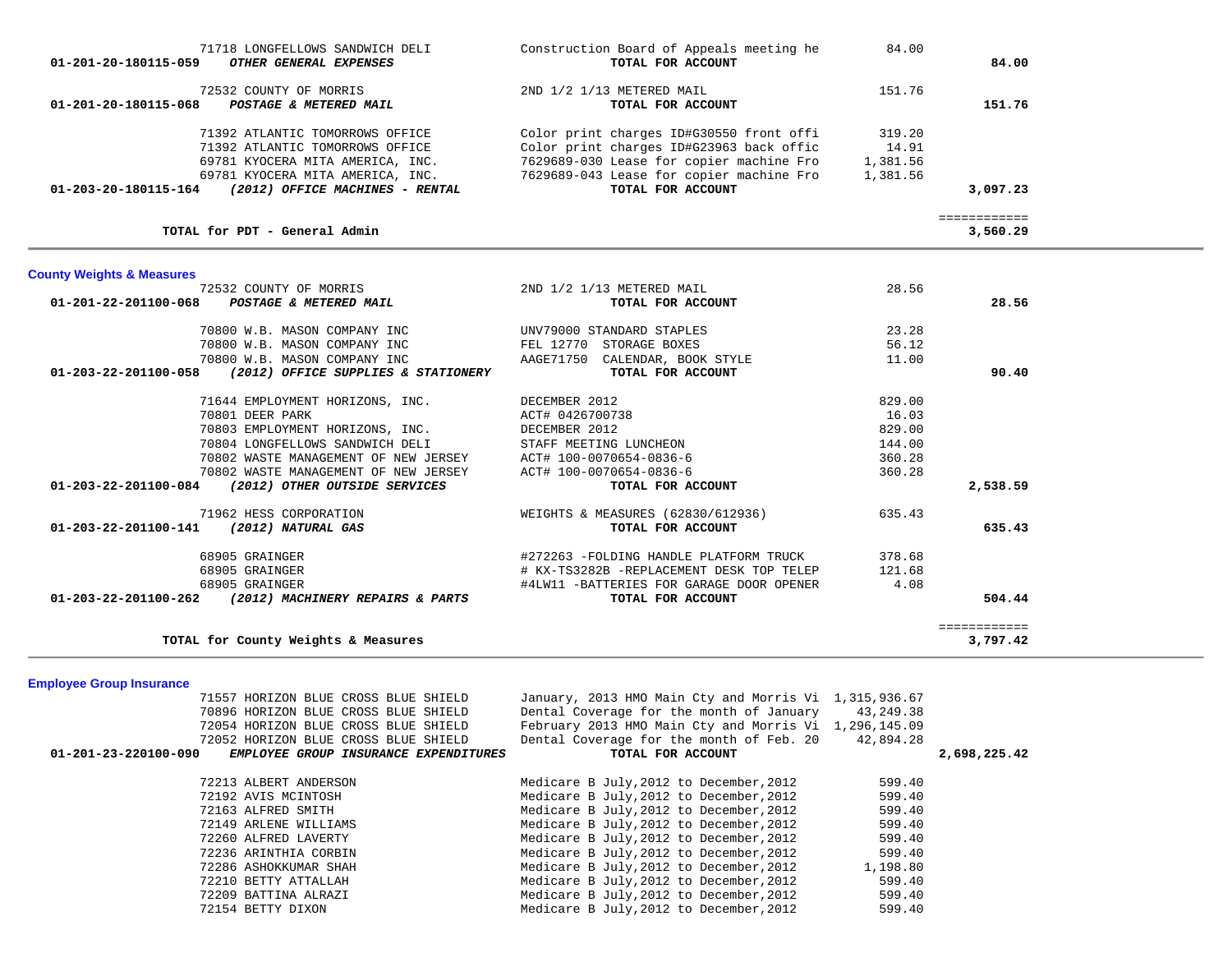| 72152 BOBBIE CLARY<br>72211 CLARENCE BRICKMAN<br>72201 CORRESTINE TROWERS                                                                                                                                                                                       | Medicare B July, 2012 to December, 2012                                                                | 599.40                                                                  |
|-----------------------------------------------------------------------------------------------------------------------------------------------------------------------------------------------------------------------------------------------------------------|--------------------------------------------------------------------------------------------------------|-------------------------------------------------------------------------|
|                                                                                                                                                                                                                                                                 | Medicare B July, 2012 to December, 2012                                                                | 599.40                                                                  |
|                                                                                                                                                                                                                                                                 | Medicare B July, 2012 to December, 2012                                                                | 1,198.80                                                                |
| 72201 CORRESTINE TROWERS<br>72168 CAROL ALCOCK<br>72153 CHRISTINA DORR<br>72237 CALVIN CHAMBERS<br>72215 CLARIS BERNARD<br>72205 DOLORES VICENTE<br>72202 DELILAH SMITH<br>72185 DONALD ROSTKA<br>72171 DONALD BERLIN<br>72167 DOROTHY VALLEAU<br>72139 DORO    | Medicare B July, 2012 to December, 2012                                                                | 1,198.80                                                                |
|                                                                                                                                                                                                                                                                 | Medicare B July, 2012 to December, 2012                                                                | 599.40                                                                  |
|                                                                                                                                                                                                                                                                 | Medicare B July, 2012 to December, 2012                                                                | 599.40                                                                  |
|                                                                                                                                                                                                                                                                 | Medicare B July, 2012 to December, 2012                                                                | 599.40                                                                  |
|                                                                                                                                                                                                                                                                 | Medicare B July, 2012 to December, 2012                                                                | 1,198.80                                                                |
|                                                                                                                                                                                                                                                                 |                                                                                                        | 1,198.80                                                                |
|                                                                                                                                                                                                                                                                 | Medicare B July, 2012 to December, 2012                                                                |                                                                         |
|                                                                                                                                                                                                                                                                 | Medicare B July, 2012 to December, 2012                                                                | 1,198.80<br>1,198.80                                                    |
|                                                                                                                                                                                                                                                                 | Medicare B July, 2012 to December, 2012                                                                |                                                                         |
|                                                                                                                                                                                                                                                                 | Medicare B July, 2012 to December, 2012                                                                | 599.40                                                                  |
|                                                                                                                                                                                                                                                                 | Medicare B July, 2012 to December, 2012                                                                | 599.40                                                                  |
|                                                                                                                                                                                                                                                                 | Medicare B July, 2012 to December, 2012                                                                | 599.40<br>599.40                                                        |
|                                                                                                                                                                                                                                                                 | Medicare B July, 2012 to December, 2012                                                                |                                                                         |
|                                                                                                                                                                                                                                                                 | Medicare B July, 2012 to December, 2012                                                                |                                                                         |
|                                                                                                                                                                                                                                                                 | Medicare B July, 2012 to December, 2012                                                                | 599.40<br>1,198.80                                                      |
|                                                                                                                                                                                                                                                                 | Medicare B July, 2012 to December, 2012 1, 198.80<br>Medicare B July, 2012 to December, 2012 1, 198.80 |                                                                         |
|                                                                                                                                                                                                                                                                 |                                                                                                        |                                                                         |
|                                                                                                                                                                                                                                                                 | Medicare B July, 2012 to December, 2012                                                                | 599.40                                                                  |
|                                                                                                                                                                                                                                                                 | Medicare B July, 2012 to December, 2012                                                                | 599.40                                                                  |
|                                                                                                                                                                                                                                                                 | Medicare B July, 2012 to December, 2012                                                                |                                                                         |
|                                                                                                                                                                                                                                                                 | Medicare B July, 2012 to December, 2012                                                                | 599.40<br>599.40                                                        |
|                                                                                                                                                                                                                                                                 | Medicare B July, 2012 to December, 2012                                                                |                                                                         |
|                                                                                                                                                                                                                                                                 | Medicare B July, 2012 to December, 2012                                                                |                                                                         |
|                                                                                                                                                                                                                                                                 | Medicare B July, 2012 to December, 2012                                                                | $\begin{array}{c} 599.40 \\ 599.40 \\ 1,198.80 \\ 1,198.80 \end{array}$ |
|                                                                                                                                                                                                                                                                 | Medicare B July, 2012 to December, 2012                                                                |                                                                         |
|                                                                                                                                                                                                                                                                 | Medicare B July, 2012 to December, 2012                                                                |                                                                         |
|                                                                                                                                                                                                                                                                 | Medicare B July, 2012 to December, 2012                                                                | 599.40<br>599.40                                                        |
|                                                                                                                                                                                                                                                                 |                                                                                                        |                                                                         |
|                                                                                                                                                                                                                                                                 | Medicare B July, 2012 to December, 2012                                                                | 599.40<br>599.40                                                        |
|                                                                                                                                                                                                                                                                 | Medicare B July, 2012 to December, 2012                                                                |                                                                         |
|                                                                                                                                                                                                                                                                 | Medicare B July, 2012 to December, 2012                                                                | 599.40<br>1,198.80                                                      |
|                                                                                                                                                                                                                                                                 | Medicare B July, 2012 to December, 2012                                                                |                                                                         |
| 72139 DOROTHY VALLEAU<br>72139 DOROTHY STEEHERS<br>72232 DOROTHY STEEHERS<br>72232 DOROTHY CLOUBON<br>72200 EILERN TRONCONE<br>72100 ELERN TRONCONE<br>72100 ELERN TRONCONE<br>72100 ELERN TRONCONE<br>72100 ELERN TRONCONE<br>72150 END YERNOOD<br>72150 EN    | Medicare B July, 2012 to December, 2012                                                                | 599.40                                                                  |
|                                                                                                                                                                                                                                                                 | Medicare B July, 2012 to December, 2012                                                                | 599.40                                                                  |
|                                                                                                                                                                                                                                                                 | Medicare B July, 2012 to December, 2012                                                                | 1,198.80<br>1,198.80                                                    |
|                                                                                                                                                                                                                                                                 | Medicare B July, 2012 to December, 2012                                                                |                                                                         |
|                                                                                                                                                                                                                                                                 | Medicare B July, 2012 to December, 2012                                                                | 599.40                                                                  |
|                                                                                                                                                                                                                                                                 | Medicare B July, 2012 to December, 2012                                                                | 599.40                                                                  |
|                                                                                                                                                                                                                                                                 | Medicare B July, 2012 to December, 2012                                                                | 599.40                                                                  |
|                                                                                                                                                                                                                                                                 | Medicare B July, 2012 to December, 2012                                                                | 599.40                                                                  |
|                                                                                                                                                                                                                                                                 | Medicare B July, 2012 to December, 2012                                                                | 599.40                                                                  |
|                                                                                                                                                                                                                                                                 | Medicare B July, 2012 to December, 2012                                                                | 599.40                                                                  |
|                                                                                                                                                                                                                                                                 | Medicare B July, 2012 to December, 2012                                                                | $599.40$<br>1,198.80                                                    |
|                                                                                                                                                                                                                                                                 | Medicare B July, 2012 to December, 2012                                                                | 1,198.80                                                                |
| 72144 HELEN TYKOWSKI<br>72252 HERMAN HOOPES<br>72222 IRIS BLAKE<br>72222 IRIS BLAKE<br>72226 JOHN ALI<br>72207 JAMES WOODRUFF<br>72206 JOAN WULFF<br>72204 JEAN VIZZA<br>72198 JEAN STEFANICK<br>72193 JULENE NORTHAN<br>72180 JAMES MURRAY<br>72180 JAMES MURR | Medicare B July, 2012 to December, 2012                                                                | 1,198.80                                                                |
|                                                                                                                                                                                                                                                                 | Medicare B July, 2012 to December, 2012                                                                | 1,198.80                                                                |
|                                                                                                                                                                                                                                                                 | Medicare B July, 2012 to December, 2012                                                                | 1,198.80                                                                |
|                                                                                                                                                                                                                                                                 | Medicare B July, 2012 to December, 2012                                                                | 1,198.80                                                                |
| 72180 JOHN GIORDANO                                                                                                                                                                                                                                             | Medicare B July, 2012 to December, 2012                                                                | 1,198.80                                                                |
| 72176 JOHN DOODY                                                                                                                                                                                                                                                | Medicare B July, 2012 to December, 2012                                                                | 1,198.80                                                                |
| 72175 JOHN DUNNE                                                                                                                                                                                                                                                | Medicare B July, 2012 to December, 2012                                                                |                                                                         |
| 72166 JANET TRIGGS                                                                                                                                                                                                                                              | Medicare B July, 2012 to December, 2012                                                                | 1,198.80                                                                |
|                                                                                                                                                                                                                                                                 |                                                                                                        | 599.40                                                                  |
| 72159 JOSEPH LOSAPIO                                                                                                                                                                                                                                            | Medicare B July, 2012 to December, 2012                                                                | 599.40                                                                  |
| 72157 JANET GRAHAM-BEALE                                                                                                                                                                                                                                        | Medicare B July, 2012 to December, 2012                                                                | 599.40                                                                  |
| 72239 JOSEPH ELLIOTT                                                                                                                                                                                                                                            | Medicare B July, 2012 to December, 2012                                                                | 599.40                                                                  |
| 72231 JAMES COLOUHOUN                                                                                                                                                                                                                                           | Medicare B July, 2012 to December, 2012                                                                | 599.40                                                                  |
| 72223 JEANNE MARIE BELLUCCI                                                                                                                                                                                                                                     | Medicare B July, 2012 to December, 2012                                                                | 599.40                                                                  |
| 72220 JOHN BERNI JR                                                                                                                                                                                                                                             | Medicare B July, 2012 to December, 2012                                                                | 599.40                                                                  |
| 72244 KATHLIN FACEY                                                                                                                                                                                                                                             | Medicare B July, 2012 to December, 2012                                                                | 599.40                                                                  |
| 72266 LINDA ZEGLIN                                                                                                                                                                                                                                              | Medicare B July, 2012 to December, 2012                                                                | 1,198.80                                                                |
| 72208 LUBA ROSE                                                                                                                                                                                                                                                 | Medicare B July, 2012 to December, 2012                                                                | 1,198.80                                                                |
| 72203 LOUISE TOSI                                                                                                                                                                                                                                               | Medicare B July, 2012 to December, 2012                                                                | 1,198.80                                                                |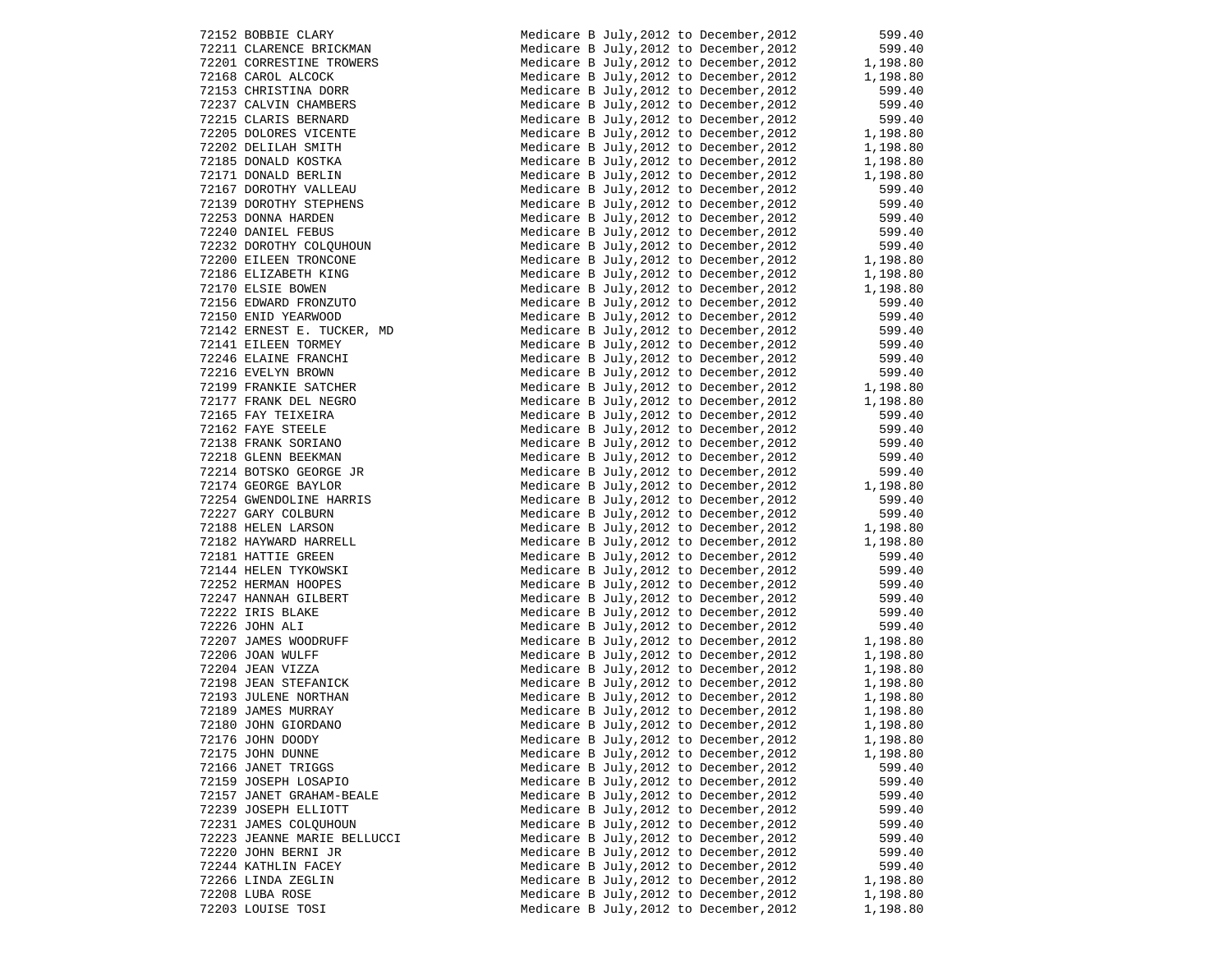| 72195 LARISSA PENCAK                                                                                                                                                                                                                                         | Medicare B July, 2012 to December, 2012 1, 198.80                                                                                                                                                                                         |          |
|--------------------------------------------------------------------------------------------------------------------------------------------------------------------------------------------------------------------------------------------------------------|-------------------------------------------------------------------------------------------------------------------------------------------------------------------------------------------------------------------------------------------|----------|
| 72190 LILLIAN MUELLER                                                                                                                                                                                                                                        | Medicare B July, 2012 to December, 2012                                                                                                                                                                                                   | 1,198.80 |
| 72158 LORETTA HENDRICKSON                                                                                                                                                                                                                                    | Medicare B July, 2012 to December, 2012                                                                                                                                                                                                   | 599.40   |
|                                                                                                                                                                                                                                                              |                                                                                                                                                                                                                                           |          |
|                                                                                                                                                                                                                                                              |                                                                                                                                                                                                                                           |          |
| 72143 LOKETIA HENDRICASON<br>72251 LEOPOLD TURNER<br>72251 LEONA GARUBO<br>72248 LAURA GARUBO<br>72241 LINDA FLATT<br>72230 LUCY CHARLES<br>72285 LAURA TSENG<br>72212 MARIE ALBERT<br>72161 MICHAEL RIPATRAZONE<br>72161 MICHAEL RIPATRAZONE                | Medicare B July, 2012 to December, 2012 599.40<br>Medicare B July, 2012 to December, 2012 599.40<br>Medicare B July, 2012 to December, 2012 599.40<br>Medicare B July, 2012 to December, 2012 599.40<br>Medicare B July, 2012 to Decem    |          |
|                                                                                                                                                                                                                                                              |                                                                                                                                                                                                                                           |          |
|                                                                                                                                                                                                                                                              | Medicare B July, 2012 to December, 2012 599.40<br>Medicare B July, 2012 to December, 2012 1, 198.80<br>Medicare B July, 2012 to December 2012                                                                                             |          |
|                                                                                                                                                                                                                                                              |                                                                                                                                                                                                                                           |          |
|                                                                                                                                                                                                                                                              |                                                                                                                                                                                                                                           |          |
|                                                                                                                                                                                                                                                              | Medicare B July, 2012 to December, 2012 1, 198.80                                                                                                                                                                                         |          |
|                                                                                                                                                                                                                                                              |                                                                                                                                                                                                                                           |          |
|                                                                                                                                                                                                                                                              | Medicare B July, 2012 to December, 2012 599.40<br>Medicare B July, 2012 to December, 2012 599.40                                                                                                                                          |          |
|                                                                                                                                                                                                                                                              |                                                                                                                                                                                                                                           |          |
|                                                                                                                                                                                                                                                              |                                                                                                                                                                                                                                           |          |
|                                                                                                                                                                                                                                                              |                                                                                                                                                                                                                                           |          |
|                                                                                                                                                                                                                                                              |                                                                                                                                                                                                                                           |          |
|                                                                                                                                                                                                                                                              |                                                                                                                                                                                                                                           |          |
| 72196 MICHAEL RIPATRAZONE<br>72161 MARY SNYDER<br>72148 MERITSUM WHITE<br>72148 MERITSUM WHITE<br>72258 MARY NORA KOLLER<br>72228 MARY CONKLIN<br>72242 MARIA FONSECA<br>72197 OLIVE RUSSELL<br>72187 ORILYN KRISA<br>72169 OLGA ABRAMIDES<br>7219 DATRICIA  |                                                                                                                                                                                                                                           |          |
|                                                                                                                                                                                                                                                              |                                                                                                                                                                                                                                           |          |
|                                                                                                                                                                                                                                                              |                                                                                                                                                                                                                                           |          |
|                                                                                                                                                                                                                                                              |                                                                                                                                                                                                                                           |          |
|                                                                                                                                                                                                                                                              |                                                                                                                                                                                                                                           |          |
|                                                                                                                                                                                                                                                              |                                                                                                                                                                                                                                           |          |
|                                                                                                                                                                                                                                                              |                                                                                                                                                                                                                                           |          |
|                                                                                                                                                                                                                                                              |                                                                                                                                                                                                                                           |          |
|                                                                                                                                                                                                                                                              |                                                                                                                                                                                                                                           |          |
|                                                                                                                                                                                                                                                              |                                                                                                                                                                                                                                           |          |
|                                                                                                                                                                                                                                                              |                                                                                                                                                                                                                                           |          |
| 72169 CDGA ABRAMIDES<br>2191 PATRICIA MIGLIORINO<br>72179 PATRICIA MIGLIORINO<br>72179 PATRICIA GEPPERT<br>72225 PRISCILLA CONOVER<br>72172 ROSEMARIE BURKE<br>72160 ROBERT PECK<br>72172 ROSEMARIE BURKE<br>72160 ROBERT PECK<br>72259 RICHARD LOOCK<br>722 | Medicare B July, 2012 to December, 2012<br>Medicare B July, 2012 to December, 2012<br>Medicare B July, 2012 to December, 2012<br>Medicare B July, 2012 to December, 2012<br>Medicare B July, 2012 to December, 2012<br>1999.40<br>Medicar |          |
|                                                                                                                                                                                                                                                              |                                                                                                                                                                                                                                           |          |
|                                                                                                                                                                                                                                                              |                                                                                                                                                                                                                                           |          |
|                                                                                                                                                                                                                                                              |                                                                                                                                                                                                                                           |          |
|                                                                                                                                                                                                                                                              |                                                                                                                                                                                                                                           |          |
|                                                                                                                                                                                                                                                              |                                                                                                                                                                                                                                           |          |
|                                                                                                                                                                                                                                                              |                                                                                                                                                                                                                                           |          |
|                                                                                                                                                                                                                                                              |                                                                                                                                                                                                                                           |          |
|                                                                                                                                                                                                                                                              | Medicare B July, 2012 to December, 2012<br>Medicare B July, 2012 to December, 2012<br>Medicare B July, 2012 to December, 2012<br>Medicare B July, 2012 to December, 2012<br>Medicare B July, 2012 to December, 2012<br>Medicare B July,   |          |
|                                                                                                                                                                                                                                                              |                                                                                                                                                                                                                                           |          |
|                                                                                                                                                                                                                                                              |                                                                                                                                                                                                                                           |          |
|                                                                                                                                                                                                                                                              |                                                                                                                                                                                                                                           |          |
|                                                                                                                                                                                                                                                              |                                                                                                                                                                                                                                           |          |
|                                                                                                                                                                                                                                                              |                                                                                                                                                                                                                                           |          |
|                                                                                                                                                                                                                                                              |                                                                                                                                                                                                                                           |          |
|                                                                                                                                                                                                                                                              |                                                                                                                                                                                                                                           |          |
|                                                                                                                                                                                                                                                              |                                                                                                                                                                                                                                           |          |
|                                                                                                                                                                                                                                                              |                                                                                                                                                                                                                                           |          |
|                                                                                                                                                                                                                                                              | Medicare B July, 2012 to December, 2012<br>Medicare B July, 2012 to December, 2012<br>Medicare B July, 2012 to December, 2012<br>Medicare B July, 2012 to December, 2012<br>Medicare B July, 2012 to December, 2012<br>Medicare B July,   |          |
|                                                                                                                                                                                                                                                              |                                                                                                                                                                                                                                           |          |
|                                                                                                                                                                                                                                                              |                                                                                                                                                                                                                                           |          |
| 72146 VERONICA VASSEL                                                                                                                                                                                                                                        |                                                                                                                                                                                                                                           |          |
| 72217 VICTORIA BRYANT                                                                                                                                                                                                                                        | Medicare B July, 2012 to December, 2012                                                                                                                                                                                                   | 599.40   |
| 72183 WILLIAM JOHNSON                                                                                                                                                                                                                                        | Medicare B July, 2012 to December, 2012                                                                                                                                                                                                   | 1,198.80 |
| 72151 WILLIAM YANCEY                                                                                                                                                                                                                                         | Medicare B July, 2012 to December, 2012                                                                                                                                                                                                   | 599.40   |
| 72233 WILLIAM CARHUFF, JR.                                                                                                                                                                                                                                   | Medicare B July, 2012 to December, 2012                                                                                                                                                                                                   | 599.40   |
| 72282 ANTOINETTE MENNELLA                                                                                                                                                                                                                                    | Medicare B July, 2012 to December, 2012                                                                                                                                                                                                   | 599.40   |
| 72279 AGNES MOLLAHAN                                                                                                                                                                                                                                         | Medicare B July, 2012 to December, 2012                                                                                                                                                                                                   | 599.40   |
| 72265 ANTHONY DEBIASI                                                                                                                                                                                                                                        | Medicare B July, 2012 to December, 2012                                                                                                                                                                                                   | 599.40   |
| 72273 CONNIE KATSAKOS                                                                                                                                                                                                                                        | Medicare B July, 2012 to December, 2012                                                                                                                                                                                                   | 599.40   |
| 72262 CAROLYN JOY                                                                                                                                                                                                                                            | Medicare B July, 2012 to December, 2012                                                                                                                                                                                                   | 599.40   |
| 72278 DAVID MCKIM                                                                                                                                                                                                                                            | Medicare B July, 2012 to December, 2012                                                                                                                                                                                                   | 599.40   |
| 72274 EDWARD KLINGENER                                                                                                                                                                                                                                       | Medicare B July, 2012 to December, 2012                                                                                                                                                                                                   | 599.40   |
| 72263 ELIZABETH LASSITER                                                                                                                                                                                                                                     | Medicare B July, 2012 to December, 2012                                                                                                                                                                                                   | 599.40   |
| 72264 ELIZABETH LEHMAN                                                                                                                                                                                                                                       | Medicare B July, 2012 to December, 2012                                                                                                                                                                                                   | 599.40   |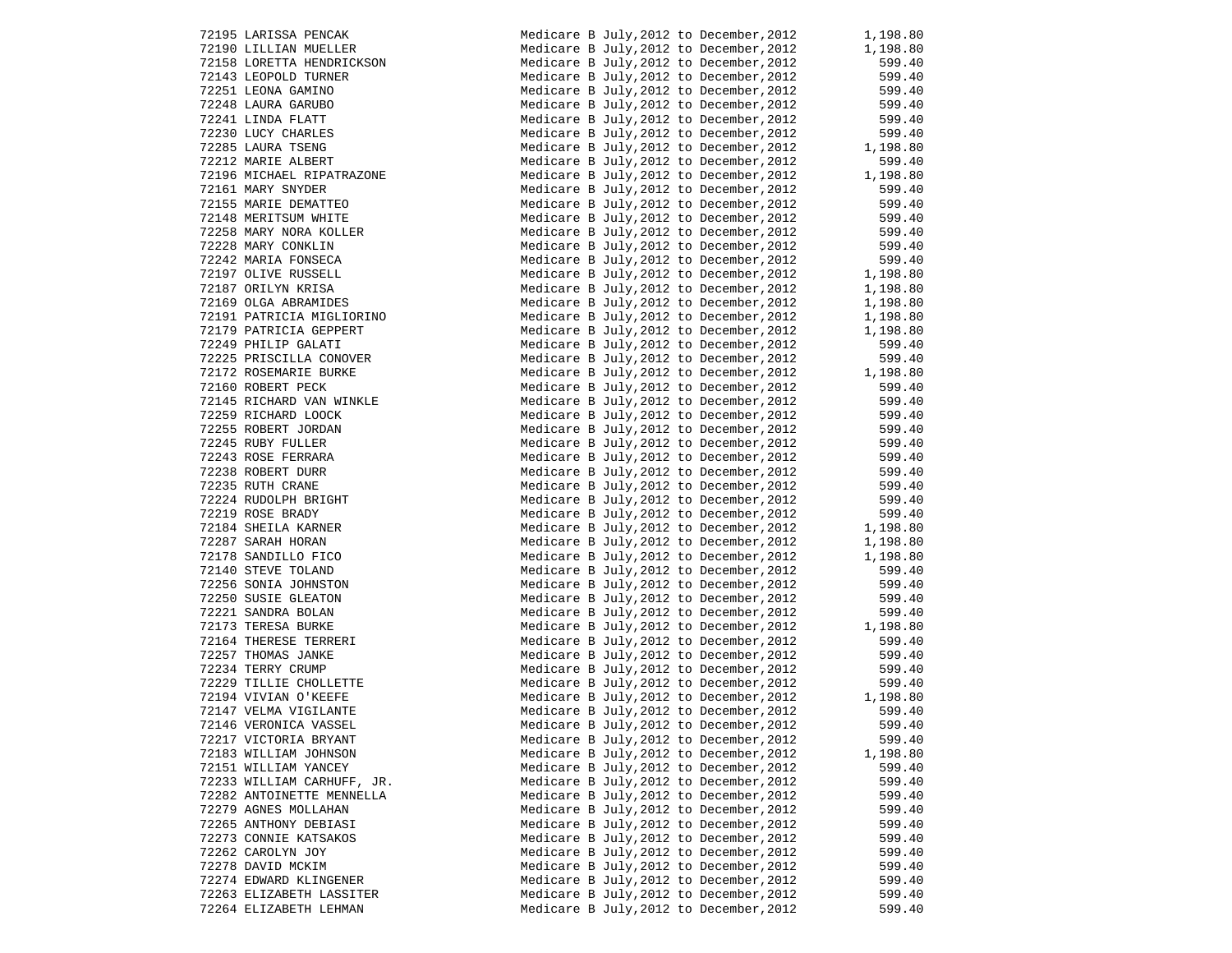**Communications Center** 

÷

 **01-201-25-252105-068** *POSTAGE & METERED MAIL* **TOTAL FOR ACCOUNT 29.63**

72532 COUNTY OF MORRIS 2ND 1/2 1/13 METERED MAIL 29.63

| TOTAL for Employee Group Insurance                                    |                                          |          | ============<br>2,813,909.62 |
|-----------------------------------------------------------------------|------------------------------------------|----------|------------------------------|
| <b>Office of Emergency Management</b>                                 |                                          |          |                              |
| 72048 SOLAR TECHNOLOGY                                                | Morris County OEM Cell Service - Activat | 2,625.00 |                              |
| 71926 SATCOM GLOBAL INC                                               | Iridium SIM Card                         | 37.37    |                              |
| CELLULAR PHONES/PAGERS<br>01-201-25-252100-031                        | TOTAL FOR ACCOUNT                        |          | 2,662.37                     |
| 70705 CABLEVISION                                                     | $1/1/13 - 3/31/13$                       | 681.30   |                              |
| OTHER GENERAL EXPENSES<br>$01 - 201 - 25 - 252100 - 059$              | TOTAL FOR ACCOUNT                        |          | 681.30                       |
| 72532 COUNTY OF MORRIS                                                | 2ND 1/2 1/13 METERED MAIL                | 8.17     |                              |
| 72532 COUNTY OF MORRIS                                                | 2ND 1/2 1/13 METERED MAIL                | 12.92    |                              |
| 01-201-25-252100-068<br>POSTAGE & METERED MAIL                        | TOTAL FOR ACCOUNT                        |          | 21.09                        |
| 71925 AT&T MOBILITY                                                   |                                          | 47.06    |                              |
| 71160 VERIZON WIRELESS                                                | L&PS / ADM                               | 76.02    |                              |
| (2012) CELLULAR PHONES/PAGERS<br>01-203-25-252100-031                 | TOTAL FOR ACCOUNT                        |          | 123.08                       |
| 70618 PAPER MART INC                                                  | Cust # 85880 Order #104982               | 218.58   |                              |
| 70924 STAPLES BUSINESS ADVANTAGE                                      | Customer # NYC 1054187                   | 11.99    |                              |
| 70924 STAPLES BUSINESS ADVANTAGE                                      |                                          | 11.99    |                              |
| 70701 STAPLES BUSINESS ADVANTAGE                                      | Customer # NYC 1054187                   | 30.99    |                              |
| 70701 STAPLES BUSINESS ADVANTAGE                                      |                                          | 436.37   |                              |
| 70701 STAPLES BUSINESS ADVANTAGE                                      |                                          | 138.98   |                              |
| 70701 STAPLES BUSINESS ADVANTAGE                                      |                                          | 12.64    |                              |
| $01 - 203 - 25 - 252100 - 058$<br>(2012) OFFICE SUPPLIES & STATIONERY | TOTAL FOR ACCOUNT                        |          | 861.54                       |
| 69812 EVERBRIDGE, INC.                                                | Training expenses for vendor on-site tra | 1,354.95 |                              |
| 69719 JEFFREY PAUL                                                    | Propane tank refill for forklift         | 30.00    |                              |
| 71911 JEFFREY PAUL                                                    | Supplies for Medical Ambulance Bus (MAB) | 35.00    |                              |
| 66797 LOMBARDO LETTERING INC.                                         | 11" Morris County OEM Reflective Decals  | 300.00   |                              |
| 66797 LOMBARDO LETTERING INC.                                         | 16" Morris County OEM Reflective Decals  | 110.00   |                              |
| 01-203-25-252100-059<br>(2012) OTHER GENERAL EXPENSES                 | TOTAL FOR ACCOUNT                        |          | 1,829.95                     |
| 69813 CY DRAKE LOCKSMITHS, INC.                                       | Key Cases                                | 193.92   |                              |
| 01-203-25-252100-258<br>(2012) EQUIPMENT                              | TOTAL FOR ACCOUNT                        |          | 193.92                       |
|                                                                       |                                          |          | ============                 |
| TOTAL for Office of Emergency Management                              |                                          |          | 6,373.25                     |

| $01 - 203 - 23 - 220100 - 090$ | (2012) EMPLOYEE GROUP INSURANCE EXPENDIT | TOTAL FOR ACCOUNT                       | 115,684.20 |
|--------------------------------|------------------------------------------|-----------------------------------------|------------|
|                                | 72277 WILLIAM KNIGHT                     | Medicare B July, 2012 to December, 2012 | 599.40     |
|                                | 72267 THERESA LATORE                     | Medicare B July, 2012 to December, 2012 | 599.40     |
|                                | 72275 THOMAS MCNIECE                     | Medicare B July, 2012 to December, 2012 | 599.40     |
|                                | 72283 SAM MATRISCIANO                    | Medicare B July, 2012 to December, 2012 | 599.40     |
|                                | 72261 ROSE LIVA                          | Medicare B July, 2012 to December, 2012 | 599.40     |
|                                | 72270 RICHARD KNISS                      | Medicare B July, 2012 to December, 2012 | 599.40     |
|                                | 72271 PHYLLIS KELLEY                     | Medicare B July, 2012 to December, 2012 | 599.40     |
|                                | 72284 MARGARET MATRISCIANO               | Medicare B July, 2012 to December, 2012 | 599.40     |
|                                | 72269 LUCILLE LAWRENCE                   | Medicare B July, 2012 to December, 2012 | 599.40     |
|                                | 72280 LOUIS MASTERBONE                   | Medicare B July, 2012 to December, 2012 | 599.40     |
|                                | 72268 JOAN LEFFERTS                      | Medicare B July, 2012 to December, 2012 | 599.40     |
|                                | 72276 JOAN MARTIN                        | Medicare B July, 2012 to December, 2012 | 599.40     |
|                                | 72281 JOHN MIRTICH                       | Medicare B July, 2012 to December, 2012 | 599.40     |
|                                | 72272 HILDE KLINE                        | Medicare B July, 2012 to December, 2012 | 599.40     |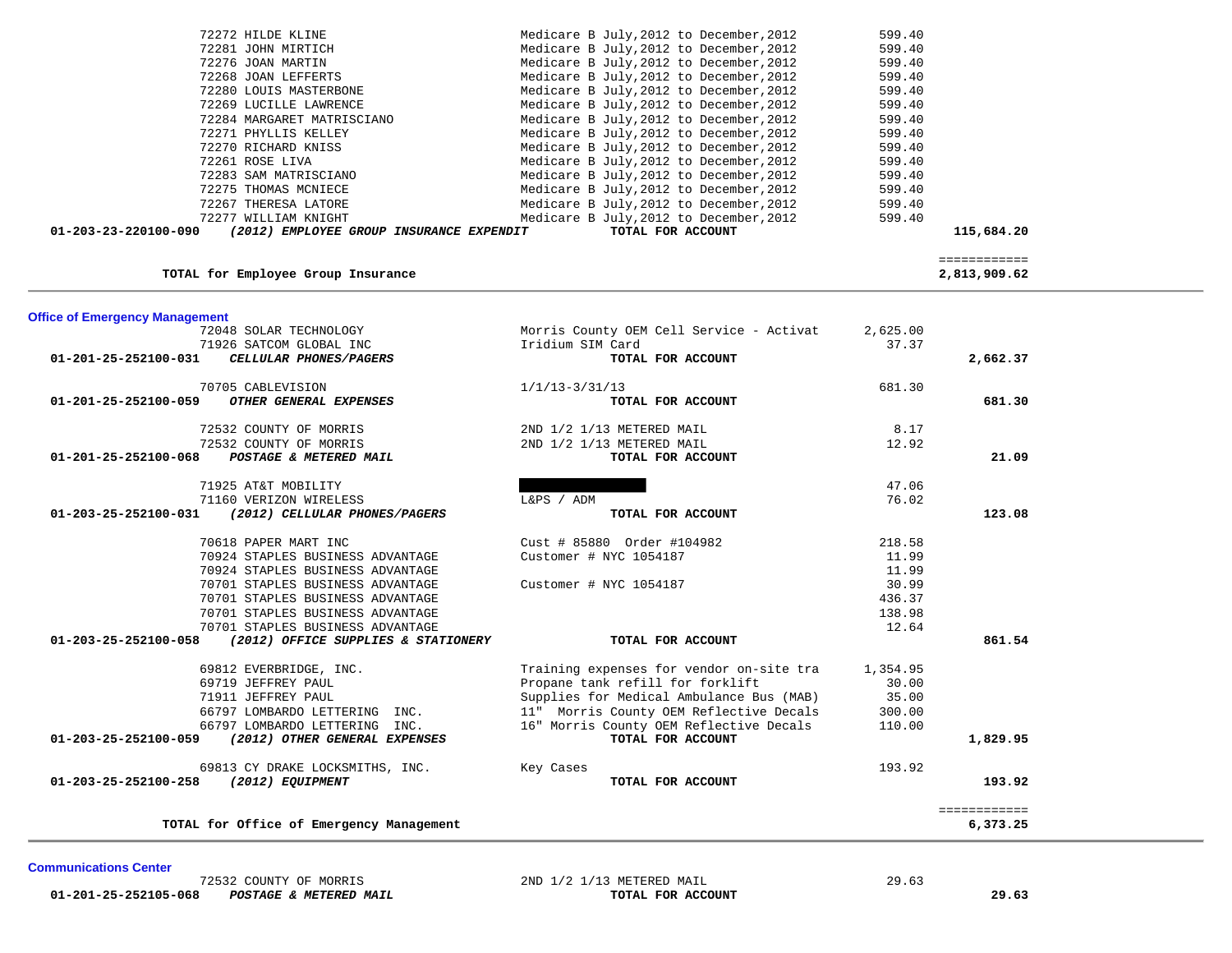| 71503 ROYAL COMMUNICATIONS INC.<br>01-201-25-252105-072<br><b>RADIO REPAIRS</b>                                                                   | 1/7/13, WA#9-8, LP#V774JCG, replaced 50<br>TOTAL FOR ACCOUNT                                                                                           | 50.00                      | 50.00                    |
|---------------------------------------------------------------------------------------------------------------------------------------------------|--------------------------------------------------------------------------------------------------------------------------------------------------------|----------------------------|--------------------------|
| 71515 LASHEN ELECTRONICS INC<br>SMALL TOOLS<br>01-201-25-252105-239                                                                               | Per Invoice, 1/8/2013, Multipurpose open<br>TOTAL FOR ACCOUNT                                                                                          | 18.69                      | 18.69                    |
| 71497 LIFESAVERS INC<br>01-203-25-252105-039 (2012) EDUCATION SCHOOLS & TRAINING                                                                  | Administration fee for CPR cards<br>TOTAL FOR ACCOUNT                                                                                                  | 25.00                      | 25.00                    |
| 71496 DEER PARK<br>01-203-25-252105-058 (2012) OFFICE SUPPLIES & STATIONERY                                                                       | 12/31/12, 0434508784 for 12/1/12-12/31/1<br>TOTAL FOR ACCOUNT                                                                                          | 64.79                      | 64.79                    |
| 71493 ROYAL COMMUNICATIONS INC.<br>01-203-25-252105-072 (2012) RADIO REPAIRS                                                                      | 12/31/12 WA#16-20, LP#Y188CG, complete s<br>TOTAL FOR ACCOUNT                                                                                          | 300.00                     | 300.00                   |
| 71504 LANGUAGE LINE SERVICES<br>01-203-25-252105-117 (2012) INTERPRETOR FEES                                                                      | 902-0110022, 12/31/12 (12/1-12/31/12)<br>TOTAL FOR ACCOUNT                                                                                             | 972.40                     | 972.40                   |
| 71494 BOROUGH OF BUTLER<br>71514 JERSEY CENTRAL POWER & LIGHT<br>71490 JERSEY CENTRAL POWER & LIGHT<br>01-203-25-252105-137<br>(2012) ELECTRICITY | 3680-0 dtd 1/8/13 Denise Drive cell towe<br>10-00-78-7724-2-1, 1/15/13Gillette, NJ (1<br>10 00 78 7716 0 5, 1/18/2013 Dover(12/16<br>TOTAL FOR ACCOUNT | 705.08<br>502.85<br>423.70 | 1,631.63                 |
| 69140 TELE-COMMUNICATION, INC<br>69140 TELE-COMMUNICATION, INC<br>(2012) EQUIPMENT<br>01-203-25-252105-258                                        | Per quote, 12/6/12, Starset Voice headse<br>Per quote, 12/6/12, Replacement Batteries<br>TOTAL FOR ACCOUNT                                             | 600.00<br>349.70           | 949.70                   |
| TOTAL for Communications Center                                                                                                                   |                                                                                                                                                        |                            | ============<br>4,041.84 |
| <b>County Medical Examiner Office</b>                                                                                                             |                                                                                                                                                        |                            |                          |
| 70812 STAPLES BUSINESS ADVANTAGE                                                                                                                  | AC#1032179                                                                                                                                             | 36.64                      |                          |
| 70812 STAPLES BUSINESS ADVANTAGE<br>OFFICE SUPPLIES & STATIONERY<br>01-201-25-254100-058                                                          | AC#1032179<br>TOTAL FOR ACCOUNT                                                                                                                        | 34.50                      | 71.14                    |
| 72002 FEDEX<br>01-201-25-254100-059<br>OTHER GENERAL EXPENSES                                                                                     | 1/21/13; CASE 14130038<br>TOTAL FOR ACCOUNT                                                                                                            | 34.41                      | 34.41                    |

 70812 STAPLES BUSINESS ADVANTAGE AC#1032179 36.64 70812 STAPLES BUSINESS ADVANTAGE AC#1032179 34.50  **01-201-25-254100-058** *OFFICE SUPPLIES & STATIONERY* **TOTAL FOR ACCOUNT 71.14** 72002 FEDEX 1/21/13; CASE 14130038 34.41  **01-201-25-254100-059** *OTHER GENERAL EXPENSES* **TOTAL FOR ACCOUNT 34.41** 72532 COUNTY OF MORRIS 2ND 1/2 1/13 METERED MAIL 28.64  **01-201-25-254100-068** *POSTAGE & METERED MAIL* **TOTAL FOR ACCOUNT 28.64**71945 DEER PARK 6.27<br>
0434597878, 1/16/13 70812 STAPLES BUSINESS ADVANTAGE AC#1032179 244.54  **01-203-25-254100-058** *(2012) OFFICE SUPPLIES & STATIONERY* **TOTAL FOR ACCOUNT 250.81** 70811 CAROLE BOUTILIER RMB MILEAGE 3RD QTR 2012 7.00 70809 GIOVANNA ALVES RMB MILAGE 3RD QTR 2012 20.30 %70810 ROBERT ALVES <br>70810 ROBERT ALVES TO RESOURCE A RMB MILEAGE 4TH QTR 2012 12.25<br>28.70 28.70 28.70 2012 RMB MILEAGE 4TH OTR 2012 28.70 69354 GALLS, LLC 5.11 TAC LITE PANTS 126.00 69354 GALLS, LLC FREIGHT 8.00  **01-203-25-254100-059** *(2012) OTHER GENERAL EXPENSES* **TOTAL FOR ACCOUNT 202.25** 71086 NMS LABS 10164 MORRIS TOXICOLOGY DECEMBER 2012 2,872.00 71086 NMS LABS 10251 SUSSEX TOXICOLOGY DECEMBER 2012 2,030.00 71086 NMS LABS 10344 WARREN TOXICOLOGY DECEMBER 2012 720.00  **01-203-25-254100-084** *(2012) OTHER OUTSIDE SERVICES* **TOTAL FOR ACCOUNT 5,622.00** 72001 CENTENNIAL PRODUCTS INC.<br>
294.42 PRODUCTS INC. RODER BADY BAGG AND GEALS 2018 CARDS 294.42 689.49 72001 CENTENNIAL PRODUCTS INC. BODY BAGS AND SEALS (BACKORDERED FROM AB  **01-203-25-254100-203** *(2012) X-RAY & MEDICAL SUPPLIES* **TOTAL FOR ACCOUNT 983.91**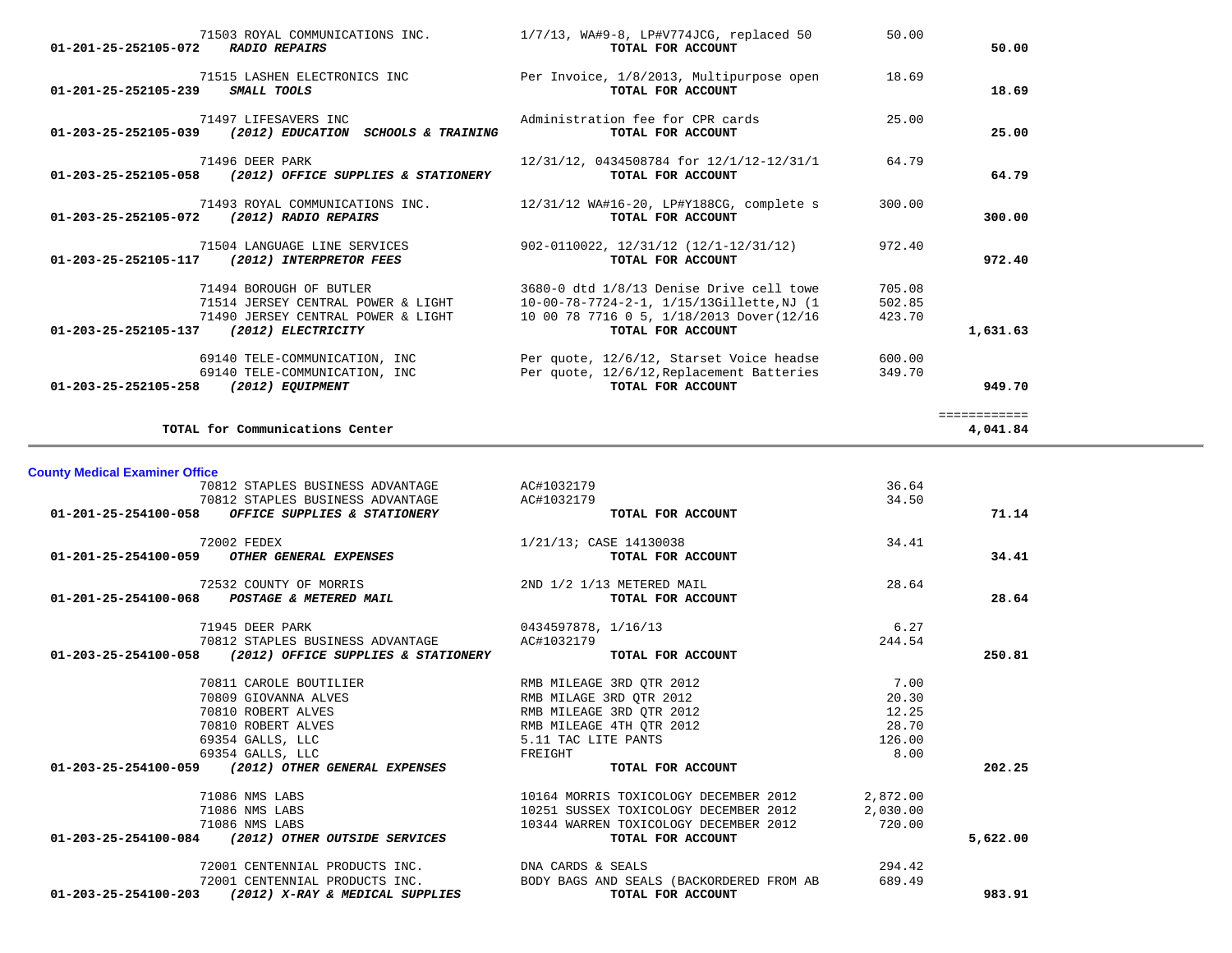| <b>County Sheriff's Department</b> |                                                                      |                                                              |                 |           |
|------------------------------------|----------------------------------------------------------------------|--------------------------------------------------------------|-----------------|-----------|
|                                    | 72532 COUNTY OF MORRIS                                               | 2ND 1/2 1/13 METERED MAIL                                    | 387.43          |           |
|                                    | 72532 COUNTY OF MORRIS                                               | 2ND 1/2 1/13 METERED MAIL                                    | 13.50           |           |
| 01-201-25-270100-068               | POSTAGE & METERED MAIL                                               | TOTAL FOR ACCOUNT                                            |                 | 400.93    |
|                                    |                                                                      |                                                              |                 |           |
|                                    | 71244 STEVE SEIDLER                                                  | Dog Training - $(1/2, 3, 4/13)$ , Inv dtd 1                  | 435.00          |           |
| 01-201-25-270100-084               | OTHER OUTSIDE SERVICES                                               | TOTAL FOR ACCOUNT                                            |                 | 435.00    |
|                                    | 71670 STAPLES BUSINESS ADVANTAGE                                     | Order dtd 1/4/13, Prder# 7                                   | 100.55          |           |
| 01-201-25-270100-095               | OTHER ADMINISTRATIVE SUPPLIES                                        | TOTAL FOR ACCOUNT                                            |                 | 100.55    |
|                                    |                                                                      |                                                              |                 |           |
|                                    | 69879 MIRION TECHNOLOGIES (GDS) INC                                  | Film, Acct#11512S, Inv dtd 11/30/12                          | 365.19          |           |
| 01-203-25-270100-023               | (2012) ASSOCIATIONS AND MEMBERSHIPS                                  | TOTAL FOR ACCOUNT                                            |                 | 365.19    |
|                                    |                                                                      |                                                              |                 |           |
|                                    | 70166 VERIZON WIRELESS                                               | 682268073-00001 11/20/12 - 12/19/12, In                      | 711.01          |           |
| 01-203-25-270100-031               | (2012) CELLULAR PHONES/PAGERS                                        | TOTAL FOR ACCOUNT                                            |                 | 711.01    |
|                                    | 70868 THE PENNSYLVANIA STATE UNIVERSITY                              | Police Supervisory In-Service Training i                     | 620.00          |           |
|                                    | 01-203-25-270100-039 (2012) EDUCATION SCHOOLS & TRAINING             | TOTAL FOR ACCOUNT                                            |                 | 620.00    |
|                                    |                                                                      |                                                              |                 |           |
|                                    | 69256 BOTACH TACTICAL                                                | Ceia PD140V Hand Held Metal Detector                         | 875.00          |           |
|                                    | 69302 METRO FLAG INC                                                 | 3' x 5' Custom nylon acid dyed Morris Co                     | 250.00          |           |
|                                    | 69302 METRO FLAG INC                                                 | 3' x 5' Custom nylon acid dyed single re                     | 135.00          |           |
|                                    | 69302 METRO FLAG INC                                                 | 3' x 5' Nylon US Flag, embroidered stars                     | 68.00           |           |
|                                    | 69302 METRO FLAG INC                                                 | 3'x 5' nylon acid dyed single reverse Ne                     | 64.00           |           |
|                                    | 69302 METRO FLAG INC                                                 | 8' x 1 1/4" 2-piece oak pole with brass                      | 180.00          |           |
|                                    | 69302 METRO FLAG INC                                                 | 7" gold styrene Eagle, Item# 1.00009989                      | 18.30           |           |
|                                    |                                                                      | 8.25" gold plastic spear pole ornament,                      |                 |           |
|                                    | 69302 METRO FLAG INC                                                 |                                                              | 52.50           |           |
|                                    | 69302 METRO FLAG INC                                                 | Parade Flagpole Carrying Case, Item# 4.0                     | 180.00          |           |
|                                    | 69302 METRO FLAG INC                                                 | Parade carrying belts - douple black web                     | 144.00          |           |
|                                    | 69302 METRO FLAG INC                                                 | 5' x 9.5' nylon US Flag, embroidered sta                     | 180.00          |           |
|                                    | 71658 DEER PARK                                                      | $12/15/12 - 01/14/13$<br>Inv d                               | 206.74          |           |
|                                    | 70069 POP-A-LOCK                                                     | American Padlock, 3570 series w/core & t                     | 528.00          |           |
|                                    | 70069 POP-A-LOCK                                                     | American Padlock, 3571 series w/core & t                     | 546.00          |           |
|                                    |                                                                      |                                                              |                 |           |
| 01-203-25-270100-059               | (2012) OTHER GENERAL EXPENSES                                        | TOTAL FOR ACCOUNT                                            |                 | 3,427.54  |
|                                    |                                                                      |                                                              |                 |           |
|                                    | 69312 LEXIS NEXIS ACCURINT                                           | 11/30/12                                                     | 155.00          |           |
| 01-203-25-270100-078               | (2012) SOFTWARE MAINTENANCE                                          | TOTAL FOR ACCOUNT                                            |                 | 155.00    |
|                                    |                                                                      |                                                              |                 |           |
|                                    | 71243 STEVE SEIDLER                                                  | Dog Training - $(12/27, 28/12)$ ), Inv dtd                   | 270.00          |           |
|                                    | 70067 U.S. SECURITY ASSOCIATES, INC.                                 | 573-1067-000 GUARDS - $11/23/12$ - $11/29/$                  | 1,684.00        |           |
|                                    | 70067 U.S. SECURITY ASSOCIATES, INC.                                 | $573 - 1067 - 000$ GUARDS - $11/30/12$ - $12/6/1$            | 2,652.58        |           |
|                                    | 70067 U.S. SECURITY ASSOCIATES, INC.                                 | 573-1067-000 GUARDS - 12/7/12 - 12/13/12                     | 2,368.91        |           |
|                                    | 70886 U.S. SECURITY ASSOCIATES, INC.                                 | $573 - 1067 - 000$ GUARDS - $12/14/12$ - $12/20/$            | 2,226.53        |           |
|                                    | 70871 STEVE SEIDLER                                                  | Training Dogs (Dec.11, 12, 13, 14, 17, 1                     | 975.00          |           |
|                                    | 69878 STEVE SEIDLER                                                  | Training for K-9 Dogs, Dates: 11/27,28,2                     | 1,260.00        |           |
| 01-203-25-270100-084               | (2012) OTHER OUTSIDE SERVICES                                        | TOTAL FOR ACCOUNT                                            |                 | 11,437.02 |
|                                    | 71669 STAPLES BUSINESS ADVANTAGE                                     | /Acct#1032180, Order dtd 12/27/12, Order                     | 60.73           |           |
|                                    |                                                                      |                                                              | 299.50          |           |
| 01-203-25-270100-095               | 70927 W.B. MASON COMPANY INC<br>(2012) OTHER ADMINISTRATIVE SUPPLIES | Copy Paper - (10 cases) Cust# C1033751,<br>TOTAL FOR ACCOUNT |                 | 360.23    |
|                                    |                                                                      |                                                              |                 |           |
|                                    | 69877 VERIZON WIRELESS                                               | 482559481-00001 11/02/12 - 12/01/12, In                      | 1,320.37        |           |
|                                    | 69873 SPRINT NEXTEL                                                  | 961050119 11/13/12 - 12/12/12, Inv dtd                       | 1,187.65        |           |
| 01-203-25-270100-161               | (2012) COMMUNICATIONS EQUIPMENT                                      | TOTAL FOR ACCOUNT                                            |                 | 2,508.02  |
|                                    |                                                                      |                                                              |                 |           |
|                                    | 69871 CALEA                                                          | Nameplates - Item $(1-499)$ , Inv dtd $12/19$                | 144.00          |           |
|                                    | 69871 CALEA<br>70071 LANIGAN ASSOCIATES INC                          | Shipping & Handling<br>2012 - Retirement Badges              | 20.00<br>345.00 |           |

 ============ 7,193.16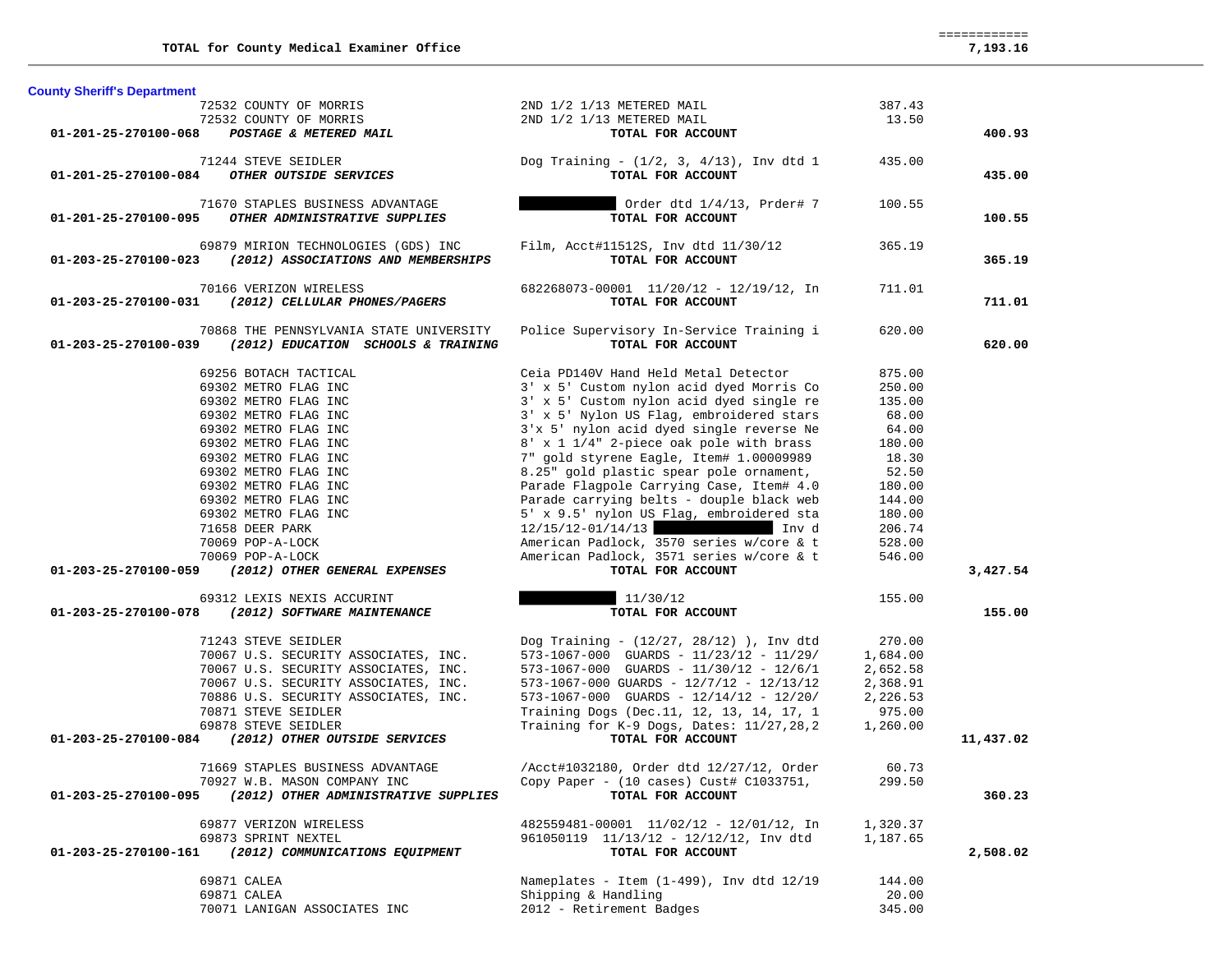| 69003 GALLS, LLC<br>69003 GALLS, LLC<br>01-203-25-270100-258<br>(2012) EQUIPMENT | Galls 8" Inspection Mirror w/o Wheels Ne<br>Peerless Model 705 Oversized Leg Restrai<br>TOTAL FOR ACCOUNT | 400.00<br>240.00 | 640.00                    |
|----------------------------------------------------------------------------------|-----------------------------------------------------------------------------------------------------------|------------------|---------------------------|
| TOTAL for County Sheriff's Department                                            |                                                                                                           |                  | ============<br>26,676.07 |
| <b>County Prosecutor's Office</b>                                                |                                                                                                           |                  |                           |
| 70326 CPANJ                                                                      | DUES FOR 2013 PROSECUTOR                                                                                  | 300.00           |                           |
| 71892 JOSEPH COSTELLO                                                            | 2013 NATIA Membership Renewal                                                                             | 25.00            |                           |
| 71886 JOHN MCNAMARA                                                              | 2013 Certified Attorney Fee                                                                               | 125.00           |                           |
| 71884 MAGGIE CALDERWOOD                                                          | 2013 Certified Attorney Fee                                                                               | 125.00           |                           |
| 71888 PETER FOY                                                                  | 2013 Certified Attorney Fee                                                                               | 125.00           |                           |
| 71891 JAN-MICHAEL MONRAD                                                         | NATIA 2013 Membership Renewal (TARU) for                                                                  | 25.00            |                           |
| 71887 MEG RODRIGUEZ                                                              | 2013 Certified Attorney Fee                                                                               | 125.00           |                           |
| ASSOCIATIONS AND MEMBERSHIPS<br>01-201-25-275100-023                             | TOTAL FOR ACCOUNT                                                                                         |                  | 850.00                    |
|                                                                                  |                                                                                                           |                  |                           |
| 71063 TRITEC OFFICE EQUIPMENT INC                                                | K refills (Staples for Copiers)                                                                           | 155.00           |                           |
| 71063 TRITEC OFFICE EQUIPMENT INC                                                | L refill (Staples for Copiers)                                                                            | 53.00            |                           |
| 71063 TRITEC OFFICE EQUIPMENT INC                                                | SHIPPING                                                                                                  | 8.00             |                           |
| DATA PROCESSING SUPPLIES<br>01-201-25-275100-037                                 | TOTAL FOR ACCOUNT                                                                                         |                  | 216.00                    |
| 71060 ALM MEDIA LLC                                                              | 1250699 Subscriptions-NJ Law Journal Sub                                                                  | 1,554.00         |                           |
| 01-201-25-275100-050<br><b>LAW BOOKS</b>                                         | TOTAL FOR ACCOUNT                                                                                         |                  | 1,554.00                  |
|                                                                                  |                                                                                                           |                  |                           |
| 71880 FEDEX                                                                      | Account #1051-0576-2 (12/28/2012-01/03/2                                                                  | 99.14            |                           |
| 71880 FEDEX                                                                      | Accuont#1051-0576-2(01/4-01/9/2013)                                                                       | 379.03           |                           |
| 72439 FEDEX                                                                      | Account #105105762 (Jan.11-22, 2013)                                                                      | 234.83           |                           |
| 72439 FEDEX                                                                      | Account #105105762 (Jan. 11-22, 2013)                                                                     | 138.26           |                           |
| 72532 COUNTY OF MORRIS                                                           | 2ND 1/2 1/13 METERED MAIL                                                                                 | 1,170.93         |                           |
| 01-201-25-275100-068<br>POSTAGE & METERED MAIL                                   | TOTAL FOR ACCOUNT                                                                                         |                  | 2,022.19                  |
| 71076 RADIO SHACK                                                                | Garmin NUVI 50 LM-Serial #753759978945                                                                    | 149.99           |                           |
| 71076 RADIO SHACK                                                                | Bracketron NAV Pack                                                                                       | 42.99            |                           |
| 70302 CABLEVISION                                                                | Account #07876-616338-01-7 (1/1/2013-1/3                                                                  | 159.90           |                           |
| 70302 CABLEVISION                                                                | Account #07876-625785-01-9 (1/1/2013-1/3)                                                                 | 149.90           |                           |
| 71892 JOSEPH COSTELLO                                                            | Charge for Cell Phone records: 2012x-1469                                                                 | 100.00           |                           |
| 71892 JOSEPH COSTELLO                                                            | Warrant Execution                                                                                         | 24.58            |                           |
| 71892 JOSEPH COSTELLO                                                            | Refreshements $(1/12/13)$                                                                                 | 25.10            |                           |
| 71892 JOSEPH COSTELLO                                                            | Zip Ties & Tape for Weapon Safety                                                                         | 20.76            |                           |
| <b>INVESTIGATION EXPENSE</b><br>01-201-25-275100-118                             | TOTAL FOR ACCOUNT                                                                                         |                  | 673.22                    |
| 71415 CHARLES BRADY                                                              | RE: Case #10-1109(State vs Mirasola, A.) 1,081.80                                                         |                  |                           |
| 01-201-25-275100-121<br>WITNESS FEES AND MILEAGE                                 | TOTAL FOR ACCOUNT                                                                                         |                  | 1,081.80                  |
|                                                                                  |                                                                                                           |                  |                           |
| 71877 PAULA JORDAO                                                               | 01/09/2013 Municipal Pros. Meeting                                                                        | 25.15            |                           |
| 71877 PAULA JORDAO                                                               | 01/14/2013 Appellate Argument                                                                             | 62.80            |                           |
| 71877 PAULA JORDAO                                                               | 01/18/2013 Supreme Court Meeting                                                                          | 58.90            |                           |
| 71876 BRIAN WALSH                                                                | 01/02/2013 Edgartown, Mass-Case #11-1466                                                                  | 60.00            |                           |
| 01-201-25-275100-126<br>COURT EXPENSES-EXTRADITION                               | TOTAL FOR ACCOUNT                                                                                         |                  | 206.85                    |
| 70213 MUNICIPAL CAPITAL CORP                                                     | JANUARY 1-MARCH 31, 2013 MCPO Copy Machi                                                                  | 9,816.15         |                           |
| OFFICE MACHINES - RENTAL<br>01-201-25-275100-164                                 | TOTAL FOR ACCOUNT                                                                                         |                  | 9,816.15                  |
|                                                                                  |                                                                                                           |                  |                           |

| 240.00   | 640.00         |
|----------|----------------|
|          |                |
|          |                |
| 400.00   |                |
|          | 5,515.58       |
| 1,197.98 |                |
| 1,254.25 |                |
| 1,197.98 |                |
| 1,197.98 |                |
|          |                |
|          |                |
|          | 80.24<br>78.15 |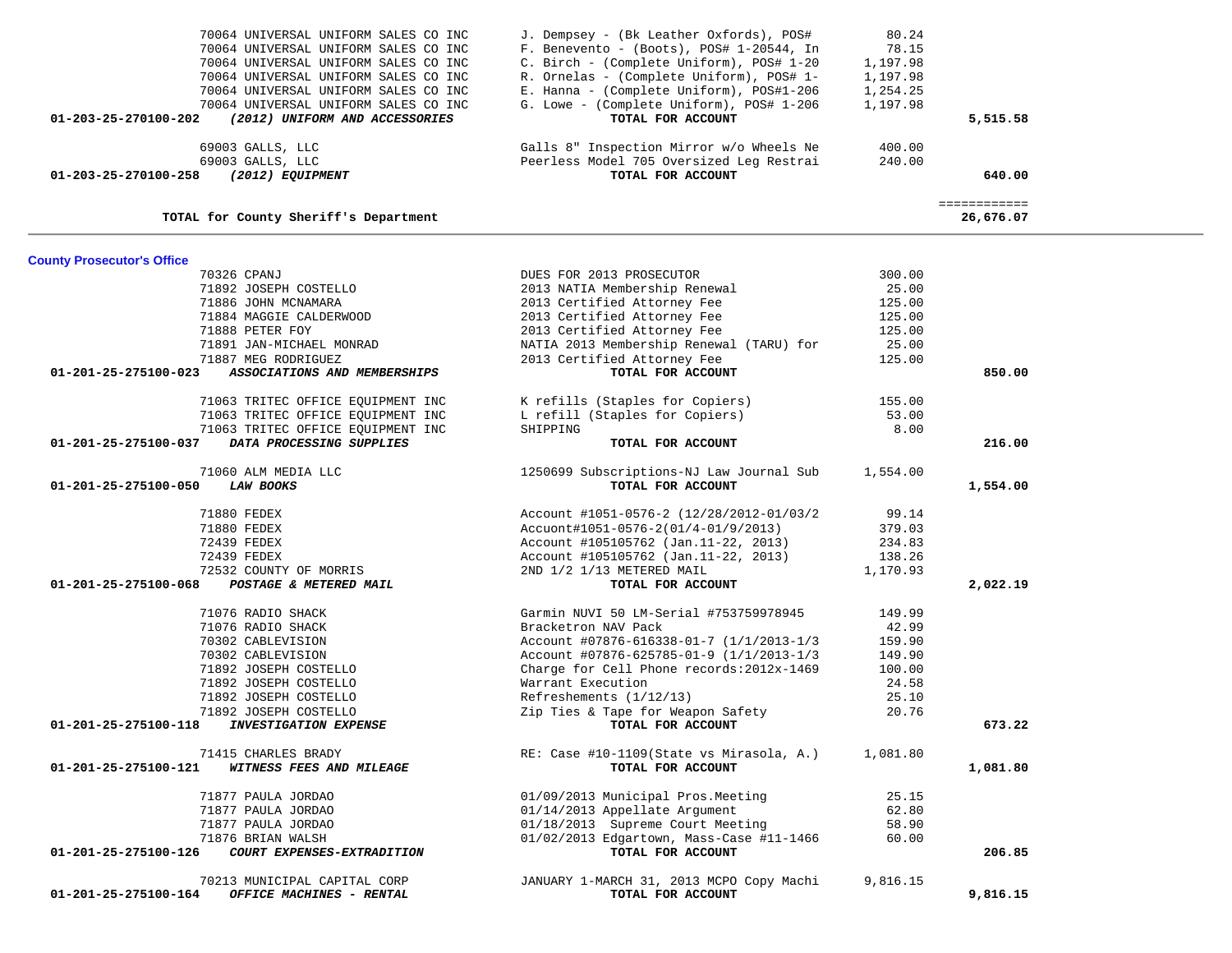|                                     | 70288 SPRINT NEXTEL<br>$01-203-25-275100-031$ (2012) CELLULAR PHONES/PAGERS                                                                                                                                       | 949480113 MCPO Nextels (11/13-12/12/2012<br>TOTAL FOR ACCOUNT                                                       | 5,900.54 | 5,900.54 |
|-------------------------------------|-------------------------------------------------------------------------------------------------------------------------------------------------------------------------------------------------------------------|---------------------------------------------------------------------------------------------------------------------|----------|----------|
|                                     | 70276 STAPLES BUSINESS ADVANTAGE<br>70276 STAPLES BUSINESS ADVANTAGE<br>01-203-25-275100-037 (2012) DATA PROCESSING SUPPLIES                                                                                      | Blk Toner, Cyan Toner and Black Ink 1,257.14<br>Black Toner, Magenta Toner, Cyan and Ye 895.01<br>TOTAL FOR ACCOUNT |          | 2,152.15 |
|                                     | 71067 EDWARD MITREUTER                                                                                                                                                                                            | 15th Annual Sex Crimes Information Shari 472.07                                                                     |          |          |
|                                     | 01-203-25-275100-039 (2012) EDUCATION SCHOOLS & TRAINING                                                                                                                                                          | TOTAL FOR ACCOUNT                                                                                                   |          | 472.07   |
|                                     | 70279 COX STATIONERS & PRINTERS                                                                                                                                                                                   | Job #:70435-Case Jacket Legal Size (Pink 3,010.65                                                                   |          |          |
|                                     | 71065 PAPER MART INC                                                                                                                                                                                              |                                                                                                                     | 408.90   |          |
|                                     | 71065 PAPER MART INC                                                                                                                                                                                              |                                                                                                                     | 468.60   |          |
|                                     | 71065 PAPER MART INC                                                                                                                                                                                              | ------- ALALL Envelopes<br>10x13 Brown Kraft Envelopes<br>FREIGHT                                                   | 10.00    |          |
|                                     | 71082 STAPLES BUSINESS ADVANTAGE                                                                                                                                                                                  | Account #NYC 1054187- Pens, rubberbands,                                                                            | 483.76   |          |
|                                     | 71082 STAPLES BUSINESS ADVANTAGE                                                                                                                                                                                  | Account #NYC 1054187-white binders<br>Heavy Duty View Binder                                                        | 41.64    |          |
|                                     | 70276 STAPLES BUSINESS ADVANTAGE                                                                                                                                                                                  | Heavy Duty View Binder                                                                                              | 39.78    |          |
|                                     | 70276 STAPLES BUSINESS ADVANTAGE                                                                                                                                                                                  | Surehook File Flr & Brother TZE-251 24MM                                                                            | 83.70    |          |
|                                     | 70276 STAPLES BUSINESS ADVANTAGE                                                                                                                                                                                  | Bubble Wrap & Scotch Tape<br>Binders & 3V Batteries                                                                 | 96.16    |          |
|                                     | 70263 STAPLES BUSINESS ADVANTAGE                                                                                                                                                                                  |                                                                                                                     | 21.86    |          |
|                                     | 70263 STAPLES BUSINESS ADVANTAGE                                                                                                                                                                                  | Staples, 2013 Daily Ataglnc 3x6, Surehook 122.92                                                                    |          |          |
|                                     | 70263 STAPLES BUSINESS ADVANTAGE                                                                                                                                                                                  | 3"Binders (Black)                                                                                                   | 73.98    |          |
|                                     | 70263 STAPLES BUSINESS ADVANTAGE                                                                                                                                                                                  | 1.5 White Binders                                                                                                   | 20.82    |          |
|                                     | 70263 STAPLES BUSINESS ADVANTAGE                                                                                                                                                                                  | 1.5 White Binders<br>Storx plastic blk org.                                                                         | 34.98    |          |
|                                     | 70262 STAPLES BUSINESS ADVANTAGE                                                                                                                                                                                  | Shredder Bags (3)                                                                                                   | 44.74    |          |
|                                     | 70262 STAPLES BUSINESS ADVANTAGE                                                                                                                                                                                  | Fastners, Post-its, Blk Sharpies & White o 59.39                                                                    |          |          |
|                                     | 70262 STAPLES BUSINESS ADVANTAGE                                                                                                                                                                                  | Surehook File Folder Grn 1gl.<br>2013 Daily Ataglnc Tabrefl 3x6<br>SPLS 16 GB Relay Flash-Sled                      | 249.90   |          |
|                                     | 70262 STAPLES BUSINESS ADVANTAGE                                                                                                                                                                                  |                                                                                                                     | 14.52    |          |
|                                     | 70262 STAPLES BUSINESS ADVANTAGE                                                                                                                                                                                  |                                                                                                                     | 142.00   |          |
|                                     | 01-203-25-275100-058 (2012) OFFICE SUPPLIES & STATIONERY                                                                                                                                                          | TOTAL FOR ACCOUNT                                                                                                   |          | 5,428.30 |
|                                     | 71062 M.C. PROSECUTOR'S EMERGENT                                                                                                                                                                                  | December 2012 Reimbursement to the Prose 2,204.98                                                                   |          |          |
|                                     | 01-203-25-275100-079 (2012) SPECIAL PROJECTS                                                                                                                                                                      | TOTAL FOR ACCOUNT                                                                                                   |          | 2,204.98 |
|                                     | 70299 A.R.T. AGENCY, INC<br>01-203-25-275100-081 (2012) TRANSCRIPTS                                                                                                                                               | Grand Jury Transcripts                                                                                              | 657.36   |          |
|                                     |                                                                                                                                                                                                                   | TOTAL FOR ACCOUNT                                                                                                   |          | 657.36   |
|                                     | 67618 AT&T                                                                                                                                                                                                        | Account #055 538 6343 001- 10/27/12 RE                                                                              | 35.47    |          |
|                                     | 62406 AT&T                                                                                                                                                                                                        | LONG DISTANCE CHARGES FROM 7/27/12 THROU                                                                            | 34.97    |          |
|                                     | 69138 AT&T                                                                                                                                                                                                        | Account #055 538 6343 001 11/27/12 Long                                                                             | 35.47    |          |
|                                     | 69215 ATLANTIC TACTICAL OF NJ, INC.                                                                                                                                                                               | RE: Quote #SQ-90105917- Def-Tec First De                                                                            | 280.76   |          |
|                                     | 71083 SPRINT NEXTEL                                                                                                                                                                                               | Account #296629811 (12/7-1/6/2013)Air Ca                                                                            | 119.97   |          |
|                                     |                                                                                                                                                                                                                   | Item#CDR8.1 F00K-108-789 for Honda                                                                                  | 150.00   |          |
|                                     | 71083 SPRINT NEXTEL<br>70257 CRASH DATA GROUP<br>70257 CRASH DATA GROUP<br>70257 CRASH DATA GROUP<br>70257 CRASH DATA GROUP<br>70245 GTS WELCO<br>70301 RADIO SHACK<br>70285 SPRINT NEXTEL<br>70286 SPRINT NEXTEL | Item#CDR 10.0 F00K-108-796 for BMW/Rolls                                                                            | 120.00   |          |
|                                     |                                                                                                                                                                                                                   | Item#F00K-108-799 for Volvo                                                                                         | 120.00   |          |
|                                     |                                                                                                                                                                                                                   | Shipping                                                                                                            | 15.00    |          |
|                                     |                                                                                                                                                                                                                   | Cust.#LB927 for Helium tank rental for M                                                                            | 51.74    |          |
|                                     |                                                                                                                                                                                                                   | 2 Canon Digital Cameras for Lt. Denise A                                                                            | 215.88   |          |
|                                     |                                                                                                                                                                                                                   | Account #296629811 (11/7-12/6/12)                                                                                   | 119.97   |          |
|                                     | 70286 SPRINT NEXTEL                                                                                                                                                                                               | Account #899669942 (11/12-12/11/12)                                                                                 | 161.97   |          |
|                                     | 71064 VERIZON                                                                                                                                                                                                     | Lane Line-4391 (Account #973 285-4391 66                                                                            | 244.39   |          |
|                                     | 61478 VERIZON                                                                                                                                                                                                     | Account #973 285-4391 669 50Y 7/14/12                                                                               | 216.82   |          |
|                                     | 71066 VERIZON                                                                                                                                                                                                     | Account #973 285 5371 820 57Y (12/14-01/                                                                            | 29.69    |          |
|                                     | 01-203-25-275100-118 (2012) INVESTIGATION EXPENSE                                                                                                                                                                 | TOTAL FOR ACCOUNT                                                                                                   |          | 1,952.10 |
|                                     | 71876 BRIAN WALSH                                                                                                                                                                                                 | $12/28/12$ SCI/Muncy case #;10-2244; re: J                                                                          | 52.10    |          |
|                                     | 01-203-25-275100-126 (2012) COURT EXPENSES-EXTRADITION                                                                                                                                                            | TOTAL FOR ACCOUNT                                                                                                   |          | 52.10    |
|                                     | 70282 DEER PARK                                                                                                                                                                                                   | Account #0434996856 11/15-12/14/2012                                                                                | 121.22   |          |
| 01-203-25-275100-147                | (2012) WATER                                                                                                                                                                                                      | TOTAL FOR ACCOUNT                                                                                                   |          | 121.22   |
|                                     | 71084 STATE TOXICOLOGY LABORATORY                                                                                                                                                                                 | Background Drug analysis                                                                                            | 45.00    |          |
| 01-203-25-275100-189 (2012) MEDICAL |                                                                                                                                                                                                                   | TOTAL FOR ACCOUNT                                                                                                   |          | 45.00    |
|                                     |                                                                                                                                                                                                                   |                                                                                                                     |          |          |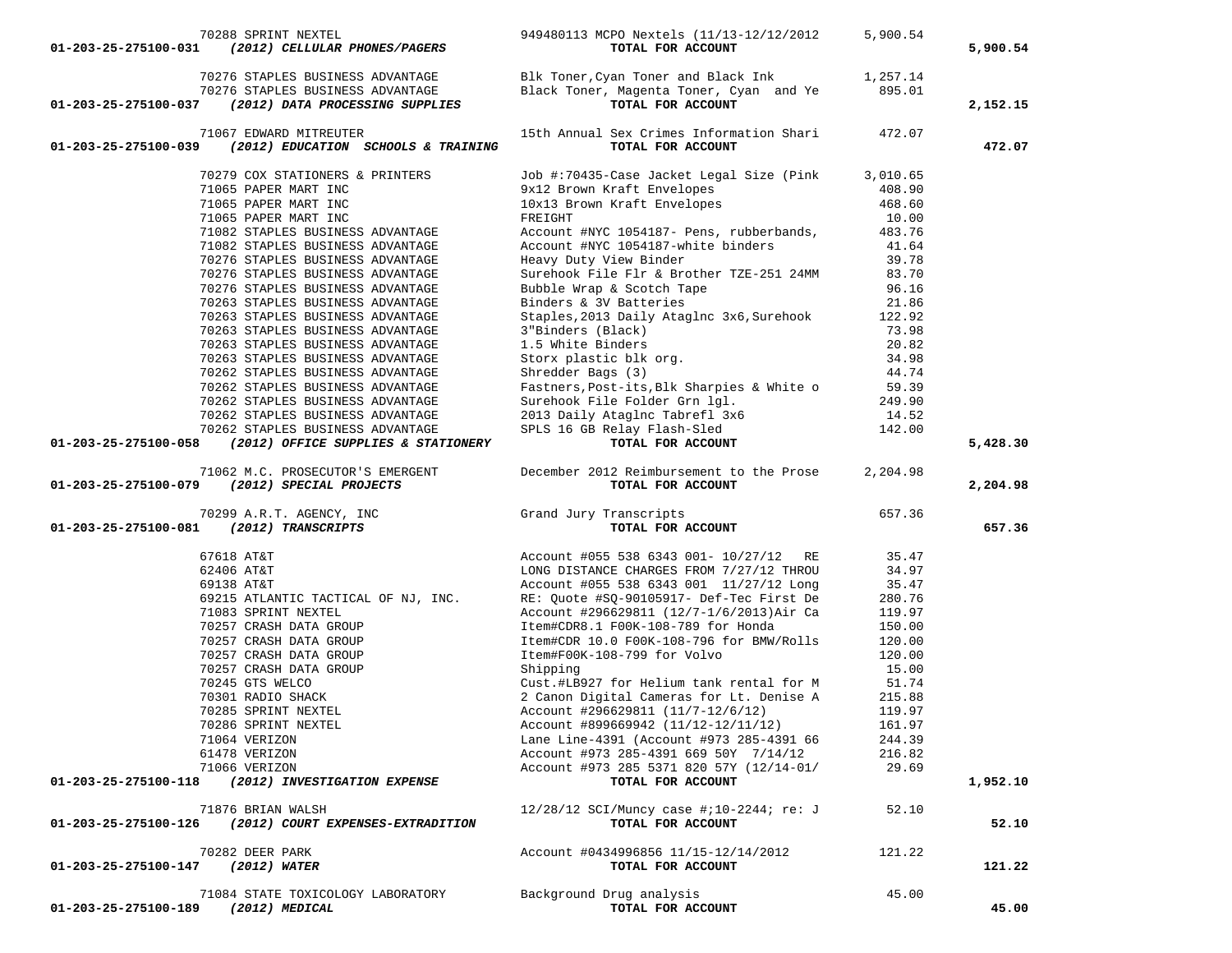|                                                              |                                                 |          | ============ |  |
|--------------------------------------------------------------|-------------------------------------------------|----------|--------------|--|
| TOTAL for County Prosecutor's Office                         |                                                 |          | 35,651.03    |  |
| <b>County Jail</b>                                           |                                                 |          |              |  |
| 72007 JOHN KOWALSKI                                          | REIMBURSEMENT FOR 1 NIGHT LODGING FOR AC        | 127.53   |              |  |
| 72007 JOHN KOWALSKI                                          | REIMBURSEMENT FOR AIRFARE TO & FROM HOUS        | 284.20   |              |  |
| 72007 JOHN KOWALSKI                                          | REIMBURSEMENT FOR AIRPORT SHUTTLE TO AND        | 46.00    |              |  |
|                                                              |                                                 |          |              |  |
| 72007 JOHN KOWALSKI                                          | REIMBURSEMENT FOR MEAL ON 1.26.13               | 10.95    |              |  |
| 72007 JOHN KOWALSKI                                          | REIMBURSEMENT FOR MEAL ON 1.26.13               | 14.95    |              |  |
| 72007 JOHN KOWALSKI                                          | REIMBURSEMENT FOR MEAL ON 1.27.13               | 7.31     |              |  |
| 72007 JOHN KOWALSKI                                          | REIMBURSEMENT FOR MEAL ON 1.27.13               | 16.55    |              |  |
| 72047 EDWARD V. ROCHFORD                                     | REIMBURSEMENT FOR AIRFARE TO AND FROM HO        | 286.30   |              |  |
| 72047 EDWARD V. ROCHFORD                                     | REIMBURSEMENT FOR 2 NIGHTS LODGING              | 278.46   |              |  |
| 72047 EDWARD V. ROCHFORD                                     | REIMBURSEMENT FOR SHUTTLE TO HOTEL              | 28.00    |              |  |
| 72047 EDWARD V. ROCHFORD                                     | REIMBURSEMENT FOR TAXI TO AIRPORT               | 59.95    |              |  |
| 71214 ATLANTIC TRAINING CENTER                               | FEE FOR 1 CPR CARD DATED 1.2.13                 | 10.00    |              |  |
| 70347 CMI EDUCATION INSTITUTE INC.                           | TRAINING FOR L.GRAHAM ON 1.15.13                | 189.99   |              |  |
| 70347 CMI EDUCATION INSTITUTE INC.                           | TRAINING FOR R.EARLS ON 1.15.13                 | 189.99   |              |  |
| 70587 PESI HEALTHCARE                                        | TRAINING FOR L.PETRUCCI ON 1.23.13              | 184.99   |              |  |
| 70587 PESI HEALTHCARE                                        | TRAINING FOR J.LANDIS ON 1.23.13                | 214.94   |              |  |
| 01-201-25-280100-039<br>EDUCATION SCHOOLS & TRAINING         | TOTAL FOR ACCOUNT                               |          | 1,950.11     |  |
| 70337 THE PORTASOFT COMPANY INC                              |                                                 | 364.11   |              |  |
|                                                              | QUARTERLY CONTRACT PAYMENT FOR SOFTNER F        |          |              |  |
| 01-201-25-280100-044 EQUIPMENT SERVICE AGREEMENTS            | TOTAL FOR ACCOUNT                               |          | 364.11       |  |
| 71226 ALL-STAR IDENTIFICATION                                | ID SUPPLIES DATED 1.15.13                       | 955.00   |              |  |
| IDENTIFICATION EQUIP&SUPPLIES<br>01-201-25-280100-047        | TOTAL FOR ACCOUNT                               |          | 955.00       |  |
| 72532 COUNTY OF MORRIS                                       | 2ND 1/2 1/13 METERED MAIL                       | 69.57    |              |  |
| 01-201-25-280100-068 POSTAGE & METERED MAIL                  | TOTAL FOR ACCOUNT                               |          | 69.57        |  |
| 70344 ACME AMERICAN REPAIRS INC.                             | CONTRACT PAYMENT FROM 1.1.13 TO 3.31.13         | 2,750.00 |              |  |
| 71225 ELEVATOR MAINTENANCE CORP                              | ELEVATOR MAINT FOR FEB. 2013 DATED 1.3.13       | 683.33   |              |  |
| 70707 X-RAY IMAGING                                          | X-RAY BADGE SERVICE FOR 2013 DATED 1.2.1        | 1,033.50 |              |  |
| OTHER OUTSIDE SERVICES<br>01-201-25-280100-084               | TOTAL FOR ACCOUNT                               |          | 4,466.83     |  |
| 70338 QUENCH USA                                             | WATER COOLER RENT ON 7 WATER COOLERS DAT        | 284.00   |              |  |
| 01-201-25-280100-147<br><b>WATER</b>                         | TOTAL FOR ACCOUNT                               |          | 284.00       |  |
| 70608 FIRE FIGHTERS EQUIPMENT CO INC                         | OXYGEN DATED 1.7.13                             | 103.50   |              |  |
| 01-201-25-280100-193<br><b>OXYGEN</b>                        | TOTAL FOR ACCOUNT                               |          | 103.50       |  |
| 70346 GRAINGER                                               | PLUMBING SUPPLIES DATED 1.4.13                  | 240.02   |              |  |
| 01-201-25-280100-249 BLDG MAINTENANCE SUPPLIES               | TOTAL FOR ACCOUNT                               |          | 240.02       |  |
| 70378 CARTSPRO, INC.                                         | DEEP CYCLE BATTERY DATED 1.4.13                 | 394.39   |              |  |
| 01-201-25-280100-262 MACHINERY REPAIRS & PARTS               | TOTAL FOR ACCOUNT                               |          | 394.39       |  |
| 70352 CIVIC RESEARCH INSTITUTE INC                           | SUBSCRIPTION RENEWAL FOR CORRECTIONAL LA 149.95 |          |              |  |
| 01-203-25-280100-028 (2012) BOOKS & PERIODICALS              | TOTAL FOR ACCOUNT                               |          | 149.95       |  |
| 69863 VERIZON WIRELESS                                       | 88569905800001 CELL PHONES DATED 11.26.1        | 376.68   |              |  |
| 70339 VERIZON WIRELESS                                       | 885699058-00001 CELL PHONES DATED 12.26.        | 352.79   |              |  |
| $01 - 203 - 25 - 280100 - 031$ (2012) CELLULAR PHONES/PAGERS | TOTAL FOR ACCOUNT                               |          | 729.47       |  |
| 71200 MICHAEL BLASKO                                         | REIMBURSEMENT FOR TRAINING ON 9.27.12 PA        | 100.00   |              |  |
| 63933 FOCUSED TECHNOLOGY                                     |                                                 |          |              |  |
|                                                              | 2 PROJECTORS PLUS SHIPPING DATED 8.22.12        | 882.00   |              |  |
| 70351 MARIN CONSULTING ASSOCIATES                            | TRAINING FOR T.BESSLER ON 10/2,3/12 DATE        | 240.00   |              |  |

 **01-203-25-275100-202** *(2012) UNIFORM AND ACCESSORIES* **TOTAL FOR ACCOUNT 245.00**

70298 EMBROIDME Shirts (short and long sleeve) for Cashm 245.00<br>12012) ON MITORM AND ACCESSORIES TOTAL FOR ACCOUNT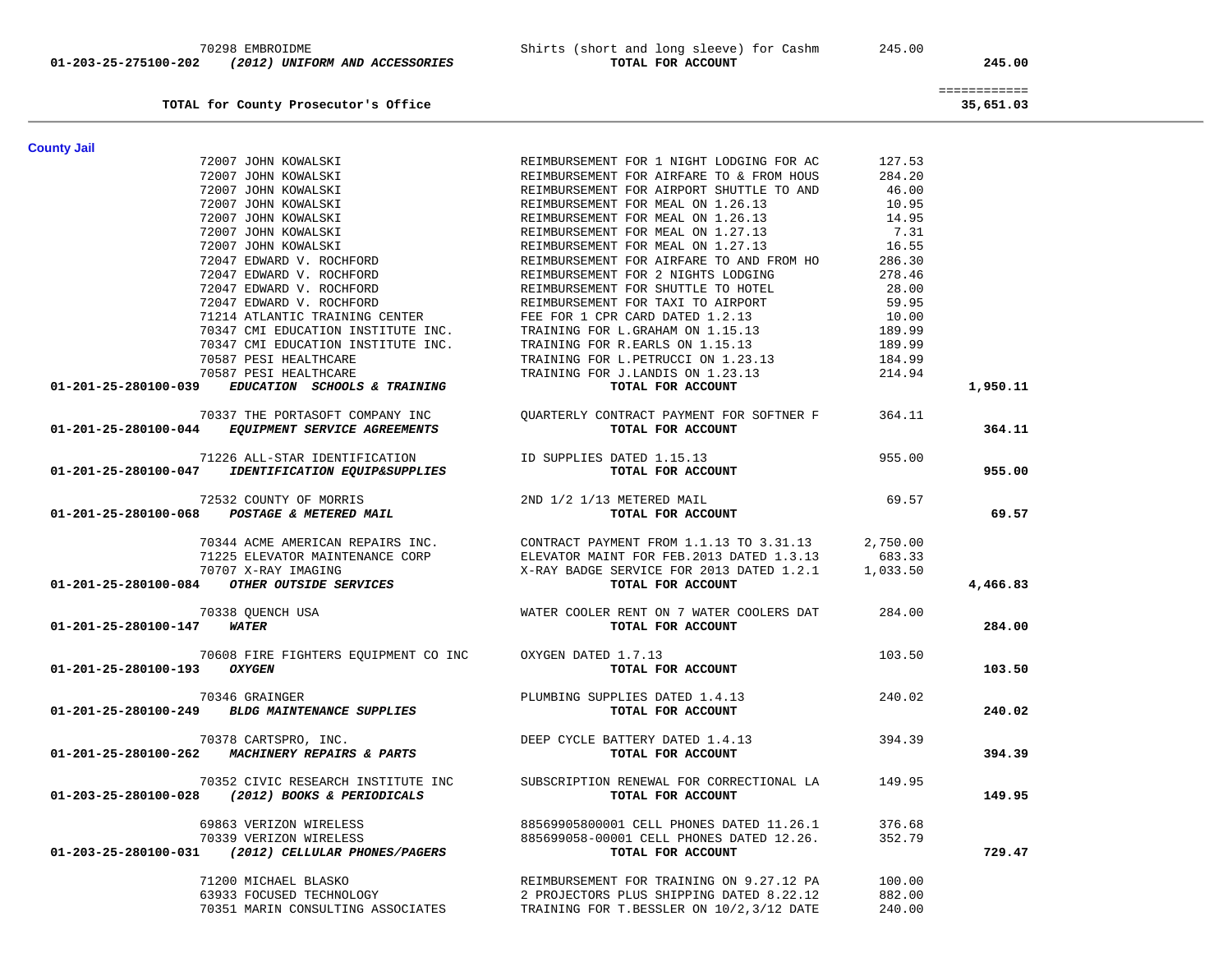|                                                                                                                                                                                                                  | 69297 THE PENNSYLVANIA STATE UNIVERSITY TRAINING FOR J.DAVIDEK DATED 11.29.12                                                                                                                                                                                                                                                                                                                                    | 390.00    |           |
|------------------------------------------------------------------------------------------------------------------------------------------------------------------------------------------------------------------|------------------------------------------------------------------------------------------------------------------------------------------------------------------------------------------------------------------------------------------------------------------------------------------------------------------------------------------------------------------------------------------------------------------|-----------|-----------|
|                                                                                                                                                                                                                  |                                                                                                                                                                                                                                                                                                                                                                                                                  |           |           |
|                                                                                                                                                                                                                  |                                                                                                                                                                                                                                                                                                                                                                                                                  |           |           |
|                                                                                                                                                                                                                  |                                                                                                                                                                                                                                                                                                                                                                                                                  |           |           |
|                                                                                                                                                                                                                  |                                                                                                                                                                                                                                                                                                                                                                                                                  |           |           |
|                                                                                                                                                                                                                  |                                                                                                                                                                                                                                                                                                                                                                                                                  |           |           |
|                                                                                                                                                                                                                  |                                                                                                                                                                                                                                                                                                                                                                                                                  |           |           |
|                                                                                                                                                                                                                  |                                                                                                                                                                                                                                                                                                                                                                                                                  |           |           |
|                                                                                                                                                                                                                  |                                                                                                                                                                                                                                                                                                                                                                                                                  |           |           |
| 01-203-25-280100-039 (2012) EDUCATION SCHOOLS & TRAINING $\,$ TOTAL FOR ACCOUNT                                                                                                                                  |                                                                                                                                                                                                                                                                                                                                                                                                                  |           | 3,258.20  |
|                                                                                                                                                                                                                  | 99297 THE PENNSYLVANIA STATE UNIVERSITY<br>72288 ELMER S. GILO, MD<br>72288 ELMER S. GILO, MD<br>72288 ELMER S. GILO, MD<br>72288 ELMER S. GILO, MD<br>72288 ELMER S. GILO, MD<br>72288 ELMER S. GILO, MD<br>72288 ELMER S. GILO, MD<br>72288                                                                                                                                                                    |           |           |
|                                                                                                                                                                                                                  | 70539 CENTER FOR EDUCATION &<br>A25424960 PUBLIC EMPLOYMENT LAW BOOK DAT 254.95                                                                                                                                                                                                                                                                                                                                  |           |           |
|                                                                                                                                                                                                                  |                                                                                                                                                                                                                                                                                                                                                                                                                  |           | 254.95    |
|                                                                                                                                                                                                                  |                                                                                                                                                                                                                                                                                                                                                                                                                  |           |           |
|                                                                                                                                                                                                                  |                                                                                                                                                                                                                                                                                                                                                                                                                  |           |           |
|                                                                                                                                                                                                                  |                                                                                                                                                                                                                                                                                                                                                                                                                  |           |           |
|                                                                                                                                                                                                                  |                                                                                                                                                                                                                                                                                                                                                                                                                  |           |           |
|                                                                                                                                                                                                                  |                                                                                                                                                                                                                                                                                                                                                                                                                  |           |           |
|                                                                                                                                                                                                                  |                                                                                                                                                                                                                                                                                                                                                                                                                  |           |           |
|                                                                                                                                                                                                                  |                                                                                                                                                                                                                                                                                                                                                                                                                  |           |           |
|                                                                                                                                                                                                                  |                                                                                                                                                                                                                                                                                                                                                                                                                  |           |           |
|                                                                                                                                                                                                                  |                                                                                                                                                                                                                                                                                                                                                                                                                  |           |           |
|                                                                                                                                                                                                                  |                                                                                                                                                                                                                                                                                                                                                                                                                  |           |           |
|                                                                                                                                                                                                                  |                                                                                                                                                                                                                                                                                                                                                                                                                  |           |           |
|                                                                                                                                                                                                                  |                                                                                                                                                                                                                                                                                                                                                                                                                  |           | 3,744.16  |
| 68382 ARAMARK CORRECTIONAL SERVICES SOUP WARMER DATED 11/22/12<br><b>01-203-25-280100-059</b> (2012) OTHER GENERAL EXPENSES TOTAL FOR ACCOUNT                                                                    |                                                                                                                                                                                                                                                                                                                                                                                                                  |           |           |
|                                                                                                                                                                                                                  |                                                                                                                                                                                                                                                                                                                                                                                                                  |           |           |
|                                                                                                                                                                                                                  |                                                                                                                                                                                                                                                                                                                                                                                                                  |           | 295.86    |
|                                                                                                                                                                                                                  |                                                                                                                                                                                                                                                                                                                                                                                                                  |           |           |
|                                                                                                                                                                                                                  |                                                                                                                                                                                                                                                                                                                                                                                                                  |           |           |
|                                                                                                                                                                                                                  |                                                                                                                                                                                                                                                                                                                                                                                                                  |           | 941.00    |
|                                                                                                                                                                                                                  |                                                                                                                                                                                                                                                                                                                                                                                                                  |           |           |
| 70345 ACME AMERICAN REPAIRS INC.<br>70056 T J'S SPORTWIDE TROPHY PLAQUE AND ENGRAVING DATED 12.14.12 70056 T J'S SPORTWIDE TROPHY<br><b>01-203-25-280100-084</b> (2012) OTHER OUTSIDE SERVICES TOTAL FOR ACCOUNT |                                                                                                                                                                                                                                                                                                                                                                                                                  |           |           |
|                                                                                                                                                                                                                  | 70366 ATLANTIC TACTICAL OF NJ, INC. FIREARM AMMUNITION AND TARGETS DATED 10. 5,672.97<br>115 (2012) AMMUNITION TOTAL FOR ACCOUNT                                                                                                                                                                                                                                                                                 |           |           |
| 01-203-25-280100-115 (2012) AMMUNITION                                                                                                                                                                           |                                                                                                                                                                                                                                                                                                                                                                                                                  |           | 5,672.97  |
|                                                                                                                                                                                                                  |                                                                                                                                                                                                                                                                                                                                                                                                                  |           |           |
|                                                                                                                                                                                                                  |                                                                                                                                                                                                                                                                                                                                                                                                                  |           |           |
|                                                                                                                                                                                                                  |                                                                                                                                                                                                                                                                                                                                                                                                                  |           |           |
|                                                                                                                                                                                                                  |                                                                                                                                                                                                                                                                                                                                                                                                                  |           |           |
|                                                                                                                                                                                                                  |                                                                                                                                                                                                                                                                                                                                                                                                                  |           |           |
| 01-203-25-280100-130 (2012) SLAP                                                                                                                                                                                 |                                                                                                                                                                                                                                                                                                                                                                                                                  |           | 288.23    |
|                                                                                                                                                                                                                  | $\begin{array}{cccc} 70348 & \text{NORTH JERSEY LANDSCAPE} & \text{SLAP EQUIPMENT PARTS DATED 9.12.12} & 36.85 \\ 70348 & \text{NORTH JERSEY LANDSCAPE} & \text{SLAP EQUIPMENT MANT/PARTS DATED 9.28.12} & 247.27 \\ 70348 & \text{NORTH JERSEY LANDSCAPE} & \text{SLAP EQUIPMENT PARTS DATED 9.28.12} & 247.27 \\ 70348 & \text{NORTH JERSEY LANDSCAPE} & \text{SLAP EQUIPMENT PARTS DATED 9.28.12} & 4.11 \\ $ |           |           |
|                                                                                                                                                                                                                  |                                                                                                                                                                                                                                                                                                                                                                                                                  |           |           |
| 01-203-25-280100-147 (2012) WATER                                                                                                                                                                                |                                                                                                                                                                                                                                                                                                                                                                                                                  |           | 284.00    |
|                                                                                                                                                                                                                  |                                                                                                                                                                                                                                                                                                                                                                                                                  |           |           |
|                                                                                                                                                                                                                  |                                                                                                                                                                                                                                                                                                                                                                                                                  |           |           |
| 70343 JOHNSTON COMMUNICATIONS TELEPHONE SERVICE ON 11.30.12 DATED 12.1 437.50<br><b>01-203-25-280100-161</b> (2012) COMMUNICATIONS EQUIPMENT TOTAL FOR ACCOUNT                                                   |                                                                                                                                                                                                                                                                                                                                                                                                                  |           | 437.50    |
|                                                                                                                                                                                                                  |                                                                                                                                                                                                                                                                                                                                                                                                                  |           |           |
| 70541 MUNICIPAL CAPITAL CORP 2ND QUARTERLY RENT PAYMENT FOR ADMIN COP 1,427.11<br><b>01-203-25-280100-164</b> (2012) OFFICE MACHINES - RENTAL TOTAL FOR ACCOUNT                                                  |                                                                                                                                                                                                                                                                                                                                                                                                                  |           |           |
|                                                                                                                                                                                                                  |                                                                                                                                                                                                                                                                                                                                                                                                                  |           | 1,427.11  |
|                                                                                                                                                                                                                  |                                                                                                                                                                                                                                                                                                                                                                                                                  |           |           |
|                                                                                                                                                                                                                  | 68362 ARAMARK CORRECTIONAL SERVICES INMATE AND STAFF MEALS 11/15/12 - 11/21/ 15,621.80                                                                                                                                                                                                                                                                                                                           |           |           |
| 01-203-25-280100-185 (2012) FOOD                                                                                                                                                                                 | TOTAL FOR ACCOUNT                                                                                                                                                                                                                                                                                                                                                                                                |           | 15,621.80 |
|                                                                                                                                                                                                                  |                                                                                                                                                                                                                                                                                                                                                                                                                  |           |           |
| 69867 DENTRUST DENTAL INC.                                                                                                                                                                                       | INMATE DENTAL CARE FOR NOVEMBER 2012 DAT                                                                                                                                                                                                                                                                                                                                                                         | 4,884.00  |           |
|                                                                                                                                                                                                                  |                                                                                                                                                                                                                                                                                                                                                                                                                  |           |           |
| 68713 ATLANTIC HEALTH SYSTEM                                                                                                                                                                                     | MEDICAL CARE FOR J. PALLANTE DATED 10.2.1                                                                                                                                                                                                                                                                                                                                                                        | 2,669.00  |           |
| 68713 ATLANTIC HEALTH SYSTEM                                                                                                                                                                                     | MEDICAL CARE FOR J.GRUSHACK DATED 10.8.1                                                                                                                                                                                                                                                                                                                                                                         | 1,980.39  |           |
| 68713 ATLANTIC HEALTH SYSTEM                                                                                                                                                                                     | MEDICAL CARE FOR J.RAMIREZ DATED 10/11,1                                                                                                                                                                                                                                                                                                                                                                         | 7,042.57  |           |
| 68713 ATLANTIC HEALTH SYSTEM                                                                                                                                                                                     | MEDICAL CARE FOR K. PORPHY DATED 10.14.12                                                                                                                                                                                                                                                                                                                                                                        | 870.04    |           |
| 68713 ATLANTIC HEALTH SYSTEM                                                                                                                                                                                     | MEDICAL CARE FOR D.VEGA DATED 10.30.12                                                                                                                                                                                                                                                                                                                                                                           | 935.35    |           |
| 68713 ATLANTIC HEALTH SYSTEM                                                                                                                                                                                     | MEDICAL CARE FOR J. FENNES DATED 10.31.12                                                                                                                                                                                                                                                                                                                                                                        | 2,042.30  |           |
| 68713 ATLANTIC HEALTH SYSTEM                                                                                                                                                                                     | MEDICAL CARE FOR F. SAGGESE DATED 11.6.12                                                                                                                                                                                                                                                                                                                                                                        | 105.95    |           |
| 68713 ATLANTIC HEALTH SYSTEM                                                                                                                                                                                     | MEDICAL CARE FOR W.FIGUEROA DATED 11.8.1                                                                                                                                                                                                                                                                                                                                                                         | 158.60    |           |
| 70340 CONTRACT PHARMACY SERVICES INC                                                                                                                                                                             | INMATE MEDICATION FOR DECEMBER 2012 DATE                                                                                                                                                                                                                                                                                                                                                                         | 10,907.13 |           |
| 70610 MOORE MEDICAL LLC                                                                                                                                                                                          | MEDICAL SUPPLIES DATED 12.5.12                                                                                                                                                                                                                                                                                                                                                                                   | 632.78    |           |
|                                                                                                                                                                                                                  |                                                                                                                                                                                                                                                                                                                                                                                                                  |           |           |
| 70052 MORRIS IMAGING ASSOC II PA                                                                                                                                                                                 | MEDICAL CARE FOR Y.TURKMANY DATED 11.9.1                                                                                                                                                                                                                                                                                                                                                                         | 84.00     |           |
| 70052 MORRIS IMAGING ASSOC II PA                                                                                                                                                                                 | MEDICAL CARE FOR K. PORPHY DATED 11.10.12                                                                                                                                                                                                                                                                                                                                                                        | 42.00     |           |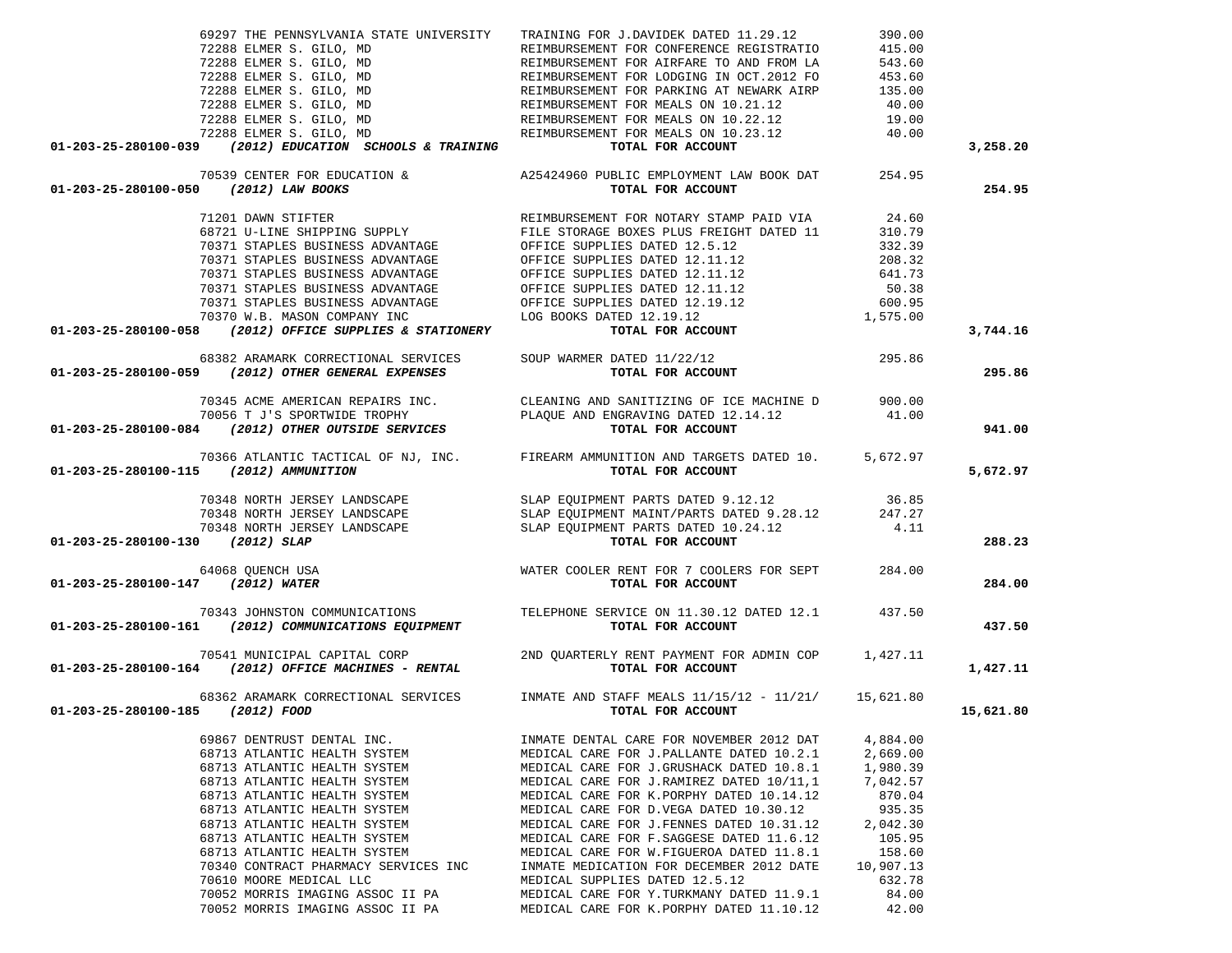|                                              | 70057 FIRE FIGHTERS EQUIPMENT CO INC                             | OXYGEN FOR FIRE SAFETY EQUIPMENT DATED 1                                                 | 80.00    |              |
|----------------------------------------------|------------------------------------------------------------------|------------------------------------------------------------------------------------------|----------|--------------|
| 01-203-25-280100-193                         | (2012) OXYGEN                                                    | TOTAL FOR ACCOUNT                                                                        |          | 80.00        |
|                                              | 71216 TURN OUT UNIFORMS, INC.                                    | ACADEMY UNIFORMS FOR B.BEINERT DATED 11.                                                 | 313.78   |              |
|                                              | 70175 UNIVERSAL UNIFORM SALES CO INC                             | UNIFORMS FOR SHERBURN DATED 12.6.12                                                      | 100.00   |              |
|                                              | 70175 UNIVERSAL UNIFORM SALES CO INC                             | UNIFORMS FOR LOTZ DATED 12.6.12                                                          | 135.00   |              |
|                                              | 70175 UNIVERSAL UNIFORM SALES CO INC                             | UNIFORMS FOR STAPEL DATED 12.6.12                                                        | 417.14   |              |
|                                              |                                                                  |                                                                                          |          |              |
|                                              | 70175 UNIVERSAL UNIFORM SALES CO INC                             | UNIFORMS FOR MCCOOL DATED 12.12.12                                                       | 70.86    |              |
|                                              | 70175 UNIVERSAL UNIFORM SALES CO INC                             | UNIFORMS FOR CUCCI DATED 12.12.12                                                        | 100.00   |              |
|                                              | 70175 UNIVERSAL UNIFORM SALES CO INC                             | UNIFORMS FOR CUCCI DATED 12.12.12                                                        | 486.20   |              |
|                                              | 70175 UNIVERSAL UNIFORM SALES CO INC                             | UNIFORMS FOR LOMAX DATED 12.13.12                                                        | 118.91   |              |
|                                              | 70706 UNIVERSAL UNIFORM SALES CO INC                             | UNIFORMS FOR P.LONGO SR DATED 12.21.12                                                   | 100.00   |              |
|                                              | 70706 UNIVERSAL UNIFORM SALES CO INC                             | UNIFORMS FOR P.LOHMUS DATED 12.21.12                                                     | 100.00   |              |
|                                              | 70706 UNIVERSAL UNIFORM SALES CO INC                             | UNIFORMS FOR R.DYKSTRA DATED 12.21.12                                                    | 100.00   |              |
|                                              | 01-203-25-280100-202 (2012) UNIFORM AND ACCESSORIES              | TOTAL FOR ACCOUNT                                                                        |          | 2,041.89     |
|                                              |                                                                  |                                                                                          |          |              |
|                                              | 70374 SCHAFFER DOOR INC                                          | BI-FOLD DOOR MAINTENANCE DATED 12.11.12                                                  | 2,135.00 |              |
|                                              | 01-203-25-280100-223 (2012) BUILDING REPAIRS                     | TOTAL FOR ACCOUNT                                                                        |          | 2,135.00     |
|                                              | 70369 GRAINGER                                                   | MAINT. TOOLS AND SUPPLIES DATED 12.27.12 454.50                                          |          |              |
| 01-203-25-280100-246                         | (2012) TOOLS - OTHERS                                            | TOTAL FOR ACCOUNT                                                                        |          | 454.50       |
|                                              |                                                                  |                                                                                          |          |              |
|                                              | 70349 MORRISTOWN LUMBER &                                        | MISC. MAINT. SUPPLIES DATED 12.10.12                                                     | 166.23   |              |
|                                              | 70349 MORRISTOWN LUMBER &                                        | MISC. MAINT. SUPPLIES DATED 12.28.12<br>CO STEEL GASOLINE CANS DATED 12.20.12            | 17.98    |              |
|                                              | 70373 MCMASTER-CARR SUPPLY CO                                    |                                                                                          | 376.51   |              |
|                                              | 70609 MADISON PLUMBING SUPPLY CO PLUMBING GUAGE DATED $12.28.12$ |                                                                                          | 134.40   |              |
|                                              | 70372 TURTLE & HUGHES, INC                                       | BALLASTS AND LIGHT BULBS DATED 12.10.12                                                  | 318.65   |              |
| 01-203-25-280100-249                         | $(2012)$ BLDG MAINTENANCE SUPPLIES                               | TOTAL FOR ACCOUNT                                                                        |          | 1,013.77     |
|                                              |                                                                  |                                                                                          |          |              |
|                                              | 70055 E.A. MORSE & CO. INC.                                      | LAUNDRY SUPPLIES DATED 12.18.12 1,088.00                                                 |          |              |
|                                              | 69868 E.A. MORSE & CO. INC.                                      | FACILITY GLOVES DATED 12.6.12                                                            | 3,545.00 |              |
| 01-203-25-280100-252                         | (2012) JANITORIAL SUPPLIES                                       | TOTAL FOR ACCOUNT                                                                        |          | 4,633.00     |
|                                              | 70054 FOWLER EQUIP CO INC.                                       | WASHER MACHINE PARTS DATED 10.1.12 1,365.61                                              |          |              |
|                                              | 70368 GRAINGER                                                   |                                                                                          | 21.25    |              |
| 01-203-25-280100-262                         |                                                                  | FLOOR BUFFER SWITCH DATED 12.20.12<br>(2012) MACHINERY REPAIRS & PARTS TOTAL FOR ACCOUNT |          | 1,386.86     |
|                                              | 70367 GRAINGER                                                   | EAR PROTECTION FOR MAINT. DATED 12.27.12 28.64                                           |          |              |
|                                              | 01-203-25-280100-266 (2012) SAFETY ITEMS                         | TOTAL FOR ACCOUNT                                                                        |          | 28.64        |
|                                              |                                                                  |                                                                                          |          |              |
|                                              |                                                                  |                                                                                          |          | ============ |
|                                              | TOTAL for County Jail                                            |                                                                                          |          | 87,104.50    |
|                                              |                                                                  |                                                                                          |          |              |
| <b>County Youth Detention Facilit</b>        | 71819 STAPLES BUSINESS ADVANTAGE                                 | ink jets, glue, file folders, tape, note                                                 | 232.00   |              |
|                                              | 71819 STAPLES BUSINESS ADVANTAGE                                 | file folders                                                                             | 36.08    |              |
|                                              |                                                                  |                                                                                          |          |              |
| 01-201-25-281100-058                         | OFFICE SUPPLIES & STATIONERY                                     | TOTAL FOR ACCOUNT                                                                        |          | 268.08       |
|                                              | 72532 COUNTY OF MORRIS                                           | 2ND 1/2 1/13 METERED MAIL                                                                | 99.58    |              |
|                                              |                                                                  | TOTAL FOR ACCOUNT                                                                        |          | 99.58        |
|                                              | 01-201-25-281100-068 POSTAGE & METERED MAIL                      |                                                                                          |          |              |
|                                              |                                                                  |                                                                                          |          |              |
|                                              | 71362 ALLEN PAPER & SUPPLY CO                                    | paper cups, paper plates, bleach                                                         | 390.34   |              |
|                                              | <b>JANITORIAL SUPPLIES</b>                                       | TOTAL FOR ACCOUNT                                                                        |          | 390.34       |
|                                              | 71910 SERVICE PLUS                                               | Freezer Repair                                                                           | 165.00   |              |
|                                              |                                                                  |                                                                                          |          |              |
| 01-201-25-281100-252<br>01-201-25-281100-262 | 71910 SERVICE PLUS<br>MACHINERY REPAIRS & PARTS                  | Parts and labor Freezer<br>TOTAL FOR ACCOUNT                                             | 628.72   | 793.72       |

70052 MORRIS IMAGING ASSOC II PA MEDICAL CARE FOR F.SAGGESE DATED 11.26.1 194.00

69865 PRECISION HEALTH INC. INMATE XRAYS FOR NOVEMBER 2012 DATED 12.  **01-203-25-280100-189** *(2012) MEDICAL* **TOTAL FOR ACCOUNT 33,398.11**

850.00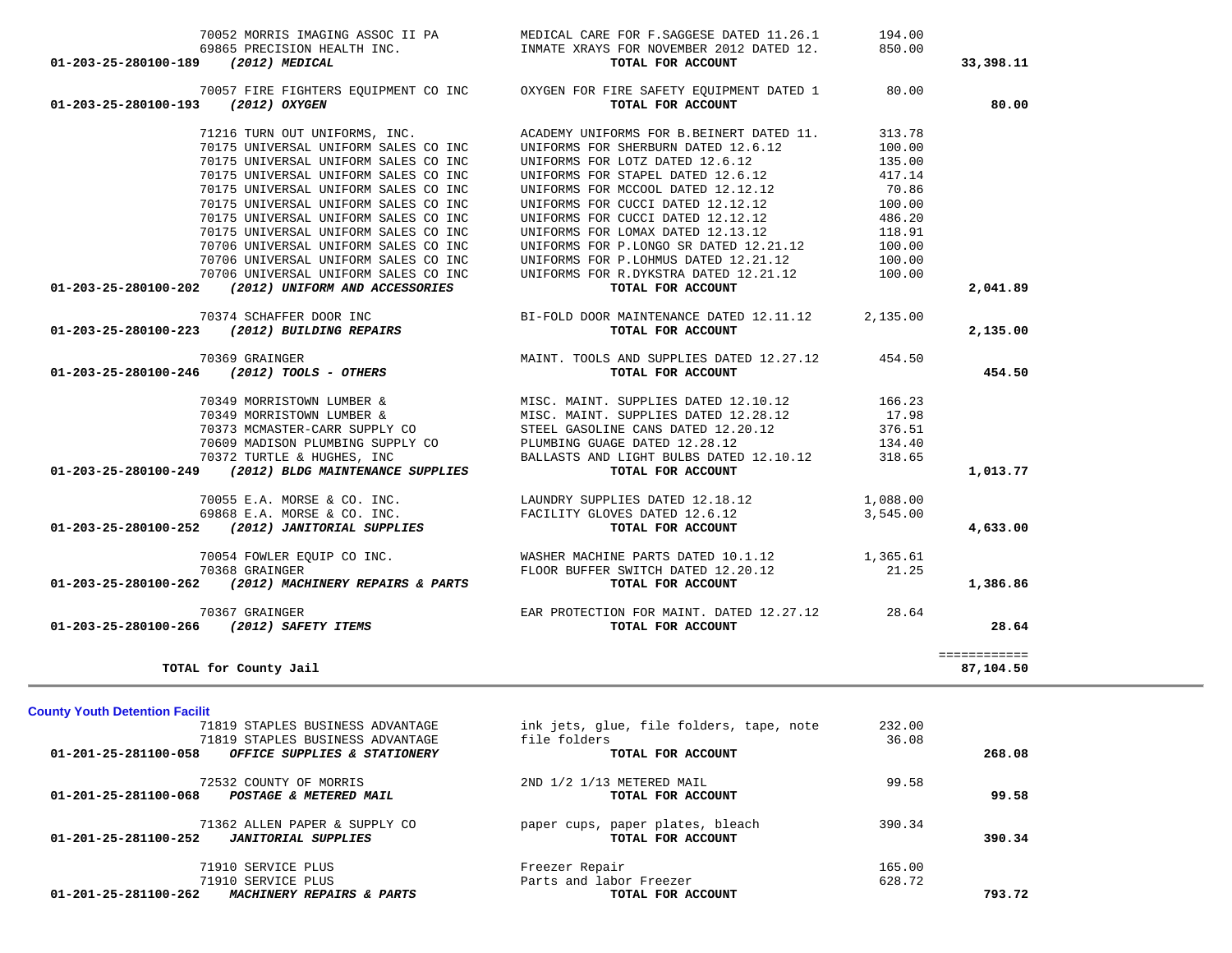| 69730 CABLEVISION<br>(2012) EDUCATION SCHOOLS & TRAINING<br>01-203-25-281100-039       | cable boxes and PTL filter-acct #07876-5<br>TOTAL FOR ACCOUNT       | 59.40              | 59.40        |
|----------------------------------------------------------------------------------------|---------------------------------------------------------------------|--------------------|--------------|
| 69734 TELE-MEASUREMENTS, INC.<br>(2012) OTHER GENERAL EXPENSES<br>01-203-25-281100-059 | Bosch Camera<br>TOTAL FOR ACCOUNT                                   | 175.00             | 175.00       |
| 71567 DEER PARK                                                                        | 0434495636 12-15-12-1-14-13                                         | 33.44              |              |
| 71800 SODEXO, INC & AFFILIATES<br>71489 SODEXO, INC & AFFILIATES                       | December contracted meals, facility char<br>December Resident Meals | 998.07<br>1,078.04 |              |
| 01-203-25-281100-185<br>(2012) FOOD                                                    | TOTAL FOR ACCOUNT                                                   |                    | 2,109.55     |
| 70700 WHITES HEALTHCARE                                                                | resident medications - October                                      | 1,619.25           |              |
| 70700 WHITES HEALTHCARE                                                                | resident medicatioins - November                                    | 675.12             |              |
| 70700 WHITES HEALTHCARE                                                                | resident medications - Credit                                       | $-17.44$           |              |
| 01-203-25-281100-189<br>(2012) MEDICAL                                                 | TOTAL FOR ACCOUNT                                                   |                    | 2,276.93     |
| 69732 MONOGRAM MADNESS<br>01-203-25-281100-202<br>(2012) UNIFORM AND ACCESSORIES       | set up and emboidery done on hats and ja<br>TOTAL FOR ACCOUNT       | 1,040.00           | 1,040.00     |
| 71366 CENTRAL POLY CORP                                                                | can liners - order number 111938                                    | 386.43             |              |
| 01-203-25-281100-252<br>(2012) JANITORIAL SUPPLIES                                     | TOTAL FOR ACCOUNT                                                   |                    | 386.43       |
| 71910 SERVICE PLUS                                                                     | CMA Sanitizer-repair                                                | 165.00             |              |
| 71910 SERVICE PLUS                                                                     | Parts and Labor Sanitizer                                           | 888.80             |              |
| $01 - 203 - 25 - 281100 - 262$<br>(2012) MACHINERY REPAIRS & PARTS                     | TOTAL FOR ACCOUNT                                                   |                    | 1,053.80     |
|                                                                                        |                                                                     |                    | ============ |
| TOTAL for County Youth Detention Facilit                                               |                                                                     |                    | 8,652.83     |

| <b>Road Repairs</b> |  |
|---------------------|--|
|---------------------|--|

| 72532 COUNTY OF MORRIS                               | 2ND 1/2 1/13 METERED MAIL       | 0.90   |        |
|------------------------------------------------------|---------------------------------|--------|--------|
| 01-201-26-290100-068<br>POSTAGE & METERED MAIL       | TOTAL FOR ACCOUNT               |        | 0.90   |
| 71095 VERIZON                                        | 973 361-2726 132 16Y 01/01/2013 | 248.30 |        |
| 01-201-26-290100-146<br><b>TELEPHONE</b>             | TOTAL FOR ACCOUNT               |        | 248.30 |
| 70616 BROOKSIDE DINER & RESTAURANT                   | meals 1/2-1/6/2013              | 30.00  |        |
| 70616 BROOKSIDE DINER & RESTAURANT                   | 15% Gratuity                    | 4.50   |        |
| 70721 R.B.'S DELI                                    | 2013 MEALS                      | 110.00 |        |
| 70721 R.B.'S DELI                                    | 16.50 gratuity                  | 16.50  |        |
| 70725 THEODORA'S FAMILY RESTAURANT                   | $2013$ meal                     | 10.00  |        |
| 70725 THEODORA'S FAMILY RESTAURANT                   | 15% gratuity                    | 1.50   |        |
| 70726 TOWNSQUARE DINER RESTAURANT                    | $2013$ meal                     | 10.00  |        |
| 70726 TOWNSQUARE DINER RESTAURANT                    | 5% gratuity                     | 1.50   |        |
| 71102 BUDD LAKE DINER                                | meals $1/4/2013$                | 40.00  |        |
| 71102 BUDD LAKE DINER                                | 15% gratuity                    | 6.00   |        |
| 70723 RED BARN RESTAURANT                            | $2013$ meal                     | 10.00  |        |
| 70723 RED BARN RESTAURANT                            | 15% gratuity                    | 1.50   |        |
| 70617 HUNAN WOK                                      | meals 1/2/2013                  | 50.00  |        |
| 70617 HUNAN WOK                                      | 15% Gratuity                    | 7.50   |        |
| 70619 JOE'S PIZZERIA                                 | 2013 meal 1/3/2013              | 10.00  |        |
| 70619 JOE'S PIZZERIA                                 | 15% Gratuity                    | 1.50   |        |
| 70622 KORNER STORE INC                               | 2013 meals                      | 60.00  |        |
| 70622 KORNER STORE INC                               | 15% Gratuity                    | 9.00   |        |
| 70624 LUIGI'S ROXBURY PIZZERIA LLC                   | 2013 meal                       | 10.00  |        |
| 70624 LUIGI'S ROXBURY PIZZERIA LLC                   | 15% Gratuity                    | 1.50   |        |
| 01-201-26-290100-188<br><b>MEALS</b>                 | TOTAL FOR ACCOUNT               |        | 391.00 |
| 71018 KENNETH PLATT                                  | work boots                      | 90.00  |        |
| 71625 SEAN DALTON                                    | boots per contract              | 45.50  |        |
| 01-201-26-290100-207<br>UNIFORM & CLOTHING ALLOWANCE | TOTAL FOR ACCOUNT               |        | 135.50 |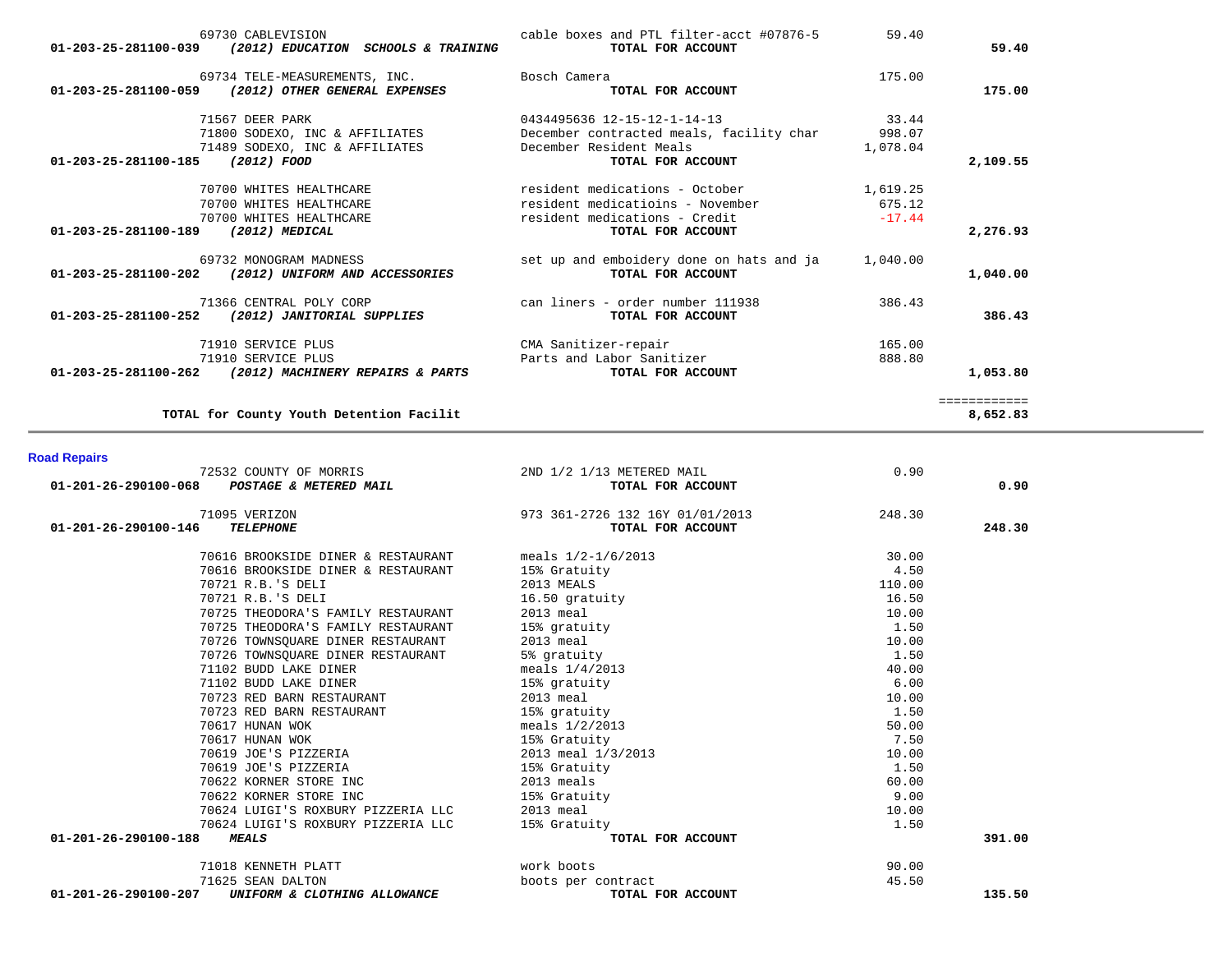| 71015 TILCON NEW YORK INC.                                  | $I-5$ , $I-6$                                                  | 563.73          |          |
|-------------------------------------------------------------|----------------------------------------------------------------|-----------------|----------|
| 01-201-26-290100-222<br><b>BITUMINOUS CONCRETE</b>          | TOTAL FOR ACCOUNT                                              |                 | 563.73   |
|                                                             |                                                                |                 |          |
|                                                             | 71110 SHEAFFER SUPPLY INC. Screwdriver set w/rack, hose clamps | 42.22           |          |
| 01-201-26-290100-238<br><b>SIGNAGE</b>                      | TOTAL FOR ACCOUNT                                              |                 | 42.22    |
|                                                             |                                                                |                 |          |
| 71016 REED SYSTEMS, LTD.                                    | liquid agent w/corrosion inhibitor-Twsp                        | 4,562.98        |          |
| 70955 REED SYSTEMS, LTD.                                    |                                                                | 1,667.04        |          |
| 70955 REED SYSTEMS, LTD.                                    | wuarton Garage-liquid Agent<br>Hanover Garage-liquid agent     | 2,310.91        |          |
| SNOW REMOVAL & ICE CONTROL<br>01-201-26-290100-242          | TOTAL FOR ACCOUNT                                              |                 | 8,540.93 |
|                                                             |                                                                |                 |          |
| 70529 MORRISTOWN LUMBER &                                   | mailboxes                                                      | 215.88          |          |
| 70529 MORRISTOWN LUMBER &                                   | post                                                           | 239.88          |          |
| 01-201-26-290100-260<br>CONSTRUCTION MATERIALS              | TOTAL FOR ACCOUNT                                              |                 | 455.76   |
|                                                             |                                                                |                 |          |
| 71639 DEER PARK                                             | 0434540159 12/15/12-1/14/13 Hanover Gara                       | 11.95           |          |
| 71641 MORRISTOWN LUMBER &                                   | const., adhesive, black spray paint                            | 21.89           |          |
| 01-201-26-290100-266<br>SAFETY ITEMS                        | TOTAL FOR ACCOUNT                                              |                 | 33.84    |
|                                                             |                                                                |                 |          |
| 70614 SPACE FARMS INC                                       | deer removal 12/1-12/31/2012                                   | 4,410.00        |          |
| 01-203-26-290100-036<br>(2012) CONTRACTED SERVICES          | TOTAL FOR ACCOUNT                                              |                 | 4,410.00 |
|                                                             |                                                                |                 |          |
| 69829 STAPLES BUSINESS ADVANTAGE                            | journals, deskpad                                              | 135.26          |          |
| 69829 STAPLES BUSINESS ADVANTAGE                            | computer wipes                                                 | 7.39            |          |
| 69829 STAPLES BUSINESS ADVANTAGE                            | brother tze, daily reminder, pads                              | 30.84           |          |
| 69829 STAPLES BUSINESS ADVANTAGE                            | x-stamper refill                                               | 7.95            |          |
| 01-203-26-290100-058<br>(2012) OFFICE SUPPLIES & STATIONERY | TOTAL FOR ACCOUNT                                              |                 | 181.44   |
|                                                             |                                                                |                 |          |
| 69821 CENTURYLINK                                           | 310111021 bill date 12/25/2012                                 | 153.92          |          |
| 01-203-26-290100-146<br>$(2012)$ TELEPHONE                  | TOTAL FOR ACCOUNT                                              |                 | 153.92   |
|                                                             |                                                                |                 |          |
| 70616 BROOKSIDE DINER & RESTAURANT                          | meals $12/22 - 12/30/2012$                                     | 110.00          |          |
| 70616 BROOKSIDE DINER & RESTAURANT                          | 15% Gratuity                                                   | 16.50           |          |
| 69838 LONG VALLEY PIZZA                                     | meals 11/3/2012                                                | 30.00           |          |
| 69838 LONG VALLEY PIZZA                                     | 15% gratuity                                                   | 4.50            |          |
| 70721 R.B.'S DELI                                           | 2012 meals 11/25-12/2012                                       | 250.00          |          |
| 70721 R.B.'S DELI                                           | 37.50GRATUITY                                                  | 37.50           |          |
| 70722 RANDOLPH DINER                                        | meals                                                          | 130.00          |          |
| 70722 RANDOLPH DINER                                        | 15% gratuity                                                   | 19.50           |          |
| 70725 THEODORA'S FAMILY RESTAURANT                          | 2012 meal                                                      | 10.00           |          |
| 70725 THEODORA'S FAMILY RESTAURANT                          | 15% gratuity                                                   | 1.50            |          |
| 69840 THEODORA'S FAMILY RESTAURANT                          | meals 11/28-12/14/2012                                         | 50.00           |          |
| 69840 THEODORA'S FAMILY RESTAURANT                          | 15% gratuity                                                   | 7.50            |          |
| 70726 TOWNSQUARE DINER RESTAURANT                           | 2012 meals                                                     | 80.00           |          |
| 70726 TOWNSQUARE DINER RESTAURANT                           | 15% gratuity                                                   | 12.00           |          |
| 71102 BUDD LAKE DINER                                       | meals $12/8 - 12/30/2012$                                      | 70.00           |          |
| 71102 BUDD LAKE DINER                                       | 15% Gratuity                                                   | 10.50           |          |
| 70723 RED BARN RESTAURANT                                   | 2012 meals                                                     | 20.00           |          |
| 70723 RED BARN RESTAURANT                                   | 15% gratuity                                                   | 3.00            |          |
| 70617 HUNAN WOK                                             | meals 12/21/2012                                               | 190.00          |          |
| 70617 HUNAN WOK                                             | 15% Gratuity                                                   | 28.50           |          |
|                                                             |                                                                |                 |          |
| 70619 JOE'S PIZZERIA                                        | 2012 meals 4/13-12/19/2012<br>15% Gratuity                     | 130.00<br>19.50 |          |
| 70619 JOE'S PIZZERIA                                        | 2012 meals                                                     |                 |          |
| 70622 KORNER STORE INC                                      |                                                                | 80.00           |          |
| 70622 KORNER STORE INC                                      | 15% Gratuity                                                   | 12.00           |          |
| 70620 KELLY'S DELI                                          | meals $12/12 - 12/27/2012$                                     | 60.00           |          |
| 70620 KELLY'S DELI                                          | 15% Gratuity                                                   | 9.00            |          |
| 68965 LOVEYS PIZZA & GRILL                                  | meals 9/26-11/29/2012                                          | 220.00          |          |
| 68965 LOVEYS PIZZA & GRILL                                  | 15% gratuity                                                   | 33.00           |          |
| 70624 LUIGI'S ROXBURY PIZZERIA LLC                          | 2012 meals                                                     | 80.00           |          |
| 70624 LUIGI'S ROXBURY PIZZERIA LLC                          | 15% Gratuity                                                   | 12.00           |          |
| 70724 RIDGEDALE PIZZA & PASTA                               | meals                                                          | 150.00          |          |
| 70724 RIDGEDALE PIZZA & PASTA                               | 15% gratuity                                                   | 22.50           |          |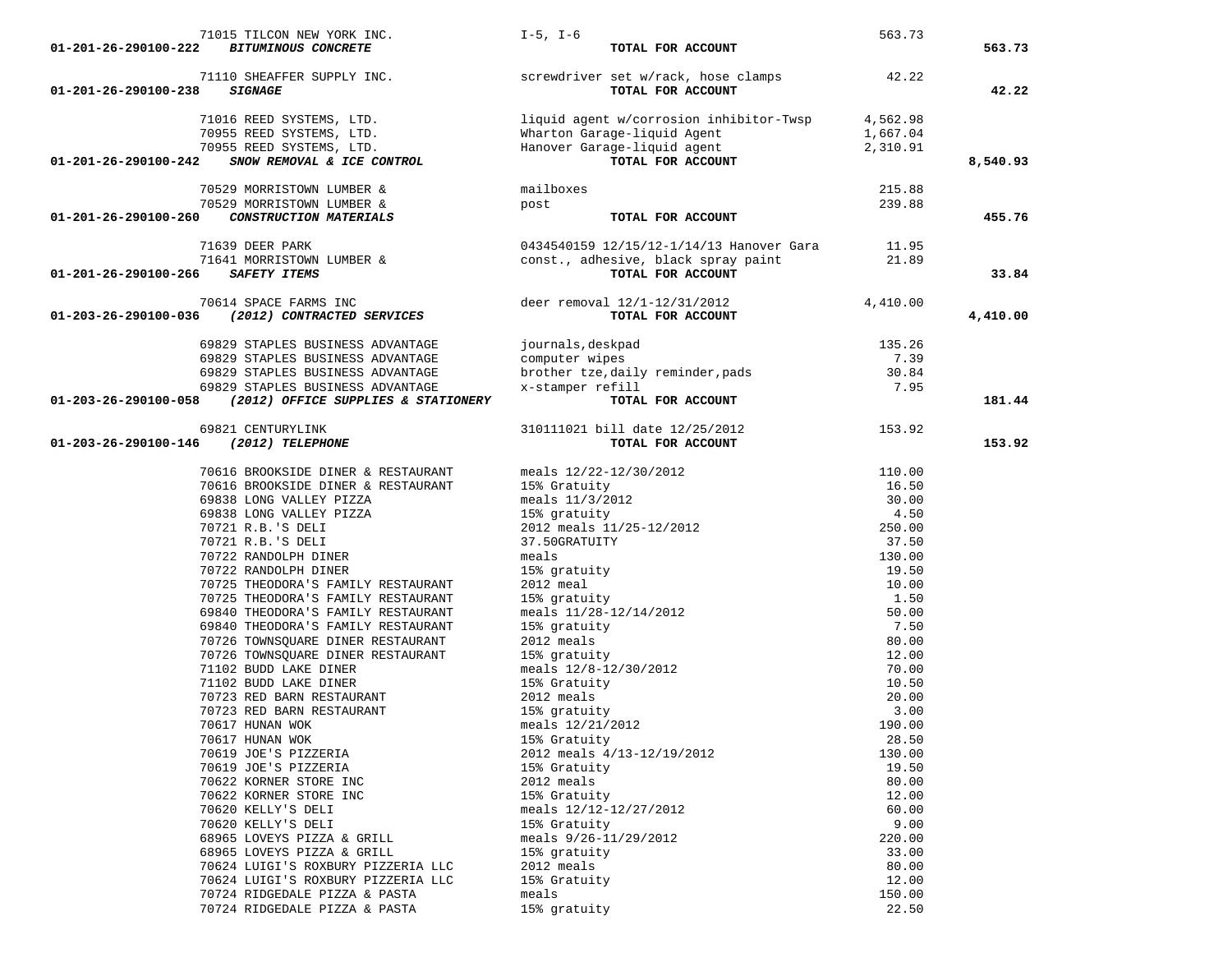|                                   | 69841 TOWNSQUARE DINER RESTAURANT                                                             |                                                                                                                                                                                                                                                       |                  |            |
|-----------------------------------|-----------------------------------------------------------------------------------------------|-------------------------------------------------------------------------------------------------------------------------------------------------------------------------------------------------------------------------------------------------------|------------------|------------|
|                                   | 69841 TOWNSQUARE DINER RESTAURANT 15% gratuity                                                |                                                                                                                                                                                                                                                       |                  |            |
| 01-203-26-290100-188 (2012) MEALS |                                                                                               | meals 12/12-12/16/2012 70.00<br>15% gratuity 10.50<br><b>TOTAL FOR ACCOUNT</b> 10.50<br>boots per contract <b>TOTAL FOR ACCOUNT</b><br>polyflex type 2<br>polyflex type 2 3,657.00<br>polyflex type 2 plexi melt 1,240.00<br><b>TOTAL FOR ACCOUNT</b> |                  | 1,989.50   |
|                                   |                                                                                               |                                                                                                                                                                                                                                                       |                  |            |
|                                   | 71391 TRAVIS LUECHT                                                                           | boots per contract                                                                                                                                                                                                                                    |                  |            |
|                                   | $01-203-26-290100-207$ (2012) UNIFORM & CLOTHING ALLOWANCE                                    |                                                                                                                                                                                                                                                       |                  | 90.00      |
|                                   |                                                                                               |                                                                                                                                                                                                                                                       |                  |            |
|                                   | 69827 CRAFCO, INC.<br>27 CRAFCO, INC.<br>31 CRAFCO, INC.<br><b>(2012) BITUMINOUS CONCRETE</b> |                                                                                                                                                                                                                                                       |                  |            |
|                                   | 69831 CRAFCO, INC.                                                                            |                                                                                                                                                                                                                                                       |                  |            |
| 01-203-26-290100-222              |                                                                                               |                                                                                                                                                                                                                                                       |                  | 4,897.00   |
|                                   |                                                                                               |                                                                                                                                                                                                                                                       |                  |            |
|                                   |                                                                                               | 69828 PEQUANNOCK TOWNSHIP Snow removal $12/24-12/29/2012$ 4,000.00<br>70212 TREE KING INC Sect 10 & 18, 12/24-12/25, 12/26-12/27, 14,850.00<br>70TAL FOR ACCOUNT                                                                                      |                  |            |
|                                   |                                                                                               |                                                                                                                                                                                                                                                       |                  |            |
| 01-203-26-290100-228              |                                                                                               |                                                                                                                                                                                                                                                       |                  | 18,850.00  |
|                                   |                                                                                               | 18 (2012) CONTRACTED SNOW/ICE REMOVAL TOTAL POR ACCOUNT (2012) CONTRACTED IN THE HIGHWAY $24 * \times 30^{\circ}$ blk on whit $937.50$ 69310 GARDEN STATE HIGHWAY (40) $24 * \times 30^{\circ}$ blk on whit $937.50$ 69310 GARDEN STATE HIGHWAY (     |                  |            |
|                                   |                                                                                               |                                                                                                                                                                                                                                                       |                  |            |
|                                   |                                                                                               |                                                                                                                                                                                                                                                       |                  |            |
|                                   |                                                                                               |                                                                                                                                                                                                                                                       |                  |            |
|                                   |                                                                                               |                                                                                                                                                                                                                                                       |                  |            |
|                                   |                                                                                               |                                                                                                                                                                                                                                                       |                  |            |
|                                   |                                                                                               |                                                                                                                                                                                                                                                       |                  |            |
|                                   |                                                                                               |                                                                                                                                                                                                                                                       |                  |            |
|                                   |                                                                                               |                                                                                                                                                                                                                                                       |                  |            |
|                                   |                                                                                               |                                                                                                                                                                                                                                                       |                  |            |
|                                   |                                                                                               |                                                                                                                                                                                                                                                       |                  |            |
|                                   |                                                                                               |                                                                                                                                                                                                                                                       |                  |            |
|                                   |                                                                                               |                                                                                                                                                                                                                                                       |                  |            |
|                                   |                                                                                               |                                                                                                                                                                                                                                                       |                  |            |
|                                   |                                                                                               |                                                                                                                                                                                                                                                       |                  |            |
|                                   |                                                                                               |                                                                                                                                                                                                                                                       |                  |            |
|                                   |                                                                                               |                                                                                                                                                                                                                                                       |                  |            |
|                                   |                                                                                               |                                                                                                                                                                                                                                                       |                  |            |
|                                   |                                                                                               |                                                                                                                                                                                                                                                       |                  |            |
|                                   |                                                                                               |                                                                                                                                                                                                                                                       |                  |            |
|                                   |                                                                                               |                                                                                                                                                                                                                                                       |                  |            |
|                                   |                                                                                               |                                                                                                                                                                                                                                                       |                  |            |
|                                   |                                                                                               |                                                                                                                                                                                                                                                       |                  |            |
| 01-203-26-290100-238              |                                                                                               |                                                                                                                                                                                                                                                       |                  | 11,700.45  |
|                                   |                                                                                               | % salt Hanover Garage<br>salt Wharton Garage<br>salt Montville Garage<br>salt Montville Garage<br>salt Wharton Garage<br>salt Hanover Garage<br>salt Hanover Garage<br>Salt Monton Garage<br>Salt 24,712.21<br>Hanover Garage Salt<br>Mharton Gara    |                  |            |
|                                   | 71017 INTERNATIONAL SALT CO., LLC                                                             |                                                                                                                                                                                                                                                       |                  |            |
|                                   | 71017 INTERNATIONAL SALT CO., LLC                                                             |                                                                                                                                                                                                                                                       |                  |            |
|                                   | 71017 INTERNATIONAL SALT CO., LLC                                                             |                                                                                                                                                                                                                                                       |                  |            |
|                                   | 71017 INTERNATIONAL SALT CO., LLC                                                             |                                                                                                                                                                                                                                                       |                  |            |
|                                   | 71017 INTERNATIONAL SALT CO., LLC                                                             |                                                                                                                                                                                                                                                       |                  |            |
|                                   | 70319 INTERNATIONAL SALT CO., LLC                                                             |                                                                                                                                                                                                                                                       |                  |            |
|                                   | 70319 INTERNATIONAL SALT CO., LLC                                                             |                                                                                                                                                                                                                                                       |                  |            |
|                                   | 69820 REED SYSTEMS, LTD.<br>69820 REED SYSTEMS, LTD.                                          |                                                                                                                                                                                                                                                       |                  |            |
|                                   | 69820 REED SYSTEMS, LTD.<br>01-203-26-290100-242 (2012) SNOW REMOVAL & ICE CONTROL            |                                                                                                                                                                                                                                                       |                  |            |
|                                   |                                                                                               |                                                                                                                                                                                                                                                       |                  | 298,840.14 |
|                                   | 70730 GRINNELL RECYCLING INC.                                                                 | Disposable Recycling 12/11/2012126619-12                                                                                                                                                                                                              | 284.19           |            |
|                                   |                                                                                               |                                                                                                                                                                                                                                                       |                  |            |
|                                   | 70730 GRINNELL RECYCLING INC.<br>70730 GRINNELL RECYCLING INC.                                |                                                                                                                                                                                                                                                       | 267.28<br>335.15 |            |
|                                   | 69850 DEER PARK                                                                               | 0434540159 11/15-12/14/2012                                                                                                                                                                                                                           | 29.42            |            |
|                                   | 69851 SUSSEX COUNTY MUA                                                                       | document # 97493958 AcctCTM00001CM                                                                                                                                                                                                                    | 42.90            |            |
| 01-203-26-290100-260              | (2012) CONSTRUCTION MATERIALS                                                                 | TOTAL FOR ACCOUNT                                                                                                                                                                                                                                     |                  | 958.94     |
|                                   |                                                                                               |                                                                                                                                                                                                                                                       |                  |            |
|                                   | 71639 DEER PARK                                                                               | 0434540175 11/15/12-12/14/12 Montville                                                                                                                                                                                                                | 6.27             |            |
|                                   | 69304 GEN-EL SAFETY & INDUSTRIAL                                                              | Meter and battery w/charge kit                                                                                                                                                                                                                        | 3,389.60         |            |
|                                   | 69304 GEN-EL SAFETY & INDUSTRIAL                                                              | pumps                                                                                                                                                                                                                                                 | 1,086.80         |            |
|                                   | 69304 GEN-EL SAFETY & INDUSTRIAL                                                              | sampling hose                                                                                                                                                                                                                                         | 285.00           |            |
|                                   | 69304 GEN-EL SAFETY & INDUSTRIAL                                                              | calibration bump test                                                                                                                                                                                                                                 | 513.00           |            |
|                                   | 69304 GEN-EL SAFETY & INDUSTRIAL                                                              | gas calibration mixture                                                                                                                                                                                                                               | 282.15           |            |
|                                   |                                                                                               |                                                                                                                                                                                                                                                       |                  |            |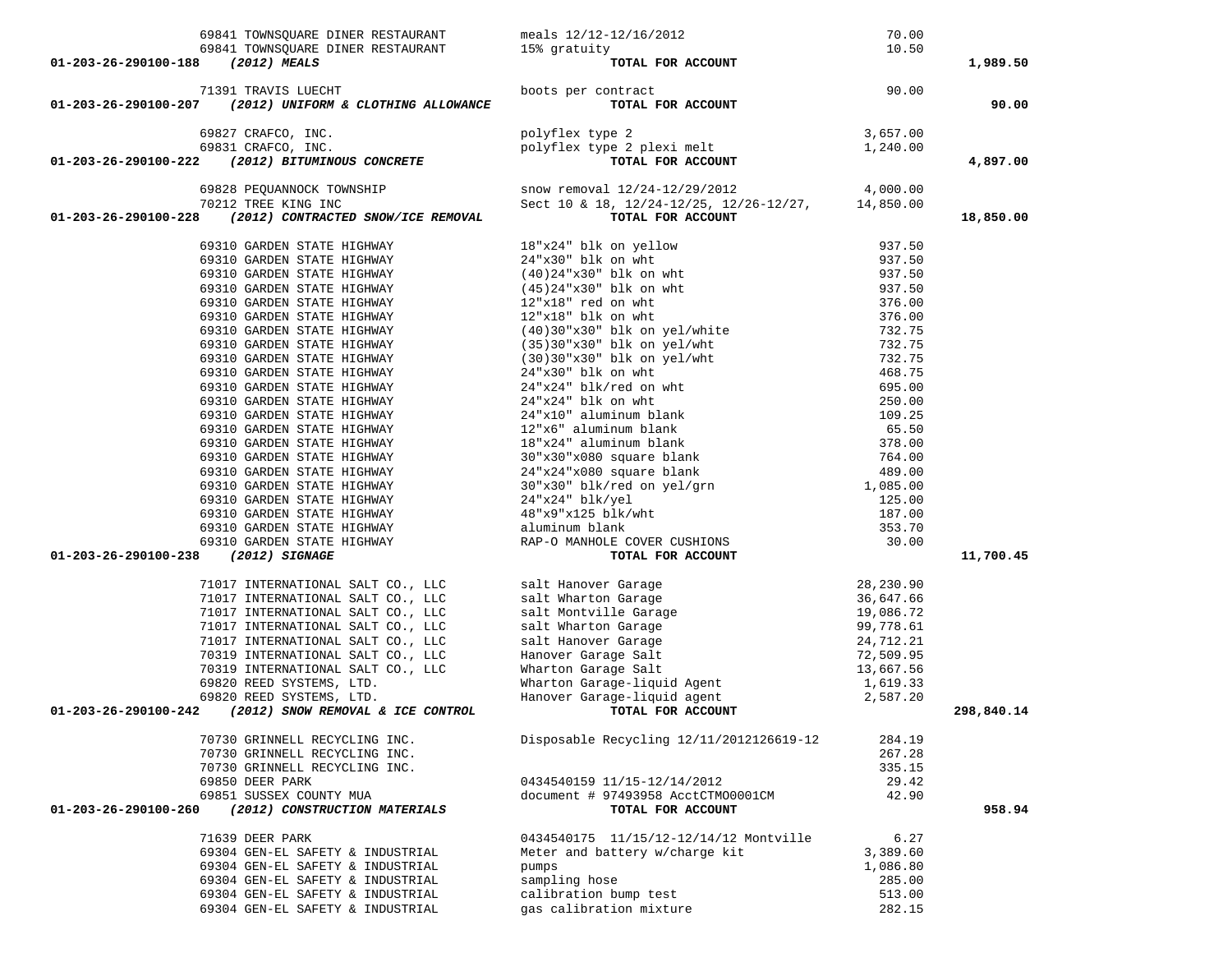69304 GEN-EL SAFETY & INDUSTRIAL dust water stop filter for pump 24.95  **01-203-26-290100-266** *(2012) SAFETY ITEMS* **TOTAL FOR ACCOUNT 5,587.77**

**TOTAL for Road Repairs 358,071.34**

 ============ 358,071.34

| <b>Bridges and Culverts</b>                              |                                   |        |              |
|----------------------------------------------------------|-----------------------------------|--------|--------------|
| 71488 VERIZON                                            | 973 361-6688 142 79Y 1/01/13      | 336.20 |              |
| 01-201-26-292100-146<br><b>TELEPHONE</b>                 | TOTAL FOR ACCOUNT                 |        | 336.20       |
| 71006 CERBO LUMBER & HARDWARE                            | 5/8 GlS Radiatoa Pine Ply (5 Ply) | 77.90  |              |
| 71006 CERBO LUMBER & HARDWARE                            | 1# Coarse Drywall 2 1/2           | 3.75   |              |
| 71006 CERBO LUMBER & HARDWARE                            | 5# Coarse Drywall 3"              | 16.01  |              |
| 71006 CERBO LUMBER & HARDWARE                            | 5/8x6 Anchors                     | 48.00  |              |
| 71006 CERBO LUMBER & HARDWARE                            | 2x4x16 Doug Fir STD & BTR         | 196.56 |              |
| $01 - 201 - 26 - 292100 - 233$<br><i><b>LUMBER</b></i>   | TOTAL FOR ACCOUNT                 |        | 342.22       |
| 71008 VERIZON                                            | 973361668814279y 12-1-12-12-31-12 | 334.23 |              |
| 01-203-26-292100-146<br>(2012) TELEPHONE                 | TOTAL FOR ACCOUNT                 |        | 334.23       |
| 62712 R.P. SMITH & SON, INC.                             | 941b portlant type 1              | 370.00 |              |
| 62712 R.P. SMITH & SON, INC.                             | 941b. portland type 1             | 55.50  |              |
| $01 - 203 - 26 - 292100 - 237$<br>(2012) SAND/CEMENT MIX | TOTAL FOR ACCOUNT                 |        | 425.50       |
| 70718 SHEAFFER SUPPLY, INC.                              | 6" Heavy Duty C-Clamp             | 30.62  |              |
| 01-203-26-292100-239<br>$(2012)$ SMALL TOOLS             | TOTAL FOR ACCOUNT                 |        | 30.62        |
|                                                          |                                   |        | ============ |
| TOTAL for Bridges and Culverts                           |                                   |        | 1,468.77     |

**Shade Tree Commission** 

| 70735 LEVITT'S LLC<br>01-201-26-300100-098<br>OTHER OPERATING&REPAIR SUPPLY             | shovels<br>TOTAL FOR ACCOUNT                        | 87.90<br>87.90         |
|-----------------------------------------------------------------------------------------|-----------------------------------------------------|------------------------|
| 71107 BRIAN DAVIS<br>01-201-26-300100-207<br>UNIFORM & CLOTHING ALLOWANCE               | boot per contract<br>TOTAL FOR ACCOUNT              | 90.00<br>90.00         |
| 70734 KENVIL POWER EOUIPMENT, INC.<br>01-201-26-300100-262<br>MACHINERY REPAIRS & PARTS | oil mix case<br>TOTAL FOR ACCOUNT                   | 104.23<br>104.23       |
| 69823 DUECO INC.<br>01-203-26-300100-258<br>(2012) EOUIPMENT                            | cover, basket, pad, outrigger,<br>TOTAL FOR ACCOUNT | 406.95<br>406.95       |
| 70733 GEN-EL SAFETY & INDUSTRIAL<br>01-203-26-300100-266<br>(2012) SAFETY ITEMS         | liner fleece<br>TOTAL FOR ACCOUNT                   | 35.00<br>35.00         |
| TOTAL for Shade Tree Commission                                                         |                                                     | ============<br>724.08 |

# **Buildings & Grounds**

| 72423 WILLIAM F. BARNISH<br>01-201-26-310100-029<br><i>BUILDING RENTAL</i>       | RENT FOR DOVER PROBATION/ MARCH 2013<br>TOTAL FOR ACCOUNT    | 7,087.72 | 7,087.72 |
|----------------------------------------------------------------------------------|--------------------------------------------------------------|----------|----------|
| 72426 MORRISTOWN PARKING AUTHORITY<br>01-201-26-310100-062<br>PARKING LOT RENTAL | PARKING MAINTENANCE FEE / FEBRUARY 2013<br>TOTAL FOR ACCOUNT | 5,216.00 | 5,216.00 |
| 71609 ELEVATOR MAINTENANCE CORP                                                  | 749 / RE: A & R BLDG                                         | 711.12   |          |
| 71609 ELEVATOR MAINTENANCE CORP                                                  | 757 / RE: CH                                                 | 533.30   |          |
| 71609 ELEVATOR MAINTENANCE CORP                                                  | 758 / RE: SCHUYLER                                           | 355.56   |          |
| 71609 ELEVATOR MAINTENANCE CORP                                                  | RE: CH<br>759                                                | 355.56   |          |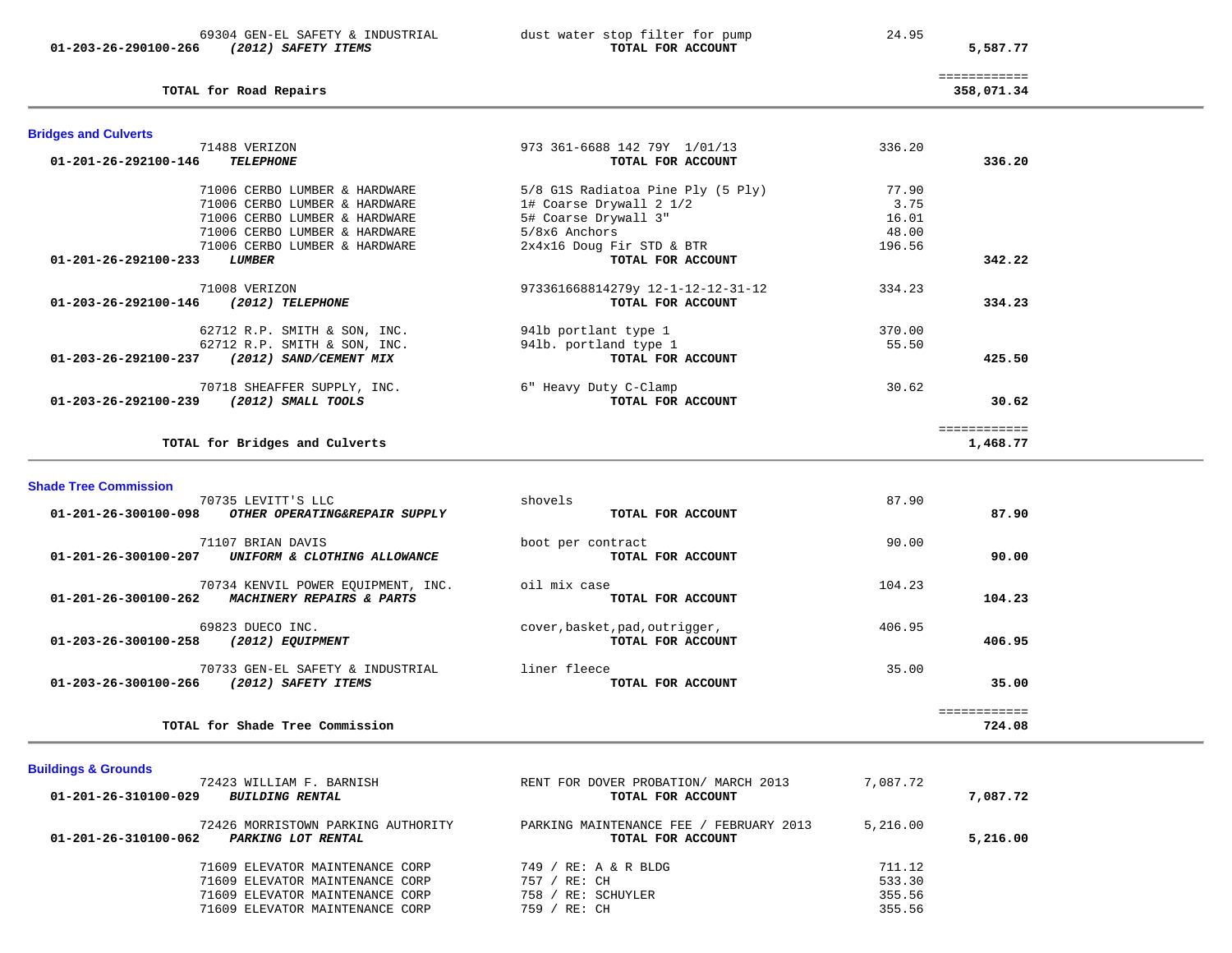| 71609 ELEVATOR MAINTENANCE CORP (760) / RE: LIBRARY 177, 78<br>71609 ELEVATOR MAINTENANCE CORP (761) / RE: SEU 177, 78<br>71609 ELEVATOR MAINTENANCE CORP (762) / RE: H/S (177, 78<br>71609 ELEVATOR MAINTENANCE CORP (762) / RE: H |                                          |           | 6,400.00  |
|-------------------------------------------------------------------------------------------------------------------------------------------------------------------------------------------------------------------------------------|------------------------------------------|-----------|-----------|
| 71953 GATES FLAG & BANNER, CO. INC. WO68168/RE: B & G/01-17-13 71954-310100-098 71953 GATES FLAG & BANNER, CO. INC. WO68168/RE: B & G/01-17-13                                                                                      |                                          |           |           |
|                                                                                                                                                                                                                                     |                                          |           | 689.50    |
|                                                                                                                                                                                                                                     |                                          |           |           |
|                                                                                                                                                                                                                                     |                                          |           |           |
|                                                                                                                                                                                                                                     |                                          |           |           |
|                                                                                                                                                                                                                                     |                                          |           | 159.96    |
|                                                                                                                                                                                                                                     |                                          |           |           |
|                                                                                                                                                                                                                                     |                                          |           |           |
|                                                                                                                                                                                                                                     |                                          |           |           |
| 01-201-26-310100-234 PAINT                                                                                                                                                                                                          |                                          |           | 41.24     |
|                                                                                                                                                                                                                                     |                                          |           |           |
|                                                                                                                                                                                                                                     |                                          |           |           |
| 01-201-26-310100-267 INCREMENTAL BOND COSTS                                                                                                                                                                                         |                                          |           | 1,713.95  |
|                                                                                                                                                                                                                                     |                                          |           |           |
|                                                                                                                                                                                                                                     |                                          |           |           |
| 01-203-26-310100-030 (2012) CARTAGE                                                                                                                                                                                                 |                                          |           | 650.00    |
|                                                                                                                                                                                                                                     |                                          |           |           |
|                                                                                                                                                                                                                                     |                                          |           |           |
|                                                                                                                                                                                                                                     |                                          |           |           |
|                                                                                                                                                                                                                                     |                                          |           |           |
|                                                                                                                                                                                                                                     |                                          |           |           |
|                                                                                                                                                                                                                                     |                                          |           |           |
|                                                                                                                                                                                                                                     |                                          |           |           |
|                                                                                                                                                                                                                                     |                                          |           |           |
|                                                                                                                                                                                                                                     |                                          |           |           |
|                                                                                                                                                                                                                                     |                                          |           |           |
|                                                                                                                                                                                                                                     |                                          |           |           |
|                                                                                                                                                                                                                                     |                                          |           |           |
|                                                                                                                                                                                                                                     |                                          |           |           |
|                                                                                                                                                                                                                                     |                                          |           |           |
| 72377 EMPLOYMENT HORIZONS, INC.                                                                                                                                                                                                     | CLEANING SERVICES - DECEMBER 2012/ DATED | 30,384.00 |           |
| 70439 TREASURER, STATE OF NEW JERSEY                                                                                                                                                                                                | GENERAL PERMIT REGISTRATION FEES FOR BOI | 410.00    |           |
| 70439 TREASURER, STATE OF NEW JERSEY                                                                                                                                                                                                | GENERAL PERMIT REGISTRATION FEES FOR BOI | 410.00    |           |
| (2012) OTHER OUTSIDE SERVICES<br>01-203-26-310100-084                                                                                                                                                                               | TOTAL FOR ACCOUNT                        |           | 38,499.00 |
|                                                                                                                                                                                                                                     |                                          |           |           |
| 69203 STAPLES BUSINESS ADVANTAGE                                                                                                                                                                                                    |                                          |           |           |
| (2012) OTHER OPERATING&REPAIR SUPPLY<br>01-203-26-310100-098                                                                                                                                                                        | RE: OFFICE SUPPLIES/ 11-17-12            | 84.23     |           |
|                                                                                                                                                                                                                                     | TOTAL FOR ACCOUNT                        |           | 84.23     |
|                                                                                                                                                                                                                                     |                                          |           |           |
| 65933 KYOCERA MITA AMERICA, INC.                                                                                                                                                                                                    | 7629689-031 COPIER LEASE 09-22-12 THRU 1 | 634.32    |           |
| 01-203-26-310100-164 (2012) OFFICE MACHINES - RENTAL                                                                                                                                                                                | TOTAL FOR ACCOUNT                        |           | 634.32    |
|                                                                                                                                                                                                                                     |                                          |           |           |
| 71606 SHERWIN-WILLIAMS                                                                                                                                                                                                              | WO68007/ RE: CH/ 12-12-12                | 11.57     |           |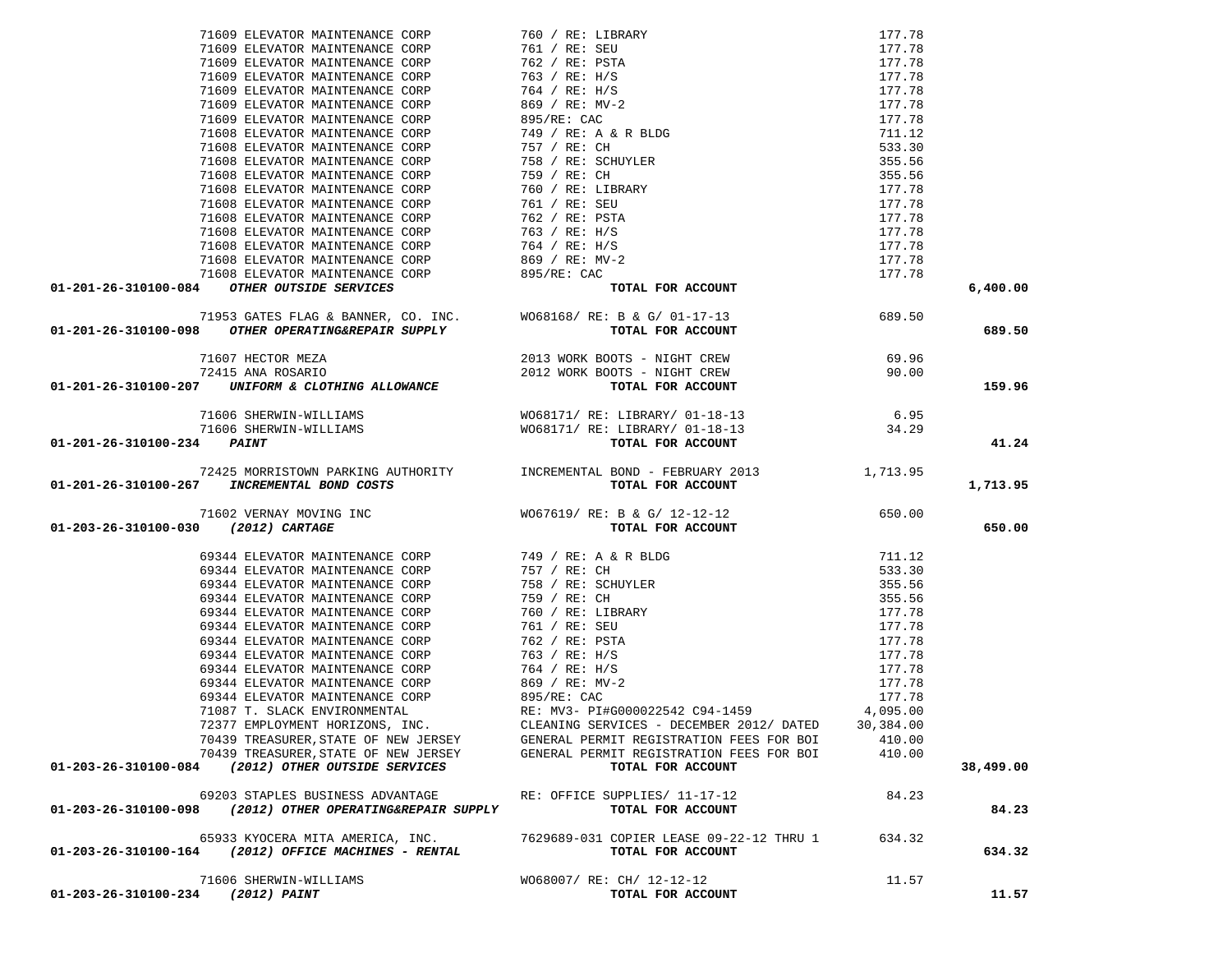| TOTAL for Buildings & Grounds                         |                      |                                            |          | ============<br>62,876.68 |
|-------------------------------------------------------|----------------------|--------------------------------------------|----------|---------------------------|
| <b>Motor Services Center</b>                          |                      |                                            |          |                           |
| 71807 STAPLES BUSINESS ADVANTAGE                      |                      | ENVELOPES, PAD, INDEX DIVIDER, TAPE DISPEN | 58.23    |                           |
| 71807 STAPLES BUSINESS ADVANTAGE                      |                      | KEY CABINET, TAGS, ORGANIZER               | 77.48    |                           |
| 70659 HEWLETT-PACKARD COMPANY                         |                      | CTG 2M USB A/B CABLE-BLACK                 | 9.29     |                           |
| 70659 HEWLETT-PACKARD COMPANY                         |                      | HP OFFICEJET PRO 8100 ePRINTER, N811a/N8   | 99.99    |                           |
| 71179 STAPLES BUSINESS ADVANTAGE                      |                      | INK REFILL, TONER, INK CARTRIDGE           | 297.13   |                           |
| 01-201-26-315100-058<br>OFFICE SUPPLIES & STATIONERY  |                      | TOTAL FOR ACCOUNT                          |          | 542.12                    |
| 70642 MSC INDUSTRIAL SUPPLY CO.                       | GLASSES, TOWELETTE   |                                            | 185.60   |                           |
| 70642 MSC INDUSTRIAL SUPPLY CO.                       | WHEEL                |                                            | 74.50    |                           |
| 70642 MSC INDUSTRIAL SUPPLY CO.                       |                      | SCREW, WASHERS, NUT, SEALING TAPE          | 556.98   |                           |
| 71789 DEER PARK                                       |                      | $12/12/12 - 1/14/13$                       | 295.90   |                           |
| 71164 J & D SALES & SERVICE LLC                       |                      | SERVICE WATER RECYCLER                     | 449.62   |                           |
| 71164 J & D SALES & SERVICE LLC                       | FLEETWASH            |                                            | 375.00   |                           |
| 70665 KYOCERA MITA AMERICA, INC.                      |                      | 7629689-039 COPIER LEASE                   | 764.25   |                           |
| 71171 MSC INDUSTRIAL SUPPLY CO.                       | CONNECTOR, BOTTLE    |                                            | 164.06   |                           |
| 71171 MSC INDUSTRIAL SUPPLY CO.                       | FITTINGS, GLOVE      |                                            | 58.96    |                           |
| 71170 MORRISTOWN LUMBER &                             | PLATE, EPOXY         |                                            | 19.66    |                           |
| 70672 SHEAFFER SUPPLY, INC.                           | <b>BOLT</b>          |                                            | 12.95    |                           |
| 70649 WHITEMARSH CORPORATION                          | NOZZEL               |                                            | 128.90   |                           |
| OTHER OPERATING&REPAIR SUPPLY<br>01-201-26-315100-098 |                      | TOTAL FOR ACCOUNT                          |          | 3,086.38                  |
| 71004 KENNETH HILTZ JR.                               |                      | WORK BOOTS PER CONTRACT                    | 90.00    |                           |
| 70652 AMERICAN WEAR INC.                              | UNIFORMS & MATS      |                                            | 261.74   |                           |
| 70652 AMERICAN WEAR INC.                              | UNIFORMS             |                                            | 229.75   |                           |
| 01-201-26-315100-207<br>UNIFORM & CLOTHING ALLOWANCE  |                      | TOTAL FOR ACCOUNT                          |          | 581.49                    |
| 71171 MSC INDUSTRIAL SUPPLY CO.                       | SAWZALL BLADE        |                                            | 46.54    |                           |
| SMALL TOOLS<br>01-201-26-315100-239                   |                      | TOTAL FOR ACCOUNT                          |          | 46.54                     |
| 70670 REED SYSTEMS, LTD.                              | PUMP                 |                                            | 374.72   |                           |
| 01-201-26-315100-241<br>SNOW PLOWING PARTS            |                      | TOTAL FOR ACCOUNT                          |          | 374.72                    |
| 71810 STS TIRE & AUTO CENTERS                         | TIRES                |                                            | 604.20   |                           |
| 70662 INTER CITY TIRE                                 | TIRES                |                                            | 681.46   |                           |
| 70662 INTER CITY TIRE                                 | TIRES                |                                            | 338.90   |                           |
| 70662 INTER CITY TIRE                                 | TIRES                |                                            | 178.28   |                           |
| 70662 INTER CITY TIRE                                 | CREDIT               |                                            | $-58.00$ |                           |
| 71183 GOODYEAR AUTO SERVICE                           | TIRES                |                                            | 179.08   |                           |
| 71183 GOODYEAR AUTO SERVICE                           | TIRES                |                                            | 776.24   |                           |
| 71182 INTER CITY TIRE                                 | TIRES                |                                            | 375.45   |                           |
| 71182 INTER CITY TIRE                                 | TIRES                |                                            | 4.16     |                           |
| 70678 SERVICE TIRE TRUCK CENTERS INC                  | TIRES                |                                            | 159.22   |                           |
| 70676 STS TIRE & AUTO CENTERS                         | TIRES                |                                            | 543.60   |                           |
| <b><i>TIRES</i></b><br>01-201-26-315100-245           |                      | TOTAL FOR ACCOUNT                          |          | 3,782.59                  |
| 70658 GOODYEAR AUTO SERVICE                           | TIRES                |                                            | 363.84   |                           |
| 01-201-26-315100-248<br>WELDING-OXYGEN-ACETYLENE ETC  |                      | TOTAL FOR ACCOUNT                          |          | 363.84                    |
| 71178 TOMAR INDUSTRIES INC                            | GLOVE, TOILET TISSUE |                                            | 141.75   |                           |
| 01-201-26-315100-252<br><b>JANITORIAL SUPPLIES</b>    |                      | TOTAL FOR ACCOUNT                          |          | 141.75                    |
| 70650 AIR BRAKE & EQUIPMENT                           | CONTROL              |                                            | 49.46    |                           |
| 70660 GUARANTEED REBUILDERS INC                       | STARTER              |                                            | 545.00   |                           |

71573 BINSKY & SNYDER SERVICES LLC RE: W & M/ 10-16-12 368.00

 **01-203-26-310100-264** *(2012) HEAT & A/C* **TOTAL FOR ACCOUNT 1,689.19**

71284 BINSKY & SNYDER SERVICES LLC RE: ADMIN - CH/ 10-24-12 125.19

71573 BINSKY & SNYDER SERVICES LLC RE: CTY GRG/ 12-7-12 1,196.00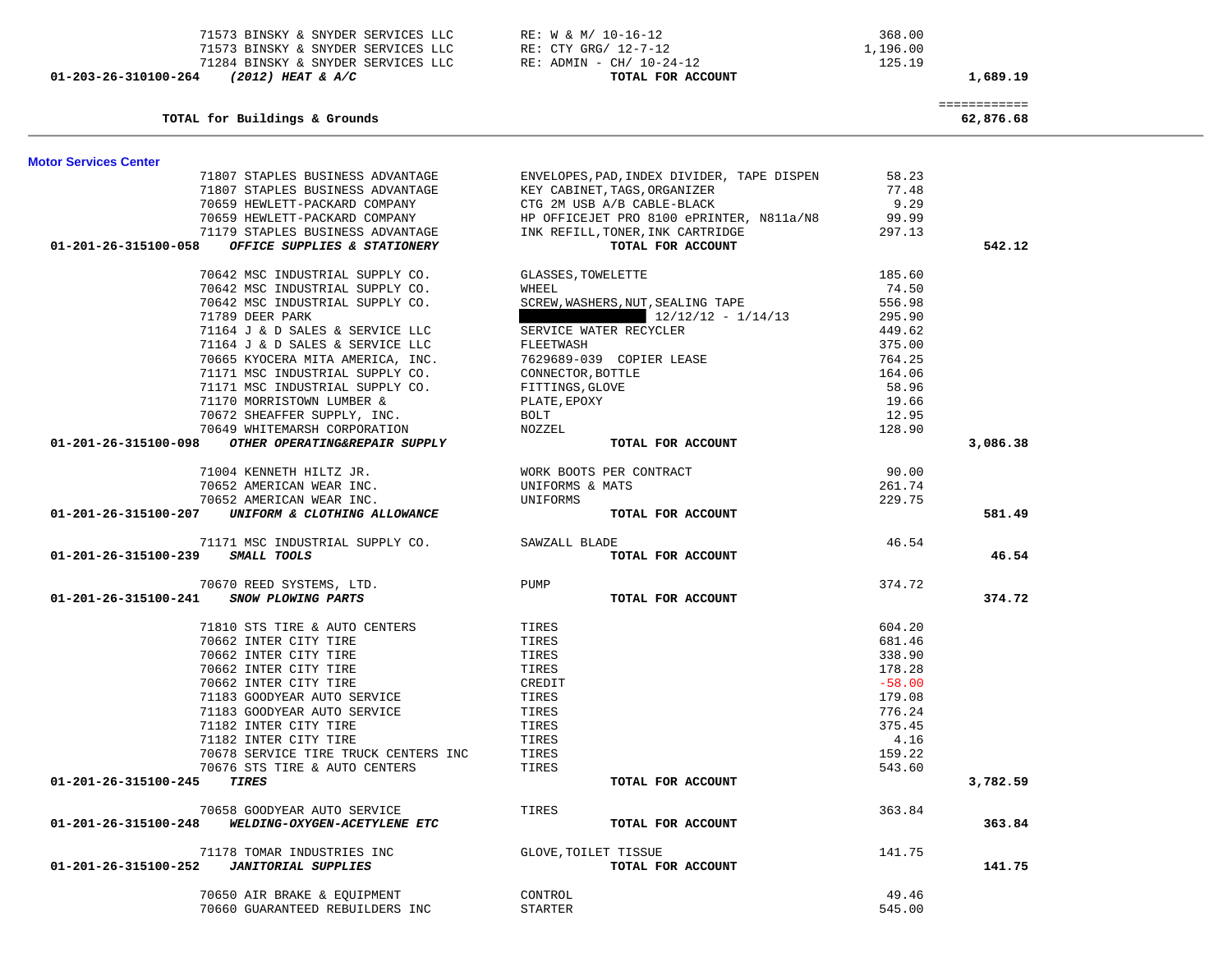71782 AIR BRAKE & EQUIPMENT WIPER BLADE 135.00 71797 MID-ATLANTIC TRUCK CENTRE INC KIT,HANDLE 87.88 71797 MID-ATLANTIC TRUCK CENTRE INC BLOWER,PANEL 206.49 71797 MID-ATLANTIC TRUCK CENTRE INC SWITCH 79.70 71797 MID-ATLANTIC TRUCK CENTRE INC OUTLET 31.20  **01-201-26-315100-261** *SPARE PARTS FOR EQUIPMENT* **TOTAL FOR ACCOUNT 4,339.22** 70653 BEYER FORD KIT-SENS 71.80 70653 BEYER FORD MOTOR 232.06 70653 BEYER FORD VEHICLE REPAIR (11-8) 285.42 70653 BEYER FORD CREDIT -140.00 70656 D&B AUTO SUPPLY BOLT NUTS,CLAMP,TUBING,FILTER, CALIPER,L 408.22 70656 D&B AUTO SUPPLY FILTER,ROTOR,PAD,TUBE NUT, BRAKELINE 211.34 71788 D&B AUTO SUPPLY SHOCK,CONTROL ARM,COIL SPRING, TENSIONER 608.78 71788 D&B AUTO SUPPLY CREDIT -79.84 71788 D&B AUTO SUPPLY CREDIT -18.89 71788 D&B AUTO SUPPLY CREDIT -479.92 71166 D&B AUTO SUPPLY LENS,CONNECTOR,HANDLE,CABLE 49.75 71166 D&B AUTO SUPPLY FILTER,HANGER,SOCKET,AEROSOL, AERODYNAMI 183.17 71166 D&B AUTO SUPPLY CREDIT -64.2971166 D&B AUTO SUPPLY CREDIT -80.21

70661 HOOVER TRUCK CENTERS INC TANK 1,104.87

|   | 71167 DOVER BRAKE & CLUTCH CO INC   | CHAMBER                                      | 31.86     |
|---|-------------------------------------|----------------------------------------------|-----------|
|   | 71167 DOVER BRAKE & CLUTCH CO INC   | 3636 BRAKE, CHAMBER                          | 163.05    |
|   | 71169 MID-ATLANTIC TRUCK CENTRE INC | BATTERY                                      | 254.31    |
|   | 71169 MID-ATLANTIC TRUCK CENTRE INC | FILTER                                       | 76.80     |
|   | 71169 MID-ATLANTIC TRUCK CENTRE INC | KIT, BRG SET, GASKET, PACKAGE                | 668.76    |
|   | 71173 OLD DOMINION BRUSH COMPANY    | 12 SEG GTR BRM                               | 180.00    |
|   | 71175 TONY SANCHEZ LTD              | RETAINER                                     | 277.20    |
|   | 70648 WINFIELD UPHOLSTERING CO      | SEAT                                         | 189.00    |
| 1 | SPARE PARTS FOR EQUIPMENT           | TOTAL FOR ACCOUNT                            |           |
|   | 70654 BOONTON AUTO PARTS            | DURGLAS, DYNA-LITE                           | 124.98    |
|   | 70654 BOONTON AUTO PARTS            | CHROMA ONE, ACTIVATOR                        | 375.36    |
|   | 70653 BEYER FORD                    | O-RING                                       | 8.88      |
|   | 70653 BEYER FORD                    | KIT-SENS                                     | 71.80     |
|   | 70653 BEYER FORD                    | MOTOR                                        | 232.06    |
|   | 70653 BEYER FORD                    | VEHICLE REPAIR (11-8)                        | 285.42    |
|   | 70653 BEYER FORD                    | CREDIT                                       | $-140.00$ |
|   | 70656 D&B AUTO SUPPLY               | BOLT NUTS, CLAMP, TUBING, FILTER, CALIPER, L | 408.22    |
|   | 70656 D&B AUTO SUPPLY               | FILTER, ROTOR, PAD, TUBE NUT, BRAKELINE      | 211.34    |
|   | 70656 D&B AUTO SUPPLY               | HEATER, FILTER, GAUGE, SENSOR                | 156.68    |
|   | 70656 D&B AUTO SUPPLY               | PUMP, MUFFLER, LINK, SENSOR, ROTOR, BRAKE PA | 503.78    |
|   | 70656 D&B AUTO SUPPLY               | RESPONSE COMPLT ASSY, FST. GRE, LEA GRE,     | 185.88    |
|   | 70656 D&B AUTO SUPPLY               | CREDIT                                       | $-27.50$  |
|   | 70657 FLEMINGTON BUICK CHEVROLET    | BATTERY                                      | 217.68    |
|   | 71788 D&B AUTO SUPPLY               | FILTER, HUBCAP, DEXCOOL, COIL, SPARK PLUG, S | 394.15    |
|   | 71788 D&B AUTO SUPPLY               | RIVET, HEADLAMP, PADS, BATTERY, LUBRICANT, T | 802.83    |
|   | 71788 D&B AUTO SUPPLY               | FUEL INJECTOR, GASKET, SNOW BRUSH, U-JOINT   | 555.31    |
|   | 71788 D&B AUTO SUPPLY               | SHOCK, CONTROL ARM, COIL SPRING, TENSIONER   | 608.78    |
|   | 71788 D&B AUTO SUPPLY               | CREDIT                                       | $-79.84$  |
|   | 71788 D&B AUTO SUPPLY               | CREDIT                                       | $-18.89$  |
|   | 71788 D&B AUTO SUPPLY               | CREDIT                                       | $-479.92$ |
|   | 71792 FLEMINGTON BUICK CHEVROLET    | BATTERY                                      | 107.41    |
|   | 71792 FLEMINGTON BUICK CHEVROLET    | BATTERY                                      | 107.41    |
|   | 71803 PLAINSMAN AUTO SUPPLY         | ANGLCYL, LAMP, BATTERY, SWAY BAR REPAIR KIT  | 635.34    |
|   | 71803 PLAINSMAN AUTO SUPPLY         | SHOES, MAXI PACK, ADJSUT KIT, DRUM, LAMP, WH | 340.51    |
|   | 71803 PLAINSMAN AUTO SUPPLY         | PADS, COIL, BELT, PAD, ROTOR, LAMP           | 525.45    |
|   | 71803 PLAINSMAN AUTO SUPPLY         | CREDIT                                       | $-39.19$  |
|   | 71791 THE ENGINE EXCHANGE           | ENGINE INSTALL (Y777CG)                      | 1,550.00  |
|   | 71165 BEYER FORD                    | KIT-BRAKE                                    | 74.98     |
|   | 71166 D&B AUTO SUPPLY               | FILTER, FUEL TANK, CONNECTOR, BELT           | 313.07    |
|   | 71166 D&B AUTO SUPPLY               | FILTER, BRAKE PADS, SPARK PLUG, ROTOR, LAMP  | 1,321.71  |
|   | 71166 D&B AUTO SUPPLY               | CARTRIDGE, GASKET, SPARK PLUG, CAP, ROTOR, S | 410.44    |
|   | 71166 D&B AUTO SUPPLY               | LENS, CONNECTOR, HANDLE, CABLE               | 49.75     |
|   | 71166 D&B AUTO SUPPLY               | FILTER, HANGER, SOCKET, AEROSOL, AERODYNAMI  | 183.17    |
|   | 71166 D&B AUTO SUPPLY               | CREDIT                                       | $-64.29$  |
|   | 71166 D&B AUTO SUPPLY               | CREDIT                                       | $-80.21$  |
|   | 71174 ROUTE 23 AUTO MALL LLC        | HINGE                                        | 88.47     |
|   | 71174 ROUTE 23 AUTO MALL LLC        | BOLT                                         | 2.50      |
|   | 71174 ROUTE 23 AUTO MALL LLC        | BOLT, SPACER                                 | 13.40     |
|   | 71174 ROUTE 23 AUTO MALL LLC        | END, TUBE                                    | 342.71    |
|   | 70667 NIELSEN DODGE - C-J-R         | TENSIONER                                    | 116.00    |
|   | 70667 NIELSEN DODGE - C-J-R         | HANDLE                                       | 33.80     |
|   | 70667 NIELSEN DODGE - C-J-R         | BOLT, BELLCRANK, LINK, BUSHING               | 242.04    |
|   | 71176 PLAINSMAN AUTO SUPPLY         | SPARK PLUG                                   | 12.00     |
|   | 71176 PLAINSMAN AUTO SUPPLY         | SEAL, CONE, KSWITCH, BLEEDER KIT, LOOM, BULB | 1,012.68  |
|   | 71176 PLAINSMAN AUTO SUPPLY         | FILTER, BELT, CABLE LUG, TERMINAL            | 77.67     |

70663 JESCO INC. BUMPER 258.64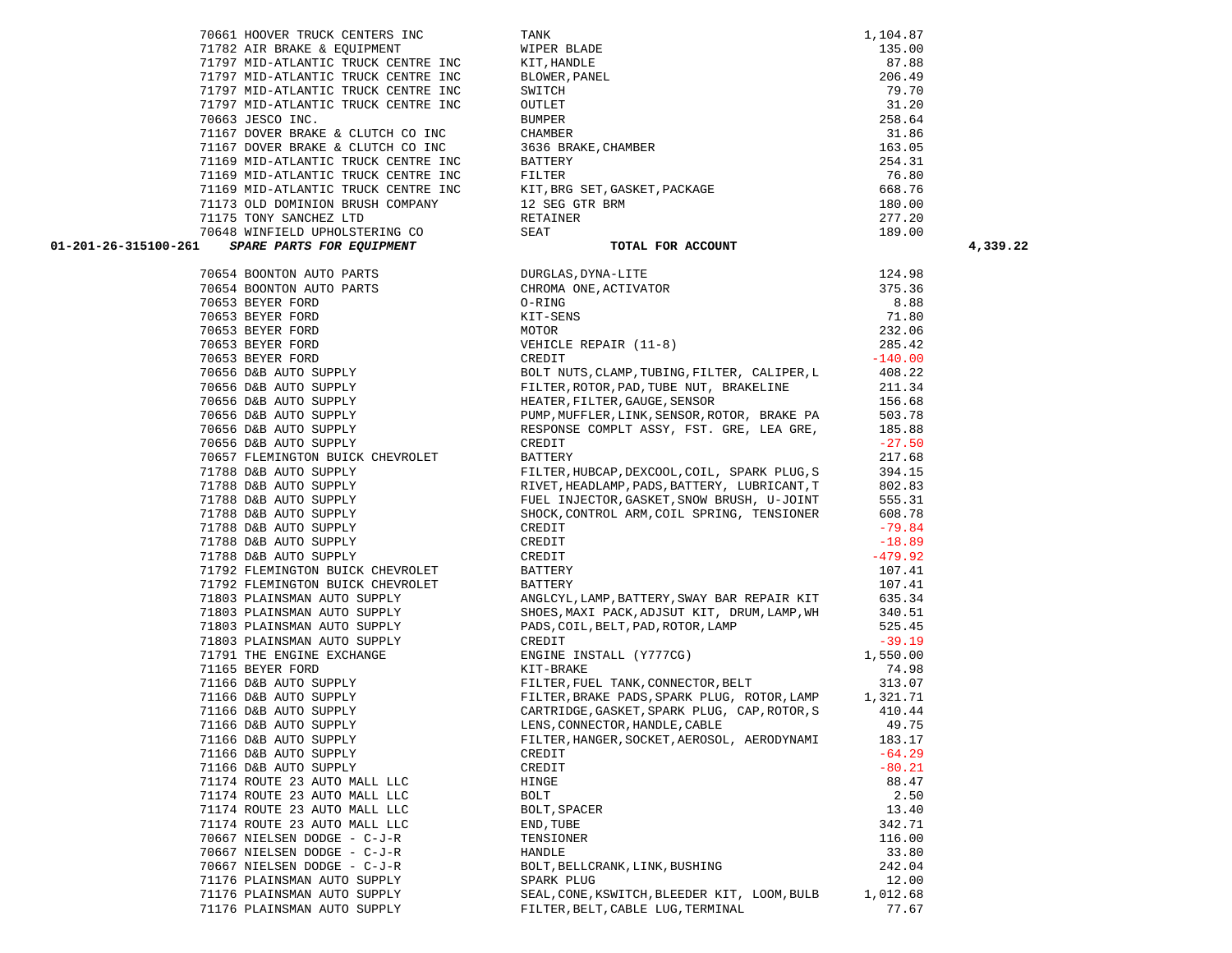| 70668 PLAINSMAN AUTO SUPPLY                                                                                                                                                             | BEARING, GREASE, FILTER, SPARK PLUG, BATTERY                                                                                                                                                                                                 | 202.92   |           |
|-----------------------------------------------------------------------------------------------------------------------------------------------------------------------------------------|----------------------------------------------------------------------------------------------------------------------------------------------------------------------------------------------------------------------------------------------|----------|-----------|
|                                                                                                                                                                                         | FICK, TOOL, HUB BEARING, BULB<br>TO668 PLAINSMAN AUTO SUPPLY<br>TO668 PLAINSMAN AUTO SUPPLY<br>TO668 PLAINSMAN AUTO SUPPLY<br>TO668 PLAINSMAN AUTO SUPPLY<br>TO668 PLAINSMAN AUTO SUPPLY<br>TO668 PLAINSMAN AUTO SUPPLY<br>TO668 PLAINSMAN A | 299.36   |           |
|                                                                                                                                                                                         |                                                                                                                                                                                                                                              | 143.70   |           |
|                                                                                                                                                                                         |                                                                                                                                                                                                                                              | 205.33   |           |
|                                                                                                                                                                                         |                                                                                                                                                                                                                                              | 142.85   |           |
|                                                                                                                                                                                         |                                                                                                                                                                                                                                              | 392.11   |           |
|                                                                                                                                                                                         |                                                                                                                                                                                                                                              | 255.90   |           |
|                                                                                                                                                                                         |                                                                                                                                                                                                                                              |          |           |
|                                                                                                                                                                                         |                                                                                                                                                                                                                                              | 30.93    |           |
|                                                                                                                                                                                         |                                                                                                                                                                                                                                              | 292.25   |           |
| TO THE 23 AUTO MALL LLC<br>TO THE 23 AUTO MALL LLC<br>TO THE 23 AUTO MALL LLC<br>TO THE MOTOR CO., INC.<br>TO THE MOTOR CO., INC.<br>METERY TO THE MOTOR CO., INC.<br>METERY ALTERNATOR |                                                                                                                                                                                                                                              | 250.35   |           |
| 01-201-26-315100-291    VEHICLE REPAIRS                                                                                                                                                 | TOTAL FOR ACCOUNT                                                                                                                                                                                                                            |          | 13,989.52 |
| 69932 NATIONAL ASSOCIATION OF <b>ANNUAL DUES</b>                                                                                                                                        |                                                                                                                                                                                                                                              | 475.00   |           |
| $01-203-26-315100-023$ (2012) ASSOCIATIONS AND MEMBERSHIPS                                                                                                                              | TOTAL FOR ACCOUNT                                                                                                                                                                                                                            |          | 475.00    |
| 69902 AW DIRECT                                                                                                                                                                         | WHEEL CHOCK                                                                                                                                                                                                                                  | 52.53    |           |
|                                                                                                                                                                                         |                                                                                                                                                                                                                                              |          |           |
|                                                                                                                                                                                         |                                                                                                                                                                                                                                              |          |           |
|                                                                                                                                                                                         |                                                                                                                                                                                                                                              |          |           |
|                                                                                                                                                                                         |                                                                                                                                                                                                                                              |          |           |
|                                                                                                                                                                                         |                                                                                                                                                                                                                                              |          |           |
|                                                                                                                                                                                         |                                                                                                                                                                                                                                              |          |           |
|                                                                                                                                                                                         |                                                                                                                                                                                                                                              |          |           |
|                                                                                                                                                                                         |                                                                                                                                                                                                                                              |          |           |
|                                                                                                                                                                                         |                                                                                                                                                                                                                                              |          |           |
|                                                                                                                                                                                         |                                                                                                                                                                                                                                              |          |           |
| 01-203-26-315100-098 (2012) OTHER OPERATING&REPAIR SUPPLY                                                                                                                               | TOTAL FOR ACCOUNT                                                                                                                                                                                                                            |          | 2,140.81  |
|                                                                                                                                                                                         | PREPAIR KIT 243.50<br>SURE GAUGE 45.00<br>TOTAL FOR ACCOUNT 45.00                                                                                                                                                                            |          |           |
|                                                                                                                                                                                         | CALCIUM PRESSURE GAUGE                                                                                                                                                                                                                       |          |           |
| 69950 TONY SANCHEZ LTD CALCIUM PUMP REPAIR KIT<br>69950 TONY SANCHEZ LTD CALCIUM PRESSURE GAUGE<br>01-203-26-315100-241 (2012) SNOW PLOWING PARTS TOTAL FOR AC                          |                                                                                                                                                                                                                                              |          | 288.50    |
|                                                                                                                                                                                         |                                                                                                                                                                                                                                              | 532.00   |           |
|                                                                                                                                                                                         |                                                                                                                                                                                                                                              | 105.00   |           |
|                                                                                                                                                                                         |                                                                                                                                                                                                                                              | 797.00   |           |
| 01-203-26-315100-243 (2012) STEEL                                                                                                                                                       | 69922 METALS USA PLATES & CARBON FLAT, CARBON STRIP<br>69922 METALS USA PLATES & CARBON FLOOR PLATE<br>69922 METALS USA PLATES & STAINLESS ROUND ROD<br><b>3</b> (2012) STEEL TOTAL FOR ACCOUNT                                              |          | 1,434.00  |
| 70662 INTER CITY TIRE                                                                                                                                                                   | TIRES                                                                                                                                                                                                                                        |          |           |
|                                                                                                                                                                                         |                                                                                                                                                                                                                                              | 1,168.18 |           |
| 70662 INTER CITY TIRE                                                                                                                                                                   | TIRES                                                                                                                                                                                                                                        | 629.53   |           |
| 70662 INTER CITY TIRE                                                                                                                                                                   | TIRES                                                                                                                                                                                                                                        | 48.00    |           |
| 69919 INTER CITY TIRE                                                                                                                                                                   | TIRES                                                                                                                                                                                                                                        | 3,491.10 |           |
| 69919 INTER CITY TIRE                                                                                                                                                                   | TIRES                                                                                                                                                                                                                                        | 526.90   |           |
| 69919 INTER CITY TIRE                                                                                                                                                                   | TIRES                                                                                                                                                                                                                                        | 1,192.24 |           |
| 01-203-26-315100-245 (2012) TIRES                                                                                                                                                       | TOTAL FOR ACCOUNT                                                                                                                                                                                                                            |          | 7,055.95  |
|                                                                                                                                                                                         |                                                                                                                                                                                                                                              | 970.00   |           |
| 69954 SNAP-ON EQUIPMENT<br>01-203-26-315100-246 (2012) TOOLS - OTHERS                                                                                                                   | TOTAL FOR ACCOUNT                                                                                                                                                                                                                            |          | 970.00    |
|                                                                                                                                                                                         | 70677 TOMAR INDUSTRIES INC TIRE SHINE, CLEANER, BAG, TOWEL, RUST FREE 195.40                                                                                                                                                                 |          |           |
| 01-203-26-315100-252 (2012) JANITORIAL SUPPLIES                                                                                                                                         | TOTAL FOR ACCOUNT                                                                                                                                                                                                                            |          | 195.40    |
| 69910 COACH & EQUIPMENT MANUFACTURING CO. RETAINER, TORQUE, BOLT                                                                                                                        |                                                                                                                                                                                                                                              | 33.60    |           |
| 69909 CHERRY VALLEY TRACTOR                                                                                                                                                             | PIN, TAPER                                                                                                                                                                                                                                   | 10.19    |           |
|                                                                                                                                                                                         |                                                                                                                                                                                                                                              |          |           |
| 69901 ATLANTIC DETROIT DIESEL                                                                                                                                                           | TRANSYND                                                                                                                                                                                                                                     | 323.20   |           |
| 70651 AMERICAN HOSE & HYDRAULICS                                                                                                                                                        | CYLINDER REPAIR                                                                                                                                                                                                                              | 300.00   |           |
| 70650 AIR BRAKE & EQUIPMENT                                                                                                                                                             | WIPER BLADE                                                                                                                                                                                                                                  | 135.00   |           |
| 69907 BUNKY'S TOWING & AUTO REPAIR                                                                                                                                                      | TOWING 95-4                                                                                                                                                                                                                                  | 500.00   |           |
| 69907 BUNKY'S TOWING & AUTO REPAIR                                                                                                                                                      | TOWING 3-77                                                                                                                                                                                                                                  | 150.00   |           |
| 70674 GARDEN STATE ENGINE &                                                                                                                                                             | CRANE REPAIRS (S7-1)                                                                                                                                                                                                                         | 5,427.69 |           |
| 69918 HOOVER TRUCK CENTERS INC                                                                                                                                                          | SENSOR                                                                                                                                                                                                                                       | 30.24    |           |
| 69918 HOOVER TRUCK CENTERS INC                                                                                                                                                          | GASKET                                                                                                                                                                                                                                       | 5.06     |           |
| 69921 KENVIL POWER EQUIPMENT, INC.                                                                                                                                                      | ROPE ROTOR, HANDLE, ROPE                                                                                                                                                                                                                     | 21.45    |           |
| 70666 OLD DOMINION BRUSH COMPANY                                                                                                                                                        | WRE SEG-VRT 2.9                                                                                                                                                                                                                              | 170.00   |           |
|                                                                                                                                                                                         |                                                                                                                                                                                                                                              |          |           |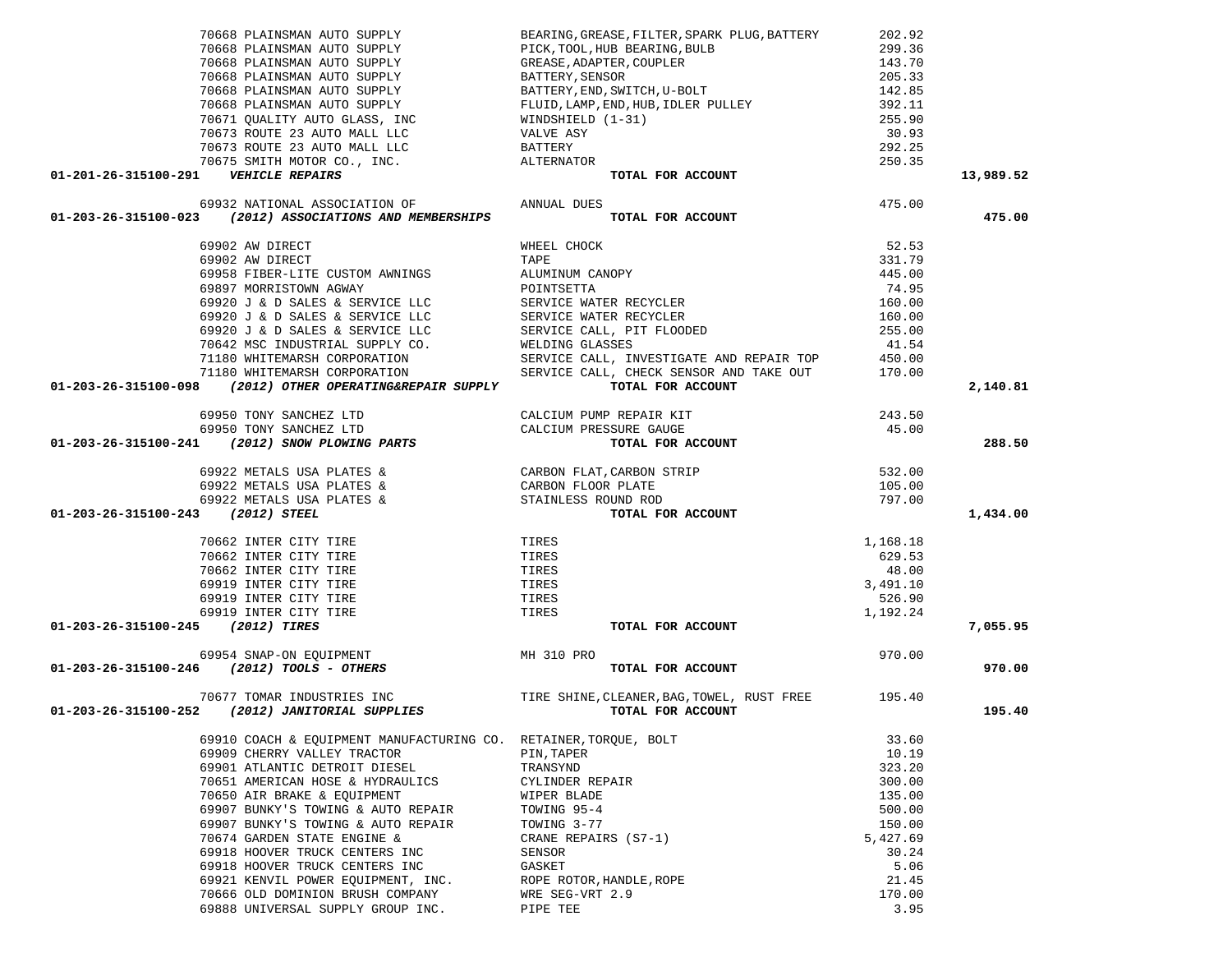| 69905 BILL'S SERVICE CENTER        |                                                                                                                                                                                                                                                                          | 503.00   |
|------------------------------------|--------------------------------------------------------------------------------------------------------------------------------------------------------------------------------------------------------------------------------------------------------------------------|----------|
| 69904 BEYER FORD                   |                                                                                                                                                                                                                                                                          | 26.49    |
| 69904 BEYER FORD                   |                                                                                                                                                                                                                                                                          | 35.90    |
| 69904 BEYER FORD                   |                                                                                                                                                                                                                                                                          | 107.49   |
| 69904 BEYER FORD                   |                                                                                                                                                                                                                                                                          | 683.75   |
| 69904 BEYER FORD                   |                                                                                                                                                                                                                                                                          | 96.03    |
| 69904 BEYER FORD                   |                                                                                                                                                                                                                                                                          | 89.83    |
| 69907 BUNKY'S TOWING & AUTO REPAIR |                                                                                                                                                                                                                                                                          | 225.00   |
| 69907 BUNKY'S TOWING & AUTO REPAIR |                                                                                                                                                                                                                                                                          | 125.00   |
| 70657 FLEMINGTON BUICK CHEVROLET   |                                                                                                                                                                                                                                                                          | 40.35    |
| 69915 FLEMINGTON BUICK CHEVROLET   |                                                                                                                                                                                                                                                                          | 592.19   |
| 69915 FLEMINGTON BUICK CHEVROLET   |                                                                                                                                                                                                                                                                          | 216.58   |
| 69915 FLEMINGTON BUICK CHEVROLET   |                                                                                                                                                                                                                                                                          | 287.68   |
| 69915 FLEMINGTON BUICK CHEVROLET   |                                                                                                                                                                                                                                                                          | 137.14   |
| 69915 FLEMINGTON BUICK CHEVROLET   |                                                                                                                                                                                                                                                                          | 6.18     |
| 69915 FLEMINGTON BUICK CHEVROLET   |                                                                                                                                                                                                                                                                          | 185.78   |
| 69959 FLEMINGTON BUICK CHEVROLET   | CYLINDER                                                                                                                                                                                                                                                                 | 179.14   |
| 69892 NIELSEN DODGE - C-J-R        |                                                                                                                                                                                                                                                                          | 142.80   |
| 69892 NIELSEN DODGE - C-J-R        | PIVOT ARM                                                                                                                                                                                                                                                                | 53.00    |
| 69892 NIELSEN DODGE - C-J-R        |                                                                                                                                                                                                                                                                          | 38.36    |
| 69943 NIELSEN DODGE - C-J-R        | LAMP, SOCKET                                                                                                                                                                                                                                                             | 267.44   |
|                                    |                                                                                                                                                                                                                                                                          | 43.40    |
| 69943 NIELSEN DODGE - C-J-R        |                                                                                                                                                                                                                                                                          | 6.32     |
| 69943 NIELSEN DODGE - C-J-R        |                                                                                                                                                                                                                                                                          |          |
| 69943 NIELSEN DODGE - C-J-R        | TOWING (12-8)<br>LINK<br>KIT<br>KIT<br>HOSE ASY<br>MODULE<br>COLL<br>VEHICLE REPAIR<br>TOWING (MVX86A)<br>TRAP, BOLT, NUT<br>PANEL<br>CONTROL, SWITCH<br>CONTROL, SWITCH<br>PAD<br>PIPE, SENSOR<br>PAD<br>PIPE, SENSOR<br>PAD<br>PIPE, SENSOR<br>PAD<br>PIPE, SENSOR<br> | 106.32   |
| 69943 NIELSEN DODGE - C-J-R        |                                                                                                                                                                                                                                                                          | 357.76   |
| 69943 NIELSEN DODGE - C-J-R        |                                                                                                                                                                                                                                                                          | 51.76    |
| 69943 NIELSEN DODGE - C-J-R        |                                                                                                                                                                                                                                                                          | 374.16   |
| 69943 NIELSEN DODGE - C-J-R        |                                                                                                                                                                                                                                                                          | 52.32    |
| 69943 NIELSEN DODGE - C-J-R        | STUD                                                                                                                                                                                                                                                                     | 22.80    |
| 69943 NIELSEN DODGE - C-J-R        | HOSE                                                                                                                                                                                                                                                                     | 35.88    |
| 69943 NIELSEN DODGE - C-J-R        | REGULATOR                                                                                                                                                                                                                                                                | 140.00   |
| 69949 ROUTE 23 AUTO MALL LLC       | WHEEL ASY                                                                                                                                                                                                                                                                | 140.83   |
| 69949 ROUTE 23 AUTO MALL LLC       | BOLT                                                                                                                                                                                                                                                                     | 6.88     |
| 69949 ROUTE 23 AUTO MALL LLC       | TUBE ASY                                                                                                                                                                                                                                                                 | 78.93    |
| 69949 ROUTE 23 AUTO MALL LLC       | BOLT, NUT, RETAINER                                                                                                                                                                                                                                                      | 18.54    |
| 69949 ROUTE 23 AUTO MALL LLC       | COVER, HEADLAMP, LAMP, FENDER, BRACKET, SHEI                                                                                                                                                                                                                             | 823.00   |
| 69949 ROUTE 23 AUTO MALL LLC       | COVER                                                                                                                                                                                                                                                                    | 77.20    |
| 69949 ROUTE 23 AUTO MALL LLC       | KIT-BRAKE CA, CALIPER ASY, KIT-BRAKE LI                                                                                                                                                                                                                                  | 231.31   |
| 69949 ROUTE 23 AUTO MALL LLC       | BUMPER, GRILLE, CLIP, PANEL, REINORCEMENT, I 1, 080.58                                                                                                                                                                                                                   |          |
| 69949 ROUTE 23 AUTO MALL LLC       | PAD, KIT                                                                                                                                                                                                                                                                 | 118.14   |
| 69949 ROUTE 23 AUTO MALL LLC       | FILTER ASY                                                                                                                                                                                                                                                               | 57.72    |
| 69949 ROUTE 23 AUTO MALL LLC       |                                                                                                                                                                                                                                                                          | 117.26   |
| 69949 ROUTE 23 AUTO MALL LLC       |                                                                                                                                                                                                                                                                          | 74.63    |
| 69949 ROUTE 23 AUTO MALL LLC       |                                                                                                                                                                                                                                                                          | 119.66   |
| 69949 ROUTE 23 AUTO MALL LLC       | FILTER ASY<br>PUMP ASY<br>GRILLE, PANEL, DEFLECTOR<br>FENDER ASY<br>FITE<br>KIT-BRAKE<br>WIRE ASY<br>GRILLE<br>BATTERY<br>CYLINDER ASY                                                                                                                                   | 50.41    |
| 69949 ROUTE 23 AUTO MALL LLC       |                                                                                                                                                                                                                                                                          | 60.58    |
| 69949 ROUTE 23 AUTO MALL LLC       |                                                                                                                                                                                                                                                                          | 27.71    |
| 69949 ROUTE 23 AUTO MALL LLC       |                                                                                                                                                                                                                                                                          | 19.26    |
| 69949 ROUTE 23 AUTO MALL LLC       |                                                                                                                                                                                                                                                                          | 278.91   |
| 69949 ROUTE 23 AUTO MALL LLC       |                                                                                                                                                                                                                                                                          | 209.08   |
| 69949 ROUTE 23 AUTO MALL LLC       | CREDIT                                                                                                                                                                                                                                                                   | $-35.81$ |
| 69949 ROUTE 23 AUTO MALL LLC       | CREDIT                                                                                                                                                                                                                                                                   | $-50.00$ |
| 69949 ROUTE 23 AUTO MALL LLC       | CREDIT                                                                                                                                                                                                                                                                   | $-54.00$ |
| 69953 SMITH MOTOR CO., INC.        | TUBE ASY                                                                                                                                                                                                                                                                 | 170.47   |
| 69953 SMITH MOTOR CO., INC.        | ARM, LINK, NUT, BOLT, SHAFT, WHEEL                                                                                                                                                                                                                                       | 602.50   |
| 69953 SMITH MOTOR CO., INC.        | KIT                                                                                                                                                                                                                                                                      | 6.92     |
| 69953 SMITH MOTOR CO., INC.        | HANDLE                                                                                                                                                                                                                                                                   | 34.72    |
| 69953 SMITH MOTOR CO., INC.        | COIL, SPARK PLUG                                                                                                                                                                                                                                                         | 528.64   |
| 69953 SMITH MOTOR CO., INC.        | HOSE ASY                                                                                                                                                                                                                                                                 | 90.29    |
| 69953 SMITH MOTOR CO., INC.        | KIT, GASKET                                                                                                                                                                                                                                                              | 124.81   |
| 69953 SMITH MOTOR CO., INC.        | NUT, BOLT, LINK, NUT, ARM                                                                                                                                                                                                                                                | 188.15   |
|                                    |                                                                                                                                                                                                                                                                          |          |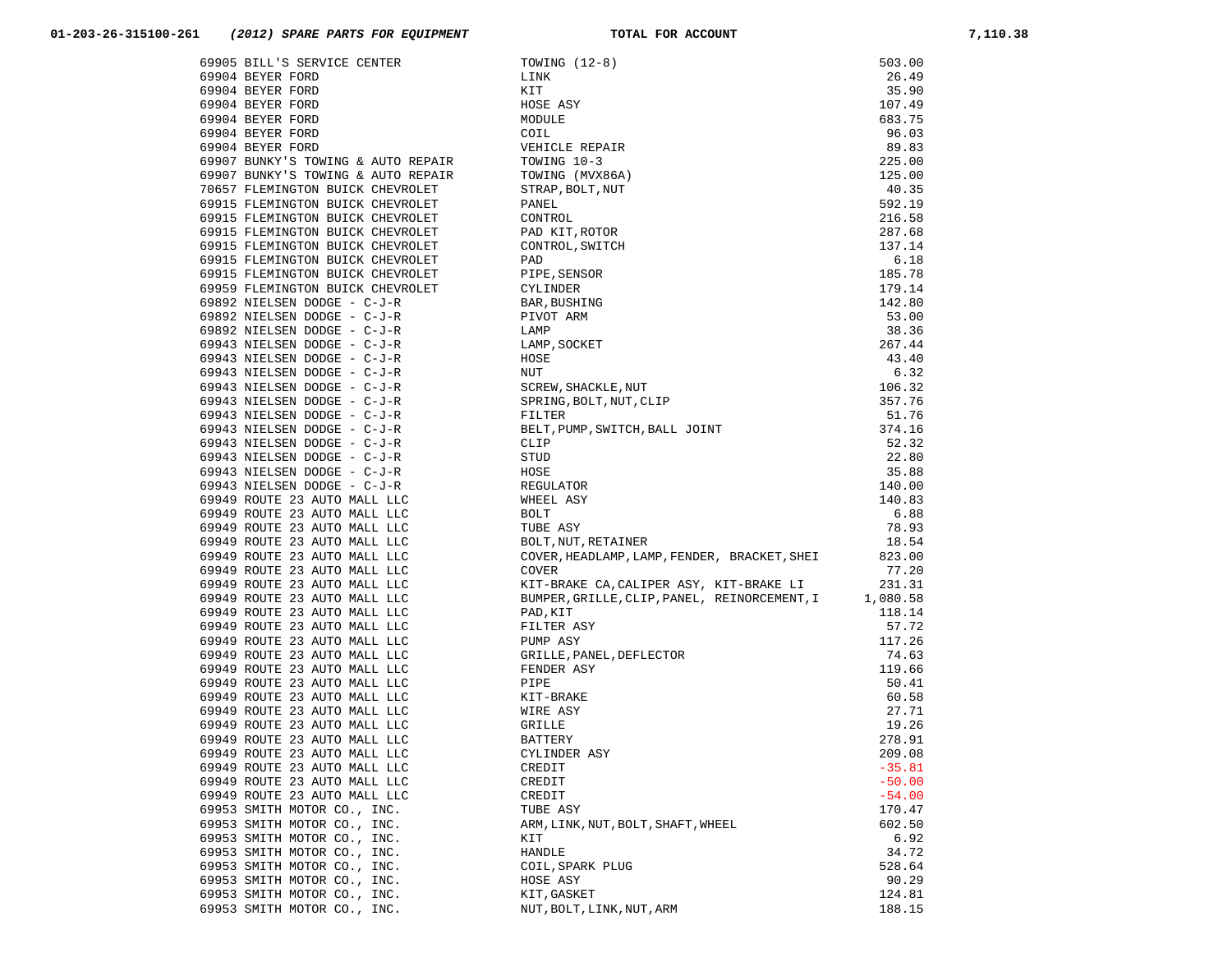| 69953 SMITH MOTOR CO., INC.<br>69953 SMITH MOTOR CO., INC.                                 | CREDIT<br>TURBOCHARGER                                           | $-50.00$<br>1,168.75 |                           |
|--------------------------------------------------------------------------------------------|------------------------------------------------------------------|----------------------|---------------------------|
| 69952 SMITH CHRYSLER JEEP DODGE                                                            | BLADE                                                            | 113.76               |                           |
| 69952 SMITH CHRYSLER JEEP DODGE<br>(2012) VEHICLE REPAIRS<br>01-203-26-315100-291          | <b>BATTERY</b><br>TOTAL FOR ACCOUNT                              | 172.98               | 11,832.66                 |
| TOTAL for Motor Services Center                                                            |                                                                  |                      | ============<br>58,750.87 |
| <b>Mosquito Extermination Commiss</b>                                                      | 2013 TEMPORARY APPROPRIATION 2ND PAYMENT                         | 70,000.00            |                           |
| 71932 MORRIS COUNTY MOSQUITO<br>01-201-26-320105-090<br><b>EXPENDITURES</b>                | TOTAL FOR ACCOUNT                                                |                      | 70,000.00                 |
| TOTAL for Mosquito Extermination Commiss                                                   |                                                                  |                      | ============<br>70,000.00 |
| <b>Health Management</b>                                                                   |                                                                  |                      |                           |
| 70808 MORRIS COUNTY HEALTH OFFICER<br>ASSOCIATIONS AND MEMBERSHIPS<br>01-201-27-330100-023 | Carlos Perez 2013 membership<br>TOTAL FOR ACCOUNT                | 50.00                | 50.00                     |
| 70813 BAILEY'S TEST STRIPS &<br>70813 BAILEY'S TEST STRIPS &                               | 160 Degree Temp Rite Dishwasher Temperat<br>shipping             | 52.00<br>5.00        |                           |
| 01-201-27-330100-058<br>OFFICE SUPPLIES & STATIONERY                                       | TOTAL FOR ACCOUNT                                                |                      | 57.00                     |
| 72532 COUNTY OF MORRIS<br>ENVIRONMENTAL COMPLIANCE<br>01-201-27-330100-210                 | 2ND 1/2 1/13 METERED MAIL<br>TOTAL FOR ACCOUNT                   | 78.43                | 78.43                     |
| 71160 VERIZON WIRELESS<br>01-203-27-330100-031<br>(2012) CELLULAR PHONE/PAGERS             | L&PS / HEALTH MANAGEMENT<br>TOTAL FOR ACCOUNT                    | 368.29               | 368.29                    |
| 70806 RUTGERS UNIVERSITY                                                                   | Scott Aue 10/3/12                                                | 40.00                |                           |
| 70806 RUTGERS UNIVERSITY<br>69079 RUTGERS UNIVERSITY                                       | James Deacon 10/3/12<br>Community Noise Enforcement Recert. Cour | 40.00<br>90.00       |                           |
| 69079 RUTGERS UNIVERSITY                                                                   | Visible Emissions Cert-Craig Goss                                | 65.00                |                           |
| 69079 RUTGERS UNIVERSITY                                                                   | Visible Emmissions Recert-John McDermott                         | 40.00                |                           |
| 01-203-27-330100-210<br>(2012) ENVIRONMENTAL COMPLIANCE                                    | TOTAL FOR ACCOUNT                                                |                      | 275.00                    |
| TOTAL for Health Management                                                                |                                                                  |                      | ============<br>828.72    |
| <b>Human Services</b><br>71250 MORRIS COUNTY CHAMBER OF                                    | Leadership Morris Class for Laurie Becke                         | 1,700.00             |                           |
| 01-201-27-331100-039<br>EDUCATION SCHOOLS & TRAINING                                       | TOTAL FOR ACCOUNT                                                |                      | 1,700.00                  |

| 1,700.00 |        | TOTAL FOR ACCOUNT                        | 01-201-27-331100-039<br><i>EDUCATION</i><br><b>SCHOOLS &amp; TRAINING</b> |
|----------|--------|------------------------------------------|---------------------------------------------------------------------------|
|          | 348.41 | 2ND 1/2 1/13 METERED MAIL                | 72532 COUNTY OF MORRIS                                                    |
| 348.41   |        | TOTAL FOR ACCOUNT                        | 01-201-27-331100-068<br>POSTAGE & METERED MAIL                            |
|          | 100.00 | REGISTRATION FEE FOR JUVENILE FIRESETTER | 71041 NJ-IAAI                                                             |
| 100.00   |        | TOTAL FOR ACCOUNT                        | 01-203-27-331100-039<br>(2012) EDUCATION SCHOOLS & TRAINING               |
|          | 10.00  | PARKING STATE HUMAN SERVICES DIRECTORS A | 70575 FRANK PINTO JR.                                                     |
|          | 11.25  | PARKING MANAGED CARE MEETING IN TRENTON  | 70575 FRANK PINTO JR.                                                     |
|          | 10.00  | PARKING STATE HUMAN SERVICES DIRECTORS A | 70575 FRANK PINTO JR.                                                     |
|          | 2.10   | Roundtrip Mileage to MMC HO PAC MTG 10/5 | 72043 ELIZABETH A. JACOBSON                                               |
|          | 13.30  | Roundtrip Mileage to Mt. Arlinton System | 72043 ELIZABETH A. JACOBSON                                               |
|          | 41.30  | Roundtrip Mileage to Freehold AD DIRECTO | 72043 ELIZABETH A. JACOBSON                                               |
|          | 3.00   | GSP Tolls 10/25/12                       | 72043 ELIZABETH A. JACOBSON                                               |
|          | 13.30  | Roundtrip Mileage to Mt. Arlington Syste | 72043 ELIZABETH A. JACOBSON                                               |
|          | 38.50  | Roundtrip Mileage to Trenton ACA Trainin | 72043 ELIZABETH A. JACOBSON                                               |
|          | 6.00   | Parking fee $11/27/12$                   | 72043 ELIZABETH A. JACOBSON                                               |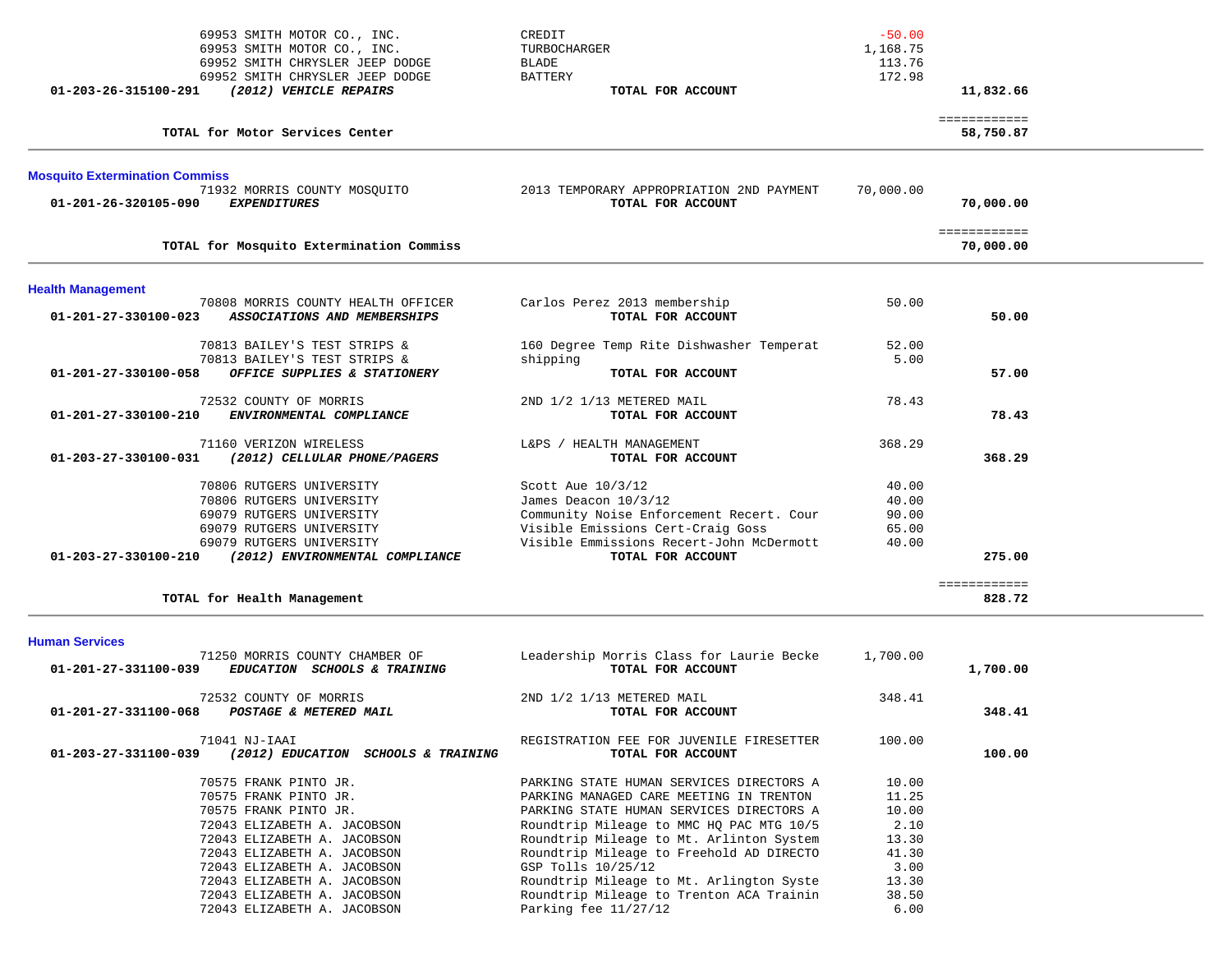| 72043 ELIZABETH A. JACOBSON<br>72043 ELIZABETH A. JACOBSON<br>72043 ELIZABETH A. JACOBSON<br>01-203-27-331100-082<br>(2012) TRAVEL EXPENSE | Roundtrip Mileage to MMC HO PAC mtg on 1<br>Roundtrip Mileage to Freehold AD Directo<br>GSP Tolls on $12/14/12$<br>TOTAL FOR ACCOUNT | 2.10<br>41.30<br>3.00 | 195.15 |
|--------------------------------------------------------------------------------------------------------------------------------------------|--------------------------------------------------------------------------------------------------------------------------------------|-----------------------|--------|
| 70570 SODEXO INC & AFFILIATES                                                                                                              | Refreshments for attendees at the Adviso                                                                                             | 49.00                 |        |
| 70569 SODEXO INC & AFFILIATES                                                                                                              | REFRESHEMENTS FOR FAMILY MEMBERS ATTENDI                                                                                             | 24.50                 |        |
| 70572 SODEXO INC & AFFILIATES                                                                                                              | $12/13/12$ Refreshments for the Dec 2012 M                                                                                           | 121.35                |        |
| 70572 SODEXO INC & AFFILIATES                                                                                                              | 10/24/12 Refreshments for the HSAC meeti                                                                                             | 118.83                |        |
| 01-203-27-331100-088<br>(2012) MEETING EXP ADVISORY BOARD ETC                                                                              | TOTAL FOR ACCOUNT                                                                                                                    |                       | 313.68 |
| 70573 ATLANTIC TOMORROWS OFFICE                                                                                                            | Pmt for Ricoh Mpc2800 copier metor readi                                                                                             | 177.99                |        |
| 01-203-27-331100-164<br>(2012) OFFICE MACHINES - RENTAL                                                                                    | TOTAL FOR ACCOUNT                                                                                                                    |                       | 177.99 |
|                                                                                                                                            |                                                                                                                                      |                       |        |

**Youth Shelte** 

**TOTAL for Human Services 2,835.23**

**TOTAL for Youth Shelter 19,092.56**

| Youth Shelter                                               |                                          |          |              |
|-------------------------------------------------------------|------------------------------------------|----------|--------------|
| 71558 JILL CERULLO                                          | Test Preparation Fee                     | 130.00   |              |
| 71559 TARA L. LEGATES                                       | Social Workers Education                 | 190.00   |              |
| 71664 MINDFUL EXPERIENCES                                   | January Training                         | 350.00   |              |
| EDUCATION SCHOOLS & TRAINING<br>01-201-27-331110-039        | TOTAL FOR ACCOUNT                        |          | 670.00       |
| 72532 COUNTY OF MORRIS                                      | 2ND 1/2 1/13 METERED MAIL                | 1.55     |              |
| 01-201-27-331110-068<br>POSTAGE AND METERED MAIL            | TOTAL FOR ACCOUNT                        |          | 1.55         |
| 68504 MUNICIPAL CAPITAL CORP                                | Quartly Payment 2-15-13-4-15-13          | 1,029.09 |              |
| 01-201-27-331110-164<br>OFFICE MACHINES - RENTAL            | TOTAL FOR ACCOUNT                        |          | 1,029.09     |
| 67679 W.B. MASON COMPANY INC                                | Office Supplies                          | 620.43   |              |
| 70691 W.B. MASON COMPANY INC                                | ACC15024 Folders                         | 93.24    |              |
| 70691 W.B. MASON COMPANY INC                                | UNV11204Pink Copy Paper                  | 14.22    |              |
| 70691 W.B. MASON COMPANY INC                                | DYMO Cartridge Tape                      | 88.50    |              |
| 70691 W.B. MASON COMPANY INC                                | Black Toner for 2800printer              | 80.01    |              |
| 70691 W.B. MASON COMPANY INC                                | Desk Pad Calendars                       | 46.20    |              |
| 70691 W.B. MASON COMPANY INC                                | Daily Planner                            | 7.78     |              |
| 70689 STAPLES BUSINESS ADVANTAGE                            | Print Labels AVE5260                     | 4.09     |              |
| 70689 STAPLES BUSINESS ADVANTAGE                            | Telephone headset system                 | 65.89    |              |
| 01-203-27-331110-058<br>(2012) OFFICE SUPPLIES & STATIONERY | TOTAL FOR ACCOUNT                        |          | 1,020.36     |
| 70693 MORRIS COUNTY PARK COMMISSION                         | 12-16-12 Activity                        | 21.00    |              |
| 70704 WAL-MART STORE                                        | 6032202020168804 Resident Supplemental s | 126.96   |              |
| 01-203-27-331110-059<br>(2012) OTHER GENERAL EXPENSES       | TOTAL FOR ACCOUNT                        |          | 147.96       |
| 70703 ALBERTSON INC                                         | 6030 3751 0002 6118 Statement Closing fo | 195.66   |              |
| 71800 SODEXO, INC & AFFILIATES                              | December contracted meals, facility char | 8,229.86 |              |
| 71367 SODEXO, INC & AFFILIATES                              | Weekly Fixed Cots                        | 3,440.00 |              |
| 71367 SODEXO, INC & AFFILIATES                              | Lunch Meals                              | 985.56   |              |
| 71367 SODEXO, INC & AFFILIATES                              | Dinner Meals                             | 1,068.12 |              |
| 71367 SODEXO, INC & AFFILIATES                              | Snacks & Groceries                       | 1,536.53 |              |
| 01-203-27-331110-185<br>(2012) FOOD                         | TOTAL FOR ACCOUNT                        |          | 15,455.73    |
| 70694 WHITES HEALTHCARE                                     | November Supply of Resident Meds         | 32.88    |              |
| (2012) MEDICAL<br>01-203-27-331110-189                      | TOTAL FOR ACCOUNT                        |          | 32.88        |
| 70692 JERSEY PAPER PLUS INC                                 | Kitchen ware                             | 734.99   |              |
| 01-203-27-331110-252<br>(2012) JANITORIAL SUPPLIES          | TOTAL FOR ACCOUNT                        |          | 734.99       |
|                                                             |                                          |          | ============ |

19,092.56

2,835.23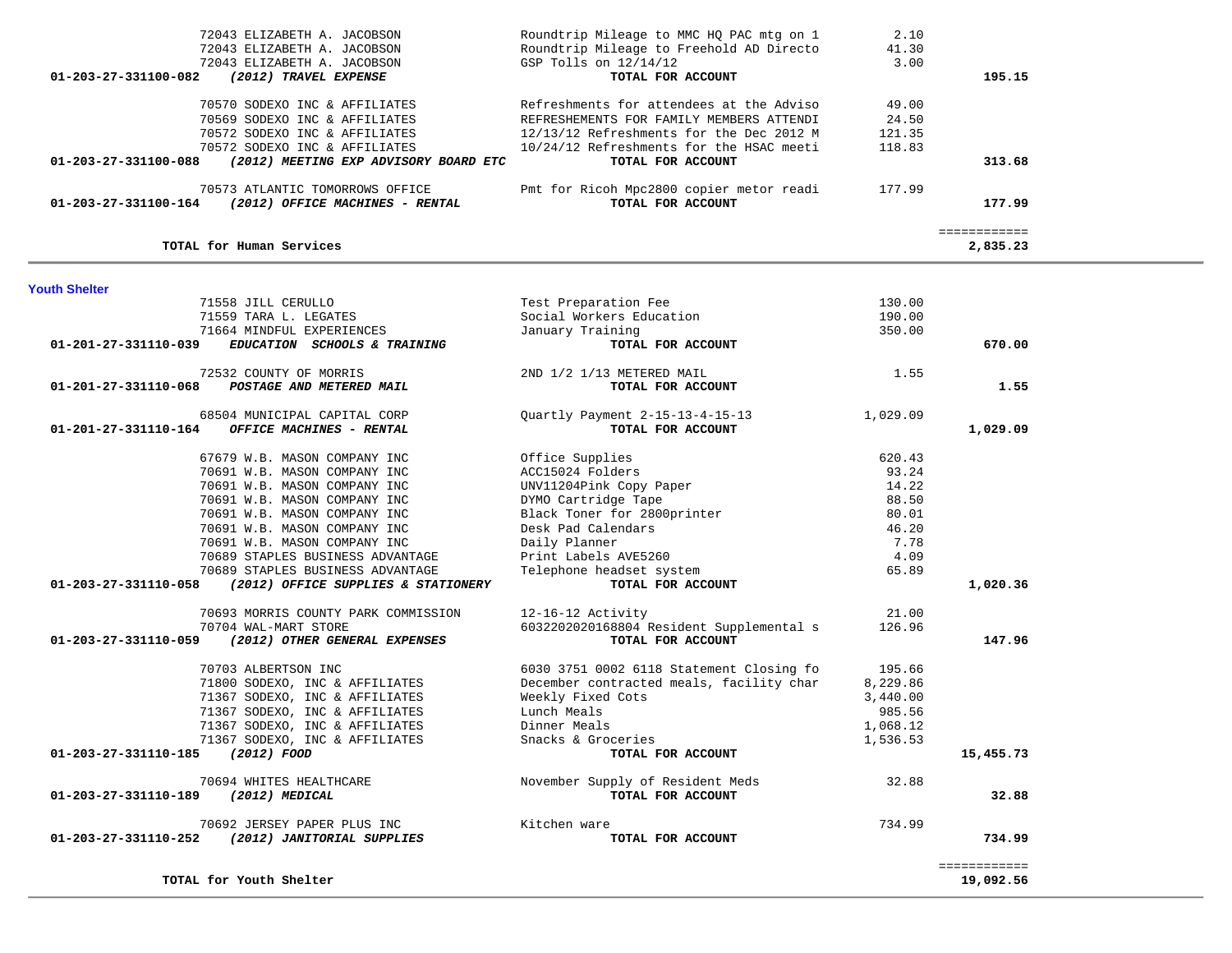|                        | 71772 W.B. MASON COMPANY INC          | Phone, CL29398, corded, BK, Wastebasket, p | 88.61    |              |  |
|------------------------|---------------------------------------|--------------------------------------------|----------|--------------|--|
|                        | 71101 STAPLES BUSINESS ADVANTAGE      | Spls Bblwrp antistatic 24x30ft, add roll   | 44.30    |              |  |
| 01-201-27-333100-058   | OFFICE SUPPLIES & STATIONERY          | TOTAL FOR ACCOUNT                          |          | 132.91       |  |
|                        |                                       |                                            |          |              |  |
|                        | 72532 COUNTY OF MORRIS                | 2ND 1/2 1/13 METERED MAIL                  | 235.90   |              |  |
| 01-201-27-333100-068   | POSTAGE & METERED MAIL                | TOTAL FOR ACCOUNT                          |          | 235.90       |  |
|                        | 71073 ANDREA BATISTONI                |                                            | 12.00    |              |  |
|                        | 70412 BETH DENMEAD                    | Car Insurance Reimbursement for December   | 12.00    |              |  |
|                        |                                       | Car Insurance Reimbursement for Dec, 2012  |          |              |  |
|                        | 70385 CARMEN N. AYALA                 | Car Insurance Reimbursement for Nov, 201   | 12.00    |              |  |
|                        | 70385 CARMEN N. AYALA                 | Car Insurance reimbursement for Dec, 2012  | 12.00    |              |  |
|                        | 70386 KRISTINE A. BEIRNE              | Car Insurance Reimbursement for Nov-Dec,   | 24.00    |              |  |
|                        | 70394 KAREN WEBSTER                   | Car Insurance Reimbursement for Dec, 2012  | 12.00    |              |  |
|                        | 70387 LUCY CANNIZZO                   | Car Insurance Reimbursement for Dec, 2012  | 12.00    |              |  |
|                        | 70411 VERA BLOSSOM                    | Car Insurance reimbursment for DEc, 2012   | 12.00    |              |  |
| 01-203-27-333100-048   | (2012) INSURANCE                      | TOTAL FOR ACCOUNT                          |          | 108.00       |  |
|                        |                                       |                                            |          |              |  |
|                        | 71077 STAPLES BUSINESS ADVANTAGE      | SEB Toner HP 61XHY                         | 52.24    |              |  |
|                        | 71077 STAPLES BUSINESS ADVANTAGE      | Round Stic grip BP fine Blue/Red/Blk, Pe   | 222.29   |              |  |
|                        | 71077 STAPLES BUSINESS ADVANTAGE      | HP 42A Toner, DPS Remn Toner HP C9723A MA  | 652.55   |              |  |
|                        | 71077 STAPLES BUSINESS ADVANTAGE      | Carholder Ruberized Blue                   | 64.87    |              |  |
|                        | 71077 STAPLES BUSINESS ADVANTAGE      | Storage clipboard good gray                | 98.91    |              |  |
|                        | 71077 STAPLES BUSINESS ADVANTAGE      | Refund item 13 AAG MTH DSK, item 2013 Wk   | $-47.89$ |              |  |
|                        | 71077 STAPLES BUSINESS ADVANTAGE      | 2013 daily ataglinc refill, 3x6, AAG 17    | 236.91   |              |  |
|                        | 71077 STAPLES BUSINESS ADVANTAGE      | 13 AAG MTH PLnm Wal 12x17                  | 14.12    |              |  |
|                        | 71077 STAPLES BUSINESS ADVANTAGE      | 2013Wkly Daymndr pln asst 3x, & 7x9        | 25.84    |              |  |
|                        | 71077 STAPLES BUSINESS ADVANTAGE      | 13 AAG MTH DSK pd 22x17                    | 22.05    |              |  |
| 01-203-27-333100-058   | (2012) OFFICE SUPPLIES & STATIONERY   | TOTAL FOR ACCOUNT                          |          | 1,341.89     |  |
|                        |                                       |                                            |          |              |  |
|                        | 70412 BETH DENMEAD                    | Been Verified membership (people search    | 96.00    |              |  |
| 01-203-27-333100-059   | (2012) OTHER GENERAL EXPENSES         | TOTAL FOR ACCOUNT                          |          | 96.00        |  |
|                        | 71073 ANDREA BATISTONI                | Miles reimbursement for December, 2012     | 39.20    |              |  |
|                        | 70412 BETH DENMEAD                    | Miles reimbursement for Dec, 2013          | 76.30    |              |  |
|                        | 70385 CARMEN N. AYALA                 | Miles reimbursement for November, 2012     | 28.70    |              |  |
|                        |                                       |                                            |          |              |  |
|                        | 70385 CARMEN N. AYALA                 | Miles reimbursement for December, 2012     | 25.90    |              |  |
|                        | 70386 KRISTINE A. BEIRNE              | Miles reimbursement for Nov-Dec, 2012      | 70.00    |              |  |
|                        | 70394 KAREN WEBSTER                   | Miles reimbursement for December, 2012     | 40.60    |              |  |
|                        | 70387 LUCY CANNIZZO                   | Miles reimbursement for Dec, 2012          | 32.20    |              |  |
|                        | 70411 VERA BLOSSOM                    | Miles reimbursement for Dec, 2012          | 24.85    |              |  |
| 01-203-27-333100-082   | (2012) TRAVEL EXPENSE                 | TOTAL FOR ACCOUNT                          |          | 337.75       |  |
|                        | 71769 GET WELL HOUSE CALLS P.C.       | Competency Evaluation of APS client (MJ)   | 400.00   |              |  |
|                        |                                       | Competency Evaluation of APS client (Mir   |          |              |  |
|                        | 71769 GET WELL HOUSE CALLS P.C.       |                                            | 400.00   |              |  |
|                        | 70392 HUBER & ASSOCIATES              | Guardianship Evaluation of APS client (M   | 400.00   |              |  |
|                        | 70392 HUBER & ASSOCIATES              | Competency Evaluation of APS client (MJ)   | 400.00   |              |  |
|                        | 71071 JUST JIM CLEANING SERVICE       | Client apartment clean up in Parsippany,   | 250.00   |              |  |
| 01-203-27-333100-084   | (2012) OTHER OUTSIDE SERVICES         | TOTAL FOR ACCOUNT                          |          | 1,850.00     |  |
|                        |                                       |                                            |          | ============ |  |
|                        | TOTAL for Office on Aging             |                                            |          | 4,102.45     |  |
|                        |                                       |                                            |          |              |  |
| <b>NJEASE Phase II</b> |                                       |                                            |          |              |  |
|                        | 71922 NEWBRIDGE SERVICES INC          | GO<br>Period 10                            | 3,820.00 |              |  |
|                        |                                       | <b>JACC</b><br>Period 10                   | 950.00   |              |  |
|                        | 71921 NEWBRIDGE SERVICES INC          |                                            |          |              |  |
|                        | 70685 FAMILY SERVICE OF MORRIS COUNTY | JACC 11 unit<br>Period $10/1/12-12/31/12$  | 5,435.00 |              |  |
| 01-203-27-333105-090   | (2012) NJEASE PHASE II EXPENDITURES   | TOTAL FOR ACCOUNT                          |          | 10,205.00    |  |
|                        |                                       |                                            |          | ============ |  |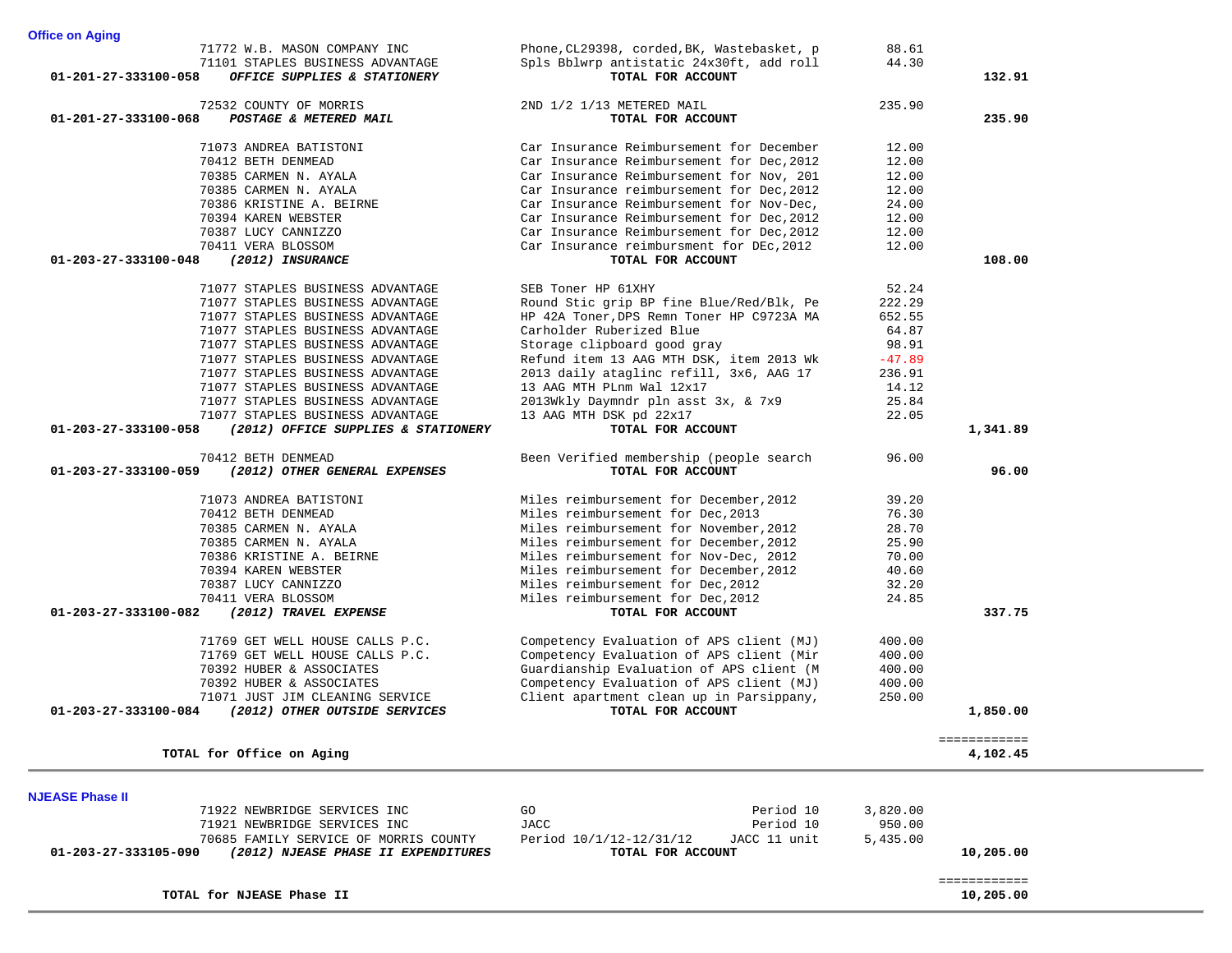|                                                        | 71258 NEW JERSEY AIDS SERVICES 271 BED DAYS @ \$9.11                                                                                                                                                                           |                                                                                                       | 2,463.35  |           |
|--------------------------------------------------------|--------------------------------------------------------------------------------------------------------------------------------------------------------------------------------------------------------------------------------|-------------------------------------------------------------------------------------------------------|-----------|-----------|
|                                                        | 71258 NEW JERSEY AIDS SERVICES 4 WORKSHOPS @ \$200.00<br>01-203-27-342000-454 (2012) GRANT IN AID GIA: ERIC JOHNSON TOTAL FOR ACCOUNT                                                                                          |                                                                                                       | 800.00    |           |
|                                                        |                                                                                                                                                                                                                                |                                                                                                       |           | 3,263.35  |
|                                                        | 71256 DOVER HOUSING AUTHORITY<br>71256 DOVER HOUSING AUTHORITY CHILDCARE STIPEND                                                                                                                                               |                                                                                                       |           |           |
|                                                        |                                                                                                                                                                                                                                |                                                                                                       |           |           |
|                                                        | 01-203-27-342000-455 (2012) GRANT IN AID GIA:DOVER HOUSING AU TOTAL FOR ACCOUNT                                                                                                                                                | $587.00$<br>371.75                                                                                    |           | 958.75    |
|                                                        | 72037 MORRISTOWN NEIGHBORHOOD HOUSE                                                                                                                                                                                            | 4TH QUARTER PAYMENT FOR RECREATION/SOCIA 6,550.00                                                     |           |           |
|                                                        | 72036 MORRISTOWN NEIGHBORHOOD HOUSE                                                                                                                                                                                            |                                                                                                       |           |           |
|                                                        | 72026 MORRISTOWN NEIGHBORHOOD HOUSE                                                                                                                                                                                            | 4TH Quarter payment for Peer place After 6,631.00<br>4th quarter of 2012 for GIA Scholarship 1,629.00 |           |           |
|                                                        | 01-203-27-342000-457 (2012) GRANT IN AID GIA:MORRISTOWN NGBHD                                                                                                                                                                  | TOTAL FOR ACCOUNT                                                                                     |           | 14,810.00 |
|                                                        |                                                                                                                                                                                                                                |                                                                                                       |           |           |
|                                                        |                                                                                                                                                                                                                                |                                                                                                       |           |           |
|                                                        |                                                                                                                                                                                                                                |                                                                                                       |           |           |
|                                                        |                                                                                                                                                                                                                                |                                                                                                       |           |           |
|                                                        | 70578 EL PRIMER PASO (10578 EL PRIMER PASO (10578 EL PRIMER PASO (10578 EL PRIMER PASO (10578 EL PRIMER PASO (10578 EL PRIMER PASO (2012) GRANT IN AID GIA: HISPANIC AFFAIR (2012) CONTRET (2012) GRANT IN AID GIA: HISPANIC A |                                                                                                       |           | 7,367.00  |
|                                                        | 71254 HOMELESS SOLUTIONS, INC. \$64.48 hours of Family Outreach at \$21.0 1,354.00                                                                                                                                             |                                                                                                       |           |           |
|                                                        | $01-203-27-342000-460$ (2012) GRANT IN AID GIA:HOUSING SOLUTION                                                                                                                                                                | TOTAL FOR ACCOUNT                                                                                     |           | 1,354.00  |
|                                                        | 71142 JERSEY BATTERED WOMEN'S THE ATH QUARTER CALLS AND NIGHTS WORKED FOR                                                                                                                                                      |                                                                                                       | 20,123.00 |           |
|                                                        | $01-203-27-342000-461$ (2012) GRANT IN AID GIA:BATTERED WOMEN                                                                                                                                                                  | TOTAL FOR ACCOUNT                                                                                     |           | 20,123.00 |
|                                                        | 70577 FAMILY SERVICE OF MORRIS COUNTY COST REIMBURSEMENT FOR SOCIAL WORK SERVI                                                                                                                                                 |                                                                                                       | 10,904.00 |           |
|                                                        | 01-203-27-342000-462 (2012) GRANT IN AID GIA: FAMILY SERVICES TOTAL FOR ACCOUNT                                                                                                                                                |                                                                                                       |           | 10,904.00 |
|                                                        | 72010 EMPLOYMENT HORIZONS, INC. Emp. & Trg                                                                                                                                                                                     | Period 10                                                                                             | 13,807.00 |           |
|                                                        | 01-203-27-342000-463 (2012) GRANT IN AID GIA: EMPLOYMENT HORI TOTAL FOR ACCOUNT                                                                                                                                                |                                                                                                       |           | 13,807.00 |
|                                                        | 71105 ATLANTIC HEALTH SERVICES/MMH 4TH QUARTER PAYMENT FOR CRISIS INTERVENT                                                                                                                                                    |                                                                                                       | 20,398.00 |           |
|                                                        | 01-203-27-342000-464 (2012) GRANT IN AID GIA: MORR MEMOR. HOS                                                                                                                                                                  | TOTAL FOR ACCOUNT                                                                                     |           | 20,398.00 |
|                                                        | 71259 ROXBURY DAY CARE CENTER, INC. Child Care Scholarships for the month Oc                                                                                                                                                   |                                                                                                       | 3,576.00  |           |
|                                                        | 71259 ROXBURY DAY CARE CENTER, INC. Child Care Scholarships for the month of 3,129.00                                                                                                                                          |                                                                                                       |           |           |
|                                                        | 71259 ROXBURY DAY CARE CENTER, INC. Child Care Scholarships for the month of                                                                                                                                                   |                                                                                                       | 4,470.00  |           |
|                                                        | 01-203-27-342000-467 (2012) GRANT IN AID GIA: ROXBURY DAY CARE                                                                                                                                                                 | TOTAL FOR ACCOUNT                                                                                     |           | 11,175.00 |
|                                                        | 71136 MENTAL HEALTH ASSOCIATION OF                                                                                                                                                                                             | STEP OFF THE STREET PROGRAM TO PAY OFF A                                                              | 1,025.00  |           |
|                                                        | 71121 MENTAL HEALTH ASSOCIATION OF                                                                                                                                                                                             | FORENSIC LIAISON SERVICES GIA 1237 BALAN                                                              | 15,746.00 |           |
|                                                        | 71241 MENTAL HEALTH ASSOCIATION OF PEER PHONE LINE HOURS IN DEC 2012                                                                                                                                                           |                                                                                                       | 4,758.00  |           |
|                                                        | 71141 MENTAL HEALTH ASSOCIATION OF PAYMENT FOR THE TENANT BASED RENTAL ASSI 2,007.00                                                                                                                                           |                                                                                                       |           |           |
|                                                        | $01-203-27-342000-470$ (2012) GRANT IN AID GIA:MC MENTAL HEALTH                                                                                                                                                                | TOTAL FOR ACCOUNT                                                                                     |           | 23,536.00 |
|                                                        | 70566 CREATIVE HEARTWORK INC 2012 Mending Arts workshops, to pay rema                                                                                                                                                          |                                                                                                       | 11,700.00 |           |
|                                                        | 01-203-27-342000-471 (2012) GRANT IN AID GIA: CREATIVE HEARTW TOTAL FOR ACCOUNT                                                                                                                                                |                                                                                                       |           | 11,700.00 |
|                                                        | 71019 DAWN CENTER FOR INDEPENDENT                                                                                                                                                                                              | R&SPeriod 10/1/12-12/31/1286 I&A units @ 4,632.00                                                     |           |           |
| 01-203-27-342000-473 (2012) GRANT IN AID GIA:DAWN INC  |                                                                                                                                                                                                                                | TOTAL FOR ACCOUNT                                                                                     |           | 4,632.00  |
|                                                        | 71143 FAMILY PROMISE OF                                                                                                                                                                                                        | 114 HOURS OF CASE MANAGEMENT OCT. 2012 @                                                              | 2,844.00  |           |
|                                                        | 01-203-27-342000-475 (2012) GRANT IN AID GIA: INTERFAITH COUNC                                                                                                                                                                 | TOTAL FOR ACCOUNT                                                                                     |           | 2,844.00  |
|                                                        | 71255 NORWESCAP INC                                                                                                                                                                                                            | 2012 4th quarter Billable hours 124.49 f                                                              | 3,172.00  |           |
| 01-203-27-342000-477 (2012) GRANT IN AID GIA:NORWESCAP |                                                                                                                                                                                                                                | TOTAL FOR ACCOUNT                                                                                     |           | 3,172.00  |
|                                                        |                                                                                                                                                                                                                                | 59 Days at \$47.33 for childcare services                                                             |           |           |
|                                                        | 71260 PARSIPPANY CHILD DAY CARE CTR.<br>01-203-27-342000-478 (2012) GRANT IN AID GIA: PARSIPPANY CHILD                                                                                                                         | TOTAL FOR ACCOUNT                                                                                     | 2,804.55  | 2,804.55  |
|                                                        |                                                                                                                                                                                                                                |                                                                                                       |           |           |

71294 P.G. CHAMBERS SCHOOL #1215 Period 10/1/12 8,589.00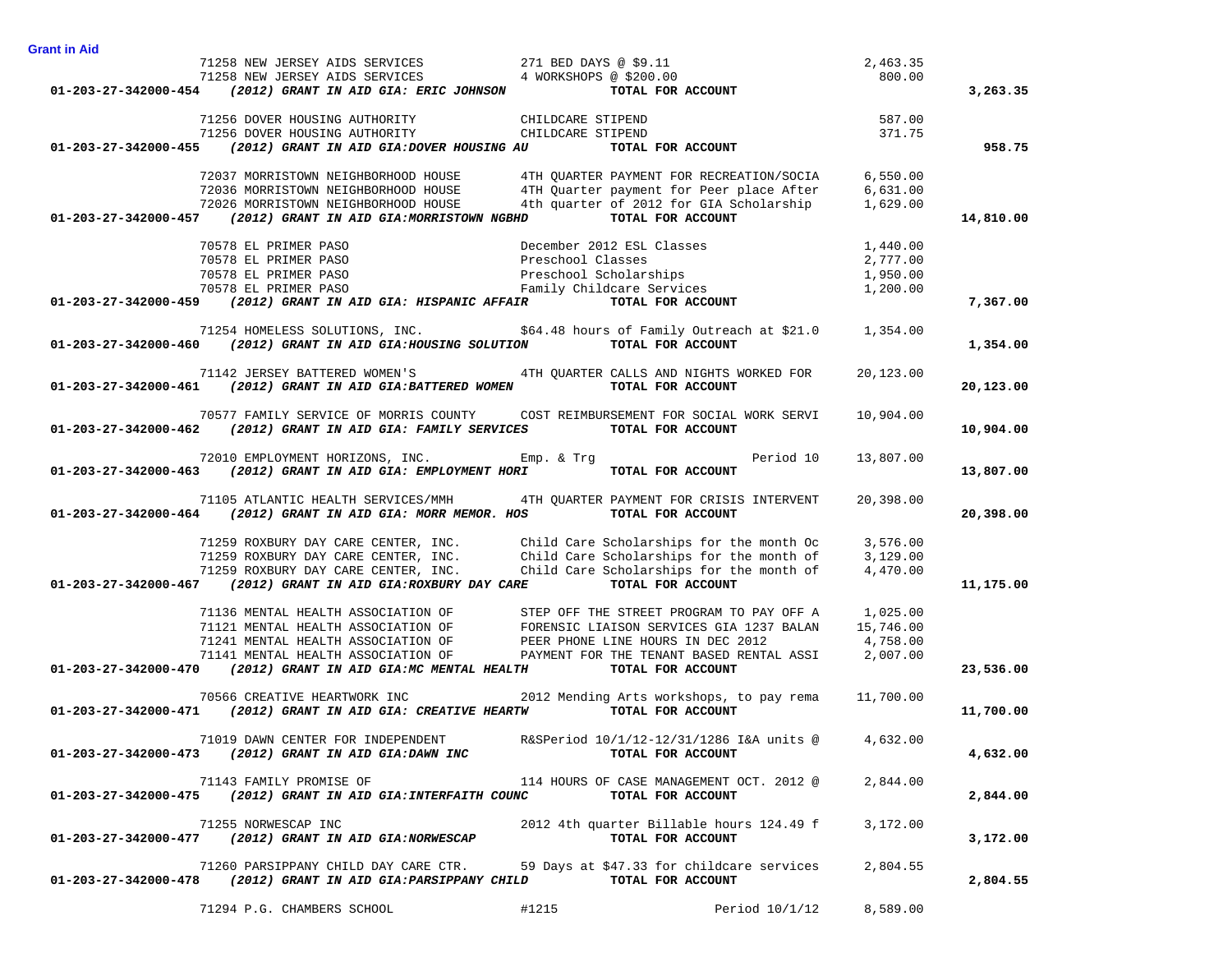|                                         | 71117 CFCS - HOPE HOUSE                                                  | Living with AIDS Coping skills                                |                       | 2,650.00           |                            |
|-----------------------------------------|--------------------------------------------------------------------------|---------------------------------------------------------------|-----------------------|--------------------|----------------------------|
|                                         | 71117 CFCS - HOPE HOUSE<br>71027 CFCS - HOPE HOUSE                       | AIDS Education Sessions<br>Chore                              | Period 12/1/12        | 353.00             |                            |
|                                         | 71025 CFCS - HOPE HOUSE                                                  | Fix-it                                                        | Period 12/1/12-12/31/ | 1,363.00<br>106.00 |                            |
|                                         | 66254 CFCS - HOPE HOUSE                                                  | Chore                                                         | Period $9/1/1$        | 4,054.00           |                            |
| 01-203-27-342000-480                    | (2012) GRANT IN AID GIA: HOPEHOUSEOPERTNF                                | TOTAL FOR ACCOUNT                                             |                       |                    | 13,824.00                  |
|                                         | 70952 VISITING NURSE ASSOC. OF                                           | CHAP                                                          | Period $10/1/1$       | 12,140.00          |                            |
| 01-203-27-342000-481                    | (2012) GRANT IN AID GIA: VNAANJ                                          | TOTAL FOR ACCOUNT                                             |                       |                    | 12,140.00                  |
|                                         | 71139 NEWBRIDGE SERVICES INC                                             | SERVICES RENDERED FOR THE NEWBRIDGE CLIN                      |                       | 855.00             |                            |
| $01 - 203 - 27 - 342000 - 483$          | 71109 NEWBRIDGE SERVICES INC<br>(2012) GRANT IN AID AID MENT HLTH CNT-NE | UNITS OF SERVICE PROVIDED UNDER THE COMM<br>TOTAL FOR ACCOUNT |                       | 82,786.00          |                            |
|                                         |                                                                          |                                                               |                       |                    | 83,641.00                  |
|                                         | 71113 SAINT CLARE'S HOSPITAL                                             | FOR COUNSELING, TRANSITIONS AND SUPPORTE                      |                       | 112,665.00         |                            |
|                                         | 71119 SAINT CLARE'S HOSPITAL                                             | SUPPORTED COMMUNITY LIVING OCT-DEC 2012                       |                       | 15,994.00          |                            |
|                                         | 71111 SAINT CLARE'S HOSPITAL                                             | 98 intensive outpatient at \$60.00                            |                       | 5,880.00           |                            |
|                                         | 71111 SAINT CLARE'S HOSPITAL                                             | Individual sessions                                           |                       | 1,874.56           |                            |
|                                         | 71111 SAINT CLARE'S HOSPITAL                                             | Group sessions                                                |                       | 3,690.54           |                            |
| 01-203-27-342000-484                    | (2012) GRANT IN AID AID MENT HLTH CNT-ST                                 | TOTAL FOR ACCOUNT                                             |                       |                    | 140,104.10                 |
|                                         | 71115 UNITED WAY OF NORTHERN                                             | Housing for all Capacity Building and Co                      |                       | 2,500.00           |                            |
| 01-203-27-342000-485                    | (2012) GRANT IN AID: UNITED WAY OF NORTH                                 | TOTAL FOR ACCOUNT                                             |                       |                    | 2,500.00                   |
|                                         | 71116 CHILD AND FAMILY RESOURCES                                         | Child Care subsidy voucher                                    |                       | 2,862.00           |                            |
|                                         | 71116 CHILD AND FAMILY RESOURCES                                         | Family Chid care registration                                 |                       | 1,700.00           |                            |
|                                         | 71116 CHILD AND FAMILY RESOURCES                                         | qualtity workshops                                            |                       | 300.00             |                            |
|                                         | 71116 CHILD AND FAMILY RESOURCES                                         | Resource and Referral                                         |                       | 3,572.00           |                            |
|                                         | 71116 CHILD AND FAMILY RESOURCES                                         | Quality improvement                                           |                       | 2,372.00           |                            |
| 01-203-27-342000-486                    | (2012) GRANT IN AID NJ BUREAU OF CHLDRN                                  | TOTAL FOR ACCOUNT                                             |                       |                    | 10,806.00                  |
|                                         | 71138 FAMILY INTERVENTION                                                | CONTRACT EXPENSES FOR THE 4TH QUARTER 20                      |                       | 10,292.00          |                            |
| 01-203-27-342000-489                    | (2012) GRANT IN AID: FAMILY INTERVENTION                                 | TOTAL FOR ACCOUNT                                             |                       |                    | 10,292.00                  |
|                                         | 71765 INTERFAITH FOOD PANTRY INC.                                        | Period $10/1/12-12/31/12$                                     | 603 u                 | 2,360.00           |                            |
| 01-203-27-342000-493                    | (2012) GRANT IN AID: INTERFAITH FOOD PAN                                 | TOTAL FOR ACCOUNT                                             |                       |                    | 2,360.00                   |
|                                         | TOTAL for Grant in Aid                                                   |                                                               |                       |                    | ============<br>437,104.75 |
|                                         |                                                                          |                                                               |                       |                    |                            |
| <b>Seniors, Disabled &amp; Veterans</b> |                                                                          |                                                               |                       |                    |                            |
|                                         | 71021 FAMILY SERVICE OF MORRIS COUNTY                                    | <b>MVADC</b>                                                  | Period $12/1/12$      | 19,990.76          |                            |
| 01-203-27-343100-036                    | (2012) CONTRACTED SERVICES - ADULT DAY C                                 | TOTAL FOR ACCOUNT                                             |                       |                    | 19,990.76                  |
|                                         | 70384 CHARLES JURGENSEN                                                  | National Assoc. of Service Officers Dues                      |                       | 30.00              |                            |
| 01-203-27-343100-059                    | (2012) OTHER GENERAL EXPENSES                                            | TOTAL FOR ACCOUNT                                             |                       |                    | 30.00                      |
|                                         | 70384 CHARLES JURGENSEN                                                  | Miles reimbursement for December, 2012                        |                       | 23.80              |                            |
|                                         | 70384 CHARLES JURGENSEN                                                  | Tolls to AC conference and return 10/26/                      |                       | 8.00               |                            |
| 01-203-27-343100-082                    | (2012) TRAVEL EXPENSE                                                    | TOTAL FOR ACCOUNT                                             |                       |                    | 31.80                      |
|                                         |                                                                          |                                                               |                       |                    | ============               |
|                                         | TOTAL for Seniors, Disabled & Veterans                                   |                                                               |                       |                    | 20,052.56                  |

 **01-203-27-342000-479** *(2012) GRANT IN AID GIA:PG CHAMBERS SCHO* **TOTAL FOR ACCOUNT 8,589.00**

71117 CFCS - HOPE HOUSE Support Groups

Politic CFCS - HOPE HOUSE COMPASS Support Groups 236.00 COMPASS 236.00<br>1991 71117 CFCS - HOPE HOUSE COMPASS Support Groups 236.00

 71117 CFCS - HOPE HOUSE Individual Counseling Sessions 883.00 71117 CFCS - HOPE HOUSE **Life Integration Retreats** 4,121.00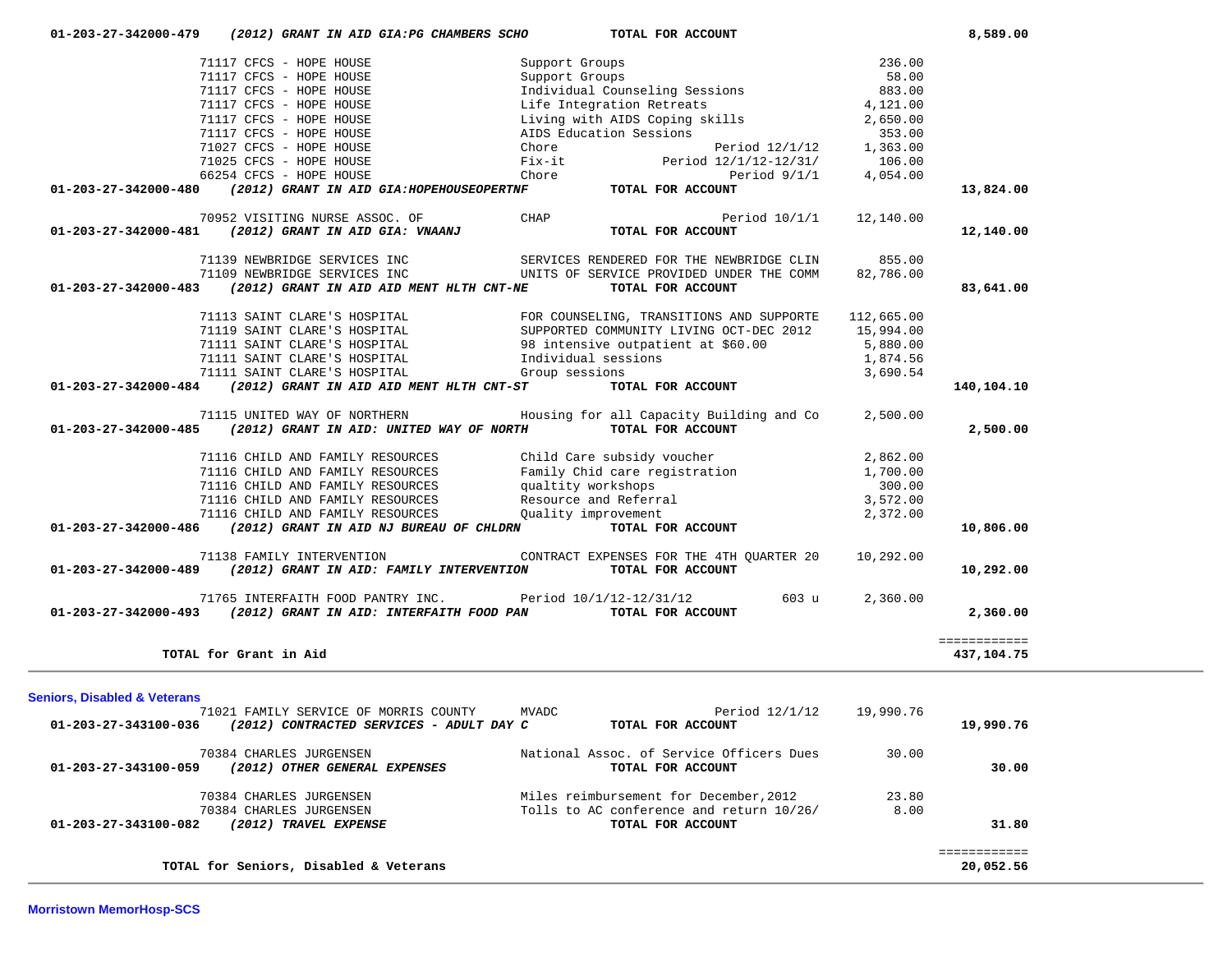|                                       | TOTAL for Morristown MemorHosp-SCS   |                                                            |            | 22,295.00  |
|---------------------------------------|--------------------------------------|------------------------------------------------------------|------------|------------|
| <b>County Board of Social Service</b> |                                      |                                                            |            |            |
|                                       | 71833 DEER PARK                      |                                                            | 85.12      |            |
| 01-201-27-345100-059                  | OTHER GENERAL EXPENSES               | TOTAL FOR ACCOUNT                                          |            | 85.12      |
| 71198 VERIZON                         |                                      | Acct. no 973 631-5312 641 87Y/12-28-12 t                   | 117.70     |            |
| 71553 VERIZON                         |                                      | Acct. #973 889-3370 640 33Y/01-14-13 to                    | 1,813.57   |            |
| 71552 VERIZON                         |                                      | Acct. #973 889-2917 642 14Y/01-14-13 to                    | 1,517.28   |            |
| 01-201-27-345100-146                  | <b>TELEPHONE</b>                     | TOTAL FOR ACCOUNT                                          |            | 3,448.55   |
|                                       | 71237 HORIZON BLUE CROSS BLUE SHIELD | Invoice for the month of January 2013                      | 146,526.17 |            |
| 01-201-27-345100-329                  | HOSPITAL INSURANCE PREMIUMS          | TOTAL FOR ACCOUNT                                          |            | 146,526.17 |
| 01-201-27-345100-332                  | 71857 OLGA MATOS<br><b>MILEAGE</b>   | FIS - Mileage reimb. for January 2013<br>TOTAL FOR ACCOUNT | 4.20       | 4.20       |
|                                       | 71834 AMY ARCHER                     | ADM - Insurance reimb. for January to Ju                   | 72.00      |            |
|                                       | 71835 ANSUYA JASANI                  | FSS - Insurance reimb. for January to Ju                   | 72.00      |            |
|                                       | 71836 BARBARA KENNEDY                | MAP - Insurance reimb. for January to Ju                   | 72.00      |            |
|                                       | 71837 BEENA P. SHAH                  | ADM - Insurance reimb. for January to Ju                   | 72.00      |            |
|                                       | 71838 CAROL UBERTACCIO               | FSS - Insurance reimb. for January to Ju                   | 72.00      |            |
|                                       | 71839 CHARLES F. ROUFAEAL            | FSS - Insurance reimb. for January to Ju                   | 72.00      |            |
|                                       | 71840 DALA EKENEZAR                  | FIS - Insurance reimb. for January to Ju                   | 72.00      |            |
|                                       | 71841 DAVID VEYSMAN                  | FSS - Insurance reimb. for January to Ju                   | 72.00      |            |
|                                       | 71842 DIANA BICZAK                   | MAP - Insurance reimb. for January to Ju                   | 72.00      |            |
|                                       | 71843 DIPALI PATEL                   | FSS - Insurance reimb. for January to Ju                   | 72.00      |            |
|                                       | 71844 ILA TALWAR                     | MAP - Insurance reimb. for January to Ju                   | 90.00      |            |
|                                       | 71845 JAMES MCDANIEL                 | CSP - Insurance reimb. for January to Ju                   | 90.00      |            |
|                                       | 71846 JENNIFER CARRO                 | FSS - Insurance reimb. for January to Ju                   | 72.00      |            |
|                                       | 71849 JOANNE YOUNG                   | ADM - Insurance reimb. for January to Ju                   | 72.00      |            |
|                                       | 71848 JESSICA RIVERA                 | FSS - Insurance reimb. for January to Ju                   | 72.00      |            |
|                                       | 71850 JULIO PORRAO                   | FSS - Insurance reimb. for January to Ju                   | 72.00      |            |
|                                       | 71851 KAITLYN HELLYER                | SSS - Insurance reimb. for January to Ju                   | 72.00      |            |
|                                       | 71852 KAREN REMUS                    | ADM - Insurance reimb. for January to Ju                   | 72.00      |            |
|                                       | 71853 LAUREN BURD                    | SSS - Insurance reimb. for January to Ju                   | 90.00      |            |
|                                       | 71854 LINDA CSENGETO                 | SSS - Insurance reimb. for January to Ju                   | 72.00      |            |
|                                       | 71855 LOURDES DEGUZMAN               | MAP - Insurance reimb. for January to Ju                   | 72.00      |            |
|                                       | 71856 MIRIAM ACEVEDO                 | MAP - Insurance reimb. for January to Ju                   | 90.00      |            |
|                                       | 71857 OLGA MATOS                     | Insurance reimb. for January to June 201                   | 72.00      |            |
|                                       | 71858 SHAWNNA BAILEY                 | FSS - Insurance reimb. for January to Ju                   | 72.00      |            |
|                                       | 71859 STEVEN A. TOTH                 | ADM - Insurance reimb. for January to Ju                   | 72.00      |            |
|                                       | 71860 SUBHAG KUMAR                   | FSS - Insurance reimb. for January to Ju                   | 72.00      |            |
|                                       | 71861 SUDESH MEHTA                   | MAP - Insurance reimb. for January to Ju                   | 72.00      |            |
|                                       | 71862 SUSAN KLEIN                    | MAP - Insurance reimb. for January to Ju                   | 72.00      |            |
|                                       | 71863 SUZANNE MEYERS                 | SSS - Insurance reimb. for January to Ju                   | 72.00      |            |
|                                       | 71864 SUZANNE VOGLER                 | FSS - Insurance reimb. for January to Ju                   | 90.00      |            |
|                                       | 71847 JESSICA REYMUNDO               | FSS - Insurance reimb. for January to Ju                   | 72.00      |            |
| 01-201-27-345100-333                  | OTHER ALLOWANCES                     | TOTAL FOR ACCOUNT                                          |            | 2,322.00   |
|                                       | 70159 PAPER MART INC                 | Paperline Multi (R) White- Order no. 103                   | 1,821.50   |            |
|                                       | 70165 STAPLES BUSINESS ADVANTAGE     | Order no. 7093632796-000-001/12-14-12                      | 3,962.85   |            |
|                                       | 70165 STAPLES BUSINESS ADVANTAGE     | Order no. 70936632796-000-004/12-14-12                     | 96.34      |            |
|                                       | 70060 W.B. MASON COMPANY INC         | Order #15483519/11-27-12                                   | 4,198.39   |            |
| 01-203-27-345100-058                  | (2012) OFFICE SUPPLIES & STATIONERY  | TOTAL FOR ACCOUNT                                          |            | 10,079.08  |
|                                       | 71161 CITYSIDE ARCHIVES, LTD         | TEMPORARY ASSISTANCE - ACCT#0804                           | 477.00     |            |
|                                       | 71162 CITYSIDE ARCHIVES, LTD         | TEMPORARY ASSISTANCE - ACCT#0804                           | 636.00     |            |

============

71771 ATLANTIC HEALTH SERVICES/MMH Special Child Health Services Subgrant # 22,295.00  **01-203-27-343170-090** *(2012) EXPENDITURES* **TOTAL FOR ACCOUNT 22,295.00**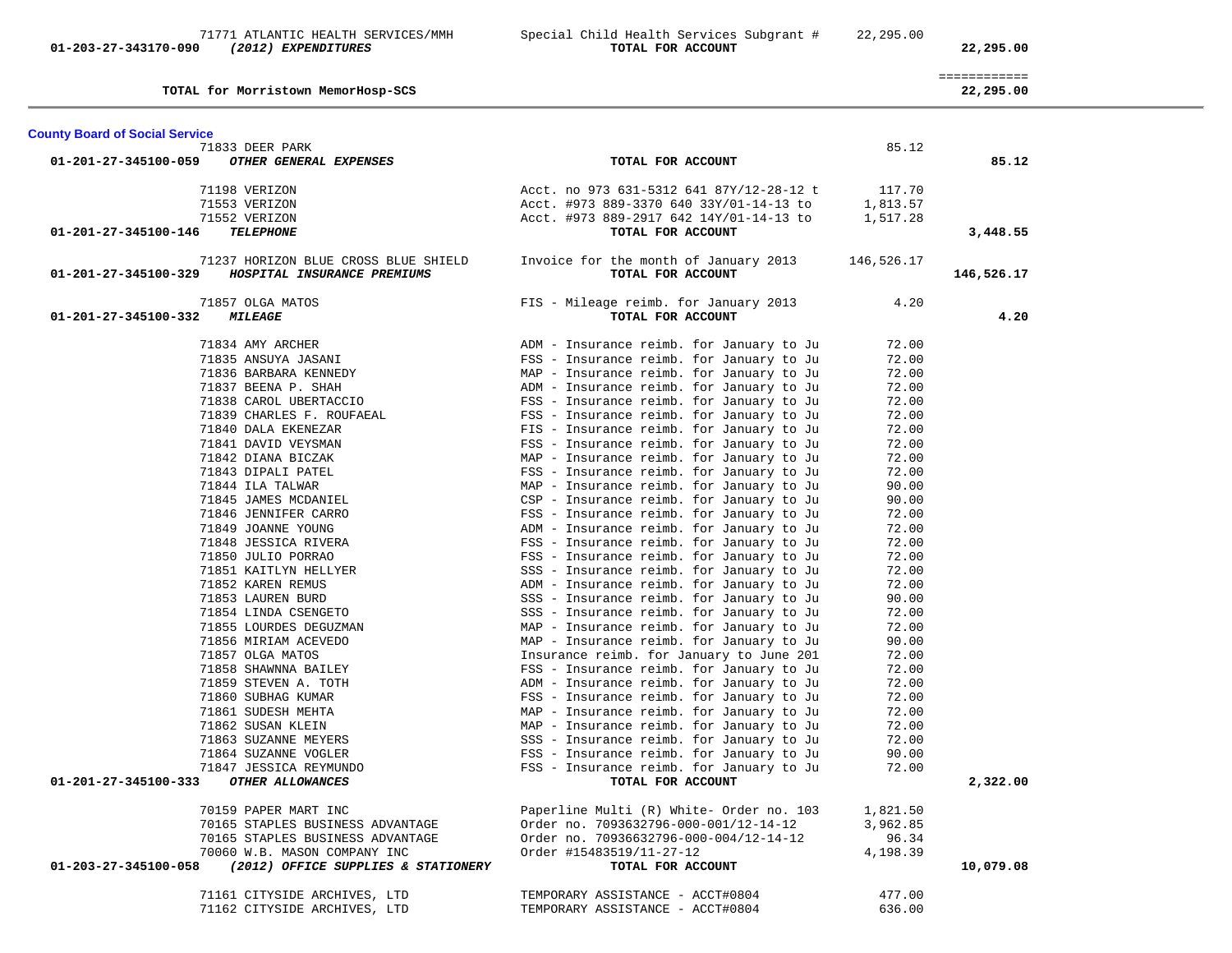| 71833 DEER PARK                                               | 0434488383 12-15-12-1-14-13                                                         | 103.30         |           |
|---------------------------------------------------------------|-------------------------------------------------------------------------------------|----------------|-----------|
| 70058 TOSHIBA BUSINESS SOLUTIONS USA                          | White tipping foil for datacard 150I/Ord                                            | 24.00          |           |
| 70058 TOSHIBA BUSINESS SOLUTIONS USA                          | Freight charges                                                                     | 9.31           |           |
| 70058 TOSHIBA BUSINESS SOLUTIONS USA                          | Order #12961449/11-27-12                                                            | 24.00          |           |
| 70058 TOSHIBA BUSINESS SOLUTIONS USA                          | Freight charges                                                                     | 9.31           |           |
| (2012) OTHER GENERAL EXPENSES<br>01-203-27-345100-059         | TOTAL FOR ACCOUNT                                                                   |                | 1,282.92  |
| 71106 SAINT CLARE'S HOSPITAL                                  | Counseling services for 10/2012-12/2012                                             | 36,145.00      |           |
| 01-203-27-345100-084 (2012) OTHER OUTSIDE SERVICES            | TOTAL FOR ACCOUNT                                                                   |                | 36,145.00 |
|                                                               |                                                                                     |                |           |
| 71198 VERIZON                                                 |                                                                                     | 794.59         |           |
| 01-203-27-345100-146 (2012) TELEPHONE                         | TOTAL FOR ACCOUNT                                                                   |                | 794.59    |
| 70161 PITNEY BOWES CREDIT CORP                                | $1738162$ Charges for Schedule $401$ (09/3                                          | 870.00         |           |
| 70161 PITNEY BOWES CREDIT CORP                                | Charges for Schedule 402                                                            | 1,197.00       |           |
| (2012) OFFICE MACHINES - RENTAL<br>01-203-27-345100-164       | TOTAL FOR ACCOUNT                                                                   |                | 2,067.00  |
|                                                               |                                                                                     |                |           |
| 71274 CITYSIDE ARCHIVES, LTD                                  | OFFICE OF TEMP ASSISTANCE                                                           | 538.67         |           |
| 71275 CITYSIDE ARCHIVES, LTD                                  | Office of Temp. Assistance                                                          | 571.42         |           |
| (2012) RENTAL - OTHER<br>01-203-27-345100-257                 | TOTAL FOR ACCOUNT                                                                   |                | 1,110.09  |
| 71542 JOHNSON & JOHNSON, ESQS                                 | Legal services rendered for $12/12 - CS - 3,756.00$                                 |                |           |
| 71543 JOHNSON & JOHNSON, ESQS                                 | Legal services rendered for 12/12                                                   | 1,179.50       |           |
| 01-203-27-345100-325 (2012) SPECIAL SERVICES                  | TOTAL FOR ACCOUNT                                                                   |                | 4,935.50  |
|                                                               |                                                                                     |                |           |
| 71242 FRANK JANKOWSKI                                         | MAP - Mileage reimb. for October & Novem                                            | 22.40          |           |
| 71233 LAURIE PALMA                                            | FSS - Mileage reimb. for December 2012                                              | 28.70          |           |
| 71525 LINDA CSENGETO                                          | SSS - Mileage reimb. for 12/12                                                      | 25.20          |           |
| 71199 MATTHEW BRADY<br>01-203-27-345100-332<br>(2012) MILEAGE | ADM - Mileage reimb. for November & Dece<br>TOTAL FOR ACCOUNT                       | 48.65          | 124.95    |
|                                                               |                                                                                     |                |           |
| 71247 ANSUYA JASANI                                           | FSS - Insurance reimb. for the 4th qtr.                                             | 36.00          |           |
| 71196 CARLOTA MANJARRES                                       | FSS - Insurance reimb. for the 4th qtr.                                             | 36.00          |           |
| 71519 CHRISTINE HELLYER                                       | MAP - Insurance reimb. for $11$ & $12/12$                                           | 30.00          |           |
| 71232 DENES HEIDINGER                                         | SSS - Insurance reimb. for the 4th qtr.                                             | 45.00          |           |
| 71231 DAVID VEYSMAN                                           | FSS - Insurance reimb. for the 4th qtr.                                             | 36.00          |           |
| 71242 FRANK JANKOWSKI                                         | Insurance reimb. for the 4th qtr. of 201                                            | 45.00          |           |
| 71197 HUONG LU                                                | FSS - Insurance reimb. for the 4th qtr.                                             | 36.00          |           |
| 71248 JESSYKA THURDEKOOS                                      | MAP - Insurance reimb. for the 4th qtr.                                             | 36.00          |           |
| 71524 KAITLYN HELLYER                                         | SSS - Insurance reimb. for the 4th qtr.                                             | 36.00          |           |
| 71233 LAURIE PALMA                                            | Insurance reimb. for the 4th qtr. of 201                                            | 36.00          |           |
| 71206 LOURDES DEGUZMAN                                        | MAP - Insurance reimb. for October & Nov                                            | 24.00          |           |
| 71207 LUZ ELENA URREGO                                        | MAP - Insurance reimb. for the 4th qtr.                                             | 36.00          |           |
| 71525 LINDA CSENGETO                                          | Insurance reimb. for the 4th qtr. of 201                                            | 36.00          |           |
| 71525 LINDA CSENGETO                                          | Parking fees                                                                        | 4.50           |           |
| 71199 MATTHEW BRADY                                           | Insurance reimb. for November & December                                            | 24.00          |           |
| 71205 JESSICA RIVERA                                          | FSS - Insurance reimb. for the 4th qtr.                                             | 36.00          |           |
| 71236 SHAWNNA BAILEY<br>71875 KATTY STAGNITTO                 | FSS - Insurance reimb. for December 2012<br>MAP - Insurance reimb. for the 4th qtr. | 12.00<br>36.00 |           |
| 71883 SIBGATH KHAN                                            | ADM - Insurance reimb. for the 4th qtr.                                             | 36.00          |           |
| (2012) OTHER ALLOWANCES<br>01-203-27-345100-333               | TOTAL FOR ACCOUNT                                                                   |                | 616.50    |
|                                                               |                                                                                     |                |           |
| 69123 HEWLETT-PACKARD COMPANY                                 | HP Laser Jet Enterprise 500 color - M551                                            | 797.11         |           |
| 69123 HEWLETT-PACKARD COMPANY                                 |                                                                                     | 9.29           | 806.40    |
| 01-203-27-345100-334<br>(2012) MINOR EQUIPMENT PURCHASES      | TOTAL FOR ACCOUNT                                                                   |                |           |
| 71209 GOODALE PHARMACY & SURGICAL SUPPLY                      |                                                                                     | 609.79         |           |
| 71210 MOLNAR PHARMACY                                         |                                                                                     | 316.17         |           |
| 71210 MOLNAR PHARMACY                                         |                                                                                     | 210.26         |           |
| 71210 MOLNAR PHARMACY                                         |                                                                                     | 50.72          |           |
| 71870 MOLNAR PHARMACY                                         |                                                                                     | 514.84         |           |
| 71870 MOLNAR PHARMACY                                         |                                                                                     | 30.42          |           |
| 71869 GOODALE PHARMACY & SURGICAL SUPPLY                      |                                                                                     | 199.99         |           |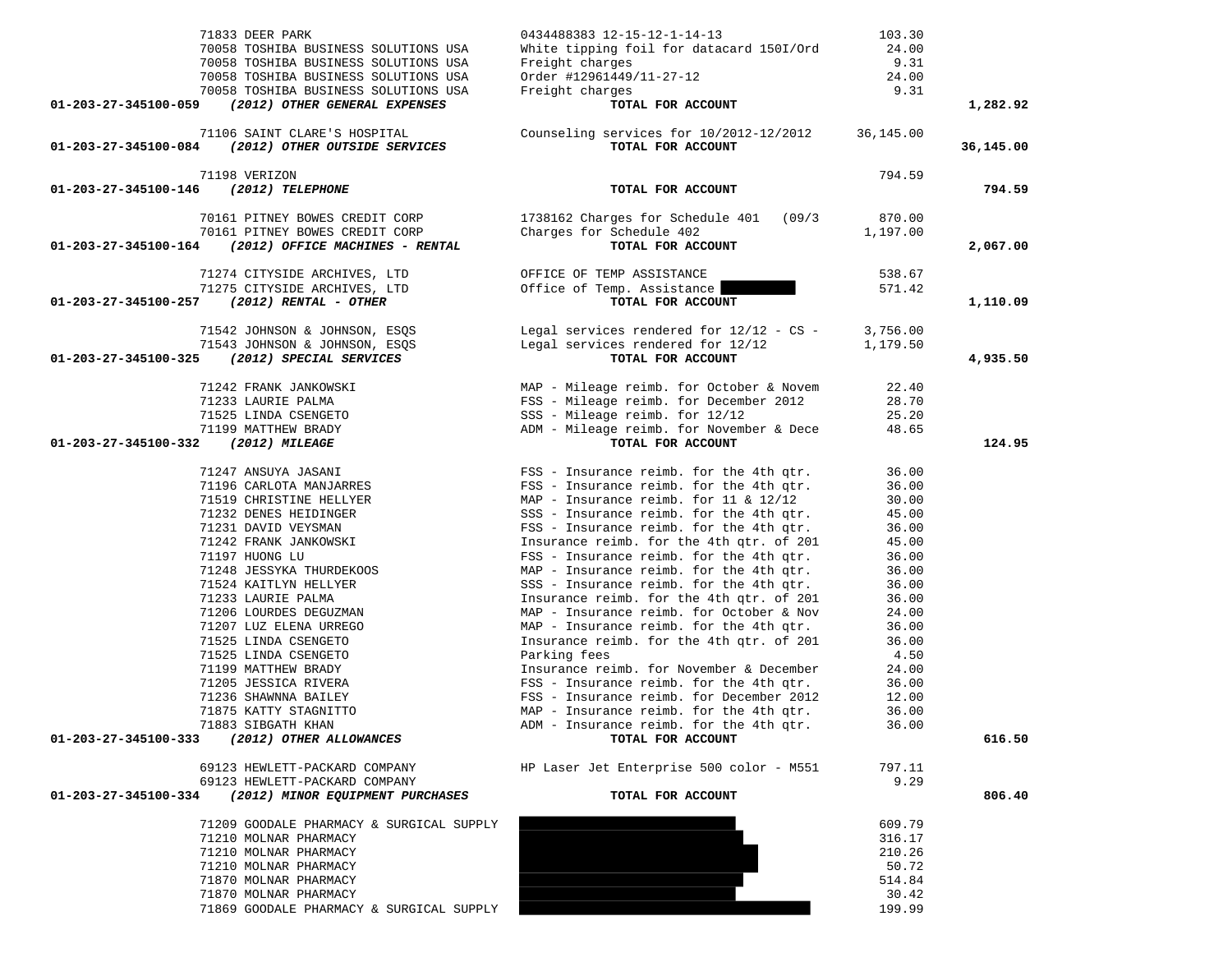| 71869 GOODALE PHARMACY & SURGICAL SUPPLY<br>71212 WHITES HEALTHCARE |                                          | 199.99<br>324.80 |              |
|---------------------------------------------------------------------|------------------------------------------|------------------|--------------|
| (2012) HEALTH RELATED SERVICES<br>01-203-27-345100-338              | TOTAL FOR ACCOUNT                        |                  | 2,456.98     |
| 71229 PARSIPPANY INN                                                |                                          | 200.00           |              |
| 71229 PARSIPPANY INN                                                |                                          | 420.00           |              |
| 71230 SKYTOP MOTEL                                                  |                                          | 50.00            |              |
| 01-203-27-345100-339<br>(2012) PROTECTIVE CASE MANAGEMENT           | TOTAL FOR ACCOUNT                        |                  | 670.00       |
| 71208 CITY LIMO AND TAXI, INC.                                      |                                          | 45.93            |              |
| 71228 NJ TAXI & BLACK CAR SERVICES LLC                              |                                          | 36.65            |              |
| 71228 NJ TAXI & BLACK CAR SERVICES LLC                              |                                          | 91.15            |              |
| 71211 NJ TAXI & BLACK CAR SERVICES LLC                              |                                          | 56.17            |              |
| 71211 NJ TAXI & BLACK CAR SERVICES LLC                              |                                          | 28.80            |              |
| 71871 NJ TAXI & BLACK CAR SERVICES LLC                              |                                          | 104.96           |              |
| 01-203-27-345100-340<br>(2012) TRANSPORTATION SERVICES              | TOTAL FOR ACCOUNT                        |                  | 363.66       |
| 70059 TREASURER. ST OF NJ                                           | Data Processing and EBT billing statemen | 29,997.92        |              |
| 01-203-27-345100-354<br>(2012) FAMIS AND ACSES                      | TOTAL FOR ACCOUNT                        |                  | 29,997.92    |
|                                                                     |                                          |                  | ============ |
| TOTAL for County Board of Social Service                            |                                          |                  | 243,836.63   |

### **MV:Administration**

| 71717 TELESEARCH INC                               | $01365 - 000$ , w/e- $1/6/2013$ | 750.36   |           |
|----------------------------------------------------|---------------------------------|----------|-----------|
| 72476 AKUA OPOMEA ABEBRESE                         | LPN, 1/13/2013~2/2/2013         | 3,578.40 |           |
| 72477 ANGELIKA KOMOLIBIO                           | RN, 1/13/2013~2/2/2013          | 6,995.80 |           |
| 72478 ARNEL P GARCIA                               | LPN, 1/13/2013~2/2/2013         | 1,568.00 |           |
| 72479 BARKEL FLEMMING                              | LPN, 1/13/2013~2/2/2013         | 2,936.92 |           |
| 72480 CHARLES NADARAJAH                            | RN, 1/13/2013~2/2/2013          | 1,680.00 |           |
| 72481 DANILO LAPID                                 | RN, 1/13/2013~2/2/2013          | 2,229.85 |           |
| 72482 EDITHA MAROUEZ                               | RN, 1/13/2013~2/2/2013          | 280.00   |           |
| 72483 EVELYN TOLENTINO                             | RN, 1/13/2013~2/2/2013          | 952.00   |           |
| 72484 GEORGINA GRAY-HORSLEY                        | LPN, 1/13/2013~2/2/2013         | 2,016.00 |           |
| 72485 HARRIET VALLECER RN                          | RN.1/13/2013~2/2/2013           | 1,960.00 |           |
| 72486 ILLIENE CHARLES, RN                          | RN, 1/13/2013~2/2/2013          | 2,529.45 |           |
| 72487 JESSY CHERIAN                                | RN, 1/13/2013~2/2/2013          | 560.00   |           |
| 72488 JOYCE REED                                   | LPN, 1/13/2013~2/2/2013         | 2,828.84 |           |
| 72489 LOREEN RAFISURA                              | RN, 1/13/2013~2/2/2013          | 1,916.60 |           |
| 72490 LOUISE R. MACCHIA                            | RN, 1/13/2013~2/2/2013          | 3,808.70 |           |
| 72491 MADUKWE IMO IBOKO, RN                        | RN, 1/13/2013~2/2/2013          | 3,360.00 |           |
| 72492 MA. LIZA IMPERIAL                            | RN, 1/13/2013~2/2/2013          | 4,495.05 |           |
| 72493 MARIA CAMPOS                                 | RN, 1/13/2013~2/2/2013          | 1,120.00 |           |
| 72494 MARIA CARMELITA OBLINA                       | RN, 1/13/2013~2/2/2013          | 675.22   |           |
| 72495 MARTHA YAGHI                                 | RN, 1/13/2013~2/2/2013          | 1,132.60 |           |
| 72496 MARY JANE M. ARCINAS                         | RN, 1/13/2013~2/2/2013          | 550.20   |           |
| 72497 MELOJANE CELESTINO                           | RN, 1/13/2013~2/2/2013          | 1,734.60 |           |
| 72498 MICHELLE CAPILI                              | RN, 1/13/2013~2/2/2013          | 1,437.45 |           |
| 72499 ROSE DUMAPIT                                 | RN, 1/13/2013~2/2/2013          | 2,240.00 |           |
| 72500 TOYELLA E GIBSON                             | RN, 1/13/2013~2/2/2013          | 823.55   |           |
| 72501 VIVIAN BLANDURA                              | RN, 1/13/2013~2/2/2013          | 1,732.50 |           |
| 72667 ROSEMARY BATANE COBCOBO                      | RN, 1/13/2013~2/02/2013         | 1,400.00 |           |
| 72300 BARON HR HEALTHCARE LLC                      | 30510, 1/1/2013~1/4/2013        | 8,703.84 |           |
| 01-201-27-350100-016<br>OUTSIDE SALARIES & WAGES   | TOTAL FOR ACCOUNT               |          | 65,995.93 |
| 72310 OPTIMUS EMR, INC.                            | 1020, February~2013             | 1,336.32 |           |
| 01-201-27-350100-040<br>ELECTRONIC DATA PROCESSING | TOTAL FOR ACCOUNT               |          | 1,336.32  |
| 71716 STAPLES BUSINESS ADVANTAGE                   | 1032198,1/5/2013                | 308.27   |           |
| 71716 STAPLES BUSINESS ADVANTAGE                   | 1032198,1/4/2013                | 1,874.86 |           |
| 71716 STAPLES BUSINESS ADVANTAGE                   | 1032198,1/4/2013                | 38.34    |           |
| 72317 STAPLES BUSINESS ADVANTAGE                   | 1032198, 1/16/2013              | 10.30    |           |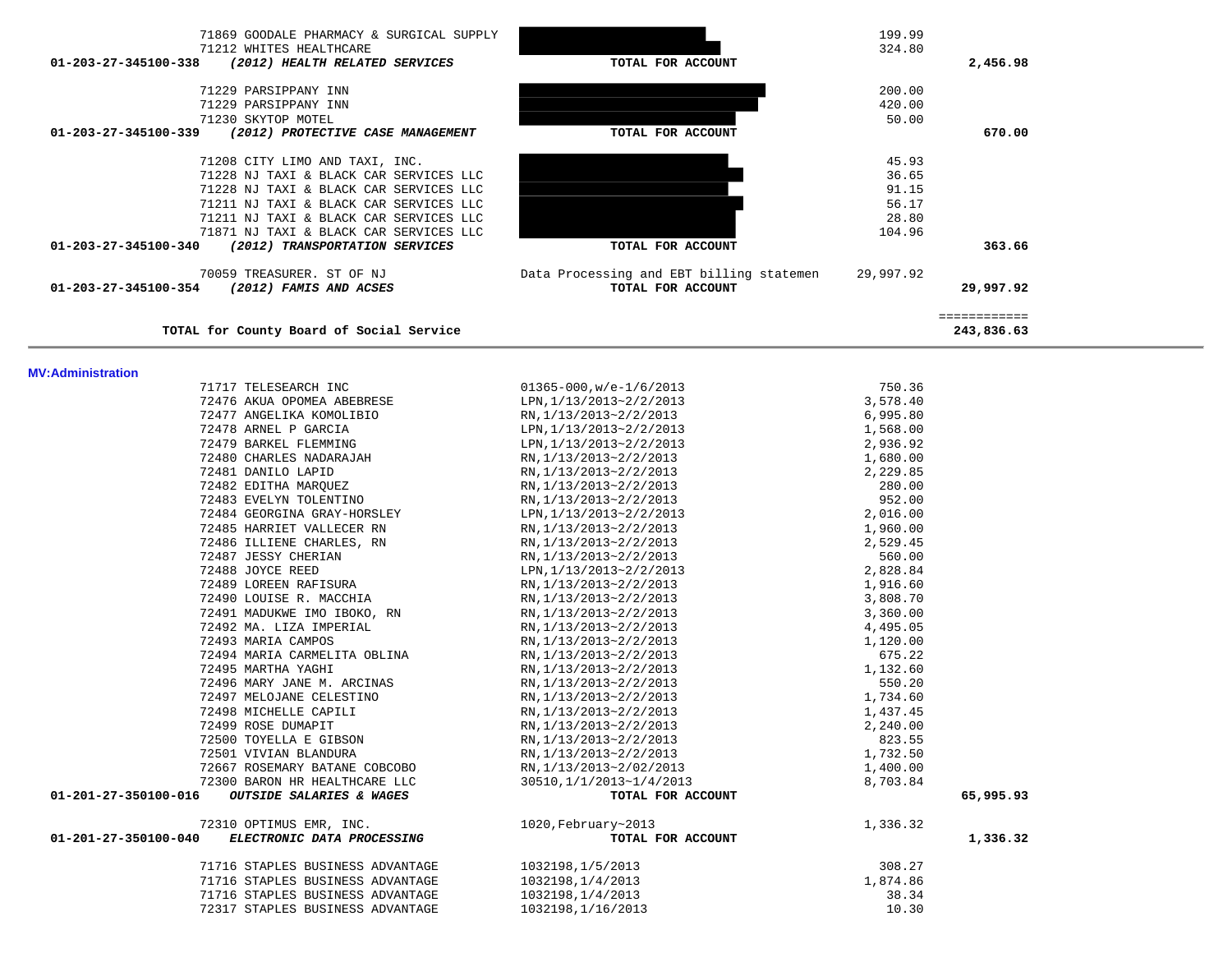| 01-201-27-350100-058                  | 72317 STAPLES BUSINESS ADVANTAGE<br>OFFICE SUPPLIES & STATIONERY                      | 1032198, 1/15/2013<br>TOTAL FOR ACCOUNT                                                                                                                                                                                  | 73.36                  | 2,305.13     |
|---------------------------------------|---------------------------------------------------------------------------------------|--------------------------------------------------------------------------------------------------------------------------------------------------------------------------------------------------------------------------|------------------------|--------------|
|                                       |                                                                                       |                                                                                                                                                                                                                          |                        |              |
|                                       |                                                                                       | 72532 COUNTY OF MORRIS 2ND $1/2$ 1/13 METERED MAIL 163.65<br>163.65 TOTAL FOR ACCOUNT                                                                                                                                    |                        | 163.65       |
|                                       |                                                                                       | 71703 KYOCERA MITA AMERICA, INC. 7629689-047 90136075916,1st Quarter 20 2,690.94<br>72308 MUNICIPAL CAPITAL CORP 6365, Nursing Fax Machine for 1st Qtr. 20 216.48<br><b>4</b> OFFICE MACHINES - RENTAL TOTAL FOR ACCOUNT |                        |              |
|                                       |                                                                                       |                                                                                                                                                                                                                          |                        |              |
|                                       | 01-201-27-350100-164 OFFICE MACHINES - RENTAL                                         | TOTAL FOR ACCOUNT                                                                                                                                                                                                        |                        | 2,907.42     |
|                                       |                                                                                       | 72305 KURT'S LOCKSMITH SERVICE, LLC<br>72305 KURT'S LOCKSMITH SERVICE, LLC Lock & Key Service, 1/16/2013 1300 1,723.00<br>72319 U.S. SECURITY ASSOCIATES, INC. 5731134000, 1/04/2013~1/10/2013 5,246.48                  |                        |              |
|                                       |                                                                                       |                                                                                                                                                                                                                          |                        |              |
| 01-201-27-350100-266 SAFETY ITEMS     |                                                                                       | TOTAL FOR ACCOUNT                                                                                                                                                                                                        |                        | 7,295.48     |
|                                       |                                                                                       |                                                                                                                                                                                                                          |                        |              |
|                                       | 71691 BARON HR HEALTHCARE LLC<br>71691 BARON HR HEALTHCARE LLC                        |                                                                                                                                                                                                                          | 13,232.75<br>10,928.99 |              |
|                                       |                                                                                       | 30510,12/23~12/29/2012<br>30510,12/2~12/8/2012<br>30510,12/30/2012 & 12/31/2012                                                                                                                                          | 5,514.10               |              |
|                                       | 72299 BARON HR HEALTHCARE LLC<br>01-203-27-350100-016 (2012) OUTSIDE SALARIES & WAGES | TOTAL FOR ACCOUNT                                                                                                                                                                                                        |                        | 29,675.84    |
|                                       | 70932 THE SENIORS RESOURCE GUIDE Advertisement, 11/28/2012                            |                                                                                                                                                                                                                          | 1,350.00               |              |
|                                       | 01-203-27-350100-022 (2012) ADVERTISING                                               | TOTAL FOR ACCOUNT                                                                                                                                                                                                        |                        | 1,350.00     |
|                                       | 71695 FAMILY SERVICE OF MORRIS COUNTY                                                 | Social Work for December, 2012                                                                                                                                                                                           | 21,000.00              |              |
|                                       | 01-203-27-350100-036 (2012) CONTRACTED SERVICES                                       | TOTAL FOR ACCOUNT                                                                                                                                                                                                        |                        | 21,000.00    |
|                                       | 70891 DEER PARK<br>01-203-27-350100-046 (2012) GENERAL STORES                         | $0435619937, 11/15/12$ thru $12/14/12$<br>TOTAL FOR ACCOUNT                                                                                                                                                              | 6.27                   |              |
|                                       |                                                                                       |                                                                                                                                                                                                                          |                        | 6.27         |
|                                       |                                                                                       | 71689 ATLANTIC TOMORROWS OFFICE $1013152,9/30 \sim 12/29/2012$                                                                                                                                                           | 814.10                 |              |
|                                       | 01-203-27-350100-058 (2012) OFFICE SUPPLIES & STATIONERY                              | TOTAL FOR ACCOUNT                                                                                                                                                                                                        |                        | 814.10       |
|                                       | 56266 ELI HEALTHCARE                                                                  | 46912555, 4/3/2012                                                                                                                                                                                                       | 249.00                 |              |
|                                       | 01-203-27-350100-070 (2012) PUBLICATION & SUBSCRIPTIONS                               | TOTAL FOR ACCOUNT                                                                                                                                                                                                        |                        | 249.00       |
|                                       | 70884 EXTEL COMMUNICATIONS                                                            | MORRISVIEW, 12/10/2012                                                                                                                                                                                                   | 722.00                 |              |
| 01-203-27-350100-146 (2012) TELEPHONE |                                                                                       | TOTAL FOR ACCOUNT                                                                                                                                                                                                        |                        | 722.00       |
|                                       |                                                                                       |                                                                                                                                                                                                                          | 92.68                  |              |
|                                       |                                                                                       |                                                                                                                                                                                                                          | 5,119.20               |              |
|                                       |                                                                                       |                                                                                                                                                                                                                          | 4,632.88               |              |
|                                       |                                                                                       |                                                                                                                                                                                                                          | 5,086.38<br>4,857.12   |              |
|                                       | 01-203-27-350100-266 (2012) SAFETY ITEMS                                              |                                                                                                                                                                                                                          |                        | 19,788.26    |
|                                       |                                                                                       |                                                                                                                                                                                                                          |                        | ============ |
|                                       |                                                                                       |                                                                                                                                                                                                                          |                        |              |

| <b>MV:Building Services</b> |  |
|-----------------------------|--|
|-----------------------------|--|

| 72320 VIKING TERMITE & PEST<br>01-201-27-350110-036<br>CONTRACTED SERVICES                         | 1310641,February~2013<br>TOTAL FOR ACCOUNT       | 870.00   | 870.00   |
|----------------------------------------------------------------------------------------------------|--------------------------------------------------|----------|----------|
| 72298 ACME AMERICAN REPAIRS INC.<br>$01 - 201 - 27 - 350110 - 044$<br>EOUIPMENT SERVICE AGREEMENTS | 0118615, 1/1/2013~3/31/2013<br>TOTAL FOR ACCOUNT | 2,393.00 | 2,393.00 |
| 71698 J.A. SEXAUER                                                                                 | 276829, 1/11/2013                                | 1,229.90 |          |
| 71712 SHERWIN WILLIAMS                                                                             | 6657-3842-3,1/2/2013                             | 52.82    |          |
| 71692 DIRECT SUPPLY INC                                                                            | 29406, 1/10/2013                                 | 295.37   |          |
| 01-201-27-350110-204<br>PLANT OPERATION                                                            | TOTAL FOR ACCOUNT                                |          | 1,578.09 |
| 72303 DIRECT SUPPLY INC                                                                            | 29406, 1/21/2013                                 | 212.99   |          |
| 01-201-27-350110-258<br><b>EOUIPMENT</b>                                                           | TOTAL FOR ACCOUNT                                |          | 212.99   |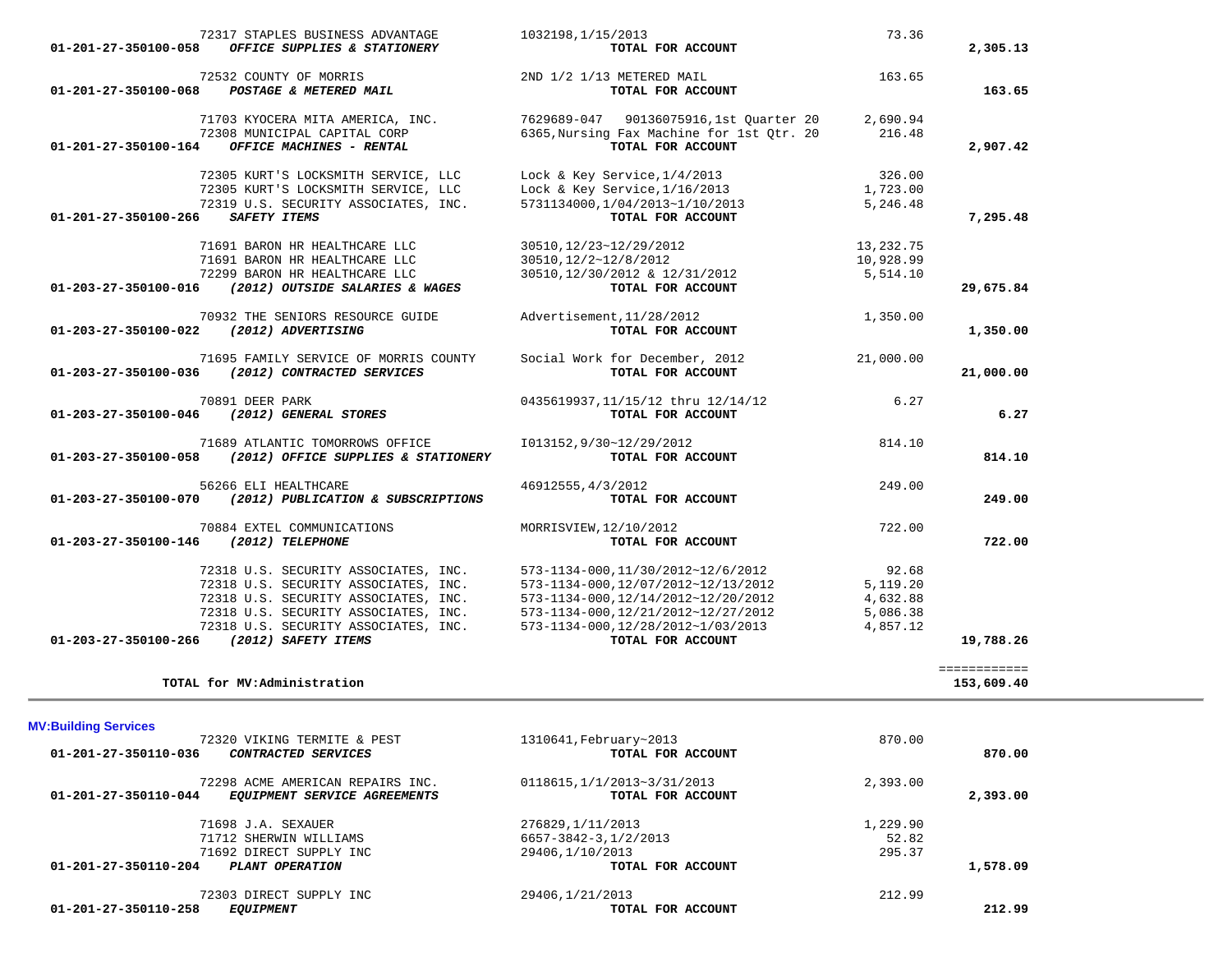| 01-203-27-350110-137<br>71161 CITYSIDE ARCHIVES, LTD<br>597.00<br>MORRIS VIEW<br>71162 CITYSIDE ARCHIVES, LTD<br>796.00<br>MORRIS VIEW<br>(2012) RUBBISH & TRASH REMOVAL<br>01-203-27-350110-143<br>TOTAL FOR ACCOUNT<br>1,393.00<br>72316 SOUTHEAST MORRIS COUNTY<br>20-999918709,12/7/2012~1/11/2013<br>5,871.23<br>(2012) WATER<br>TOTAL FOR ACCOUNT<br>01-203-27-350110-147<br>5,871.23<br>70934 TURTLE & HUGHES, INC<br>132425, 11/2/2012<br>74.33<br>70934 TURTLE & HUGHES, INC<br>75.44<br>132425, 11/2/2012<br>70934 TURTLE & HUGHES, INC<br>132425, 11/14/2012<br>1,005.98<br>(2012) PLANT OPERATION<br>01-203-27-350110-204<br>TOTAL FOR ACCOUNT<br>1,155.75<br>68019 ALL CLEAN JANITORIAL<br>1397710,10/16/2012<br>609.70<br>70939 ALL CLEAN JANITORIAL<br>329.70<br>1577, 12/12/2012<br>70894 ALL BRAND SUPPLY<br>Odor Digester, 12/14/2012<br>544.10<br>(2012) CHEMICALS & SPRAYS<br>01-203-27-350110-225<br>TOTAL FOR ACCOUNT<br>1,483.50<br>68019 ALL CLEAN JANITORIAL<br>87.50<br>1397710, 10/16/2012<br>70923 CENTRAL POLY CORP<br>MORRIO, 12/7/2012<br>2,552.65<br>70939 ALL CLEAN JANITORIAL<br>1577, 12/12/2012<br>338.82<br>01-203-27-350110-252<br>(2012) JANITORIAL SUPPLIES<br>TOTAL FOR ACCOUNT<br>2,978.97<br>70893 A-V SERVICES, INC.<br>M480,8/7/2012<br>1,200.00<br>70929 BACH'S HOME HEALTH CARE SUPPLY<br>MORRNURS, 12/11/2012<br>749.00<br>70887 NATIONAL INDUSTRIES<br>MVNH065,12/17/2012<br>2,186.00<br>70887 NATIONAL INDUSTRIES<br>MVNH065, 12/20/2012<br>405.15<br>70895 R.D. SALES DOOR & HARDWARE LLC<br>Automatic Door Repair in Dietary, 12/5/20<br>270.00<br>1029723, 12/19/2012<br>70888 UNITED REFRIGERATION INC<br>203.00<br>(2012) MACHINERY REPAIRS & PARTS<br>TOTAL FOR ACCOUNT<br>01-203-27-350110-262<br>5,013.15<br>============<br>TOTAL for MV: Building Services<br>74,904.65<br><b>MV:Dietary</b><br>69.92<br>72306 LIBERTY NEWS DISTRIBUTION INC.<br>08223, 1/13/2013<br>72306 LIBERTY NEWS DISTRIBUTION INC.<br>08223, 1/20/2013<br>74.52<br>29.44<br>72306 LIBERTY NEWS DISTRIBUTION INC.<br>08223, 1/27/2013<br>01-201-27-350115-186<br>COFFEE / GIFT SHOP<br>TOTAL FOR ACCOUNT<br>173.88<br>71686 ACME AMERICAN REPAIRS INC.<br>0118615, 1/7/2013<br>314.79<br>01-201-27-350115-262<br>MACHINERY REPAIRS & PARTS<br>TOTAL FOR ACCOUNT<br>314.79<br>71713 SODEXO, INC & AFFILIATES<br>100005746, December~2012<br>321, 354.46<br>(2012) CONTRACTED SERVICES<br>01-203-27-350115-036<br>TOTAL FOR ACCOUNT<br>321,354.46<br>68.08<br>72306 LIBERTY NEWS DISTRIBUTION INC.<br>08223, 11/11/2012<br>08223, 12/2/2012<br>69.92<br>72306 LIBERTY NEWS DISTRIBUTION INC.<br>01-203-27-350115-186 (2012) COFFEE / GIFT SHOP<br>TOTAL FOR ACCOUNT<br>138.00<br>============<br>TOTAL for MV: Dietary<br>321,981.13 | 71687 AES-NJ COGEN CO INC<br>71700 JERSEY CENTRAL POWER & LIGHT | Electric for December, 2012<br>10 00-04 8037 3 8,11/30~12/31/2012 | 3,314.03<br>48, 446. 42 |           |
|----------------------------------------------------------------------------------------------------------------------------------------------------------------------------------------------------------------------------------------------------------------------------------------------------------------------------------------------------------------------------------------------------------------------------------------------------------------------------------------------------------------------------------------------------------------------------------------------------------------------------------------------------------------------------------------------------------------------------------------------------------------------------------------------------------------------------------------------------------------------------------------------------------------------------------------------------------------------------------------------------------------------------------------------------------------------------------------------------------------------------------------------------------------------------------------------------------------------------------------------------------------------------------------------------------------------------------------------------------------------------------------------------------------------------------------------------------------------------------------------------------------------------------------------------------------------------------------------------------------------------------------------------------------------------------------------------------------------------------------------------------------------------------------------------------------------------------------------------------------------------------------------------------------------------------------------------------------------------------------------------------------------------------------------------------------------------------------------------------------------------------------------------------------------------------------------------------------------------------------------------------------------------------------------------------------------------------------------------------------------------------------------------------------------------------------------------------------------------------------------------------------------------------------------------------------------------------------------------------------------------------------------------------------------------------------------------------------------------------------------------------------------|-----------------------------------------------------------------|-------------------------------------------------------------------|-------------------------|-----------|
|                                                                                                                                                                                                                                                                                                                                                                                                                                                                                                                                                                                                                                                                                                                                                                                                                                                                                                                                                                                                                                                                                                                                                                                                                                                                                                                                                                                                                                                                                                                                                                                                                                                                                                                                                                                                                                                                                                                                                                                                                                                                                                                                                                                                                                                                                                                                                                                                                                                                                                                                                                                                                                                                                                                                                                      | (2012) ELECTRICITY                                              | TOTAL FOR ACCOUNT                                                 |                         | 51,760.45 |
|                                                                                                                                                                                                                                                                                                                                                                                                                                                                                                                                                                                                                                                                                                                                                                                                                                                                                                                                                                                                                                                                                                                                                                                                                                                                                                                                                                                                                                                                                                                                                                                                                                                                                                                                                                                                                                                                                                                                                                                                                                                                                                                                                                                                                                                                                                                                                                                                                                                                                                                                                                                                                                                                                                                                                                      |                                                                 |                                                                   |                         |           |
|                                                                                                                                                                                                                                                                                                                                                                                                                                                                                                                                                                                                                                                                                                                                                                                                                                                                                                                                                                                                                                                                                                                                                                                                                                                                                                                                                                                                                                                                                                                                                                                                                                                                                                                                                                                                                                                                                                                                                                                                                                                                                                                                                                                                                                                                                                                                                                                                                                                                                                                                                                                                                                                                                                                                                                      |                                                                 |                                                                   |                         |           |
|                                                                                                                                                                                                                                                                                                                                                                                                                                                                                                                                                                                                                                                                                                                                                                                                                                                                                                                                                                                                                                                                                                                                                                                                                                                                                                                                                                                                                                                                                                                                                                                                                                                                                                                                                                                                                                                                                                                                                                                                                                                                                                                                                                                                                                                                                                                                                                                                                                                                                                                                                                                                                                                                                                                                                                      |                                                                 |                                                                   |                         |           |
|                                                                                                                                                                                                                                                                                                                                                                                                                                                                                                                                                                                                                                                                                                                                                                                                                                                                                                                                                                                                                                                                                                                                                                                                                                                                                                                                                                                                                                                                                                                                                                                                                                                                                                                                                                                                                                                                                                                                                                                                                                                                                                                                                                                                                                                                                                                                                                                                                                                                                                                                                                                                                                                                                                                                                                      |                                                                 |                                                                   |                         |           |
|                                                                                                                                                                                                                                                                                                                                                                                                                                                                                                                                                                                                                                                                                                                                                                                                                                                                                                                                                                                                                                                                                                                                                                                                                                                                                                                                                                                                                                                                                                                                                                                                                                                                                                                                                                                                                                                                                                                                                                                                                                                                                                                                                                                                                                                                                                                                                                                                                                                                                                                                                                                                                                                                                                                                                                      |                                                                 |                                                                   |                         |           |
|                                                                                                                                                                                                                                                                                                                                                                                                                                                                                                                                                                                                                                                                                                                                                                                                                                                                                                                                                                                                                                                                                                                                                                                                                                                                                                                                                                                                                                                                                                                                                                                                                                                                                                                                                                                                                                                                                                                                                                                                                                                                                                                                                                                                                                                                                                                                                                                                                                                                                                                                                                                                                                                                                                                                                                      |                                                                 |                                                                   |                         |           |
|                                                                                                                                                                                                                                                                                                                                                                                                                                                                                                                                                                                                                                                                                                                                                                                                                                                                                                                                                                                                                                                                                                                                                                                                                                                                                                                                                                                                                                                                                                                                                                                                                                                                                                                                                                                                                                                                                                                                                                                                                                                                                                                                                                                                                                                                                                                                                                                                                                                                                                                                                                                                                                                                                                                                                                      |                                                                 |                                                                   |                         |           |
|                                                                                                                                                                                                                                                                                                                                                                                                                                                                                                                                                                                                                                                                                                                                                                                                                                                                                                                                                                                                                                                                                                                                                                                                                                                                                                                                                                                                                                                                                                                                                                                                                                                                                                                                                                                                                                                                                                                                                                                                                                                                                                                                                                                                                                                                                                                                                                                                                                                                                                                                                                                                                                                                                                                                                                      |                                                                 |                                                                   |                         |           |
|                                                                                                                                                                                                                                                                                                                                                                                                                                                                                                                                                                                                                                                                                                                                                                                                                                                                                                                                                                                                                                                                                                                                                                                                                                                                                                                                                                                                                                                                                                                                                                                                                                                                                                                                                                                                                                                                                                                                                                                                                                                                                                                                                                                                                                                                                                                                                                                                                                                                                                                                                                                                                                                                                                                                                                      |                                                                 |                                                                   |                         |           |
|                                                                                                                                                                                                                                                                                                                                                                                                                                                                                                                                                                                                                                                                                                                                                                                                                                                                                                                                                                                                                                                                                                                                                                                                                                                                                                                                                                                                                                                                                                                                                                                                                                                                                                                                                                                                                                                                                                                                                                                                                                                                                                                                                                                                                                                                                                                                                                                                                                                                                                                                                                                                                                                                                                                                                                      |                                                                 |                                                                   |                         |           |
|                                                                                                                                                                                                                                                                                                                                                                                                                                                                                                                                                                                                                                                                                                                                                                                                                                                                                                                                                                                                                                                                                                                                                                                                                                                                                                                                                                                                                                                                                                                                                                                                                                                                                                                                                                                                                                                                                                                                                                                                                                                                                                                                                                                                                                                                                                                                                                                                                                                                                                                                                                                                                                                                                                                                                                      |                                                                 |                                                                   |                         |           |
|                                                                                                                                                                                                                                                                                                                                                                                                                                                                                                                                                                                                                                                                                                                                                                                                                                                                                                                                                                                                                                                                                                                                                                                                                                                                                                                                                                                                                                                                                                                                                                                                                                                                                                                                                                                                                                                                                                                                                                                                                                                                                                                                                                                                                                                                                                                                                                                                                                                                                                                                                                                                                                                                                                                                                                      |                                                                 |                                                                   |                         |           |
|                                                                                                                                                                                                                                                                                                                                                                                                                                                                                                                                                                                                                                                                                                                                                                                                                                                                                                                                                                                                                                                                                                                                                                                                                                                                                                                                                                                                                                                                                                                                                                                                                                                                                                                                                                                                                                                                                                                                                                                                                                                                                                                                                                                                                                                                                                                                                                                                                                                                                                                                                                                                                                                                                                                                                                      |                                                                 |                                                                   |                         |           |
|                                                                                                                                                                                                                                                                                                                                                                                                                                                                                                                                                                                                                                                                                                                                                                                                                                                                                                                                                                                                                                                                                                                                                                                                                                                                                                                                                                                                                                                                                                                                                                                                                                                                                                                                                                                                                                                                                                                                                                                                                                                                                                                                                                                                                                                                                                                                                                                                                                                                                                                                                                                                                                                                                                                                                                      |                                                                 |                                                                   |                         |           |
|                                                                                                                                                                                                                                                                                                                                                                                                                                                                                                                                                                                                                                                                                                                                                                                                                                                                                                                                                                                                                                                                                                                                                                                                                                                                                                                                                                                                                                                                                                                                                                                                                                                                                                                                                                                                                                                                                                                                                                                                                                                                                                                                                                                                                                                                                                                                                                                                                                                                                                                                                                                                                                                                                                                                                                      |                                                                 |                                                                   |                         |           |
|                                                                                                                                                                                                                                                                                                                                                                                                                                                                                                                                                                                                                                                                                                                                                                                                                                                                                                                                                                                                                                                                                                                                                                                                                                                                                                                                                                                                                                                                                                                                                                                                                                                                                                                                                                                                                                                                                                                                                                                                                                                                                                                                                                                                                                                                                                                                                                                                                                                                                                                                                                                                                                                                                                                                                                      |                                                                 |                                                                   |                         |           |
|                                                                                                                                                                                                                                                                                                                                                                                                                                                                                                                                                                                                                                                                                                                                                                                                                                                                                                                                                                                                                                                                                                                                                                                                                                                                                                                                                                                                                                                                                                                                                                                                                                                                                                                                                                                                                                                                                                                                                                                                                                                                                                                                                                                                                                                                                                                                                                                                                                                                                                                                                                                                                                                                                                                                                                      |                                                                 |                                                                   |                         |           |
|                                                                                                                                                                                                                                                                                                                                                                                                                                                                                                                                                                                                                                                                                                                                                                                                                                                                                                                                                                                                                                                                                                                                                                                                                                                                                                                                                                                                                                                                                                                                                                                                                                                                                                                                                                                                                                                                                                                                                                                                                                                                                                                                                                                                                                                                                                                                                                                                                                                                                                                                                                                                                                                                                                                                                                      |                                                                 |                                                                   |                         |           |
|                                                                                                                                                                                                                                                                                                                                                                                                                                                                                                                                                                                                                                                                                                                                                                                                                                                                                                                                                                                                                                                                                                                                                                                                                                                                                                                                                                                                                                                                                                                                                                                                                                                                                                                                                                                                                                                                                                                                                                                                                                                                                                                                                                                                                                                                                                                                                                                                                                                                                                                                                                                                                                                                                                                                                                      |                                                                 |                                                                   |                         |           |
|                                                                                                                                                                                                                                                                                                                                                                                                                                                                                                                                                                                                                                                                                                                                                                                                                                                                                                                                                                                                                                                                                                                                                                                                                                                                                                                                                                                                                                                                                                                                                                                                                                                                                                                                                                                                                                                                                                                                                                                                                                                                                                                                                                                                                                                                                                                                                                                                                                                                                                                                                                                                                                                                                                                                                                      |                                                                 |                                                                   |                         |           |
|                                                                                                                                                                                                                                                                                                                                                                                                                                                                                                                                                                                                                                                                                                                                                                                                                                                                                                                                                                                                                                                                                                                                                                                                                                                                                                                                                                                                                                                                                                                                                                                                                                                                                                                                                                                                                                                                                                                                                                                                                                                                                                                                                                                                                                                                                                                                                                                                                                                                                                                                                                                                                                                                                                                                                                      |                                                                 |                                                                   |                         |           |
|                                                                                                                                                                                                                                                                                                                                                                                                                                                                                                                                                                                                                                                                                                                                                                                                                                                                                                                                                                                                                                                                                                                                                                                                                                                                                                                                                                                                                                                                                                                                                                                                                                                                                                                                                                                                                                                                                                                                                                                                                                                                                                                                                                                                                                                                                                                                                                                                                                                                                                                                                                                                                                                                                                                                                                      |                                                                 |                                                                   |                         |           |
|                                                                                                                                                                                                                                                                                                                                                                                                                                                                                                                                                                                                                                                                                                                                                                                                                                                                                                                                                                                                                                                                                                                                                                                                                                                                                                                                                                                                                                                                                                                                                                                                                                                                                                                                                                                                                                                                                                                                                                                                                                                                                                                                                                                                                                                                                                                                                                                                                                                                                                                                                                                                                                                                                                                                                                      |                                                                 |                                                                   |                         |           |
|                                                                                                                                                                                                                                                                                                                                                                                                                                                                                                                                                                                                                                                                                                                                                                                                                                                                                                                                                                                                                                                                                                                                                                                                                                                                                                                                                                                                                                                                                                                                                                                                                                                                                                                                                                                                                                                                                                                                                                                                                                                                                                                                                                                                                                                                                                                                                                                                                                                                                                                                                                                                                                                                                                                                                                      |                                                                 |                                                                   |                         |           |
|                                                                                                                                                                                                                                                                                                                                                                                                                                                                                                                                                                                                                                                                                                                                                                                                                                                                                                                                                                                                                                                                                                                                                                                                                                                                                                                                                                                                                                                                                                                                                                                                                                                                                                                                                                                                                                                                                                                                                                                                                                                                                                                                                                                                                                                                                                                                                                                                                                                                                                                                                                                                                                                                                                                                                                      |                                                                 |                                                                   |                         |           |
|                                                                                                                                                                                                                                                                                                                                                                                                                                                                                                                                                                                                                                                                                                                                                                                                                                                                                                                                                                                                                                                                                                                                                                                                                                                                                                                                                                                                                                                                                                                                                                                                                                                                                                                                                                                                                                                                                                                                                                                                                                                                                                                                                                                                                                                                                                                                                                                                                                                                                                                                                                                                                                                                                                                                                                      |                                                                 |                                                                   |                         |           |
|                                                                                                                                                                                                                                                                                                                                                                                                                                                                                                                                                                                                                                                                                                                                                                                                                                                                                                                                                                                                                                                                                                                                                                                                                                                                                                                                                                                                                                                                                                                                                                                                                                                                                                                                                                                                                                                                                                                                                                                                                                                                                                                                                                                                                                                                                                                                                                                                                                                                                                                                                                                                                                                                                                                                                                      |                                                                 |                                                                   |                         |           |
|                                                                                                                                                                                                                                                                                                                                                                                                                                                                                                                                                                                                                                                                                                                                                                                                                                                                                                                                                                                                                                                                                                                                                                                                                                                                                                                                                                                                                                                                                                                                                                                                                                                                                                                                                                                                                                                                                                                                                                                                                                                                                                                                                                                                                                                                                                                                                                                                                                                                                                                                                                                                                                                                                                                                                                      |                                                                 |                                                                   |                         |           |
|                                                                                                                                                                                                                                                                                                                                                                                                                                                                                                                                                                                                                                                                                                                                                                                                                                                                                                                                                                                                                                                                                                                                                                                                                                                                                                                                                                                                                                                                                                                                                                                                                                                                                                                                                                                                                                                                                                                                                                                                                                                                                                                                                                                                                                                                                                                                                                                                                                                                                                                                                                                                                                                                                                                                                                      |                                                                 |                                                                   |                         |           |
|                                                                                                                                                                                                                                                                                                                                                                                                                                                                                                                                                                                                                                                                                                                                                                                                                                                                                                                                                                                                                                                                                                                                                                                                                                                                                                                                                                                                                                                                                                                                                                                                                                                                                                                                                                                                                                                                                                                                                                                                                                                                                                                                                                                                                                                                                                                                                                                                                                                                                                                                                                                                                                                                                                                                                                      |                                                                 |                                                                   |                         |           |
|                                                                                                                                                                                                                                                                                                                                                                                                                                                                                                                                                                                                                                                                                                                                                                                                                                                                                                                                                                                                                                                                                                                                                                                                                                                                                                                                                                                                                                                                                                                                                                                                                                                                                                                                                                                                                                                                                                                                                                                                                                                                                                                                                                                                                                                                                                                                                                                                                                                                                                                                                                                                                                                                                                                                                                      |                                                                 |                                                                   |                         |           |
|                                                                                                                                                                                                                                                                                                                                                                                                                                                                                                                                                                                                                                                                                                                                                                                                                                                                                                                                                                                                                                                                                                                                                                                                                                                                                                                                                                                                                                                                                                                                                                                                                                                                                                                                                                                                                                                                                                                                                                                                                                                                                                                                                                                                                                                                                                                                                                                                                                                                                                                                                                                                                                                                                                                                                                      |                                                                 |                                                                   |                         |           |
|                                                                                                                                                                                                                                                                                                                                                                                                                                                                                                                                                                                                                                                                                                                                                                                                                                                                                                                                                                                                                                                                                                                                                                                                                                                                                                                                                                                                                                                                                                                                                                                                                                                                                                                                                                                                                                                                                                                                                                                                                                                                                                                                                                                                                                                                                                                                                                                                                                                                                                                                                                                                                                                                                                                                                                      |                                                                 |                                                                   |                         |           |
|                                                                                                                                                                                                                                                                                                                                                                                                                                                                                                                                                                                                                                                                                                                                                                                                                                                                                                                                                                                                                                                                                                                                                                                                                                                                                                                                                                                                                                                                                                                                                                                                                                                                                                                                                                                                                                                                                                                                                                                                                                                                                                                                                                                                                                                                                                                                                                                                                                                                                                                                                                                                                                                                                                                                                                      |                                                                 |                                                                   |                         |           |
|                                                                                                                                                                                                                                                                                                                                                                                                                                                                                                                                                                                                                                                                                                                                                                                                                                                                                                                                                                                                                                                                                                                                                                                                                                                                                                                                                                                                                                                                                                                                                                                                                                                                                                                                                                                                                                                                                                                                                                                                                                                                                                                                                                                                                                                                                                                                                                                                                                                                                                                                                                                                                                                                                                                                                                      |                                                                 |                                                                   |                         |           |
|                                                                                                                                                                                                                                                                                                                                                                                                                                                                                                                                                                                                                                                                                                                                                                                                                                                                                                                                                                                                                                                                                                                                                                                                                                                                                                                                                                                                                                                                                                                                                                                                                                                                                                                                                                                                                                                                                                                                                                                                                                                                                                                                                                                                                                                                                                                                                                                                                                                                                                                                                                                                                                                                                                                                                                      |                                                                 |                                                                   |                         |           |
|                                                                                                                                                                                                                                                                                                                                                                                                                                                                                                                                                                                                                                                                                                                                                                                                                                                                                                                                                                                                                                                                                                                                                                                                                                                                                                                                                                                                                                                                                                                                                                                                                                                                                                                                                                                                                                                                                                                                                                                                                                                                                                                                                                                                                                                                                                                                                                                                                                                                                                                                                                                                                                                                                                                                                                      |                                                                 |                                                                   |                         |           |
|                                                                                                                                                                                                                                                                                                                                                                                                                                                                                                                                                                                                                                                                                                                                                                                                                                                                                                                                                                                                                                                                                                                                                                                                                                                                                                                                                                                                                                                                                                                                                                                                                                                                                                                                                                                                                                                                                                                                                                                                                                                                                                                                                                                                                                                                                                                                                                                                                                                                                                                                                                                                                                                                                                                                                                      |                                                                 |                                                                   |                         |           |
|                                                                                                                                                                                                                                                                                                                                                                                                                                                                                                                                                                                                                                                                                                                                                                                                                                                                                                                                                                                                                                                                                                                                                                                                                                                                                                                                                                                                                                                                                                                                                                                                                                                                                                                                                                                                                                                                                                                                                                                                                                                                                                                                                                                                                                                                                                                                                                                                                                                                                                                                                                                                                                                                                                                                                                      |                                                                 |                                                                   |                         |           |
|                                                                                                                                                                                                                                                                                                                                                                                                                                                                                                                                                                                                                                                                                                                                                                                                                                                                                                                                                                                                                                                                                                                                                                                                                                                                                                                                                                                                                                                                                                                                                                                                                                                                                                                                                                                                                                                                                                                                                                                                                                                                                                                                                                                                                                                                                                                                                                                                                                                                                                                                                                                                                                                                                                                                                                      |                                                                 |                                                                   |                         |           |

72429 E A MORSE & CO INC. 349650,1/22/2013 194.52

 **01-201-27-350110-262** *MACHINERY REPAIRS & PARTS* **TOTAL FOR ACCOUNT 194.52**

194.52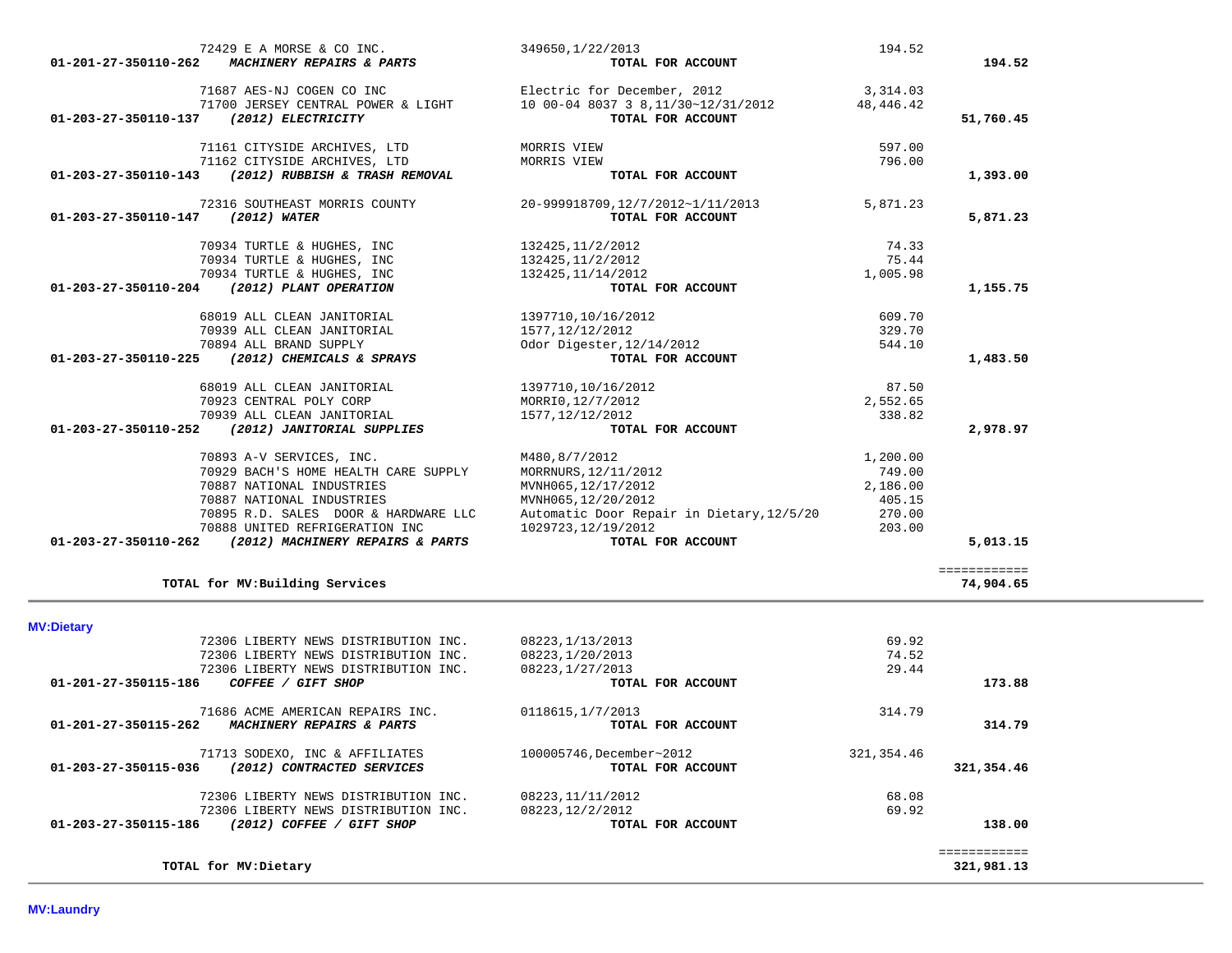| 71704 LABEL TAPE SYSTEMS<br><b>GENERAL STORES</b><br>01-201-27-350125-046                                                                                                                                                                                                                                                                                                                                                                                                                                                 | Clothing Labels, 1/9/2013<br>TOTAL FOR ACCOUNT                                                                                                                                                                                                                                                                                                                                                                                                                  | 648.65                                                                                                                                                                | 648.65                       |
|---------------------------------------------------------------------------------------------------------------------------------------------------------------------------------------------------------------------------------------------------------------------------------------------------------------------------------------------------------------------------------------------------------------------------------------------------------------------------------------------------------------------------|-----------------------------------------------------------------------------------------------------------------------------------------------------------------------------------------------------------------------------------------------------------------------------------------------------------------------------------------------------------------------------------------------------------------------------------------------------------------|-----------------------------------------------------------------------------------------------------------------------------------------------------------------------|------------------------------|
| 71727 EMERALD PROFESSIONAL<br>71711 READY SUPPLY<br>71711 READY SUPPLY                                                                                                                                                                                                                                                                                                                                                                                                                                                    | 285632, 1/11/2013<br>B06Q, 1/4/2013<br>B060,1/7/2013                                                                                                                                                                                                                                                                                                                                                                                                            | 11,614.00<br>2,960.00<br>442.40                                                                                                                                       |                              |
| <b>DIAPERS</b><br>01-201-27-350125-182                                                                                                                                                                                                                                                                                                                                                                                                                                                                                    | TOTAL FOR ACCOUNT                                                                                                                                                                                                                                                                                                                                                                                                                                               |                                                                                                                                                                       | 15,016.40                    |
| 71714 SODEXO, INC & AFFILIATES<br>(2012) CONTRACTED SERVICES<br>01-203-27-350125-036                                                                                                                                                                                                                                                                                                                                                                                                                                      | 100011720,12/1/2012 thru 1/4/2013<br>TOTAL FOR ACCOUNT                                                                                                                                                                                                                                                                                                                                                                                                          | 107,319.83                                                                                                                                                            | 107,319.83                   |
| TOTAL for MV: Laundry                                                                                                                                                                                                                                                                                                                                                                                                                                                                                                     |                                                                                                                                                                                                                                                                                                                                                                                                                                                                 |                                                                                                                                                                       | ============<br>122,984.88   |
| <b>MV:Nursing</b>                                                                                                                                                                                                                                                                                                                                                                                                                                                                                                         |                                                                                                                                                                                                                                                                                                                                                                                                                                                                 |                                                                                                                                                                       |                              |
| 72314 PESI HEALTHCARE<br>01-201-27-350130-034<br>CONFERENCE EXPENSES                                                                                                                                                                                                                                                                                                                                                                                                                                                      | 00845203,1/23/2013 ER ACCT#0337742<br>TOTAL FOR ACCOUNT                                                                                                                                                                                                                                                                                                                                                                                                         | 389.98                                                                                                                                                                | 389.98                       |
| 72304 JAMES H WOLF<br>01-201-27-350130-036<br>CONTRACTED SERVICES                                                                                                                                                                                                                                                                                                                                                                                                                                                         | Medical Director, 1/7/2013~1/17/2013<br>TOTAL FOR ACCOUNT                                                                                                                                                                                                                                                                                                                                                                                                       | 2,105.00                                                                                                                                                              | 2,105.00                     |
| 71688 AGL WELDING SUPPLY CO INC<br>71688 AGL WELDING SUPPLY CO INC<br>71688 AGL WELDING SUPPLY CO INC<br>71702 JML MEDICAL INC.<br>71702 JML MEDICAL INC.<br>71702 JML MEDICAL INC.<br>71702 JML MEDICAL INC.<br>71702 JML MEDICAL INC.<br>71705 MEDLINE INDUSTRIES INC<br>71705 MEDLINE INDUSTRIES INC<br>71708 PENN-JERSEY PAPER CO.<br>71694 EMERALD PROFESSIONAL<br>72311 PENN-JERSEY PAPER CO.<br>72313 READY SUPPLY<br>71699 JML MEDICAL INC.<br>01-201-27-350130-046<br><b>GENERAL STORES</b><br>71696 HCPRO, INC. | 584500,1/2~2/1/2013<br>584500,1/9~2/8/2013<br>584500,1/10~2/9/2013<br>5MOC02, 1/08/2013<br>5MOC02, 1/11/2013<br>5MOC02, 1/15/2013<br>5MOC02, 1/15/2013<br>5MOC02, 1/11/2013<br>1183053, 1/12/2013<br>1183053, 1/15/2013<br>20955, 1/8/2013<br>285632, 1/18/2013<br>20955, 1/17/2013<br>B06Q, 1/16/2013<br>5MOC02, January~2013<br>TOTAL FOR ACCOUNT<br>21127395, 11225661-11-11                                                                                 | 250.00<br>250.00<br>200.00<br>3,007.88<br>390.00<br>672.78<br>88.92<br>25.08<br>214.65<br>32.50<br>1,020.60<br>6,525.00<br>1,912.00<br>2,183.00<br>5,807.23<br>293.00 | 22,579.64                    |
| PUBLICATION & SUBSCRIPTIONS<br>01-201-27-350130-070<br>71681 JOCELYNE VOLCY<br>71683 MAUREEN JONAH<br>71685 SOMIKO L. COGMAN<br>71676 BEVERLY COORE<br>71684 NOLA SMITH<br>71677 DAPHNE E JEFFREY<br>71679 JACOUELINE LIVERPOOL<br>71680 JOAN HIGGINS<br>72297 ELSIE NICAISE<br>71678 ERMIN E. MASON<br><i><b>NURSING</b></i><br>01-201-27-350130-191<br>71710 PHARMA CARE INC<br>01-203-27-350130-035<br>(2012) CONSULTATION FEE                                                                                         | TOTAL FOR ACCOUNT<br>CNA Re-Certification, 1/16/2013<br>CNA Re-Certification, 1/2/2013<br>CNA Re-Certification, 1/14/2013<br>CNA Re-Certification, 1/15/2013<br>CNA Re-Certification, 1/9/2013<br>CNA Re-Certification, 1/9/2013<br>CNA Re-Certification, 1/15/2013<br>CNA Re-Certification, 1/8/2013<br>CNA Re-Certification, 1/23/2013<br>CNA Re-Certification, 1/17/2013<br>TOTAL FOR ACCOUNT<br>MORR02, Consultation for December~2012<br>TOTAL FOR ACCOUNT | 30.00<br>30.00<br>30.00<br>30.00<br>30.00<br>30.00<br>30.00<br>30.00<br>30.00<br>30.00<br>3,672.68                                                                    | 293.00<br>300.00<br>3,672.68 |
| 71697 JAGDISH DANG<br>01-203-27-350130-036<br>(2012) CONTRACTED SERVICES<br>71701 JML MEDICAL INC.                                                                                                                                                                                                                                                                                                                                                                                                                        | Professional Services for December, 2012<br>TOTAL FOR ACCOUNT<br>5MOC02, 12/11/2012                                                                                                                                                                                                                                                                                                                                                                             | 2,200.00<br>1,015.02                                                                                                                                                  | 2,200.00                     |
| 71701 JML MEDICAL INC.                                                                                                                                                                                                                                                                                                                                                                                                                                                                                                    | 5MOC02, 12/14/2012                                                                                                                                                                                                                                                                                                                                                                                                                                              | 1,695.56                                                                                                                                                              |                              |

71701 JML MEDICAL INC. 5MOC02,12/28/2012 296.64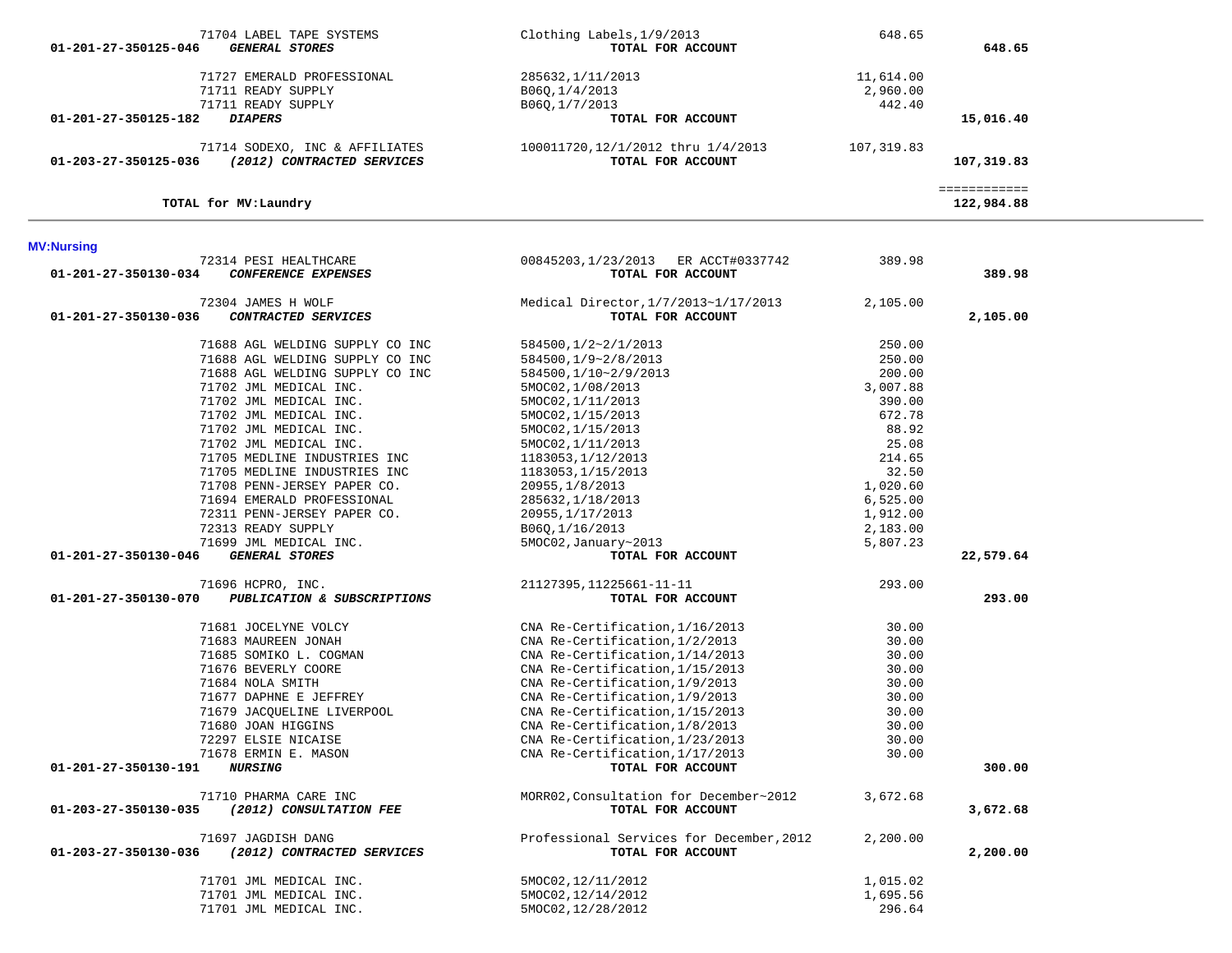| <b>MV:Recreation/Volunteer Svc</b>                 |                                                  |          |          |
|----------------------------------------------------|--------------------------------------------------|----------|----------|
| 72302 CABLEVISION                                  | $07876 - 533982 - 01 - 2, 1/15/2013 - 2/14/2013$ | 4,147.55 |          |
| 72302 CABLEVISION                                  | $07876 - 612542 - 03 - 4, 1/15/2013 - 2/14/2013$ | 54.95    |          |
| 01-201-27-350135-036<br><i>CONTRACTED SERVICES</i> | TOTAL FOR ACCOUNT                                |          | 4,202.50 |
| 71709 AFI FOODSERVICE DISTRIBUTORS                 | 185674, 1/15/2013                                | 273.67   |          |
| 71690 DENNIS GRAU                                  | Music Therapy, $1/17/2013$                       | 150.00   |          |
|                                                    |                                                  |          |          |

| 71701 JML MEDICAL INC.                                                                 | 5MOC02, 12/18/2012                      | 3,410.76  |              |
|----------------------------------------------------------------------------------------|-----------------------------------------|-----------|--------------|
| 71701 JML MEDICAL INC.                                                                 | 5MOC02, 12/28/2012                      | 314.64    |              |
| 71701 JML MEDICAL INC.                                                                 | 5MOC02, 11/27/2012                      | 67.59     |              |
| 71701 JML MEDICAL INC.                                                                 | 5MOC02, 11/30/2012                      | 151.20    |              |
| 71701 JML MEDICAL INC.                                                                 | 5MOC02, 11/27/2012                      | 2,776.58  |              |
| 71701 JML MEDICAL INC.                                                                 | 5MOC02, 12/07/2012                      | 1,326.82  |              |
| 71701 JML MEDICAL INC.                                                                 | 5MOC02, 12/11/2012                      | 285.18    |              |
| 71701 JML MEDICAL INC.                                                                 | 5MOC02, 12/21/2012                      | 62.60     |              |
| 71707 PENN-JERSEY PAPER CO.                                                            | 20955, 12/20/2012                       | 336.40    |              |
| 70890 ASSOCIATED SALES AND BAG CO.                                                     | 314307, 12/11/2012                      | 118.80    |              |
| 70890 ASSOCIATED SALES AND BAG CO.                                                     | 314307, 12/11/2012                      | 594.00    |              |
| 70889 DERMA RITE INDUSTRIES LLC                                                        | MORRIV, 12/14/2012                      | 900.00    |              |
| 70883 SPECIALTY MEDICAL PRODUCTS INC.                                                  | MOVMN, 11/30/2012                       | 1,863.70  |              |
| (2012) GENERAL STORES<br>01-203-27-350130-046                                          | TOTAL FOR ACCOUNT                       |           | 15,215.49    |
|                                                                                        |                                         |           |              |
| 70926 BIO- REFERENCE LABORATORIES                                                      | M8049, November~2012                    | 1,610.42  |              |
| (2012) LABORATORY SERVICES<br>01-203-27-350130-049                                     | TOTAL FOR ACCOUNT                       |           | 1,610.42     |
| 71682 MARIA XOCOY                                                                      | Health Policy College Course toward BSN | 1,137.00  |              |
| (2012) STAFF DEVELOPMENT<br>01-203-27-350130-080                                       | TOTAL FOR ACCOUNT                       |           | 1,137.00     |
| 71693 DISCOVER RX                                                                      | 5438, December-2012                     | 28,934.44 |              |
| 01-203-27-350130-171<br>(2012) LEGEND DRUGS (PRESCRIPTION)                             | TOTAL FOR ACCOUNT                       |           | 28,934.44    |
| 71693 DISCOVER RX                                                                      | 5438, December-2012                     | 4,139.47  |              |
| 01-203-27-350130-172<br>(2012) NON-LEGEND DRUGS (OTC)                                  | TOTAL FOR ACCOUNT                       |           | 4,139.47     |
|                                                                                        |                                         |           |              |
| 63258 ATLANTIC HEALTH SYSTEM                                                           | A1216600680, 6/14/12                    | 389.40    |              |
| 70930 ADVANCED VASCULAR ASSOCIATES                                                     |                                         | 61.98     |              |
| 70930 ADVANCED VASCULAR ASSOCIATES                                                     |                                         | 63.71     |              |
| 70930 ADVANCED VASCULAR ASSOCIATES                                                     |                                         | 32.70     |              |
| 70930 ADVANCED VASCULAR ASSOCIATES                                                     |                                         | 75.00     |              |
| 70892 THE NEUROSCIENCE CENTER OF                                                       | 141289343A, 10/08/2012                  | 315.24    |              |
| (2012) MEDICAL<br>01-203-27-350130-189                                                 | TOTAL FOR ACCOUNT                       |           | 938.03       |
| 71706 MOBILEX USA                                                                      | 281776, December-2012                   | 1,680.00  |              |
| 71706 MOBILEX USA                                                                      | 281776, December-2012                   | 679.00    |              |
| 01-203-27-350130-203<br>(2012) X-RAY & MEDICAL SUPPLIES                                | TOTAL FOR ACCOUNT                       |           | 2,359.00     |
| 71715 SPECIALTY MEDICAL PRODUCTS INC.                                                  | MOVMN, 12/31/2012                       | 1,106.00  |              |
| 01-203-27-350130-258<br>(2012) EQUIPMENT                                               | TOTAL FOR ACCOUNT                       |           | 1,106.00     |
| 70885 ON TIME TRANSPORT INC.                                                           | Transport, 11/23/2012                   | 112.00    |              |
| 70885 ON TIME TRANSPORT INC.                                                           | Transport, 12/05/2012                   | 106.00    |              |
| 70885 ON TIME TRANSPORT INC.                                                           | Transport, 12/03/2012                   | 422.00    |              |
| 70885 ON TIME TRANSPORT INC.                                                           | Transport, 12/06/2012                   | 106.00    |              |
| 70885 ON TIME TRANSPORT INC.                                                           | Transport, 12/05/2012                   | 154.00    |              |
| 70885 ON TIME TRANSPORT INC.                                                           |                                         | 650.00    |              |
|                                                                                        | Transport, 12/10/2012                   |           |              |
| 70885 ON TIME TRANSPORT INC.                                                           | Transport, 12/14/2012                   | 446.00    |              |
| 70885 ON TIME TRANSPORT INC.<br>01-203-27-350130-340<br>(2012) TRANSPORTATION SERVICES | Transport, 12/19/2012                   | 422.00    | 2,418.00     |
|                                                                                        | TOTAL FOR ACCOUNT                       |           |              |
|                                                                                        |                                         |           | ============ |
| TOTAL for MV: Nursing                                                                  |                                         |           | 89,398.15    |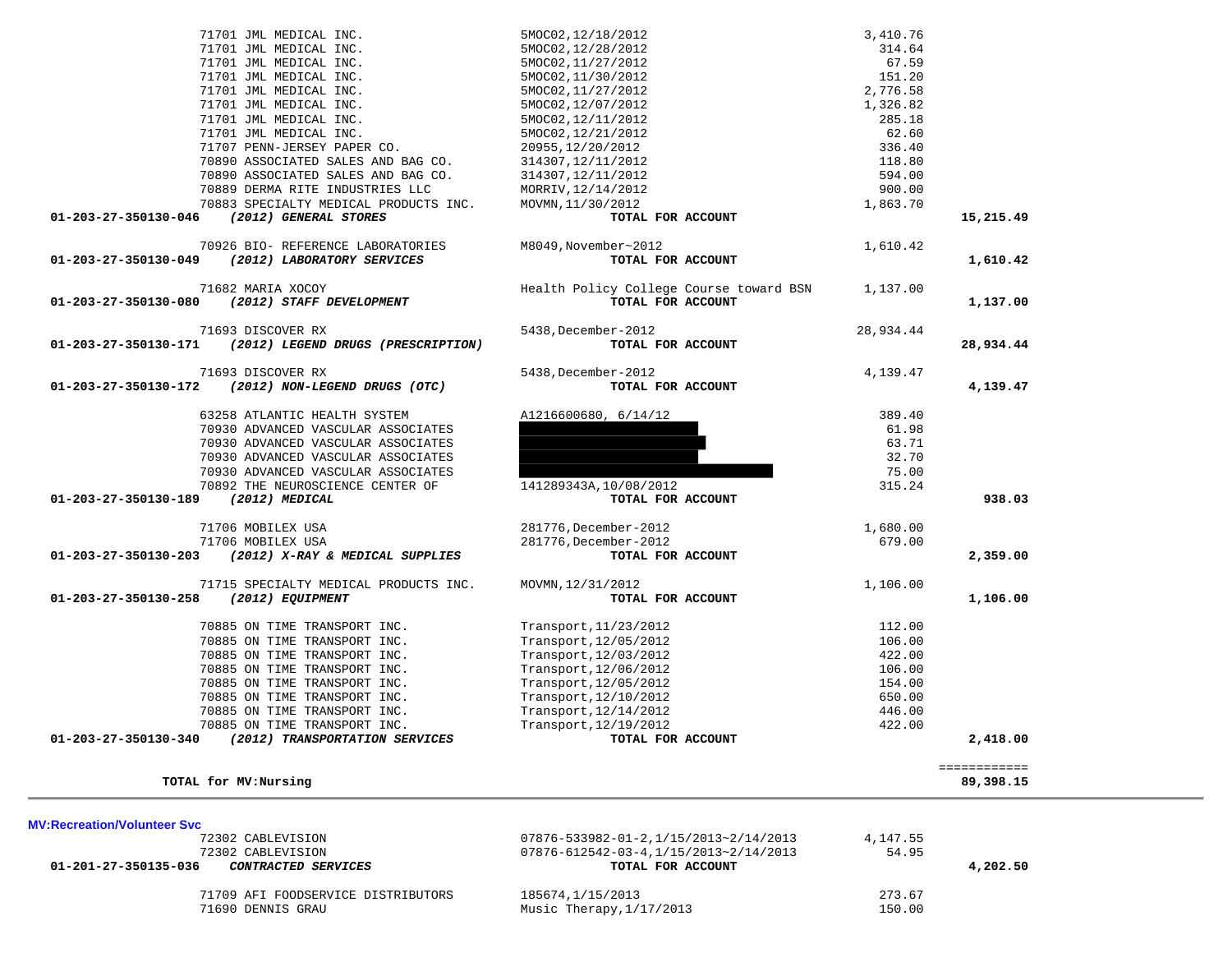| 72301 BRUSHSTROKES<br>72307 LONGFELLOWS SANDWICH DELI<br>72309 NICHOLAS L. ROCCAFORTE<br>72312 AFI FOODSERVICE DISTRIBUTORS<br>72311 PENN-JERSEY PAPER CO.<br>72315 SOMERSET PATRIOTS                                            | Art Appreciation on 1/23/2013<br>Activities Week, 1/23/2013<br>Music Sing-a-long, 1/24/2013<br>185674, 1/20/2013<br>20955, 1/15/2013<br>Resident Recreation, 1/16/2013                                                                                                                                                                                                                                                                                                                                                               | 135.00<br>132.50<br>75.00<br>158.46<br>287.00<br>270.00                                                                                                                                                                           |                                            |              |
|----------------------------------------------------------------------------------------------------------------------------------------------------------------------------------------------------------------------------------|--------------------------------------------------------------------------------------------------------------------------------------------------------------------------------------------------------------------------------------------------------------------------------------------------------------------------------------------------------------------------------------------------------------------------------------------------------------------------------------------------------------------------------------|-----------------------------------------------------------------------------------------------------------------------------------------------------------------------------------------------------------------------------------|--------------------------------------------|--------------|
| PATIENT ACTIVITIES                                                                                                                                                                                                               | TOTAL FOR ACCOUNT                                                                                                                                                                                                                                                                                                                                                                                                                                                                                                                    |                                                                                                                                                                                                                                   | 1,481.63                                   |              |
|                                                                                                                                                                                                                                  |                                                                                                                                                                                                                                                                                                                                                                                                                                                                                                                                      |                                                                                                                                                                                                                                   | 5,684.13                                   |              |
|                                                                                                                                                                                                                                  |                                                                                                                                                                                                                                                                                                                                                                                                                                                                                                                                      |                                                                                                                                                                                                                                   |                                            |              |
|                                                                                                                                                                                                                                  | TOTAL FOR ACCOUNT                                                                                                                                                                                                                                                                                                                                                                                                                                                                                                                    |                                                                                                                                                                                                                                   | 9,800.00                                   |              |
|                                                                                                                                                                                                                                  |                                                                                                                                                                                                                                                                                                                                                                                                                                                                                                                                      |                                                                                                                                                                                                                                   | ============<br>9,800.00                   |              |
|                                                                                                                                                                                                                                  |                                                                                                                                                                                                                                                                                                                                                                                                                                                                                                                                      |                                                                                                                                                                                                                                   |                                            |              |
| 71204 OFFICE OF TEMPORARY ASSISTANCE                                                                                                                                                                                             | For estimated County Share of Assistance<br>TOTAL FOR ACCOUNT                                                                                                                                                                                                                                                                                                                                                                                                                                                                        | 37,000.00                                                                                                                                                                                                                         | 37,000.00                                  |              |
|                                                                                                                                                                                                                                  |                                                                                                                                                                                                                                                                                                                                                                                                                                                                                                                                      |                                                                                                                                                                                                                                   | ============<br>37,000.00                  |              |
|                                                                                                                                                                                                                                  |                                                                                                                                                                                                                                                                                                                                                                                                                                                                                                                                      |                                                                                                                                                                                                                                   |                                            |              |
| POSTAGE & METERED MAIL                                                                                                                                                                                                           | TOTAL FOR ACCOUNT                                                                                                                                                                                                                                                                                                                                                                                                                                                                                                                    |                                                                                                                                                                                                                                   | 145.01                                     |              |
| 70564 ESSEX COUNTY HOSPITAL<br>70564 ESSEX COUNTY HOSPITAL<br>70564 ESSEX COUNTY HOSPITAL                                                                                                                                        |                                                                                                                                                                                                                                                                                                                                                                                                                                                                                                                                      | 7,566.47<br>3,197.10<br>3,303.67                                                                                                                                                                                                  |                                            |              |
| (2012) OTHER OUSTIDE SERVICE                                                                                                                                                                                                     | TOTAL FOR ACCOUNT                                                                                                                                                                                                                                                                                                                                                                                                                                                                                                                    |                                                                                                                                                                                                                                   | 17,264.34                                  |              |
|                                                                                                                                                                                                                                  |                                                                                                                                                                                                                                                                                                                                                                                                                                                                                                                                      |                                                                                                                                                                                                                                   | ============<br>17,409.35                  |              |
|                                                                                                                                                                                                                                  |                                                                                                                                                                                                                                                                                                                                                                                                                                                                                                                                      |                                                                                                                                                                                                                                   |                                            |              |
| POSTAGE & METERED MAIL                                                                                                                                                                                                           | TOTAL FOR ACCOUNT                                                                                                                                                                                                                                                                                                                                                                                                                                                                                                                    |                                                                                                                                                                                                                                   | 1,005.19                                   |              |
| 69280 BAKER & TAYLOR BOOKS<br>69280 BAKER & TAYLOR BOOKS<br>69306 BERNAN<br>70589 BAKER & TAYLOR BOOKS<br>70590 BOOK PAGE<br>70592 CENTER POINT PUBLISHING<br>70594 GALE<br>70594 GALE<br>70594 GALE<br>70594 GALE<br>69284 GALE | 321652 L044405 3 B00000 dated 10/22/12<br>321652 C000745 3 B00000 dated 11/15/12<br>0782711 dated 11/29/12<br>321652 C000745 3 B000 dated 12/13/12<br>M6054 dated 12/25/12<br>Purchase Order#XCP12-12 dated 12/03/12<br>116418 dated 12/06/12<br>116418 dated 12/12/12<br>116418 dated 12/18/12<br>116418 dated 12/18/12<br>116418 dated 10/24/12                                                                                                                                                                                    | 97.92<br>1,094.06<br>107.00<br>656.43<br>456.00<br>191.37<br>246.31<br>26.39<br>412.20<br>117.00<br>101.91<br>311.09                                                                                                              |                                            |              |
|                                                                                                                                                                                                                                  | 01-201-27-350135-194<br>TOTAL for MV: Recreation/Volunteer Svc<br><b>Assistance Dep Child: Local Shr</b><br>71203 OFFICE OF TEMPORARY ASSISTANCE<br>01-201-27-354100-091<br>TOTAL for Assistance Dep Child: Local Shr<br><b>Assistance SSI Income Recipien</b><br>$01 - 201 - 27 - 355100 - 090$<br>TOTAL for Assistance SSI Income Recipien<br>72532 COUNTY OF MORRIS<br>01-201-27-357100-068<br>70564 ESSEX COUNTY HOSPITAL<br>01-203-27-357100-084<br>TOTAL for County Adjuster<br>72532 COUNTY OF MORRIS<br>01-201-29-390100-068 | For estimated County Share for TANF Reci<br>ASSISTANCE DEP CHILD:LOCAL SHR PROGRAM E<br>ASSISTANCE SSI INCOME RECIPIEN EXPENDITU<br>2ND 1/2 1/13 METERED MAIL<br>2ND 1/2 1/13 METERED MAIL<br>69284 GALE<br>116418 dated 11/05/12 | 9,800.00<br>145.01<br>3,197.10<br>1,005.19 | ============ |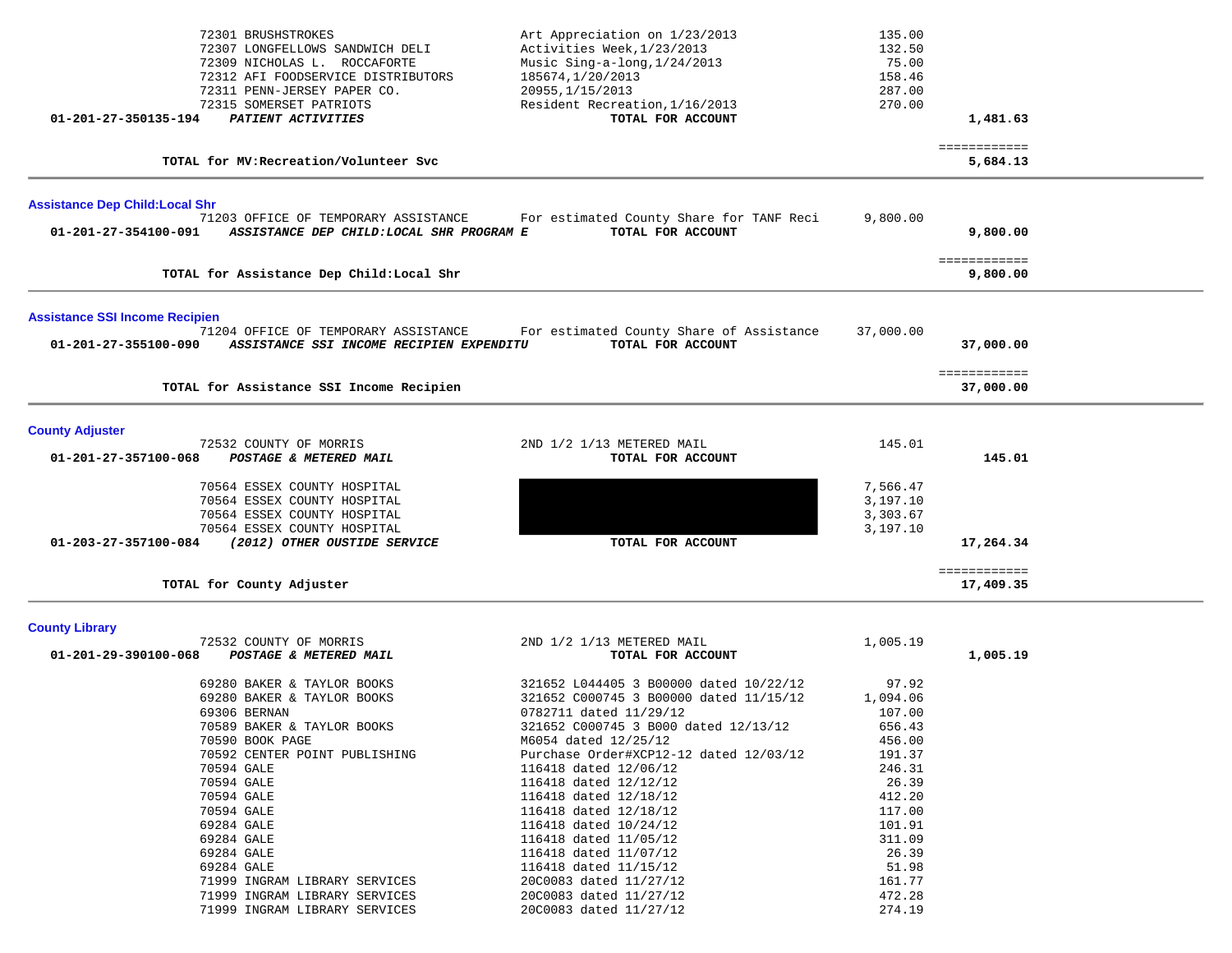| 01-203-29-390100-095                 | (2012) OTHER ADMINISTRATIVE SUPPLIES               | TOTAL FOR ACCOUNT                                                                                                                                                                                                                              |                 | 889.76    |
|--------------------------------------|----------------------------------------------------|------------------------------------------------------------------------------------------------------------------------------------------------------------------------------------------------------------------------------------------------|-----------------|-----------|
|                                      | 70601 W.B. MASON COMPANY INC                       | C1033751 dated 12/14/12; Ref#I08866825;                                                                                                                                                                                                        | 612.68          |           |
|                                      | 70595 GAYLORD BROS., INC.                          | 701393 dated 12/14/12                                                                                                                                                                                                                          | 227.09          |           |
|                                      | 70593 DEMCO                                        | 290190055 dated 12/14/12                                                                                                                                                                                                                       | 49.99           |           |
|                                      |                                                    |                                                                                                                                                                                                                                                |                 |           |
| 01-203-29-390100-083                 | (2012) VIDEO & FILM MATERIALS                      | TOTAL FOR ACCOUNT                                                                                                                                                                                                                              |                 | 1,949.17  |
|                                      | 69290 RECORDED BOOKS LLC                           | 91165 dated 11/21/12                                                                                                                                                                                                                           | 99.00           |           |
|                                      | 69289 MIDWEST TAPE LLC<br>69290 RECORDED BOOKS LLC | 200001148 dated 11/28/12<br>91165 dated 11/19/12                                                                                                                                                                                               | 35.98<br>297.00 |           |
|                                      | 69289 MIDWEST TAPE LLC                             | 2000001148 dated 11/30/12                                                                                                                                                                                                                      | 165.51          |           |
|                                      | 69289 MIDWEST TAPE LLC                             | 2000001148 dated 11/26/12                                                                                                                                                                                                                      | 385.59          |           |
|                                      | 69289 MIDWEST TAPE LLC                             | 2000001148 dated 11/16/12                                                                                                                                                                                                                      | 543.75          |           |
|                                      | 69289 MIDWEST TAPE LLC                             | 2000001148 dated 10/19/12                                                                                                                                                                                                                      | 61.96           |           |
|                                      | 70597 MIDWEST TAPE LLC                             | 2000001148 dated 12/17/12                                                                                                                                                                                                                      | 220.67          |           |
|                                      |                                                    |                                                                                                                                                                                                                                                |                 |           |
|                                      |                                                    | 69279 ARKIV MUSIC LLC                           Confirm Order#4371314; MLSC#67472 11/01/         29.58<br>70597 MIDWEST TAPE LLC                         2000001148 dated 12/07/12                                                             |                 |           |
|                                      |                                                    |                                                                                                                                                                                                                                                |                 |           |
| 01-203-29-390100-069 (2012) PRINTING |                                                    | TOTAL FOR ACCOUNT                                                                                                                                                                                                                              |                 | 9.20      |
|                                      |                                                    | 70588 ATLANTIC TOMORROWS OFFICE DMC18 dated 12/14/12; Our Order#3273405 9.20                                                                                                                                                                   |                 |           |
|                                      |                                                    | 70600 UNITED PARCEL SERVICE<br>70600 UNITED PARCEL SERVICE<br>70600 UNITED PARCEL SERVICE<br>70600 UNITED PARCEL SERVICE<br>70600 UNITED PARCEL SERVICE<br>708309 dated 12/22/12<br>708309 dated 12/22/12<br>708309 dated 12/24/12<br>708309 d |                 | 200.73    |
|                                      |                                                    |                                                                                                                                                                                                                                                |                 |           |
|                                      |                                                    |                                                                                                                                                                                                                                                |                 |           |
|                                      |                                                    |                                                                                                                                                                                                                                                |                 |           |
|                                      |                                                    |                                                                                                                                                                                                                                                |                 |           |
|                                      |                                                    |                                                                                                                                                                                                                                                |                 |           |
|                                      |                                                    |                                                                                                                                                                                                                                                |                 |           |
|                                      |                                                    |                                                                                                                                                                                                                                                |                 | 2,121.18  |
|                                      |                                                    |                                                                                                                                                                                                                                                |                 |           |
|                                      |                                                    |                                                                                                                                                                                                                                                |                 |           |
|                                      |                                                    |                                                                                                                                                                                                                                                |                 |           |
|                                      |                                                    |                                                                                                                                                                                                                                                |                 |           |
|                                      |                                                    | 71499 IMMAN LIBRARY SERVICES<br>2000313 Autosi 11320-12<br>21299 IMMAN LIBRARY SERVICES<br>21299 IMMAN LIBRARY SERVICES<br>21299 IMMAN LIBRARY SERVICES<br>21299 IMMAN LIBRARY SERVICES<br>21299 IMMAN LIBRARY SERVICES<br>21209 IMMAN LIBR    |                 |           |
|                                      |                                                    |                                                                                                                                                                                                                                                |                 | 14,473.21 |
|                                      |                                                    |                                                                                                                                                                                                                                                |                 |           |
|                                      |                                                    |                                                                                                                                                                                                                                                |                 |           |
|                                      |                                                    |                                                                                                                                                                                                                                                |                 |           |
|                                      |                                                    |                                                                                                                                                                                                                                                |                 |           |
|                                      |                                                    |                                                                                                                                                                                                                                                |                 |           |
|                                      |                                                    |                                                                                                                                                                                                                                                |                 |           |
|                                      |                                                    |                                                                                                                                                                                                                                                |                 |           |
|                                      |                                                    |                                                                                                                                                                                                                                                |                 |           |
|                                      |                                                    |                                                                                                                                                                                                                                                |                 |           |
|                                      |                                                    |                                                                                                                                                                                                                                                |                 |           |
|                                      |                                                    |                                                                                                                                                                                                                                                |                 |           |
|                                      |                                                    |                                                                                                                                                                                                                                                |                 |           |
|                                      |                                                    |                                                                                                                                                                                                                                                |                 |           |
|                                      |                                                    |                                                                                                                                                                                                                                                |                 |           |
|                                      |                                                    |                                                                                                                                                                                                                                                |                 |           |
|                                      |                                                    |                                                                                                                                                                                                                                                |                 |           |
|                                      |                                                    |                                                                                                                                                                                                                                                |                 |           |
|                                      |                                                    |                                                                                                                                                                                                                                                |                 |           |
|                                      |                                                    |                                                                                                                                                                                                                                                |                 |           |
|                                      |                                                    |                                                                                                                                                                                                                                                |                 |           |
|                                      |                                                    |                                                                                                                                                                                                                                                |                 |           |
|                                      |                                                    |                                                                                                                                                                                                                                                |                 |           |
|                                      |                                                    |                                                                                                                                                                                                                                                |                 |           |
|                                      |                                                    |                                                                                                                                                                                                                                                |                 |           |
|                                      |                                                    |                                                                                                                                                                                                                                                |                 |           |
|                                      |                                                    |                                                                                                                                                                                                                                                |                 |           |
|                                      |                                                    |                                                                                                                                                                                                                                                |                 |           |
|                                      |                                                    |                                                                                                                                                                                                                                                |                 |           |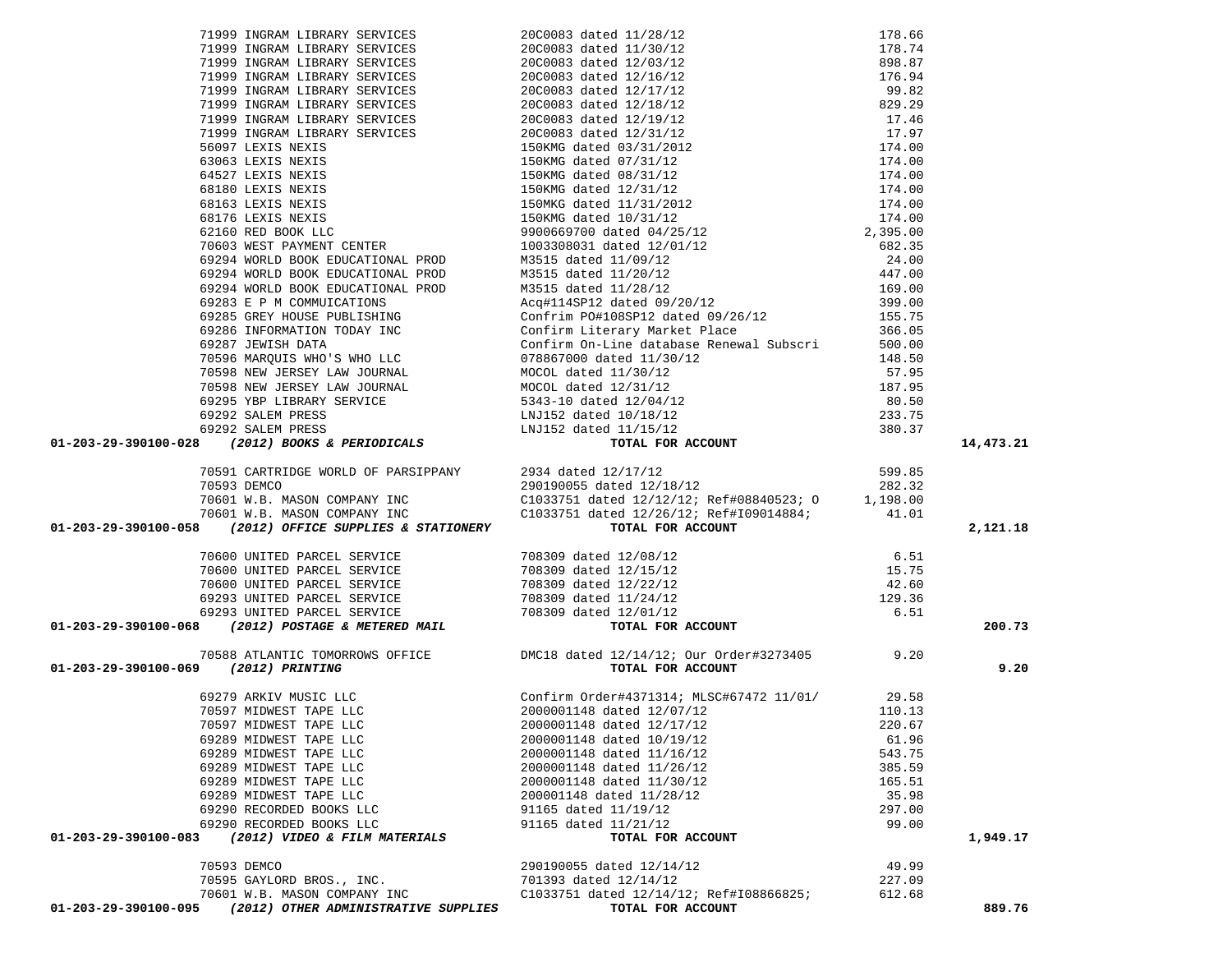|                                                                      |                                  |            | ============           |
|----------------------------------------------------------------------|----------------------------------|------------|------------------------|
| TOTAL for County Library                                             |                                  |            | 21,568.33              |
| <b>County Superintendent of Schoo</b>                                |                                  |            |                        |
| 72532 COUNTY OF MORRIS                                               | 2ND 1/2 1/13 METERED MAIL        | 164.87     |                        |
| 01-201-29-392100-068<br>POSTAGE & METERED MAIL                       | TOTAL FOR ACCOUNT                |            | 164.87                 |
| 71288 STAPLES BUSINESS ADVANTAGE                                     | MISC. OFFICES SUPPLIES           | 58.57      |                        |
| 71288 STAPLES BUSINESS ADVANTAGE                                     | MIS. OFFICES SUPPLIES            | 25.33      |                        |
| 71285 W.B. MASON COMPANY INC                                         | ASSORTED OFFICE SUPPLIES         | 250.24     |                        |
| 71285 W.B. MASON COMPANY INC                                         | CREDIT MEMO 11-16-12             | $-15.18$   |                        |
| (2012) OFFICE SUPPLIES & STATIONERY<br>01-203-29-392100-058          | TOTAL FOR ACCOUNT                |            | 318.96                 |
| 71286 DEER PARK                                                      | 0434565933 10-15-12-11-14-12     | 8.36       |                        |
| 71298 DEER PARK                                                      | 0434565933 11/15/12-12/14/12     | 8.36       |                        |
| 01-203-29-392100-162<br>(2012) FURNITURE & FIXTURES                  | TOTAL FOR ACCOUNT                |            | 16.72                  |
|                                                                      |                                  |            |                        |
| TOTAL for County Superintendent of Schoo                             |                                  |            | ============<br>500.55 |
|                                                                      |                                  |            |                        |
| <b>Contribution to County College</b>                                |                                  |            |                        |
| 71931 COUNTY COLLEGE OF MORRIS                                       | 1ST HALF 2/13 - OPERATING BUDGET | 568,256.75 |                        |
| 01-201-29-395100-090<br>EXPENDITURES                                 | TOTAL FOR ACCOUNT                |            | 568,256.75             |
|                                                                      |                                  |            | ============           |
| TOTAL for Contribution to County College                             |                                  |            | 568,256.75             |
|                                                                      |                                  |            |                        |
| <b>Rutgers Extension Service</b><br>71821 STAPLES BUSINESS ADVANTAGE |                                  | 134.58     |                        |
|                                                                      | Office Supplies                  |            |                        |
| 01-201-29-396100-058<br>OFFICE SUPPLIES & STATIONERY                 | TOTAL FOR ACCOUNT                |            | 134.58                 |
| 72532 COUNTY OF MORRIS                                               | 2ND 1/2 1/13 METERED MAIL        | 57.01      |                        |
| POSTAGE & METERED MAIL<br>01-201-29-396100-068                       | TOTAL FOR ACCOUNT                |            | 57.01                  |
| 69070 CAMBRIA/ANCHORAUDIOSTORE.COM                                   | EBP-7500DUAL & (1) SOFT-EXP      | 900.00     |                        |
| 01-203-29-396100-039<br>(2012) EDUCATION, SCHOOLS & TRAINING         | TOTAL FOR ACCOUNT                |            | 900.00                 |
|                                                                      |                                  |            |                        |
| 71820 STAPLES BUSINESS ADVANTAGE                                     | Supplies                         | 20.20      |                        |
| (2012) OFFICE SUPPLIES & STATIONERY<br>01-203-29-396100-058          | TOTAL FOR ACCOUNT                |            | 20.20                  |
| 71908 DEER PARK                                                      | 0434680872 12/23/12-01/22/13     | 16.13      |                        |
| 69070 CAMBRIA/ANCHORAUDIOSTORE.COM                                   |                                  | 560.00     |                        |
| 71194 DEER PARK                                                      | 0434680872 11-23-12-12-22-12     | 18.97      |                        |
| 01-203-29-396100-095<br>(2012) OTHER ADMINISTRATIVE SUPPLIES         | TOTAL FOR ACCOUNT                |            | 595.10                 |
|                                                                      |                                  |            |                        |
| 69070 CAMBRIA/ANCHORAUDIOSTORE.COM                                   |                                  | 600.00     |                        |
| (2012) FURNITURE & FIXTURES<br>01-203-29-396100-162                  | TOTAL FOR ACCOUNT                |            | 600.00                 |
| 71264 RICOH AMERICAS CORPORATION                                     | Copier rental                    | 974.22     |                        |
| 71263 RICOH AMERICAS CORPORATION                                     | Copier rental                    | 678.94     |                        |
| 01-203-29-396100-163 (2012) OFFICE MACHINES                          | TOTAL FOR ACCOUNT                |            | 1,653.16               |
|                                                                      |                                  |            | ============           |
| TOTAL for Rutgers Extension Service                                  |                                  |            | 3,960.05               |
|                                                                      |                                  |            |                        |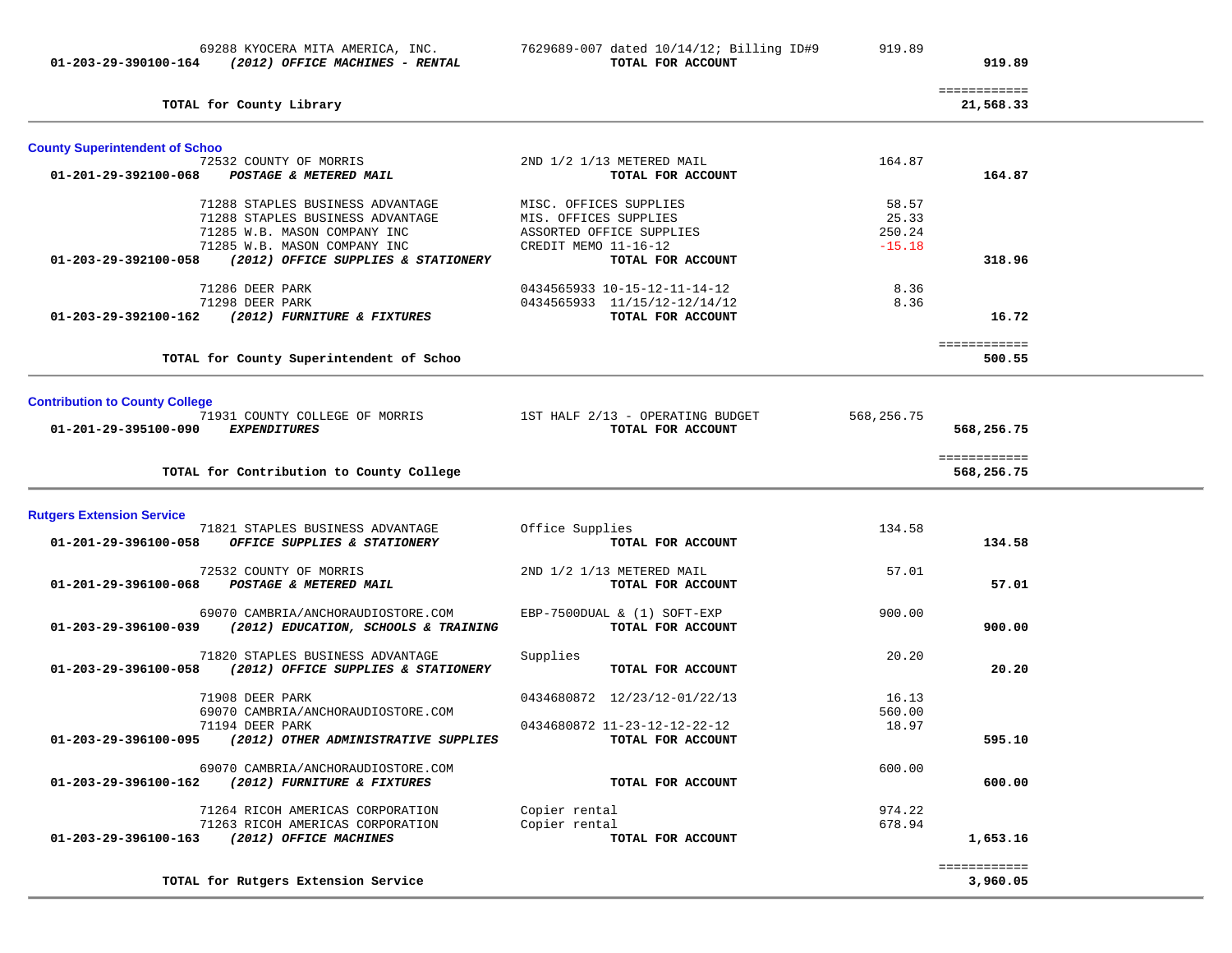| <b>Rmb Out of Cty Two Yr Coll</b> |                                                                              |                     |                                                                  |                   |                            |  |
|-----------------------------------|------------------------------------------------------------------------------|---------------------|------------------------------------------------------------------|-------------------|----------------------------|--|
| 01-203-29-397100-090              | 72697 UNION COUNTY COLLEGE<br>(2012) RMB OUT OF CTY TWO YR COLL EXPEND       |                     | 2012 Fall Semester Chargeback for M. Pos<br>TOTAL FOR ACCOUNT    | 6,579.15          | 6,579.15                   |  |
|                                   | TOTAL for Rmb Out of Cty Two Yr Coll                                         |                     |                                                                  |                   | ============<br>6,579.15   |  |
| <b>Cont M.C. School of Tech</b>   |                                                                              |                     |                                                                  |                   |                            |  |
| 01-201-29-400100-090              | 71930 MC VOCATIONAL SCHOOL DISTRICT<br>CONT M.C. SCHOOL OF TECH EXPENDITURES |                     | 2/13 - DISTRICT TAXES TO BE RAISED<br>TOTAL FOR ACCOUNT          | 800,000.00        | 800,000.00                 |  |
|                                   | TOTAL for Cont M.C. School of Tech                                           |                     |                                                                  |                   | ============<br>800,000.00 |  |
| <b>Fire and Police Academy</b>    |                                                                              |                     |                                                                  |                   |                            |  |
| 01-201-29-407100-068              | 72532 COUNTY OF MORRIS<br>POSTAGE & METERED MAIL                             |                     | 2ND 1/2 1/13 METERED MAIL<br>TOTAL FOR ACCOUNT                   | 257.85            | 257.85                     |  |
| 01-203-29-407100-059              | 69072 LEXIS NEXIS/MATTHEW BENDER<br>(2012) OTHER GENERAL EXPENSES            |                     | 0099212368 NJ Register 37695975<br>TOTAL FOR ACCOUNT             | 208.89            | 208.89                     |  |
|                                   |                                                                              |                     |                                                                  |                   | ============<br>466.74     |  |
|                                   | TOTAL for Fire and Police Academy                                            |                     |                                                                  |                   |                            |  |
| <b>Utilities</b>                  |                                                                              |                     |                                                                  |                   |                            |  |
|                                   | 72359 JERSEY CENTRAL POWER & LIGHT                                           |                     | 10-00-89-1397-3-5 01/25/2013                                     | 71.94             |                            |  |
|                                   | 72358 JERSEY CENTRAL POWER & LIGHT                                           |                     | $10-00-64-2465-3-9$ $01/24/2013$                                 | 39.57             |                            |  |
|                                   | 71643 JERSEY CENTRAL POWER & LIGHT                                           |                     | $10-00-05-8414-2-2$ $1/16/2013$                                  | 380.20            |                            |  |
|                                   | 71637 JERSEY CENTRAL POWER & LIGHT                                           |                     | $10-00-01-6063-0-8$ $1/16/2013$                                  | 729.17            |                            |  |
|                                   | 71638 JERSEY CENTRAL POWER & LIGHT                                           |                     | $10-00-59-9968-9-0$ $1/11/2013$                                  | 89.33             |                            |  |
|                                   | 72428 JERSEY CENTRAL POWER & LIGHT                                           |                     | 20-00-00-9710-0-8/ RUTH DAVIS DRIVE/ 11                          | 470.54            |                            |  |
|                                   | 72424 JERSEY CENTRAL POWER & LIGHT<br>71096 JERSEY CENTRAL POWER & LIGHT     |                     | 10 00 79 4382 5 3 - CAC COMPLEX/ 12-19-1                         | 7,306.17<br>15.35 |                            |  |
|                                   | 71097 JERSEY CENTRAL POWER & LIGHT                                           |                     | $10-00-48-4053-0-0$ $01/11/2013$<br>10-00-84-5137-1-0 01/09/2013 | 23.65             |                            |  |
|                                   | 71098 JERSEY CENTRAL POWER & LIGHT                                           |                     | 10-00-84-5117-1-4 01/09/2013                                     | 23.65             |                            |  |
| 01-201-31-430100-137              | <b>ELECTRICITY</b>                                                           |                     | TOTAL FOR ACCOUNT                                                |                   | 9,149.57                   |  |
|                                   |                                                                              |                     |                                                                  |                   |                            |  |
|                                   | 71416 FLEET SERVICES                                                         |                     | ACCT #0431-00448418-4 FUEL PUCHASES                              | 339.43            |                            |  |
| 01-201-31-430100-140              | <i><b>GAS PURCHASES</b></i>                                                  |                     | TOTAL FOR ACCOUNT                                                |                   | 339.43                     |  |
|                                   | 72421 TAX COLLECTOR                                                          | 502-0 / A & R BLDG  |                                                                  | 5,016.00          |                            |  |
|                                   | 72421 TAX COLLECTOR                                                          | 2083-0 / COURTHOUSE |                                                                  | 4,614.72          |                            |  |
|                                   | 72421 TAX COLLECTOR                                                          | 513-0 / 8 COURT ST  |                                                                  | 126.75            |                            |  |
|                                   | 72421 TAX COLLECTOR                                                          | 2593-0 / SCHUYLER   |                                                                  | 1,668.48          |                            |  |
|                                   | 72421 TAX COLLECTOR                                                          | 512-0 / 6 COURT ST  |                                                                  | 126.75            |                            |  |
|                                   | 72421 TAX COLLECTOR                                                          | 3688-0 / W & M      |                                                                  | 142.48            |                            |  |
|                                   | 72421 TAX COLLECTOR                                                          |                     | 5537-0 / CORRECTION FACILITY                                     | 42,863.04         |                            |  |
|                                   | 71278 BOROUGH OF WHARTON                                                     |                     | 18128 / BLOCK 601 / LOT 4                                        | 195.30            |                            |  |
| 01-201-31-430100-144 SEWER        |                                                                              |                     | TOTAL FOR ACCOUNT                                                |                   | 54,753.52                  |  |
|                                   | 71924 VERIZON                                                                |                     | 973 267-4026 874 69Y 1/19/13                                     | 77.55             |                            |  |
|                                   | 72464 VERIZON                                                                |                     | 973 539-6466 621 55Y 1/16/13 Phone and F                         | 65.20             |                            |  |
|                                   | 71824 VERIZON                                                                |                     | 973 993-1440 628 16Y 01/01/13                                    | 65.83             |                            |  |
|                                   | 71825 VERIZON                                                                |                     | 973 292-0327 155 30Y 01/07/13                                    | 30.04             |                            |  |
|                                   | 71043 VERIZON                                                                |                     | 973 829-6269 149 51Y 1-4-13-2-3-13                               | 1,297.62          |                            |  |
| 01-201-31-430100-146              | <b>TELEPHONE</b>                                                             |                     | TOTAL FOR ACCOUNT                                                |                   | 1,536.24                   |  |
|                                   | 72430 SOUTHEAST MORRIS COUNTY                                                |                     | 20-999-919-699/ A & R BLDG                                       | 525.30            |                            |  |
|                                   | 72430 SOUTHEAST MORRIS COUNTY                                                | 20-999-919-688/ CH  |                                                                  | 953.10            |                            |  |
|                                   | 72430 SOUTHEAST MORRIS COUNTY                                                |                     | 20-999-756-272/ CORRECTION FACILITY                              | 6,076.25          |                            |  |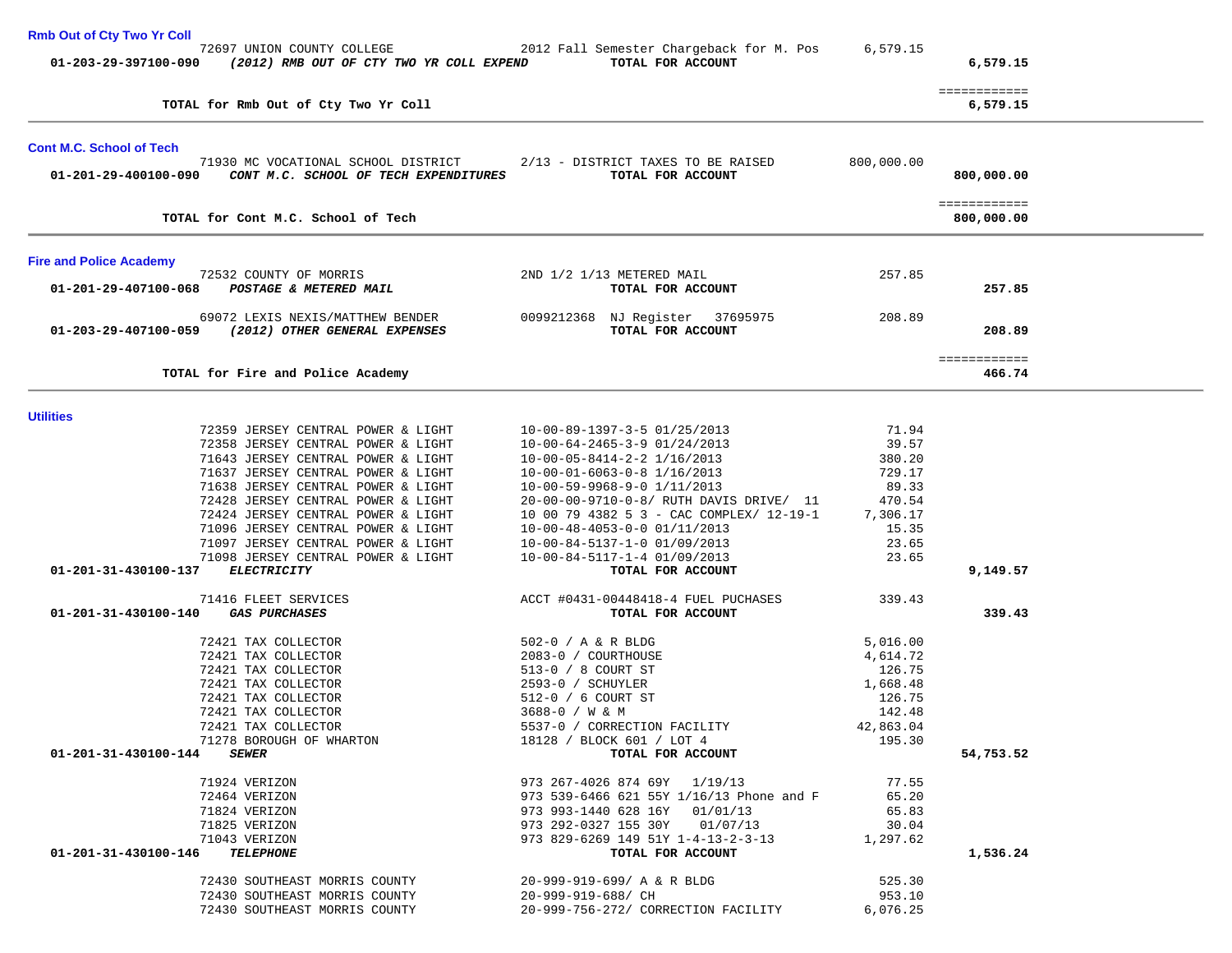| 69933 NATIONAL FUEL OIL INC.<br>69933 NATIONAL FUEL OIL INC.<br>01-203-31-430100-136 (2012) DIESEL FUEL | 4700.0 GAL. DIESEL FUEL FOR WHARTON GARA<br>700.0 GAL DIESEL FUEL FOR MONTVILLE 2,246.65 | 15,648.65 |                            |
|---------------------------------------------------------------------------------------------------------|------------------------------------------------------------------------------------------|-----------|----------------------------|
|                                                                                                         |                                                                                          |           |                            |
|                                                                                                         | TOTAL FOR ACCOUNT                                                                        |           | 62,524.42                  |
| 66218 TIOGA SOLAR MORRIS COUNTY 1 LLC                                                                   | 136242003/ RE: VOTING MACHINE                                                            | 1,203.25  |                            |
| 66218 TIOGA SOLAR MORRIS COUNTY 1 LLC                                                                   | 136242003/ RE: SCHUYLER BLDG                                                             | 488.21    |                            |
| 66218 TIOGA SOLAR MORRIS COUNTY 1 LLC                                                                   | 136242003/ RE: SCHUYLER GRG                                                              | 732.26    |                            |
| 70258 TILCON NEW YORK INC.                                                                              | $I - 5$                                                                                  | 318.00    |                            |
| 70258 TILCON NEW YORK INC.                                                                              | winter mix                                                                               | 524.90    |                            |
| 01-203-31-430100-137 (2012) ELECTRICITY                                                                 | TOTAL FOR ACCOUNT                                                                        |           | 3,266.62                   |
| 72422 N.J. NATURAL GAS COMPANY                                                                          | 22-0009-4999-6Y RE: MONTVILLE / 12-13-12                                                 | 906.36    |                            |
| 71954 ELIZABETHTOWN GAS                                                                                 | 3333344641 / RE: LONG VALLEY / 12-05-12                                                  | 316.24    |                            |
| 71962 HESS CORPORATION                                                                                  | 1316 - SUMMARY GROUP #/ MORRIS COUNTY (6                                                 | 36,009.05 |                            |
| 71960 HESS CORPORATION                                                                                  |                                                                                          |           |                            |
|                                                                                                         | 1317 - SUMMARY GROUP #/ MORRIS COUNTY (6                                                 | 2,540.22  |                            |
| 71959 N.J. NATURAL GAS COMPANY                                                                          | 06-1126-4174-12 RE: WHARTON OFF/ 12-03-1                                                 | 138.61    |                            |
| 71957 N.J. NATURAL GAS COMPANY                                                                          | 06-1126-4355-14 RE: WHARTON BRIDGES / 12                                                 | 1,234.88  |                            |
| 71956 N.J. NATURAL GAS COMPANY                                                                          | 22-0009-8231-77 RE: WHARTON BRIDGE GEN/                                                  | 34.05     |                            |
| 71955 N.J. NATURAL GAS COMPANY                                                                          | 06-1126-4370-18 RE: WHARTON ROADS/ 12-03                                                 | 545.79    |                            |
| 01-203-31-430100-141 (2012) NATURAL GAS                                                                 | TOTAL FOR ACCOUNT                                                                        |           | 41,725.20                  |
| 71282 MONTVILLE TWP WATER & SEWER                                                                       | ACCOUNT# 103379/ SEWER                                                                   | 116.90    |                            |
| 71281 NJ DEPARTMENT OF TREASURY                                                                         | 20-999622468 BLOCK 10 - LOT 1.02 & LOT 1                                                 | 150.50    |                            |
| 01-203-31-430100-144 (2012) SEWER                                                                       | TOTAL FOR ACCOUNT                                                                        |           | 267.40                     |
| 71159 SPRINT-NEXTEL                                                                                     | COUNTY WIDE 700248693 OCT 01 - OCT 31, 1,002.36                                          |           |                            |
| 71158 SPRINT-NEXTEL                                                                                     | COUNTY WIDE 700248693 NOV 01 - NOV 30,                                                   | 1,140.76  |                            |
|                                                                                                         |                                                                                          |           |                            |
| 71042 VERIZON                                                                                           | Account 201 Z43-6565 209 52Y<br>COUNTY WIDE 486023883-00001 NOV 22 - DE                  | 866.00    |                            |
| 71160 VERIZON WIRELESS                                                                                  |                                                                                          | 5,802.60  |                            |
| 71146 VERIZON<br>01-203-31-430100-146 (2012) TELEPHONE                                                  | 973 267-4026 874 69Y 12/19/12<br>TOTAL FOR ACCOUNT                                       | 78.54     | 8,890.26                   |
|                                                                                                         |                                                                                          |           |                            |
| 72431 SOUTHEAST MORRIS COUNTY                                                                           | 20-999-999-812/ 6 CT ST/ 10-03-12 THRU 0                                                 | 33.85     |                            |
| 72431 SOUTHEAST MORRIS COUNTY                                                                           | 20-999-999-801/ 8 CT ST/ 10-03-12 THRU 0                                                 | 33.85     |                            |
| 72431 SOUTHEAST MORRIS COUNTY                                                                           | 20-999-998-987/ W & M/ 10-03-12 THRU 01-                                                 | 145.28    |                            |
| 71282 MONTVILLE TWP WATER & SEWER                                                                       | ACCOUNT# 103379/ WATER                                                                   | 27.90     |                            |
| 71280 SOUTHEAST MORRIS COUNTY                                                                           | 20-999-790-152/ SEU / 09-21-12 TO 12-17-                                                 | 137.21    |                            |
| 71280 SOUTHEAST MORRIS COUNTY                                                                           | 20-999-790-251/ SCHUYLER / 09-21-12 TO 1                                                 | 681.78    |                            |
| 71280 SOUTHEAST MORRIS COUNTY                                                                           | 20-999-680-438/ YOUTH SHELTER / 09-20-12                                                 | 290.61    |                            |
| 71280 SOUTHEAST MORRIS COUNTY                                                                           | 20-999-622-468/ CENTRAL AVE / 09-21-12 T                                                 | 735.34    |                            |
| 71280 SOUTHEAST MORRIS COUNTY                                                                           | 20-999-918-720/ H/S-MV1 / 06-21-12 TO 12                                                 | 1,865.10  |                            |
| 71280 SOUTHEAST MORRIS COUNTY                                                                           | 20-999-732-446/ LIBRARY / 09-20-12 TO 12                                                 | 490.03    |                            |
| 01-203-31-430100-147 (2012) WATER                                                                       | TOTAL FOR ACCOUNT                                                                        |           | 4,440.95                   |
|                                                                                                         |                                                                                          |           |                            |
| TOTAL for Utilities                                                                                     |                                                                                          |           | ============<br>199,136.81 |
|                                                                                                         |                                                                                          |           |                            |
|                                                                                                         |                                                                                          |           |                            |
| <b>Nutrition</b><br>71296 ALLEN PAPER & SUPPLY CO                                                       | Cases Desinfectant Lemon, One Step                                                       | 73.50     |                            |
| 71770 ALLEN PAPER & SUPPLY CO                                                                           | 1 Case medium scrubbing sponge.                                                          | 56.71     |                            |
| 71300 PETER LIMONE JR.                                                                                  | Entertainment Morristown Nutrition Site                                                  | 100.00    |                            |
| OTHER GENERAL EXPENSES<br>01-201-41-716100-059                                                          | TOTAL FOR ACCOUNT                                                                        |           | 230.21                     |
|                                                                                                         |                                                                                          |           |                            |
| 71773 VERIZON<br><b>TELEPHONE</b><br>01-201-41-716100-146                                               | Monthly Service Charge, January-2013. Ac<br>TOTAL FOR ACCOUNT                            | 861.07    | 861.07                     |
|                                                                                                         |                                                                                          |           |                            |
|                                                                                                         |                                                                                          |           |                            |

 72430 SOUTHEAST MORRIS COUNTY 20-999-999-724/ ADM CTS 268.55 72430 SOUTHEAST MORRIS COUNTY 20-999-753-907/ SHADETREE 4,420.00  **01-201-31-430100-147** *WATER* **TOTAL FOR ACCOUNT 12,243.20**

69936 NATIONAL FUEL OIL INC. 4400.0 GAL. DIESEL FUEL FOR THE HILL 14,869.80

69936 NATIONAL FUEL OIL INC. 4500.0 GAL. DIESEL FUEL FOR WHARTON GARA 14,937.75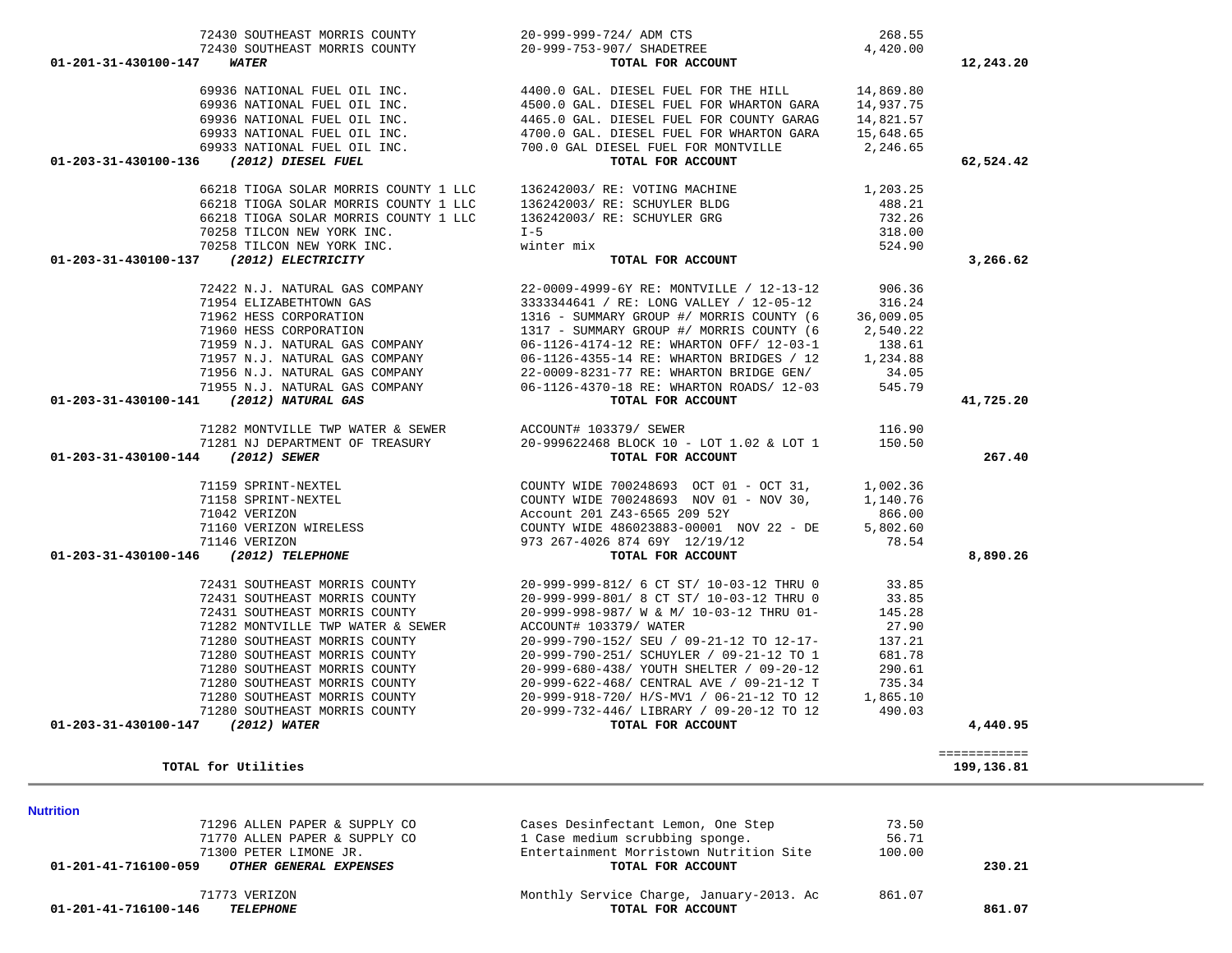| 71078 STAPLES BUSINESS ADVANTAGE                         | J&J large office first aid kit                      | 29.39     |          |
|----------------------------------------------------------|-----------------------------------------------------|-----------|----------|
| 71078 STAPLES BUSINESS ADVANTAGE                         | J&J large office first aid kit.                     | 411.46    |          |
| 71078 STAPLES BUSINESS ADVANTAGE                         | Shredder strip 6 Sht 8Bk                            | 641.10    |          |
| 71078 STAPLES BUSINESS ADVANTAGE                         | 13 AAG Mth dsk pd 22x17, 2013 full line 110.25      |           |          |
| 71074 W.B. MASON COMPANY INC                             | NUVI 40 GPS receiver, Auto                          | 1,319.89  |          |
| 01-203-41-716100-058 (2012) OFFICE SUPPLIES & STATIONERY | TOTAL FOR ACCOUNT                                   |           | 2,512.09 |
| 71072 PETER LIMONE JR.                                   | Entertainment, Butler Nutrition Site 12/            | 100.00    |          |
| 71072 PETER LIMONE JR.                                   | Entertainment Madison Nutrition Site 12             | 75.00     |          |
| 01-203-41-716100-059<br>(2012) OTHER GENERAL EXPENSES    | TOTAL FOR ACCOUNT                                   |           | 175.00   |
| 71295 SODEXO, INC & AFFILIATES                           | Daily Meals, Services for 12/01/12 throu 194,173.44 |           |          |
| 71295 SODEXO, INC & AFFILIATES                           | Weekend Meals                                       | 9,960.00  |          |
| 71295 SODEXO, INC & AFFILIATES                           | Frozen Meals                                        | 5,827.50  |          |
| 71295 SODEXO, INC & AFFILIATES                           | Boxed Meals                                         | 25,182.50 |          |
| 71295 SODEXO, INC & AFFILIATES                           | Shelf Stable Meals                                  | 134.70    |          |
| 71295 SODEXO, INC & AFFILIATES                           | Coffee                                              | 1,338.72  |          |
| 71295 SODEXO, INC & AFFILIATES                           | Other                                               | 333.14    |          |
|                                                          |                                                     |           |          |

## **TOTAL for Nutrition 240,728.37**

| <b>Area Plan Grant</b> |                                       |                                          |                 |           |           |
|------------------------|---------------------------------------|------------------------------------------|-----------------|-----------|-----------|
|                        | 66253 CFCS - HOPE HOUSE               | OAA CHORE Period 9/1/12-9/30/12122 Units |                 | 3,117.00  |           |
|                        | 66255 CFCS - HOPE HOUSE               | Fix-it SHT                               | Period $9/1/1$  | 672.00    |           |
|                        | 71023 CFCS - HOPE HOUSE               | Chore                                    | Period $12/1/1$ | 920.00    |           |
|                        | 71537 CFCS - HOPE HOUSE               | SHT 12-14-051                            | Period 1        | 3,638.00  |           |
|                        | 70696 FAMILY SERVICE OF MORRIS COUNTY | CMM                                      | Period 10/1/1   | 12,058.00 |           |
|                        | 70695 FAMILY SERVICE OF MORRIS COUNTY | Respite                                  | Period 10/1/12  | 3,165.00  |           |
|                        | 70945 FAMILY SERVICE OF MORRIS COUNTY | Outreach MMPeriod OUARTER 4 12/1/12-12/3 |                 | 5,064.00  |           |
|                        | 70698 FAMILY SERVICE OF MORRIS COUNTY | <b>CM</b>                                | Period $10/1/1$ | 8,041.00  |           |
|                        | 70699 FAMILY SERVICE OF MORRIS COUNTY | Outreach                                 | Period 10/1/1   | 4,820.00  |           |
|                        | 71291 M.C. ORGANIZATION FOR           | Period 10/1/12-12/31/2                   | 505 units       | 559.28    |           |
|                        | 71538 NORWESCAP INC                   | CGI 12-14-076                            | Period 1/       | 1,362.00  |           |
|                        | 71013 VISITING NURSE ASSOC. OF        | CHAP SSBC                                | Period 10/1/1   | 16,915.00 |           |
|                        | 71010 VISITING NURSE ASSOC. OF        | OAA CGI                                  | Period 10/1/1   | 11,012.00 |           |
| 01-203-41-716110-090   | (2012) EXPENDITURES                   | TOTAL FOR ACCOUNT                        |                 |           | 71,343.28 |
|                        |                                       |                                          |                 |           |           |
|                        |                                       |                                          |                 |           |           |

============

|                      | TOTAL for Area Plan Grant      |           |                   |           | 71,343.28 |
|----------------------|--------------------------------|-----------|-------------------|-----------|-----------|
|                      |                                |           |                   |           |           |
| 01-203-41-716110-090 | (2012) EXPENDITURES            |           | TOTAL FOR ACCOUNT |           | 71,343.28 |
|                      | 71010 VISITING NURSE ASSOC. OF | OAA CGI   | Period $10/1/1$   | 11,012.00 |           |
|                      | TINIS VISITING NUKSE ASSUC. UP | UMAF SSBU | RAITON TAITY      | 10,313.00 |           |

**ALPN** 

| 71026 CFCS - HOPE HOUSE                           | Chore            | Period $12/1/12$                         | 5,587.00  |            |
|---------------------------------------------------|------------------|------------------------------------------|-----------|------------|
| 66784 CFCS - HOPE HOUSE                           | Chore            | Period 9/1/12-                           | 5,962.00  |            |
| 71896 ARC MORRIS CTY CHAPTER NJ                   | In-Home Resp     | Period 1                                 | 6,901.00  |            |
| 72011 EMPLOYMENT HORIZONS, INC.                   | Supp. Emp.       | Period 1                                 | 19,252.00 |            |
| 71022 DAWN CENTER FOR INDEPENDENT                 | CM.              | Period 10/1/12                           | 11,757.00 |            |
| 70697 FAMILY SERVICE OF MORRIS COUNTY             |                  | Time-Out10/1/12-12/31/12539 units @ \$65 | 34,985.00 |            |
| 71293 NEWBRIDGE SERVICES INC                      | IHMH             | Period 10/1/1                            | 523.00    |            |
| 70950 VISITING NURSE ASSOC. OF                    |                  | Respite CarePeriod 10/1/12-12/31/12726 u | 16,330.87 |            |
| 70951 VISITING NURSE ASSOC. OF                    | CHAP             | Period $10/1/1$                          | 24,077.00 |            |
| 70949 VISITING NURSE ASSOC. OF                    | Friendship House | Period 10/1/1                            | 28,377.00 |            |
| (2012) ALPN PEER GROUPING<br>01-203-41-759000-063 |                  | TOTAL FOR ACCOUNT                        |           | 153,751.87 |
|                                                   |                  |                                          |           |            |
|                                                   |                  |                                          |           |            |

## TOTAL for ALPN

153,751.87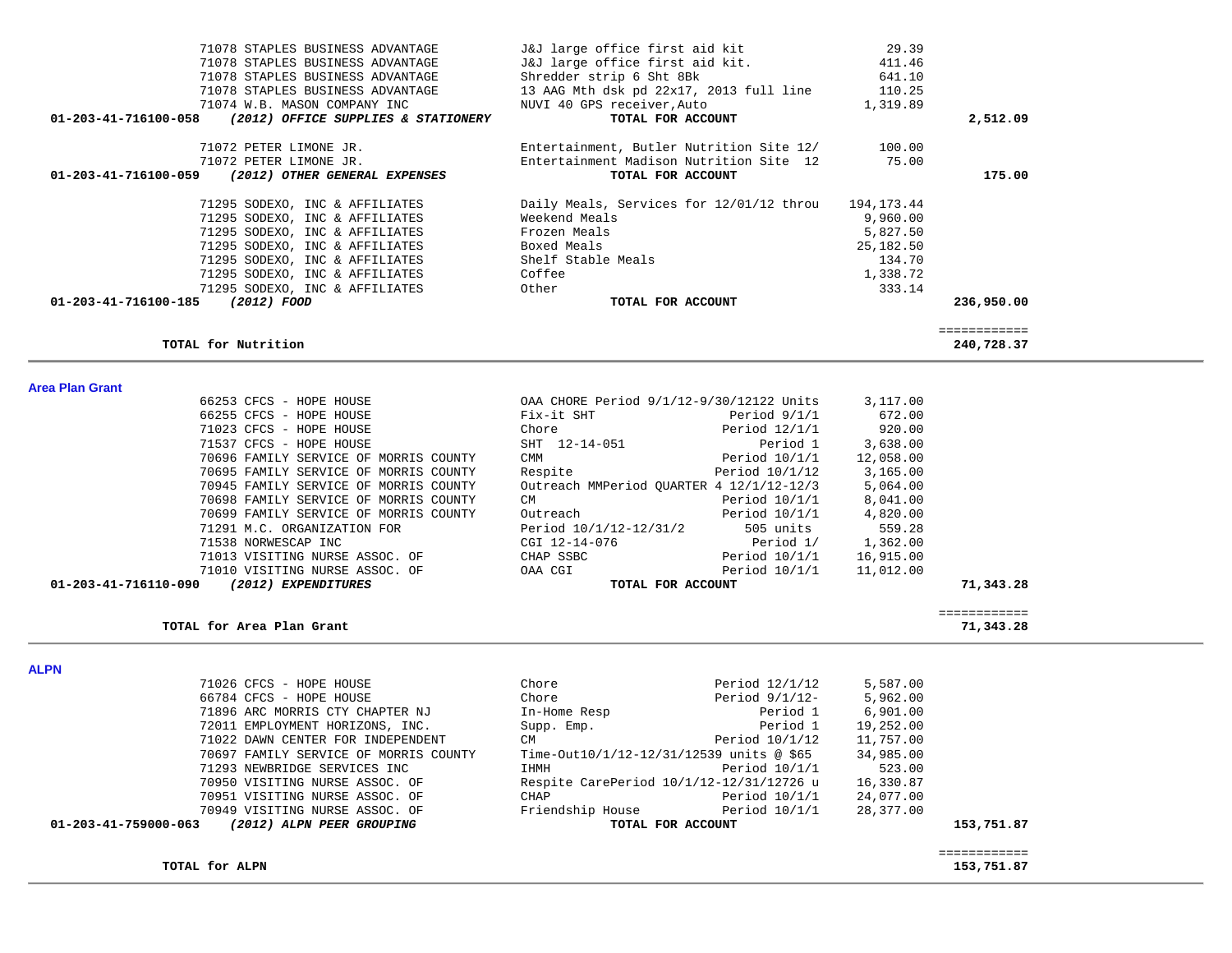### **Grant Fund**

| <b>Bio-Terrorism Grant</b>      |                                                                 |                                           |                  |                          |  |
|---------------------------------|-----------------------------------------------------------------|-------------------------------------------|------------------|--------------------------|--|
|                                 | 70857 ARLENE STOLLER                                            | Air fare to Atlantic for NACCHO Conferen  | 463.79           |                          |  |
|                                 | 70824 CABLEVISION                                               | 07876 616465 01 8 Billing period 1/1/201  | 153.99           |                          |  |
|                                 | 70827 ELECTRONIC OFFICE SYSTEMS                                 | 106296 color copies Machine ID# 10625 9/  | 219.10           |                          |  |
|                                 | 71159 SPRINT-NEXTEL                                             | L&PS / HEALTH MANAGEMENT                  | 181.84           |                          |  |
|                                 | 71158 SPRINT-NEXTEL                                             | L&PS / HEALTH MANAGEMENT                  | 176.04           |                          |  |
|                                 | 70542 W.B. MASON COMPANY INC                                    | customer C1033751 Invoice dated 12/11/12  | 733.42           |                          |  |
|                                 | 72814 COUNTY OF MORRIS                                          | 2ND HALF 1.13 MM                          | 9.55             |                          |  |
| 02-213-41-718305-391            | PUBLIC HEALTH EMER GRANT (8/10/12-6/30/13                       | TOTAL FOR ACCOUNT                         |                  | 1,937.73                 |  |
|                                 | TOTAL for Bio-Terrorism Grant                                   |                                           |                  | ============<br>1,937.73 |  |
| <b>Phoenix Crisis Svcs-FEMA</b> |                                                                 |                                           |                  |                          |  |
|                                 | 71034 STAPLES BUSINESS ADVANTAGE                                | STAPLES PAPER                             | 9.80             |                          |  |
| 02-213-41-734315-391            | PHOENIX CRISIS SVCS-FEMA FEDERAL SHARE                          | TOTAL FOR ACCOUNT                         |                  | 9.80                     |  |
|                                 | TOTAL for Phoenix Crisis Svcs-FEMA                              |                                           |                  | ============<br>9.80     |  |
|                                 |                                                                 |                                           |                  |                          |  |
| <b>TANF</b>                     |                                                                 |                                           |                  |                          |  |
|                                 | 70822 JOY SULLIVAN                                              | Aug. 27, 2012 therough Dec. 7, 2012 trave | 20.13            |                          |  |
|                                 | 70988 AT&T                                                      |                                           | 3.43             |                          |  |
|                                 | 71595 MANPOWER                                                  | October class - (6) Students              | 3,831.95         |                          |  |
|                                 | 72005 PROJECT SELF SUFFICIENCY                                  |                                           | 400.00           |                          |  |
|                                 | 71998 TELESEARCH INC                                            |                                           | 43.05            |                          |  |
|                                 | 71994 US LIFE INSURANCE COMPANY                                 |                                           | 20.12            |                          |  |
|                                 | 72360 AT&T                                                      |                                           | 3.58             |                          |  |
|                                 | 69337 HEWLETT-PACKARD COMPANY                                   | HP Laser jet P2035 Printer                | 238.12           |                          |  |
|                                 | 69337 HEWLETT-PACKARD COMPANY<br>72361 PRIME TIME PERSONNEL INC |                                           | 9.29<br>49.39    |                          |  |
|                                 | 72396 PROJECT SELF SUFFICIENCY                                  | Reimbursable Expenses for Oct., Nov. Dec  | 12,054.70        |                          |  |
|                                 | 72401 WORKFORCE ADVANTAGE                                       |                                           | 422.00           |                          |  |
|                                 | 71588 W.B. MASON COMPANY INC                                    |                                           | 44.34            |                          |  |
|                                 | 71123 MANPOWER                                                  | November Expenses                         | 3,282.42         |                          |  |
|                                 | 70998 MANPOWER                                                  | Deborah Sexton; W/E 11/25/12              | 176.32           |                          |  |
|                                 | 70998 MANPOWER                                                  | Deborah Sexton; W/E 12/2/12               | 429.78           |                          |  |
|                                 | 70999 MANPOWER                                                  | Temporary staffing                        | 1,154.04         |                          |  |
|                                 | 70999 MANPOWER                                                  |                                           | 1,494.64         |                          |  |
|                                 | 70999 MANPOWER                                                  |                                           | 460.11           |                          |  |
|                                 | 70999 MANPOWER                                                  |                                           | 1,476.07         |                          |  |
|                                 | 70999 MANPOWER                                                  |                                           | 468.06           |                          |  |
|                                 | 70999 MANPOWER                                                  |                                           | 1,636.14         |                          |  |
|                                 | 70999 MANPOWER                                                  |                                           | 468.06           |                          |  |
|                                 | 70854 MANPOWER                                                  | Deborah Sexton; W/E 12/16/12.             | 121.22           |                          |  |
|                                 | 72012 JOHN PATTEN                                               |                                           | 18.72            |                          |  |
|                                 | 71513 CENTURYLINK                                               |                                           | 12.56            |                          |  |
|                                 | 71753 MANPOWER                                                  | Deborah Sexton; W/E 1/6/13.               | 352.64           |                          |  |
|                                 | 71582 MANPOWER                                                  |                                           | 633.00<br>422.00 |                          |  |
|                                 | 71582 MANPOWER<br>71597 MANPOWER                                | December class                            | 3,985.95         |                          |  |
|                                 | 71596 MANPOWER                                                  | Sept. class (5) Students                  | 3,677.95         |                          |  |
|                                 | 71541 MANPOWER                                                  | Deborah Sexton; W/E 1/13/13.              | 521.23           |                          |  |
|                                 | 71540 PRIME TIME PERSONNEL INC                                  | Erin Darvalics; W/E 1/6/13.               | 730.80           |                          |  |
|                                 | 71540 PRIME TIME PERSONNEL INC                                  | Erin Darvalics; W/E 1/13/13.              | 913.50           |                          |  |
|                                 | 71539 PRIME TIME PERSONNEL INC                                  |                                           | 93.12            |                          |  |
|                                 | 71743 RUTGERS CENTER FOR CONTINUING                             |                                           | 986.00           |                          |  |
|                                 | 71001 PRIME TIME PERSONNEL INC                                  |                                           | 79.92            |                          |  |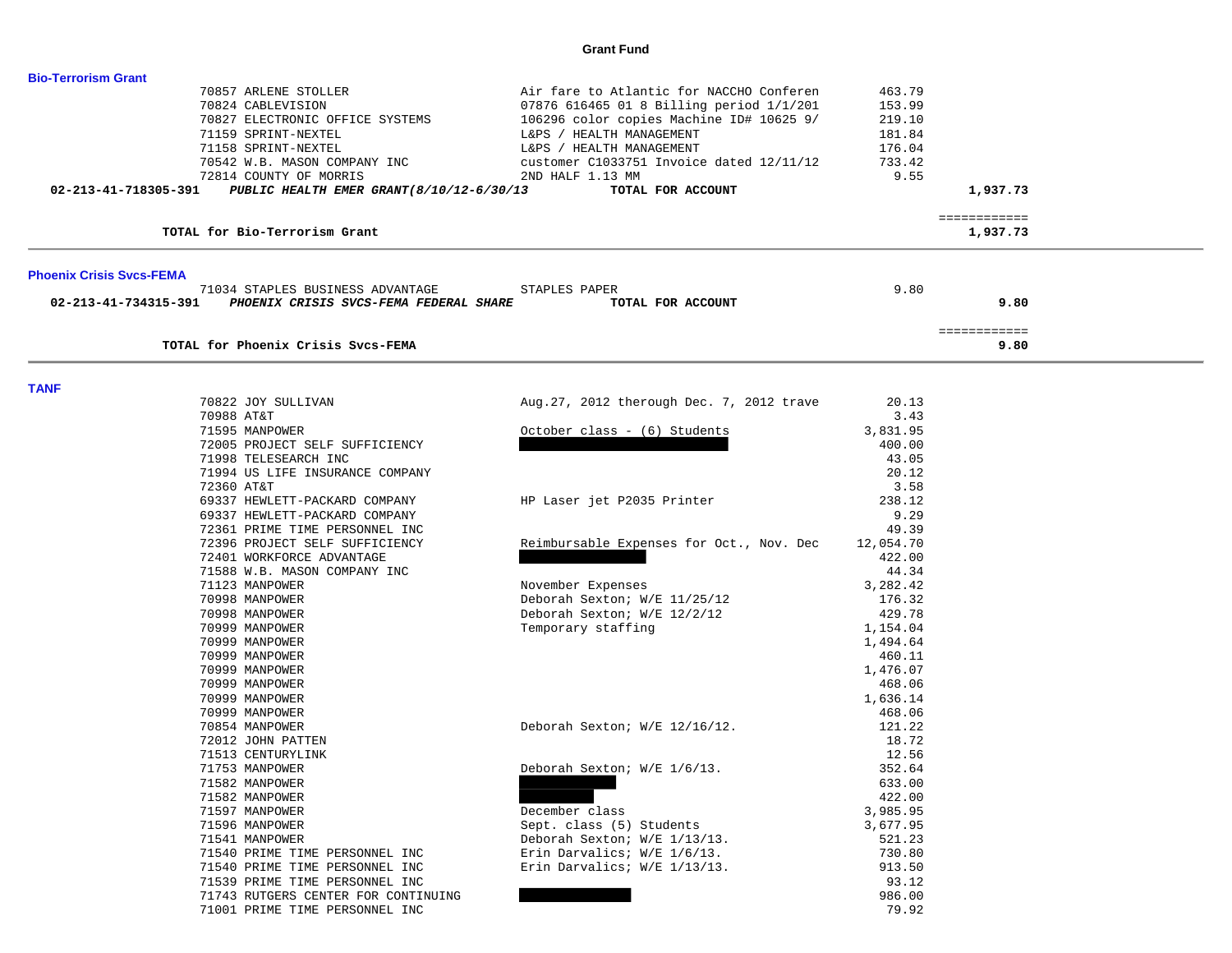|                                                         |                                      | ============ |  |
|---------------------------------------------------------|--------------------------------------|--------------|--|
| TANF STATE SHARE                                        | TOTAL FOR ACCOUNT                    | 52,269.05    |  |
| 71002 US LIFE INSURANCE COMPANY<br>02-213-41-741015-392 |                                      | 20.94        |  |
| 71000 TELESEARCH INC                                    |                                      | 26.21        |  |
| 71046 TELESEARCH INC                                    |                                      | 48.12        |  |
| 70856 TELESEARCH INC                                    |                                      | 42.43        |  |
| 71029 WARREN COUNTY COMMUNITY COLL.                     |                                      | 246.44       |  |
| 71343 WARREN COUNTY TECHNICAL SCHOOL                    |                                      | 403.52       |  |
| 70851 VERIZON                                           |                                      | 7.72         |  |
| 70852 VERIZON                                           |                                      | 14.98        |  |
| 71510 WORKFORCE ADVANTAGE                               | November 2012 reimbursable expenses. | 3,155.85     |  |
| 71532 WORKFORCE ADVANTAGE                               | December 2012 Reimbursable expenses. | 2,776.81     |  |
| 70995 W.B. MASON COMPANY INC                            |                                      | 48.59        |  |
| 71547 VERIZON                                           |                                      | 6.50         |  |
| 71548 VERIZON                                           |                                      | 15.04        |  |
| 71734 VERIZON                                           |                                      | 2.47         |  |
| 71591 US LIFE INSURANCE COMPANY                         |                                      | 18.47        |  |
| 71516 TELESEARCH INC                                    |                                      | 40.95        |  |
| 71517 TELESEARCH INC                                    |                                      | 26.20        |  |
| 70855 PRIME TIME PERSONNEL INC                          | Erin Darvalics; W/E 12/16/12.        | 913.50       |  |
| 71047 PRIME TIME PERSONNEL INC                          | Erin Darvalics; W/E 19177            | 913.50       |  |
| 71047 PRIME TIME PERSONNEL INC                          | Erin Darvalics; W/E 11/25/12         | 626.40       |  |
| 71048 PRIME TIME PERSONNEL INC                          | Nov. Parking Monthly                 | 75.00        |  |
| 71048 PRIME TIME PERSONNEL INC                          | Erin Darvalics; W/E 12/9/12          | 913.50       |  |
| 71511 SPRINT-NEXTEL                                     |                                      | 2.06         |  |
| 70853 STAPLES BUSINESS ADVANTAGE                        |                                      | 30.11        |  |
| 71049 PRIME TIME PERSONNEL INC                          |                                      | 50.14        |  |
| 71351 PROJECT SELF SUFFICIENCY                          | Benchmark billing; 30-day retention  | 1,109.25     |  |

52,269.05

**TOTAL for TANF 52,269.05**

**General Assistance** 

| סטווטומו הסטוטנמווטט |                                     |                            |          |
|----------------------|-------------------------------------|----------------------------|----------|
|                      | 70988 AT&T                          |                            | 2.57     |
|                      | 71595 MANPOWER                      |                            | 1,144.61 |
|                      | 71998 TELESEARCH INC                |                            | 32.29    |
|                      | 71994 US LIFE INSURANCE COMPANY     |                            | 15.09    |
|                      | 72360 AT&T                          |                            | 2.68     |
|                      | 72372 NORTHAMPTON COMMUNITY COLLEGE |                            | 1,817.60 |
|                      | 72361 PRIME TIME PERSONNEL INC      |                            | 37.04    |
|                      | 72396 PROJECT SELF SUFFICIENCY      | epenses 10-12/2012         | 2,127.30 |
|                      | 71588 W.B. MASON COMPANY INC        |                            | 33.25    |
|                      | 71123 MANPOWER                      |                            | 1,094.14 |
|                      | 70998 MANPOWER                      | Barry Laird; W/E 11/25/12  | 561.60   |
|                      | 70998 MANPOWER                      | Barry Laird; W/E 12/2/12   | 806.40   |
|                      | 70854 MANPOWER                      | Barry Laird, W/E 12/16/12. | 907.20   |
|                      | 72012 JOHN PATTEN                   |                            | 14.04    |
|                      | 71513 CENTURYLINK                   |                            | 9.42     |
|                      | 71753 MANPOWER                      | Barry Laird; W/E 1/6/13.   | 806.40   |
|                      | 71597 MANPOWER                      |                            | 1,190.61 |
|                      | 71596 MANPOWER                      |                            | 1,098.61 |
|                      | 71541 MANPOWER                      | Barry Laird; W/E 1/13/13   | 1,012.90 |
|                      | 71539 PRIME TIME PERSONNEL INC      |                            | 69.84    |
|                      | 71001 PRIME TIME PERSONNEL INC      |                            | 59.94    |
|                      | 71351 PROJECT SELF SUFFICIENCY      |                            | 195.75   |
|                      | 71049 PRIME TIME PERSONNEL INC      |                            | 37.61    |
|                      | 70853 STAPLES BUSINESS ADVANTAGE    |                            | 22.58    |
|                      | 71511 SPRINT-NEXTEL                 |                            | 1.55     |
|                      | 71517 TELESEARCH INC                |                            | 19.66    |
|                      | 71516 TELESEARCH INC                |                            | 30.71    |
|                      | 71591 US LIFE INSURANCE COMPANY     |                            | 13.85    |
|                      | 71734 VERIZON                       |                            | 1.85     |
|                      | 71548 VERIZON                       |                            | 11.28    |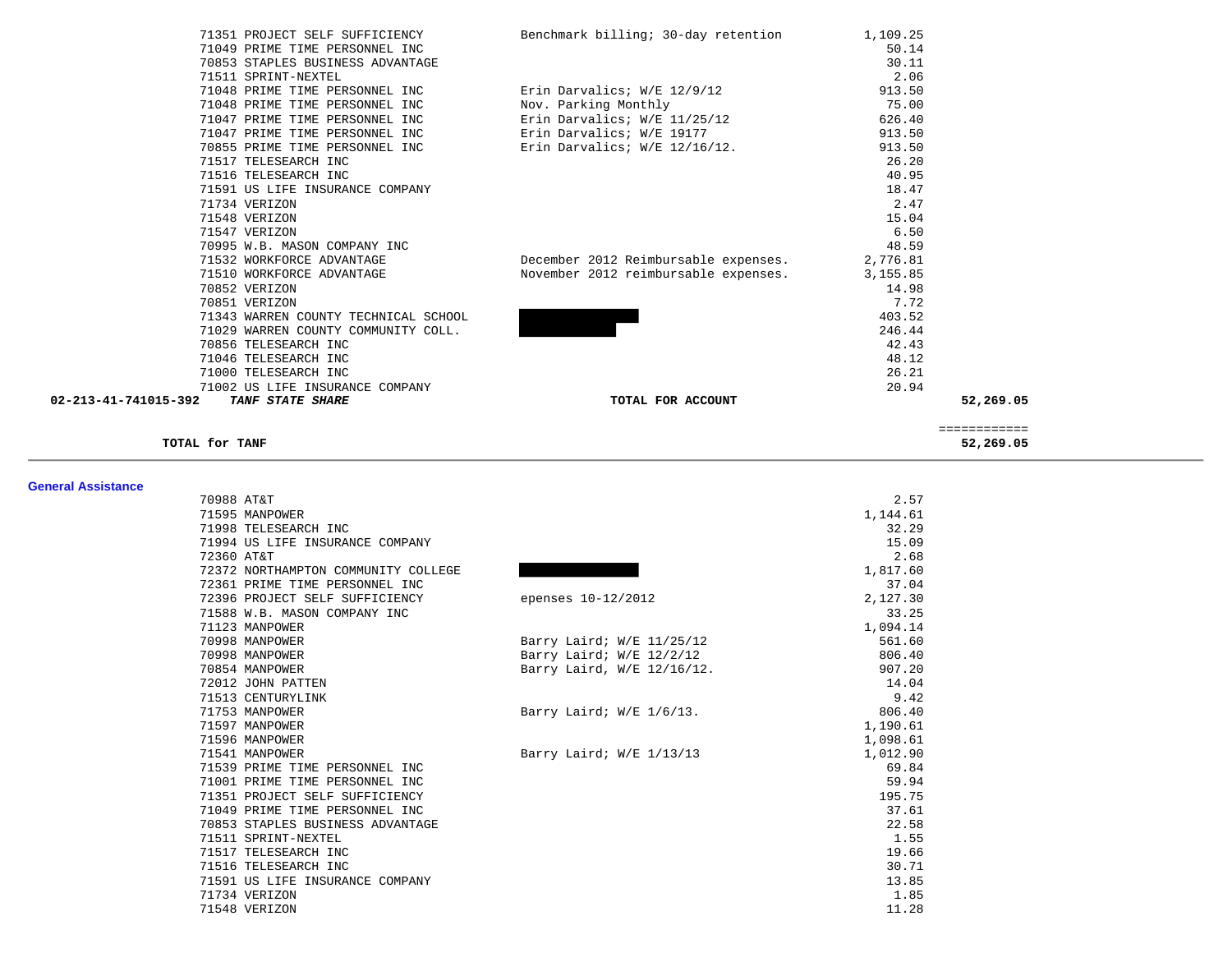| 71547 VERIZON                                          | 4.88                          |              |
|--------------------------------------------------------|-------------------------------|--------------|
| 70995 W.B. MASON COMPANY INC                           | 36.44                         |              |
| 71534 WORKFORCE ADVANTAGE                              | 422.00                        |              |
| 71532 WORKFORCE ADVANTAGE                              | 2,094.78                      |              |
| 71510 WORKFORCE ADVANTAGE                              | 2,103.90                      |              |
| 71535 WORKFORCE ADVANTAGE                              | 422.00                        |              |
| 70852 VERIZON                                          | 11.23                         |              |
| 70851 VERIZON                                          | 5.79                          |              |
| 71340 WARREN COUNTY TECHNICAL SCHOOL                   | 420.98                        |              |
| 71334 WORKFORCE ADVANTAGE                              | 633.00                        |              |
| 70856 TELESEARCH INC                                   | 31.82<br>36.08                |              |
| 71046 TELESEARCH INC<br>71000 TELESEARCH INC           | 19.66                         |              |
| 71002 US LIFE INSURANCE COMPANY                        | 15.70                         |              |
| 02-213-41-741020-392<br>GENERAL ASSISTANCE STATE SHARE | TOTAL FOR ACCOUNT             | 19,436.63    |
|                                                        |                               |              |
|                                                        |                               | ============ |
| TOTAL for General Assistance                           |                               | 19,436.63    |
|                                                        |                               |              |
| <b>WIA: Adult</b>                                      |                               |              |
| 71354 AVTECH INSTITUTE                                 | 1,418.66                      |              |
| 71350 AVTECH INSTITUTE                                 | 768.01                        |              |
| 70988 AT&T                                             | 7.72                          |              |
| 71132 ACE HEALTHCARE TRAINING                          | 3,200.00                      |              |
| 71144 ACE HEALTHCARE TRAINING                          | 3,200.00                      |              |
| 70826 FAIRLEIGH DICKINSON UNIVERSITY                   | 426.80                        |              |
| 71357 INFORMATION & TECHNOLOGY                         | 1,152.36                      |              |
| 71358 INFORMATION & TECHNOLOGY                         | 1,536.48                      |              |
| 71371 INFORMATION & TECHNOLOGY                         | 1,536.48                      |              |
| 71359 INFORMATION & TECHNOLOGY                         | 1,536.48                      |              |
| 71374 INFORMATION & TECHNOLOGY                         | 426.80                        |              |
| 72013 DOVER BUSINESS COLLEGE                           | 606.00                        |              |
| 72017 DOVER BUSINESS COLLEGE                           | 401.00                        |              |
| 71998 TELESEARCH INC                                   | 96.88                         |              |
| 71994 US LIFE INSURANCE COMPANY                        | 45.26                         |              |
| 72395 WARREN COUNTY COMMUNITY COLL.                    | 2,560.00                      |              |
| 70842 INFORMATION & TECHNOLOGY                         | 840.00                        |              |
| 70835 INFORMATION & TECHNOLOGY                         | 840.00                        |              |
| 70844 INFORMATION & TECHNOLOGY                         | 840.00                        |              |
| 70845 INFORMATION & TECHNOLOGY<br>72360 AT&T           | 810.00<br>8.05                |              |
| 72392 AVTECH INSTITUTE                                 | 1,696.00                      |              |
| 70283 DELL MARKETING L.P.                              | Optiplex mini tower<br>195.35 |              |
| 72385 JERSEY TRACTOR-TRAILER                           | 3,200.00                      |              |
| 72387 JERSEY TRACTOR-TRAILER                           | 3,200.00                      |              |
| 72386 JERSEY TRACTOR-TRAILER                           | 3,200.00                      |              |
| 72361 PRIME TIME PERSONNEL INC                         | 111.12                        |              |
| 72375 RUTGERS CENTER FOR CONTINUING                    | 1,038.00                      |              |
| 72371 SMITH & SOLOMON                                  | 3,196.00                      |              |
| 72369 SMITH & SOLOMON                                  | 2,400.00                      |              |
| 71588 W.B. MASON COMPANY INC                           | 99.76                         |              |
| 70975 M.C. SCHOOL OF TECHNOLOGY                        | 1,012.32                      |              |
| 71508 LORI L. KINTNER                                  | Travel reimbursement.<br>5.74 |              |
| 71737 ACE HEALTHCARE TRAINING                          | 1,205.20                      |              |
| 72012 JOHN PATTEN                                      | 42.12                         |              |
| 71751 AVTECH INSTITUTE                                 | 1,173.33                      |              |
| 71750 AVTECH INSTITUTE                                 | 1,418.66                      |              |
| 72405 VIRGINIA DAVIS                                   | 5.82                          |              |
| 71748 AVTECH INSTITUTE                                 | 1,429.33                      |              |
| 71746 AVTECH INSTITUTE                                 | 1,344.00                      |              |
| 71736 ACE HEALTHCARE TRAINING                          | 993.20                        |              |
| 71612 AVTECH INSTITUTE                                 | 800.00                        |              |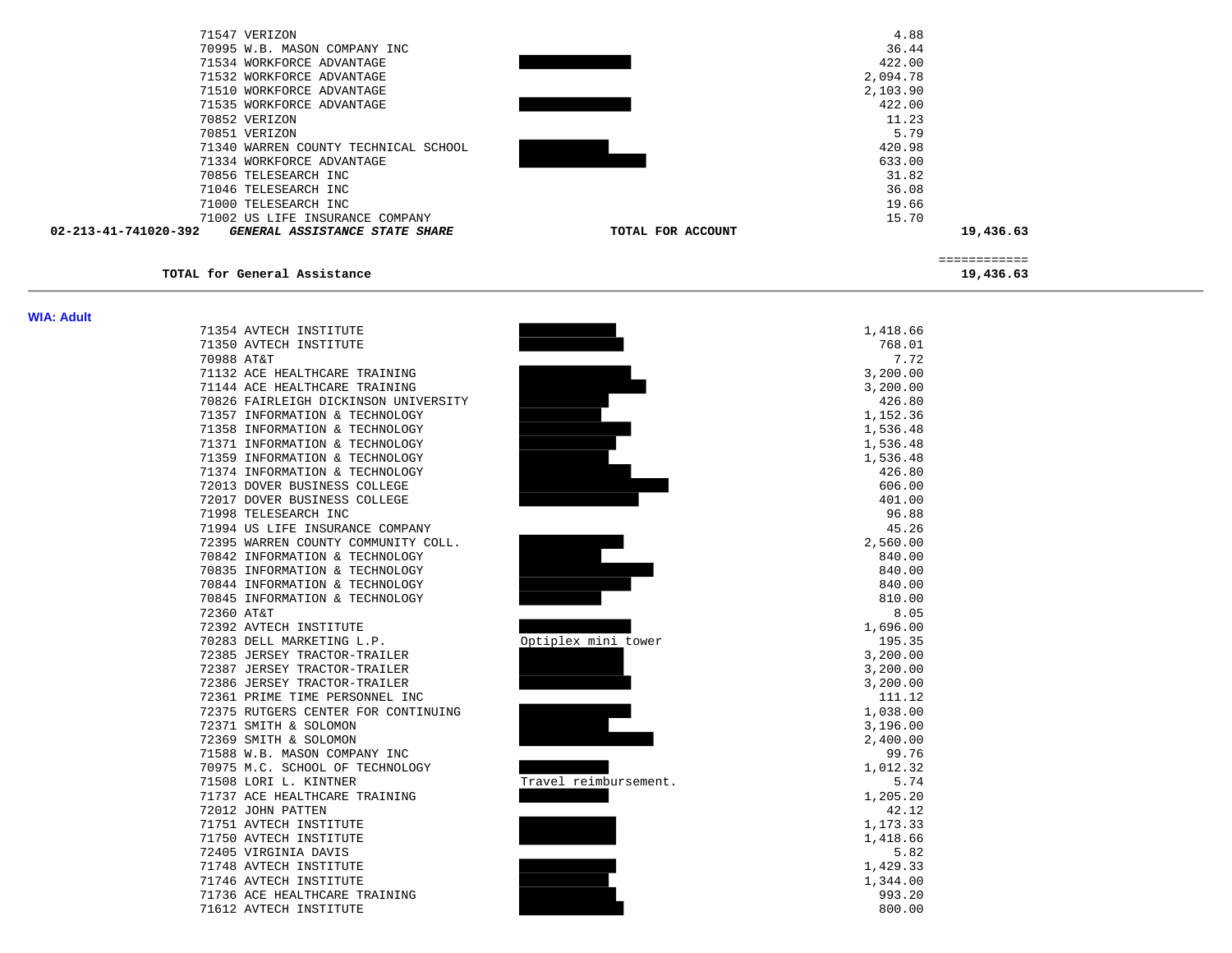| 71513 CENTURYLINK      |                                      |                                          | 28.26    |              |
|------------------------|--------------------------------------|------------------------------------------|----------|--------------|
|                        | 71755 JERSEY TRACTOR-TRAILER         |                                          | 3,200.00 |              |
|                        | 71539 PRIME TIME PERSONNEL INC       |                                          | 209.52   |              |
|                        | 71001 PRIME TIME PERSONNEL INC       |                                          | 179.83   |              |
|                        | 71049 PRIME TIME PERSONNEL INC       |                                          | 112.82   |              |
|                        | 70853 STAPLES BUSINESS ADVANTAGE     |                                          | 67.75    |              |
| 71511 SPRINT-NEXTEL    |                                      |                                          | 4.64     |              |
| 71517 TELESEARCH INC   |                                      |                                          | 58.97    |              |
| 71516 TELESEARCH INC   |                                      |                                          | 92.12    |              |
|                        | 71591 US LIFE INSURANCE COMPANY      |                                          | 41.56    |              |
| 71734 VERIZON          |                                      |                                          | 5.55     |              |
| 71548 VERIZON          |                                      |                                          | 33.84    |              |
| 71547 VERIZON          |                                      |                                          | 14.64    |              |
|                        | 70995 W.B. MASON COMPANY INC         |                                          | 109.32   |              |
|                        | 71549 WARREN COUNTY REGIONAL         |                                          | 55.76    |              |
| 70852 VERIZON          |                                      |                                          | 33.70    |              |
| 70851 VERIZON          |                                      |                                          | 17.37    |              |
|                        | 71130 WARREN COUNTY TECHNICAL SCHOOL |                                          | 603.84   |              |
|                        | 71129 WARREN COUNTY TECHNICAL SCHOOL |                                          | 603.84   |              |
|                        | 71145 WARREN COUNTY COMMUNITY COLL.  |                                          | 2,448.00 |              |
|                        | 71344 WARREN COUNTY TECHNICAL SCHOOL |                                          | 203.70   |              |
|                        | 71342 WARREN COUNTY TECHNICAL SCHOOL |                                          | 417.10   |              |
|                        | 70984 WARREN COUNTY COMMUNITY COLL.  |                                          | 331.20   |              |
| 70856 TELESEARCH INC   |                                      |                                          | 95.47    |              |
| 71046 TELESEARCH INC   |                                      |                                          | 108.27   |              |
| 71000 TELESEARCH INC   |                                      |                                          | 58.97    |              |
|                        | 71002 US LIFE INSURANCE COMPANY      |                                          | 47.11    |              |
| 72814 COUNTY OF MORRIS |                                      | 2ND HALF 1.13 MM                         | 280.38   |              |
| 70825 LORI L. KINTNER  |                                      | December 12-21, 2012 travel reimbursemen | 25.83    |              |
| 02-213-41-742005-391   | WIA: ADULT FEDERAL SHARE             | TOTAL FOR ACCOUNT                        |          | 59,512.29    |
|                        |                                      |                                          |          | ============ |
| TOTAL for WIA: Adult   |                                      |                                          |          | 59,512.29    |

| WIA: Disclocated Worker |                                      |                                          |          |
|-------------------------|--------------------------------------|------------------------------------------|----------|
|                         | 70830 COUNTY COLLEGE OF MORRIS       |                                          | 3,200.00 |
|                         | 71365 AVTECH INSTITUTE               |                                          | 2,208.00 |
|                         | 71348 AVTECH INSTITUTE               |                                          | 904.00   |
|                         | 71353 AVTECH INSTITUTE               |                                          | 1,617.77 |
|                         | 71153 AVTECH INSTITUTE               |                                          | 2,325.33 |
|                         | 71150 AVTECH INSTITUTE               |                                          | 1,072.00 |
|                         | 71156 AVTECH INSTITUTE               |                                          | 1,728.00 |
|                         | 71037 AVTECH INSTITUTE               |                                          | 800.00   |
|                         | 70982 ACE HEALTHCARE TRAINING        |                                          | 1,500.00 |
|                         | 70988 AT&T                           | 0305158956001 Nov. bill for 973-383-1048 | 22.74    |
|                         | 71009 D & H ALTERNATIVE RISK         |                                          | 3,996.30 |
|                         | 71349 FAIRLEIGH DICKINSON UNIVERSITY |                                          | 512.16   |
|                         | 71347 FAIRLEIGH DICKINSON UNIVERSITY |                                          | 597.52   |
|                         | 70979 FOUR STAR COLOR                |                                          | 2,268.00 |
|                         | 70823 FAIRLEIGH DICKINSON UNIVERSITY |                                          | 469.48   |
|                         | 70828 FAIRLEIGH DICKINSON UNIVERSITY |                                          | 597.52   |
|                         | 70957 HOHOKUS HACKENSACK SCHOOL      |                                          | 800.00   |
|                         | 71356 INFORMATION & TECHNOLOGY       |                                          | 1,734.20 |
|                         | 71372 INFORMATION & TECHNOLOGY       |                                          | 2,047.64 |
|                         | 71370 INFORMATION & TECHNOLOGY       |                                          | 1,536.48 |
|                         | 71369 INFORMATION & TECHNOLOGY       |                                          | 640.32   |
|                         | 71368 INFORMATION & TECHNOLOGY       |                                          | 750.00   |
|                         | 71373 INFORMATION & TECHNOLOGY       |                                          | 1,705.92 |
|                         | 71376 INFORMATION & TECHNOLOGY       |                                          | 840.00   |
|                         | 71332 INFORMATION & TECHNOLOGY       |                                          | 840.00   |
|                         | 71333 INFORMATION & TECHNOLOGY       |                                          | 810.00   |
|                         | 71336 INFORMATION & TECHNOLOGY       |                                          | 840.00   |
|                         |                                      |                                          |          |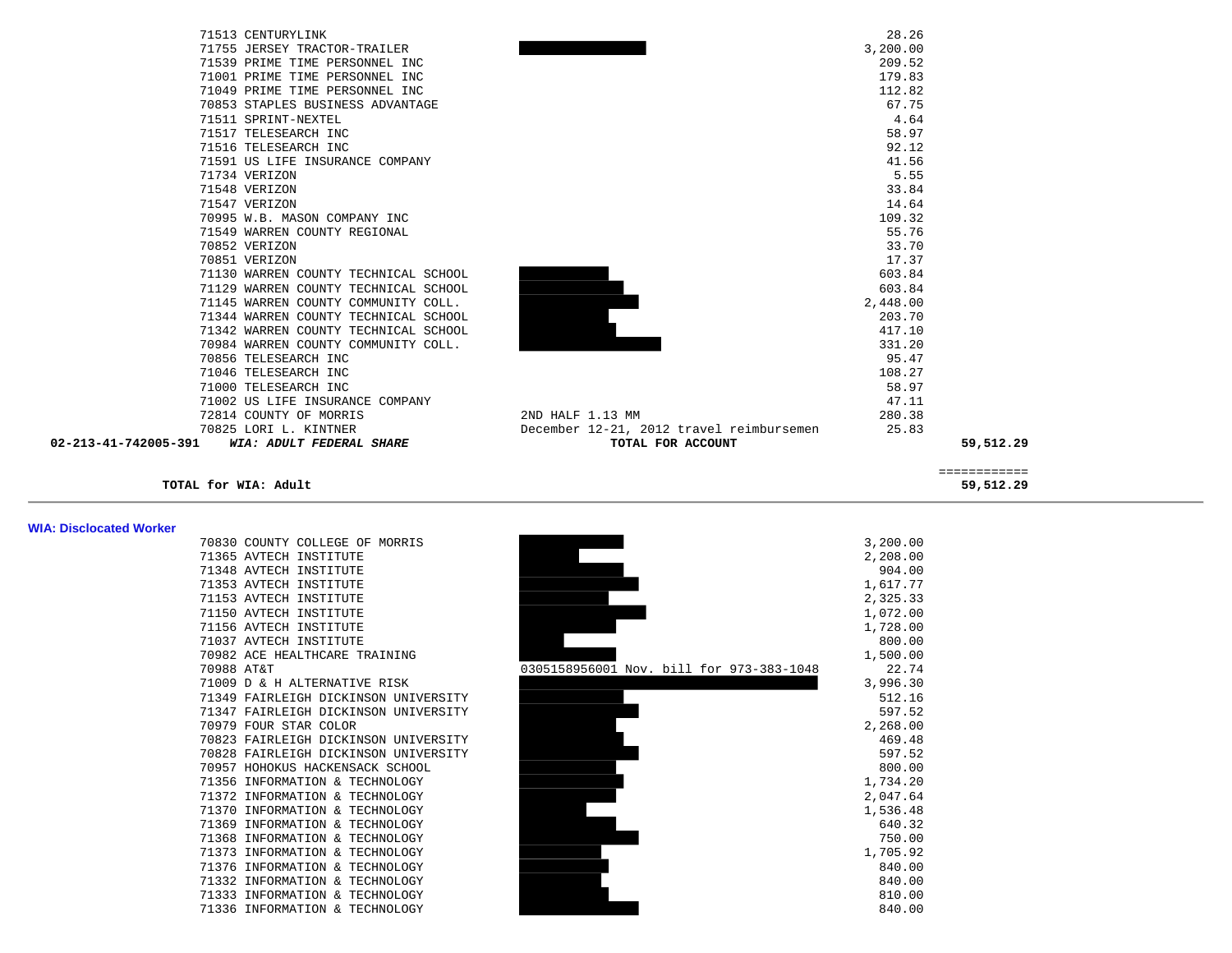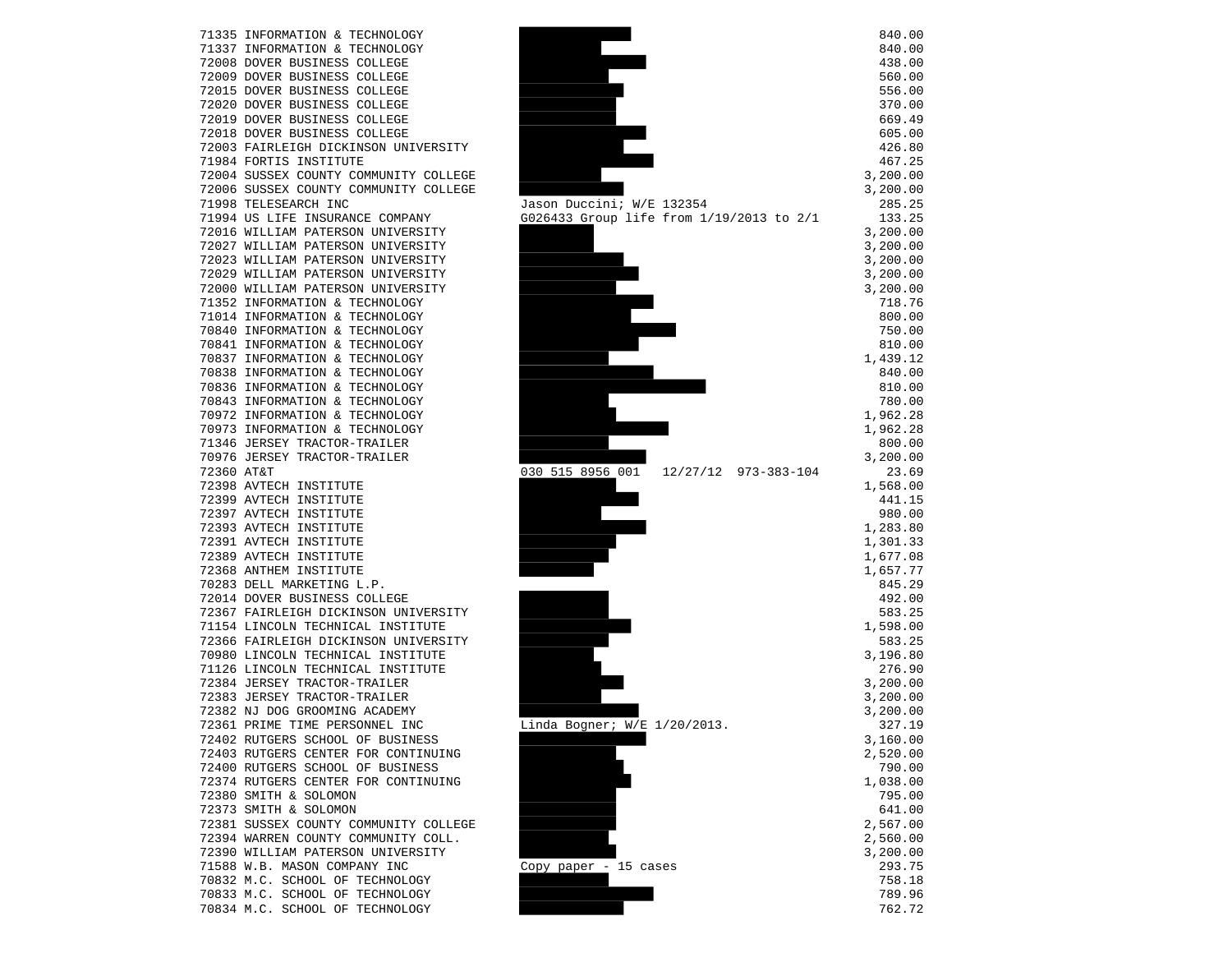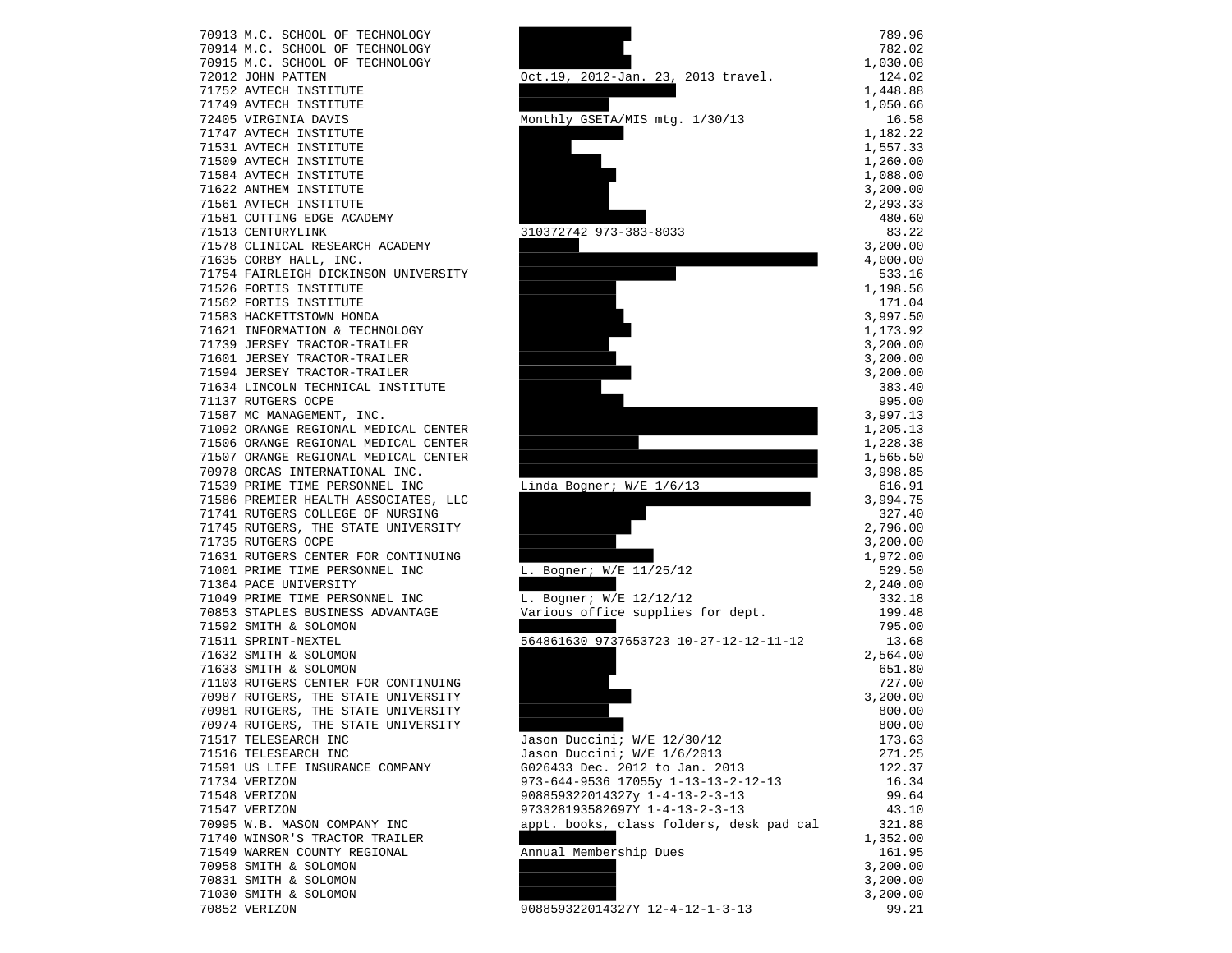| 70851 VERIZON                                                 | 97332873582697Y 12-4-12-1-3-13 | 51.14    |            |
|---------------------------------------------------------------|--------------------------------|----------|------------|
| 71149 WARREN COUNTY COMMUNITY COLL.                           |                                | 2,448.00 |            |
| 71147 WARREN COUNTY COMMUNITY COLL.                           |                                | 2,448.00 |            |
| 71148 WARREN COUNTY COMMUNITY COLL.                           |                                | 2,448.00 |            |
| 71124 WINSOR'S TRACTOR TRAILER                                |                                | 3,200.00 |            |
| 71134 WARREN COUNTY COMMUNITY COLL.                           |                                | 2,448.00 |            |
| 71140 WARREN COUNTY COMMUNITY COLL.                           |                                | 2,448.00 |            |
| 71133 WARREN COUNTY TECHNICAL SCHOOL                          |                                | 603.84   |            |
| 71341 WARREN COUNTY TECHNICAL SCHOOL                          |                                | 403.52   |            |
| 71375 WINSOR'S TRACTOR TRAILER                                |                                | 3,200.00 |            |
| 71363 WINSOR'S TRACTOR TRAILER                                |                                | 1,330.00 |            |
| 71360 WARREN COUNTY TECHNICAL SCHOOL                          |                                | 420.98   |            |
| 70983 WARREN COUNTY COMMUNITY COLL.                           |                                | 1,325.00 |            |
| 70985 WARREN COUNTY COMMUNITY COLL.                           |                                | 331.20   |            |
| 70986 WARREN COUNTY COMMUNITY COLL.                           |                                | 897.00   |            |
| 70856 TELESEARCH INC                                          |                                | 281.12   |            |
| 71046 TELESEARCH INC                                          | Jason Duccini; W/E 12/2/12     | 318.80   |            |
| 71000 TELESEARCH INC                                          | Jason Duccini; W/E 11/25/12    | 173.62   |            |
| 71002 US LIFE INSURANCE COMPANY                               | G026433 Nov.19-12/18/12        | 138.71   |            |
| 02-213-41-742010-391<br>WIA: DISCLOCATED WORKER FEDERAL SHARE | TOTAL FOR ACCOUNT              |          | 242,708.44 |
|                                                               |                                |          |            |
| TOTAL for WIA: Disclocated Worker                             |                                |          | 242,708.44 |

## **WIA: Youth**

| 70988 | AT&T                                       |
|-------|--------------------------------------------|
| 71942 | NEWBRIDGE SERVICES<br><b>INC</b>           |
| 71998 | TELESEARCH INC                             |
| 71994 | LIFE INSURANCE COMPANY<br>US               |
| 72360 | AT&T                                       |
| 70283 | DELL MARKETING L.P.                        |
| 72361 | PERSONNEL<br>PRIME TIME<br>INC             |
| 71588 | W.B. MASON COMPANY INC                     |
| 72012 | JOHN<br>PATTEN                             |
| 71513 | CENTURYLINK                                |
| 71577 | NEWBRIDGE SERVICES<br><b>INC</b>           |
| 71589 | <b>INC</b><br>NEWBRIDGE<br>SERVICES        |
| 71599 | <b>SERVICES</b><br><b>INC</b><br>NEWBRIDGE |
| 71600 | NEWBRIDGE<br><b>SERVICES</b><br><b>INC</b> |
| 71598 | NEWBRIDGE<br>SERVICES<br>INC               |
| 71576 | SERVICES<br>INC<br>NEWBRIDGE               |
| 71593 | NEWBRIDGE<br>SERVICES<br><b>INC</b>        |
| 71579 | NEWBRIDGE<br>SERVICES<br>INC               |
| 71756 | PROJECT SELF<br>SUFFICIENCY                |
| 71757 | PROJECT SELF SUFFICIENCY                   |
| 71742 | PROJECT SELF SUFFICIENCY                   |
| 71630 | PROJECT SELF SUFFICIENCY                   |
| 71628 | PROJECT SELF<br>SUFFICIENCY                |
| 71629 | SUFFICIENCY<br>PROJECT<br>SELF             |
| 71539 | PRIME TIME<br>PERSONNEL<br><b>INC</b>      |
| 70962 | PHILLIPSBURG<br>SCHOOL BASED               |
| 70964 | PHILLIPSBURG<br>SCHOOL BASED               |
| 70965 | PHILLIPSBURG<br>SCHOOL BASED               |
| 70966 | PHILLIPSBURG<br>SCHOOL BASED               |
| 70967 | PHILLIPSBURG<br><b>SCHOOL BASED</b>        |
| 70968 | PHILLIPSBURG<br>SCHOOL<br><b>BASED</b>     |
| 71001 | PRIME TIME PERSONNEL<br><b>INC</b>         |
| 70960 | PHILLIPSBURG SCHOOL<br><b>BASED</b>        |
| 70959 | PHILLIPSBURG SCHOOL<br>BASED               |
| 70956 | PHILLIPSBURG<br>SCHOOL<br><b>BASED</b>     |
| 71049 | PRIME TIME PERSONNEL INC                   |
| 70853 | STAPLES BUSINESS ADVANTAGE                 |

| . |                                                 |          |
|---|-------------------------------------------------|----------|
|   | 70988 AT&T                                      | 6.43     |
|   | 71942 NEWBRIDGE SERVICES INC                    | 740.00   |
|   | 71998 TELESEARCH INC                            | 80.73    |
|   | 71994 US LIFE INSURANCE COMPANY                 | 37.72    |
|   | 72360 AT&T                                      | 6.70     |
|   | 70283 DELL MARKETING L.P.                       | 190.05   |
|   | 72361 PRIME TIME PERSONNEL INC                  | 92.60    |
|   | 71588 W.B. MASON COMPANY INC                    | 83.13    |
|   | 72012 JOHN PATTEN                               | 35.10    |
|   | 71513 CENTURYLINK                               | 23.55    |
|   | 71577 NEWBRIDGE SERVICES INC                    | 475.00   |
|   | 71589 NEWBRIDGE SERVICES INC                    | 3,101.00 |
|   | 71599 NEWBRIDGE SERVICES INC                    | 718.00   |
|   | 71600 NEWBRIDGE SERVICES INC                    | 420.00   |
|   | 71598 NEWBRIDGE SERVICES INC                    | 257.00   |
|   | 71576 NEWBRIDGE SERVICES INC                    | 3,101.00 |
|   | 71593 NEWBRIDGE SERVICES INC                    | 3,101.00 |
|   | 71579 NEWBRIDGE SERVICES INC                    | 475.00   |
|   | 71756 PROJECT SELF SUFFICIENCY                  | 550.00   |
|   | 71757 PROJECT SELF SUFFICIENCY                  | 687.50   |
|   | 71742 PROJECT SELF SUFFICIENCY                  | 550.00   |
|   | 71630 PROJECT SELF SUFFICIENCY                  | 550.00   |
|   | 71628 PROJECT SELF SUFFICIENCY                  | 550.00   |
|   | 71629 PROJECT SELF SUFFICIENCY                  | 550.00   |
|   | 71539 PRIME TIME PERSONNEL INC                  | 174.60   |
|   | 70962 PHILLIPSBURG SCHOOL BASED                 | 2,746.00 |
|   | 70964 PHILLIPSBURG SCHOOL BASED                 | 359.00   |
|   | 70965 PHILLIPSBURG SCHOOL BASED                 | 359.00   |
|   | 70966 PHILLIPSBURG SCHOOL BASED                 | 205.00   |
|   | 70967 PHILLIPSBURG SCHOOL BASED                 | 249.75   |
|   | 70968 PHILLIPSBURG SCHOOL BASED                 | 205.00   |
|   | 71001 PRIME TIME PERSONNEL INC<br>$W/E$ 12/2/12 | 149.86   |
|   | 70960 PHILLIPSBURG SCHOOL BASED                 | 2,112.00 |
|   | 70959 PHILLIPSBURG SCHOOL BASED                 | 2,746.00 |
|   | 70956 PHILLIPSBURG SCHOOL BASED                 | 294.50   |
|   | 71049 PRIME TIME PERSONNEL INC                  | 94.01    |
|   | 70853 STADLES BUSINESS ADVANTAGE                | 56 46    |

56.46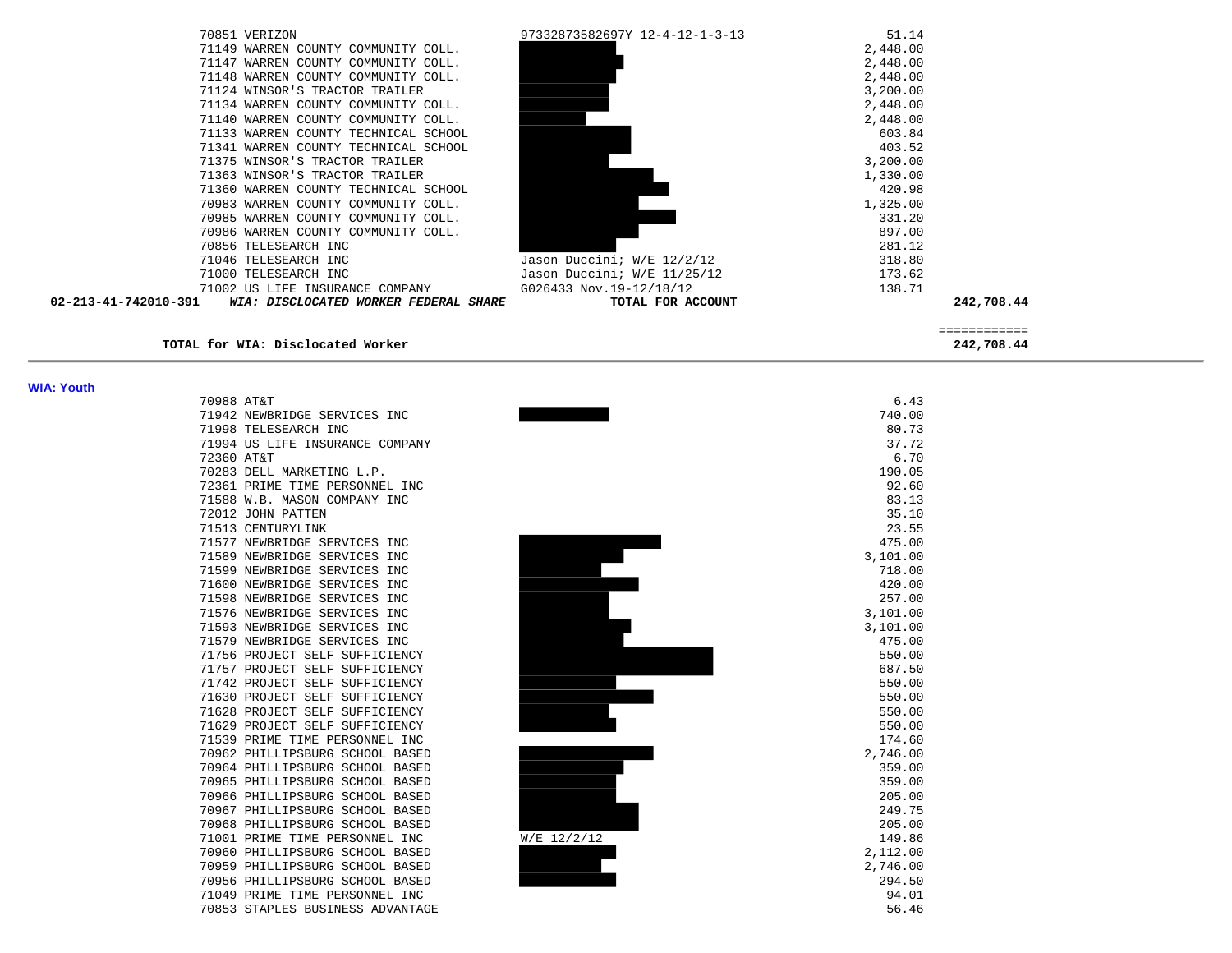| 71511 SPRINT-NEXTEL                                                                                       | 3.87                                                  |              |
|-----------------------------------------------------------------------------------------------------------|-------------------------------------------------------|--------------|
| 71517 TELESEARCH INC                                                                                      | 49.14                                                 |              |
| 71516 TELESEARCH INC                                                                                      | 76.77                                                 |              |
| 71591 US LIFE INSURANCE COMPANY                                                                           | 34.63                                                 |              |
| 71734 VERIZON                                                                                             | 4.62                                                  |              |
| 71548 VERIZON                                                                                             | 28.20                                                 |              |
| 71547 VERIZON                                                                                             | 12.20                                                 |              |
| 70995 W.B. MASON COMPANY INC                                                                              | 91.10                                                 |              |
| 71549 WARREN COUNTY REGIONAL                                                                              | 47.79                                                 |              |
| 70969 PHILLIPSBURG SCHOOL BASED                                                                           | 205.00                                                |              |
| 70970 PHILLIPSBURG SCHOOL BASED                                                                           | 294.50                                                |              |
| 70971 PHILLIPSBURG SCHOOL BASED                                                                           | 294.50                                                |              |
| 71012 PHILLIPSBURG SCHOOL BASED                                                                           | 359.00                                                |              |
| 71011 PHILLIPSBURG SCHOOL BASED                                                                           | 359.00                                                |              |
| 71051 PHILLIPSBURG SCHOOL BASED                                                                           | 339.25                                                |              |
| 71050 PHILLIPSBURG SCHOOL BASED                                                                           | 339.25                                                |              |
| 70852 VERIZON                                                                                             | 28.08                                                 |              |
| 70851 VERIZON                                                                                             | 14.47                                                 |              |
| 70856 TELESEARCH INC                                                                                      | 79.56                                                 |              |
| 71046 TELESEARCH INC                                                                                      | 90.23                                                 |              |
| 71000 TELESEARCH INC                                                                                      | 49.14                                                 |              |
| 71002 US LIFE INSURANCE COMPANY                                                                           | 39.26                                                 |              |
| 70961 PHILLIPSBURG SCHOOL BASED                                                                           | 3,116.00                                              |              |
| 02-213-41-742020-391<br>WIA: YOUTH FEDERAL SHARE                                                          | TOTAL FOR ACCOUNT                                     | 32,088.25    |
|                                                                                                           |                                                       | ============ |
| TOTAL for WIA: Youth                                                                                      |                                                       | 32,088.25    |
|                                                                                                           |                                                       |              |
|                                                                                                           |                                                       |              |
| <b>DEPARTMENT 742135</b>                                                                                  |                                                       |              |
| 70977 CLINICAL RESEARCH ACADEMY                                                                           | 3,200.00                                              |              |
| 71152 AVTECH INSTITUTE                                                                                    | 1,418.66                                              |              |
| 71155 AVTECH INSTITUTE                                                                                    | 2,240.00                                              |              |
| 71108 CLINICAL RESEARCH ACADEMY                                                                           | 800.00                                                |              |
| 71127 FAIRLEIGH DICKINSON UNIVERSITY                                                                      | 1,295.00                                              |              |
| 71112 FORTIS INSTITUTE                                                                                    | 1,050.60                                              |              |
| 71738 AVTECH INSTITUTE                                                                                    | 2,555.55                                              |              |
| 71620 LINCOLN TECHNICAL INSTITUTE                                                                         | 432.90                                                |              |
| 71495 LINCOLN TECHNICAL INSTITUTE                                                                         | 381.28                                                |              |
| 71744 RUTGERS, THE STATE UNIVERSITY                                                                       | 952.00                                                |              |
| 71580 RUTGERS, THE STATE UNIVERSITY                                                                       | 3,808.00                                              |              |
| 71527 RUTGERS, THE STATE UNIVERSITY                                                                       | 3,495.00                                              |              |
| 71585 RAMAPO COLLEGE OF NJ                                                                                | 2,575.00                                              |              |
| 70846 RUTGERS CENTER FOR CONTINUING<br>02-213-41-742135-391<br>WIA/NTNL EMRGNCY GRANT $(10/1/10-9/30/13)$ | 1,200.00                                              |              |
|                                                                                                           | TOTAL FOR ACCOUNT                                     | 25,403.99    |
|                                                                                                           |                                                       | ============ |
| TOTAL for DEPARTMENT 742135                                                                               |                                                       | 25,403.99    |
|                                                                                                           |                                                       |              |
|                                                                                                           |                                                       |              |
| <b>Reach Program</b>                                                                                      |                                                       |              |
| 72379 STATE SHUTTTLE INC                                                                                  | Transportation from Jan. 7, 2012 to Jan.<br>3,650.20  |              |
| 71056 STATE SHUTTTLE INC                                                                                  | Transportation from Dec. 31, 2012-Jan. 6,<br>2,920.16 |              |
| 02-213-41-751305-392<br>REACH PROGRAM (7/1/12-6/30/13)                                                    | TOTAL FOR ACCOUNT                                     | 6,570.36     |
|                                                                                                           |                                                       |              |
| TOTAL for Reach Program                                                                                   |                                                       | ============ |
|                                                                                                           |                                                       | 6,570.36     |

**TOTAL for Reach Program 6,570.36**

**SCP: Program Management**  70568 SODEXO INC & AFFILIATES For 2012 November YSAC meeting refreshme 41.30  **02-213-41-752210-392** *SCP-PROGRAM MGMT(1/1/12-12/31/12)* **TOTAL FOR ACCOUNT 41.30**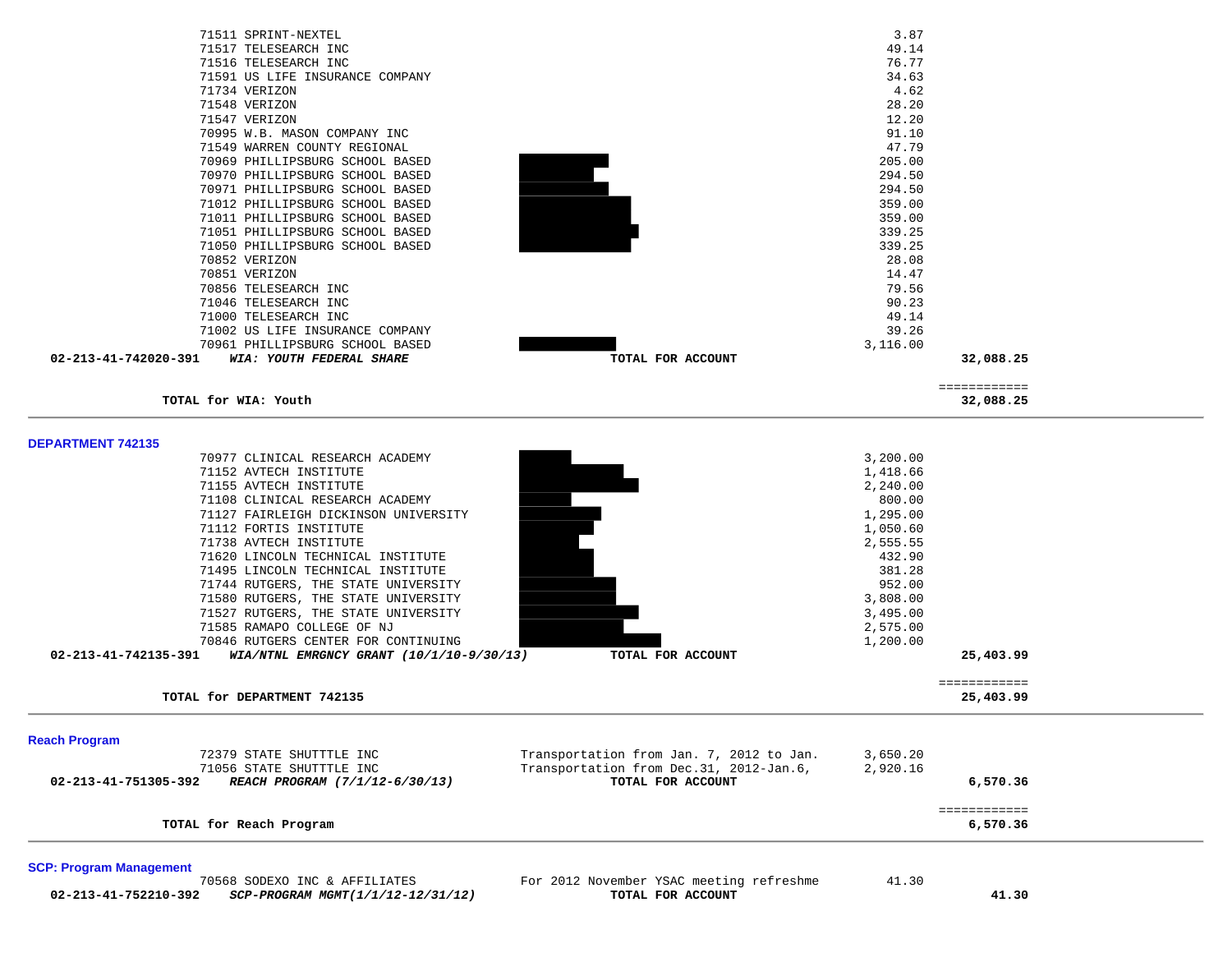## **SCP: Family Court**

| oor anniy oourt          |                                           |                                          |           |              |  |
|--------------------------|-------------------------------------------|------------------------------------------|-----------|--------------|--|
|                          | 71104 FAMILY INTERVENTION                 | TOTAL FCIU CONTRACT EXPENSES FOR FEDERAL | 9,340.00  |              |  |
|                          | 71104 FAMILY INTERVENTION                 | TOTAL STABILIZATION CONTRACT SERVICES FO | 2,761.00  |              |  |
|                          | 71104 FAMILY INTERVENTION                 | TOTAL ADOLESCENT GROUP CONTRAC SERVICES  | 2,100.00  |              |  |
| 02-213-41-752215-392     | SCP-FAMILY COURT(1/1/12-12/31/12)         | TOTAL FOR ACCOUNT                        |           | 14,201.00    |  |
|                          |                                           |                                          |           |              |  |
|                          |                                           |                                          |           | ============ |  |
|                          | TOTAL for SCP: Family Court               |                                          |           | 14,201.00    |  |
|                          |                                           |                                          |           |              |  |
| <b>DEPARTMENT 752220</b> |                                           |                                          |           |              |  |
|                          | 70571 ARTS COUNCIL OF THE MORRIS AREA     | Girls surviving workshops Oct. 11, 18, 2 | 1,350.00  |              |  |
|                          | 70571 ARTS COUNCIL OF THE MORRIS AREA     | Middle School workshops Oct. 18,19, 22,  | 5,850.00  |              |  |
|                          | 70571 ARTS COUNCIL OF THE MORRIS AREA     | Middle School workshop Dec 14 2012       | 350.00    |              |  |
|                          | 72040 BIG BROTHERS BIG SISTERS OF         | Payment for the 4th Quarter of 2012 for  | 4,062.00  |              |  |
|                          | 72041 JERSEY BATTERED WOMEN'S             | payment for the 4th q for womens shelter | 1,160.00  |              |  |
|                          | 72021 NEW HOPE FOUNDATION INC.            | For services rendered in December 2012 f | 1,755.00  |              |  |
|                          | 72022 NEW HOPE FOUNDATION INC.            | Payment for 1 client in Dec 2012 for Ado | 2,970.00  |              |  |
|                          | 71118 NEWBRIDGE SERVICES INC              | For units of service hours rendered for  | 11,501.97 |              |  |
| 02-213-41-752220-392     | SCP-PROGRAM SERVICES (1/1/12-12/31/12)    | TOTAL FOR ACCOUNT                        |           | 28,998.97    |  |
|                          |                                           |                                          |           |              |  |
|                          |                                           |                                          |           | ============ |  |
|                          | TOTAL for DEPARTMENT 752220               |                                          |           | 28,998.97    |  |
|                          |                                           |                                          |           |              |  |
| <b>DEPARTMENT 753010</b> |                                           |                                          |           |              |  |
|                          | 71034 STAPLES BUSINESS ADVANTAGE          | STAPLES PAPER                            | 184.00    |              |  |
| 02-213-41-753010-392     | MENTAL HEALTH PLANNING                    | TOTAL FOR ACCOUNT                        |           | 184.00       |  |
|                          |                                           |                                          |           | ============ |  |
|                          | TOTAL for DEPARTMENT 753010               |                                          |           | 184.00       |  |
|                          |                                           |                                          |           |              |  |
| DEPARTMENT 754210        |                                           |                                          |           |              |  |
|                          | 71032 COUNTY OF MORRIS                    | Reimbursement of Homeless Services from  | 9,043.66  |              |  |
|                          | 71033 COUNTY OF MORRIS                    | SSH 1203 State Homeless Services. Reimbu | 23,564.53 |              |  |
| 02-213-41-754210-392     | SOCIAL SVCS FOR HMLSS $(1/1/12-12/31/12)$ | TOTAL FOR ACCOUNT                        |           | 32,608.19    |  |
|                          |                                           |                                          |           | ============ |  |
|                          | TOTAL for DEPARTMENT 754210               |                                          |           | 32,608.19    |  |
|                          |                                           |                                          |           |              |  |
| <b>Chapter 51</b>        |                                           |                                          |           |              |  |
|                          | 70574 ALFRE INC.                          | Halfway House Services for 3 women in No | 2,700.00  |              |  |
|                          | 70574 ALFRE INC.                          | Bed Days in Nov. 2012                    | 2,700.00  |              |  |
|                          | 70574 ALFRE INC.                          | Bed days for client in Nov. 2012         | 720.00    |              |  |
| 02-213-41-757205-392     | CHAPTER 51 (1/1/12-12/31/12)              | TOTAL FOR ACCOUNT                        |           | 6,120.00     |  |
|                          |                                           |                                          |           | ============ |  |
|                          | TOTAL for Chapter 51                      |                                          |           | 6,120.00     |  |
|                          |                                           |                                          |           |              |  |
| DEPARTMENT 758210        |                                           |                                          |           |              |  |
|                          | 70576 STEPHEN NEBESNI                     | 9/8/12 Rockaway Twp MAC Site Review      | 3.64      |              |  |
|                          | 70576 STEPHEN NEBESNI                     | 10/1/12 Mt. Olive MAC Site Review round  | 14.00     |              |  |
|                          | 70576 STEPHEN NEBESNI                     | 10/10/12 Long Hill Site Review round tri | 15.05     |              |  |
|                          | 70576 STEPHEN NEBESNI                     | 10/17/12 Jefferson MAC Site Review       | 7.94      |              |  |
|                          | 70576 STEPHEN NEBESNI                     | 10/22/12 Community Hospital Priority mee | 1.54      |              |  |
|                          | 70576 STEPHEN NEBESNI                     | 11/8/12 Morris Hills HS Red Cross shelte | 3.68      |              |  |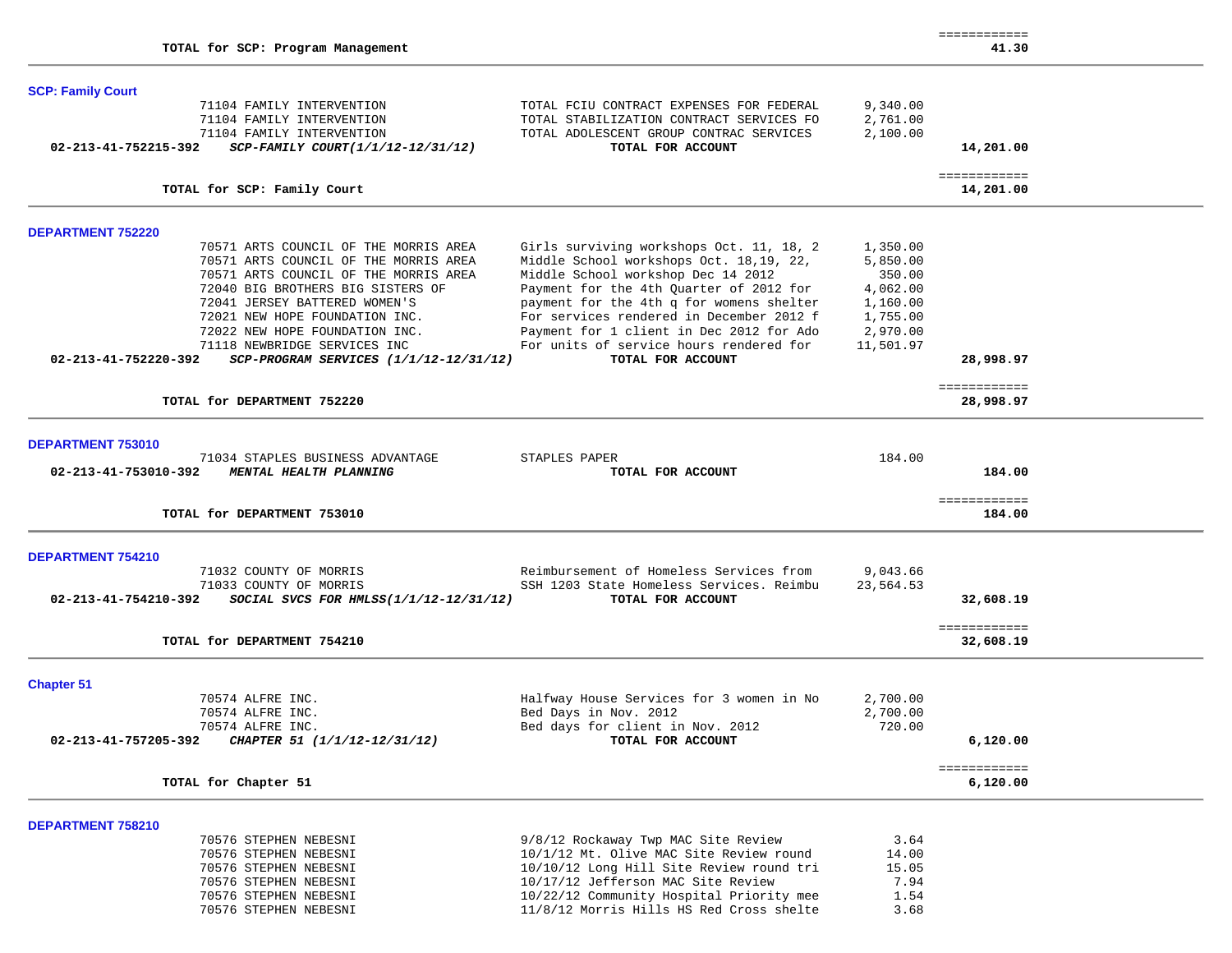| 70576 STEPHEN NEBESNI<br>70576 STEPHEN NEBESNI<br>71036 BOROUGH OF BUTLER<br>71975 HANOVER TWP MUNICIPAL ALLIANCE<br>71946 TOWNSHIP OF WASHINGTON<br>70187 MORRIS COUNTY PREVENTION<br>70187 MORRIS COUNTY PREVENTION<br>71035 TOWNSHIP OF MENDHAM<br>70567 TOWNSHIP OF BOONTON<br>02-213-41-758210-392<br><i>MUNICIPAL ALLIANCE (1/1/12-12/31/12)</i> | MC Public Safety Training Acadamy Region<br>11/28/12 Countywide Prevention Forum<br>2012 Butler Municipal Alliance Q2 expend<br>2012 Hanover Township Municipal Alliance<br>2012 Washington Township Municipal Allia<br>2013 Countywide Training - "New Social E<br>Mendham Municipal Alliance 2012 Q3 expen<br>2013 Q4 Boonton Township Municipal Allia<br>TOTAL FOR ACCOUNT | 2.24<br>3.90<br>4,429.88<br>4,626.53<br>5,384.10<br>1,500.00<br>5,246.00<br>260.00<br>2,325.00 | 23,823.50                 |  |
|--------------------------------------------------------------------------------------------------------------------------------------------------------------------------------------------------------------------------------------------------------------------------------------------------------------------------------------------------------|-------------------------------------------------------------------------------------------------------------------------------------------------------------------------------------------------------------------------------------------------------------------------------------------------------------------------------------------------------------------------------|------------------------------------------------------------------------------------------------|---------------------------|--|
| 71114 CHATHAM TOWNSHIP<br>72033 HANOVER TWP MUNICIPAL ALLIANCE<br>71941 TOWNSHIP OF WASHINGTON<br>70565 TOWNSHIP OF HARDING<br>02-213-41-758210-394<br>MUNICIPAL ALLIANCE (1/1/12-12/31/12)                                                                                                                                                            | 2012 Chatham Municipal Alliance Suppleme<br>2012 Hanover Township Municipal Alliance<br>2012 Washington Township Municipal Allia<br>2012 Harding Municipal Alliance Suppleme<br>TOTAL FOR ACCOUNT                                                                                                                                                                             | 5,000.00<br>2,494.64<br>2,500.00<br>1,434.51                                                   | 11,429.15                 |  |
| TOTAL for DEPARTMENT 758210                                                                                                                                                                                                                                                                                                                            |                                                                                                                                                                                                                                                                                                                                                                               |                                                                                                | ============<br>35,252.65 |  |
| ALPN - HSAC                                                                                                                                                                                                                                                                                                                                            |                                                                                                                                                                                                                                                                                                                                                                               |                                                                                                |                           |  |
| 71240 DEIRDRE O'BRIEN CHILD ADVOCACY<br>ALPN-HSAC (1/1/12-12/31/12)<br>02-213-41-759205-392                                                                                                                                                                                                                                                            | To Purchase additional DVD'S from the Mi<br>TOTAL FOR ACCOUNT                                                                                                                                                                                                                                                                                                                 | 2,982.00                                                                                       | 2,982.00                  |  |
| TOTAL for ALPN - HSAC                                                                                                                                                                                                                                                                                                                                  |                                                                                                                                                                                                                                                                                                                                                                               |                                                                                                | ============<br>2,982.00  |  |
| Vehicular Homicide Unit                                                                                                                                                                                                                                                                                                                                |                                                                                                                                                                                                                                                                                                                                                                               |                                                                                                |                           |  |
| 71412 PEQUANNOCK POLICE DEPARTMENT<br>71412 PEQUANNOCK POLICE DEPARTMENT<br>71412 PEQUANNOCK POLICE DEPARTMENT                                                                                                                                                                                                                                         | Dooley Checkpoint 11/24/12<br>Levine Callout 11/18/12<br>Levine Callout 12/6/12                                                                                                                                                                                                                                                                                               | 302.50<br>220.00<br>220.00                                                                     |                           |  |
| 71413 TOWN OF BOONTON<br>69387 ANDOVER TOWNSHIP                                                                                                                                                                                                                                                                                                        | Gulla Checkpoint 12/14/12<br>J.Abrusci 10/22/12 -Court                                                                                                                                                                                                                                                                                                                        | 330.00<br>220.00                                                                               |                           |  |
| 69387 ANDOVER TOWNSHIP<br>69387 ANDOVER TOWNSHIP                                                                                                                                                                                                                                                                                                       | J.Abrusci 10/24/12- Court<br>J.Abrusci 10/24/12-Call Out                                                                                                                                                                                                                                                                                                                      | 220.00<br>275.00<br>275.00                                                                     |                           |  |
| 69387 ANDOVER TOWNSHIP<br>69383 MENDHAM BOROUGH<br>71411 ANDOVER TOWNSHIP                                                                                                                                                                                                                                                                              | J.Abrusci 10/27/12<br>McNicholl Call Out 10/21/12<br>J.Abrusci Callout 11/5/2012                                                                                                                                                                                                                                                                                              | 220.00<br>220.00                                                                               |                           |  |
| 71411 ANDOVER TOWNSHIP<br>71411 ANDOVER TOWNSHIP                                                                                                                                                                                                                                                                                                       | J.Abrusci Court 11/8/12<br>J. Abrusci Court 11/9/2012                                                                                                                                                                                                                                                                                                                         | 275.00<br>495.00                                                                               |                           |  |
| 71411 ANDOVER TOWNSHIP<br>71411 ANDOVER TOWNSHIP                                                                                                                                                                                                                                                                                                       | J.Abrusci Court 11/10/2012<br>J.Abrusci Callout 11/11/12                                                                                                                                                                                                                                                                                                                      | 275.00<br>220.00                                                                               |                           |  |
| 71411 ANDOVER TOWNSHIP<br>71411 ANDOVER TOWNSHIP<br>71411 ANDOVER TOWNSHIP                                                                                                                                                                                                                                                                             | J.Abrusci Callout 11/12/12<br>J.Abrusci Court 11/13/12<br>J. Abrusci Court 11/13/12                                                                                                                                                                                                                                                                                           | 275.00<br>220.00<br>220.00                                                                     |                           |  |
| 71411 ANDOVER TOWNSHIP<br>71411 ANDOVER TOWNSHIP                                                                                                                                                                                                                                                                                                       | J.Abrusci Court 11/15/12<br>J.Abrusci Callout 11/24/12                                                                                                                                                                                                                                                                                                                        | 220.00<br>220.00                                                                               |                           |  |
| 71411 ANDOVER TOWNSHIP<br>71411 ANDOVER TOWNSHIP<br>71411 ANDOVER TOWNSHIP                                                                                                                                                                                                                                                                             | J.Abrusci Court 11/29/12<br>J.Abrusci Court 12/10/12<br>J.Abrusci Court 12/12/12                                                                                                                                                                                                                                                                                              | 220.00<br>220.00<br>220.00                                                                     |                           |  |
|                                                                                                                                                                                                                                                                                                                                                        |                                                                                                                                                                                                                                                                                                                                                                               |                                                                                                |                           |  |
| 71411 ANDOVER TOWNSHIP<br>71411 ANDOVER TOWNSHIP<br>02-213-41-774305-391<br>DRE CALL OUT (10/1/12-9/30/13)                                                                                                                                                                                                                                             | J.Abrusci Court 12/13/12<br>J.Abrusci Callout 12/14/12<br>TOTAL FOR ACCOUNT                                                                                                                                                                                                                                                                                                   | 220.00<br>275.00                                                                               | 6,077.50                  |  |

**DEPARTMENT 777110**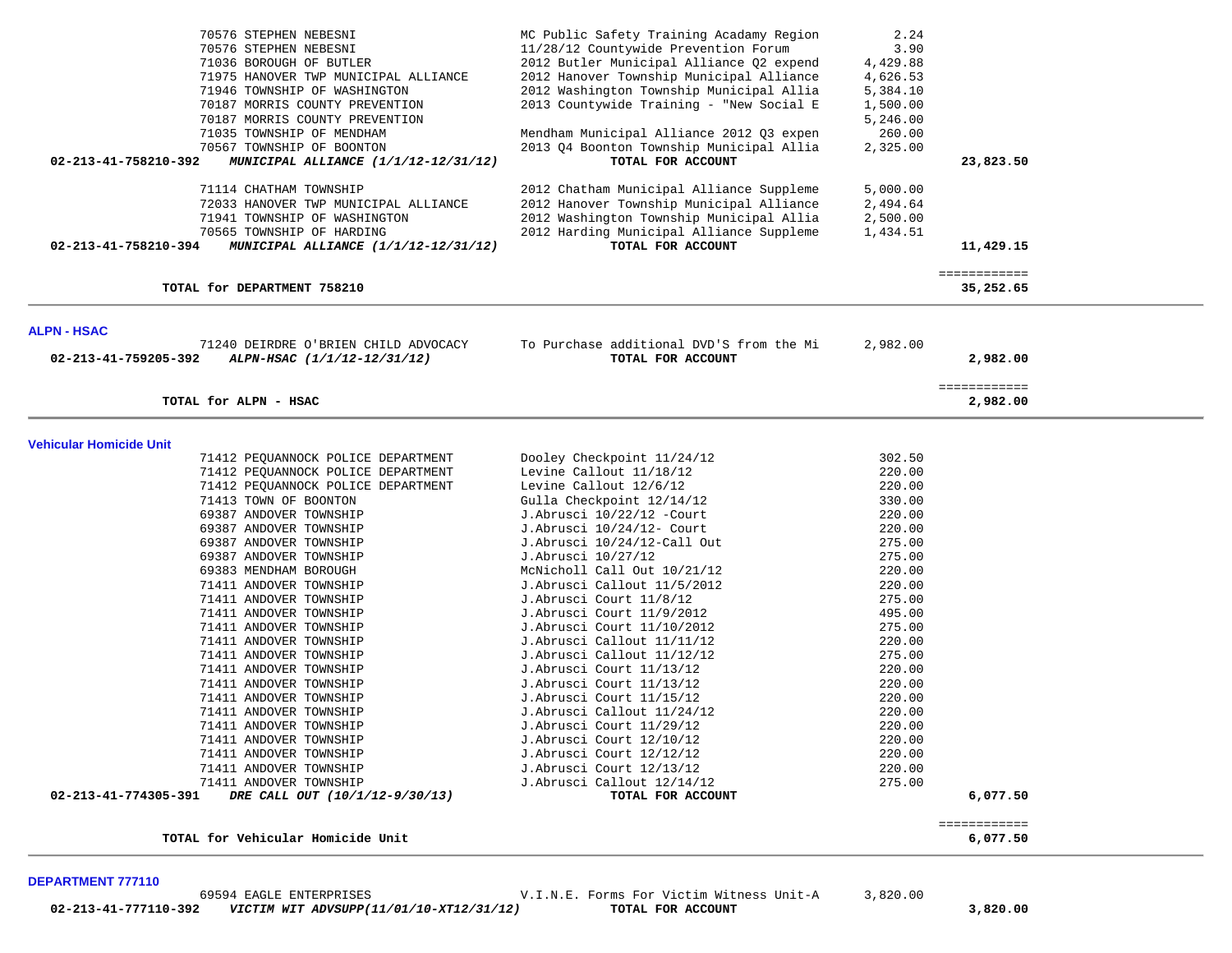| TOTAL for DEPARTMENT 777110<br>3,820.00<br><b>MAPS</b><br>72045 BRODY DEPOSITION SERVICES INC.<br>Original and Certified copy of transcrip<br>240.50<br>72045 BRODY DEPOSITION SERVICES INC.<br>Attendance<br>200.00<br>72045 BRODY DEPOSITION SERVICES INC.<br>Postage & Handling<br>15.00<br>71780 DAILY RECORD<br>5/9/12 Ad#0101331840Daily Record & Affid<br>54.76<br>71767 SODEXO INC & AFFILIATES<br>Breakfast Catering for 15@MAPS Office. 7<br>69.75<br>Subgrant # SC004 (SCADRTAP) Netcong Dial<br>71099 NETCONG DIAL-A-RIDE<br>3,183.73<br>13 aag, 2013Wkly Daymndr black, 2013 ful<br>71078 STAPLES BUSINESS ADVANTAGE<br>47.61<br>TOTAL FOR ACCOUNT<br>02-213-41-786105-394<br>MAPS (1/1/11 TO 12/31/11)-VOL MATCH<br>3,811.35<br>============<br>TOTAL for MAPS<br>3,811.35<br><b>MAPS</b><br>71100 MONOGRAM MADNESS<br>Shirt Order 12/21/12 # 4971805@\$15.004@\$<br>309.00<br>02-213-41-786205-394<br>MAPS(1/1/12-12/31/12)<br>TOTAL FOR ACCOUNT<br>309.00<br>============<br>TOTAL for MAPS<br>309.00<br><b>MAPS</b><br>71074 W.B. MASON COMPANY INC<br>NUVI 40 GPS Receiver, Auto<br>479.96<br>Driver Meeting, November 29,2012<br>122.50<br>71069 SUBWAY FOODS CORP<br>TOTAL FOR ACCOUNT<br>02-213-41-786705-394<br>MAPS VOLUNTARY MATCH<br>602.46<br>============<br>TOTAL for MAPS<br>602.46<br><b>MAPS</b><br>71070 SPARKLE CAR WASH, INC.<br>10 Car Wash Books, 10each Book, @ \$10ea<br>1,000.00<br>MAPS VOLUNTARY MATCH<br>TOTAL FOR ACCOUNT<br>02-213-41-786805-394<br>1,000.00<br>============<br>TOTAL for MAPS<br>1,000.00<br><b>NYS&amp;W Bicycle/Pedestrian Path</b> |                          |                                         |           | ============ |  |
|----------------------------------------------------------------------------------------------------------------------------------------------------------------------------------------------------------------------------------------------------------------------------------------------------------------------------------------------------------------------------------------------------------------------------------------------------------------------------------------------------------------------------------------------------------------------------------------------------------------------------------------------------------------------------------------------------------------------------------------------------------------------------------------------------------------------------------------------------------------------------------------------------------------------------------------------------------------------------------------------------------------------------------------------------------------------------------------------------------------------------------------------------------------------------------------------------------------------------------------------------------------------------------------------------------------------------------------------------------------------------------------------------------------------------------------------------------------------------------------------------------------------------------------------------------------------------------------------------|--------------------------|-----------------------------------------|-----------|--------------|--|
|                                                                                                                                                                                                                                                                                                                                                                                                                                                                                                                                                                                                                                                                                                                                                                                                                                                                                                                                                                                                                                                                                                                                                                                                                                                                                                                                                                                                                                                                                                                                                                                                    |                          |                                         |           |              |  |
|                                                                                                                                                                                                                                                                                                                                                                                                                                                                                                                                                                                                                                                                                                                                                                                                                                                                                                                                                                                                                                                                                                                                                                                                                                                                                                                                                                                                                                                                                                                                                                                                    |                          |                                         |           |              |  |
|                                                                                                                                                                                                                                                                                                                                                                                                                                                                                                                                                                                                                                                                                                                                                                                                                                                                                                                                                                                                                                                                                                                                                                                                                                                                                                                                                                                                                                                                                                                                                                                                    |                          |                                         |           |              |  |
|                                                                                                                                                                                                                                                                                                                                                                                                                                                                                                                                                                                                                                                                                                                                                                                                                                                                                                                                                                                                                                                                                                                                                                                                                                                                                                                                                                                                                                                                                                                                                                                                    |                          |                                         |           |              |  |
|                                                                                                                                                                                                                                                                                                                                                                                                                                                                                                                                                                                                                                                                                                                                                                                                                                                                                                                                                                                                                                                                                                                                                                                                                                                                                                                                                                                                                                                                                                                                                                                                    |                          |                                         |           |              |  |
|                                                                                                                                                                                                                                                                                                                                                                                                                                                                                                                                                                                                                                                                                                                                                                                                                                                                                                                                                                                                                                                                                                                                                                                                                                                                                                                                                                                                                                                                                                                                                                                                    |                          |                                         |           |              |  |
|                                                                                                                                                                                                                                                                                                                                                                                                                                                                                                                                                                                                                                                                                                                                                                                                                                                                                                                                                                                                                                                                                                                                                                                                                                                                                                                                                                                                                                                                                                                                                                                                    |                          |                                         |           |              |  |
| 02-213-41-790015-391<br><b>FEDERAL SHARE</b><br>TOTAL FOR ACCOUNT<br>10,616.75<br>============                                                                                                                                                                                                                                                                                                                                                                                                                                                                                                                                                                                                                                                                                                                                                                                                                                                                                                                                                                                                                                                                                                                                                                                                                                                                                                                                                                                                                                                                                                     | 71623 THE RBA GROUP INC. | CAF#4593 Professional Services rendered | 10,616.75 |              |  |
| TOTAL for NYS&W Bicycle/Pedestrian Path<br>10,616.75                                                                                                                                                                                                                                                                                                                                                                                                                                                                                                                                                                                                                                                                                                                                                                                                                                                                                                                                                                                                                                                                                                                                                                                                                                                                                                                                                                                                                                                                                                                                               |                          |                                         |           |              |  |
| <b>DEPARTMENT 793305</b><br>71642 VANASSE HANGEN BRUSTLIN INC.<br>CAF#49487 Professional services for the<br>9,579.83<br>02-213-41-793305-391 SUBREGIONAL STUDIES PRG (7/1/11-6/30/13)<br>TOTAL FOR ACCOUNT<br>9,579.83                                                                                                                                                                                                                                                                                                                                                                                                                                                                                                                                                                                                                                                                                                                                                                                                                                                                                                                                                                                                                                                                                                                                                                                                                                                                                                                                                                            |                          |                                         |           |              |  |
| ============<br>TOTAL for DEPARTMENT 793305<br>9,579.83                                                                                                                                                                                                                                                                                                                                                                                                                                                                                                                                                                                                                                                                                                                                                                                                                                                                                                                                                                                                                                                                                                                                                                                                                                                                                                                                                                                                                                                                                                                                            |                          |                                         |           |              |  |

**Body Armor Replacement-Sheriff** Vest - Second Chance Prism Prism PS-1.0 4,111.25<br>TOTAL FOR ACCOUNT  **02-213-41-801010-391** *BODY ARMOR - SHERIFF* **TOTAL FOR ACCOUNT 4,111.25**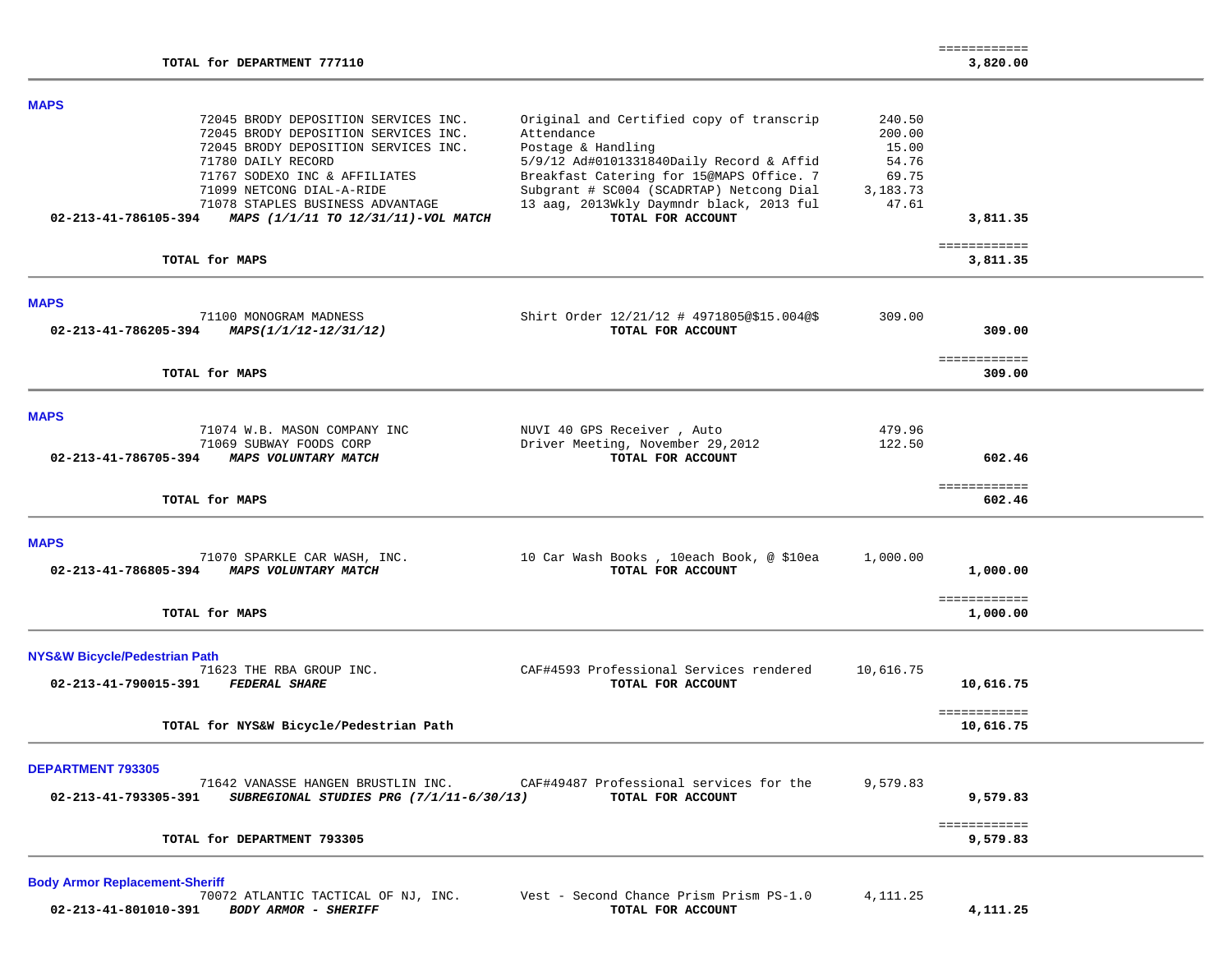| TOTAL for Body Armor Replacement-Sheriff                                                                                    |                                                                           |                      | 4,111.25                   |  |
|-----------------------------------------------------------------------------------------------------------------------------|---------------------------------------------------------------------------|----------------------|----------------------------|--|
| <b>General Operating Support</b><br>71185 MARY JO MATHIS<br>GENERAL OPERATING SPPRT(7/1/12-6/30/13)<br>02-213-41-860305-392 | 2013 RE-GRANT OUTSIDE REVIEW FEE<br>TOTAL FOR ACCOUNT                     | 400.00               | 400.00                     |  |
|                                                                                                                             |                                                                           |                      |                            |  |
| TOTAL for General Operating Support                                                                                         |                                                                           |                      | ============<br>400.00     |  |
| <b>DEPARTMENT 864175</b>                                                                                                    |                                                                           |                      |                            |  |
| 70943 MORRISTOWN & ERIE RAILWAY INC                                                                                         | Railroad Highway Grade Crossing State Hi                                  | 9,763.60             |                            |  |
| 71624 MORRISTOWN & ERIE RAILWAY INC<br>02-213-41-864175-391<br>RAILGRDCRSS/2011-COM-7(6/9/11-6/9/12)                        | CAF#50876 Railroad Highway Grade Crossin<br>TOTAL FOR ACCOUNT             | 9,070.13             | 18,833.73                  |  |
| TOTAL for DEPARTMENT 864175                                                                                                 |                                                                           |                      | ============<br>18,833.73  |  |
| <b>DEPARTMENT 864295</b>                                                                                                    |                                                                           |                      |                            |  |
| 71919 SCHIFANO CONSTRUCTION CORP.<br>02-213-41-864295-391 2012 ATP - COUNTY AID                                             | Milling and Resurfacing of 2012 Various<br>TOTAL FOR ACCOUNT              | 219,035.74           | 219,035.74                 |  |
| TOTAL for DEPARTMENT 864295                                                                                                 |                                                                           |                      | ============<br>219,035.74 |  |
| <b>DEPARTMENT 864405</b>                                                                                                    |                                                                           |                      |                            |  |
| 71038 IZENBERG APPRAISAL ASSOCIATES                                                                                         | 1204 Sussex Tpk. $(4)$                                                    | 1,980.00             |                            |  |
| 71038 IZENBERG APPRAISAL ASSOCIATES<br>71038 IZENBERG APPRAISAL ASSOCIATES                                                  | 1185 Sussex $Tpk(10)$<br>1181 Sussex Tpk. (11)                            | 1,980.00<br>1,980.00 |                            |  |
| 02-213-41-864405-391<br>CR 617/STP-0350(106)ROW(6/27/12-6/27/14)                                                            | TOTAL FOR ACCOUNT                                                         |                      | 5,940.00                   |  |
| TOTAL for DEPARTMENT 864405                                                                                                 |                                                                           |                      | ============<br>5,940.00   |  |
|                                                                                                                             |                                                                           |                      |                            |  |
|                                                                                                                             | <b>County Capital</b>                                                     |                      |                            |  |
| <b>Improvement Historic Speedwell</b>                                                                                       |                                                                           |                      |                            |  |
| 72290 NISIVOCCIA LLP<br>71928 MOODY'S INVESTORS SERVICE                                                                     | 2012 GENERAL OBLIGATION DEBT SALE<br>PROFESSIONAL FEES 2012 BONDS & NOTES | 47.88<br>67.66       |                            |  |
| 72529 DRINKER, BIDDLE & REATH, LLP                                                                                          | PROFESSIONAL FEES 2012 BONDS                                              | 15.67                |                            |  |
| 72685 MORRIS COUNTY IMPROVEMENT                                                                                             | PROFESSIONAL FEES 2012 BONDS & NOTES                                      | 31.88                |                            |  |
| 04-216-55-951129-909<br>MISCELLANEOUS - OTHER                                                                               | TOTAL FOR ACCOUNT                                                         |                      | 163.09                     |  |
| TOTAL for Improvement Historic Speedwell                                                                                    |                                                                           |                      | ============<br>163.09     |  |
| <b>Improvemnts Historic Speedwell</b>                                                                                       |                                                                           |                      |                            |  |
| 72290 NISIVOCCIA LLP                                                                                                        | 2012 GENERAL OBLIGATION DEBT SALE                                         | 19.15                |                            |  |
| 71928 MOODY'S INVESTORS SERVICE                                                                                             | PROFESSIONAL FEES 2012 BONDS & NOTES                                      | 27.06                |                            |  |
| 72529 DRINKER, BIDDLE & REATH, LLP<br>72685 MORRIS COUNTY IMPROVEMENT                                                       | PROFESSIONAL FEES 2012 BONDS<br>PROFESSIONAL FEES 2012 BONDS & NOTES      | 6.27<br>12.75        |                            |  |
| MISCELLANEOUS - OTHER<br>04-216-55-951159-909                                                                               | TOTAL FOR ACCOUNT                                                         |                      | 65.23                      |  |
|                                                                                                                             |                                                                           |                      |                            |  |

============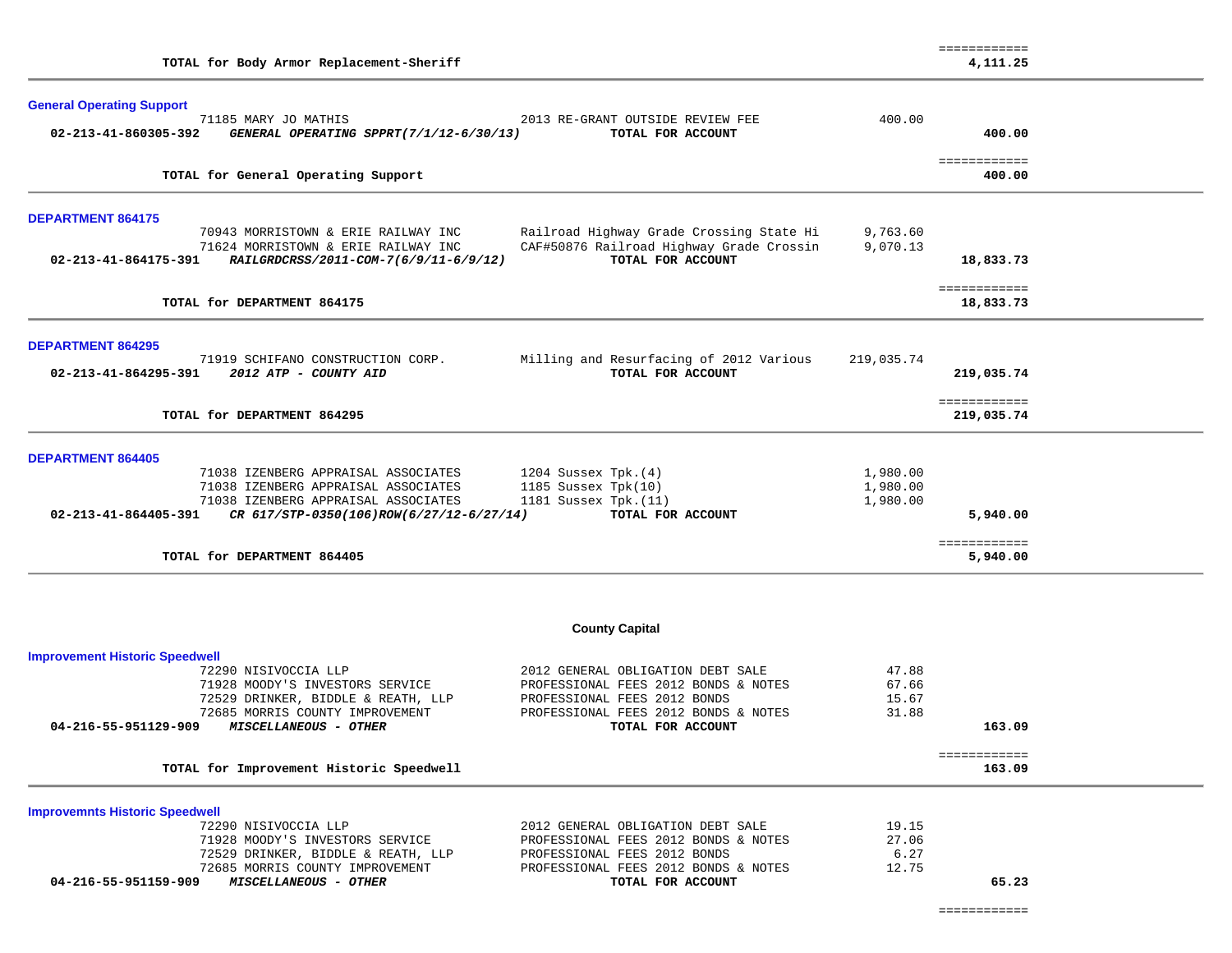| <b>Bridge Design &amp; Constr Proj</b>                                                                                                                                                                                                                     |                                                                                                                                                                                                                                                               |                                                         |                           |  |
|------------------------------------------------------------------------------------------------------------------------------------------------------------------------------------------------------------------------------------------------------------|---------------------------------------------------------------------------------------------------------------------------------------------------------------------------------------------------------------------------------------------------------------|---------------------------------------------------------|---------------------------|--|
| 71187 CHERRY WEBER & ASSOC. PC<br>70197 TREASURER-STATE OF NEW JERSEY<br>72290 NISIVOCCIA LLP<br>71928 MOODY'S INVESTORS SERVICE<br>72529 DRINKER, BIDDLE & REATH, LLP<br>72685 MORRIS COUNTY IMPROVEMENT<br>MISCELLANEOUS - OTHER<br>04-216-55-953027-909 | Construction/Resident Engineer Services<br>Morris County Bridge No. 1400-086, Boont<br>2012 GENERAL OBLIGATION DEBT SALE<br>PROFESSIONAL FEES 2012 BONDS & NOTES<br>PROFESSIONAL FEES 2012 BONDS<br>PROFESSIONAL FEES 2012 BONDS & NOTES<br>TOTAL FOR ACCOUNT | 19,597.20<br>10.00<br>76.61<br>108.26<br>25.07<br>51.01 | 19,868.15                 |  |
|                                                                                                                                                                                                                                                            |                                                                                                                                                                                                                                                               |                                                         |                           |  |
| TOTAL for Bridge Design & Constr Proj                                                                                                                                                                                                                      |                                                                                                                                                                                                                                                               |                                                         | ============<br>19,868.15 |  |
| <b>Enrgy savng instal-var Cty fac</b>                                                                                                                                                                                                                      |                                                                                                                                                                                                                                                               |                                                         |                           |  |
| BUILDING & IMPROVEMENTS<br>04-216-55-953064-951                                                                                                                                                                                                            | 71611 LIBERTY MECHANICAL CONTRACTORS, INC CHILLER REPLACEMENT - A&R BLDG/ 01-02-13<br>71192 LIBERTY MECHANICAL CONTRACTORS, INC CHILLER REPLACEMENT - A&R BLDG/ 01-02-13<br>TOTAL FOR ACCOUNT                                                                 | 9,875.00<br>61,612.60                                   | 71,487.60                 |  |
| TOTAL for Enrgy savng instal-var Cty fac                                                                                                                                                                                                                   |                                                                                                                                                                                                                                                               |                                                         | ============<br>71,487.60 |  |
| <b>Emerg Training Fac/Fire&amp;Police</b>                                                                                                                                                                                                                  |                                                                                                                                                                                                                                                               |                                                         |                           |  |
| 72290 NISIVOCCIA LLP                                                                                                                                                                                                                                       | 2012 GENERAL OBLIGATION DEBT SALE                                                                                                                                                                                                                             | 7.66                                                    |                           |  |
| 71928 MOODY'S INVESTORS SERVICE                                                                                                                                                                                                                            | PROFESSIONAL FEES 2012 BONDS & NOTES                                                                                                                                                                                                                          | 10.83                                                   |                           |  |
| 72529 DRINKER, BIDDLE & REATH, LLP                                                                                                                                                                                                                         | PROFESSIONAL FEES 2012 BONDS<br>PROFESSIONAL FEES 2012 BONDS & NOTES                                                                                                                                                                                          | 2.51<br>5.10                                            |                           |  |
| 72685 MORRIS COUNTY IMPROVEMENT<br>04-216-55-953069-909<br>MISCELLANEOUS - OTHER                                                                                                                                                                           | TOTAL FOR ACCOUNT                                                                                                                                                                                                                                             |                                                         | 26.10                     |  |
|                                                                                                                                                                                                                                                            |                                                                                                                                                                                                                                                               |                                                         |                           |  |
| TOTAL for Emerg Training Fac/Fire&Police                                                                                                                                                                                                                   |                                                                                                                                                                                                                                                               |                                                         | ============<br>26.10     |  |
| <b>Roof Rplmnt at Var Cty Fac</b>                                                                                                                                                                                                                          |                                                                                                                                                                                                                                                               |                                                         |                           |  |
| 72529 DRINKER, BIDDLE & REATH, LLP                                                                                                                                                                                                                         | PROFESSIONAL FEES 2012 BONDS                                                                                                                                                                                                                                  | 6.27                                                    |                           |  |
| MISCELLANEOUS - OTHER<br>04-216-55-953076-909                                                                                                                                                                                                              | TOTAL FOR ACCOUNT                                                                                                                                                                                                                                             |                                                         | 6.27                      |  |
| 71950 HIGH GRADE CONTRACTING<br>BUILDING & IMPROVEMENTS<br>04-216-55-953076-951                                                                                                                                                                            | RE: 2 EXECUTIVE DR/ REMOVE DAMAGED GUTTE<br>TOTAL FOR ACCOUNT                                                                                                                                                                                                 | 500.00                                                  | 500.00                    |  |
| TOTAL for Roof Rplmnt at Var Cty Fac                                                                                                                                                                                                                       |                                                                                                                                                                                                                                                               |                                                         | ============<br>506.27    |  |
| <b>Abatmnt/demol-Fac on Greystone</b>                                                                                                                                                                                                                      |                                                                                                                                                                                                                                                               |                                                         |                           |  |
| 72290 NISIVOCCIA LLP                                                                                                                                                                                                                                       | 2012 GENERAL OBLIGATION DEBT SALE                                                                                                                                                                                                                             | 191.52                                                  |                           |  |
| 71928 MOODY'S INVESTORS SERVICE                                                                                                                                                                                                                            | PROFESSIONAL FEES 2012 BONDS & NOTES                                                                                                                                                                                                                          | 270.64                                                  |                           |  |
| 72529 DRINKER, BIDDLE & REATH, LLP                                                                                                                                                                                                                         | PROFESSIONAL FEES 2012 BONDS                                                                                                                                                                                                                                  | 62.67                                                   |                           |  |
| 72685 MORRIS COUNTY IMPROVEMENT<br>04-216-55-953087-909<br><i>MISCELLANEOUS - OTHER</i>                                                                                                                                                                    | PROFESSIONAL FEES 2012 BONDS & NOTES<br>TOTAL FOR ACCOUNT                                                                                                                                                                                                     | 127.53                                                  | 652.36                    |  |
|                                                                                                                                                                                                                                                            |                                                                                                                                                                                                                                                               |                                                         |                           |  |
| TOTAL for Abatmnt/demol-Fac on Greystone                                                                                                                                                                                                                   |                                                                                                                                                                                                                                                               |                                                         | ============<br>652.36    |  |

**Cty roadwy drainage improv 04-216-55-953098-940** *HARD COSTS* **TOTAL FOR ACCOUNT 44,400.00**

Emergency Arch Repairs to Cozy Lane Brid 44,400.00

============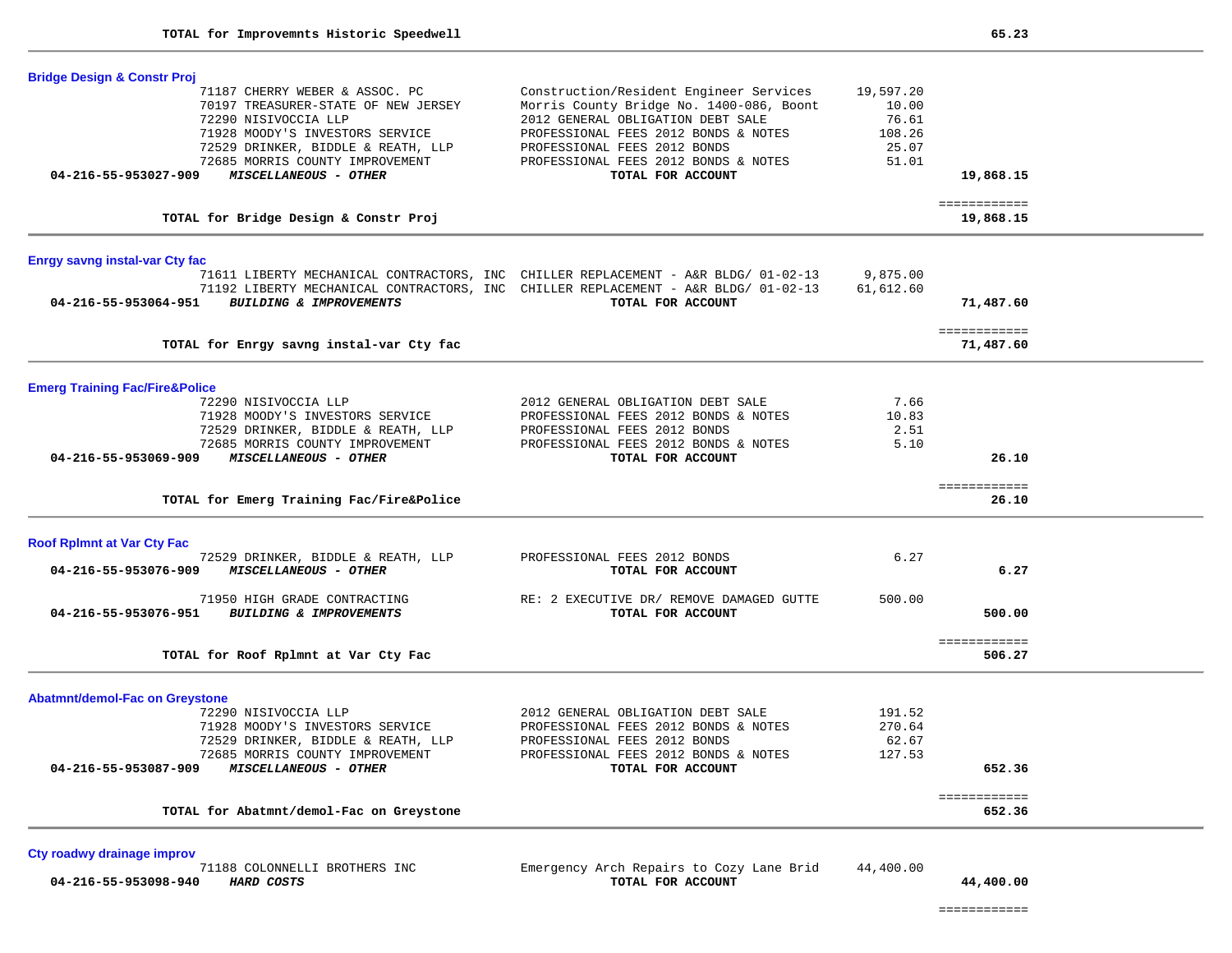| <b>Rplmt generator-Adm/Rcrd Bld</b>           |                                          |          |                        |  |
|-----------------------------------------------|------------------------------------------|----------|------------------------|--|
| 72290 NISIVOCCIA LLP                          | 2012 GENERAL OBLIGATION DEBT SALE        | 30.64    |                        |  |
| 71928 MOODY'S INVESTORS SERVICE               | PROFESSIONAL FEES 2012 BONDS & NOTES     | 43.30    |                        |  |
| 72529 DRINKER, BIDDLE & REATH, LLP            | PROFESSIONAL FEES 2012 BONDS             | 10.03    |                        |  |
| 72685 MORRIS COUNTY IMPROVEMENT               | PROFESSIONAL FEES 2012 BONDS & NOTES     | 20.41    |                        |  |
| 04-216-55-953099-909<br>MISCELLANEOUS - OTHER | TOTAL FOR ACCOUNT                        |          | 104.38                 |  |
|                                               |                                          |          |                        |  |
| TOTAL for Rplmt generator-Adm/Rcrd Bld        |                                          |          | ============<br>104.38 |  |
| <b>Plans/Specs - Greystone</b>                |                                          |          |                        |  |
| 71817 THE MUSIAL GROUP PA                     | Final Design and Construction Documents  | 1,292.50 |                        |  |
| 04-216-55-953105-909<br>MISCELLANEOUS - OTHER | TOTAL FOR ACCOUNT                        |          | 1,292.50               |  |
|                                               |                                          |          |                        |  |
|                                               |                                          |          | ============           |  |
| TOTAL for Plans/Specs - Greystone             |                                          |          | 1,292.50               |  |
| <b>Upgrd Fire/Sprnklr Sys-var fac</b>         |                                          |          |                        |  |
| 72290 NISIVOCCIA LLP                          | 2012 GENERAL OBLIGATION DEBT SALE        | 30.64    |                        |  |
| 71928 MOODY'S INVESTORS SERVICE               | PROFESSIONAL FEES 2012 BONDS & NOTES     | 43.30    |                        |  |
| 72529 DRINKER, BIDDLE & REATH, LLP            | PROFESSIONAL FEES 2012 BONDS             | 10.03    |                        |  |
| 72685 MORRIS COUNTY IMPROVEMENT               | PROFESSIONAL FEES 2012 BONDS & NOTES     | 20.41    |                        |  |
| 04-216-55-953132-909<br>MISCELLANEOUS - OTHER | TOTAL FOR ACCOUNT                        |          | 104.38                 |  |
|                                               |                                          |          | ============           |  |
| TOTAL for Upgrd Fire/Sprnklr Sys-var fac      |                                          |          | 104.38                 |  |
|                                               |                                          |          |                        |  |
| <b>Renov CentralAveBldg Greystone</b>         |                                          |          |                        |  |
| 71804 THE MUSIAL GROUP PA                     | Construction Inspector - For Phase 2 Reh | 9,860.00 |                        |  |
| 72290 NISIVOCCIA LLP                          | 2012 GENERAL OBLIGATION DEBT SALE        | 57.46    |                        |  |
| 71928 MOODY'S INVESTORS SERVICE               | PROFESSIONAL FEES 2012 BONDS & NOTES     | 81.19    |                        |  |
| 72529 DRINKER, BIDDLE & REATH, LLP            | PROFESSIONAL FEES 2012 BONDS             | 18.80    |                        |  |
| 72685 MORRIS COUNTY IMPROVEMENT               | PROFESSIONAL FEES 2012 BONDS & NOTES     | 38.26    |                        |  |
| 71817 THE MUSIAL GROUP PA                     | Final Design and Construction Documents  | 1,405.00 |                        |  |
| 04-216-55-953146-909<br>MISCELLANEOUS - OTHER | TOTAL FOR ACCOUNT                        |          | 11,460.71              |  |
|                                               |                                          |          | ============           |  |
| TOTAL for Renov CentralAveBldg Greystone      |                                          |          | 11,460.71              |  |
|                                               |                                          |          |                        |  |
| Replace HVAC equip var facil                  |                                          |          |                        |  |
| 72290 NISIVOCCIA LLP                          | 2012 GENERAL OBLIGATION DEBT SALE        | 16.09    |                        |  |
| 71928 MOODY'S INVESTORS SERVICE               | PROFESSIONAL FEES 2012 BONDS & NOTES     | 22.73    |                        |  |
| 72529 DRINKER, BIDDLE & REATH, LLP            | PROFESSIONAL FEES 2012 BONDS             | 5.26     |                        |  |
| 72685 MORRIS COUNTY IMPROVEMENT               | PROFESSIONAL FEES 2012 BONDS & NOTES     | 10.71    |                        |  |
| 04-216-55-953162-909<br>MISCELLANEOUS - OTHER | TOTAL FOR ACCOUNT                        |          | 54.79                  |  |
| TOTAL for Replace HVAC equip var facil        |                                          |          | ============<br>54.79  |  |
|                                               |                                          |          |                        |  |
| <b>Road Design/Construction</b>               |                                          |          |                        |  |
| 71776 KEY-TECH                                | Main Road, Sec. 1 & 2Traffic Control     | 1,100.00 |                        |  |
| 72290 NISIVOCCIA LLP                          | 2012 GENERAL OBLIGATION DEBT SALE        | 536.27   |                        |  |
| 71928 MOODY'S INVESTORS SERVICE               | PROFESSIONAL FEES 2012 BONDS & NOTES     | 757.80   |                        |  |
| 72529 DRINKER, BIDDLE & REATH, LLP            | PROFESSIONAL FEES 2012 BONDS             | 175.48   |                        |  |
| 72685 MORRIS COUNTY IMPROVEMENT               | PROFESSIONAL FEES 2012 BONDS & NOTES     | 357.09   |                        |  |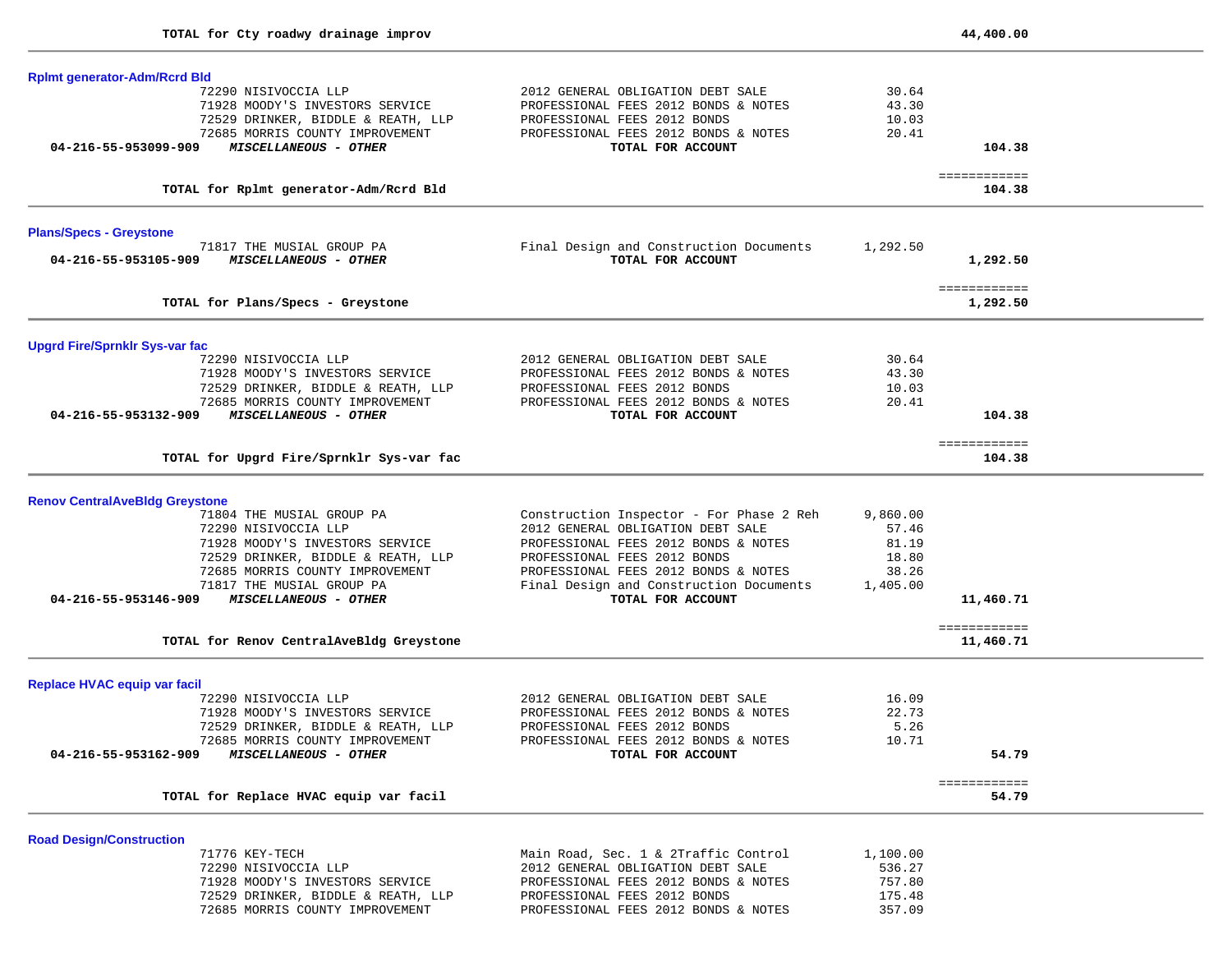|                                       | 71052 KELLER & KIRKPATRICK<br>72416 BIRDSALL SERVICES GROUP, INC.<br>71054 THE RBA GROUP INC.       | Realignment of Boonton Avenue/Montville,<br>Engineering Services for Milling and Res<br>Prof. Svc. for Route 202 & Changebridge | 6,570.00<br>1,738.66<br>16,923.61 |                           |  |
|---------------------------------------|-----------------------------------------------------------------------------------------------------|---------------------------------------------------------------------------------------------------------------------------------|-----------------------------------|---------------------------|--|
| 04-216-55-953165-909                  | 71053 THE RBA GROUP INC.<br>MISCELLANEOUS - OTHER                                                   | Prof. Svcs. for Route 202 & Changebridge<br>TOTAL FOR ACCOUNT                                                                   | 7,764.82                          | 35,923.73                 |  |
|                                       | 70191 MORRIS COUNTY SHERIFF'S OFFICE<br>71055 DM FERNANDES LLC<br>71919 SCHIFANO CONSTRUCTION CORP. | Traffic Control for the ADA Ramps on Was<br>ADA Handicap Ramp Improvements amended i                                            | 304.00<br>6,416.38<br>14,102.39   |                           |  |
| 04-216-55-953165-951                  | 72053 MORRISTOWN, BUREAU OF POLICE<br>BUILDING & IMPROVEMENTS                                       | Traffic Control for the Installation of<br>TOTAL FOR ACCOUNT                                                                    | 9,942.28                          | 30,765.05                 |  |
|                                       | TOTAL for Road Design/Construction                                                                  |                                                                                                                                 |                                   | ============<br>66,688.78 |  |
| <b>Repl Boiler PublSaf/MedicalSvc</b> |                                                                                                     |                                                                                                                                 |                                   |                           |  |
|                                       | 72290 NISIVOCCIA LLP                                                                                | 2012 GENERAL OBLIGATION DEBT SALE                                                                                               | 63.59                             |                           |  |
|                                       | 71928 MOODY'S INVESTORS SERVICE                                                                     | PROFESSIONAL FEES 2012 BONDS & NOTES                                                                                            | 89.85                             |                           |  |
|                                       | 72529 DRINKER, BIDDLE & REATH, LLP                                                                  | PROFESSIONAL FEES 2012 BONDS                                                                                                    | 20.81                             |                           |  |
|                                       | 72685 MORRIS COUNTY IMPROVEMENT                                                                     | PROFESSIONAL FEES 2012 BONDS & NOTES                                                                                            | 42.34                             |                           |  |
| 04-216-55-953171-909                  | MISCELLANEOUS - OTHER                                                                               | TOTAL FOR ACCOUNT                                                                                                               |                                   | 216.59                    |  |
|                                       |                                                                                                     |                                                                                                                                 |                                   | ============              |  |
|                                       | TOTAL for Repl Boiler PublSaf/MedicalSvc                                                            |                                                                                                                                 |                                   | 216.59                    |  |
|                                       |                                                                                                     |                                                                                                                                 |                                   |                           |  |
| <b>Roof Replacement Various Facil</b> |                                                                                                     |                                                                                                                                 |                                   |                           |  |
|                                       | 72290 NISIVOCCIA LLP                                                                                | 2012 GENERAL OBLIGATION DEBT SALE                                                                                               | 105.34                            |                           |  |
|                                       | 71928 MOODY'S INVESTORS SERVICE                                                                     | PROFESSIONAL FEES 2012 BONDS & NOTES                                                                                            | 148.85                            |                           |  |
|                                       | 72529 DRINKER, BIDDLE & REATH, LLP                                                                  | PROFESSIONAL FEES 2012 BONDS                                                                                                    | 34.47                             |                           |  |
|                                       | 72685 MORRIS COUNTY IMPROVEMENT                                                                     | PROFESSIONAL FEES 2012 BONDS & NOTES                                                                                            | 70.14                             |                           |  |
| 04-216-55-953172-909                  | MISCELLANEOUS - OTHER                                                                               | TOTAL FOR ACCOUNT                                                                                                               |                                   | 358.80                    |  |
|                                       | 71279 JOTTAN, INC.                                                                                  | ROOF REPLACEMENT - PRACTICE RANGE ROOF -                                                                                        | 6,792.50                          |                           |  |
|                                       | 71927 JOTTAN, INC.                                                                                  | ROOF REPLACEMENT - PRACTICE RANGE ROOF -                                                                                        | 22,685.55                         |                           |  |
| 04-216-55-953172-951                  | <b>BUILDING &amp; IMPROVEMENTS</b>                                                                  | TOTAL FOR ACCOUNT                                                                                                               |                                   | 29,478.05                 |  |
|                                       |                                                                                                     |                                                                                                                                 |                                   | ============              |  |
|                                       | TOTAL for Roof Replacement Various Facil                                                            |                                                                                                                                 |                                   | 29,836.85                 |  |
| <b>DEPARTMENT 953202</b>              |                                                                                                     |                                                                                                                                 |                                   |                           |  |
|                                       | 71865 DIFRANCESCO, BATEMAN, COLEY, YOSPIN Air Products & Chemicals                                  |                                                                                                                                 | 240.00                            |                           |  |
|                                       | 71865 DIFRANCESCO, BATEMAN, COLEY, YOSPIN LE Carpenter/Polyone                                      |                                                                                                                                 | 132.00                            |                           |  |
| 04-216-55-953202-909                  | ROAD RESURFACING/CONSTRUCTION/IMPRVMENTS                                                            | TOTAL FOR ACCOUNT                                                                                                               |                                   | 372.00                    |  |
|                                       |                                                                                                     |                                                                                                                                 |                                   | ============              |  |
|                                       | TOTAL for DEPARTMENT 953202                                                                         |                                                                                                                                 |                                   | 372.00                    |  |
| <b>DEPARTMENT 953205</b>              |                                                                                                     |                                                                                                                                 |                                   |                           |  |
|                                       | 72290 NISIVOCCIA LLP                                                                                | 2012 GENERAL OBLIGATION DEBT SALE                                                                                               | 21.07                             |                           |  |
|                                       | 71928 MOODY'S INVESTORS SERVICE                                                                     | PROFESSIONAL FEES 2012 BONDS & NOTES                                                                                            | 29.77                             |                           |  |
|                                       | 72529 DRINKER, BIDDLE & REATH, LLP                                                                  | PROFESSIONAL FEES 2012 BONDS                                                                                                    | 6.89                              |                           |  |
|                                       | 72685 MORRIS COUNTY IMPROVEMENT                                                                     | PROFESSIONAL FEES 2012 BONDS & NOTES                                                                                            | 14.03                             |                           |  |
| 04-216-55-953205-909                  | REPLACE HEATING/VENTILATING/AC-VAR FACIL                                                            | TOTAL FOR ACCOUNT                                                                                                               |                                   | 71.76                     |  |
|                                       | 71284 BINSKY & SNYDER SERVICES LLC                                                                  | $RE:$ ADMIN - CH/ 10-24-12                                                                                                      | 150.81                            |                           |  |
|                                       | 71283 BINSKY & SNYDER SERVICES LLC                                                                  | $RE:$ ADMIN - CH/ 10-17-12                                                                                                      | 2,435.12                          |                           |  |
|                                       | 71283 BINSKY & SNYDER SERVICES LLC                                                                  | $RE:$ ADMIN - CH/ 10-23-12                                                                                                      | 644.00                            |                           |  |
|                                       | 71283 BINSKY & SNYDER SERVICES LLC                                                                  | $RE:$ ADMIN - CH/ 11-30-12                                                                                                      | 6,838.21                          |                           |  |
|                                       | 71283 BINSKY & SNYDER SERVICES LLC                                                                  | RE: CTY GRG/ 12-06-12                                                                                                           | 736.00                            |                           |  |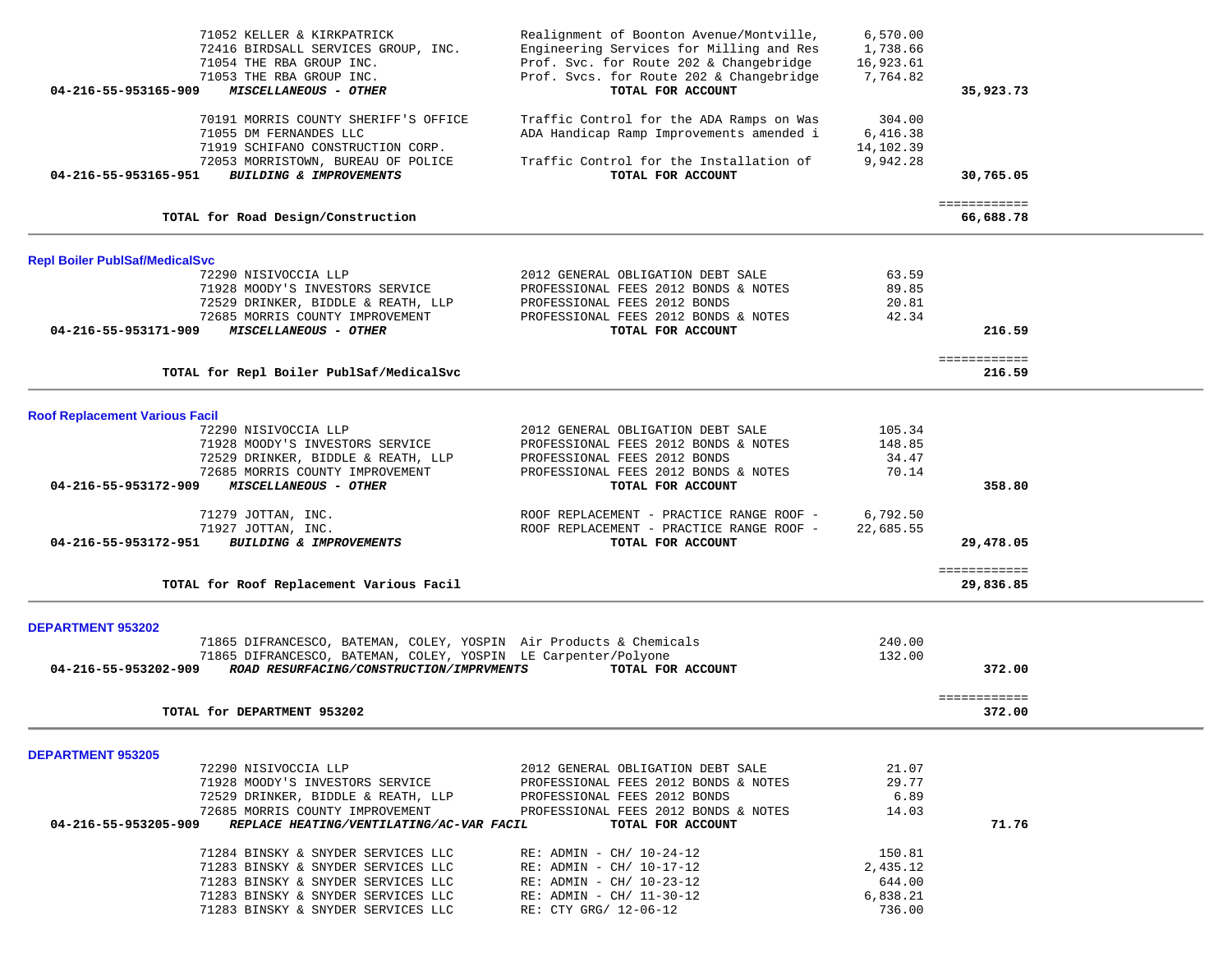|                                                  | 04-216-55-953205-951 REPLACE HEATING/VENTILATING/AC-VAR FACIL                                                                                                                                                                           | TOTAL FOR ACCOUNT                                                                                                                                                                                                  |                                                     | 10,804.14                 |
|--------------------------------------------------|-----------------------------------------------------------------------------------------------------------------------------------------------------------------------------------------------------------------------------------------|--------------------------------------------------------------------------------------------------------------------------------------------------------------------------------------------------------------------|-----------------------------------------------------|---------------------------|
|                                                  | TOTAL for DEPARTMENT 953205                                                                                                                                                                                                             |                                                                                                                                                                                                                    |                                                     | ============<br>10,875.90 |
|                                                  |                                                                                                                                                                                                                                         |                                                                                                                                                                                                                    |                                                     |                           |
| <b>DEPARTMENT 953221</b>                         | 72290 NISIVOCCIA LLP<br>71928 MOODY'S INVESTORS SERVICE<br>72529 DRINKER, BIDDLE & REATH, LLP<br>72529 DRINKER, BIDDLE & REATH, LLP<br>73605 MODDIG COUNTY IMPROVEMENT<br>04-216-55-953221-909 INITIAL COSTS - RENOV CENTRALAVE COMPLEX | 2012 GENERAL OBLIGATION DEBT SALE<br>PROFESSIONAL FEES 2012 BONDS & NOTES<br>PROFESSIONAL FEES 2012 BONDS<br>PROFESSIONAL FEES 2012 BONDS & NOTES<br>TOTAL FOR ACCOUNT                                             | 134.07<br>189.45<br>43.87<br>89.27                  | 456.66                    |
|                                                  | TOTAL for DEPARTMENT 953221                                                                                                                                                                                                             |                                                                                                                                                                                                                    |                                                     | ============<br>456.66    |
| <b>DEPARTMENT 953225</b>                         |                                                                                                                                                                                                                                         |                                                                                                                                                                                                                    |                                                     |                           |
|                                                  | 72290 NISIVOCCIA LLP<br>71928 MOODY'S INVESTORS SERVICE<br>72529 DRINKER, BIDDLE & REATH, LLP<br>72685 MORRIS COUNTY IMPROVEMENT<br>72413 GREENMAN PEDERSEN INC<br>04-216-55-953225-909 BRIDGE DESIGN, RENOV, CONSTRUC - VAR LOC        | 2012 GENERAL OBLIGATION DEBT SALE<br>PROFESSIONAL FEES 2012 BONDS & NOTES<br>PROFESSIONAL FEES 2012 BONDS<br>PROFESSIONAL FEES 2012 BONDS & NOTES<br>Construction Inspection Services for the<br>TOTAL FOR ACCOUNT | 957.62<br>1,353.21<br>313.36<br>637.66<br>12,240.00 | 15,501.85                 |
|                                                  | TOTAL for DEPARTMENT 953225                                                                                                                                                                                                             |                                                                                                                                                                                                                    |                                                     | ============<br>15,501.85 |
| DEPARTMENT 953233                                |                                                                                                                                                                                                                                         |                                                                                                                                                                                                                    |                                                     |                           |
|                                                  | 72290 NISIVOCCIA LLP<br>72529 DRINKER, BIDDLE & REATH, LLP<br>72412 HAROLD E PELLOW & ASSOC INC<br>04-216-55-953233-909 COUNTY ROADWAY DRAINAGE IMPROVEMENTS                                                                            | 2012 GENERAL OBLIGATION DEBT SALE<br>PROFESSIONAL FEES 2012 BONDS<br>Berkshire Valley Road Drainage 90% of Co<br>TOTAL FOR ACCOUNT                                                                                 | 19.15<br>6.27<br>12,600.00                          | 12,625.42                 |
|                                                  | TOTAL for DEPARTMENT 953233                                                                                                                                                                                                             |                                                                                                                                                                                                                    |                                                     | ============<br>12,625.42 |
| <b>DEPARTMENT 953235</b>                         |                                                                                                                                                                                                                                         |                                                                                                                                                                                                                    |                                                     |                           |
|                                                  | 72290 NISIVOCCIA LLP<br>71928 MOODY'S INVESIONS SANCER<br>72529 DRINKER, BIDDLE & REATH, LLP<br>04-216-55-953235-909 UPGRADES TO FIRE/SPRINKLER SYS-VAR FACIL TOTAL FOR ACCOUNT                                                         | 2012 GENERAL OBLIGATION DEBT SALE<br>PROFESSIONAL FEES 2012 BONDS & NOTES<br>PROFESSIONAL FEES 2012 BONDS<br>PROFESSIONAL FEES 2012 BONDS & NOTES                                                                  | 57.46<br>81.19<br>18.80<br>38.26                    | 195.71                    |
|                                                  | TOTAL for DEPARTMENT 953235                                                                                                                                                                                                             |                                                                                                                                                                                                                    |                                                     | ============<br>195.71    |
|                                                  |                                                                                                                                                                                                                                         |                                                                                                                                                                                                                    |                                                     |                           |
| <b>DEPARTMENT 953259</b><br>04-216-55-953259-909 | 72290 NISIVOCCIA LLP<br>71928 MOODY'S INVESTORS SERVICE<br>72529 DRINKER, BIDDLE & REATH, LLP<br>72685 MORRIS COUNTY IMPROVEMENT<br>RENOVCENTRLAVECOMPLX-STCLARE/NONPROFMALL                                                            | 2012 GENERAL OBLIGATION DEBT SALE<br>PROFESSIONAL FEES 2012 BONDS & NOTES<br>PROFESSIONAL FEES 2012 BONDS<br>PROFESSIONAL FEES 2012 BONDS & NOTES<br>TOTAL FOR ACCOUNT                                             | 1,149.15<br>1,623.85<br>376.03<br>765.20            | 3,914.23                  |
| 04-216-55-953259-951                             | 71777 JG DRYWALL LLC<br>70202 POP-A-LOCK<br>RENOVCENTRLAVECOMPLX-STCLARE/NONPROFMALL                                                                                                                                                    | Central Avenue Complex Phase II Rehabili<br>Additional Keys and Cores and Passage Le<br>TOTAL FOR ACCOUNT                                                                                                          | 66,979.83<br>1,491.32                               | 68,471.15                 |
|                                                  | TOTAL for DEPARTMENT 953259                                                                                                                                                                                                             |                                                                                                                                                                                                                    |                                                     | ============<br>72,385.38 |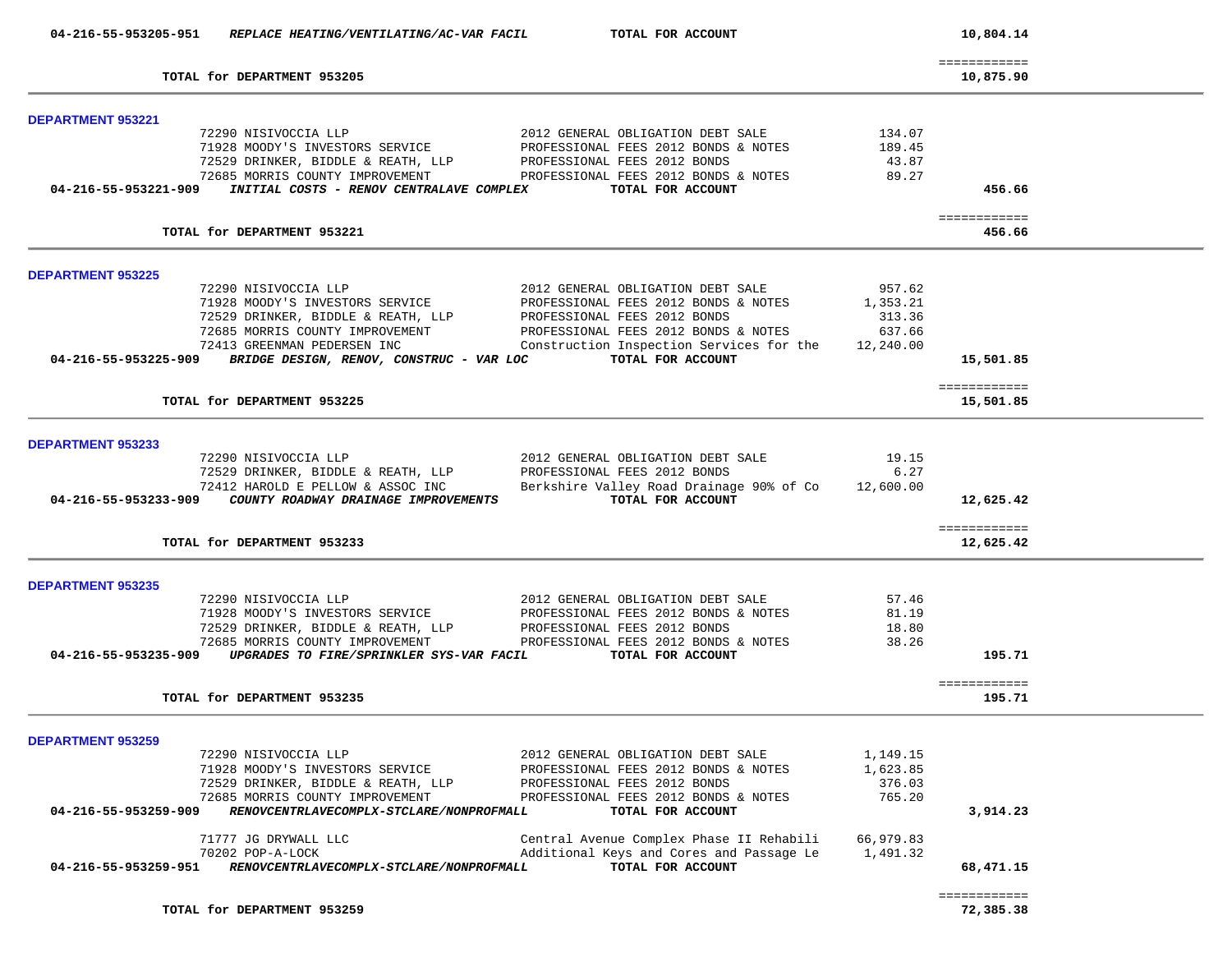| <b>DEPARTMENT 953264</b>                                                        |                                      |           |                        |  |
|---------------------------------------------------------------------------------|--------------------------------------|-----------|------------------------|--|
| 72290 NISIVOCCIA LLP<br>71928 MOODY'S INVESTORS SERVICE                         | 2012 GENERAL OBLIGATION DEBT SALE    | 957.62    |                        |  |
|                                                                                 | PROFESSIONAL FEES 2012 BONDS & NOTES | 1,353.21  |                        |  |
|                                                                                 |                                      | 313.36    |                        |  |
|                                                                                 |                                      | 637.66    |                        |  |
| DESIGN/CONSTR CENTRALAVEFIELDS-CENTRALPK<br>04-216-55-953264-909                | TOTAL FOR ACCOUNT                    |           | 3,261.85               |  |
|                                                                                 |                                      |           | ============           |  |
| TOTAL for DEPARTMENT 953264                                                     |                                      |           | 3,261.85               |  |
| <b>DEPARTMENT 953266</b>                                                        |                                      |           |                        |  |
|                                                                                 | 2012 GENERAL OBLIGATION DEBT SALE    | 114.91    |                        |  |
| 72290 NISIVOCCIA LLP<br>71928 MOODY'S INVESTORS SERVICE<br>- ALDER & REATH, LLP | PROFESSIONAL FEES 2012 BONDS & NOTES | 162.38    |                        |  |
|                                                                                 | PROFESSIONAL FEES 2012 BONDS         | 37.60     |                        |  |
| 72685 MORRIS COUNTY IMPROVEMENT                                                 | PROFESSIONAL FEES 2012 BONDS & NOTES | 76.52     |                        |  |
| 04-216-55-953266-909    COURTHOUSE ASBESTOSABATEMNT-PUBLIC WORKS                | TOTAL FOR ACCOUNT                    |           | 391.41                 |  |
|                                                                                 |                                      |           | ============           |  |
| TOTAL for DEPARTMENT 953266                                                     |                                      |           | 391.41                 |  |
|                                                                                 |                                      |           |                        |  |
| <b>DEPARTMENT 953269</b><br>72290 NISIVOCCIA LLP                                | 2012 GENERAL OBLIGATION DEBT SALE    | 114.91    |                        |  |
| 71928 MOODY'S INVESTORS SERVICE                                                 | PROFESSIONAL FEES 2012 BONDS & NOTES | 162.38    |                        |  |
| 72529 DRINKER, BIDDLE & REATH, LLP                                              | PROFESSIONAL FEES 2012 BONDS         | 37.60     |                        |  |
| 72685 MORRIS COUNTY IMPROVEMENT                                                 | PROFESSIONAL FEES 2012 BONDS & NOTES | 76.52     |                        |  |
| 04-216-55-953269-909 BRIDGE DESIGN/CONSTR - VAR LOCATIONS                       | TOTAL FOR ACCOUNT                    |           | 391.41                 |  |
|                                                                                 |                                      |           |                        |  |
| TOTAL for DEPARTMENT 953269                                                     |                                      |           | ============<br>391.41 |  |
|                                                                                 |                                      |           |                        |  |
| DEPARTMENT 953270                                                               |                                      |           |                        |  |
| 72290 NISIVOCCIA LLP                                                            | 2012 GENERAL OBLIGATION DEBT SALE    | 76.61     |                        |  |
| 71928 MOODY'S INVESTORS SERVICE                                                 | PROFESSIONAL FEES 2012 BONDS & NOTES | 108.26    |                        |  |
| 72529 DRINKER, BIDDLE & REATH, LLP<br>72685 MORRIS COUNTY IMPROVEMENT           | PROFESSIONAL FEES 2012 BONDS         | 25.07     |                        |  |
|                                                                                 | PROFESSIONAL FEES 2012 BONDS & NOTES | 51.01     |                        |  |
| 04-216-55-953270-909 ROAD DESIGN/CONSTRUC - VAR LOCATIONS                       | TOTAL FOR ACCOUNT                    |           | 260.95                 |  |
|                                                                                 |                                      |           | ============           |  |
| TOTAL for DEPARTMENT 953270                                                     |                                      |           | 260.95                 |  |
| <b>DEPARTMENT 953276</b>                                                        |                                      |           |                        |  |
| 69826 CRAFCO, INC.                                                              | Super Shot 125D w/compressor         | 39,843.00 |                        |  |
| 04-216-55-953276-957 PURCHASE OF VEHICLES- PUBLIC WORKS                         | TOTAL FOR ACCOUNT                    |           | 39,843.00              |  |
|                                                                                 |                                      |           |                        |  |
|                                                                                 |                                      |           | ============           |  |
| TOTAL for DEPARTMENT 953276                                                     |                                      |           | 39,843.00              |  |
|                                                                                 |                                      |           |                        |  |
| <b>DEPARTMENT 953277</b>                                                        |                                      |           |                        |  |
| 70440 ALLSTATE OFFICE INTERIOR INC                                              | W067036/ RE: PROSECUTOR / 12-10-12   | 13,640.70 |                        |  |
| 70440 ALLSTATE OFFICE INTERIOR INC                                              | W067436/RE: PROSECUTOR / 12-10-12    | 987.90    |                        |  |
| 04-216-55-953277-951        CARPET/WINDOWFIXTURES VAR LOC-BLDGS&GRND            | TOTAL FOR ACCOUNT                    |           | 14,628.60              |  |
|                                                                                 |                                      |           |                        |  |
|                                                                                 |                                      |           | ============           |  |
| TOTAL for DEPARTMENT 953277                                                     |                                      |           | 14,628.60              |  |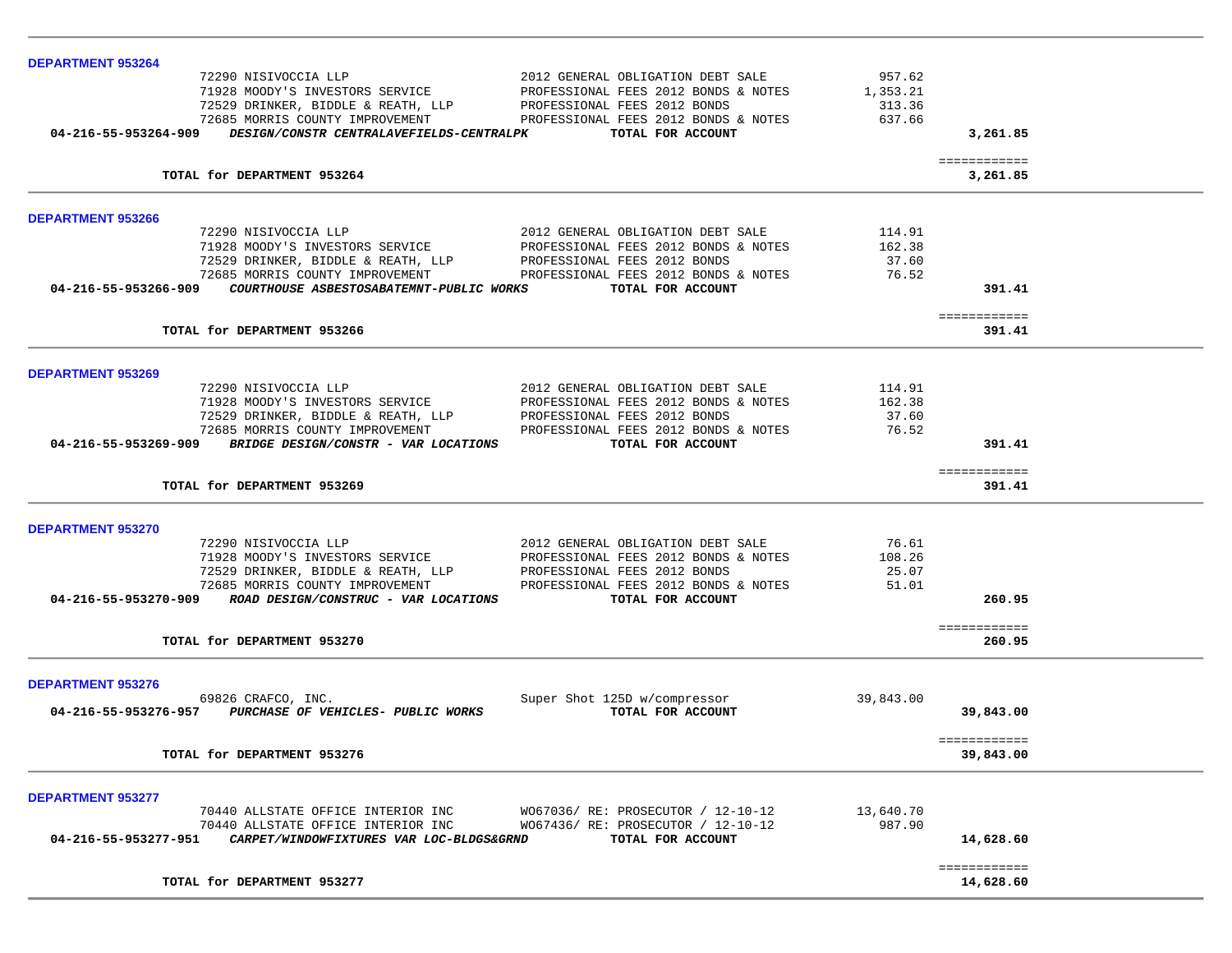| <b>DEPARTMENT 953282</b>                  |                                                                                  |                                                                                      |                  |                           |  |
|-------------------------------------------|----------------------------------------------------------------------------------|--------------------------------------------------------------------------------------|------------------|---------------------------|--|
|                                           | 70441 CAPOZZI OVERHEAD DOORS, INC.                                               | $W067834/RE: A & R/11-27-12$                                                         | 587.20           |                           |  |
|                                           | 70441 CAPOZZI OVERHEAD DOORS, INC.<br>70441 CAPOZZI OVERHEAD DOORS, INC.         | RE: CTY GRG/ 12-07-12<br>W067916/ RE: WHARTON/ 12-07-12                              | 260.00<br>226.20 |                           |  |
| 04-216-55-953282-951                      | DOOR REPLACMNT VAR FACIL-BLDGS & GROUNDS                                         | TOTAL FOR ACCOUNT                                                                    |                  | 1,073.40                  |  |
|                                           |                                                                                  |                                                                                      |                  | ============              |  |
|                                           | TOTAL for DEPARTMENT 953282                                                      |                                                                                      |                  | 1,073.40                  |  |
| <b>DEPARTMENT 953291</b>                  |                                                                                  |                                                                                      |                  |                           |  |
|                                           | 70928 D.R. JOHNSON & ASSOCIATES, LLC                                             | General Engineering Services for period                                              | 1,731.19         |                           |  |
| 04-216-55-953291-909                      | 72417 D.R. JOHNSON & ASSOCIATES, LLC<br>VAR ROADWAY DRAINAGE PROJ - PUBLIC WORKS | General Engineering Svcs for the Period<br>TOTAL FOR ACCOUNT                         | 2,429.61         | 4,160.80                  |  |
|                                           |                                                                                  |                                                                                      |                  | ============              |  |
|                                           | TOTAL for DEPARTMENT 953291                                                      |                                                                                      |                  | 4,160.80                  |  |
| <b>Various Bridge Replace.&amp; Rehab</b> |                                                                                  |                                                                                      |                  |                           |  |
|                                           | 72414 HAROLD E PELLOW & ASSOC INC                                                | Berkshire Valley Road Drainage Bill up t                                             | 5,429.83         |                           |  |
| 04-216-55-953628-909                      | <i>MISCELLANEOUS - OTHER</i>                                                     | TOTAL FOR ACCOUNT                                                                    |                  | 5,429.83                  |  |
|                                           | TOTAL for Various Bridge Replace.& Rehab                                         |                                                                                      |                  | ============<br>5,429.83  |  |
|                                           |                                                                                  |                                                                                      |                  |                           |  |
| <b>DEPARTMENT 954200</b>                  |                                                                                  |                                                                                      |                  |                           |  |
|                                           | 69323 SECUREIT TACTICAL, INC                                                     | Model $\#SEC-LB-4400(48 w)$                                                          | 3,669.28         |                           |  |
|                                           | 71273 GRAINGER<br>71273 GRAINGER                                                 | Honeywell Eye Wash Station 16oz, Grainge<br>TAPCO Rubber Vehicle Stop, L36 In, Black | 121.40<br>93.06  |                           |  |
|                                           | 71273 GRAINGER                                                                   | REELCRAFT - Power Cord Reels, Item #RT45                                             | 566.10           |                           |  |
|                                           | 71273 GRAINGER                                                                   | EDSAL Desk, Open Shop, Gray, Grainger It                                             | 323.10           |                           |  |
| 04-216-55-954200-956                      | ACQ SHELVE/LADDER/FRIDGE/FREEZER-SHERIFF                                         | TOTAL FOR ACCOUNT                                                                    |                  | 4,772.94                  |  |
|                                           | TOTAL for DEPARTMENT 954200                                                      |                                                                                      |                  | ============<br>4,772.94  |  |
|                                           |                                                                                  |                                                                                      |                  |                           |  |
| <b>DEPARTMENT 954279</b>                  |                                                                                  |                                                                                      |                  |                           |  |
| 04-216-55-954279-956                      | 71262 L-3 COMMUNICATIONS<br>ACQ DIGITAL IN CAR VIDEO EQUIP-SHERIFF               | Digital & hardware installations: 3-Tah<br>TOTAL FOR ACCOUNT                         | 18,407.85        | 18,407.85                 |  |
|                                           |                                                                                  |                                                                                      |                  |                           |  |
|                                           | TOTAL for DEPARTMENT 954279                                                      |                                                                                      |                  | ============<br>18,407.85 |  |
| <b>DEPARTMENT 955201</b>                  |                                                                                  |                                                                                      |                  |                           |  |
|                                           | 72290 NISIVOCCIA LLP                                                             | 2012 GENERAL OBLIGATION DEBT SALE                                                    | 47.88            |                           |  |
|                                           | 71928 MOODY'S INVESTORS SERVICE                                                  | PROFESSIONAL FEES 2012 BONDS & NOTES                                                 | 67.66            |                           |  |
|                                           | 72529 DRINKER, BIDDLE & REATH, LLP<br>72685 MORRIS COUNTY IMPROVEMENT            | PROFESSIONAL FEES 2012 BONDS<br>PROFESSIONAL FEES 2012 BONDS & NOTES                 | 15.67<br>31.88   |                           |  |
| 04-216-55-955201-909                      | IMPROVEMENTS TO MORRIS VIEW                                                      | TOTAL FOR ACCOUNT                                                                    |                  | 163.09                    |  |
|                                           | 70942 HAIG SERVICE CORPORATION                                                   | 10709, 2/22/2012                                                                     | 1,075.00         |                           |  |
| 04-216-55-955201-951                      | IMPROVEMENTS TO MORRIS VIEW                                                      | TOTAL FOR ACCOUNT                                                                    |                  | 1,075.00                  |  |
|                                           |                                                                                  |                                                                                      |                  | ============              |  |
|                                           | TOTAL for DEPARTMENT 955201                                                      |                                                                                      |                  | 1,238.09                  |  |

**DEPARTMENT 955244**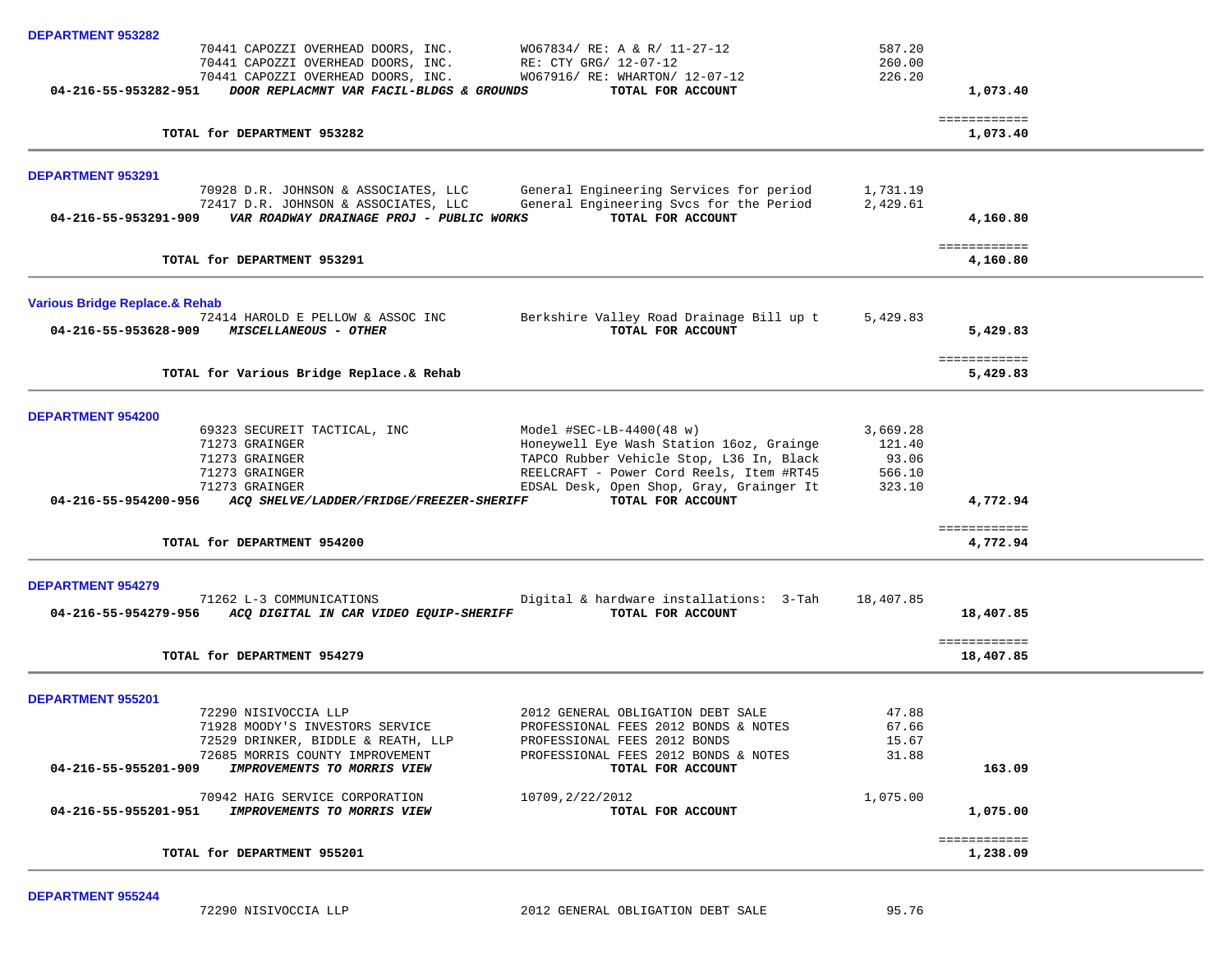| TOTAL for DEPARTMENT 963232                                                                         |                                                                                                                                                                                                                                                 |                | ============<br>335.31 |  |
|-----------------------------------------------------------------------------------------------------|-------------------------------------------------------------------------------------------------------------------------------------------------------------------------------------------------------------------------------------------------|----------------|------------------------|--|
|                                                                                                     |                                                                                                                                                                                                                                                 |                |                        |  |
| 72685 MORRIS COUNTY IMPROVEMENT<br>04-216-55-963232-909<br>ACQ COMPUTERAIDEDDISPATCH/RECORDSMGMTSYS | PROFESSIONAL FEES 2012 BONDS & NOTES<br>TOTAL FOR ACCOUNT                                                                                                                                                                                       | 65.55          | 335.31                 |  |
| 72529 DRINKER, BIDDLE & REATH, LLP                                                                  | PROFESSIONAL FEES 2012 BONDS                                                                                                                                                                                                                    | 32.21          |                        |  |
| 71928 MOODY'S INVESTORS SERVICE                                                                     | PROFESSIONAL FEES 2012 BONDS & NOTES                                                                                                                                                                                                            | 139.11         |                        |  |
| 72290 NISIVOCCIA LLP                                                                                | 2012 GENERAL OBLIGATION DEBT SALE                                                                                                                                                                                                               | 98.44          |                        |  |
| DEPARTMENT 963232                                                                                   |                                                                                                                                                                                                                                                 |                |                        |  |
|                                                                                                     |                                                                                                                                                                                                                                                 |                |                        |  |
| TOTAL for DEPARTMENT 962267                                                                         |                                                                                                                                                                                                                                                 |                | ============<br>652.36 |  |
|                                                                                                     |                                                                                                                                                                                                                                                 |                |                        |  |
| 04-216-55-962267-909<br>COMPUTER EQUIP PURCHASE - IT                                                | TOTAL FOR ACCOUNT                                                                                                                                                                                                                               |                | 652.36                 |  |
| 72685 MORRIS COUNTY IMPROVEMENT                                                                     | PROFESSIONAL FEES 2012 BONDS & NOTES                                                                                                                                                                                                            | 127.53         |                        |  |
| 72529 DRINKER, BIDDLE & REATH, LLP                                                                  | PROFESSIONAL FEES 2012 BONDS                                                                                                                                                                                                                    | 62.67          |                        |  |
| 71928 MOODY'S INVESTORS SERVICE                                                                     | PROFESSIONAL FEES 2012 BONDS & NOTES                                                                                                                                                                                                            | 270.64         |                        |  |
| DEPARTMENT 962267<br>72290 NISIVOCCIA LLP                                                           | 2012 GENERAL OBLIGATION DEBT SALE                                                                                                                                                                                                               | 191.52         |                        |  |
|                                                                                                     |                                                                                                                                                                                                                                                 |                |                        |  |
| TOTAL for DEPARTMENT 962231                                                                         |                                                                                                                                                                                                                                                 |                | 600.18                 |  |
|                                                                                                     |                                                                                                                                                                                                                                                 |                | ============           |  |
| 04-216-55-962231-909 ACQ NEW & REPLACEMENT COMPUTERS FOR IT TOTAL FOR ACCOUNT                       |                                                                                                                                                                                                                                                 |                | 600.18                 |  |
|                                                                                                     | 72685 MORRIS COUNTY IMPROVEMENT FROFESSIONAL FEES 2012 BONDS & NOTES                                                                                                                                                                            | 117.33         |                        |  |
| 72529 DRINKER, BIDDLE & REATH, LLP PROFESSIONAL FEES 2012 BONDS                                     |                                                                                                                                                                                                                                                 | 57.66          |                        |  |
| 72290 NISIVOCCIA LLP<br>71928 MOODY'S INVESTORS SERVICE                                             | PROFESSIONAL FEES 2012 BONDS & NOTES                                                                                                                                                                                                            | 248.99         |                        |  |
| <b>DEPARTMENT 962231</b>                                                                            | 2012 GENERAL OBLIGATION DEBT SALE                                                                                                                                                                                                               | 176.20         |                        |  |
|                                                                                                     |                                                                                                                                                                                                                                                 |                |                        |  |
| TOTAL for DEPARTMENT 962230                                                                         |                                                                                                                                                                                                                                                 |                | 260.95                 |  |
|                                                                                                     |                                                                                                                                                                                                                                                 |                | <b>EEEEEEEEEEE</b>     |  |
|                                                                                                     |                                                                                                                                                                                                                                                 |                |                        |  |
| 04-216-55-962230-909 CONTINUE FIBERPROJ-LIBRARY/ARBORETM/JAIL TOTAL FOR ACCOUNT                     |                                                                                                                                                                                                                                                 | 51.01          | 260.95                 |  |
|                                                                                                     |                                                                                                                                                                                                                                                 | 25.07          |                        |  |
|                                                                                                     |                                                                                                                                                                                                                                                 | 108.26         |                        |  |
|                                                                                                     | 72290 NISIVOCCIA LLP <sup>2012</sup> GENERAL OBLIGATION DEBT SALE<br>71928 MOODY'S INVESTORS SERVICE PROFESSIONAL FEES 2012 BONDS & NOTES<br>72529 DRINKER, BIDDLE & REATH, LLP PROFESSIONAL FEES 2012 BONDS<br>72685 MORRIS COUNTY IMPROVEMENT | 76.61          |                        |  |
| DEPARTMENT 962230                                                                                   |                                                                                                                                                                                                                                                 |                |                        |  |
|                                                                                                     |                                                                                                                                                                                                                                                 |                |                        |  |
| TOTAL for DEPARTMENT 955268                                                                         |                                                                                                                                                                                                                                                 |                | ============<br>65.23  |  |
|                                                                                                     |                                                                                                                                                                                                                                                 |                |                        |  |
| 04-216-55-955268-909    VARIOUS HEALTH/LIFE SAFETY UPGRADES-MV                                      | TOTAL FOR ACCOUNT                                                                                                                                                                                                                               |                | 65.23                  |  |
|                                                                                                     |                                                                                                                                                                                                                                                 | 12.75          |                        |  |
|                                                                                                     |                                                                                                                                                                                                                                                 | 6.27           |                        |  |
|                                                                                                     |                                                                                                                                                                                                                                                 | 19.15<br>27.06 |                        |  |
| <b>DEPARTMENT 955268</b>                                                                            |                                                                                                                                                                                                                                                 |                |                        |  |
|                                                                                                     |                                                                                                                                                                                                                                                 |                |                        |  |
| TOTAL for DEPARTMENT 955244                                                                         |                                                                                                                                                                                                                                                 |                | 326.19                 |  |
|                                                                                                     |                                                                                                                                                                                                                                                 |                | ============           |  |
| <b>IMPROVEMENTS - MORRIS VIEW HEALTHCARECTR</b><br>04-216-55-955244-909                             | TOTAL FOR ACCOUNT                                                                                                                                                                                                                               |                | 326.19                 |  |
| 72529 DRINKER, BIDDLE & REATH, LLP<br>72685 MORRIS COUNTY IMPROVEMENT                               | PROFESSIONAL FEES 2012 BONDS<br>PROFESSIONAL FEES 2012 BONDS & NOTES                                                                                                                                                                            | 31.34<br>63.77 |                        |  |
| 71928 MOODY'S INVESTORS SERVICE                                                                     | PROFESSIONAL FEES 2012 BONDS & NOTES                                                                                                                                                                                                            | 135.32         |                        |  |
|                                                                                                     |                                                                                                                                                                                                                                                 |                |                        |  |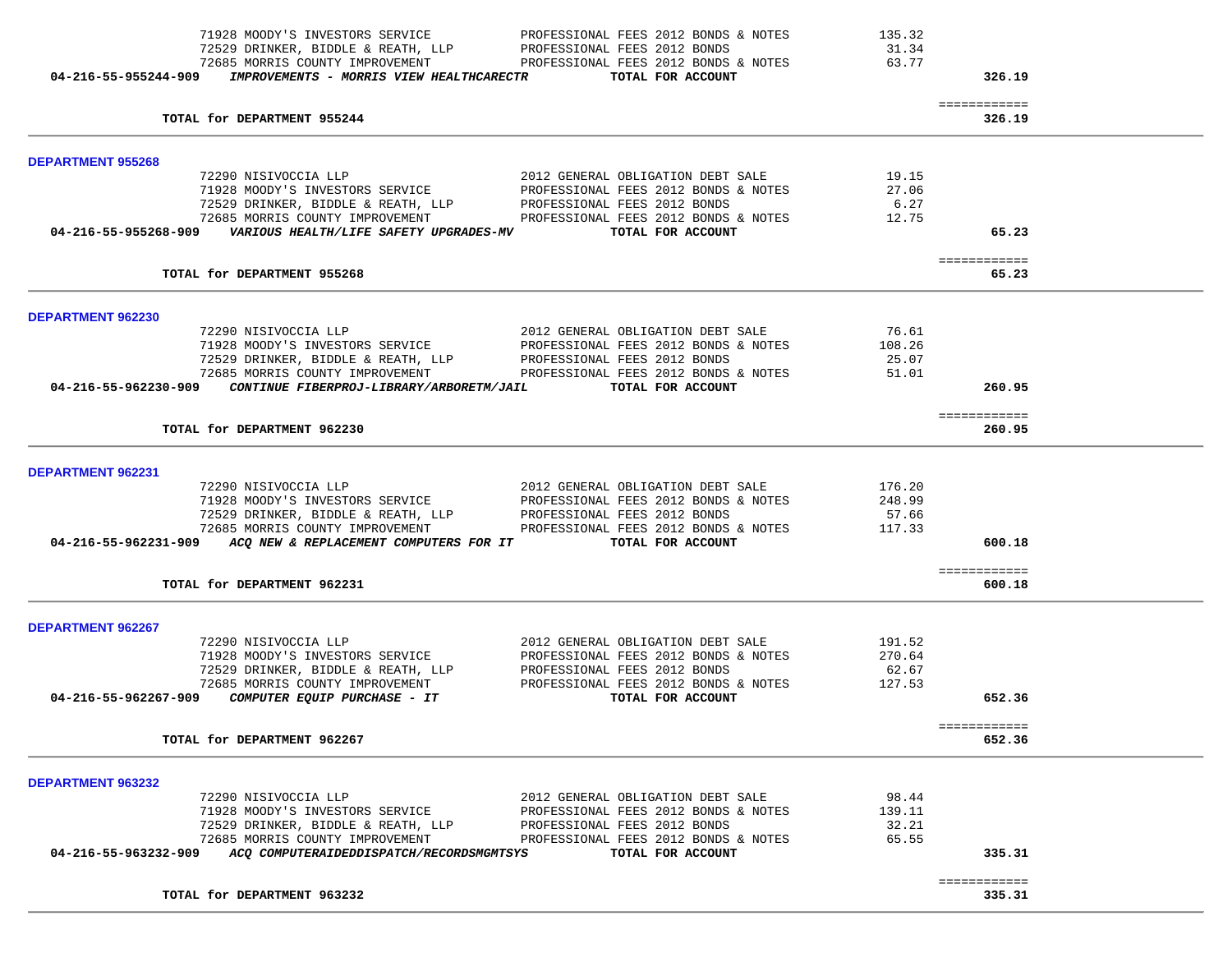|                          | TOTAL for DEPARTMENT 969283                                           |                                                                              |                  | 978.62                   |  |
|--------------------------|-----------------------------------------------------------------------|------------------------------------------------------------------------------|------------------|--------------------------|--|
|                          |                                                                       |                                                                              |                  | ============             |  |
|                          | 04-216-55-969283-909 HVAC IMPROVEMENTS VARIOUS SYSTEMS - CCM          | TOTAL FOR ACCOUNT                                                            |                  | 978.62                   |  |
|                          | 72529 DRINKER, BIDDLE & REATH, LLP<br>72685 MORRIS COUNTY IMPROVEMENT | PROFESSIONAL FEES 2012 BONDS<br>PROFESSIONAL FEES 2012 BONDS & NOTES         | 93.99<br>191.34  |                          |  |
|                          |                                                                       |                                                                              |                  |                          |  |
|                          | 72290 NISIVOCCIA LLP<br>71928 MOODY'S INVESTORS SERVICE               | 2012 GENERAL OBLIGATION DEBT SALE<br>PROFESSIONAL FEES 2012 BONDS & NOTES    | 287.31<br>405.98 |                          |  |
| <b>DEPARTMENT 969283</b> |                                                                       |                                                                              |                  |                          |  |
|                          | TOTAL for DEPARTMENT 968288                                           |                                                                              |                  | 46,908.37                |  |
|                          |                                                                       |                                                                              |                  | ============             |  |
|                          | 04-216-55-968288-951    VAR CAPITAL PROJECTS-MC SCHOOL OF TECH        | TOTAL FOR ACCOUNT                                                            |                  | 45,342.68                |  |
|                          |                                                                       | 71826 MC VOCATIONAL SCHOOL DISTRICT Arch-Concept Construction, Inc. Building | 45,342.68        |                          |  |
| 04-216-55-968288-909     | VAR CAPITAL PROJECTS-MC SCHOOL OF TECH                                | TOTAL FOR ACCOUNT                                                            |                  | 1,565.69                 |  |
|                          | 72685 MORRIS COUNTY IMPROVEMENT                                       | PROFESSIONAL FEES 2012 BONDS & NOTES                                         | 306.08           |                          |  |
|                          | 72529 DRINKER, BIDDLE & REATH, LLP                                    | PROFESSIONAL FEES 2012 BONDS                                                 | 150.41           |                          |  |
|                          | 71928 MOODY'S INVESTORS SERVICE                                       | PROFESSIONAL FEES 2012 BONDS & NOTES                                         | 649.54           |                          |  |
| <b>DEPARTMENT 968288</b> | 72290 NISIVOCCIA LLP                                                  | 2012 GENERAL OBLIGATION DEBT SALE                                            | 459.66           |                          |  |
|                          |                                                                       |                                                                              |                  |                          |  |
|                          | TOTAL for DEPARTMENT 963248                                           |                                                                              |                  | ============<br>4,975.39 |  |
|                          | 04-216-55-963248-909 REPLACE TRUNKED RADIO SYS-LAW&PUBSAFTEY          | TOTAL FOR ACCOUNT                                                            |                  | 4,975.39                 |  |
|                          | 72685 MORRIS COUNTY IMPROVEMENT                                       | PROFESSIONAL FEES 2012 BONDS & NOTES                                         | 247.92           |                          |  |
|                          | 72685 MORRIS COUNTY IMPROVEMENT                                       | PROFESSIONAL FEES 2012 BONDS & NOTES                                         | 371.88           |                          |  |
|                          | 72685 MORRIS COUNTY IMPROVEMENT                                       | PROFESSIONAL FEES 2012 BONDS & NOTES                                         | 351.99           |                          |  |
|                          | 72529 DRINKER, BIDDLE & REATH, LLP                                    | PROFESSIONAL FEES 2012 BONDS                                                 | 122.52           |                          |  |
|                          | 72529 DRINKER, BIDDLE & REATH, LLP                                    | PROFESSIONAL FEES 2012 BONDS                                                 | 183.79           |                          |  |
|                          | 72529 DRINKER, BIDDLE & REATH, LLP                                    | PROFESSIONAL FEES 2012 BONDS                                                 | 172.97           |                          |  |
|                          | 71928 MOODY'S INVESTORS SERVICE                                       | PROFESSIONAL FEES 2012 BONDS & NOTES                                         | 526.12           |                          |  |
|                          | 71928 MOODY'S INVESTORS SERVICE                                       | PROFESSIONAL FEES 2012 BONDS & NOTES                                         | 789.18           |                          |  |
|                          | 71928 MOODY'S INVESTORS SERVICE                                       | PROFESSIONAL FEES 2012 BONDS & NOTES                                         | 746.97           |                          |  |
|                          | 72290 NISIVOCCIA LLP<br>72290 NISIVOCCIA LLP                          | 2012 GENERAL OBLIGATION DEBT SALE<br>2012 GENERAL OBLIGATION DEBT SALE       | 560.06<br>373.38 |                          |  |
|                          | 72290 NISIVOCCIA LLP                                                  | 2012 GENERAL OBLIGATION DEBT SALE                                            | 528.61           |                          |  |

**Tax Board** 

**DEPARTMENT 963248** 

## **Dedicated Trust**

| 66595 KERSEY WILLIAM     |                                       | Mileage Wharton-Cape May NJ              | 64.95  |
|--------------------------|---------------------------------------|------------------------------------------|--------|
| 66595 KERSEY WILLIAM     |                                       | Mileage Cape May-Wharton                 | 64.95  |
| 66595 KERSEY WILLIAM     |                                       | Tolls                                    | 12.00  |
| 69713 TOWNSHIP OF MORRIS |                                       | Reimbursement ck#018889 for NJCTBA Confe | 435.00 |
| 69715 TOWN OF DOVER      |                                       | NJCTBA Conference, Kathleen Minahan, CTA | 435.00 |
|                          | 70712 MORRIS COUNTY ASSESSOR'S ASSOC. | Ralph T. Meloro, IV Adm.                 | 40.00  |
|                          | 70712 MORRIS COUNTY ASSESSOR'S ASSOC. | Kim Roggenkamp, Asst. Adm.               | 40.00  |
|                          | 70712 MORRIS COUNTY ASSESSOR'S ASSOC. | Patricia Marsh, Staff                    | 40.00  |
|                          | 70712 MORRIS COUNTY ASSESSOR'S ASSOC. | Commissioner Bedrin Murray               | 40.00  |
|                          | 70712 MORRIS COUNTY ASSESSOR'S ASSOC. | Commissioner Tyson                       | 40.00  |
|                          | 70712 MORRIS COUNTY ASSESSOR'S ASSOC. | Commissioner Kersey                      | 40.00  |
|                          | 70712 MORRIS COUNTY ASSESSOR'S ASSOC. | Commissioner Dr. DiFazio                 | 40.00  |
|                          | 70712 MORRIS COUNTY ASSESSOR'S ASSOC. | Commissioner Petracca                    | 40.00  |